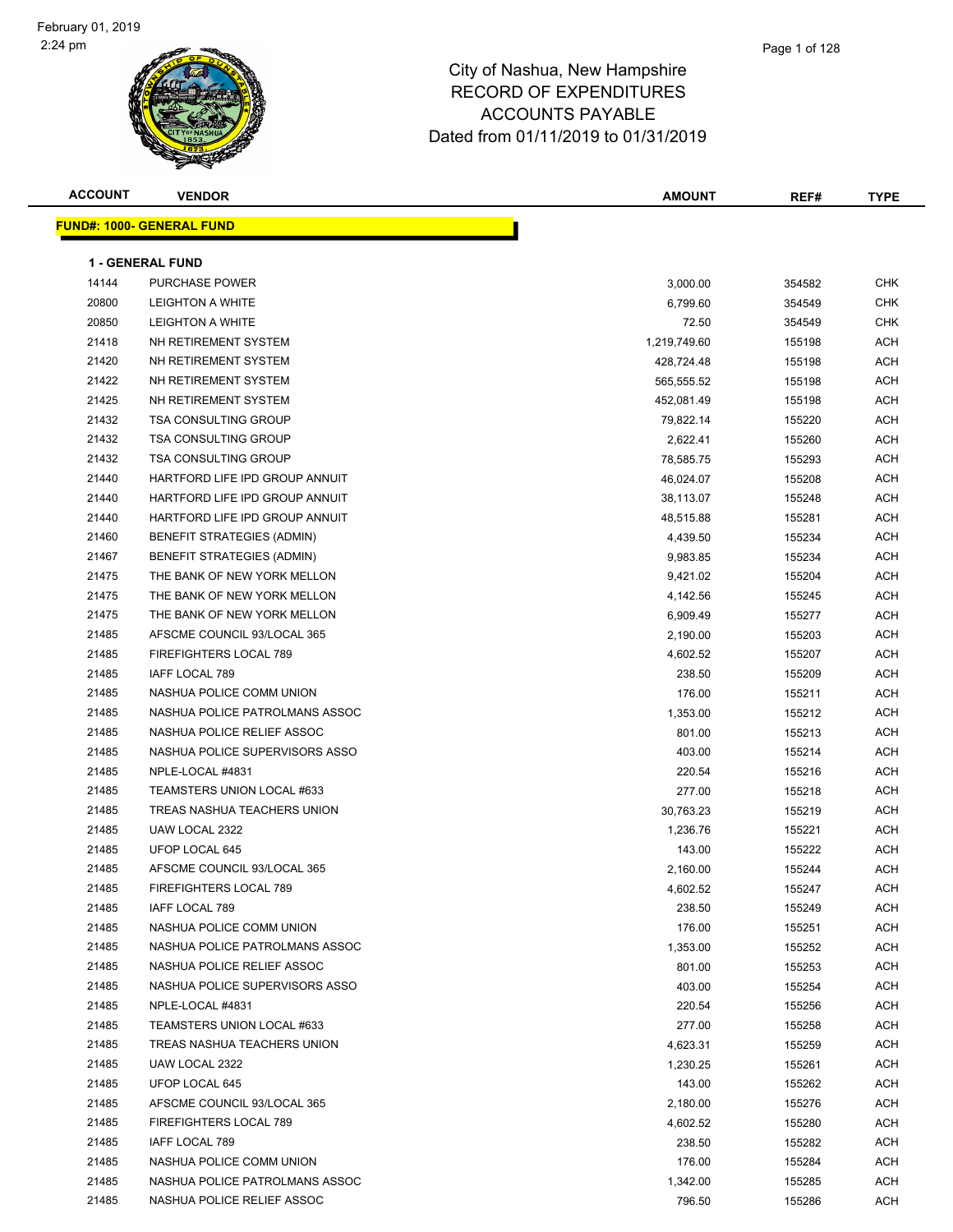#### Page 2 of 128

| <b>ACCOUNT</b> | <b>VENDOR</b>                    | AMOUNT    | REF#   | <b>TYPE</b> |
|----------------|----------------------------------|-----------|--------|-------------|
|                | <b>FUND#: 1000- GENERAL FUND</b> |           |        |             |
|                |                                  |           |        |             |
|                | <b>1 - GENERAL FUND</b>          |           |        |             |
| 21485          | NASHUA POLICE SUPERVISORS ASSO   | 416.00    | 155287 | <b>ACH</b>  |
| 21485          | NPLE-LOCAL #4831                 | 220.54    | 155289 | <b>ACH</b>  |
| 21485          | TEAMSTERS UNION LOCAL #633       | 277.00    | 155291 | ACH         |
| 21485          | TREAS NASHUA TEACHERS UNION      | 30,763.60 | 155292 | <b>ACH</b>  |
| 21485          | UAW LOCAL 2322                   | 1,242.96  | 155294 | ACH         |
| 21485          | UFOP LOCAL 645                   | 143.00    | 155295 | ACH         |
| 21485          | AMERICAN FEDERATION OF TEACHER   | 177.50    | 354521 | CHK         |
| 21485          | AMERICAN FEDERATION OF TEACHER   | 7.50      | 354956 | <b>CHK</b>  |
| 21485          | AMERICAN FEDERATION OF TEACHER   | 176.50    | 355335 | <b>CHK</b>  |
| 21490          | UNITED WAY OF GREATER NASHUA     | 691.40    | 354533 | <b>CHK</b>  |
| 21490          | UNITED WAY OF GREATER NASHUA     | 305.00    | 354967 | <b>CHK</b>  |
| 21490          | UNITED WAY OF GREATER NASHUA     | 645.70    | 355347 | CHK         |
| 21495          | <b>WAGE ASSIGNMENT</b>           | 250.00    | 155206 | ACH         |
| 21495          | <b>WAGE ASSIGNMENT</b>           | 300.00    | 155210 | ACH         |
| 21495          | <b>WAGE ASSIGNMENT</b>           | 259.00    | 155217 | ACH         |
| 21495          | <b>WAGE ASSIGNMENT</b>           | 300.00    | 155250 | ACH         |
| 21495          | <b>WAGE ASSIGNMENT</b>           | 259.00    | 155257 | ACH         |
| 21495          | <b>WAGE ASSIGNMENT</b>           | 250.00    | 155279 | ACH         |
| 21495          | <b>WAGE ASSIGNMENT</b>           | 300.00    | 155283 | ACH         |
| 21495          | <b>WAGE ASSIGNMENT</b>           | 259.00    | 155290 | ACH         |
| 21495          | <b>WAGE ASSIGNMENT</b>           | 824.00    | 354522 | <b>CHK</b>  |
| 21495          | <b>WAGE ASSIGNMENT</b>           | 74.82     | 354523 | <b>CHK</b>  |
| 21495          | <b>WAGE ASSIGNMENT</b>           | 100.00    | 354524 | <b>CHK</b>  |
| 21495          | <b>WAGE ASSIGNMENT</b>           | 149.76    | 354525 | <b>CHK</b>  |
| 21495          | <b>WAGE ASSIGNMENT</b>           | 155.00    | 354526 | <b>CHK</b>  |
| 21495          | <b>WAGE ASSIGNMENT</b>           | 104.00    | 354527 | CHK         |
| 21495          | <b>WAGE ASSIGNMENT</b>           | 75.00     | 354528 | <b>CHK</b>  |
| 21495          | <b>WAGE ASSIGNMENT</b>           | 1,655.55  | 354529 | <b>CHK</b>  |
| 21495          | <b>WAGE ASSIGNMENT</b>           | 11.54     | 354530 | CHK         |
| 21495          | <b>WAGE ASSIGNMENT</b>           | 60.00     | 354531 | <b>CHK</b>  |
| 21495          | <b>WAGE ASSIGNMENT</b>           | 311.88    | 354532 | <b>CHK</b>  |
| 21495          | WAGE ASSIGNMENT                  | 874.80    | 354534 | <b>CHK</b>  |
| 21495          | <b>WAGE ASSIGNMENT</b>           | 214.25    | 354535 | CHK         |
| 21495          | <b>WAGE ASSIGNMENT</b>           | 824.00    | 354957 | <b>CHK</b>  |
| 21495          | <b>WAGE ASSIGNMENT</b>           | 72.43     | 354958 | <b>CHK</b>  |
| 21495          | <b>WAGE ASSIGNMENT</b>           | 100.00    | 354959 | <b>CHK</b>  |
| 21495          | <b>WAGE ASSIGNMENT</b>           | 155.00    | 354960 | <b>CHK</b>  |
| 21495          | <b>WAGE ASSIGNMENT</b>           | 104.00    | 354961 | <b>CHK</b>  |
| 21495          | <b>WAGE ASSIGNMENT</b>           | 25.00     | 354962 | <b>CHK</b>  |
| 21495          | <b>WAGE ASSIGNMENT</b>           | 1,402.15  | 354963 | <b>CHK</b>  |
| 21495          | <b>WAGE ASSIGNMENT</b>           | 11.54     | 354964 | CHK         |
| 21495          | <b>WAGE ASSIGNMENT</b>           | 60.00     | 354965 | CHK         |
| 21495          | <b>WAGE ASSIGNMENT</b>           | 311.88    | 354966 | <b>CHK</b>  |
| 21495          | <b>WAGE ASSIGNMENT</b>           | 253.60    | 354968 | <b>CHK</b>  |
| 21495          | <b>WAGE ASSIGNMENT</b>           | 824.00    | 355336 | <b>CHK</b>  |
| 21495          | <b>WAGE ASSIGNMENT</b>           | 57.48     | 355337 | CHK         |
| 21495          | <b>WAGE ASSIGNMENT</b>           | 100.00    | 355338 | <b>CHK</b>  |
| 21495          | <b>WAGE ASSIGNMENT</b>           | 149.76    | 355339 | <b>CHK</b>  |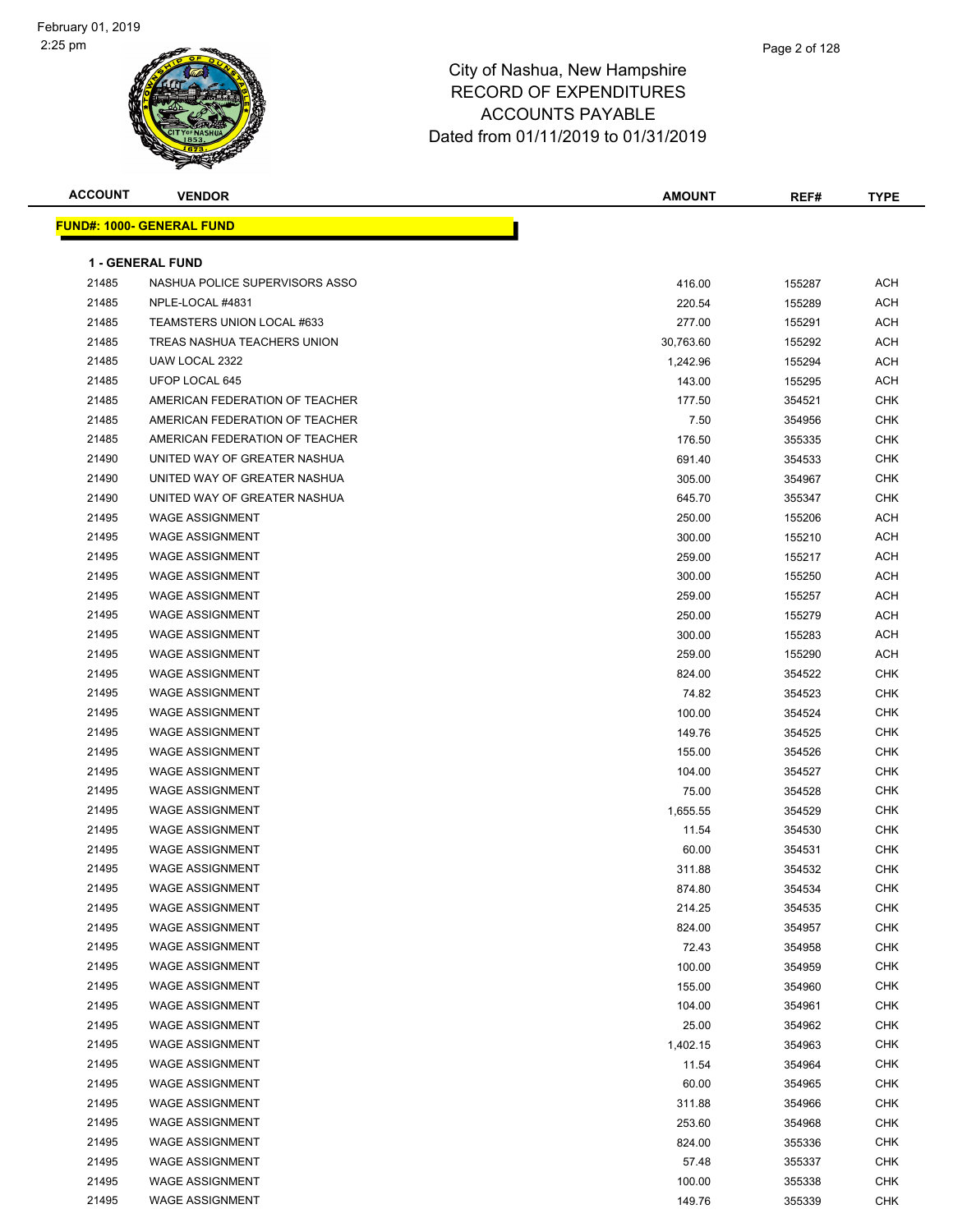

| <b>ACCOUNT</b> | <b>VENDOR</b>                    | <b>AMOUNT</b> | REF#   | <b>TYPE</b> |
|----------------|----------------------------------|---------------|--------|-------------|
|                | <b>FUND#: 1000- GENERAL FUND</b> |               |        |             |
|                |                                  |               |        |             |
|                | <b>1 - GENERAL FUND</b>          |               |        |             |
| 21495          | <b>WAGE ASSIGNMENT</b>           | 155.00        | 355340 | <b>CHK</b>  |
| 21495          | <b>WAGE ASSIGNMENT</b>           | 104.00        | 355341 | <b>CHK</b>  |
| 21495          | <b>WAGE ASSIGNMENT</b>           | 75.00         | 355342 | <b>CHK</b>  |
| 21495          | <b>WAGE ASSIGNMENT</b>           | 1,673.01      | 355343 | <b>CHK</b>  |
| 21495          | <b>WAGE ASSIGNMENT</b>           | 11.54         | 355344 | <b>CHK</b>  |
| 21495          | <b>WAGE ASSIGNMENT</b>           | 60.00         | 355345 | <b>CHK</b>  |
| 21495          | <b>WAGE ASSIGNMENT</b>           | 311.88        | 355346 | <b>CHK</b>  |
| 21495          | <b>WAGE ASSIGNMENT</b>           | 860.59        | 355348 | <b>CHK</b>  |
| 21495          | <b>WAGE ASSIGNMENT</b>           | 195.80        | 355349 | <b>CHK</b>  |
| 21538          | NASHUA TEACHERS UNION            | 3,088.30      | 155215 | <b>ACH</b>  |
| 21538          | NASHUA TEACHERS UNION            | 87.35         | 155255 | ACH         |
| 21538          | NASHUA TEACHERS UNION            | 3,088.30      | 155288 | ACH         |
| 21780          | <b>ACCURATE TITLE</b>            | 106.88        | 354848 | <b>CHK</b>  |
| 21780          | ATLANTIC CLOSING & ESCROW LLC    | 4,608.80      | 354849 | <b>CHK</b>  |
| 21780          | BAGNELL, BRUCE N & DIANA H       | 3,164.95      | 354850 | <b>CHK</b>  |
| 21780          | BEAULIEU, MARISSA NICOLE         | 1,953.83      | 354851 | <b>CHK</b>  |
| 21780          | <b>BENCHMARK TITLE SVC</b>       | 2,977.59      | 354852 | <b>CHK</b>  |
| 21780          | <b>BETHANY SCAER</b>             | 552.48        | 354853 | <b>CHK</b>  |
| 21780          | BOYER, TODD A                    | 3,140.87      | 354854 | <b>CHK</b>  |
| 21780          | CAMERON, CARDINAL SAMUEL         | 2,631.31      | 354855 | <b>CHK</b>  |
| 21780          | <b>CARMEN GONZALES</b>           | 25.79         | 354856 | <b>CHK</b>  |
| 21780          | CHANDLER, WALTER W               | 2,695.12      | 354857 | <b>CHK</b>  |
| 21780          | CHAPMAN, CAROLE J                | 209.98        | 354858 | <b>CHK</b>  |
| 21780          | CHRISTIAN FAMILY REV TRUST       | 2,230.38      | 354860 | <b>CHK</b>  |
| 21780          | CONNARY FAMILY REVOCABLE TRUST   | 2,711.21      | 354861 | CHK         |
| 21780          | CONWAY, SCOTT F                  | 3,601.07      | 354862 | CHK         |
| 21780          | CORELOGIC RE TAX SERVICE         | 1,058.38      | 354863 | CHK         |
| 21780          | CORELOGIC RE TAX SERVICE         | 302.89        | 354864 | CHK         |
| 21780          | CORELOGIC RE TAX SERVICE         | 2,007.22      | 354865 | <b>CHK</b>  |
| 21780          | CORELOGIC RE TAX SERVICE         | 3,446.18      | 354866 | <b>CHK</b>  |
| 21780          | <b>CORELOGIC RE TAX SERVICE</b>  | 288.74        | 354867 | <b>CHK</b>  |
| 21780          | CORELOGIC RE TAX SERVICE         | 284.21        | 354868 | <b>CHK</b>  |
| 21780          | CORELOGIC RE TAX SERVICE         | 209.98        | 354869 | <b>CHK</b>  |
| 21780          | CORELOGIC RE TAX SERVICE         | 37,166.28     | 354870 | <b>CHK</b>  |
| 21780          | CORELOGIC RE TAX SERVICE         | 500.73        | 354871 | <b>CHK</b>  |
| 21780          | <b>CORELOGIC RE TAX SERVICE</b>  | 644.78        | 354872 | CHK         |
| 21780          | CORELOGIC RE TAX SERVICE         | 519.10        | 354873 | <b>CHK</b>  |
| 21780          | CORELOGIC RE TAX SERVICE         | 1,582.27      | 354874 | CHK         |
| 21780          | CORRIVEAU, KEVIN P               | 2,973.88      | 354875 | CHK         |
| 21780          | CROWLEY, GEORGIA L               | 284.21        | 354876 | <b>CHK</b>  |
| 21780          | DEAN, KATHLEEN                   | 623.92        | 354878 | <b>CHK</b>  |
| 21780          | DIONNE FAMILY REV TRUST          | 462.38        | 354879 | <b>CHK</b>  |
| 21780          | <b>DOVENMUEHLE</b>               | 177.15        | 354880 | <b>CHK</b>  |
| 21780          | <b>DOVENMUEHLE</b>               | 2,272.10      | 354881 | CHK         |
| 21780          | <b>DOVENMUEHLE</b>               | 158.89        | 354882 | <b>CHK</b>  |
| 21780          | EURGLUNES, GEORGIA R             | 1,595.11      | 354883 | <b>CHK</b>  |
| 21780          | FITZGERALD, CATHERINE F          | 1,083.18      | 354884 | <b>CHK</b>  |

FLAHERTY, MARK E & 3,885.13 354885 CHK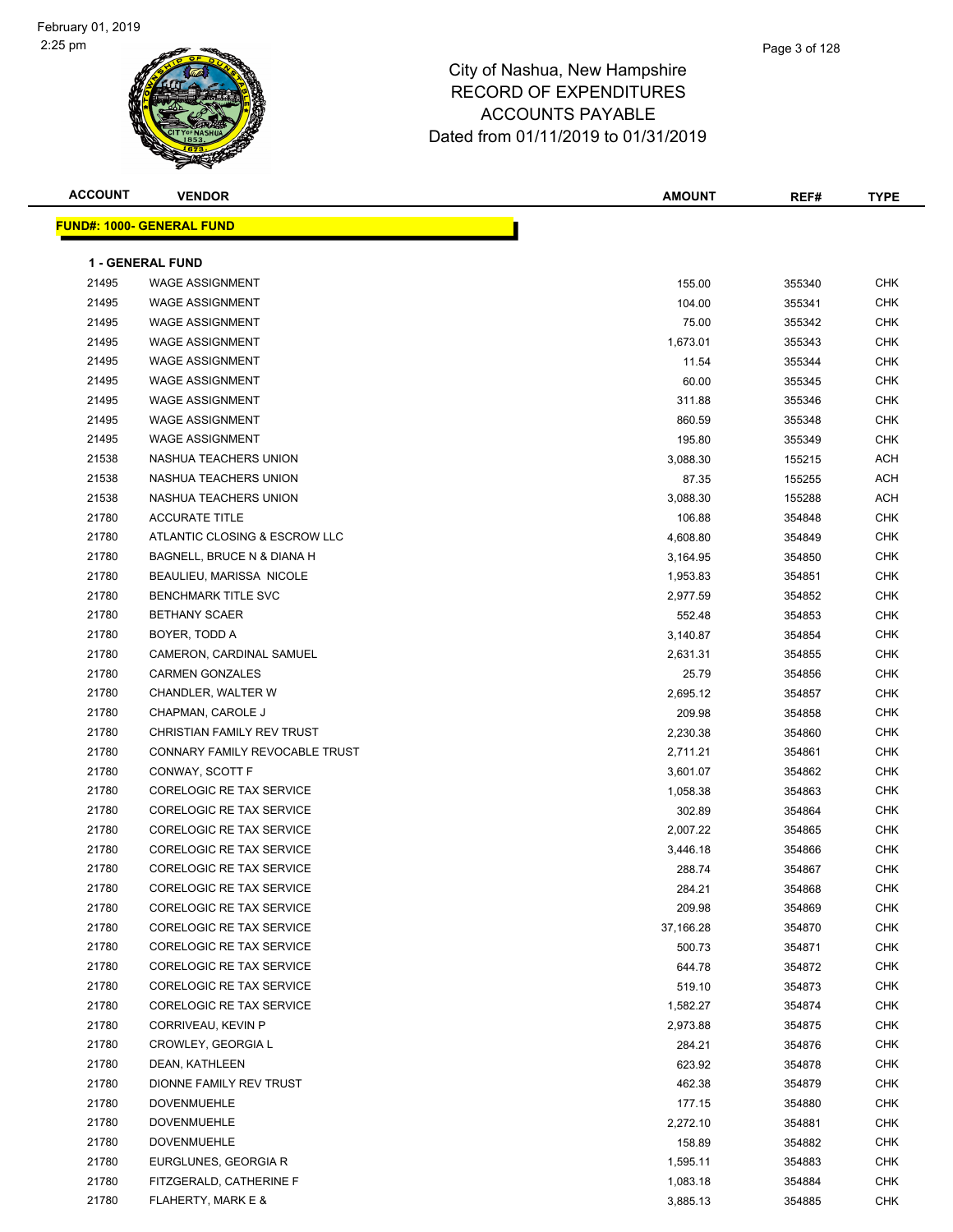#### Page 4 of 128

| <b>ACCOUNT</b> | <b>VENDOR</b>                    | <b>AMOUNT</b> | REF#   | <b>TYPE</b> |
|----------------|----------------------------------|---------------|--------|-------------|
|                | <b>FUND#: 1000- GENERAL FUND</b> |               |        |             |
|                |                                  |               |        |             |
|                | <b>1 - GENERAL FUND</b>          |               |        |             |
| 21780          | <b>FRANK PAGE</b>                | 386.85        | 354886 | <b>CHK</b>  |
| 21780          | <b>FRASCA &amp; FRASCA</b>       | 2,079.97      | 354887 | <b>CHK</b>  |
| 21780          | KING, JOAN B                     | 505.51        | 354888 | <b>CHK</b>  |
| 21780          | LAW OFFICE OF RICHARD SHEA       | 175.52        | 354889 | <b>CHK</b>  |
| 21780          | LERETA                           | 774.72        | 354890 | <b>CHK</b>  |
| 21780          | LERETA                           | 3,071.28      | 354891 | <b>CHK</b>  |
| 21780          | <b>LISA MUNROE</b>               | 701.49        | 354892 | <b>CHK</b>  |
| 21780          | LYMAN, ELAINE                    | 1,747.61      | 354893 | <b>CHK</b>  |
| 21780          | MARTIN, TIMOTHY                  | 2,837.05      | 354894 | <b>CHK</b>  |
| 21780          | MAUNG, HTET L &                  | 2,107.45      | 354895 | <b>CHK</b>  |
| 21780          | MERRIFIELD, WARREN H & CYNTHIA   | 487.83        | 354896 | <b>CHK</b>  |
| 21780          | MUNUSAMY, UDAYAKUMAR &           | 1,496.97      | 354897 | <b>CHK</b>  |
| 21780          | NATIONAL REAL TAX TRACKING       | 424.20        | 354898 | <b>CHK</b>  |
| 21780          | OLSON, ARTHUR & JANE             | 1,459.88      | 354900 | <b>CHK</b>  |
| 21780          | PAGLIUCA, ALBERT E               | 2,983.69      | 354901 | <b>CHK</b>  |
| 21780          | PATEL, HEMAL                     | 1,367.86      | 354902 | <b>CHK</b>  |
| 21780          | PHILLIS, HUGH                    | 1,081.22      | 354903 | <b>CHK</b>  |
| 21780          | PRESENTI, RAYMOND G REV TRUST    | 2,019.93      | 354904 | <b>CHK</b>  |
| 21780          | QUICKEN LOANS                    | 1,158.07      | 354905 | <b>CHK</b>  |
| 21780          | RAVENELLE, JL FAMILY REV TRUST   | 1,560.46      | 354906 | <b>CHK</b>  |
| 21780          | ROURKE, BERNARD & JANET L        | 2,218.03      | 354907 | <b>CHK</b>  |
| 21780          | RYAN TAX COMPLIANCE SVC          | 3,457.22      | 354908 | <b>CHK</b>  |
| 21780          | SALVI ENTERPRISE LLC             | 1,701.14      | 354909 | <b>CHK</b>  |
| 21780          | SARRIS, JOHN R                   | 4,610.99      | 354910 | <b>CHK</b>  |
| 21780          | SHARP, LOIS G                    | 3,043.16      | 354911 | <b>CHK</b>  |
| 21780          | SMITH, ROSEMARY A                | 1,844.12      | 354912 | <b>CHK</b>  |
| 21780          | SOLIDIFI TITLE & CLOSING LLC     | 2,788.46      | 354913 | <b>CHK</b>  |
| 21780          | SOUTHERN NEW HAMPSHIRE           | 1,124.57      | 354914 | <b>CHK</b>  |
| 21780          | SOUTHERN NEW HAMPSHIRE           | 3,118.93      | 354915 | <b>CHK</b>  |
| 21780          | ST JACQUES, SHEILA               | 1,425.41      | 354916 | <b>CHK</b>  |
| 21780          | STEWART TITLE COMPANY            | 2,758.24      | 354917 | <b>CHK</b>  |
| 21780          | SUMMIT TITLE SERVICE LLC         | 3,112.60      | 354918 | <b>CHK</b>  |
| 21780          | SUMMIT TITLE SERVICES LLC        | 240.32        | 354919 | <b>CHK</b>  |
| 21780          | SUMMIT TITLE SERVICES LLC        | 4,986.16      | 354920 | <b>CHK</b>  |
| 21780          | SUMMIT TITLE SERVICES LLC        | 1,694.77      | 354921 | <b>CHK</b>  |
| 21780          | SWEENEY TITLE SERVICE            | 868.81        | 354922 | <b>CHK</b>  |
| 21780          | SWEENEY TITLE SERVICES LLC       | 2,491.31      | 354923 | CHK         |
| 21780          | TAILAM, PRAVEEN &                | 7,004.41      | 354924 | CHK         |
| 21780          | US BANK HOME MORTGAGE            | 827.19        | 354925 | <b>CHK</b>  |
| 21780          | VICK, JOAN A                     | 1,251.63      | 354926 | <b>CHK</b>  |
| 21780          | VILLAVICENCIO, OLMER             | 2,207.62      | 354927 | CHK         |
| 21780          | WALES, ROGER S                   | 2,042.56      | 354928 | <b>CHK</b>  |
| 21780          | WILKINS, JEFFERY G & MARCIA R    | 379.06        | 354929 | <b>CHK</b>  |
| 21780          | YEATON, TIMONTY B & SUSAN F      | 2,842.08      | 354930 | <b>CHK</b>  |
| 21780          | ZIMMERMAN, JOSEPH D &            | 25.79         | 354931 | <b>CHK</b>  |
| 21780          | <b>BELLWETHER</b>                | 740.21        | 355270 | CHK         |
| 21780          | CAMPBELL, CHRISTOPHER P          | 3,631.83      | 355271 | CHK         |
| 21780          | CARDIA, JOSEPH M                 | 379.05        | 355272 | CHK         |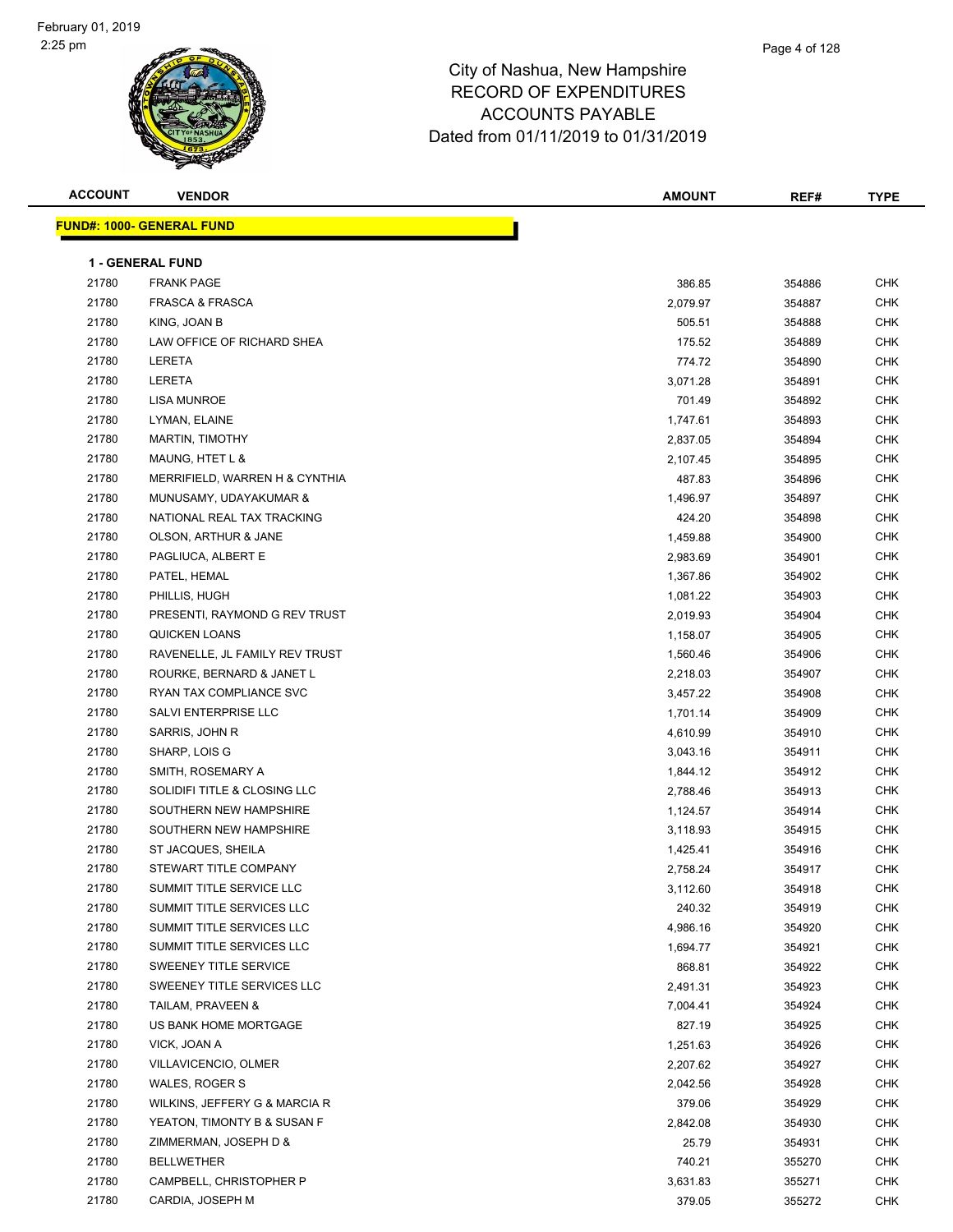| <b>ACCOUNT</b> | <b>VENDOR</b>                    | <b>AMOUNT</b> | REF#   | <b>TYPE</b> |
|----------------|----------------------------------|---------------|--------|-------------|
|                | <b>FUND#: 1000- GENERAL FUND</b> |               |        |             |
|                |                                  |               |        |             |
|                | <b>1 - GENERAL FUND</b>          |               |        |             |
| 21780          | CARIGNAN, DANIEL S &             | 59.72         | 355273 | <b>CHK</b>  |
| 21780          | COHEN CLOSING & TITLE LLC        | 3,209.07      | 355274 | <b>CHK</b>  |
| 21780          | CORELOGIC COMMERCIAL TAX         | 65,742.49     | 355275 | CHK         |
| 21780          | CORELOGIC COMMERCIAL TX SVC      | 7,950.73      | 355276 | <b>CHK</b>  |
| 21780          | CORELOGIC RE TAX SERVICE         | 2,932.32      | 355277 | <b>CHK</b>  |
| 21780          | <b>CORELOGIC RE TAX SERVICE</b>  | 1,834.58      | 355278 | <b>CHK</b>  |
| 21780          | CORELOGIC RE TAX SERVICE         | 35,055.82     | 355279 | <b>CHK</b>  |
| 21780          | CORELOGIC RE TAX SERVICE         | 1,802.34      | 355280 | <b>CHK</b>  |
| 21780          | <b>CORELOGIC RE TAX SERVICE</b>  | 4,298.53      | 355281 | CHK         |
| 21780          | CORELOGIC RE TAX SERVICE         | 1,326.48      | 355282 | <b>CHK</b>  |
| 21780          | DALE MATTHEW AUBIN               | 732.20        | 355283 | CHK         |
| 21780          | DALE, RYAN P REV TRUST           | 1,383.60      | 355284 | CHK         |
| 21780          | DANIEL CONSTANT                  | 2,968.89      | 355285 | <b>CHK</b>  |
| 21780          | DIPERSIO, CHRISTOPHER C &        | 2,714.87      | 355286 | CHK         |
| 21780          | DOOKRAN, STEPHEN & MOLLY         | 4,173.00      | 355287 | <b>CHK</b>  |
| 21780          | DORNER LAW & TITLE SERVICE PC    | 1,249.96      | 355288 | <b>CHK</b>  |
| 21780          | <b>GODFROY, LINDA M &amp;</b>    | 625.41        | 355289 | <b>CHK</b>  |
| 21780          | <b>GREGORY FUNDING LLC</b>       | 939.48        | 355290 | <b>CHK</b>  |
| 21780          | GUE, ASHLEY M                    | 1,815.45      | 355291 | <b>CHK</b>  |
| 21780          | HAMEL, CONSTANCE J               | 2,026.37      | 355292 | CHK         |
| 21780          | HANSONS AUTOMOTIVE               | 2,116.24      | 355293 | <b>CHK</b>  |
| 21780          | HAYWARD, CAROLYN P               | 3,025.60      | 355294 | <b>CHK</b>  |
| 21780          | HICKEY ONE FAMILY TRUST          | 615.09        | 355295 | CHK         |
| 21780          | HOWORTH, H PHILIP                | 2,831.98      | 355296 | <b>CHK</b>  |
| 21780          | JEEVES, KENNETH H &              | 1,022.09      | 355297 | <b>CHK</b>  |
| 21780          | JORDAN, JENNIFER E               | 1,622.49      | 355298 | <b>CHK</b>  |
| 21780          | JOURDAIN, GERALD                 | 3,404.25      | 355299 | <b>CHK</b>  |
| 21780          | JYP NOMINEE TRUST                | 1,734.22      | 355300 | <b>CHK</b>  |
| 21780          | KATSOHIS, SAM J &                | 844.16        | 355301 | <b>CHK</b>  |
| 21780          | KINVILLE, ROBERT J               | 1,222.02      | 355302 | <b>CHK</b>  |
| 21780          | LAW OFFICE OF SCOTT KRISS LLC    | 392.30        | 355303 | CHK         |
| 21780          | LAW OFFICES OF JOHN MAHONEY      | 2,759.53      | 355304 | <b>CHK</b>  |
| 21780          | LEAHY, SEAN M &                  | 3,172.42      | 355305 | <b>CHK</b>  |
| 21780          | LENCSAK, ANDREW &                | 3,688.25      | 355306 | CHK         |
| 21780          | LERETA PROPERTY TAX SERVICE      | 468.74        | 355307 | CHK         |
| 21780          | LERETA PROPERTY TAX SERVICE      | 194.71        | 355308 | CHK         |
| 21780          | MONARCH TITLE SERVICE, LLC       | 3,297.19      | 355310 | <b>CHK</b>  |
| 21780          | NATIONSTAR MORTGAGE LLC          | 513.28        | 355311 | CHK         |
| 21780          | ROBERT KEATING                   | 1,246.95      | 355313 | CHK         |
| 21780          | RUONALA, CYNTHIA                 | 903.33        | 355314 | CHK         |
| 21780          | SANDRA L STERLING                | 631.86        | 355315 | CHK         |
| 21780          | SEN, MANDIRA &                   | 384.24        | 355316 | CHK         |
| 21780          | SERVICE LINK, LLC                | 461.04        | 355317 | CHK         |
| 21780          | SMITH, JEFFREY A & LUANE R       | 4,301.85      | 355318 | CHK         |
| 21780          | STOCKDALE, RICHARD L & MARY E    | 249.82        | 355319 | CHK         |
| 21780          | SUMMIT TITLE SERVICES LLC        | 1,870.36      | 355320 | CHK         |
| 21780          | SUMMIT TITLE SERVICES LLC        | 1,431.84      | 355321 | CHK         |
| 21780          | SWEENEY TITLE SERVICE LLC        | 3,244.01      | 355322 | CHK         |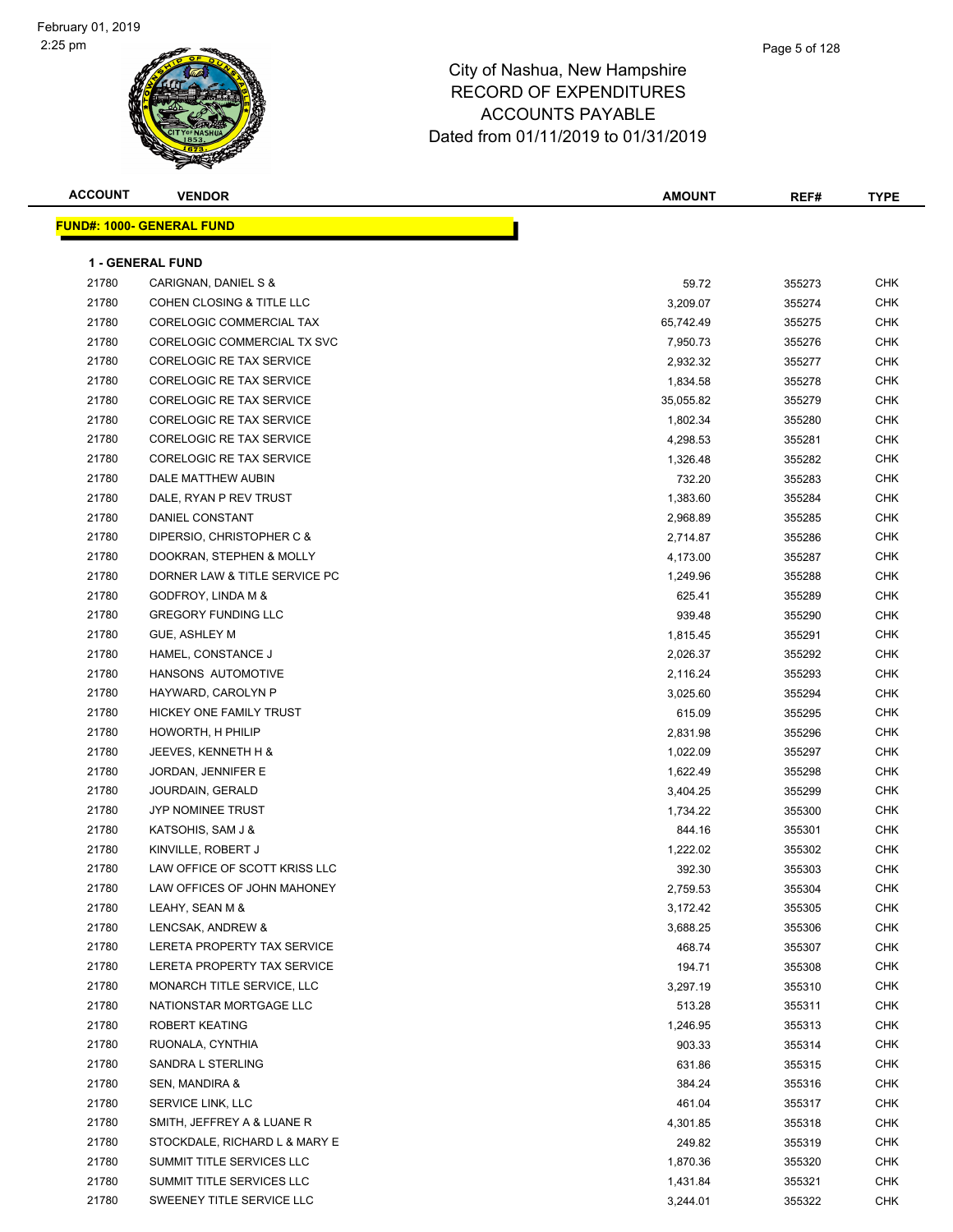#### Page 6 of 128

| <b>ACCOUNT</b>     | <b>VENDOR</b>                        |                                | <b>AMOUNT</b>  | REF#    | <b>TYPE</b> |
|--------------------|--------------------------------------|--------------------------------|----------------|---------|-------------|
|                    | <b>FUND#: 1000- GENERAL FUND</b>     |                                |                |         |             |
|                    |                                      |                                |                |         |             |
|                    | <b>1 - GENERAL FUND</b>              |                                |                |         |             |
| 21780              | SWEENEY TITLE SERVICE, LLC           |                                | 4,130.06       | 355323  | <b>CHK</b>  |
| 21780              | YU, MARIA                            |                                | 2,320.75       | 355324  | <b>CHK</b>  |
| 21780              | <b>BRADFORD HILL</b>                 |                                | 727.76         | 355694  | <b>CHK</b>  |
| 21780              | <b>FRASCA &amp; FRASCA</b>           |                                | 267.27         | 355696  | <b>CHK</b>  |
| 21780              | KATHERINE DONAHUE                    |                                | 71.25          | 355697  | CHK         |
| 21921              | STATE OF NH-MV                       |                                | 14,708.12      | 155192  | <b>ACH</b>  |
| 21921              | STATE OF NH-MV                       |                                | 16,673.14      | 155197  | <b>ACH</b>  |
| 21921              | STATE OF NH-MV                       |                                | 18,245.03      | 155199  | <b>ACH</b>  |
| 21921              | STATE OF NH-MV                       |                                | 13,716.07      | 155200  | <b>ACH</b>  |
| 21921              | STATE OF NH-MV                       |                                | 18,475.91      | 155233  | <b>ACH</b>  |
| 21921              | STATE OF NH-MV                       |                                | 31,525.11      | 155236  | <b>ACH</b>  |
| 21921              | STATE OF NH-MV                       |                                | 20,754.64      | 155237  | <b>ACH</b>  |
| 21921              | STATE OF NH-MV                       |                                | 23,092.98      | 155239  | <b>ACH</b>  |
| 21921              | STATE OF NH-MV                       |                                | 19,367.20      | 155263  | <b>ACH</b>  |
| 21921              | STATE OF NH-MV                       |                                | 26,254.67      | 155268  | <b>ACH</b>  |
| 21921              | STATE OF NH-MV                       |                                | 23,321.79      | 155271  | <b>ACH</b>  |
| 21921              | STATE OF NH-MV                       |                                | 20,376.20      | 155273  | <b>ACH</b>  |
| 21921              | STATE OF NH-MV                       |                                | 20,299.65      | 155274  | <b>ACH</b>  |
| 21921              | STATE OF NH-MV                       |                                | 17,202.38      | 155296  | ACH         |
|                    |                                      |                                |                |         |             |
|                    | <b>TOTAL 1 - GENERAL FUND</b>        |                                | \$3,793,948.38 |         |             |
|                    |                                      |                                |                |         |             |
| <b>101 - MAYOR</b> |                                      |                                |                |         |             |
| 55400              | CITIZENS BANK CREDIT CARD            | US Conf of Mayors              | 700.00         | 9201907 | <b>ACH</b>  |
| 55400              | CITIZENS BANK CREDIT CARD            | Greater Nashua Chamber         | 30.00          | 9201907 | <b>ACH</b>  |
| 61100              | WB MASON CO INC                      |                                | 32.95          | 354717  | <b>CHK</b>  |
| 61100              | WB MASON CO INC                      |                                | 58.06          | 355507  | <b>CHK</b>  |
| 61910              | <b>MEGAN CARON</b>                   |                                | 103.75         | 354540  | <b>CHK</b>  |
| 61910              | <b>MEGAN CARON</b>                   |                                | 75.83          | 355352  | <b>CHK</b>  |
| 68350              | GREATER NASHUA CHAMBER OF COMM       |                                | 300.00         | 355350  | <b>CHK</b>  |
| 68350              | FORTIN GAGE LTD LLC                  |                                | 439.00         | 355432  | <b>CHK</b>  |
|                    | TOTAL 101 - MAYOR                    |                                | \$1,739.59     |         |             |
|                    |                                      |                                |                |         |             |
|                    | 102 - BOARD OF ALDERMEN              |                                |                |         |             |
| 53428              | <b>DONNA L GRAHAM</b>                |                                | 270.00         | 355060  | CHK         |
|                    |                                      |                                |                |         |             |
|                    | <b>TOTAL 102 - BOARD OF ALDERMEN</b> |                                | \$270.00       |         |             |
|                    |                                      |                                |                |         |             |
| <b>103 - LEGAL</b> |                                      |                                |                |         |             |
| 55300              | <b>STEVEN A BOLTON</b>               |                                | 67.25          | 354969  | CHK         |
| 55421              | CITIZENS BANK CREDIT CARD            | NH E-Court - Hillsborough Supe | 280.00         | 9201907 | ACH         |
| 55421              | CITIZENS BANK CREDIT CARD            | <b>AIA Contract Documents</b>  | 79.99          | 9201907 | ACH         |
| 55421              | CITIZENS BANK CREDIT CARD            | <b>AIA Contract Documents</b>  | 79.99          | 9201907 | <b>ACH</b>  |
| 55495              | <b>HCSO</b>                          |                                | 31.00          | 354650  | <b>CHK</b>  |
| 55495              | PETTY CASH                           |                                | 225.00         | 354977  | <b>CHK</b>  |
| 61100              | WB MASON CO INC                      |                                | 159.32         | 354717  | <b>CHK</b>  |
| 61100              | PETTY CASH                           |                                | 36.25          | 354977  | <b>CHK</b>  |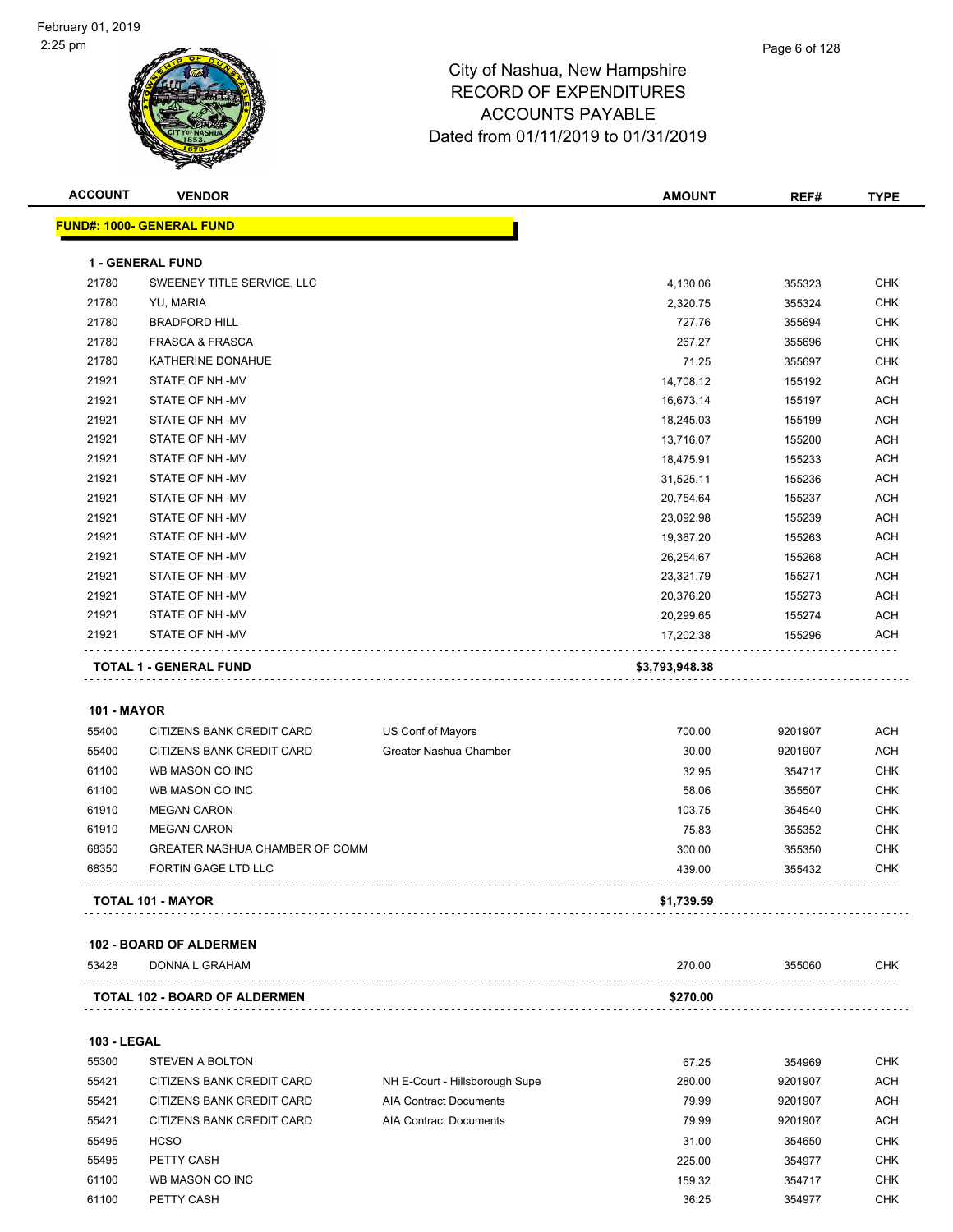

| <b>ACCOUNT</b>     | <b>VENDOR</b>                                       |                     | <b>AMOUNT</b> | REF#    | <b>TYPE</b> |
|--------------------|-----------------------------------------------------|---------------------|---------------|---------|-------------|
|                    | <b>FUND#: 1000- GENERAL FUND</b>                    |                     |               |         |             |
| <b>103 - LEGAL</b> |                                                     |                     |               |         |             |
| 61100              | WB MASON CO INC                                     |                     | 64.18         | 355128  | <b>CHK</b>  |
| 61807              | THOMPSON-REUTERS                                    |                     | 247.00        | 355497  | <b>CHK</b>  |
|                    | TOTAL 103 - LEGAL                                   |                     | \$1,269.98    |         |             |
|                    | 107 - CITY CLERK                                    |                     |               |         |             |
| 55600              | TREASURER STATE OF NH                               |                     | 434.00        | 355010  | <b>CHK</b>  |
| 61100              | CONWAY OFFICE SOLUTIONS                             |                     | 70.00         | 355425  | <b>CHK</b>  |
|                    | <b>TOTAL 107 - CITY CLERK</b>                       |                     | \$504.00      |         |             |
|                    | <b>109 - CIVIC &amp; COMMUNITY ACTIVITIES</b>       |                     |               |         |             |
| 56200              | OBU                                                 |                     | 100.00        | 354552  | <b>CHK</b>  |
|                    | <b>TOTAL 109 - CIVIC &amp; COMMUNITY ACTIVITIES</b> |                     | \$100.00      |         |             |
|                    | <b>111 - HUMAN RESOURCES</b>                        |                     |               |         |             |
| 55421              | ANHPEHRA                                            |                     | 30.00         | 354563  | <b>CHK</b>  |
| 55421              | NANCY TRASK                                         |                     | 250.00        | 354980  | <b>CHK</b>  |
| 61100              | WB MASON CO INC                                     |                     | 47.32         | 355128  | <b>CHK</b>  |
| 61100              | WB MASON CO INC                                     |                     | 51.72         | 355507  | <b>CHK</b>  |
|                    | <b>TOTAL 111 - HUMAN RESOURCES</b>                  |                     | \$379.04      |         |             |
|                    | <b>113 - BENEFITS</b>                               |                     |               |         |             |
| 59580              | STATE OF NEW HAMPSHIRE UC                           |                     | 2,025.07      | 355009  | <b>CHK</b>  |
|                    | <b>TOTAL 113 - BENEFITS</b>                         |                     | \$2,025.07    |         |             |
|                    | <b>120 - TELECOMMUNICATIONS</b>                     |                     |               |         |             |
| 55109              | CONSOLIDATED COMMUNICATIONS                         |                     | 853.67        | 354567  | <b>CHK</b>  |
| 55109              | LANGUAGE LINE SERVICES                              |                     | 200.78        | 354663  | <b>CHK</b>  |
| 55109              | CONSOLIDATED COMMUNICATIONS                         |                     | 131.40        | 354985  | <b>CHK</b>  |
| 55109              | <b>FIRSTLIGHT</b>                                   |                     | 2,095.25      | 354991  | <b>CHK</b>  |
| 55109              | <b>WINDSTREAM</b>                                   |                     | 2,135.07      | 355014  | <b>CHK</b>  |
| 55109              | <b>WINDSTREAM</b>                                   |                     | 711.68        | 355015  | <b>CHK</b>  |
| 55118              | VERIZON WIRELESS-342053899-000                      |                     | 760.19        | 354588  | <b>CHK</b>  |
|                    | <b>TOTAL 120 - TELECOMMUNICATIONS</b>               |                     | \$6,888.04    |         |             |
|                    | <b>122 - INFORMATION TECHNOLOGY</b>                 |                     |               |         |             |
| 54400              | ZOHO CORPORATION                                    |                     | 1,228.00      | 355512  | <b>CHK</b>  |
| 54407              | CITIZENS BANK CREDIT CARD                           | LOGMEIN*GOTOMEETING | 55.00         | 9201907 | <b>ACH</b>  |
| 54407              | CITIZENS BANK CREDIT CARD                           | PAYPAL*LEGISCAN     | 100.00        | 9201907 | <b>ACH</b>  |
|                    |                                                     |                     |               |         |             |

61100 WB MASON CO INC 66 NO 200 200 200 200 200 200 31.55 355507 355507 CHK 61799 CITIZENS BANK CREDIT CARD NASHUA CAR WASH & DETAIL 50.00 9201907 ACH 71221 AMAZON.COM LLC 1,199.88 155264 ACH

54414 INTERWARE DEVELOPMENT 1,740.00 355449 CHK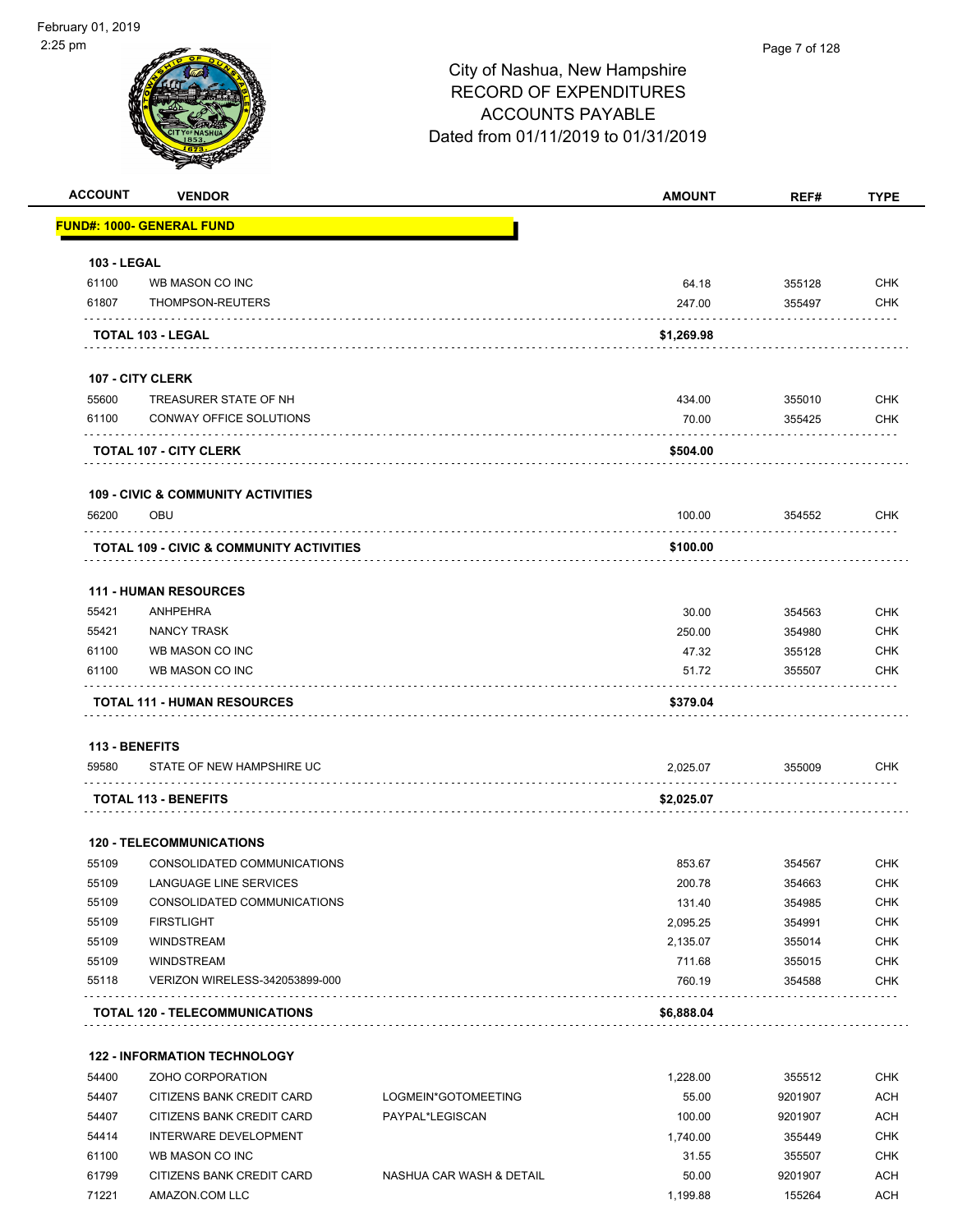. . . . . . . . . . .

. . . . . . . . . . . . . . . . . . . .

## City of Nashua, New Hampshire RECORD OF EXPENDITURES ACCOUNTS PAYABLE Dated from 01/11/2019 to 01/31/2019

| <b>ACCOUNT</b> | <b>VENDOR</b>                             |                             | <b>AMOUNT</b> | REF#    | <b>TYPE</b> |
|----------------|-------------------------------------------|-----------------------------|---------------|---------|-------------|
|                | <u> FUND#: 1000- GENERAL FUND</u>         |                             |               |         |             |
|                | <b>122 - INFORMATION TECHNOLOGY</b>       |                             |               |         |             |
| 71221          | SHI INTERNATIONAL CORP                    |                             | 90.00         | 354699  | <b>CHK</b>  |
| 71221          | CUSTOM COMPUTER SPECIALIST INC            |                             | 198.72        | 355049  | <b>CHK</b>  |
| 71221          | CITIZENS BANK CREDIT CARD                 | PAYPAL*POWERSOURCE          | 20.45         | 9201907 | ACH         |
|                | <b>TOTAL 122 - INFORMATION TECHNOLOGY</b> |                             | \$4,713.60    |         |             |
|                | <b>126 - FINANCIAL SERVICES</b>           |                             |               |         |             |
| 42200          | <b>BAE SYSTEMS INC</b>                    |                             | 139.00        | 354598  | <b>CHK</b>  |
| 42200          | <b>KENNETH BUCKINGHAM</b>                 |                             | 43.20         | 354610  | <b>CHK</b>  |
| 42200          | DOTHAN CHRYSLER DODGE JEEP                |                             | 10.00         | 354629  | <b>CHK</b>  |
| 42200          | <b>HARISH K LOHAR</b>                     |                             | 69.00         | 354664  | <b>CHK</b>  |
| 42200          | <b>DENNIS MURPHY</b>                      |                             | 43.20         | 354679  | <b>CHK</b>  |
| 42200          | PURUSHOTTAM PATIL                         |                             | 130.00        | 354685  | <b>CHK</b>  |
| 42200          | <b>JAYESH SHAH</b>                        |                             | 95.00         | 354698  | <b>CHK</b>  |
| 42200          | EDUARDO CHAVIANO                          |                             | 126.20        | 355041  | <b>CHK</b>  |
| 42200          | <b>KRISITN PRIDE</b>                      |                             | 96.20         | 355482  | <b>CHK</b>  |
| 45999          | CITIZENS BANK CREDIT CARD                 | <b>MC Hotel Network RBT</b> | (11.20)       | 9201907 | <b>ACH</b>  |
| 53114          | MELANSON HEATH & CO PC                    |                             | 25,000.00     | 355467  | <b>CHK</b>  |
| 53467          | <b>MAILINGS UNLIMITED</b>                 |                             | 882.29        | 354668  | <b>CHK</b>  |
| 55307          | PETTY CASH                                |                             | 22.44         | 354556  | <b>CHK</b>  |
| 55607          | WORCESTER COUNTY SHERIFF                  |                             | 100.00        | 354520  | <b>CHK</b>  |
| 55607          | PETTY CASH                                |                             | 15.00         | 354556  | <b>CHK</b>  |
| 55607          | <b>MAILINGS UNLIMITED</b>                 |                             | (178.29)      | 354668  | <b>CHK</b>  |
| 61100          | WB MASON CO INC                           |                             | 22.50         | 354717  | <b>CHK</b>  |
| 61100          | WB MASON CO INC                           |                             | 575.38        | 355507  | <b>CHK</b>  |
|                | <b>TOTAL 126 - FINANCIAL SERVICES</b>     |                             | \$27,179.92   |         |             |
|                | <b>129 - CITY BUILDINGS</b>               |                             |               |         |             |
| 54100          | EVERSOUCE-POWER SUPPLY                    |                             | 8,146.40      | 354988  | <b>CHK</b>  |
| 54100          | <b>EVERSOURCE</b>                         |                             | 245.47        | 354989  | <b>CHK</b>  |
| 54100          | <b>EVERSOURCE</b>                         |                             | 3,801.68      | 355369  | <b>CHK</b>  |
| 54114          | <b>DIRECT ENERGY BUSINESS</b>             |                             | 1,041.48      | 354628  | <b>CHK</b>  |
| 54114          | LIBERTY UTILITIES - NH                    |                             | 541.60        | 354992  | <b>CHK</b>  |
| 54114          | LIBERTY UTILITIES - NH                    |                             | 1,048.16      | 354995  | <b>CHK</b>  |
| 54114          | <b>DIRECT ENERGY BUSINESS</b>             |                             | 1,061.39      | 355431  | <b>CHK</b>  |

 PENNICHUCK WATER WORKS INC 699.54 355007 CHK PENNICHUCK WATER WORKS INC 436.11 355393 CHK BAIN PEST CONTROL SERVICE INC 164.00 354599 CHK HAJOCA CORPORATION 48.76 354647 CHK JOMAR DISTRIBUTORS INC 111.00 355075 CHK 54280 CITIZENS BANK CREDIT CARD Young's 213.42 9201907 ACH NEW ENGLAND PAPER & SUPPLY 218.54 355475 CHK THE WIPER CONNECTION 244.48 355509 CHK

**TOTAL 129 - CITY BUILDINGS \$18,022.03**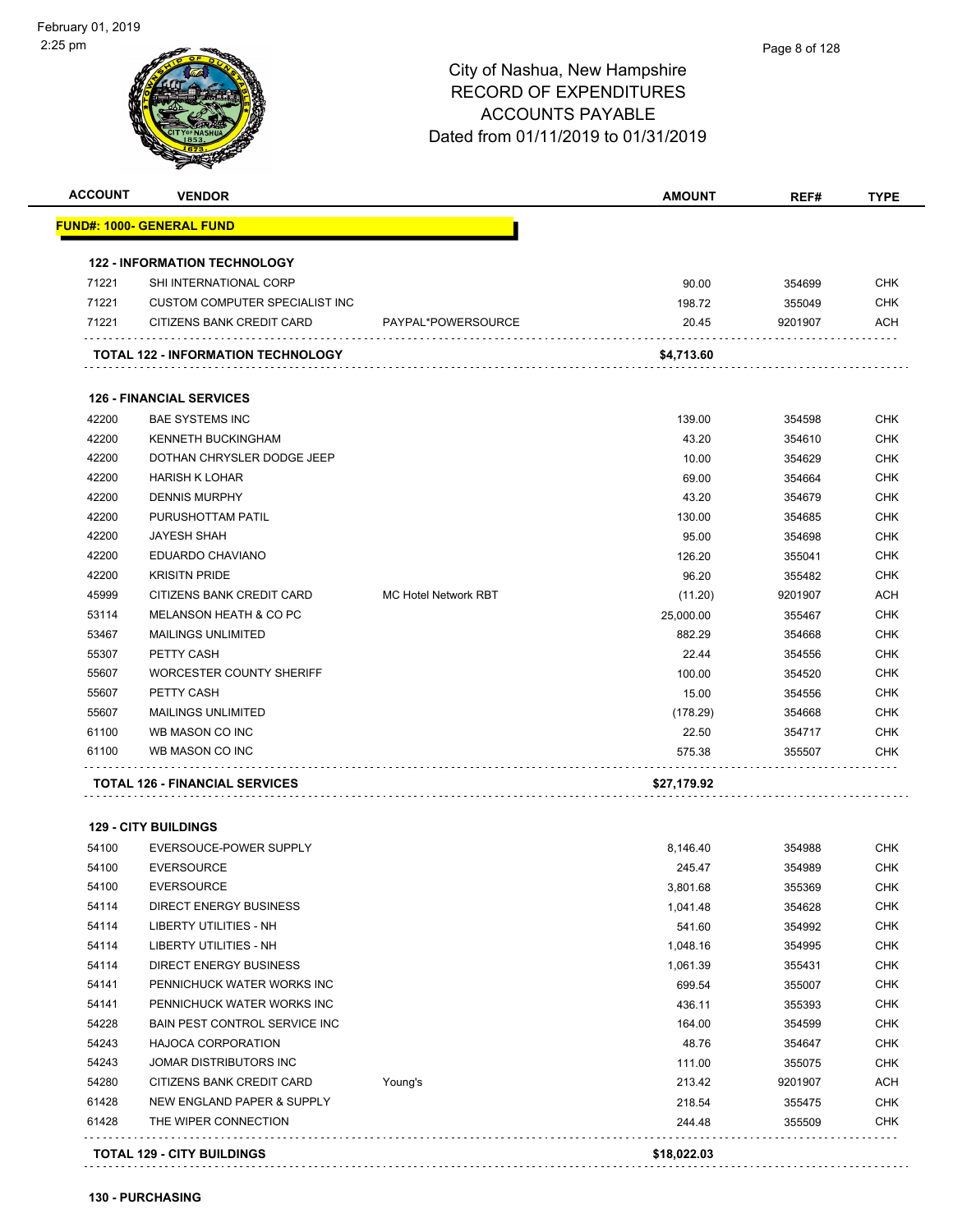| <b>ACCOUNT</b> | <b>VENDOR</b>                                            | <b>AMOUNT</b> | REF#    | <b>TYPE</b> |
|----------------|----------------------------------------------------------|---------------|---------|-------------|
|                | FUND#: 1000- GENERAL FUND                                |               |         |             |
|                | <b>130 - PURCHASING</b>                                  |               |         |             |
| 55400          | DANIEL KOOKEN                                            | 26.83         | 354548  | <b>CHK</b>  |
| 55500          | UNION LEADER CORPORATION                                 | 411.69        | 355400  | <b>CHK</b>  |
| 61100          | AMAZON.COM LLC                                           | 179.03        | 155264  | <b>ACH</b>  |
| 61100          | WB MASON CO INC                                          | 3.75          | 355507  | <b>CHK</b>  |
| 61242          | PRINT FACTORY                                            | 3,094.69      | 355483  | <b>CHK</b>  |
|                | .<br><b>TOTAL 130 - PURCHASING</b>                       | \$3,715.99    |         |             |
|                | <b>132 - ASSESSING</b>                                   |               |         |             |
| 61100          | WB MASON CO INC                                          | 133.94        | 354717  | CHK         |
|                | <b>TOTAL 132 - ASSESSING</b>                             | \$133.94      |         |             |
| 134 - GIS      |                                                          |               |         |             |
| 55421          | <b>JUSTIN KATES</b>                                      | 216.63        | 355356  | <b>CHK</b>  |
|                | <b>TOTAL 134 - GIS</b>                                   | \$216.63      |         |             |
|                | <b>142 - WOODLAWN CEMETERY</b>                           |               |         |             |
| 54100          | <b>EVERSOURCE</b>                                        | 280.69        | 355369  | <b>CHK</b>  |
| 54107          | MCLAUGHLIN OIL CO                                        | 343.54        | 354671  | <b>CHK</b>  |
| 54107          | MCLAUGHLIN OIL CO                                        | 914.92        | 355465  | <b>CHK</b>  |
| 54114          | LIBERTY UTILITIES - NH                                   | 155.62        | 355377  | <b>CHK</b>  |
| 54236          | INNOVATIVE SECURITY SOLUTIONS                            | 1,068.00      | 355070  | <b>CHK</b>  |
| 54280          | <b>BELLETETES INC</b>                                    | 38.04         | 355029  | <b>CHK</b>  |
| 54280          | HOME DEPOT CREDIT SERVICE 3065                           | 175.09        | 355066  | <b>CHK</b>  |
| 54487          | <b>BELLETETES INC</b>                                    | 11.28         | 355029  | <b>CHK</b>  |
| 61299          | PETTY CASH                                               | 39.99         | 354556  | <b>CHK</b>  |
| 61300          | DENNIS K BURKE INC                                       | 439.44        | 355430  | <b>CHK</b>  |
| 61499          | HOME DEPOT CREDIT SERVICE 3065                           | 15.98         | 355066  | <b>CHK</b>  |
|                | <b>TOTAL 142 - WOODLAWN CEMETERY</b>                     | \$3,482.59    |         |             |
|                | <b>144 - EDGEWOOD &amp; SUBURBAN CEMETERIES</b>          |               |         |             |
| 54100          | <b>EVERSOURCE</b>                                        | 110.67        | 355369  | CHK         |
| 54141          | PENNICHUCK WATER WORKS INC                               | 219.55        | 355007  | <b>CHK</b>  |
| 54280          | PETTY CASH                                               | 65.46         | 354556  | <b>CHK</b>  |
| 54280          | HOME DEPOT CREDIT SERVICE 3065                           | 97.23         | 354652  | <b>CHK</b>  |
| 54487          | PETTY CASH                                               | 16.00         | 354556  | <b>CHK</b>  |
| 54487          | NASHUA OUTDOOR POWER EQUIPMENT                           | 12.82         | 355092  | <b>CHK</b>  |
| 55400          | CITIZENS BANK CREDIT CARD<br>University of VT Entomology | 66.00         | 9201907 | <b>ACH</b>  |
| 61549          | AMAZON.COM LLC                                           | 159.95        | 155264  | <b>ACH</b>  |
|                | <b>TOTAL 144 - EDGEWOOD &amp; SUBURBAN CEMETERIES</b>    | \$747.68      |         |             |

| 42520 | NASHUA POLICE DEPARTMENT         | 4.99   | 35455  | СНК |
|-------|----------------------------------|--------|--------|-----|
| 53149 | <b>BROOKLINE ANIMAL HOSPITAL</b> | 363.40 | 354608 | СНК |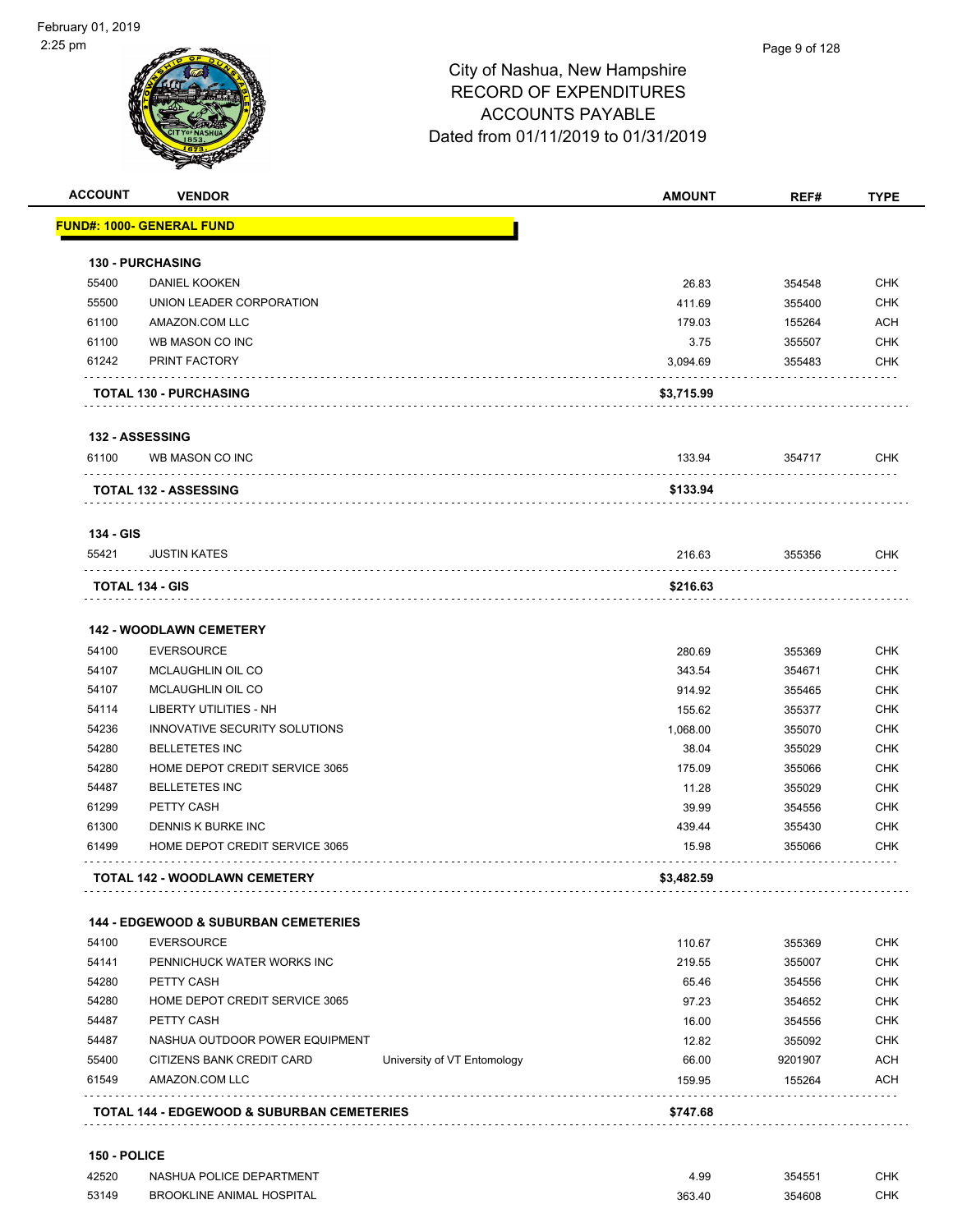

Т

**ACCOUNT VENDOR AMOUNT REF# TYPE FUND#: 1000- GENERAL FUND**

| 150 - POLICE |                                           |        |           |         |            |
|--------------|-------------------------------------------|--------|-----------|---------|------------|
| 54100        | <b>EVERSOURCE</b>                         |        | 644.66    | 355369  | <b>CHK</b> |
| 54107        | SHATTUCK MALONE OIL CO                    |        | 522.87    | 355396  | <b>CHK</b> |
| 54114        | LIBERTY UTILITIES - NH                    |        | 3,258.16  | 354998  | <b>CHK</b> |
| 54114        | <b>LIBERTY UTILITIES - NH</b>             |        | 97.60     | 354999  | <b>CHK</b> |
| 54114        | <b>LIBERTY UTILITIES - NH</b>             |        | 92.27     | 355375  | <b>CHK</b> |
| 54114        | LIBERTY UTILITIES - NH                    |        | 108.44    | 355385  | <b>CHK</b> |
| 54114        | <b>DIRECT ENERGY BUSINESS</b>             |        | 44.62     | 355431  | CHK        |
| 54141        | PENNICHUCK WATER WORKS INC                |        | 67.93     | 354581  | CHK        |
| 54141        | NEW ENGLAND BACKFLOW INC                  |        | 50.00     | 354681  | <b>CHK</b> |
| 54141        | PENNICHUCK WATER WORKS INC                |        | 30.83     | 355007  | <b>CHK</b> |
| 54243        | J LAWRENCE HALL INC                       |        | 1,439.39  | 355452  | <b>CHK</b> |
| 54280        | <b>GRANITE STATE SEWER &amp; DRAIN CL</b> |        | 490.00    | 354643  | <b>CHK</b> |
| 54280        | LOWE'S - 3502                             |        | 282.34    | 354665  | CHK        |
| 54280        | MILL METALS CORP                          |        | 267.00    | 354675  | <b>CHK</b> |
| 54280        | PETTY CASH                                |        | 9.00      | 354978  | CHK        |
| 54280        | <b>METRO GROUP INC</b>                    |        | 243.00    | 355086  | CHK        |
| 54280        | HOME DEPOT CREDIT SERVICE 3073            |        | 131.21    | 355446  | CHK        |
| 54280        | LOWE'S - 3502                             |        | 30.31     | 355457  | CHK        |
| 54407        | TRITECH SOFTWARE SYSTEMS                  |        | 63,870.00 | 355500  | CHK        |
| 54421        | CONWAY OFFICE SOLUTIONS                   |        | 94.40     | 354618  | CHK        |
| 54600        | <b>BEST FORD</b>                          |        | 380.62    | 354602  | CHK        |
| 54600        | <b>BEST FORD</b>                          |        | 2,749.61  | 355031  | <b>CHK</b> |
| 54600        | <b>BEST FORD</b>                          |        | 214.65    | 355415  | <b>CHK</b> |
| 54600        | TMDE CALIBRATION LABS INC                 |        | 2,045.00  | 355498  | CHK        |
| 54849        | <b>COMCAST</b>                            |        | 289.85    | 354566  | <b>CHK</b> |
| 54849        | CONSOLIDATED COMMUNICATIONS               |        | 277.62    | 354567  | <b>CHK</b> |
| 54849        | <b>COMCAST</b>                            |        | 361.70    | 355366  | CHK        |
| 54849        | CONSOLIDATED COMMUNICATIONS               |        | 63.67     | 355367  | <b>CHK</b> |
| 55109        | <b>WINDSTREAM</b>                         |        | 159.56    | 355015  | CHK        |
| 55118        | VERIZON WIRELESS-581499451                |        | 586.25    | 355403  | CHK        |
| 55200        | MASSACHUSETTS ASSOCIATION OF              |        | 40.00     | 355002  | CHK        |
| 55200        | GREATER NASHUA CHAMBER OF COMM            |        | 120.00    | 355370  | <b>CHK</b> |
| 55200        | INTERNATIONAL ASSOCATION OF               |        | 380.00    | 355371  | <b>CHK</b> |
| 55200        | NH TACTICAL OFFICERS ASSOC                |        | 300.00    | 355476  | <b>CHK</b> |
| 55307        | <b>MATTHEW FOSS</b>                       |        | 46.40     | 354543  | CHK        |
| 55307        | <b>COREY GOBBI</b>                        |        | 46.40     | 354544  | <b>CHK</b> |
| 55307        | <b>DAVID LAVOIE</b>                       |        | 46.40     | 354974  | <b>CHK</b> |
| 55400        | CITIZENS BANK CREDIT CARD                 | Paypal | 325.00    | 9201907 | <b>ACH</b> |
| 55600        | ALPHAGRAPHICS #219                        |        | 195.00    | 355023  | <b>CHK</b> |
| 55607        | UNITED PARCEL SERVICE                     |        | 14.59     | 354586  | CHK        |
| 55607        | PETTY CASH                                |        | 24.70     | 354978  | <b>CHK</b> |
| 55607        | UNITED PARCEL SERVICE                     |        | 53.19     | 355012  | <b>CHK</b> |
| 55699        | ABSOLUTE DATA DESTRUCTION                 |        | 121.90    | 354590  | <b>CHK</b> |
| 55699        | CLERK OF THE SUPERIOR COURT               |        | 15.00     | 354616  | <b>CHK</b> |
| 55699        | <b>TEXTME INC</b>                         |        | 75.00     | 355496  | <b>CHK</b> |
| 61100        | WB MASON CO INC                           |        | 775.69    | 354717  | CHK        |
| 61100        | PETTY CASH                                |        | 58.47     | 354978  | <b>CHK</b> |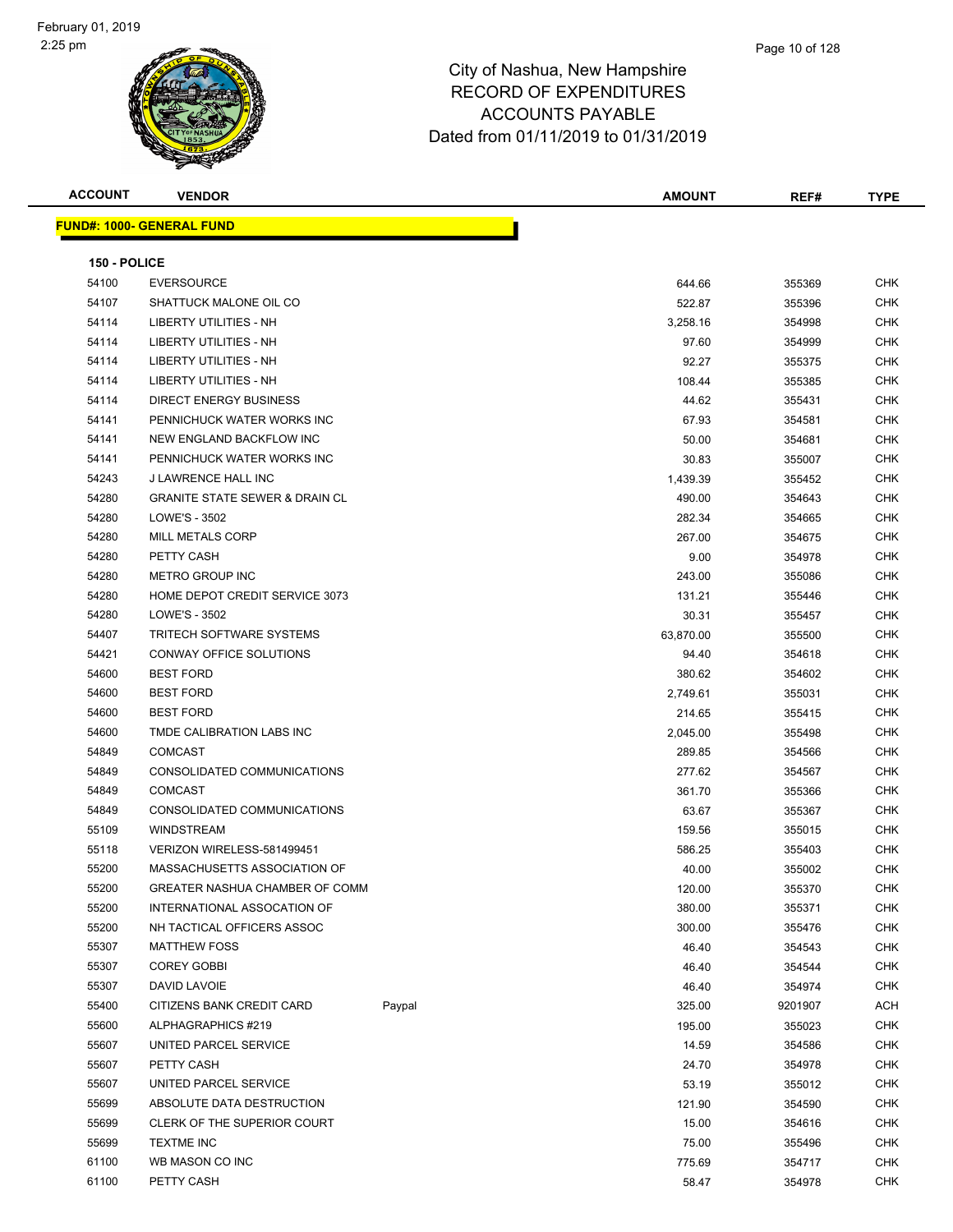|                                  | <b>ACCOUNT</b><br><b>VENDOR</b>  |                        | <b>AMOUNT</b> | REF#    | <b>TYPE</b> |
|----------------------------------|----------------------------------|------------------------|---------------|---------|-------------|
| <b>FUND#: 1000- GENERAL FUND</b> |                                  |                        |               |         |             |
| 150 - POLICE                     |                                  |                        |               |         |             |
| 61100                            | <b>GRANITE STATE STAMPS INC</b>  |                        | 13.77         | 355063  | <b>CHK</b>  |
| 61100                            | <b>GRANITE STATE STAMPS INC</b>  |                        | 23.36         | 355439  | <b>CHK</b>  |
| 61100                            | CITIZENS BANK CREDIT CARD        | Amazon                 | 42.99         | 9201907 | <b>ACH</b>  |
| 61107                            | ALECS SHOE STORE INC             |                        | 235.90        | 354594  | <b>CHK</b>  |
| 61107                            | <b>BEN'S UNIFORMS</b>            |                        | 1,236.00      | 354601  | <b>CHK</b>  |
| 61107                            | DICK AVARD'S HABERDASHERY        |                        | 550.00        | 354627  | <b>CHK</b>  |
| 61107                            | ALECS SHOE STORE INC             |                        | 255.90        | 355022  | <b>CHK</b>  |
| 61107                            | <b>BEN'S UNIFORMS</b>            |                        | 556.00        | 355030  | <b>CHK</b>  |
| 61107                            | <b>BEN'S UNIFORMS</b>            |                        | 979.01        | 355414  | <b>CHK</b>  |
| 61107                            | <b>MERRIMACK FIREARMS LLC</b>    |                        | 476.97        | 355469  | <b>CHK</b>  |
| 61110                            | ALECS SHOE STORE INC             |                        | 149.95        | 354594  | <b>CHK</b>  |
| 61110                            | <b>BEN'S UNIFORMS</b>            |                        | 7,833.00      | 354601  | <b>CHK</b>  |
| 61110                            | ATLANTIC TACTICAL INC            |                        | 1,477.50      | 355026  | <b>CHK</b>  |
| 61110                            | <b>BEN'S UNIFORMS</b>            |                        | 523.00        | 355030  | <b>CHK</b>  |
| 61110                            | <b>BEN'S UNIFORMS</b>            |                        | 959.00        | 355414  | <b>CHK</b>  |
| 61121                            | TACTICAL MEDICAL SOLUTIONS INC   |                        | 110.80        | 354709  | <b>CHK</b>  |
| 61121                            | ATLANTIC TACTICAL INC            |                        | (3,247.66)    | 355026  | <b>CHK</b>  |
| 61121                            | CHIEF SUPPLY CORP INC            |                        | 127.60        | 355043  | <b>CHK</b>  |
| 61142                            | BOUND TREE MEDICAL, LLC          |                        | 453.24        | 354605  | <b>CHK</b>  |
| 61299                            | <b>ERIC WALKER</b>               |                        | 49.98         | 354561  | <b>CHK</b>  |
| 61299                            | ATLANTIC TACTICAL INC            |                        | 2,665.60      | 355026  | <b>CHK</b>  |
| 61299                            | <b>TOMAHAWK LIVE TRAP</b>        |                        | 143.10        | 355499  | <b>CHK</b>  |
| 61299                            | CITIZENS BANK CREDIT CARD        | The Exeter Flower Shop | 67.00         | 9201907 | ACH         |
| 61300                            | <b>WEX BANK</b>                  |                        | 722.30        | 355129  | <b>CHK</b>  |
| 61428                            | BOUND TREE MEDICAL, LLC          |                        | 151.81        | 354605  | <b>CHK</b>  |
| 61428                            | <b>IMPERIAL DADE</b>             |                        | 714.20        | 355447  | <b>CHK</b>  |
| 61607                            | WB MASON CO INC                  |                        | 155.88        | 354717  | <b>CHK</b>  |
| 61615                            | CONWAY OFFICE SOLUTIONS          |                        | 1,806.00      | 355048  | <b>CHK</b>  |
| 61650                            | WB MASON CO INC                  |                        | 555.05        | 354717  | <b>CHK</b>  |
| 61799                            | CARPARTS DISTRIBUTION CENTER,    |                        | 21.42         | 354613  | <b>CHK</b>  |
| 61799                            | <b>GRAPPONE AUTOMOTIVE GROUP</b> |                        | 52.15         | 354644  | <b>CHK</b>  |
| 61799                            | MACMULKIN CHEVROLET INC          |                        | 124.24        | 354667  | CHK         |
| 61799                            | <b>QUIRK GM PARTS DEPOT</b>      |                        | 271.60        | 354691  | <b>CHK</b>  |
| 61799                            | CARPARTS DISTRIBUTION CENTER,    |                        | 46.27         | 355039  | <b>CHK</b>  |
| 61799                            | DEPENDABLE LOCK SERVICE INC      |                        | 49.90         | 355052  | <b>CHK</b>  |
| 61799                            | FISHER AUTO PARTS INC            |                        | 11.64         | 355056  | <b>CHK</b>  |
| 61799                            | NORTHERN FOREIGN CAR PARTS INC   |                        | 164.02        | 355099  | <b>CHK</b>  |
| 61799                            | <b>QUIRK GM PARTS DEPOT</b>      |                        | 69.49         | 355105  | <b>CHK</b>  |
| 61799                            | <b>BEST FORD</b>                 |                        | 8.68          | 355415  | <b>CHK</b>  |
| 61799                            | CARPARTS DISTRIBUTION CENTER,    |                        | 37.12         | 355419  | <b>CHK</b>  |
| 61799                            | MACMULKIN CHEVROLET INC          |                        | 684.61        | 355458  | <b>CHK</b>  |
| 61799                            | CITIZENS BANK CREDIT CARD        | Amazon                 | 35.85         | 9201907 | ACH         |
| 61807                            | TREASURER STATE OF NH            |                        | 595.00        | 355398  | <b>CHK</b>  |
| 61910                            | PETTY CASH                       |                        | 279.28        | 354979  | CHK         |
| 71025                            | SNAP ON TOOLS                    |                        | 51.00         | 354701  | <b>CHK</b>  |
| 71025                            | SNAP ON TOOLS                    |                        | 22.00         | 355492  | CHK         |
| 71221                            | DELL MARKETING LP                |                        | 9,075.50      | 354624  | <b>CHK</b>  |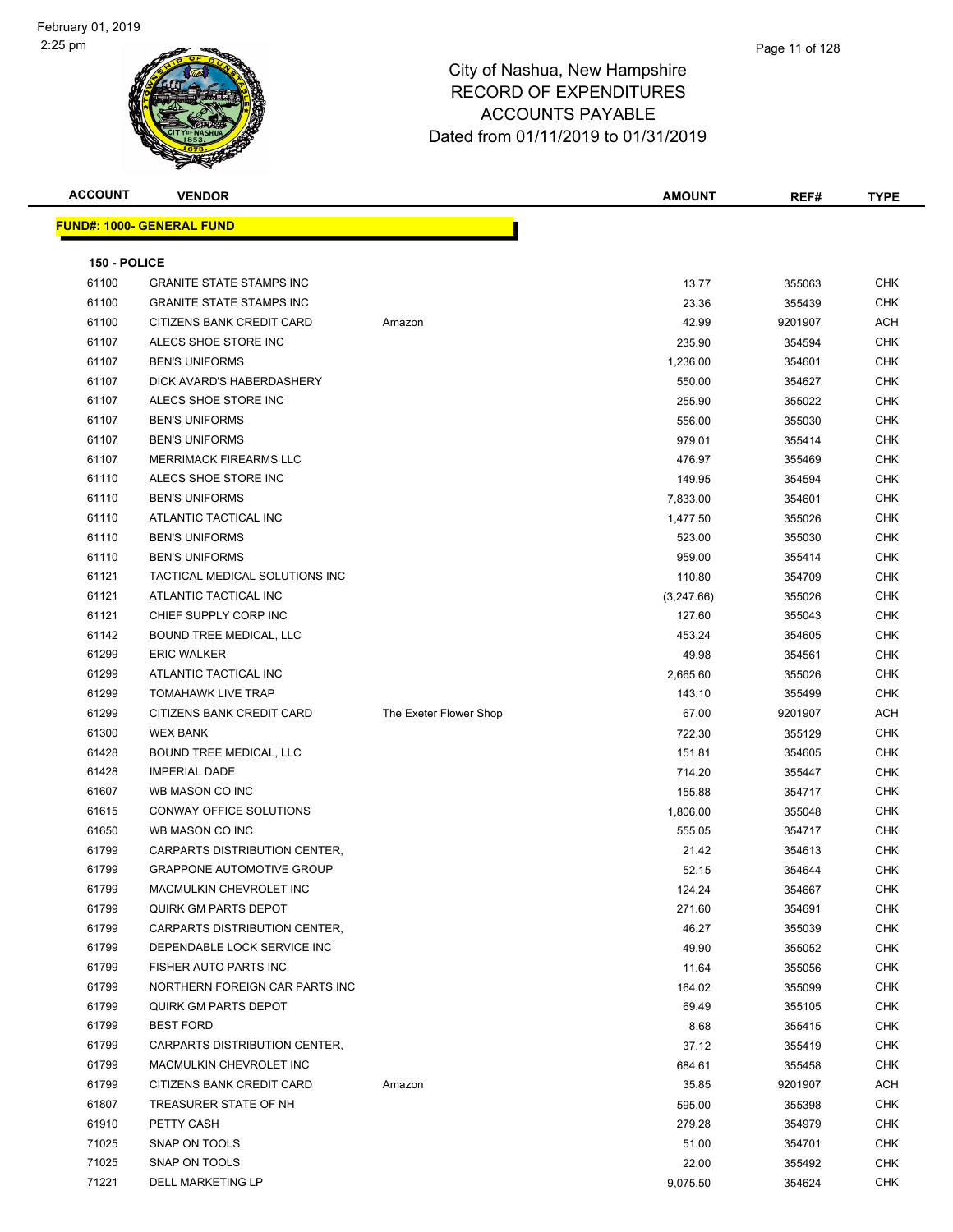

**ACCOUNT VENDOR AMOUNT REF# TYPE FUND#: 1000- GENERAL FUND 150 - POLICE** GOVCONNECTION INC 32.90 354640 CHK SHI INTERNATIONAL CORP 755.30 354699 CHK DELL MARKETING LP 29.59 355428 CHK The Same Contraction of the Contraction of the Contraction of the Contraction of the Contraction of the Contraction of the Contraction of the Contraction of the Contraction of the Contraction of the Contraction of the Cont W B HUNT CO INC 160.00 355506 CHK 71999 CITIZENS BANK CREDIT CARD Target 293.47 9201907 ACH . . . . . . . . . . . . . . . . . . **TOTAL 150 - POLICE \$114,733.00 152 - FIRE** ST JOSEPHS BUSINESS & HEALTH 56.00 355116 CHK EVERSOURCE 8,009.59 355369 CHK DIRECT ENERGY BUSINESS 887.20 354628 CHK LIBERTY UTILITIES - NH 1,231.94 354994 CHK LIBERTY UTILITIES - NH 1,057.30 354997 CHK DIRECT ENERGY BUSINESS 602.18 355053 CHK LIBERTY UTILITIES - NH 1,357.17 355372 CHK 54114 LIBERTY UTILITIES - NH 645.25 645.25 645.25 645.25 645.25 645.25 645.25 645.25 646 645.25 655373 646 54114 LIBERTY UTILITIES - NH 315.69 315.69 355374 CHK LIBERTY UTILITIES - NH 508.29 355387 CHK PENNICHUCK WATER WORKS INC 291.07 354581 CHK 54141 PENNICHUCK WATER WORKS INC NEWSLET STATES AND RESERVE THE RESERVE THAT A SUBSECTED A SUBSECTED THAT THE STATES OF THE STATES OF THE STATES OF THE STATES OF THE STATES OF THE STATES OF THE STATES OF THE STATES OF THE PENNICHUCK WATER WORKS INC 594.49 355393 CHK J P PEST SERVICES INC 89.00 355453 CHK AE MECHANICAL INC 3,635.25 355407 CHK FIMBEL GARAGE DOORS 316.00 354634 CHK BELLETETES INC 35.95 355029 CHK GRANITE CITY ELECTRIC SUPPLY 12.88 355062 CHK RELIABLE APPLIANCE SERVICE & 217.95 355108 CHK NEW ENGLAND BACKFLOW INC 350.00 355096 CHK NEW ENGLAND ASSOCIATION OF 25.00 355095 CHK 55400 CITIZENS BANK CREDIT CARD National Seminars Training 119.00 9201907 ACH 55400 CITIZENS BANK CREDIT CARD National Seminars Training 179.00 9201907 ACH TRUE BLUE CLEANERS 139.33 354713 CHK TRUE BLUE CLEANERS 149.67 355120 CHK AMAZON.COM LLC 13.71 155264 ACH WB MASON CO INC 177.68 354717 CHK INFINITY AVIATION SERVICES LLC 305.32 355068 CHK NEW ENGLAND KENWORTH 60.36 355097 CHK NEW ENGLAND PAPER & SUPPLY 823.57 354683 CHK 61428 NEW ENGLAND PAPER & SUPPLY A CHANNEL AND RESERVE THE MANUSCRIPT OF A 417.13 417.13 417.13 BELLETETES INC 21.99 355029 CHK 61499 HOME DEPOT CREDIT SERVICE 3065 SERVICE 3065 ST.41 355066 CHK

 M & M ELECTRICAL SUPPLY CO INC 16.04 355080 CHK FASTENAL CO 142.46 354633 CHK GRAINGER 51.64 354641 CHK MINUTEMAN TRUCKS INC 206.97 354676 CHK NEW ENGLAND KENWORTH 147.84 354682 CHK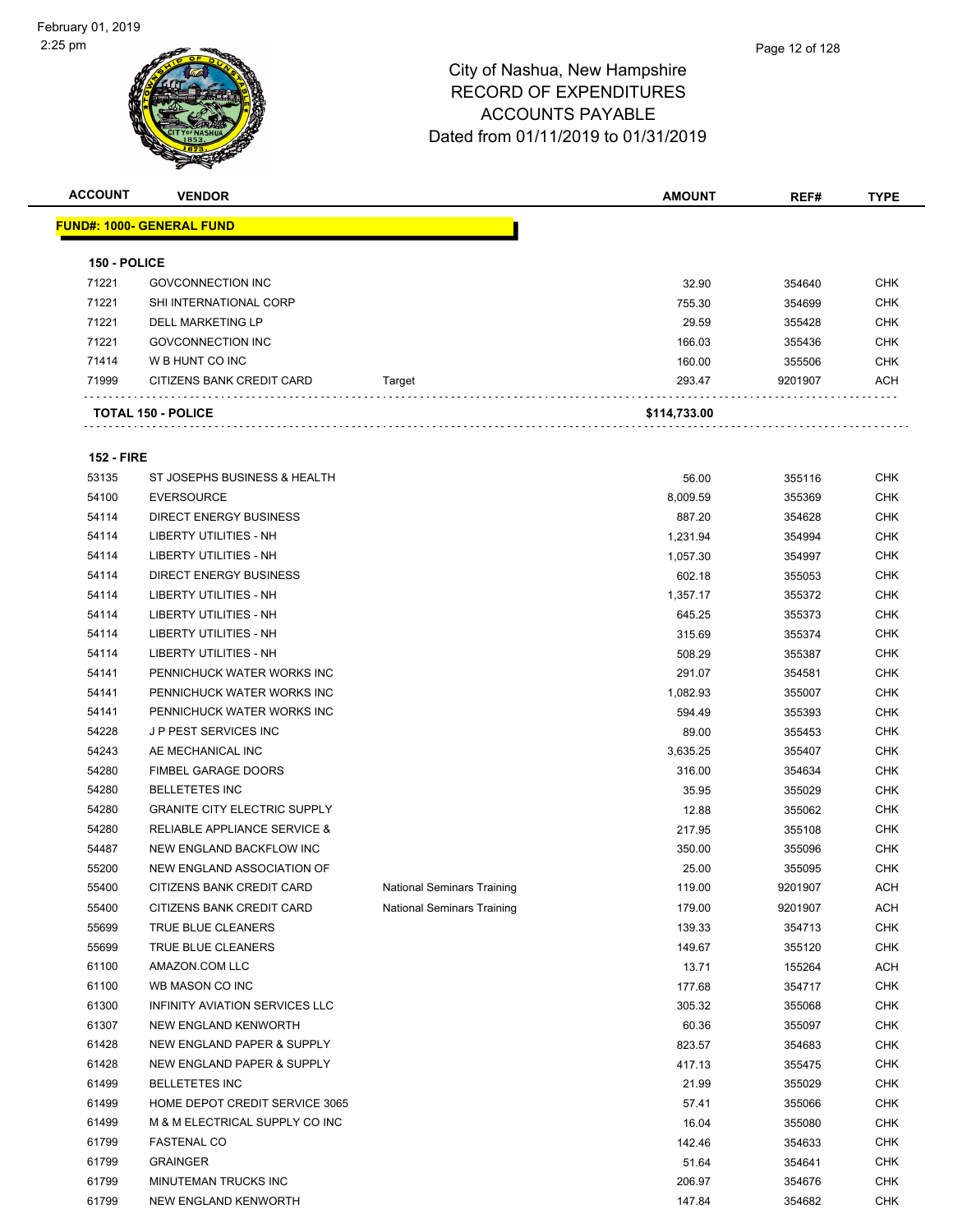| <b>ACCOUNT</b>    | <b>VENDOR</b>                                |                  | <b>AMOUNT</b>    | REF#             | <b>TYPE</b>       |
|-------------------|----------------------------------------------|------------------|------------------|------------------|-------------------|
|                   | <u> FUND#: 1000- GENERAL FUND</u>            |                  |                  |                  |                   |
|                   |                                              |                  |                  |                  |                   |
| <b>152 - FIRE</b> |                                              |                  |                  |                  |                   |
| 61799             | ADAMSON INDUSTRIES CORP                      |                  | 270.95           | 355020           | <b>CHK</b>        |
| 61799             | <b>MIKES CUSTOM KANVAS</b>                   |                  | 150.00           | 355088           | <b>CHK</b>        |
| 61799             | NEW ENGLAND KENWORTH                         |                  | 661.44           | 355097           | <b>CHK</b>        |
| 61799             | R WHITE EQUIPMENT CENTER INC                 |                  | 19.98            | 355106           | <b>CHK</b>        |
| 61799             | GILBERT DRIVELINE SERV & SUPPL               |                  | 307.10           | 355434           | <b>CHK</b>        |
| 61830             | <b>1ST RESPONDER NEWSPAPER</b>               |                  | 110.00           | 354981           | <b>CHK</b>        |
| 61830             | <b>FIRE ENGINEERING</b>                      |                  | 39.00            | 354990           | <b>CHK</b>        |
| 71400             | FIRE TECH & SAFETY OF NEW ENGL               |                  | 50.00            | 354635           | <b>CHK</b>        |
| 71400             | <b>BELLETETES INC</b>                        |                  | 5.98             | 355029           | <b>CHK</b>        |
| 71432             | SOUTHEASTERN EMERGENCY                       |                  | 1,750.00         | 354702           | <b>CHK</b>        |
| 71800             | HOME DEPOT CREDIT SERVICE 3065               |                  | 169.00           | 355066           | <b>CHK</b>        |
| 71800             | OFFICE ALTERNATIVES LLC                      |                  | 1,112.00         | 355478           | <b>CHK</b>        |
|                   | <b>TOTAL 152 - FIRE</b>                      |                  | \$28,995.70      |                  |                   |
|                   |                                              |                  |                  |                  |                   |
| 42314             | <b>153 - BUILDING INSPECTION</b>             |                  |                  |                  |                   |
|                   | JOYCE COOLING & HEATING INC                  |                  | 20.00            | 354662           | <b>CHK</b>        |
| 55100             | VERIZON WIRELESS-642044677                   |                  | 80.02            | 355405           | <b>CHK</b>        |
|                   | <b>TOTAL 153 - BUILDING INSPECTION</b>       |                  | \$100.02         |                  |                   |
|                   |                                              |                  |                  |                  |                   |
|                   | <b>155 - CODE ENFORCEMENT</b>                |                  |                  |                  |                   |
| 55307             | <b>KYLE METCALF</b>                          |                  | 410.14           | 355359           | <b>CHK</b>        |
| 55307             | ROBERT SOUSA                                 |                  | 350.62           | 355361           | <b>CHK</b>        |
| 55421             | PETTY CASH                                   |                  | 12.00            | 354556           | <b>CHK</b>        |
|                   | <b>TOTAL 155 - CODE ENFORCEMENT</b>          |                  | \$772.76         |                  |                   |
|                   |                                              |                  |                  |                  |                   |
|                   | <b>156 - EMERGENCY MANAGEMENT</b>            |                  |                  |                  |                   |
| 55300             | <b>MATTHEW CHIGAS</b>                        |                  | 366.58           | 354541           | <b>CHK</b>        |
| 55300             | <b>JUSTIN KATES</b>                          |                  | 263.50           | 354546           | <b>CHK</b>        |
| 55300<br>55307    | <b>JUSTIN KATES</b><br><b>MATTHEW CHIGAS</b> |                  | 886.00<br>367.55 | 355356<br>354541 | CHK<br><b>CHK</b> |
|                   |                                              |                  |                  |                  |                   |
|                   | TOTAL 156 - EMERGENCY MANAGEMENT             |                  | \$1,883.63       |                  |                   |
|                   | <b>157 - CITYWIDE COMMUNICATIONS</b>         |                  |                  |                  |                   |
| 54100             | <b>EVERSOURCE</b>                            |                  | 504.98           | 354989           | <b>CHK</b>        |
| 54100             | <b>EVERSOURCE</b>                            |                  | 630.42           | 355369           | <b>CHK</b>        |
| 54435             | <b>MOTOROLA SOLUTIONS INC</b>                |                  | 39.34            | 355389           | <b>CHK</b>        |
| 55100             | <b>COMCAST</b>                               |                  | 134.90           | 355366           | <b>CHK</b>        |
| 55118             | VERIZON WIRELESS-581499451                   |                  | 120.03           | 355403           | <b>CHK</b>        |
| 55200             | APCO INTERNATIONAL INC                       |                  | 253.00           | 355363           | <b>CHK</b>        |
| 55200             | CITIZENS BANK CREDIT CARD                    | Motorola Trunked | 50.00            | 9201907          | ACH               |
| 55421             | CITIZENS BANK CREDIT CARD                    | Southwest        | 608.00           | 9201907          | <b>ACH</b>        |
| 55421             | CITIZENS BANK CREDIT CARD                    | Southwest        | 25.00            | 9201907          | ACH               |
|                   |                                              | Southwest        | 25.00            |                  | ACH               |
| 55421<br>61799    | CITIZENS BANK CREDIT CARD                    |                  | 6.41             | 9201907          | <b>CHK</b>        |
|                   | CARPARTS DISTRIBUTION CENTER,                |                  |                  | 354613           |                   |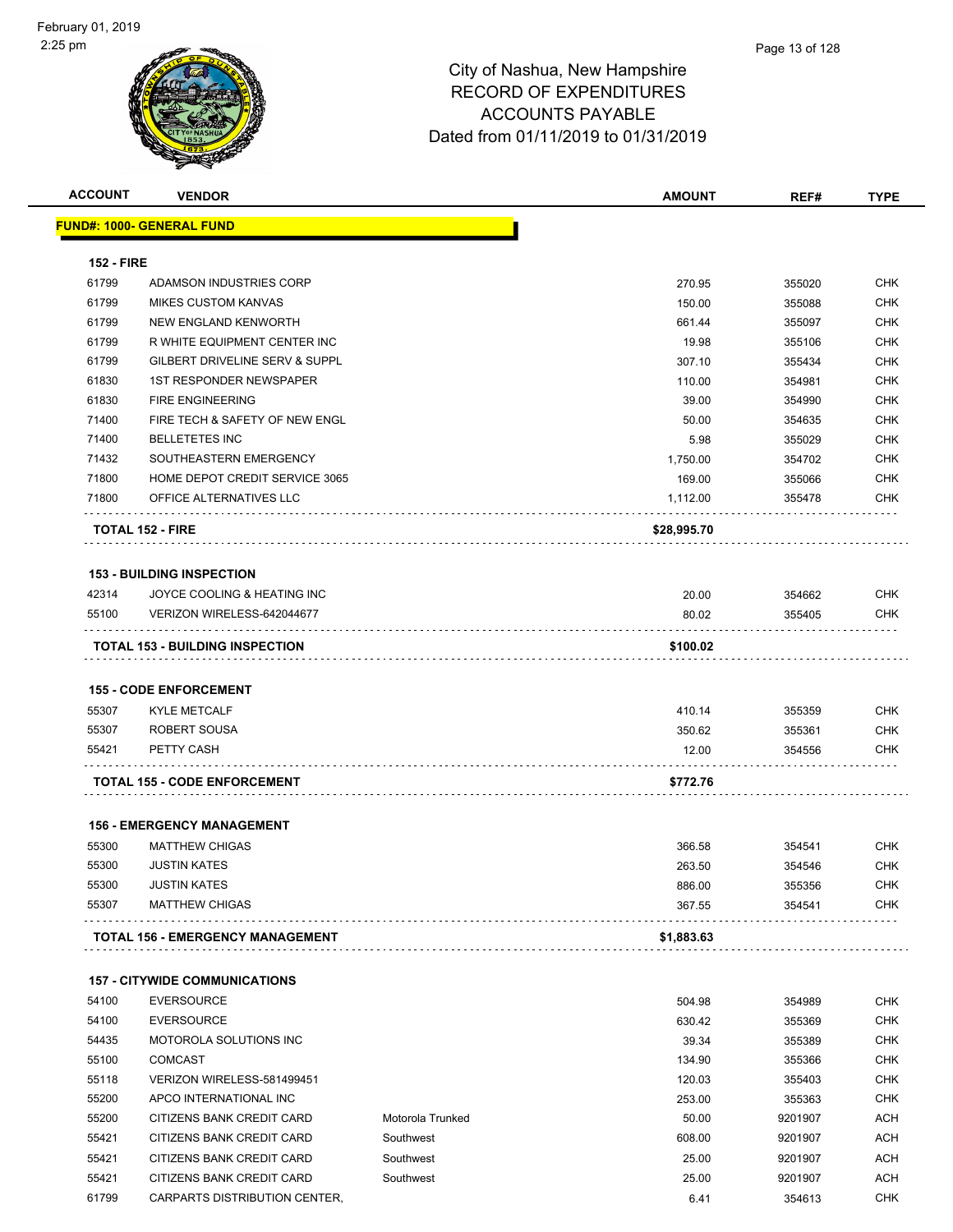| <b>ACCOUNT</b> | <b>VENDOR</b>                                 | <b>AMOUNT</b> | REF#   | <b>TYPE</b> |
|----------------|-----------------------------------------------|---------------|--------|-------------|
|                | <b>FUND#: 1000- GENERAL FUND</b>              |               |        |             |
|                | <b>157 - CITYWIDE COMMUNICATIONS</b>          |               |        |             |
| 71999          | WB MASON CO INC                               | 118.04        | 355507 | <b>CHK</b>  |
|                | <b>TOTAL 157 - CITYWIDE COMMUNICATIONS</b>    | \$2,515.12    |        |             |
|                | <b>160 - PW-ADMIN &amp; ENGINEERING</b>       |               |        |             |
| 54100          | <b>EVERSOURCE</b>                             | 4,542.15      | 354989 | <b>CHK</b>  |
| 54100          | <b>EVERSOURCE</b>                             | 1,073.14      | 355369 | <b>CHK</b>  |
| 54114          | <b>LIBERTY UTILITIES - NH</b>                 | 3,020.44      | 354993 | <b>CHK</b>  |
| 54114          | <b>LIBERTY UTILITIES - NH</b>                 | 206.68        | 354999 | <b>CHK</b>  |
| 54141          | PENNICHUCK WATER WORKS INC                    | 68.76         | 355007 | <b>CHK</b>  |
| 55118          | VERIZON WIRELESS-542088278                    | 80.02         | 355013 | <b>CHK</b>  |
| 55307          | <b>COMMONWEALTH OF MASS</b>                   | 2.20          | 355362 | <b>CHK</b>  |
| 55400          | NHSPE - JANUARY MEETING                       | 30.00         | 354536 | <b>CHK</b>  |
| 55400          | NHSPE - JANUARY MEETING                       | 45.00         | 354537 | <b>CHK</b>  |
| 61100          | AMAZON.COM LLC                                | 299.54        | 155223 | <b>ACH</b>  |
| 61100          | WB MASON CO INC                               | 102.35        | 354717 | <b>CHK</b>  |
| 61100          | WB MASON CO INC                               | 132.97        | 355507 | <b>CHK</b>  |
|                | <b>TOTAL 160 - PW-ADMIN &amp; ENGINEERING</b> | \$9,603.25    |        |             |

#### **161 - STREETS**

| 54100 | <b>EVERSOURCE</b>                   | 346.43   | 354571 | <b>CHK</b> |
|-------|-------------------------------------|----------|--------|------------|
| 54100 | <b>EVERSOURCE</b>                   | 2,080.13 | 354989 | <b>CHK</b> |
| 54100 | <b>EVERSOURCE</b>                   | 6,727.27 | 355369 | <b>CHK</b> |
| 54114 | <b>ENERGY NORTH PROPANE</b>         | 1,175.35 | 354987 | <b>CHK</b> |
| 54114 | <b>LIBERTY UTILITIES - NH</b>       | 3,899.07 | 355001 | <b>CHK</b> |
| 54207 | LYDIA E BELTRAN                     | 1,100.00 | 355364 | <b>CHK</b> |
| 54207 | <b>BEN SENTER TRUCKING</b>          | 1,430.00 | 355365 | <b>CHK</b> |
| 54207 | S L DIONNE LANDSCAPING              | 2,632.50 | 355394 | <b>CHK</b> |
| 54228 | <b>JP PEST SERVICES INC</b>         | 68.00    | 355074 | <b>CHK</b> |
| 54236 | <b>CALLOGIX INC</b>                 | 141.79   | 355037 | <b>CHK</b> |
| 54600 | <b>MILTON CAT</b>                   | 329.42   | 354574 | <b>CHK</b> |
| 54600 | <b>BEST FORD</b>                    | 117.74   | 354602 | <b>CHK</b> |
| 54600 | <b>C2 ALT FUELS</b>                 | 241.85   | 354611 | <b>CHK</b> |
| 54600 | CARPARTS DISTRIBUTION CENTER,       | 148.63   | 354613 | <b>CHK</b> |
| 54600 | <b>FASTENAL CO</b>                  | 53.71    | 354633 | <b>CHK</b> |
| 54600 | <b>GRANITE STATE HYDRAULICS INC</b> | 625.00   | 354642 | <b>CHK</b> |
| 54600 | <b>HOWARD P FAIRFIELD LLC</b>       | 324.90   | 354653 | <b>CHK</b> |
| 54600 | TST HYDRAULICS INC                  | 381.10   | 354714 | <b>CHK</b> |
| 54600 | <b>FASTENAL CO</b>                  | 37.00    | 355055 | <b>CHK</b> |
| 54600 | NEW ENGLAND KENWORTH                | 109.93   | 355098 | <b>CHK</b> |
| 54600 | SANEL NAPA                          | 327.45   | 355112 | <b>CHK</b> |
| 54600 | SANITARY EQUIPMENT CO INC           | 4,156.35 | 355113 | <b>CHK</b> |
| 54600 | <b>TEXTRAIL TRAILER PARTS</b>       | 193.12   | 355119 | <b>CHK</b> |
| 54600 | CARPARTS DISTRIBUTION CENTER,       | 120.86   | 355419 | <b>CHK</b> |
| 54600 | CHAPPELL TRACTOR SALES INC          | 305.51   | 355422 | <b>CHK</b> |
| 54600 | <b>JOE GRAFIX LLC</b>               | 550.00   | 355454 | <b>CHK</b> |
| 54600 | <b>MB TRACTOR &amp; EQUIPMENT</b>   | 1,555.11 | 355463 | <b>CHK</b> |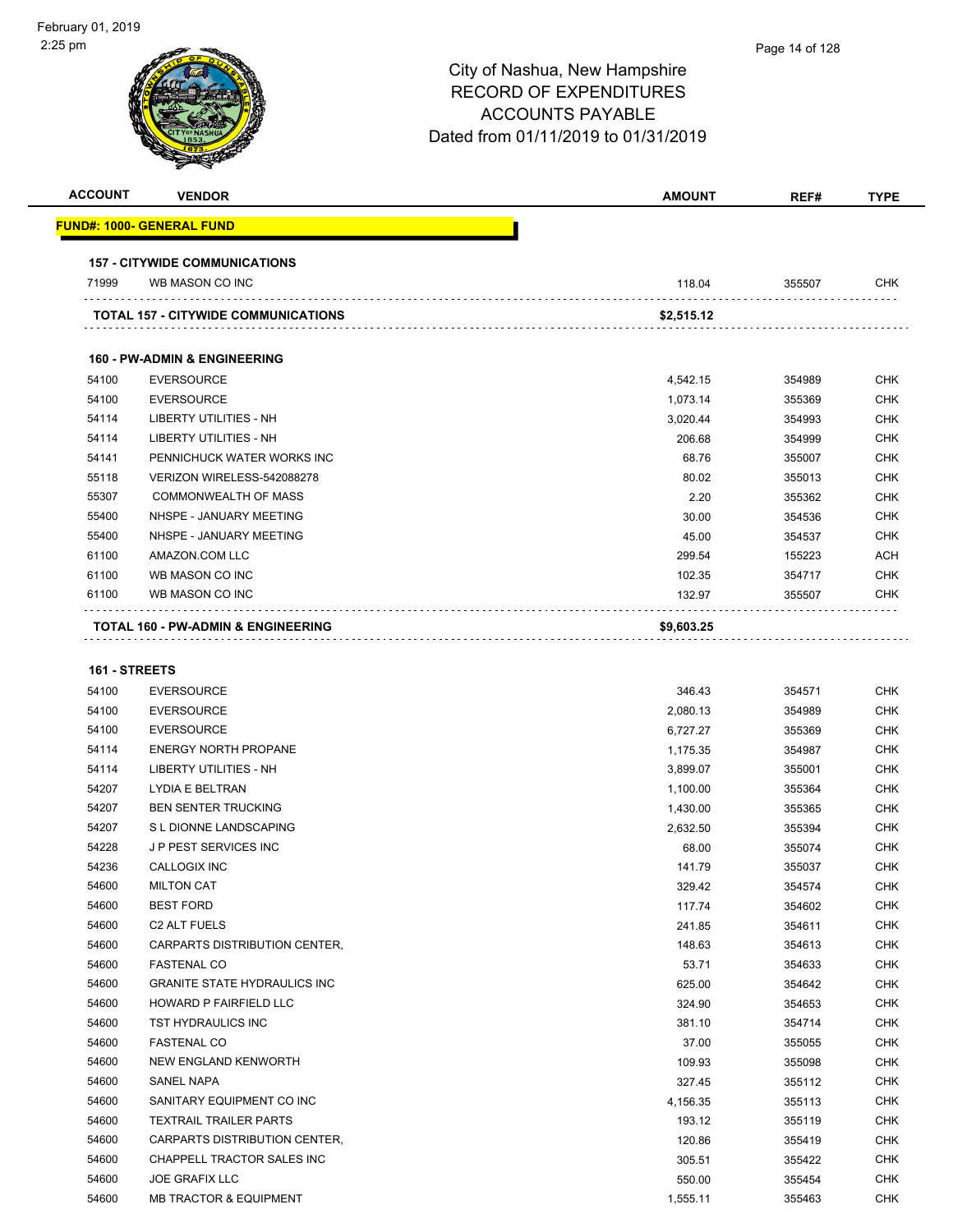#### Page 15 of 128

## City of Nashua, New Hampshire RECORD OF EXPENDITURES ACCOUNTS PAYABLE Dated from 01/11/2019 to 01/31/2019

| <b>ACCOUNT</b> | <b>VENDOR</b>                       | <b>AMOUNT</b> | REF#   | <b>TYPE</b> |
|----------------|-------------------------------------|---------------|--------|-------------|
|                | <b>FUND#: 1000- GENERAL FUND</b>    |               |        |             |
| 161 - STREETS  |                                     |               |        |             |
| 54600          | MERRIMACK AUTO CENTER-NASHUA        | 59.00         | 355468 | <b>CHK</b>  |
| 55118          | <b>SPOK INC</b>                     | 188.16        | 354583 | CHK         |
| 55118          | VERIZON WIRELESS-542088278          | 480.12        | 355013 | <b>CHK</b>  |
| 55699          | THE NAGLER GROUP LLC                | 3,005.60      | 155228 | <b>ACH</b>  |
| 55699          | THE NAGLER GROUP LLC                | 924.80        | 155300 | ACH         |
| 61100          | AMAZON.COM LLC                      | 57.95         | 155297 | ACH         |
| 61100          | WB MASON CO INC                     | 64.68         | 355507 | CHK         |
| 61107          | ALECS SHOE STORE INC                | 220.00        | 354594 | <b>CHK</b>  |
| 61107          | UNIFIRST CORPORATION                | 372.34        | 354715 | CHK         |
| 61107          | ALECS SHOE STORE INC                | 220.00        | 355022 | <b>CHK</b>  |
| 61107          | UNIFIRST CORPORATION                | 340.49        | 355121 | <b>CHK</b>  |
| 61107          | UNIFIRST CORPORATION                | 152.16        | 355501 | CHK         |
| 61166          | <b>BELLETETES INC</b>               | 24.00         | 355029 | CHK         |
| 61299          | <b>FASTENAL CO</b>                  | 24.44         | 354633 | CHK         |
| 61299          | HOME DEPOT CREDIT SERVICE 3065      | 40.35         | 354652 | CHK         |
| 61299          | <b>BELLETETES INC</b>               | 265.71        | 355029 | <b>CHK</b>  |
| 61299          | NASHUA WALLPAPER & PAINT CO         | 36.17         | 355094 | CHK         |
| 61299          | <b>CRYSTAL ROCK</b>                 | 25.06         | 355368 | CHK         |
| 61300          | DENNIS K BURKE INC                  | 13,170.00     | 354626 | CHK         |
| 61300          | DENNIS K BURKE INC                  | 13,170.00     | 355430 | CHK         |
| 61307          | SHATTUCK MALONE OIL CO              | 13,925.16     | 355008 | CHK         |
| 61310          | AVSG LP                             | 797.76        | 355412 | <b>CHK</b>  |
| 61428          | NEW ENGLAND PAPER & SUPPLY          | 227.77        | 354683 | <b>CHK</b>  |
| 61507          | CONTINENTAL PAVING INC              | 480.43        | 355047 | CHK         |
| 61507          | PIKE INDUSTRIES INC                 | 847.55        | 355100 | <b>CHK</b>  |
| 61507          | <b>BROX INDUSTRIES INC</b>          | 420.24        | 355418 | CHK         |
| 61514          | <b>GRANITE STATE MINERALS, INC.</b> | 22,725.00     | 355438 | <b>CHK</b>  |
| 61535          | <b>BROX INDUSTRIES INC</b>          | 47.19         | 354609 | CHK         |
| 61542          | PERMA LINE CORP OF NEW ENGLAND      | 4,111.70      | 354686 | CHK         |
| 61542          | PERMA LINE CORP OF NEW ENGLAND      | 2,197.05      | 355479 | CHK         |
| 61556          | M & M ELECTRICAL SUPPLY CO INC      | 50.50         | 354666 | <b>CHK</b>  |
| 61556          | M & M ELECTRICAL SUPPLY CO INC      | 16.54         | 355080 | CHK         |
| 61560          | <b>BELLETETES INC</b>               | 141.95        | 355029 | <b>CHK</b>  |
| 61560          | <b>CRISTIANE CHATFIELD</b>          | 126.98        | 355423 | <b>CHK</b>  |
| 61562          | <b>BELLETETES INC</b>               | 13.38         | 355029 | <b>CHK</b>  |
| 61799          | AMAZON.COM LLC                      | (19.98)       | 155223 | <b>ACH</b>  |
| 61799          | <b>ADVERTEASERS</b>                 | 437.50        | 355021 | <b>CHK</b>  |
| 61799          | MCDEVITT TRUCKS INC                 | (27.00)       | 355085 | <b>CHK</b>  |
| 61799          | <b>SYN-TECH SYSTEMS</b>             | 332.50        | 355495 | CHK         |
| 61900          | AEGEAN PIZZA & SEAFOOD              | 544.95        | 355334 | <b>CHK</b>  |
| 61900          | <b>LAUREN BYERS</b>                 | 283.09        | 355357 | <b>CHK</b>  |
| 71025          | <b>BELLETETES INC</b>               | 10.77         | 355029 | <b>CHK</b>  |
| 71999          | MCDEVITT TRUCKS INC                 | (54.00)       | 355085 | <b>CHK</b>  |
|                | TOTAL 161 - STREETS                 | \$109,656.28  |        |             |

**TOTAL 161 - STREETS \$109,656.28**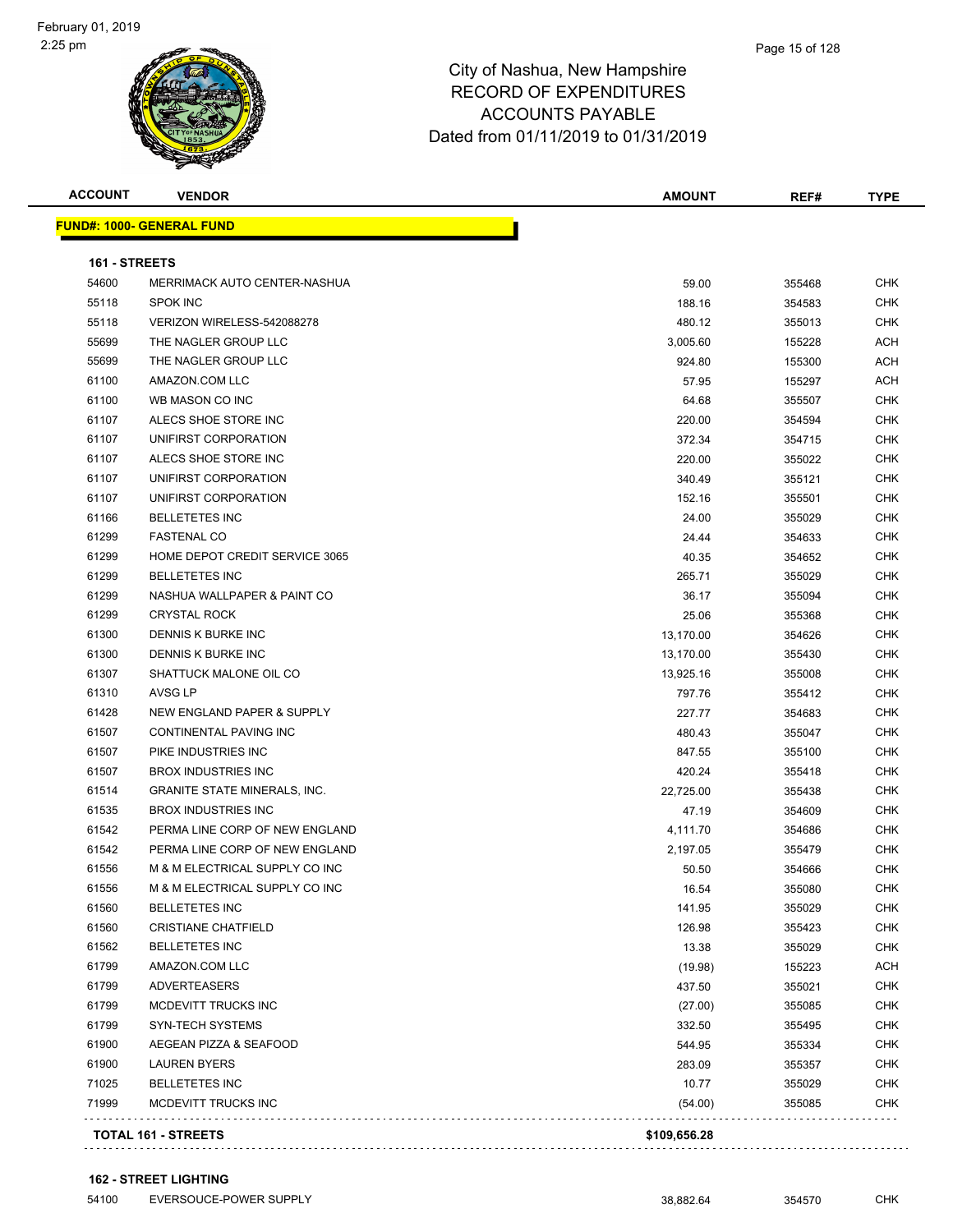| <b>ACCOUNT</b> | <b>VENDOR</b>                               | <b>AMOUNT</b> | REF#   | <b>TYPE</b> |
|----------------|---------------------------------------------|---------------|--------|-------------|
|                | <u> FUND#: 1000- GENERAL FUND</u>           |               |        |             |
|                | <b>162 - STREET LIGHTING</b>                |               |        |             |
| 54100          | <b>EVERSOURCE</b>                           | 1,096.06      | 354989 | <b>CHK</b>  |
| 54100          | <b>EVERSOURCE</b>                           | 354.04        | 355369 | <b>CHK</b>  |
|                | <b>TOTAL 162 - STREET LIGHTING</b>          | \$40,332.74   |        |             |
|                | <b>166 - PARKING OPERATIONS</b>             |               |        |             |
| 45321          | <b>JULIETTE S SMITH</b>                     | 90.00         | 354700 | <b>CHK</b>  |
| 45321          | <b>BROOKE TANGUAY</b>                       | 45.00         | 354710 | <b>CHK</b>  |
| 45321          | <b>BAE SYSTEMS</b>                          | 11,490.00     | 354984 | <b>CHK</b>  |
| 45321          | <b>SONJA BURKE</b>                          | 45.00         | 355036 | <b>CHK</b>  |
| 54100          | <b>EVERSOURCE</b>                           | 2,482.23      | 354989 | <b>CHK</b>  |
| 54100          | <b>EVERSOURCE</b>                           | 514.13        | 355369 | <b>CHK</b>  |
| 54141          | PENNICHUCK WATER WORKS INC                  | 87.14         | 355393 | <b>CHK</b>  |
| 54280          | <b>IMPERIAL DADE</b>                        | 797.50        | 354656 | <b>CHK</b>  |
| 54280          | GAGNONS ELECTRICAL SERVICE INC              | 1,583.00      | 355058 | <b>CHK</b>  |
| 54487          | <b>BOBCAT OF NEW HAMPSHIRE</b>              | 210.25        | 355416 | <b>CHK</b>  |
| 55100          | <b>CALE AMERICA INC</b>                     | 1,100.00      | 354612 | <b>CHK</b>  |
| 55607          | UNITED PARCEL SERVICE                       | 8.38          | 355012 | <b>CHK</b>  |
| 55616          | INTERWARE DEVELOPMENT                       | 60.00         | 355449 | <b>CHK</b>  |
| 55699          | CALE AMERICA INC                            | 400.00        | 354612 | <b>CHK</b>  |
| 55699          | POM INC                                     | 100.00        | 355481 | <b>CHK</b>  |
| 61428          | NASHUA WALLPAPER & PAINT CO                 | 16.17         | 355094 | <b>CHK</b>  |
|                | .<br><b>TOTAL 166 - PARKING OPERATIONS</b>  | \$19,028.80   |        |             |
|                |                                             |               |        |             |
|                | <b>170 - HYDROELECTRIC OPERATIONS</b>       |               |        |             |
| 54100          | <b>EVERSOURCE</b>                           | 39.81         | 355369 | <b>CHK</b>  |
| 54221          | CHARLES GEORGE COMPANIES INC                | 121.29        | 354615 | <b>CHK</b>  |
| 54821          | DAVES SEPTIC SERVICE INC                    | 93.76         | 354623 | <b>CHK</b>  |
| 54821          | TRIANGLE PORTABLE SERVICES INC              | 88.00         | 354712 | CHK         |
|                | <b>TOTAL 170 - HYDROELECTRIC OPERATIONS</b> | \$342.86      |        |             |
|                | <b>171 - COMMUNITY SERVICES</b>             |               |        |             |
| 54100          | <b>EVERSOURCE</b>                           | 1,454.84      | 354989 | <b>CHK</b>  |
| 54107          | SHATTUCK MALONE OIL CO                      | 565.86        | 355008 | <b>CHK</b>  |
| 54107          | SHATTUCK MALONE OIL CO                      | 1,238.30      | 355396 | <b>CHK</b>  |
| 54141          | PENNICHUCK WATER WORKS INC                  | 247.66        | 355393 | <b>CHK</b>  |
| 55200          | AMERICAN PUBLIC HEALTH                      | 85.00         | 354982 | <b>CHK</b>  |
| 55200          | <b>NHPHA</b>                                | 135.00        | 355006 | <b>CHK</b>  |
| 61100          | AMAZON.COM LLC                              | 73.93         | 155223 | <b>ACH</b>  |
| 61100          | PETTY CASH                                  | 44.02         | 354554 | <b>CHK</b>  |
| 61100          | WB MASON CO INC                             | 77.17         | 354717 | <b>CHK</b>  |
| 61100          | WB MASON CO INC                             | 61.00         | 355128 | <b>CHK</b>  |
| 68320          | YOUTH COUNCIL                               | 1,460.00      | 354719 | <b>CHK</b>  |
|                | <b>TOTAL 171 - COMMUNITY SERVICES</b>       | \$5,442.78    |        |             |
|                |                                             |               |        |             |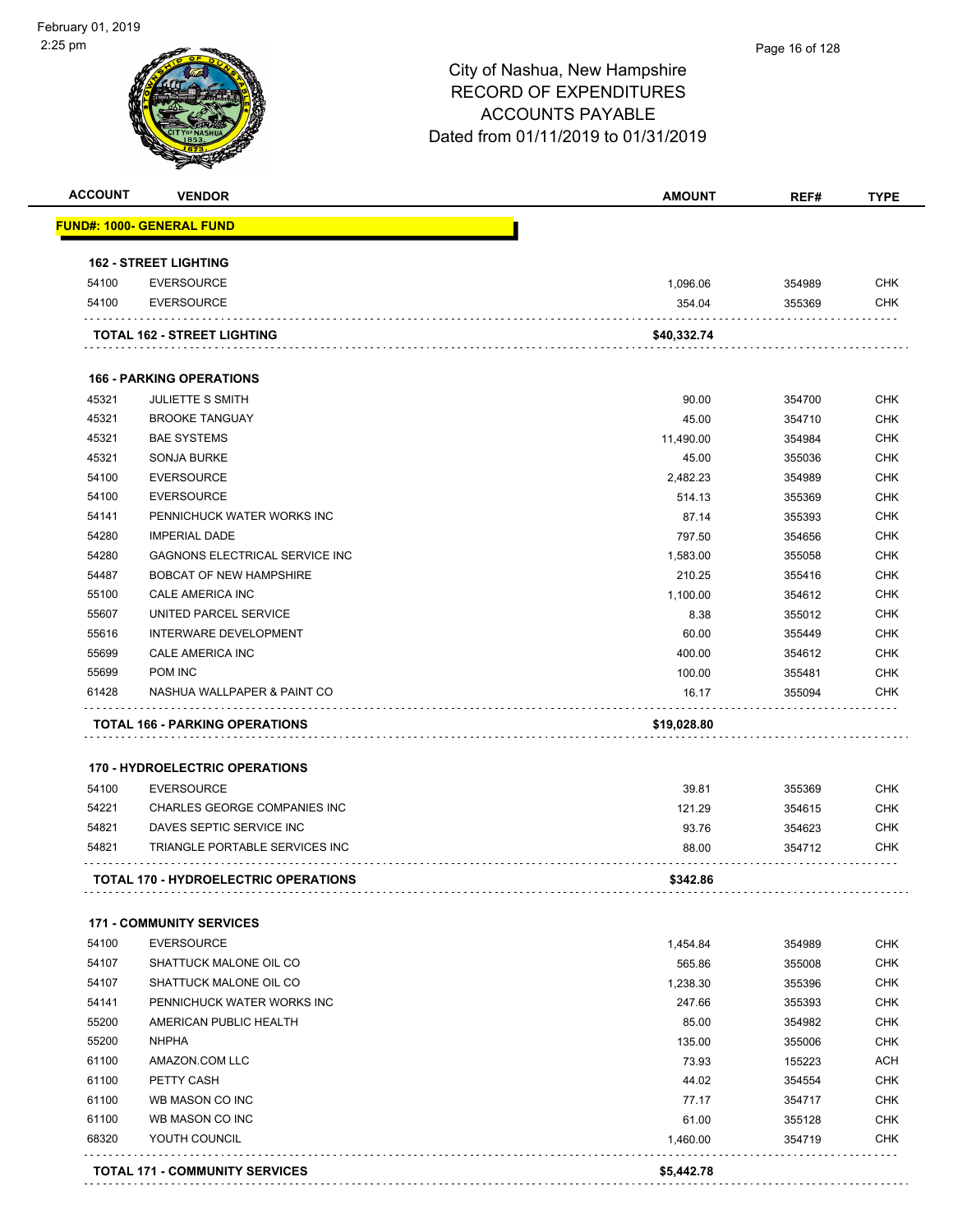

| <b>ACCOUNT</b> | <b>VENDOR</b>                              |         | <b>AMOUNT</b>        | REF#             | <b>TYPE</b>              |
|----------------|--------------------------------------------|---------|----------------------|------------------|--------------------------|
|                | <u> FUND#: 1000- GENERAL FUND</u>          |         |                      |                  |                          |
|                | <b>172 - COMMUNITY HEALTH</b>              |         |                      |                  |                          |
| 55200          | <b>NHPHA</b>                               |         | 115.00               | 355006           | <b>CHK</b>               |
| 61144          | PETTY CASH                                 |         | 5.99                 | 354554           | <b>CHK</b>               |
| 61144          | <b>GLAXOSMITHKLINE PHARMACEUTICAL</b>      |         | 2,772.00             | 355435           | <b>CHK</b>               |
| 61144          | R & S NORTHEAST LLC                        |         | 0.20                 | 355484           | <b>CHK</b>               |
| 61144          | SANOFI PASTEUR INC                         |         | 88.58                | 355491           | <b>CHK</b>               |
|                |                                            |         |                      |                  |                          |
|                | TOTAL 172 - COMMUNITY HEALTH               |         | \$2,981.77           |                  |                          |
|                | <b>174 - WELFARE ADMINISTRATION</b>        |         |                      |                  |                          |
| 55307          | ROBERT MACK                                |         | 46.88                | 354975           | <b>CHK</b>               |
| 55400          | NHLWAA                                     |         | 30.00                | 355391           | <b>CHK</b>               |
| 61807          | TREASURER STATE OF NH                      |         | 42.50                | 355011           | <b>CHK</b>               |
|                | <b>TOTAL 174 - WELFARE ADMINISTRATION</b>  |         | \$119.38             |                  |                          |
|                |                                            |         |                      |                  |                          |
|                | <b>175 - WELFARE ASSISTANCE</b>            |         |                      |                  |                          |
| 55810          | 23-25 TEMPLE ST REALTY LLC                 |         | 250.00               | 354932           | <b>CHK</b>               |
| 55810          | 28-34 RAILROAD SQUARE LLC                  |         | 675.00               | 354933           | <b>CHK</b>               |
| 55810          | 35 ACTON STREET REALTY LLC                 |         | 787.00               | 354934           | <b>CHK</b>               |
| 55810          | <b>TODD BOYER</b>                          |         | 555.00               | 354936           | <b>CHK</b>               |
| 55810          | <b>GANDER PROPERTY MANAGEMENT LLC</b>      |         | 675.00               | 354937           | <b>CHK</b>               |
| 55810<br>55810 | MWH HOLDINGS LLC<br>WRN II REAL ESTATE LLC |         | 400.00               | 354939           | <b>CHK</b><br><b>CHK</b> |
| 55810          | 188 CONCORD ST LLC                         |         | 675.00               | 354940           | <b>CHK</b>               |
| 55810          | 23-25 TEMPLE ST REALTY LLC                 |         | 1,631.16<br>1,015.00 | 355325<br>355326 | <b>CHK</b>               |
| 55810          | AIMCO ROYCAL CREST NASHUA LLC              |         | 1,300.00             | 355327           | <b>CHK</b>               |
| 55810          | <b>CLOCKTOWER PLACE</b>                    |         | 1,022.00             | 355328           | <b>CHK</b>               |
| 55810          | <b>COUNTRY BARN MOTEL</b>                  |         | 372.48               | 355329           | <b>CHK</b>               |
| 55810          | <b>LAMERAND ENTERPRISES</b>                |         | 660.00               | 355330           | <b>CHK</b>               |
| 55810          | ROBERT N RODRIGUE                          |         | 1,100.00             | 355331           | <b>CHK</b>               |
| 55810          | DAVID D SANDERSON                          |         | 1,250.00             | 355332           | <b>CHK</b>               |
| 55810          | THE FRONT DOOR AGENCY INC                  |         | 360.00               | 355333           | CHK                      |
| 55810          | 23-25 TEMPLE ST REALTY LLC                 |         | 250.00               | 355698           | <b>CHK</b>               |
| 55810          | 75-77 PINE STREET LLC                      |         | 760.00               | 355699           | <b>CHK</b>               |
| 55810          | STEPHEN BONNETTE                           |         | 760.00               | 355700           | CHK                      |
| 55810          | CITIZENS BANK CREDIT CARD                  | Motel 6 | 413.07               | 9201907          | <b>ACH</b>               |
| 55810          | CITIZENS BANK CREDIT CARD                  | Motel 6 | 413.07               | 9201907          | <b>ACH</b>               |
| 55810          | CITIZENS BANK CREDIT CARD                  | Motel 6 | 472.08               | 9201907          | ACH                      |
| 55810          | CITIZENS BANK CREDIT CARD                  | Motel 6 | 417.75               | 9201907          | ACH                      |
| 55810          | CITIZENS BANK CREDIT CARD                  | Motel 6 | 890.64               | 9201907          | <b>ACH</b>               |
| 55810          | CITIZENS BANK CREDIT CARD                  | Motel 6 | 507.87               | 9201907          | <b>ACH</b>               |
| 55810          | CITIZENS BANK CREDIT CARD                  | Motel 6 | 462.14               | 9201907          | <b>ACH</b>               |
| 55810          | CITIZENS BANK CREDIT CARD                  | Motel 6 | 462.14               | 9201907          | ACH                      |
| 55816          | MARKET BASKET ACCT 2589096                 |         | 215.00               | 354938           | <b>CHK</b>               |
| 55818          | MARKET BASKET ACCT 2589096                 |         | 38.95                | 354938           | <b>CHK</b>               |
| 55820          | ADVANTAGE CREMATION SERV OF NH             |         | 750.00               | 354935           | <b>CHK</b>               |
|                |                                            |         |                      |                  |                          |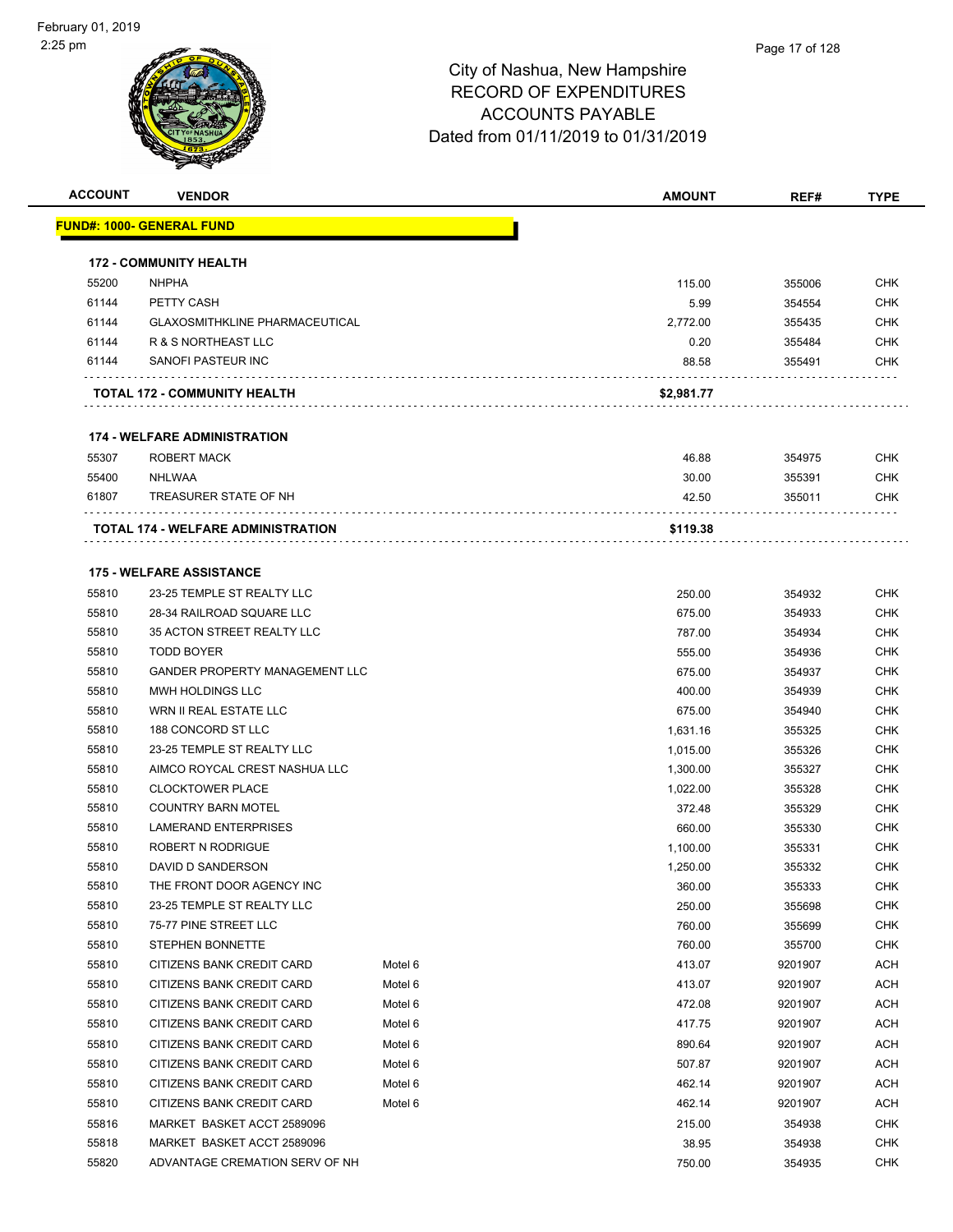

| <b>ACCOUNT</b> | <b>VENDOR</b>                         | <b>AMOUNT</b>        | REF#             | <b>TYPE</b> |
|----------------|---------------------------------------|----------------------|------------------|-------------|
|                | <b>FUND#: 1000- GENERAL FUND</b>      |                      |                  |             |
|                | <b>TOTAL 175 - WELFARE ASSISTANCE</b> | \$19,540.35          |                  |             |
|                |                                       |                      |                  |             |
|                | <b>177 - PARKS &amp; RECREATION</b>   |                      |                  |             |
| 54100          | EVERSOUCE-POWER SUPPLY                |                      |                  | <b>CHK</b>  |
| 54100          | EVERSOUCE-POWER SUPPLY                | 5,077.79<br>2,790.13 | 354569<br>354570 | <b>CHK</b>  |
| 54100          | <b>EVERSOURCE</b>                     | 10,856.08            | 354571           | <b>CHK</b>  |
| 54100          | <b>EVERSOURCE</b>                     | 134.90               | 354989           | <b>CHK</b>  |
| 54100          | <b>EVERSOURCE</b>                     | 1,359.45             | 355369           | <b>CHK</b>  |
| 54114          | <b>DIRECT ENERGY BUSINESS</b>         | 744.16               | 355053           | <b>CHK</b>  |
| 54114          | LIBERTY UTILITIES - NH                | 568.48               | 355386           | <b>CHK</b>  |
| 54114          | DIRECT ENERGY BUSINESS                | 646.85               | 355431           | <b>CHK</b>  |
| 54141          | PENNICHUCK WATER WORKS INC            | 741.43               | 355007           | <b>CHK</b>  |
| 54141          | PENNICHUCK WATER WORKS INC            | 104.17               | 355393           | CHK         |
| 54280          | PATRIOT SCAFFOLDING LLC               | 9,900.00             | 354553           | <b>CHK</b>  |
| 54280          | AFFILIATED HVAC SERVICES LLC          | 1,095.00             | 354592           | <b>CHK</b>  |
| 54280          | ASAP SPRINKLER LLC                    | 1,250.00             | 354597           | <b>CHK</b>  |
| 54280          | <b>FASTENAL CO</b>                    | 189.70               | 354633           | <b>CHK</b>  |
| 54280          | HOME DEPOT CREDIT SERVICE 3065        | 97.29                | 354652           | <b>CHK</b>  |
| 54280          | JOHNSONS ELECTRIC INC                 | 409.62               | 354661           | <b>CHK</b>  |
| 54280          | NASHUA FARMERS EXCHANGE INC           | 38.85                | 354680           | <b>CHK</b>  |
| 54280          | ASAP SPRINKLER LLC                    | 3,250.00             | 355024           | <b>CHK</b>  |
| 54280          | <b>BELLETETES INC</b>                 | 135.51               | 355029           | <b>CHK</b>  |
| 54280          | HOME DEPOT CREDIT SERVICE 3065        | 141.17               | 355066           | <b>CHK</b>  |
| 54280          | M & M ELECTRICAL SUPPLY CO INC        | 67.69                | 355080           | <b>CHK</b>  |
| 54280          | <b>MOMAR INC</b>                      | 332.80               | 355090           | <b>CHK</b>  |
| 54280          | AIRGAS USA LLC                        | 585.44               | 355408           | <b>CHK</b>  |
| 54280          | HOME DEPOT CREDIT SERVICE 3065        | 64.11                | 355445           | <b>CHK</b>  |
| 54280          | JOHNSONS ELECTRIC INC                 | 355.00               | 355455           | <b>CHK</b>  |
| 54280          | NASHUA WALLPAPER & PAINT CO           | 65.74                | 355472           | <b>CHK</b>  |
| 54821          | UNITED SITE SERVICES NORTHEAST        | 109.94               | 355123           | CHK         |
| 55118          | VERIZON WIRELESS-542088278            | 40.01                | 355013           | <b>CHK</b>  |
| 55200          | THE TELEGRAPH                         | 213.20               | 354584           | <b>CHK</b>  |
| 55200          | <b>APWA</b>                           | 252.50               | 354983           | <b>CHK</b>  |
| 55200          | BABE RUTH LEAGUE INC                  | 394.00               | 355027           | <b>CHK</b>  |
| 55307          | <b>KELLIE DESIMONE</b>                | 494.42               | 354971           | <b>CHK</b>  |
| 61107          | ALECS SHOE STORE INC                  | 109.95               | 354594           | <b>CHK</b>  |
| 61300          | DENNIS K BURKE INC                    | 1,143.16             | 355051           | <b>CHK</b>  |
| 61310          | AVSG LP                               | 549.63               | 355412           | CHK         |
| 61428          | ERC WIPING PRODUCTS INC               | 334.95               | 354632           | <b>CHK</b>  |
| 61705          | <b>MAYNARD &amp; LESIEUR INC</b>      | 124.00               | 355462           | <b>CHK</b>  |
| 61799          | C <sub>2</sub> ALT FUELS              | 671.00               | 354611           | <b>CHK</b>  |
| 61799          | CARPARTS DISTRIBUTION CENTER,         | 25.07                | 354613           | <b>CHK</b>  |
| 61799          | FREIGHTLINER OF NH INC                | 193.75               | 354636           | <b>CHK</b>  |
| 61799          | T W DIESEL INC                        | 1,979.43             | 354708           | <b>CHK</b>  |
| 61799          | <b>BEST FORD</b>                      | (15.00)              | 355415           | <b>CHK</b>  |
| 61799          | CARPARTS DISTRIBUTION CENTER,         | 101.64               | 355419           | <b>CHK</b>  |
| 61799          | SANEL AUTO PARTS CO                   | 76.92                | 355489           | <b>CHK</b>  |
| 61799          | SANEL NAPA                            | 36.50                | 355490           | <b>CHK</b>  |
|                |                                       |                      |                  |             |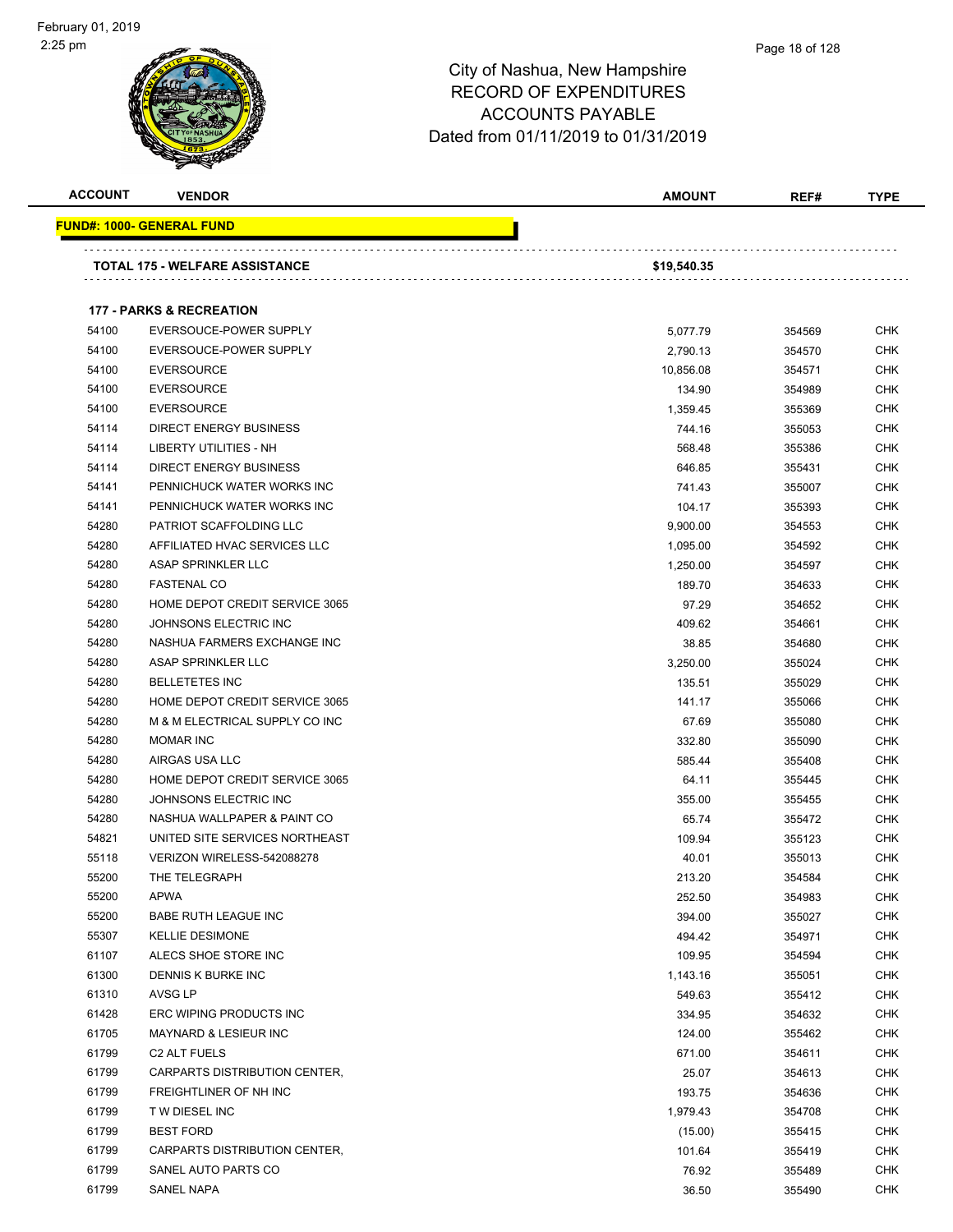

| <b>ACCOUNT</b> | <b>VENDOR</b>                       |                      | <b>AMOUNT</b>   | REF#             | <b>TYPE</b> |
|----------------|-------------------------------------|----------------------|-----------------|------------------|-------------|
|                | <u> FUND#: 1000- GENERAL FUND</u>   |                      |                 |                  |             |
|                | <b>177 - PARKS &amp; RECREATION</b> |                      |                 |                  |             |
| 71625          | <b>KOMPAN INC</b>                   |                      | 7,846.00        | 155227           | <b>ACH</b>  |
| 71999          | R WHITE EQUIPMENT CENTER INC        |                      | 442.44          | 354693           | <b>CHK</b>  |
| 71999          | R WHITE EQUIPMENT CENTER INC        |                      | 21.90           | 355485           | <b>CHK</b>  |
|                |                                     |                      |                 |                  |             |
|                | TOTAL 177 - PARKS & RECREATION      |                      | \$56,146.77     |                  |             |
| 179 - LIBRARY  |                                     |                      |                 |                  |             |
| 54100          | EVERSOUCE-POWER SUPPLY              |                      | 5,816.91        | 354570           | <b>CHK</b>  |
| 54114          | LIBERTY UTILITIES - NH              |                      | 1,255.22        | 354996           | <b>CHK</b>  |
| 54114          | <b>DIRECT ENERGY BUSINESS</b>       |                      | 2,448.02        | 355431           | <b>CHK</b>  |
| 54141          | PENNICHUCK WATER WORKS INC          |                      | 319.14          | 355007           | <b>CHK</b>  |
| 54280          | RACHEL GUALCO                       |                      | 20.97           | 354545           | <b>CHK</b>  |
| 54280          | PETTY CASH                          |                      | 12.00           | 354555           | <b>CHK</b>  |
| 54280          | HOME DEPOT CREDIT SERVICE 3065      |                      | 313.95          | 354652           | <b>CHK</b>  |
| 54280          | <b>HUFF &amp; GAUTHIER INC</b>      |                      | 412.15          | 354654           | <b>CHK</b>  |
| 54280          | LOWE'S - 3502                       |                      | 54.99           | 354665           | <b>CHK</b>  |
| 54280          | <b>RACHEL GUALCO</b>                |                      | 93.54           | 354973           | <b>CHK</b>  |
| 54280          | LOWE'S - 3502                       |                      | 91.60           | 355079           | <b>CHK</b>  |
| 54280          | HOME DEPOT CREDIT SERVICE 3065      |                      | 92.02           | 355445           | <b>CHK</b>  |
| 54280          | J P PEST SERVICES INC               |                      | 114.00          | 355453           | <b>CHK</b>  |
| 54428          | <b>OCLC INC</b>                     |                      | 197.67          | 155230           | <b>ACH</b>  |
| 54428          | <b>OCLC INC</b>                     |                      | 718.90          | 155302           | ACH         |
| 54428          | PACIFIC TELEMANAGEMENT SERVICE      |                      | 53.00           | 354684           | <b>CHK</b>  |
| 54428          | <b>COMCAST</b>                      |                      | 191.85          | 355366           | <b>CHK</b>  |
| 54428          | CITIZENS BANK CREDIT CARD           | ADOBE SYSTEMS, INC   | 29.99           | 9201907          | <b>ACH</b>  |
| 54428          | CITIZENS BANK CREDIT CARD           | DREAMHOST DH-FEE.COM | 15.00           | 9201907          | <b>ACH</b>  |
| 55200          | NHLA                                |                      | 95.00           | 354578           | <b>CHK</b>  |
| 55200          | <b>NHLA</b>                         |                      | 440.00          | 354579           | <b>CHK</b>  |
| 61100          | AMAZON.COM LLC                      |                      |                 |                  | <b>ACH</b>  |
| 61100          | AMAZON.COM LLC                      |                      | 100.79<br>22.73 | 155264<br>155297 | <b>ACH</b>  |
| 61100          | WB MASON CO INC                     |                      |                 |                  | <b>CHK</b>  |
| 61100          | WB MASON CO INC                     |                      | 15.19           | 355128           |             |
|                | PETTY CASH                          |                      | 173.70          | 355507           | <b>CHK</b>  |
| 61299<br>61428 | NEW ENGLAND PAPER & SUPPLY          |                      | 14.90           | 354555           | <b>CHK</b>  |
|                |                                     |                      | 350.71          | 354683           | <b>CHK</b>  |
| 61428          | REXEL OF AMERICA LLC                |                      | 1,690.27        | 355487           | <b>CHK</b>  |
| 61650          | WB MASON CO INC                     |                      | 52.83           | 355128           | <b>CHK</b>  |
| 61650          | WB MASON CO INC                     |                      | 54.36           | 355507           | <b>CHK</b>  |
| 61807          | AMAZON.COM LLC                      |                      | 75.42           | 155223           | <b>ACH</b>  |
| 61807          | AMAZON.COM LLC                      |                      | 82.15           | 155297           | <b>ACH</b>  |
| 61807          | <b>BAKER &amp; TAYLOR</b>           |                      | 301.17          | 354600           | <b>CHK</b>  |
| 61807          | HARPER COLLINS PUBLISHERS LLC       |                      | 38.11           | 354648           | <b>CHK</b>  |
| 61807          | INGRAM LIBRARY SERVICES             |                      | 256.96          | 354658           | <b>CHK</b>  |
| 61807          | MATTHEW BENDER & CO INC             |                      | 91.08           | 354669           | <b>CHK</b>  |
| 61807          | WORLD BOOK SCHOOL & LIBRARY         |                      | 949.00          | 354718           | <b>CHK</b>  |
| 61807          | <b>BAKER &amp; TAYLOR</b>           |                      | 382.14          | 355028           | <b>CHK</b>  |
| 61807          | <b>INGRAM LIBRARY SERVICES</b>      |                      | 153.77          | 355069           | <b>CHK</b>  |
| 61807          | <b>BAKER &amp; TAYLOR</b>           |                      | 740.89          | 355413           | <b>CHK</b>  |
| 61807          | <b>INGRAM LIBRARY SERVICES</b>      |                      | 812.32          | 355448           | <b>CHK</b>  |
|                |                                     |                      |                 |                  |             |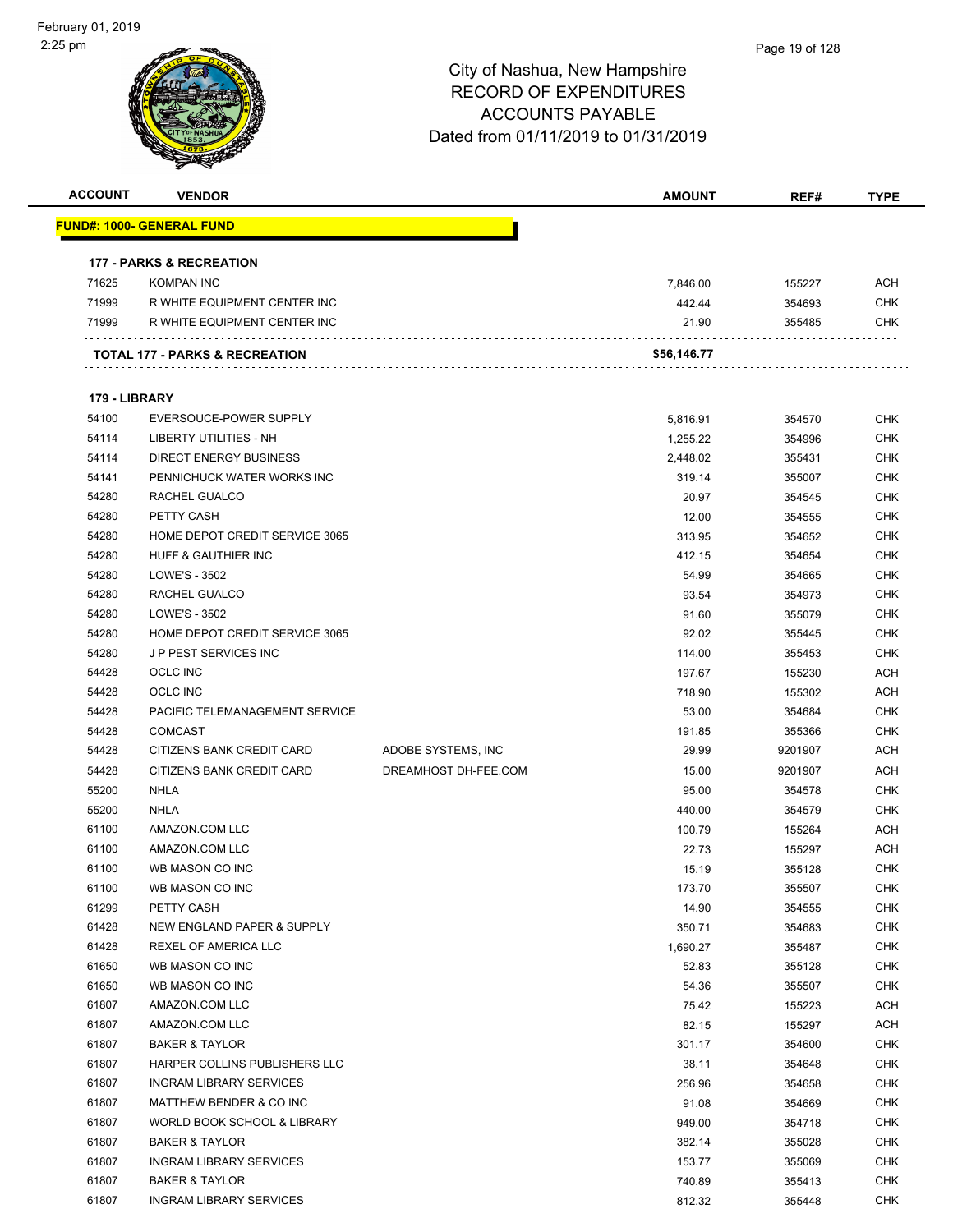| <b>ACCOUNT</b>      | <b>VENDOR</b>                                                    |                                | <b>AMOUNT</b> | REF#    | <b>TYPE</b> |
|---------------------|------------------------------------------------------------------|--------------------------------|---------------|---------|-------------|
|                     | <b>FUND#: 1000- GENERAL FUND</b>                                 |                                |               |         |             |
| 179 - LIBRARY       |                                                                  |                                |               |         |             |
| 61814               | <b>MIDWEST TAPE</b>                                              |                                | 30.18         | 354674  | <b>CHK</b>  |
| 61814               | <b>BAKER &amp; TAYLOR</b>                                        |                                | 46.72         | 355028  | <b>CHK</b>  |
| 61814               | <b>BLACKSTONE PUBLISHING</b>                                     |                                | 439.98        | 355032  | <b>CHK</b>  |
| 61814               | <b>MIDWEST TAPE</b>                                              |                                | 355.80        | 355087  | <b>CHK</b>  |
| 61814               | RANDOM HOUSE LLC                                                 |                                | 26.25         | 355107  | <b>CHK</b>  |
| 61814               | <b>MIDWEST TAPE</b>                                              |                                | 417.34        | 355470  | <b>CHK</b>  |
| 61814               | RANDOM HOUSE LLC                                                 |                                | 33.75         | 355486  | <b>CHK</b>  |
| 61816               | <b>INGRAM LIBRARY SERVICES</b>                                   |                                | 16.49         | 355448  | <b>CHK</b>  |
| 61819               | <b>INGRAM LIBRARY SERVICES</b>                                   |                                | 18.99         | 354658  | <b>CHK</b>  |
| 61830               | <b>GALE/CENGAGE LEARNING</b>                                     |                                | 300.00        | 355059  | <b>CHK</b>  |
| 68322               | AMAZON.COM LLC                                                   |                                | 12.88         | 155264  | ACH         |
| 68322               | PETTY CASH                                                       |                                | 174.76        | 354555  | <b>CHK</b>  |
| 68322               | <b>SWANK MOTION PICTURES</b>                                     |                                | 236.00        | 354707  | <b>CHK</b>  |
| 68322               | AC MOORE INC                                                     |                                | 37.12         | 355018  | <b>CHK</b>  |
| 68322               | AC MOORE INC                                                     |                                | 28.53         | 355406  | <b>CHK</b>  |
| 71000               | PETTY CASH                                                       |                                | 25.74         | 354555  | <b>CHK</b>  |
| 71221               | AMAZON.COM LLC                                                   |                                | 309.04        | 155264  | <b>ACH</b>  |
| 71221               | AMAZON.COM LLC                                                   |                                | 53.98         | 155297  | <b>ACH</b>  |
| 71221               | SHI INTERNATIONAL CORP                                           |                                | 1,147.00      | 355114  | <b>CHK</b>  |
|                     |                                                                  |                                |               |         |             |
|                     | <b>TOTAL 179 - LIBRARY</b><br><b>181 - COMMUNITY DEVELOPMENT</b> |                                | \$22,854.96   |         |             |
| 55307               | <b>JULIE CHIZMAS</b>                                             |                                | 88.19         | 354970  | <b>CHK</b>  |
| 61100               | WB MASON CO INC                                                  |                                | 97.03         | 354717  | <b>CHK</b>  |
| 61100               | WB MASON CO INC                                                  |                                | 183.40        | 355507  | <b>CHK</b>  |
| 61650               | WB MASON CO INC                                                  |                                | 58.06         | 354717  | <b>CHK</b>  |
| 61650               | WB MASON CO INC                                                  |                                | 29.03         | 355507  | CHK         |
|                     | <b>TOTAL 181 - COMMUNITY DEVELOPMENT</b>                         |                                | \$455.71      |         |             |
|                     | <b>182 - PLANNING AND ZONING</b>                                 |                                |               |         |             |
| 55200               | CITIZENS BANK CREDIT CARD                                        | <b>NH Planners Association</b> | 275.00        | 9201907 | <b>ACH</b>  |
| 55421               | <b>CARTER FALK</b>                                               |                                | 891.00        | 354972  | <b>CHK</b>  |
| 55421               | <b>ROGER HOUSTON</b>                                             |                                | 918.61        | 355355  | <b>CHK</b>  |
| 61807               | NASHUA REGIONAL PLANNING COMM                                    |                                | 150.00        | 355093  | <b>CHK</b>  |
| 61830               | <b>CONSUMER REPORTS</b>                                          |                                | 30.00         | 354986  | CHK         |
|                     | <b>TOTAL 182 - PLANNING AND ZONING</b>                           |                                | \$2,264.61    |         |             |
| <b>191 - SCHOOL</b> |                                                                  |                                |               |         |             |
| 52150               | NH RETIREMENT SYSTEM                                             |                                | 368.96        | 354512  | <b>CHK</b>  |
| 52300               | <b>GUARDIAN</b>                                                  |                                | 4,418.79      | 355192  | <b>CHK</b>  |
| 52300               | UNUM LIFE INSURANCE                                              |                                | 1,623.06      | 355263  | <b>CHK</b>  |
| 53128               | <b>JACKSON LEWIS LLP</b>                                         |                                | 3,250.00      | 355204  | <b>CHK</b>  |
| 53135               | PHILIP SUTHERLAND, OD                                            |                                | 1,300.00      | 355140  | <b>CHK</b>  |
| 53135               | RADHIKA DEMARY, OD                                               |                                | 1,300.00      | 355244  | <b>CHK</b>  |
| 53600               |                                                                  |                                |               |         | <b>CHK</b>  |
|                     | LEARNWELL                                                        |                                | 465.50        | 354794  |             |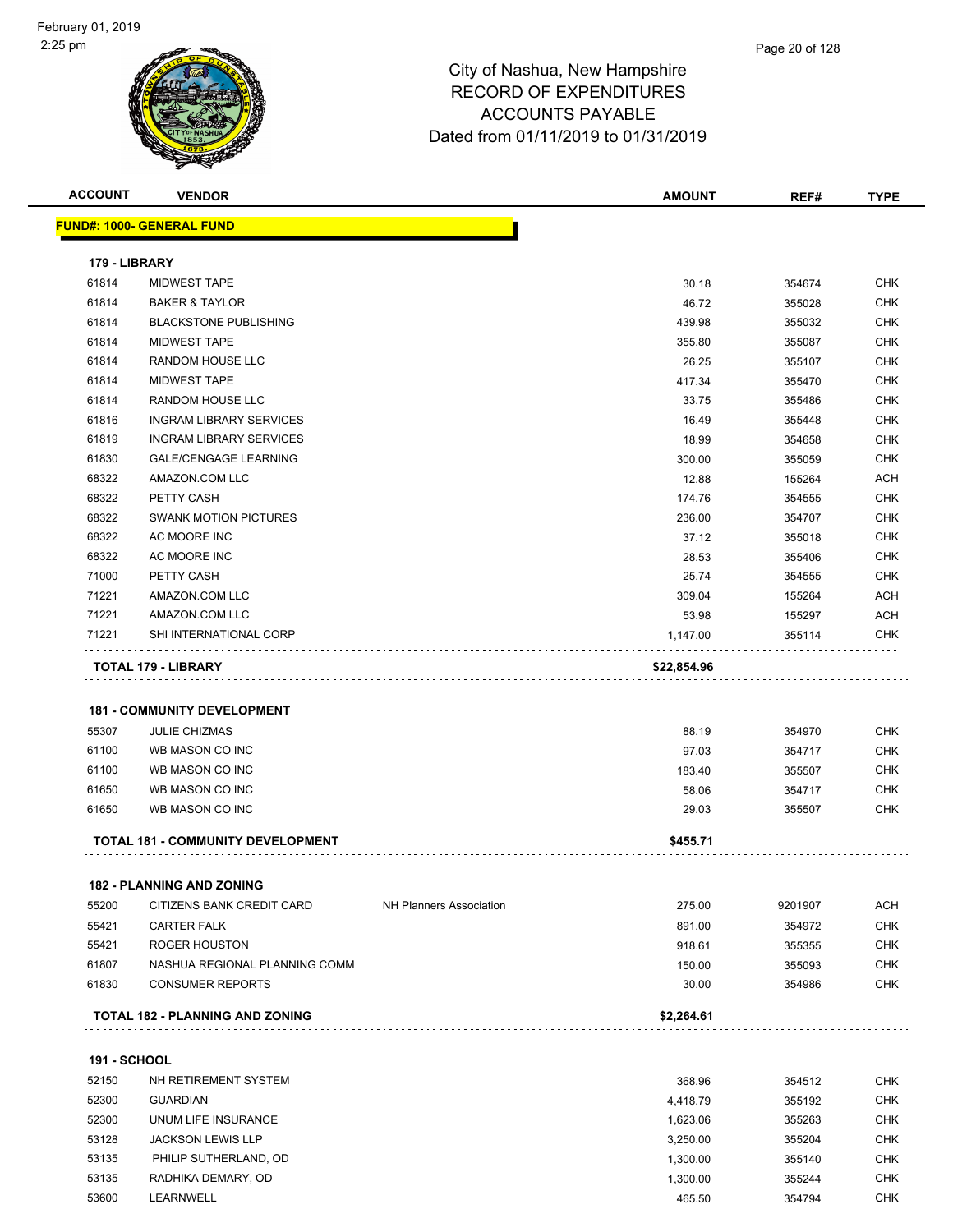

**FUND#: 1000- GENERAL FUND**

#### City of Nashua, New Hampshire RECORD OF EXPENDITURES ACCOUNTS PAYABLE Dated from 01/11/2019 to 01/31/2019

|                     |                                      | <b>ACCOUNTS PAYABLE</b><br>Dated from 01/11/2019 to 01/31/2019 |        |             |
|---------------------|--------------------------------------|----------------------------------------------------------------|--------|-------------|
| <b>ACCOUNT</b>      | <b>VENDOR</b>                        | <b>AMOUNT</b>                                                  | REF#   | <b>TYPE</b> |
|                     | <u> IND#: 1000- GENERAL FUND</u>     |                                                                |        |             |
| <b>191 - SCHOOL</b> |                                      |                                                                |        |             |
| 53600               | ADULT LEARNING CENTER                | 29,509.30                                                      | 355142 | <b>CHK</b>  |
| 53600               | <b>LEARNWELL</b>                     | 837.90                                                         | 355211 | <b>CHK</b>  |
| 53600               | SIGNET EDUCATION LLC                 | 743.75                                                         | 355255 | <b>CHK</b>  |
| 53600               | <b>LEARNWELL</b>                     | 931.00                                                         | 355605 | <b>CHK</b>  |
| 53607               | <b>COLLABORATIVE FOR ED SERVICES</b> | 1,790.00                                                       | 355552 | <b>CHK</b>  |
| 53614               | AMY MCCARTNEY                        | 4,582.50                                                       | 354734 | <b>CHK</b>  |
| 53614               | AMY MCCARTNEY                        | 8,674.00                                                       | 355150 | <b>CHK</b>  |
| 53614               | <b>CLARK ASSOC</b>                   | 30.895.35                                                      | 355168 | <b>CHK</b>  |

| 53600 | LEARNWELL                           | 837.90     | 355211 | CHK        |
|-------|-------------------------------------|------------|--------|------------|
| 53600 | SIGNET EDUCATION LLC                | 743.75     | 355255 | <b>CHK</b> |
| 53600 | LEARNWELL                           | 931.00     | 355605 | <b>CHK</b> |
| 53607 | COLLABORATIVE FOR ED SERVICES       | 1,790.00   | 355552 | CHK        |
| 53614 | AMY MCCARTNEY                       | 4,582.50   | 354734 | <b>CHK</b> |
| 53614 | AMY MCCARTNEY                       | 8,674.00   | 355150 | <b>CHK</b> |
| 53614 | <b>CLARK ASSOC</b>                  | 30,895.35  | 355168 | <b>CHK</b> |
| 53614 | NORTHEAST DEAF&HARD OF HEARING      | 70.00      | 355232 | <b>CHK</b> |
| 53614 | <b>READYNURSE STAFFING SERVICES</b> | 264.83     | 355649 | <b>CHK</b> |
| 53628 | DTS COMMUNICATIONS LLC              | 473.80     | 354761 | CHK        |
| 53628 | <b>METRO GROUP INC</b>              | 829.00     | 354805 | <b>CHK</b> |
| 53628 | THERAPY TRAVELERS LLC               | 1,344.00   | 354836 | <b>CHK</b> |
| 53628 | STATE OF NH CRIMINAL RECORDS        | 492.25     | 355132 | CHK        |
| 53628 | STATE OF NH CRIMINAL RECORDS        | 492.25     | 355133 | <b>CHK</b> |
| 53628 | STATE OF NH CRIMINAL RECORDS        | 484.75     | 355134 | CHK        |
| 53628 | STATE OF NH CRIMINAL RECORDS        | 482.50     | 355135 | CHK        |
| 53628 | ASAP FIRE & SAFETY CORP             | 434.00     | 355151 | CHK        |
| 53628 | MICROSOCIETY CHARTER SCHOOL         | 4,692.00   | 355220 | CHK        |
| 53628 | MSB CONSULTING GROUP LLC            | 7,383.49   | 355226 | <b>CHK</b> |
| 53628 | WMA EQUIPMENT REPAIR SERVICES       | 538.20     | 355269 | <b>CHK</b> |
| 53628 | ASAP FIRE & SAFETY CORP             | 2,200.00   | 355526 | <b>CHK</b> |
| 53628 | MSB CONSULTING GROUP LLC            | 3,204.05   | 355625 | <b>CHK</b> |
| 53628 | <b>SECURADYNE SYSTEMS</b>           | 601.78     | 355663 | <b>CHK</b> |
| 54100 | <b>EVERSOURCE</b>                   | 114,486.33 | 354723 | <b>CHK</b> |
| 54100 | <b>EVERSOURCE</b>                   | 14,363.59  | 355131 | <b>CHK</b> |
| 54100 | <b>EVERSOURCE</b>                   | 296.88     | 355516 | CHK        |
| 54114 | <b>LIBERTY UTILITIES</b>            | 17,748.43  | 354726 | CHK        |
| 54114 | DIRECT ENERGY BUSINESS              | 25,386.24  | 354758 | CHK        |
| 54114 | <b>ENERGYNORTH PROPANE</b>          | 1,943.02   | 354762 | CHK        |
| 54114 | <b>LIBERTY UTILITIES</b>            | 12,910.34  | 355517 | <b>CHK</b> |
| 54114 | <b>DIRECT ENERGY BUSINESS</b>       | 15,110.42  | 355559 | <b>CHK</b> |
| 54141 | PENNICHUCK WATER WORKS INC          | 5,440.59   | 354727 | <b>CHK</b> |
| 54141 | PENNICHUCK WATER WORKS INC          | 6,657.22   | 355518 | <b>CHK</b> |
| 54280 | <b>BELLETETES INC</b>               | 326.63     | 354741 | <b>CHK</b> |
| 54280 | MERRIMACK BUILDING SUPPLY INC       | 581.93     | 354804 | CHK        |
| 54280 | NASHUA WALLPAPER & PAINT CO         | 91.69      | 354812 | CHK        |
| 54280 | TREASURER STATE OF NH               | 33.00      | 355137 | <b>CHK</b> |
| 54280 | AMERICAN TIME & SIGNAL CO           | 3,389.63   | 355149 | <b>CHK</b> |
| 54280 | <b>B &amp; S LOCKSMITHS INC</b>     | 187.00     | 355153 | <b>CHK</b> |
| 54280 | <b>BELLETETES INC</b>               | 47.99      | 355157 | <b>CHK</b> |
| 54280 | <b>BSC INDUSTRIES INC</b>           | 52.50      | 355163 | <b>CHK</b> |
| 54280 | HOME DEPOT CREDIT SERVICES          | 138.76     | 355200 | <b>CHK</b> |
| 54280 | NASHUA WALLPAPER & PAINT CO         | 199.93     | 355228 | <b>CHK</b> |
| 54280 | STANLEY ELEVATOR CO INC             | 319.00     | 355262 | <b>CHK</b> |
| 54280 | <b>BELLETETES INC</b>               | 103.67     | 355532 | <b>CHK</b> |

 FIMBEL GARAGE DOORS 1,312.50 355569 CHK FLAME OUT LLC 900.00 355573 CHK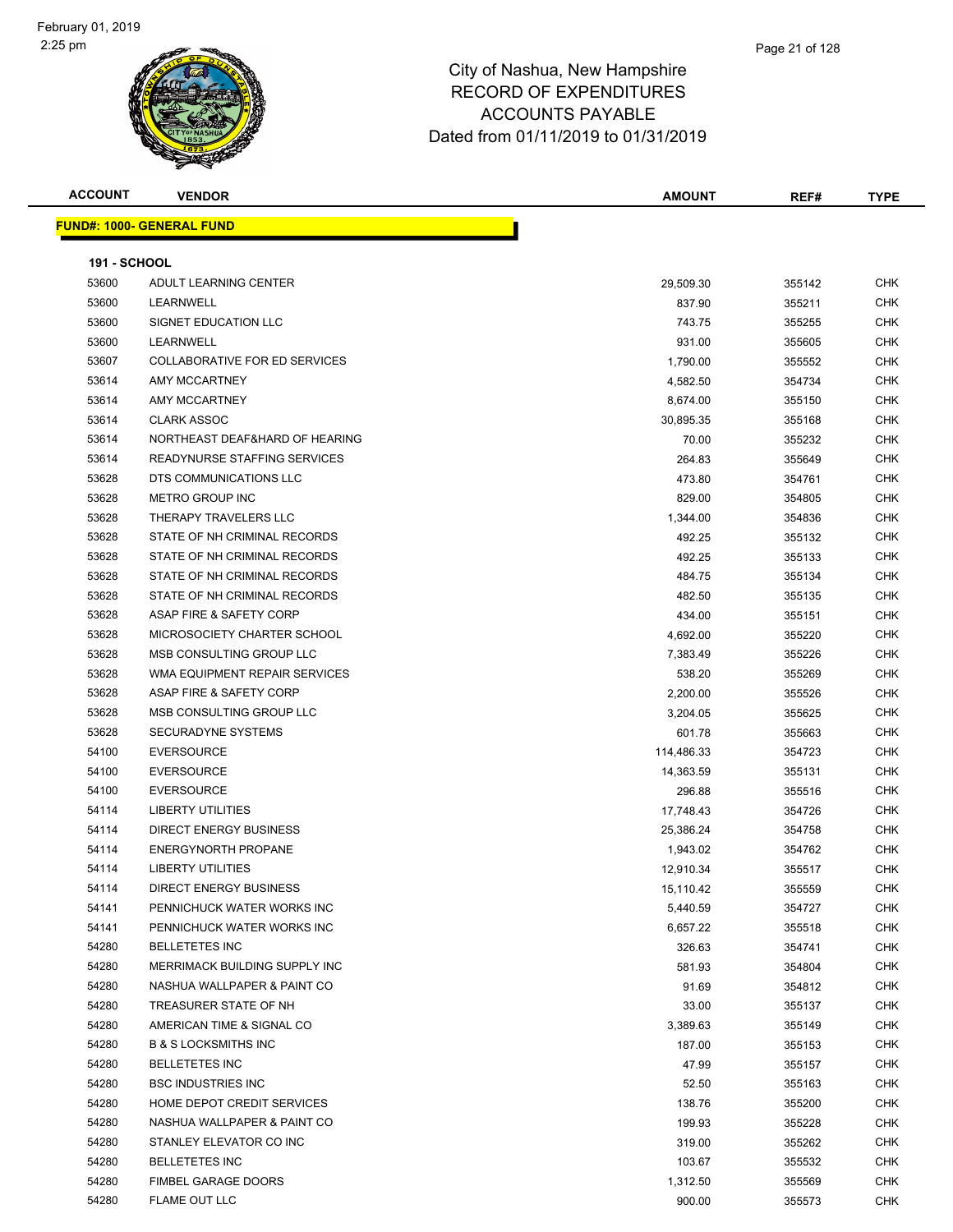#### Page 22 of 128

| <b>ACCOUNT</b>      | <b>VENDOR</b>                    |            | <b>AMOUNT</b> | REF#    | <b>TYPE</b> |  |  |
|---------------------|----------------------------------|------------|---------------|---------|-------------|--|--|
|                     | <b>FUND#: 1000- GENERAL FUND</b> |            |               |         |             |  |  |
| <b>191 - SCHOOL</b> |                                  |            |               |         |             |  |  |
| 54280               | HOME DEPOT CREDIT SERVICES       |            | 317.95        | 355593  | <b>CHK</b>  |  |  |
| 54280               | MCMASTER-CARR                    |            | 41.41         | 355622  | CHK         |  |  |
| 54280               | NASHUA WALLPAPER & PAINT CO      |            | 143.69        | 355628  | <b>CHK</b>  |  |  |
| 54280               | SECURADYNE SYSTEMS               |            | 2,429.12      | 355663  | CHK         |  |  |
| 54421               | SPECIALIZED PURCHASING CONSULT   |            | 78,441.85     | 355669  | <b>CHK</b>  |  |  |
| 54450               | <b>MAILFINANCE</b>               |            | 455.40        | 355614  | CHK         |  |  |
| 54487               | AMAZON.COM LLC                   |            | 118.88        | 155231  | <b>ACH</b>  |  |  |
| 54487               | AMAZON.COM LLC                   |            | 304.50        | 155304  | ACH         |  |  |
| 54487               | AFFILIATED HVAC SERVICES LLC     |            | 1,165.28      | 354732  | <b>CHK</b>  |  |  |
| 54487               | F W WEBB COMPANY                 |            | 206.92        | 354763  | <b>CHK</b>  |  |  |
| 54487               | <b>DAVID BAILEY</b>              |            | 60.00         | 355154  | <b>CHK</b>  |  |  |
| 54600               | <b>CARPARTS OF NASHUA</b>        |            | 423.85        | 354750  | CHK         |  |  |
| 54600               | <b>MAYNARD &amp; LESIEUR INC</b> |            | 897.84        | 354800  | <b>CHK</b>  |  |  |
| 54600               | <b>SANEL NAPA</b>                |            | 161.17        | 354825  | CHK         |  |  |
| 54600               | <b>MAYNARD &amp; LESIEUR INC</b> |            | 149.64        | 355218  | CHK         |  |  |
| 54600               | <b>SANEL NAPA</b>                |            | 234.72        | 355249  | <b>CHK</b>  |  |  |
| 54600               | <b>CARPARTS OF NASHUA</b>        |            | 1.02          | 355545  | CHK         |  |  |
| 54600               | <b>MAYNARD &amp; LESIEUR INC</b> |            | 149.64        | 355618  | <b>CHK</b>  |  |  |
| 54600               | <b>SANEL NAPA</b>                |            | 256.08        | 355656  | <b>CHK</b>  |  |  |
| 54899               | <b>BRADY SULLIVAN</b>            |            | 12,609.38     | 155267  | <b>ACH</b>  |  |  |
| 54899               | ABSOLUTE GYMNASTICS              |            | 2,450.00      | 354730  | CHK         |  |  |
| 54899               | <b>BOYS &amp; GIRLS CLUB OF</b>  |            | 3,933.00      | 355161  | <b>CHK</b>  |  |  |
| 55109               | CONSOLIDATED COMMUNICATIONS      |            | 879.10        | 354567  | <b>CHK</b>  |  |  |
| 55109               | <b>COMCAST</b>                   |            | 1,900.00      | 354721  | CHK         |  |  |
| 55109               | <b>EARTHLINK BUSINESS</b>        |            | 427.10        | 354722  | <b>CHK</b>  |  |  |
| 55109               | <b>FIRSTLIGHT FIBER</b>          |            | 2,247.28      | 354725  | CHK         |  |  |
| 55109               | VERIZON WIRELESS 742005979       |            | 361.34        | 355139  | <b>CHK</b>  |  |  |
| 55109               | <b>COMCAST</b>                   |            | 509.28        | 355514  | CHK         |  |  |
| 55109               | CONSOLIDATED COMMUNICATIONS      |            | 3,159.81      | 355515  | <b>CHK</b>  |  |  |
| 55200               | <b>MARISA DONATI</b>             |            | 129.00        | 355175  | <b>CHK</b>  |  |  |
| 55200               | <b>CATRINA LOUGEE</b>            |            | 30.00         | 355607  | <b>CHK</b>  |  |  |
| 55200               | CITIZENS BANK CREDIT CARD        | Mail Chimp | 45.00         | 9201907 | ACH         |  |  |
| 55307               | KAITLYN M BALLOU                 |            | 9.00          | 354738  | <b>CHK</b>  |  |  |
| 55307               | <b>CHELSEY GILLIS</b>            |            | 52.89         | 354774  | <b>CHK</b>  |  |  |
| 55307               | <b>LISA GINGRAS</b>              |            | 247.30        | 354776  | <b>CHK</b>  |  |  |
| 55307               | <b>MARCIA JONES</b>              |            | 3.49          | 354787  | <b>CHK</b>  |  |  |
| 55307               | DONNA LATINA                     |            | 23.98         | 354793  | CHK         |  |  |
| 55307               | <b>GARTH MCKINNEY</b>            |            | 11.58         | 354802  | CHK         |  |  |
| 55307               | <b>ANNE PRICE</b>                |            | 149.89        | 354822  | CHK         |  |  |
| 55307               | MICHAEL SCARPATO                 |            | 37.06         | 354828  | CHK         |  |  |
| 55307               | <b>DONALD TESSIER</b>            |            | 12.26         | 354835  | <b>CHK</b>  |  |  |
| 55307               | <b>ALAN VERLEY</b>               |            | 3.40          | 354842  | <b>CHK</b>  |  |  |
| 55307               | SHELAGH CALLAHAN                 |            | 5.22          | 355164  | <b>CHK</b>  |  |  |
| 55307               | <b>JAHMAL MOSLEY</b>             |            | 93.40         | 355224  | <b>CHK</b>  |  |  |
| 55307               | <b>MARCIA JONES</b>              |            | 3.48          | 355599  | CHK         |  |  |
| 55307               | <b>MELISSA NICKERSON</b>         |            | 22.64         | 355633  | CHK         |  |  |
| 55307               | <b>ASHLEY PAYETTE</b>            |            | 136.30        | 355640  | <b>CHK</b>  |  |  |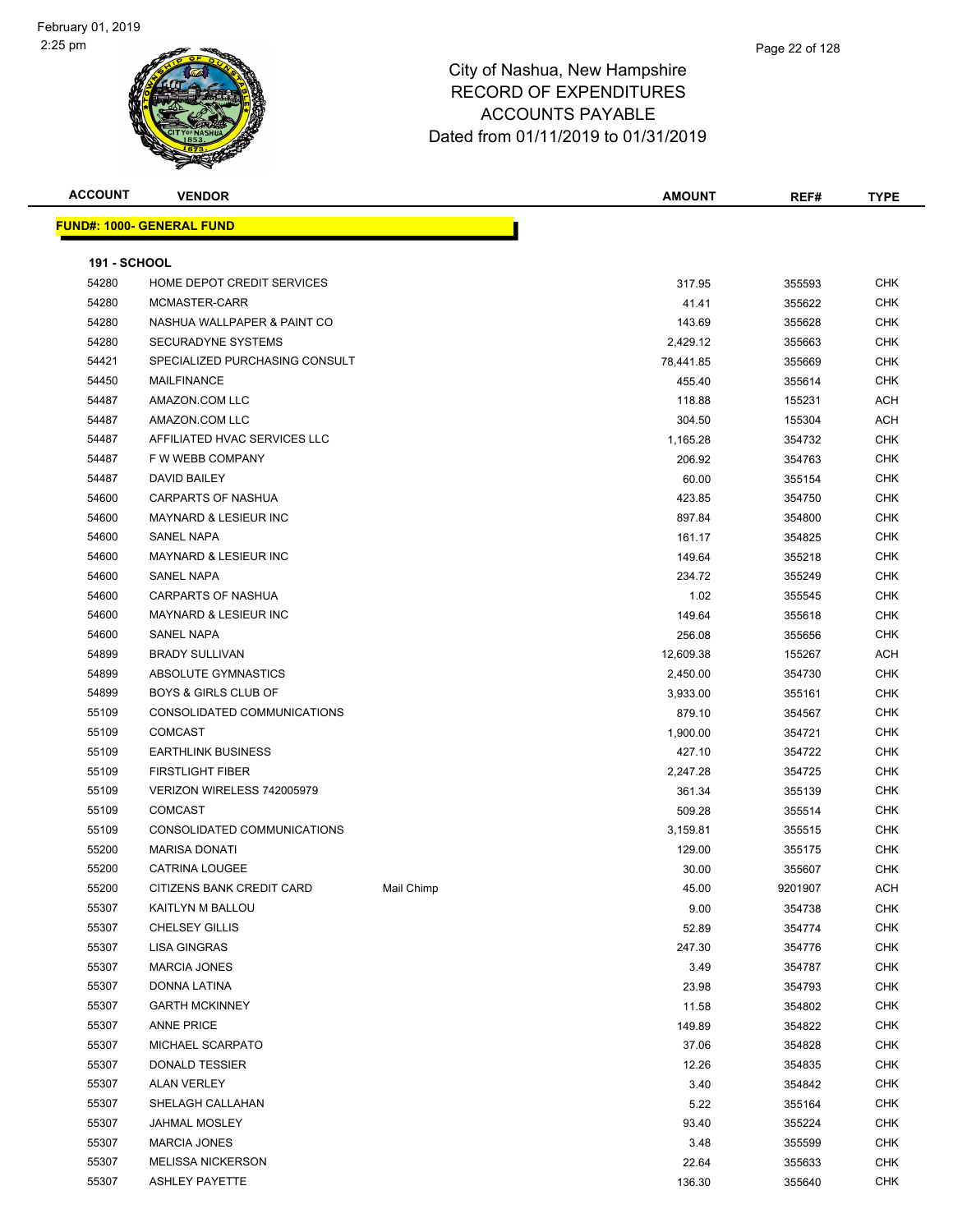#### Page 23 of 128

## City of Nashua, New Hampshire RECORD OF EXPENDITURES ACCOUNTS PAYABLE Dated from 01/11/2019 to 01/31/2019

| <b>ACCOUNT</b> |  |
|----------------|--|

**FUND#: 1000- GENERAL FUND**

| <b>ACCOUNT</b>      | <b>VENDOR</b>                     | <b>AMOUNT</b> | REF#   | <b>TYPE</b>        |
|---------------------|-----------------------------------|---------------|--------|--------------------|
|                     | <u> IND#: 1000- GENERAL FUNDI</u> |               |        |                    |
| <b>191 - SCHOOL</b> |                                   |               |        |                    |
| 55307               | <b>SHAWN SMITH</b>                | 170.59        | 355667 | <b>CHK</b>         |
| EEAOO               | <b>UULE MODDIC</b>                | 10.00         | 254000 | C <sub>1</sub> 11Z |

| 55307 | <b>SHAWN SMITH</b>                    |               | 170.59   | 355667  | <b>CHK</b> |
|-------|---------------------------------------|---------------|----------|---------|------------|
| 55400 | <b>JULIE MORRIS</b>                   |               | 49.00    | 354808  | <b>CHK</b> |
| 55400 | <b>NHASP</b>                          |               | 275.00   | 354815  | <b>CHK</b> |
| 55400 | <b>BROOKE SCHOCH</b>                  |               | 325.00   | 354829  | <b>CHK</b> |
| 55400 | <b>NANCY BOZEK</b>                    |               | 165.00   | 355162  | <b>CHK</b> |
| 55400 | BARBARA SHAPIRO-DEDOUSIS              |               | 245.00   | 355254  | <b>CHK</b> |
| 55400 | <b>MEGHAN DURDEN</b>                  |               | 105.00   | 355565  | <b>CHK</b> |
| 55400 | <b>LINDA LENNON</b>                   |               | 245.00   | 355606  | CHK        |
| 55400 | <b>BRITTANY MAHANY</b>                |               | 148.00   | 355612  | CHK        |
| 55400 | SUE ROWSE                             |               | 220.50   | 355653  | <b>CHK</b> |
| 55400 | <b>MONICA TINO</b>                    |               | 195.00   | 355674  | <b>CHK</b> |
| 55400 | CAITLIN ZIBOLIS                       |               | 120.00   | 355689  | CHK        |
| 55500 | THE LOWELL PUBLISHING COMPANY         |               | 459.00   | 355397  | <b>CHK</b> |
| 55500 | UNION LEADER CORPORATION              |               | 55.83    | 355400  | <b>CHK</b> |
| 55500 | CITIZENS BANK CREDIT CARD             | <b>INDEED</b> | 501.66   | 9201907 | <b>ACH</b> |
| 55500 | CITIZENS BANK CREDIT CARD             | <b>INDEED</b> | 498.34   | 9201907 | ACH        |
| 55600 | FORMAX - DIV BESCORP INC              |               | 181.50   | 355184  | CHK        |
| 55600 | <b>JOSTENS INC</b>                    |               | 25.51    | 355207  | CHK        |
| 55607 | AMHERST ST PETTY CASH                 |               | 29.48    | 354720  | CHK        |
| 55607 | <b>FAIRGROUNDS ELEM SCH PETTY CAS</b> |               | 9.85     | 354724  | <b>CHK</b> |
| 55607 | FORMAX - DIV BESCORP INC              |               | 44.50    | 355184  | <b>CHK</b> |
| 55635 | NASHUA SCHOOL DISTRICT 42             |               | 1,840.00 | 155229  | ACH        |
| 55635 | NASHUA SCHOOL DISTRICT 42             |               | 1,280.00 | 155301  | ACH        |
| 55642 | <b>SHANE BELANGER</b>                 |               | 88.00    | 354739  | <b>CHK</b> |
| 55642 | <b>KENNETH A BOURQUE</b>              |               | 378.00   | 354745  | <b>CHK</b> |
| 55642 | DAVE CHESTNUTT                        |               | 68.00    | 354751  | <b>CHK</b> |
| 55642 | ROBERT COLLETTI                       |               | 88.00    | 354755  | CHK        |
| 55642 | RICHARD DICHARD                       |               | 88.00    | 354757  | <b>CHK</b> |
| 55642 | <b>MATT DOERFLER</b>                  |               | 115.86   | 354760  | <b>CHK</b> |
| 55642 | <b>MICHEL FARMER</b>                  |               | 68.00    | 354764  | CHK        |
| 55642 | <b>DON FERNANDES</b>                  |               | 126.00   | 354765  | <b>CHK</b> |
| 55642 | ROBERT JOHNSON                        |               | 252.00   | 354786  | <b>CHK</b> |
| 55642 | <b>BRIAN J KENNEDY</b>                |               | 126.00   | 354788  | <b>CHK</b> |
| 55642 | <b>ERIC KNUUTTUNEN</b>                |               | 88.00    | 354789  | <b>CHK</b> |
| 55642 | <b>FREDERICK LATHAM</b>               |               | 68.00    | 354792  | CHK        |
| 55642 | DONALD NEVERS                         |               | 126.00   | 354814  | <b>CHK</b> |
| 55642 | JEFFREY B RADIN                       |               | 88.00    | 354823  | <b>CHK</b> |
| 55642 | <b>DAVID SIMPSON</b>                  |               | 126.00   | 354833  | <b>CHK</b> |
| 55642 | <b>TAYLOR SIMPSON</b>                 |               | 88.00    | 354834  | <b>CHK</b> |
| 55642 | DAVE ZWICKER                          |               | 68.00    | 354847  | <b>CHK</b> |
| 55642 | EARL J ALMY                           |               | 68.00    | 355145  | <b>CHK</b> |
| 55642 | <b>KENNETH A BOURQUE</b>              |               | 126.00   | 355160  | <b>CHK</b> |
| 55642 | <b>MATT DOERFLER</b>                  |               | 267.00   | 355174  | <b>CHK</b> |
| 55642 | STACIE L GREENWOOD                    |               | 88.00    | 355190  | <b>CHK</b> |
| 55642 | <b>STEVE GREENWOOD</b>                |               | 88.00    | 355191  | <b>CHK</b> |
| 55642 | ROBERT JOHNSON                        |               | 126.00   | 355205  | <b>CHK</b> |
| 55642 | <b>LINDY LAMBERT</b>                  |               | 68.00    | 355212  | <b>CHK</b> |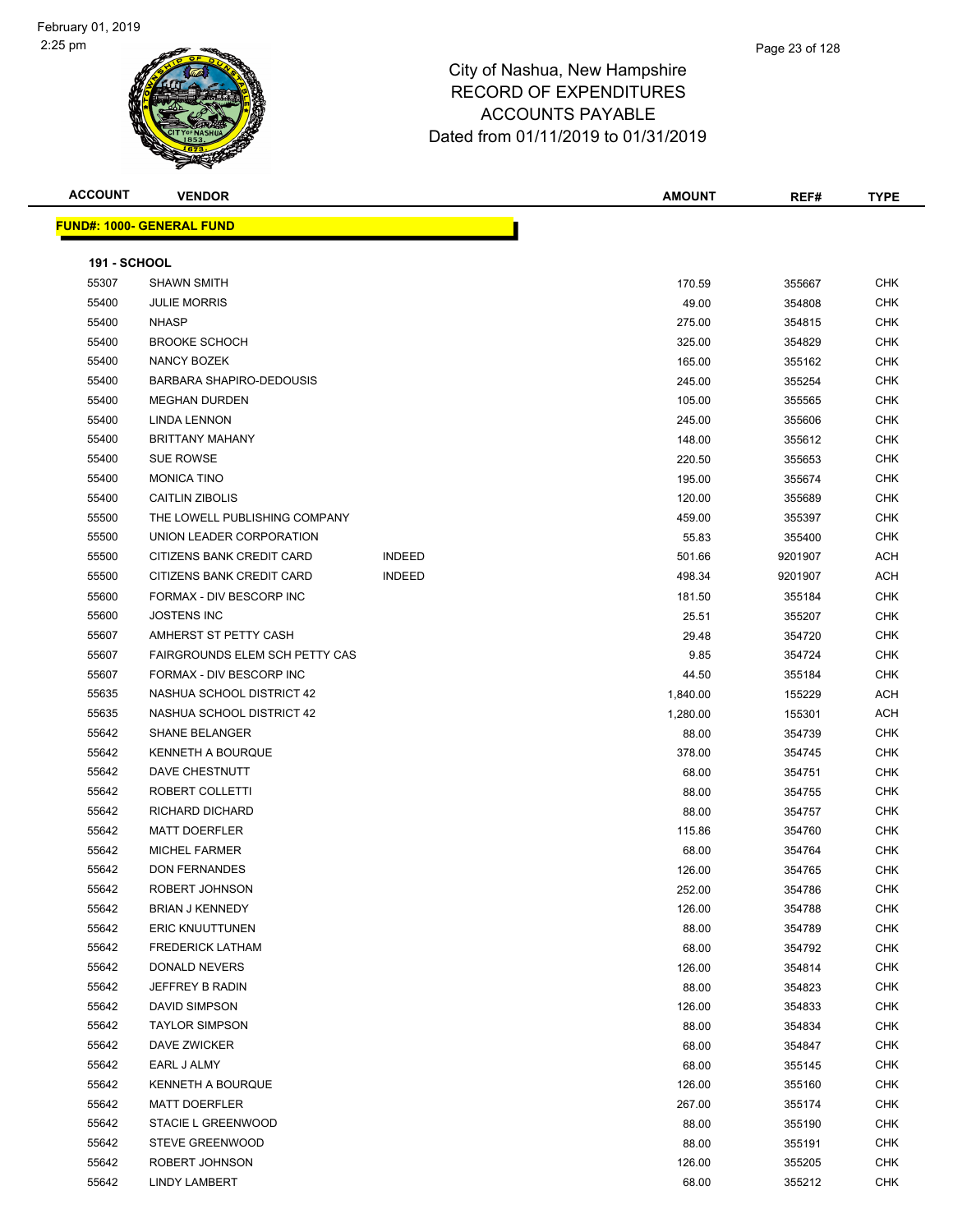| <b>ACCOUNT</b>      | <b>VENDOR</b>                    | <b>AMOUNT</b> | REF#   | <b>TYPE</b> |
|---------------------|----------------------------------|---------------|--------|-------------|
|                     | <b>FUND#: 1000- GENERAL FUND</b> |               |        |             |
|                     |                                  |               |        |             |
| <b>191 - SCHOOL</b> |                                  |               |        |             |
| 55642               | <b>CARMINE LOCONTE</b>           | 68.00         | 355214 | <b>CHK</b>  |
| 55642               | THOMAS MCDONOUGH                 | 68.00         | 355219 | CHK         |
| 55642               | DONALD NEVERS                    | 136.00        | 355230 | <b>CHK</b>  |
| 55642               | <b>KEVIN PALANSKI</b>            | 88.00         | 355234 | <b>CHK</b>  |
| 55642               | <b>MARIO PENA</b>                | 214.00        | 355236 | CHK         |
| 55642               | <b>STEVEN R PORTER</b>           | 68.00         | 355240 | CHK         |
| 55642               | <b>TIM POWELL</b>                | 88.00         | 355241 | CHK         |
| 55642               | <b>NATHAN RALMO</b>              | 88.00         | 355245 | CHK         |
| 55642               | WILLIAM RONAN JR.                | 68.00         | 355247 | <b>CHK</b>  |
| 55642               | <b>RICHARD ROSS</b>              | 241.02        | 355248 | CHK         |
| 55642               | <b>KEVIN SIMONEAU</b>            | 214.00        | 355256 | CHK         |
| 55642               | <b>TAYLOR SIMPSON</b>            | 126.00        | 355257 | <b>CHK</b>  |
| 55642               | <b>JAMES SMITH</b>               | 88.00         | 355258 | CHK         |
| 55642               | <b>DENNIS WILLIAM UPTON</b>      | 68.00         | 355264 | CHK         |
| 55642               | <b>CHARLES R URNEK</b>           | 88.00         | 355265 | CHK         |
| 55642               | EARL J ALMY                      | 68.00         | 355524 | CHK         |
| 55642               | MICHAEL APFELBERG                | 184.00        | 355525 | CHK         |
| 55642               | <b>JEFFREY BARNARD</b>           | 68.00         | 355529 | CHK         |
| 55642               | KEITH BYETTE                     | 88.00         | 355542 | CHK         |
| 55642               | ROBERT COLLETTI                  | 68.00         | 355553 | <b>CHK</b>  |
| 55642               | <b>MARK CORMIER</b>              | 88.00         | 355554 | CHK         |
| 55642               | <b>MATT DOERFLER</b>             | 286.52        | 355560 | <b>CHK</b>  |
| 55642               | DONALD HURLEY                    | 82.00         | 355561 | <b>CHK</b>  |
| 55642               | KARL D DOWLING                   | 68.00         | 355563 | CHK         |
| 55642               | ROBERT DUBE                      | 68.00         | 355564 | CHK         |
| 55642               | PAUL FLEISNER                    | 68.00         | 355574 | <b>CHK</b>  |
| 55642               | ROBERT E GERMANN JR              | 207.00        | 355580 | CHK         |
| 55642               | <b>STEVE GREENWOOD</b>           | 66.00         | 355586 | CHK         |
| 55642               | ROBERT W JOHNSON JR              | 126.00        | 355598 | CHK         |
| 55642               | KYLE T KADISH                    | 88.00         | 355600 | CHK         |
| 55642               | <b>JASON KOHM</b>                | 126.00        | 355602 | <b>CHK</b>  |
| 55642               | DAVID KUZMICK                    | 88.00         | 355603 | <b>CHK</b>  |
| 55642               | <b>SHAWN LOUGHRAN</b>            | 214.00        | 355608 | <b>CHK</b>  |
| 55642               | ANDREW MACDONALD                 | 88.00         | 355611 | <b>CHK</b>  |
| 55642               | THOMAS MCDONOUGH                 | 68.00         | 355619 | <b>CHK</b>  |
| 55642               | ROBERT J PALANGE                 | 68.00         | 355637 | <b>CHK</b>  |
| 55642               | ROY PARKER                       | 88.00         | 355639 | CHK         |
| 55642               | THOMAS PELLETIER                 | 68.00         | 355641 | CHK         |
| 55642               | <b>MARIO PENA</b>                | 194.00        | 355642 | <b>CHK</b>  |
| 55642               | RONALD PINCENCE                  | 68.00         | 355645 | CHK         |
| 55642               | DARRELL ROBICHAUD                | 88.00         | 355651 | CHK         |
| 55642               | <b>MARK C RYDER</b>              | 286.52        | 355654 | <b>CHK</b>  |
| 55642               | <b>BRIAN SAMOLYK</b>             | 68.00         | 355655 | CHK         |
| 55642               | RON SCACCIA                      | 88.00         | 355658 | <b>CHK</b>  |
| 55642               | <b>KEVIN SIMONEAU</b>            | 194.00        | 355664 | <b>CHK</b>  |
| 55642               | <b>DAVID SINCLAIR</b>            | 126.00        | 355665 | CHK         |
| 55642               | <b>STEPHEN SPAIN</b>             | 124.52        | 355668 | CHK         |
| 55642               | DENNIS WILLIAM UPTON             | 68.00         | 355677 | CHK         |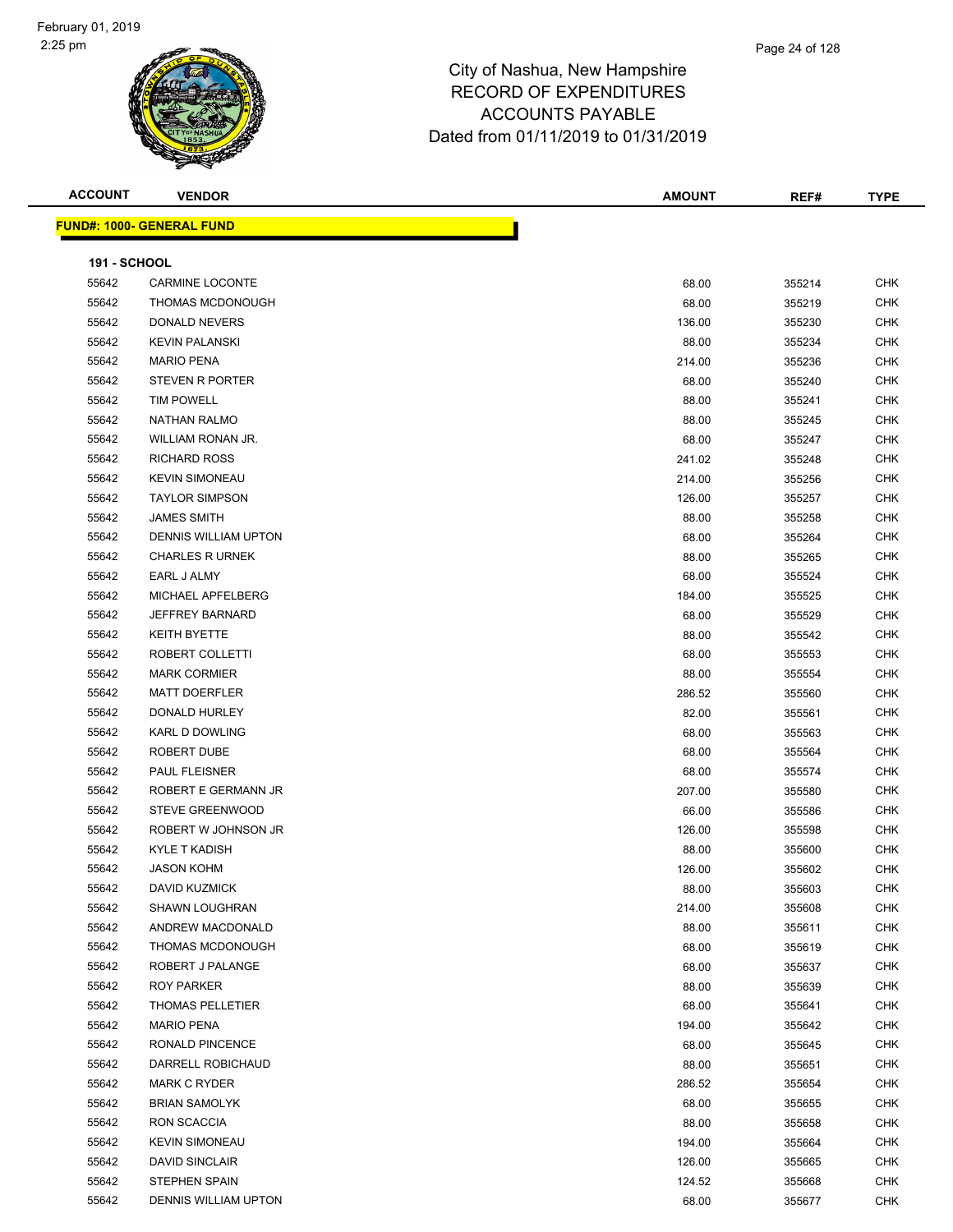

#### Page 25 of 128

#### City of Nashua, New Hampshire RECORD OF EXPENDITURES ACCOUNTS PAYABLE Dated from 01/11/2019 to 01/31/2019

|       | <b>FUND#: 1000- GENERAL FUND</b>         |            |        |            |
|-------|------------------------------------------|------------|--------|------------|
|       | <b>191 - SCHOOL</b>                      |            |        |            |
| 55642 | <b>CHARLES R URNEK</b>                   | 88.00      | 355678 | CHK        |
| 55642 | DONALD WOODWORTH                         | 91.00      | 355687 | CHK        |
| 55642 | <b>DAVE YATES</b>                        | 88.00      | 355688 | CHK        |
| 55642 | <b>KAREN ZIELINSKI</b>                   | 136.00     | 355690 | CHK        |
| 55642 | DAVE ZWICKER                             | 88.00      | 355691 | CHK        |
| 55649 | <b>CARLEEN PFLUGER</b>                   | 130.00     | 355644 | CHK        |
| 55649 | <b>STEPHEN ROSSETTI</b>                  | 845.00     | 355671 | CHK        |
| 55690 | FIRST STUDENT INC                        | 24,159.68  | 354766 | CHK        |
| 55690 | FIRST STUDENT INC                        | 654,108.20 | 355182 | CHK        |
| 55690 | FIRST STUDENT INC                        | 1.116.79   | 355571 | <b>CHK</b> |
| 55691 | <b>CARING HANDS TRANSPORTATION LL</b>    | 9.345.00   | 354749 | <b>CHK</b> |
| 55691 | FIRST STUDENT INC                        | 120.00     | 354766 | <b>CHK</b> |
| 55691 | <b>JESSICA FLAGLER</b>                   | 817.50     | 354769 | CHK        |
| 55691 | ADVENTURE LIMOUSINE INC                  | 270.00     | 355143 | <b>CHK</b> |
| 55691 | DURHAM SCHOOL SERVICES                   | 39,613.51  | 355176 | CHK        |
| 55691 | FIRST STUDENT INC                        | 581,058.06 | 355182 | CHK        |
| 55691 | <b>JULIA VEGA-ORTIZ</b>                  | 16.89      | 355681 | CHK        |
| 55694 | DOCTOR FRANKLIN PERKINS SCH              | 9,783.90   | 354759 | CHK        |
| 55694 | LANDMARK SCHOOL OUTREACH PROG            | 6,641.25   | 354791 | CHK        |
| 55694 | PARKER EDUCATION                         | 9,146.70   | 354819 | <b>CHK</b> |
| 55694 | <b>REGIONAL SERVICES &amp; EDUCATION</b> | 1,222.47   | 354824 | CHK        |
| 55694 | ADULT LEARNING CENTER                    | 30,725.90  | 355142 | CHK        |
| 55694 | <b>BOOTHBY THERAPY SERVICES LLC</b>      | 476.00     | 355159 | <b>CHK</b> |
| 55694 | <b>EASTER SEALS OF NEW HAMPSHIRE</b>     | 9,600.00   | 355177 | CHK        |

 EVERGREEN CENTER INC 21,682.02 355180 CHK HILLCREST EDUCATIONAL CENTERS 3,572.24 355197 CHK KEENE SCHOOL DISTRICT 20,319.60 355208 CHK LEARNING SKILLS ACADEMY 179.46 355210 CHK LEARNWELL 186.20 355211 CHK 55694 MOUNT PROSPECT ACADEMY INC **1.1.2000 SET ACADEMY INC** 3,121.86 355225 CHK NEW HAMPSHIRE HOSPITAL 90.00 355231 CHK ST ANNS HOME INC 10,507.40 355261 CHK VALLEY COLLABORATIVE 23,880.00 355266 CHK BOOTHBY THERAPY SERVICES LLC 308.00 355538 CHK GATEWAYS COMMUNITY SERVICES 691.20 355578 CHK WINDHAM ACADEMY 525.00 355686 CHK 55699 EXTRA DUTY SOLUTIONS **The State of the State of Texas ACH** 792.72 155232 ACH 55699 MICHELE MELANSON SCHMITT NATURAL SERIES AND THE SERIES OF THE STATE STATES OF THE STATES OF STATES OF THE STATES OF THE STATES OF THE STATES OF THE STATES OF THE STATES OF THE STATES OF THE STATES OF THE STATES OF TH AUDREY VARGA 420.00 354841 CHK NEASC INC 4,690.00 355631 CHK 55699 CITIZENS BANK CREDIT CARD Double Tree 6,825.51 9201907 ACH AMAZON.COM LLC 1,313.30 155231 ACH AMAZON.COM LLC 34.48 155266 ACH AMAZON.COM LLC 309.22 155304 ACH WB MASON CO INC 1,510.89 354844 CHK IMPERIAL DADE 63.03 355201 CHK CHAS MILLER 98.93 355222 CHK

**ACCOUNT VENDOR AMOUNT REF# TYPE**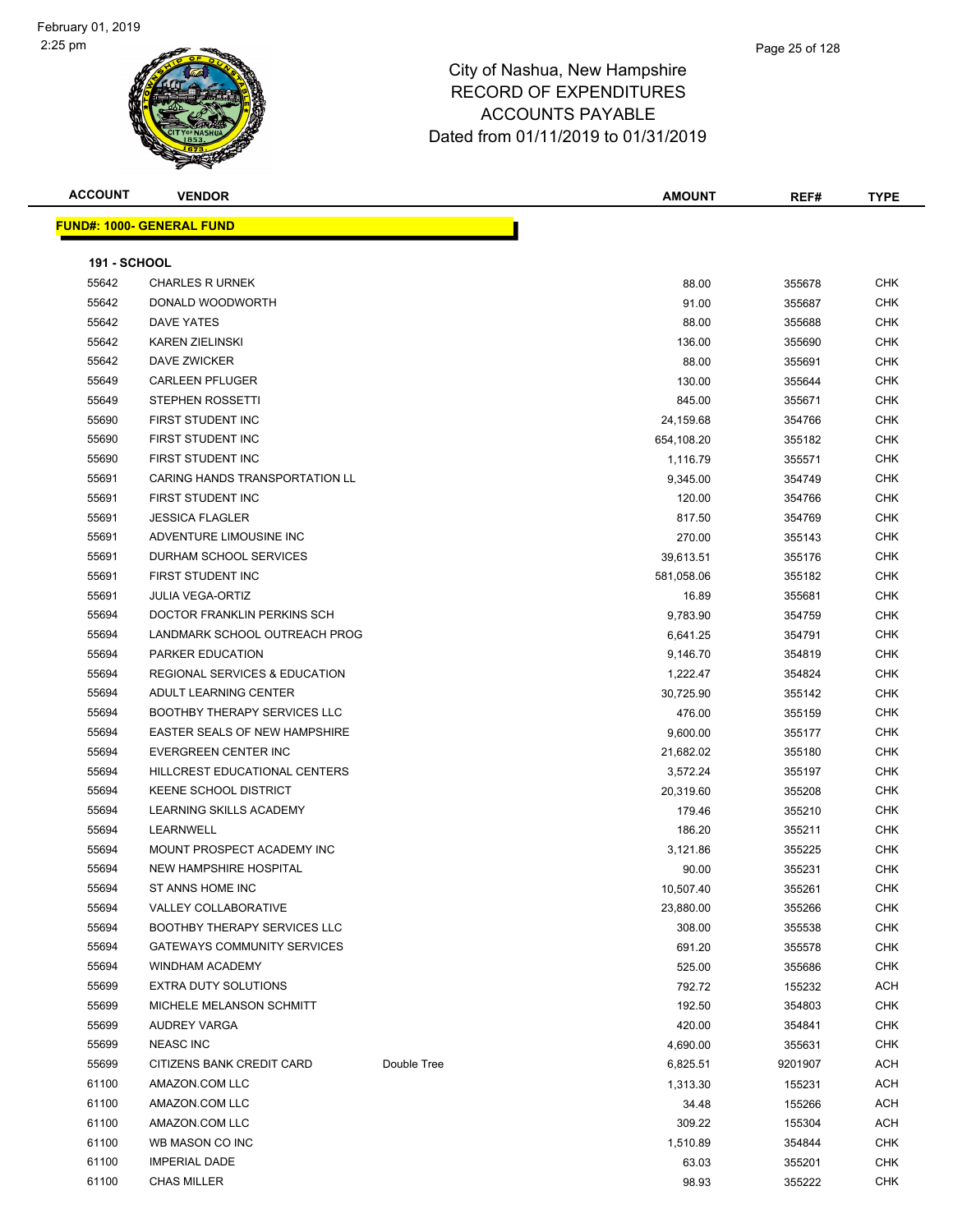|  | <b>ACCOUNT</b> |  |
|--|----------------|--|
|  |                |  |

**FUND#: 1000- GENER** 

| .<br>т.<br>., |  |  | . |  |
|---------------|--|--|---|--|
|               |  |  |   |  |
|               |  |  |   |  |

| <b>ACCOUNT</b>      | <b>VENDOR</b>                         | <b>AMOUNT</b> | REF#   | <b>TYPE</b> |
|---------------------|---------------------------------------|---------------|--------|-------------|
|                     | <u> IND#: 1000- GENERAL FUND</u>      |               |        |             |
| <b>191 - SCHOOL</b> |                                       |               |        |             |
| 61100               | <b>SCANTRON CORP</b>                  | 170.20        | 355250 | <b>CHK</b>  |
| 61100               | <b>SCHOOL SPECIALTY</b>               | 145.41        | 355253 | <b>CHK</b>  |
| 61100               | WB MASON CO INC                       | 3,358.49      | 355268 | <b>CHK</b>  |
| 61100               | PETTY CASH                            | 52.77         | 355519 | <b>CHK</b>  |
| 61100               | WB MASON CO INC                       | 5,018.83      | 355683 | <b>CHK</b>  |
| 61135               | AMAZON.COM LLC                        | 1,657.22      | 155231 | <b>ACH</b>  |
| 61135               | AMAZON.COM LLC                        | 739.43        | 155266 | <b>ACH</b>  |
| 61135               | AMAZON.COM LLC                        | 888.58        | 155304 | <b>ACH</b>  |
| 61135               | MAKERBOT INDUSTRIES LLC               | 1,245.60      | 155305 | <b>ACH</b>  |
| 61135               | <b>FAIRGROUNDS ELEM SCH PETTY CAS</b> | 109.92        | 354724 | <b>CHK</b>  |
| 61135               | ACTFL.ORG                             | 123.10        | 354731 | <b>CHK</b>  |
| 61135               | <b>BAILEY POTTERY EQUIP CORP</b>      | 257.57        | 354737 | <b>CHK</b>  |
| 61135               | <b>CARPARTS OF NASHUA</b>             | 54.10         | 354750 | <b>CHK</b>  |
| 61135               | <b>MARTINE CLOUTIER</b>               | 120.00        | 354753 | <b>CHK</b>  |
| 61135               | THE COPY SHOP                         | 94.00         | 354756 | <b>CHK</b>  |
| 61135               | F W WEBB COMPANY                      | (106.17)      | 354763 | <b>CHK</b>  |
| 61135               | <b>FISHER SCIENTIFIC</b>              | 49.90         | 354767 | <b>CHK</b>  |
| 61135               | <b>JENNIFER FITZGERALD</b>            | 63.90         | 354768 | <b>CHK</b>  |
| 61135               | <b>GENERAL LINEN SERVICE INC</b>      | 92.97         | 354773 | <b>CHK</b>  |
| 61135               | <b>HANNAFORD</b>                      | 292.37        | 354779 | <b>CHK</b>  |
| 61135               | HOME DEPOT CREDIT SERVICES            | 95.66         | 354781 | <b>CHK</b>  |
| 61135               | HOME DEPOT CREDIT SERVICE             | 82.57         | 354782 | <b>CHK</b>  |
| 61135               | COMPUTER HUT dba IT INSIDERS          | 279.90        | 354784 | <b>CHK</b>  |
| 61135               | J W PEPPER & SONS INC                 | 600.93        | 354785 | <b>CHK</b>  |
| 61135               | MARKET BASKET ACCT 2589096            | 85.27         | 354798 | <b>CHK</b>  |
| 61135               | MCGRAW HILL SCHOOL EDUCATION          | 140.66        | 354801 | <b>CHK</b>  |
| 61135               | MODERN SCHOOL SUPPLIES                | 196.65        | 354806 | <b>CHK</b>  |
| 61135               | PIANOARTS INC                         | 500.00        | 354821 | <b>CHK</b>  |
| 61135               | <b>SARGENT WELCH</b>                  | 990.00        | 354826 | <b>CHK</b>  |
| 61135               | DANIEL SCARPATI                       | 42.04         | 354827 | <b>CHK</b>  |
| 61135               | <b>SCHOOL SPECIALTY</b>               | 643.64        | 354831 | <b>CHK</b>  |
| 61135               | TODAY'S CLASSROOM LLC                 | 433.71        | 354837 | CHK         |
| 61135               | US FOODS INC                          | 549.88        | 354839 | <b>CHK</b>  |
| 61135               | <b>WAL-MART</b>                       | 258.72        | 354843 | <b>CHK</b>  |
| 61135               | UNITED PARCEL SERVICE                 | 39.37         | 355138 | <b>CHK</b>  |
| 61135               | AMERICAN MATHEMATICS COMPET           | 226.00        | 355148 | <b>CHK</b>  |
| 61135               | AWARD EMBLEM MFG CO INC               | 100.95        | 355152 | <b>CHK</b>  |
| 61135               | <b>BARNES &amp; NOBLE INC</b>         | 480.00        | 355155 | <b>CHK</b>  |
| 61135               | <b>BELLETETES INC</b>                 | 277.55        | 355157 | <b>CHK</b>  |
| 61135               | CAROLINA BIOLOGICAL SUPPLY CO         | 354.81        | 355166 | <b>CHK</b>  |

er 1135 CARTRIDGE WORLD MANCHESTER CHARTER 133.99 355167 CHK ERIC ARMIN INC 116.15 355178 CHK er and the SSENTRA SPECIALTY TAPES of the set of the set of the set of the set of the set of the set of the set of the set of the set of the set of the set of the set of the set of the set of the set of the set of the set er by the GENERAL LINEN SERVICE INC CHK CHANGE AND THE SERVICE INCLUSION OF THE SERVICE INCLUSION OF THE SERVICE INCLUSION OF THE SERVICE INCLUSION OF THE SERVICE INCLUSION OF THE SERVICE INCLUSION OF THE SERVICE INCLUSION HEINEMANN 98.85 355194 CHK IMPERIAL DADE 634.22 355201 CHK J W PEPPER & SONS INC 19.95 355203 CHK KONICA MINOLTA BUSINESS 442.90 355209 CHK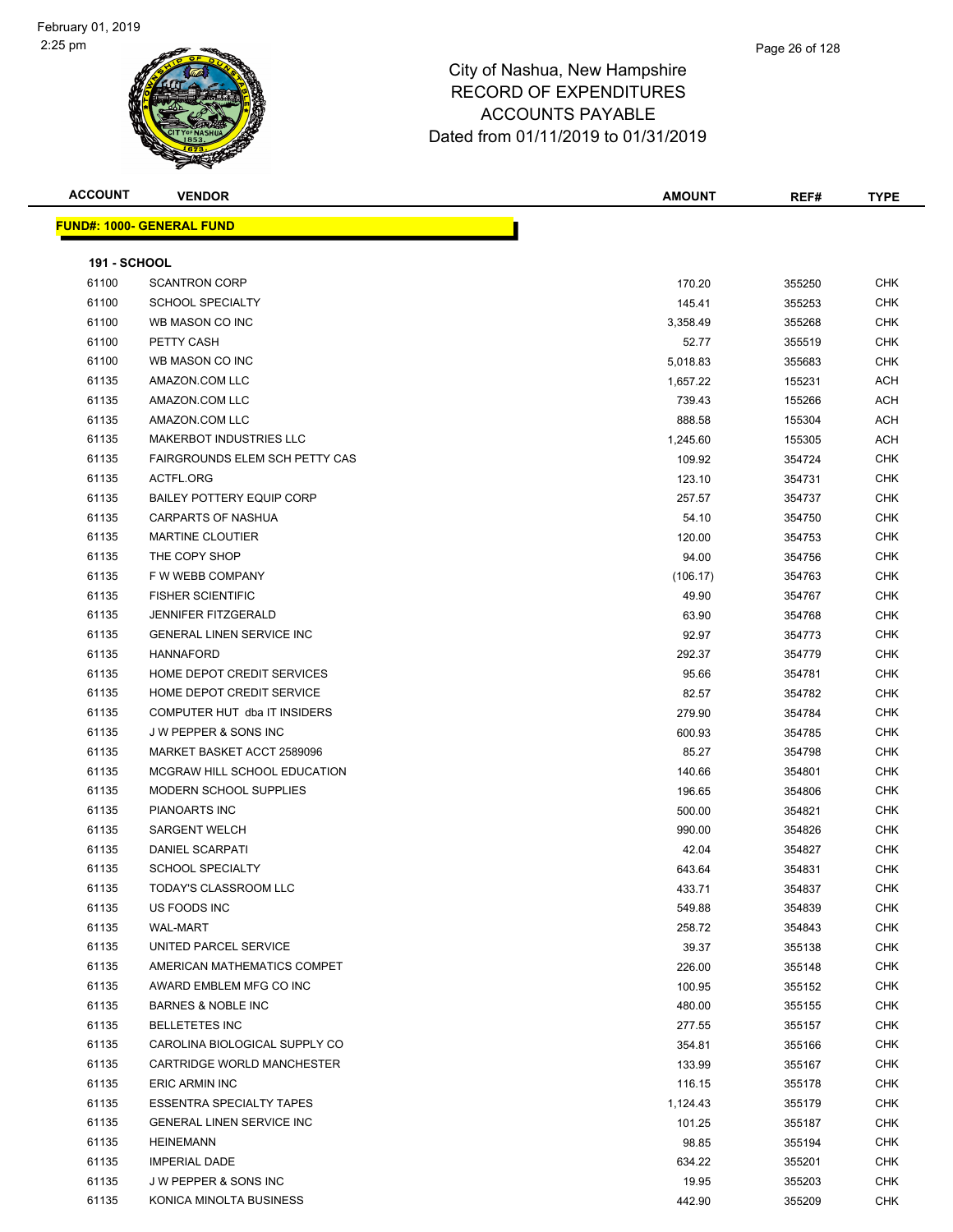

| <b>ACCOUNT</b>      | <b>VENDOR</b>                     | <b>AMOUNT</b> | REF#   | <b>TYPE</b> |
|---------------------|-----------------------------------|---------------|--------|-------------|
|                     | <u> FUND#: 1000- GENERAL FUND</u> |               |        |             |
|                     |                                   |               |        |             |
| <b>191 - SCHOOL</b> |                                   |               |        |             |
| 61135               | MARKET BASKET ACCT 2589096        | 669.50        | 355217 | <b>CHK</b>  |
| 61135               | PIONEER VALLEY BOOKS              | 70.40         | 355237 | <b>CHK</b>  |
| 61135               | PITSCO INC                        | 206.75        | 355238 | <b>CHK</b>  |
| 61135               | PJ CURRIER LUMBER COMPNAY         | 258.94        | 355239 | <b>CHK</b>  |
| 61135               | PRO-ED                            | 105.60        | 355242 | CHK         |
| 61135               | PROJECTOR LAMP SOURCE DIRECT      | 78.38         | 355243 | <b>CHK</b>  |
| 61135               | <b>SCHOOL HEALTH CORP</b>         | 148.75        | 355251 | <b>CHK</b>  |
| 61135               | <b>WAL-MART</b>                   | 44.69         | 355267 | CHK         |
| 61135               | WB MASON CO INC                   | 363.39        | 355268 | <b>CHK</b>  |
| 61135               | NORTHEAST ELECTRICAL              | 287.87        | 355477 | <b>CHK</b>  |
| 61135               | AC MOORE                          | 56.26         | 355522 | CHK         |
| 61135               | <b>BAILEY POTTERY EQUIP CORP</b>  | 1,586.05      | 355528 | <b>CHK</b>  |
| 61135               | AMANDA BASTONI                    | 36.47         | 355530 | CHK         |
| 61135               | <b>BELLETETES INC</b>             | 268.50        | 355532 | <b>CHK</b>  |
| 61135               | <b>BOND AUTO PARTS</b>            | 271.71        | 355537 | CHK         |
| 61135               | <b>JOY BRITO</b>                  | 34.31         | 355539 | CHK         |
| 61135               | BUYQUEST.COM                      | 85.00         | 355541 | CHK         |
| 61135               | CAROLINA BIOLOGICAL SUPPLY CO     | 100.30        | 355544 | CHK         |
| 61135               | CARTRIDGE WORLD MANCHESTER        | 359.97        | 355546 | CHK         |
| 61135               | <b>LEANNE CLARK</b>               | 90.75         | 355548 | <b>CHK</b>  |
| 61135               | SHERIE CLARK                      | 75.94         | 355549 | CHK         |
| 61135               | PATRICIA DAVIDSON                 | 10.00         | 355557 | <b>CHK</b>  |
| 61135               | <b>DEMCO</b>                      | 173.91        | 355558 | <b>CHK</b>  |
| 61135               | <b>KERRY DONNELLY</b>             | 159.63        | 355562 | CHK         |
| 61135               | <b>FISHER SCIENTIFIC</b>          | 214.50        | 355572 | <b>CHK</b>  |
| 61135               | GENERAL LINEN SERVICE INC         | 92.97         | 355579 | <b>CHK</b>  |
| 61135               | <b>GREAT MINDS</b>                | 158.04        | 355585 | CHK         |
| 61135               | <b>HANNAFORD</b>                  | 178.54        | 355589 | CHK         |
| 61135               | <b>HEINEMANN</b>                  | 467.50        | 355590 | CHK         |
| 61135               | HOME DEPOT CREDIT SERVICE         | 853.03        | 355592 | CHK         |
| 61135               | <b>JW PEPPER &amp; SONS INC</b>   | 216.98        | 355596 | <b>CHK</b>  |
| 61135               | <b>LEARNING A-Z</b>               | 659.70        | 355604 | <b>CHK</b>  |
| 61135               | MARKERTEK VIDEO SUPPLY            | 234.00        | 355615 | <b>CHK</b>  |
| 61135               | MARKET BASKET ACCT 2589096        | 259.96        | 355616 | <b>CHK</b>  |
| 61135               | MCINTIRE BUSINESS PRODUCTS INC    | 1,149.50      | 355621 | <b>CHK</b>  |
| 61135               | DIVYA NAGRI                       | 21.45         | 355626 | <b>CHK</b>  |
| 61135               | NORTHCENTER FOODS                 | 597.22        | 355634 | CHK         |
| 61135               | KATHY PAETZOLD                    | 134.75        | 355636 | CHK         |
| 61135               | PAR, INC                          | 229.90        | 355638 | <b>CHK</b>  |
| 61135               | <b>SARGENT WELCH</b>              | 289.66        | 355657 | <b>CHK</b>  |
| 61135               | SCHOLASTIC INC                    | 82.40         | 355659 | CHK         |
| 61135               | <b>SCHOOL HEALTH</b>              | 76.83         | 355660 | <b>CHK</b>  |
| 61135               | <b>SCHOOL SPECIALTY</b>           | 1,567.52      | 355662 | CHK         |
| 61135               | <b>JULIE SLATTERY</b>             | 62.85         | 355666 | <b>CHK</b>  |
| 61135               | US FOODS INC                      | 588.50        | 355679 | <b>CHK</b>  |
| 61135               | <b>WAL-MART</b>                   | 151.95        | 355682 | CHK         |
| 61135               | WB MASON CO INC                   | 2,098.88      | 355683 | <b>CHK</b>  |
| 61142               | AMAZON.COM LLC                    | 338.27        | 155266 | ACH         |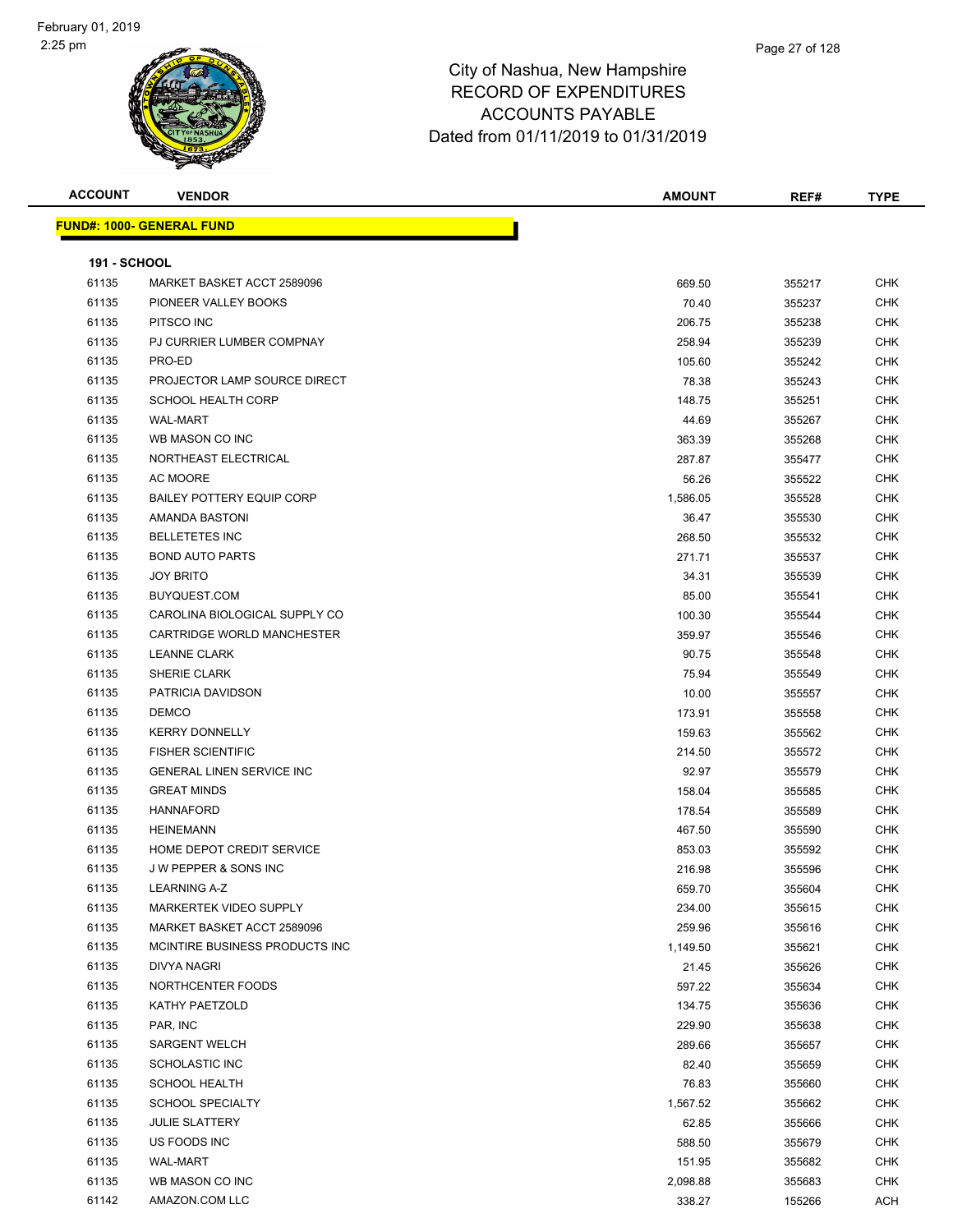

#### Page 28 of 128

## City of Nashua, New Hampshire RECORD OF EXPENDITURES ACCOUNTS PAYABLE Dated from 01/11/2019 to 01/31/2019

| <b>ACCOUNT</b> | <b>VENDOR</b> |  |  |
|----------------|---------------|--|--|
|                |               |  |  |

**FUND#: 1000- GENERAL** 

| <b>ACCOUNT</b>      | <b>VENDOR</b>                     | <b>AMOUNT</b> | REF#   | <b>TYPE</b> |
|---------------------|-----------------------------------|---------------|--------|-------------|
|                     |                                   |               |        |             |
|                     | <u>  IND#: 1000- GENERAL FUND</u> |               |        |             |
|                     |                                   |               |        |             |
| <b>191 - SCHOOL</b> |                                   |               |        |             |
| 61142               | ALLIED 100 LLC.                   | 358.20        | 354733 | <b>CHK</b>  |

| 61142 | ALLIED 100 LLC                        | 358.20   | 354733 | CHK        |
|-------|---------------------------------------|----------|--------|------------|
| 61142 | <b>TARA LUDWIG</b>                    | 94.77    | 354795 | <b>CHK</b> |
| 61142 | <b>SCHOOL HEALTH CORP</b>             | 449.02   | 354830 | CHK        |
| 61142 | WILLIAM V MACGILL & CO                | 76.26    | 354845 | CHK        |
| 61142 | SCHOOL NURSE SUPPLY INC               | 64.62    | 355252 | CHK        |
| 61142 | PETTY CASH                            | 7.27     | 355519 | CHK        |
| 61142 | <b>SCHOOL HEALTH CORP</b>             | 100.40   | 355661 | <b>CHK</b> |
| 61142 | <b>SCHOOL SPECIALTY</b>               | 431.56   | 355662 | CHK        |
| 61142 | TACTICAL MEDICAL SOLUTIONS INC        | 115.15   | 355673 | CHK        |
| 61142 | <b>WAL-MART</b>                       | 195.26   | 355682 | CHK        |
| 61142 | <b>WILLIAM V MACGILL &amp; CO</b>     | 266.69   | 355684 | CHK        |
| 61249 | <b>ANNE ALTMAN</b>                    | 10.00    | 355147 | <b>CHK</b> |
| 61299 | AMAZON.COM LLC                        | 191.89   | 155231 | ACH        |
| 61299 | AMAZON.COM LLC                        | 103.83   | 155304 | ACH        |
| 61299 | <b>ANNE ALTMAN</b>                    | 16.98    | 355147 | <b>CHK</b> |
| 61299 | DATTCO, INC                           | 61.66    | 355173 | CHK        |
| 61299 | TREASURER STATE OF NH                 | 104.80   | 355521 | <b>CHK</b> |
| 61299 | FIRST STUDENT INC                     | 216.90   | 355571 | <b>CHK</b> |
| 61407 | <b>GRAINGER</b>                       | 316.16   | 354777 | CHK        |
| 61407 | M & M ELECTRICAL SUPPLY CO INC        | 173.86   | 354796 | CHK        |
| 61407 | <b>WILLIAMS COMMUNICATIONS SERVIC</b> | 945.00   | 354846 | <b>CHK</b> |
| 61407 | <b>GRAINGER</b>                       | 254.01   | 355189 | CHK        |
| 61407 | M & M ELECTRICAL SUPPLY CO INC        | 102.65   | 355215 | CHK        |
| 61407 | <b>GRAINGER</b>                       | 480.84   | 355583 | CHK        |
| 61407 | M & M ELECTRICAL SUPPLY CO INC        | 468.54   | 355609 | CHK        |
| 61407 | <b>WILLIAMS COMMUNICATIONS SERVIC</b> | 681.73   | 355685 | CHK        |
| 61414 | F W WEBB COMPANY                      | 437.46   | 354763 | CHK        |
| 61414 | <b>HAJOCA CORPORATION</b>             | 189.58   | 354778 | CHK        |
| 61414 | F W WEBB COMPANY                      | 449.16   | 355181 | <b>CHK</b> |
| 61414 | <b>HAJOCA CORPORATION</b>             | 75.59    | 355193 | CHK        |
| 61414 | F W WEBB COMPANY                      | 226.10   | 355568 | CHK        |
| 61414 | <b>HAJOCA CORPORATION</b>             | 37.42    | 355588 | CHK        |
| 61421 | SIEMENS INDUSTRY INC                  | 468.00   | 354832 | <b>CHK</b> |
| 61421 | CAPP INC                              | 642.00   | 355165 | <b>CHK</b> |
| 61421 | JOMAR DISTRIBUTORS INC                | 89.91    | 355206 | <b>CHK</b> |
| 61421 | CAPP INC                              | 675.00   | 355543 | CHK        |
| 61428 | AMAZON.COM LLC                        | 454.92   | 155266 | <b>ACH</b> |
| 61428 | AMAZON.COM LLC                        | 43.90    | 155304 | <b>ACH</b> |
| 61428 | CLEAN-O-RAMA                          | 146.11   | 354752 | CHK        |
| 61428 | <b>IMPERIAL DADE</b>                  | 7,376.40 | 354783 | CHK        |
| 61428 | NATIONWIDE SALES & SERVICE            | 1,340.80 | 354813 | CHK        |
| 61428 | CLEAN-O-RAMA                          | 110.00   | 355169 | CHK        |
| 61428 | <b>CUSTODIAL PARTNERS LLC</b>         | 1,909.27 | 355172 | CHK        |
| 61428 | <b>IMPERIAL DADE</b>                  | 4,717.78 | 355201 | CHK        |
| 61428 | CLEAN-O-RAMA                          | 1,022.21 | 355550 | CHK        |
| 61428 | <b>CUSTODIAL PARTNERS LLC</b>         | 169.37   | 355556 | CHK        |
| 61428 | <b>IMPERIAL DADE</b>                  | 2,178.80 | 355595 | CHK        |
| 61599 | NASHUA OUTDOOR POWER EQUIPMENT        | 27.10    | 354811 | <b>CHK</b> |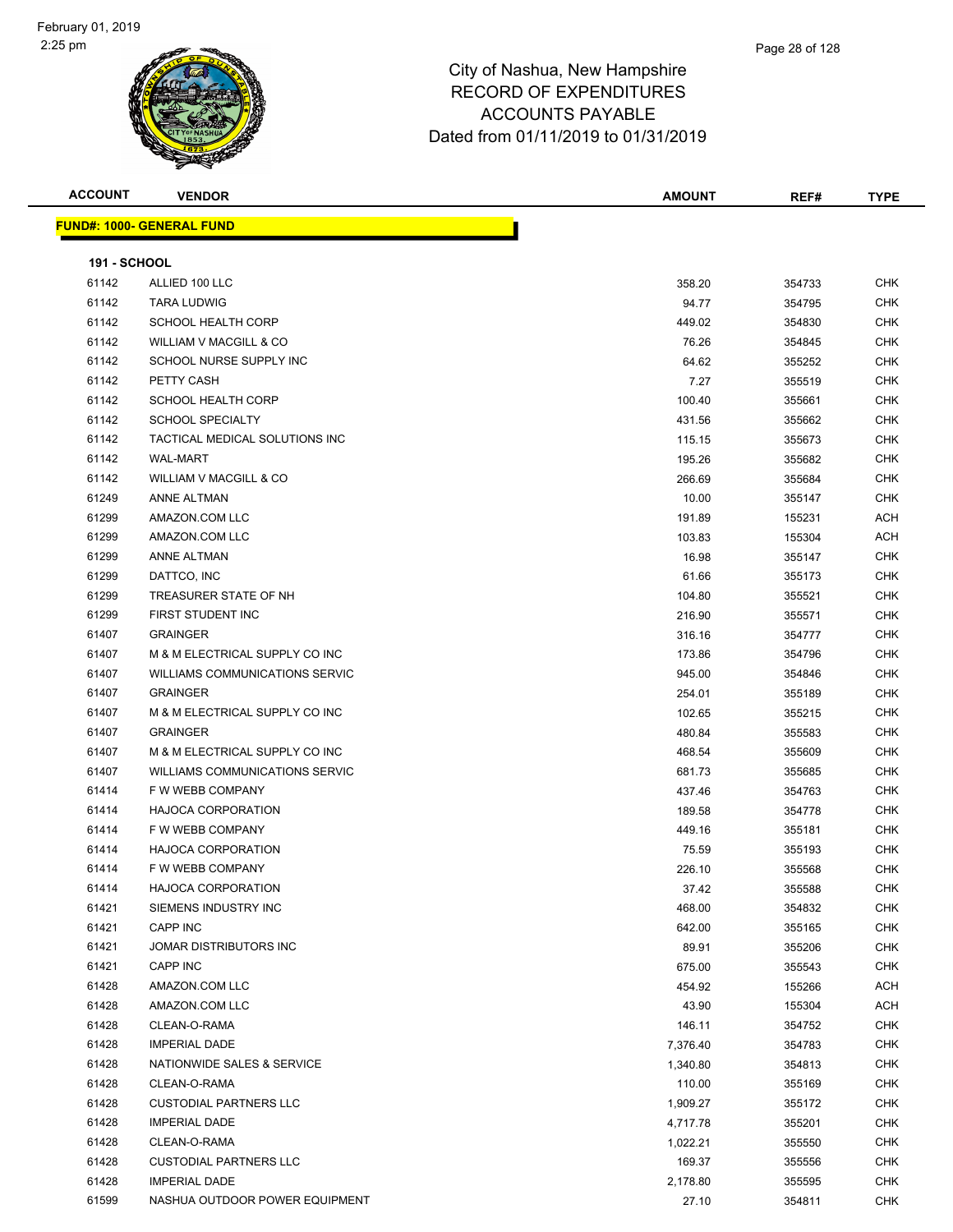| <b>ACCOUNT</b>      | <b>VENDOR</b>                    | <b>AMOUNT</b>  | REF#   | <b>TYPE</b> |
|---------------------|----------------------------------|----------------|--------|-------------|
|                     | <b>FUND#: 1000- GENERAL FUND</b> |                |        |             |
| <b>191 - SCHOOL</b> |                                  |                |        |             |
| 61599               | NASHUA OUTDOOR POWER EQUIPMENT   | 87.72          | 355227 | <b>CHK</b>  |
| 61599               | NASHUA OUTDOOR POWER EQUIPMENT   | 41.09          | 355627 | <b>CHK</b>  |
| 61607               | AMAZON.COM LLC                   | 66.75          | 155266 | <b>ACH</b>  |
| 61607               | <b>SCHOOL SPECIALTY</b>          | 21.04          | 354831 | <b>CHK</b>  |
| 61607               | COMPUTER HUT dba IT INSIDERS     | 484.70         | 355202 | <b>CHK</b>  |
| 61607               | <b>JANE STEWART</b>              | 594.85         | 355672 | <b>CHK</b>  |
| 61650               | KONICA MINOLTA BUSINESS          | 248.87         | 354790 | <b>CHK</b>  |
| 61814               | AMAZON.COM LLC                   | 37.16          | 155266 | <b>ACH</b>  |
| 61814               | <b>GERARD PALLOTTA</b>           | 79.80          | 354818 | <b>CHK</b>  |
| 61814               | PERMA-BOUND                      | 215.14         | 354820 | <b>CHK</b>  |
| 61814               | FOLLETT SCHOOL SOLUTIONS INC     | 1,340.22       | 355183 | <b>CHK</b>  |
| 61814               | FOLLETT SCHOOL SOLUTIONS INC     | 302.26         | 355575 | <b>CHK</b>  |
| 61814               | <b>KAPCO</b>                     | 363.44         | 355601 | <b>CHK</b>  |
| 61814               | PERMA-BOUND                      | 14.30          | 355643 | <b>CHK</b>  |
| 61814               | KIMBERLEE REICH                  | 47.94          | 355650 | <b>CHK</b>  |
| 61821               | AMAZON.COM LLC                   | 36.37          | 155266 | <b>ACH</b>  |
| 61830               | <b>ASCD</b>                      | 89.00          | 355527 | <b>CHK</b>  |
| 61875               | WB MASON CO INC                  | 51.84          | 355683 | <b>CHK</b>  |
| 71221               | AMAZON.COM LLC                   | 51.92          | 155231 | <b>ACH</b>  |
| 71221               | <b>APPLE INC</b>                 | 399.00         | 354735 | <b>CHK</b>  |
| 71221               | COMPUTER HUT dba IT INSIDERS     | 7,199.52       | 354784 | <b>CHK</b>  |
| 71221               | SPECIALIZED PURCHASING CONSULT   | 866.25         | 355260 | <b>CHK</b>  |
| 71228               | <b>BLACKBOARD INC</b>            | 18,700.00      | 355535 | <b>CHK</b>  |
| 71800               | AHH! PRODUCTS                    | 396.00         | 355144 | <b>CHK</b>  |
|                     | <b>TOTAL 191 - SCHOOL</b>        | \$2,049,230.37 |        |             |
|                     | 193 - DEBT SERVICE               |                |        |             |
| 75200               | US BANK (091000022)              | 466,500.00     | 155194 | ACH         |
|                     |                                  |                |        |             |

|        | <b>TOTAL 193 - DEBT SERVICE</b>   | \$731,316.73 |             |            |
|--------|-----------------------------------|--------------|-------------|------------|
| 75300  | UNITED PARCEL SERVICE             | 10.48        | 355401      | CHK        |
| 75200  | US BANK N.A. (091000022)          | 33.481.25    | 155303      | <b>ACH</b> |
| 75200  | US BANK N.A. (091000022)          | 231.325.00   | 155196      | <b>ACH</b> |
| , JLJJ | $00 \mu$ $\mu$ and $00 \mu$ $\mu$ | TUU.JUU.UU   | 1 J J J J T | $\cdots$   |

**TOTAL FUND 1000 - GENERAL FUND \$7,083,654.07** 

#### **FUND#: 1001- GF-CAPITAL IMPROVEMENTS**

|                                               | <b>160 - PW-ADMIN &amp; ENGINEERING</b> |            |        |            |  |
|-----------------------------------------------|-----------------------------------------|------------|--------|------------|--|
| 81100                                         | FUSS & O'NEILL, INC.                    | 5,337.04   | 355433 | <b>CHK</b> |  |
| <b>TOTAL 160 - PW-ADMIN &amp; ENGINEERING</b> |                                         | \$5,337.04 |        |            |  |
|                                               | <b>161 - STREETS</b>                    |            |        |            |  |

| 81100 | HOME DEPOT CREDIT SERVICE 3065 | 21.52 | 355066 | СНК |
|-------|--------------------------------|-------|--------|-----|
| 81100 | M & M ELECTRICAL SUPPLY CO INC |       | 354666 | СНК |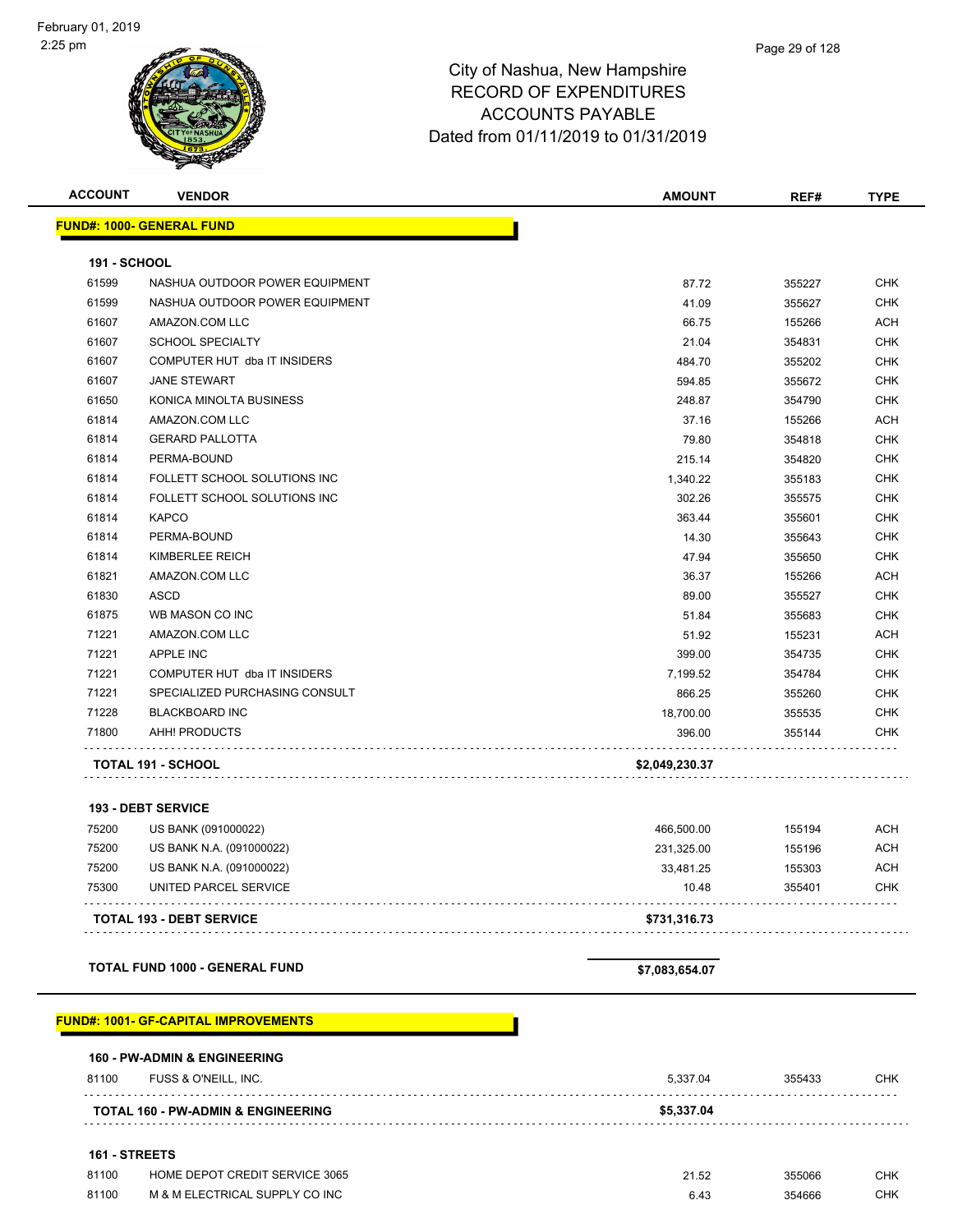# Page 30 of 128City of Nashua, New Hampshire RECORD OF EXPENDITURES ACCOUNTS PAYABLE Dated from 01/11/2019 to 01/31/2019 **ACCOUNT VENDOR AMOUNT REF# TYPE FUND#: 1001- GF-CAPITAL IMPROVEMENTS 161 - STREETS** 81100 BELLETETES INC 1,547.02 355029 CHK 81100 FASTENAL CO 606.73 354633 CHK 81100 HOME DEPOT CREDIT SERVICE 3065 SOB 354652 CHK 81100 M & M ELECTRICAL SUPPLY CO INC A REAL CONSERVATION CHANGE AND REAL CHANGE AND REAL CHANGE AND REAL CHANGE 81100 M & M ELECTRICAL SUPPLY CO INC NOTE 137.22 355080 CHK **TOTAL 161 - STREETS \$3,252.69 TOTAL FUND 1001 - GF-CAPITAL IMPROVEMENTS \$8,589.73 FUND#: 1010- GF-PRIOR YEAR ENC & ESCROWS 101 - MAYOR** 61299 NEW ENGLAND PAPER & SUPPLY 86.87 354683 CHK . . . . . . . . . . . . . . **TOTAL 101 - MAYOR \$86.87**  $\sim$   $\sim$   $\sim$   $\sim$

#### **152 - FIRE**

| 71432 | <b>HARRISON SHRADER ENTERPRISES</b> | 21.285.48   | 355065 | <b>CHK</b> |
|-------|-------------------------------------|-------------|--------|------------|
|       | <b>TOTAL 152 - FIRE</b>             | \$21.285.48 |        |            |

#### **161 - STREETS**

| 54492 | ROUTEMATCH SOFTWARE INC    | .580.00    | 355109 | СНК |
|-------|----------------------------|------------|--------|-----|
|       |                            |            |        |     |
|       | <b>TOTAL 161 - STREETS</b> | \$1,580.00 |        |     |

#### **183 - ECONOMIC DEVELOPMENT**

| 55654 | <b>GREAT AMERICAN DOWNTOWN</b>          | 8.083.59   | 354645 | CHK |
|-------|-----------------------------------------|------------|--------|-----|
|       | <b>TOTAL 183 - ECONOMIC DEVELOPMENT</b> | \$8,083,59 |        |     |

| <b>TOTAL FUND 1010 - GF-PRIOR YEAR ENC &amp; ESCROWS</b> | \$31,035.94 |
|----------------------------------------------------------|-------------|
|                                                          |             |

|       | <b>FUND#: 2100- FOOD SERVICES FUND</b> |          |
|-------|----------------------------------------|----------|
| 44503 | ANGELIKA MAIGATTER                     |          |
| 44503 | <b>KATIE MCOSKER</b>                   | 18.00    |
| 44503 | <b>KATHY SPEIDEL</b>                   | 35.00    |
| 52150 | NH RETIREMENT SYSTEM                   | 36.13    |
| 54487 | <b>HOBART SERVICE</b>                  | 249.19   |
| 55307 | PAULE RALPH                            | 61.17    |
| 55600 | ALPHAGRAPHICS                          | 782.26   |
| 61214 | TREASURER ST OF NH - SURPLUS D         | 1,938.75 |
| 61214 | BELLAVANCE BEVERAGE CO INC             | 2.093.80 |
| 61214 | BIMBO FOODS BAKERIES INC               | 1,525.60 |
| 61214 | COCA COLA BOTTLING CO                  | 1,115.00 |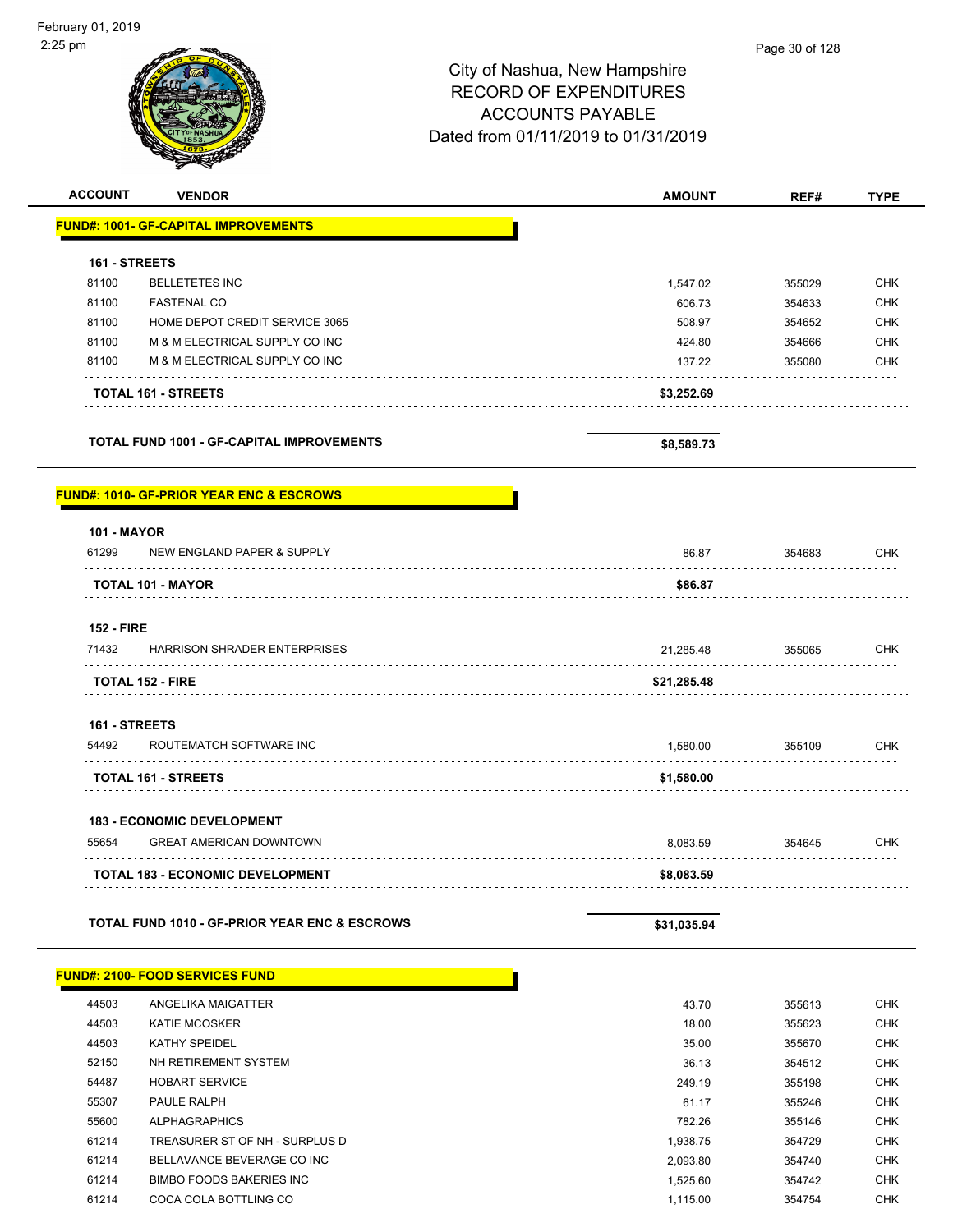

| <b>ACCOUNT</b> | <b>VENDOR</b>                                   | <b>AMOUNT</b> | REF#   | <b>TYPE</b> |
|----------------|-------------------------------------------------|---------------|--------|-------------|
|                | <b>FUND#: 2100- FOOD SERVICES FUND</b>          |               |        |             |
| 61214          | <b>GARELICK FARMS LLC</b>                       | 5,465.55      | 354771 | <b>CHK</b>  |
| 61214          | GILLS PIZZA CO                                  | 3,773.40      | 354775 | <b>CHK</b>  |
| 61214          | <b>HERSHEY'S ICE CREAM</b>                      | 299.08        | 354780 | <b>CHK</b>  |
| 61214          | <b>M SAUNDERS INC</b>                           | 2,620.31      | 354797 | <b>CHK</b>  |
| 61214          | NORTHCENTER FOODS                               | 20,252.96     | 354816 | <b>CHK</b>  |
| 61214          | TREASURER ST OF NH - SURPLUS D                  | 555.00        | 355136 | <b>CHK</b>  |
| 61214          | BELLAVANCE BEVERAGE CO INC                      | 1,718.80      | 355156 | <b>CHK</b>  |
| 61214          | <b>BIMBO FOODS BAKERIES INC</b>                 | 1,335.56      | 355158 | <b>CHK</b>  |
| 61214          | COCA COLA BOTTLING CO                           | 1,254.50      | 355170 | <b>CHK</b>  |
| 61214          | <b>GARELICK FARMS LLC</b>                       | 30.00         | 355185 | <b>CHK</b>  |
| 61214          | GILLS PIZZA CO                                  | 4,856.40      | 355188 | <b>CHK</b>  |
| 61214          | <b>HERSHEY'S ICE CREAM</b>                      | 630.89        | 355196 | <b>CHK</b>  |
| 61214          | <b>M SAUNDERS INC</b>                           | 4,351.09      | 355216 | <b>CHK</b>  |
| 61214          | NATIVE MAINE PRODUCE & SPEC                     | 2,348.31      | 355229 | <b>CHK</b>  |
| 61214          | BELLAVANCE BEVERAGE CO INC                      | 1,802.20      | 355531 | <b>CHK</b>  |
| 61214          | <b>BIMBO FOODS BAKERIES INC</b>                 | 1,582.40      | 355534 | <b>CHK</b>  |
| 61214          | COCA COLA BOTTLING CO                           | 510.00        | 355551 | <b>CHK</b>  |
| 61214          | <b>GILLS PIZZA CO</b>                           | 4,993.20      | 355581 | <b>CHK</b>  |
| 61214          | <b>HERSHEY'S ICE CREAM</b>                      | 511.38        | 355591 | <b>CHK</b>  |
| 61214          | <b>M SAUNDERS INC</b>                           | 3,316.37      | 355610 | <b>CHK</b>  |
| 61214          | NATIVE MAINE PRODUCE & SPEC                     | 1,183.32      | 355630 | <b>CHK</b>  |
| 61214          | NORTHCENTER FOODS                               | 45,578.43     | 355634 | <b>CHK</b>  |
| 61299          | <b>IMPERIAL DADE</b>                            | 11,250.77     | 355201 | <b>CHK</b>  |
| 61299          | <b>BLUE RIBBON MAINTENANCE SUPPLI</b>           | 728.97        | 355536 | <b>CHK</b>  |
| 61299          | <b>IMPERIAL DADE</b>                            | 8,604.14      | 355595 | <b>CHK</b>  |
|                | <b>TOTAL FUND 2100 - FOOD SERVICES FUND</b>     | \$137,451.63  |        |             |
|                | <b>FUND#: 2201- DRIVERS EDUCATION FUND</b>      |               |        |             |
| 55300          | NEW HAMPSHIRE DRIVER EDUCATION                  | 250.00        | 355632 | <b>CHK</b>  |
| 61799          | <b>BEST FORD</b>                                | 59.89         | 355533 | <b>CHK</b>  |
|                | <b>TOTAL FUND 2201 - DRIVERS EDUCATION FUND</b> |               |        |             |
|                |                                                 | \$309.89      |        |             |
|                | <b>FUND#: 2207- ADULT ED/CONTINUING ED</b>      |               |        |             |
| 55500          | MINUTEMAN PRESS OF NASHUA                       | 2,288.94      | 355223 | <b>CHK</b>  |
| 61135          | WB MASON CO INC                                 | (51.59)       | 355268 | <b>CHK</b>  |
| 61299          | CARTRIDGE WORLD MANCHESTER                      | 524.96        | 355546 | <b>CHK</b>  |
|                | <b>TOTAL FUND 2207 - ADULT ED/CONTINUING ED</b> | \$2,762.31    |        |             |
|                | <b>FUND#: 2212- ATHLETICS REVENUE FUND</b>      |               |        |             |
| 44563          | NASHUA SCHOOL DISTRICT 42                       | 87.50         | 155301 | <b>ACH</b>  |
| 61107          | <b>VARSITY SPIRIT FASHION</b>                   | 5,304.65      | 355680 | <b>CHK</b>  |
| 61299          | HUDSON TROPHY COMPANY                           | 25.00         | 355594 | <b>CHK</b>  |
|                |                                                 |               |        |             |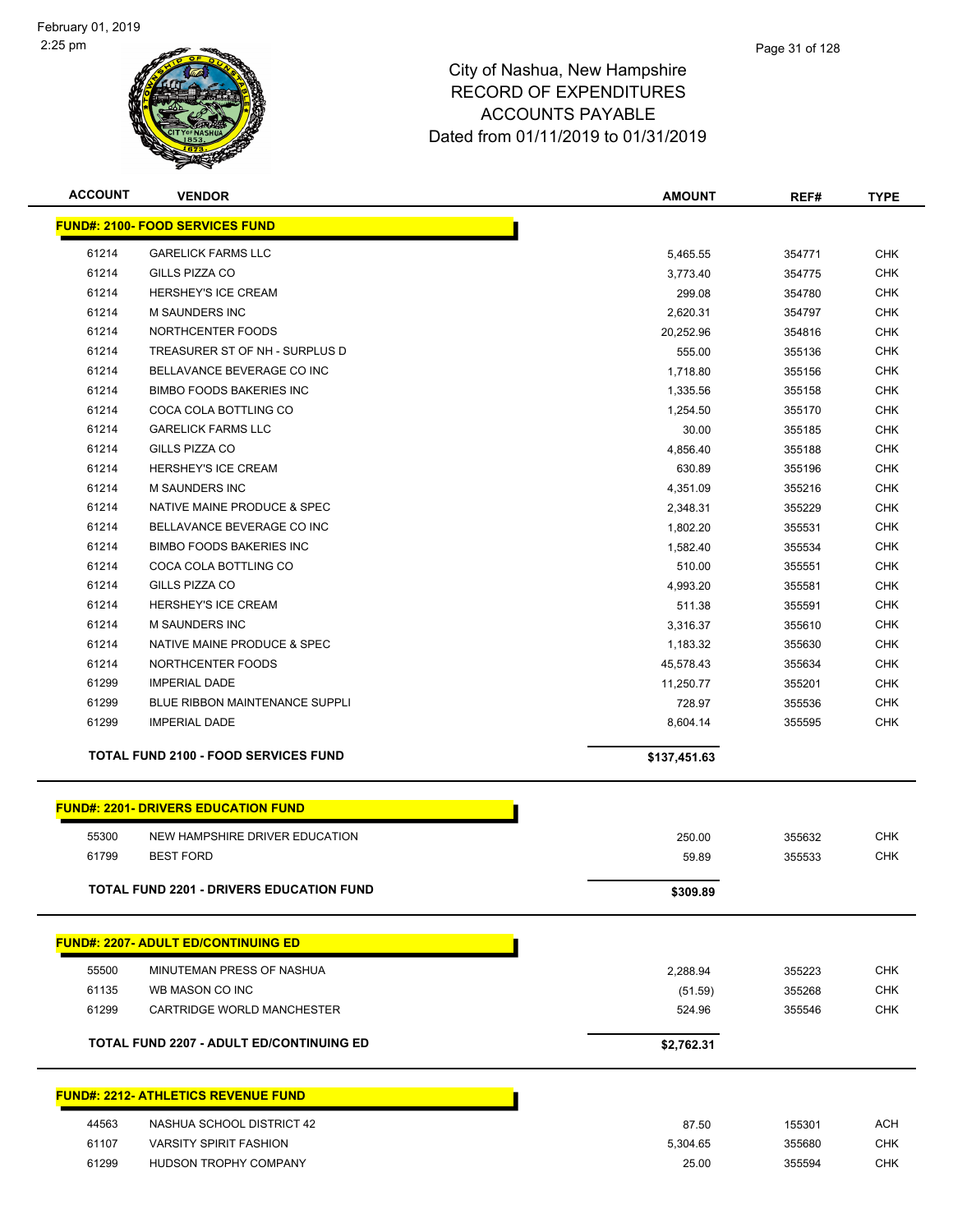| <b>ACCOUNT</b> | <b>VENDOR</b>                                           | <b>AMOUNT</b> | REF#    | <b>TYPE</b> |
|----------------|---------------------------------------------------------|---------------|---------|-------------|
|                | <b>TOTAL FUND 2212 - ATHLETICS REVENUE FUND</b>         | \$5,417.15    |         |             |
|                | <b>FUND#: 2222- AFTER SCHOOL PROGRAM</b>                |               |         |             |
| 55300          | <b>GAIL CASEY</b>                                       | 160.12        | 355547  | <b>CHK</b>  |
| 55300          | <b>FOUNDATIONS INC</b>                                  | 3,564.00      | 355576  | <b>CHK</b>  |
| 55300          | MILL FALLS AT THE LAKE                                  | 377.42        | 355624  | <b>CHK</b>  |
| 61299          | <b>GARELICK FARMS LLC</b>                               | 38.89         | 354771  | <b>CHK</b>  |
| 61299          | MARKET BASKET ACCT 2589096                              | 98.02         | 354798  | <b>CHK</b>  |
| 61299          | <b>GARELICK FARMS LLC</b>                               | 192.80        | 355185  | CHK         |
| 61299          | MARKET BASKET ACCT 2589096                              | 72.18         | 355217  | <b>CHK</b>  |
| 61299          | <b>WAL-MART</b>                                         | 75.22         | 355267  | <b>CHK</b>  |
| 61299          | <b>M &amp; N SPORTS LLC</b>                             | 328.65        | 355513  | CHK         |
| 61299          | <b>COSTA FRUIT &amp; PRODUCE CO</b>                     | 2,973.05      | 355555  | <b>CHK</b>  |
| 61299          | <b>GARELICK FARMS LLC</b>                               | 38.89         | 355577  | <b>CHK</b>  |
| 61299          | YURI JAYNES                                             | 22.00         | 355597  | <b>CHK</b>  |
| 61299          | MARKET BASKET ACCT 2589096                              | 34.88         | 355616  | <b>CHK</b>  |
| 61299          | <b>UNH</b>                                              | 130.00        | 355676  | CHK         |
|                | TOTAL FUND 2222 - AFTER SCHOOL PROGRAM                  | \$8,106.12    |         |             |
|                |                                                         |               |         |             |
|                | <b>FUND#: 2247- CULINARY ARTS</b>                       |               |         |             |
| 61135          | MARKET BASKET ACCT 2589096                              | 120.46        | 355616  | <b>CHK</b>  |
|                | <b>TOTAL FUND 2247 - CULINARY ARTS</b>                  | \$120.46      |         |             |
|                | <b>FUND#: 2501- PUBLIC HEALTH CLIENT FEES FUND</b>      |               |         |             |
| 55514          | CITIZENS BANK CREDIT CARD<br>Pay.Gov                    | 200.00        | 9201907 | <b>ACH</b>  |
|                | TOTAL FUND 2501 - PUBLIC HEALTH CLIENT FEES FUND        | \$200.00      |         |             |
|                | <mark>FUND#: 2503- PARKS &amp; REC PROGRAMS FUND</mark> |               |         |             |
|                |                                                         |               |         |             |
| 44549          | DONNA HOWELL                                            | 60.00         | 355692  | <b>CHK</b>  |
| 44549          | HARI PANKAJAKISHAN                                      | 140.00        | 355693  | <b>CHK</b>  |
| 55658          | <b>BOSTON CELTICS</b>                                   | 1,850.00      | 354565  | <b>CHK</b>  |
|                | <b>TOTAL FUND 2503 - PARKS &amp; REC PROGRAMS FUND</b>  | \$2,050.00    |         |             |
|                | <b>FUND#: 2504- HOLMAN STADIUM EVENTS FUND</b>          |               |         |             |
| 55699          | <b>CHRISTIAN PARTY RENTAL</b>                           | 4,735.75      | 355044  | <b>CHK</b>  |
|                | TOTAL FUND 2504 - HOLMAN STADIUM EVENTS FUND            | \$4,735.75    |         |             |
|                |                                                         |               |         |             |
|                | <b>FUND#: 2505- PEG ACCESS CHANNELS FUND</b>            |               |         |             |
| 53432          | DONNA L GRAHAM                                          | 30.00         | 355060  | <b>CHK</b>  |
| 54100          | <b>EVERSOURCE</b>                                       | 298.10        | 355369  | <b>CHK</b>  |
|                |                                                         |               |         |             |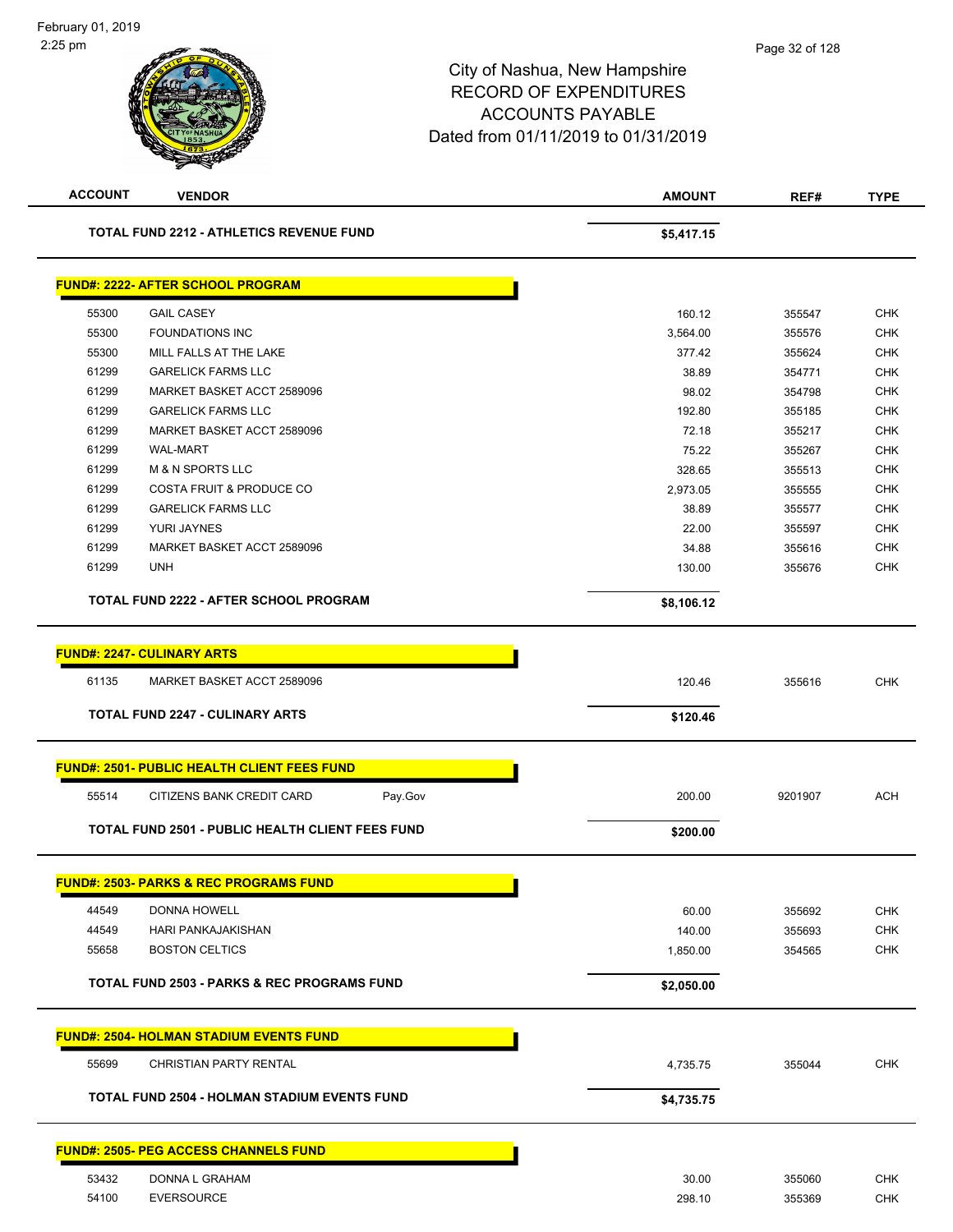

| <b>ACCOUNT</b>                               | <b>VENDOR</b>                                           | <b>AMOUNT</b> | REF#   | <b>TYPE</b> |  |  |
|----------------------------------------------|---------------------------------------------------------|---------------|--------|-------------|--|--|
| <b>FUND#: 2505- PEG ACCESS CHANNELS FUND</b> |                                                         |               |        |             |  |  |
| 54114                                        | <b>LIBERTY UTILITIES - NH</b>                           | 57.41         | 354999 | <b>CHK</b>  |  |  |
| 54141                                        | PENNICHUCK WATER WORKS INC                              | 18.75         | 355007 | <b>CHK</b>  |  |  |
| 55300                                        | <b>JEFF POEHNERT</b>                                    | 400.81        | 354557 | <b>CHK</b>  |  |  |
| 81100                                        | <b>ACCESS AV</b>                                        | 4,141.00      | 355019 | <b>CHK</b>  |  |  |
|                                              | <b>TOTAL FUND 2505 - PEG ACCESS CHANNELS FUND</b>       | \$4,946.07    |        |             |  |  |
|                                              | <b>FUND#: 2506- HUNT BLDG FACILITY RENTAL FUND</b>      |               |        |             |  |  |
| 53628                                        | <b>COMCAST</b>                                          | 86.90         | 354566 | <b>CHK</b>  |  |  |
| 53628                                        | <b>INTERWARE DEVELOPMENT</b>                            | 60.00         | 355072 | <b>CHK</b>  |  |  |
| 54100                                        | <b>EVERSOURCE</b>                                       | 647.88        | 355369 | <b>CHK</b>  |  |  |
| 54114                                        | <b>DIRECT ENERGY BUSINESS</b>                           | 600.07        | 355053 | <b>CHK</b>  |  |  |
| 54141                                        | PENNICHUCK WATER WORKS INC                              | 138.27        | 355007 | <b>CHK</b>  |  |  |
| 54200                                        | <b>MERRY MAIDS</b>                                      | 490.00        | 354673 | <b>CHK</b>  |  |  |
| 54236                                        | PROTECTION ONE ALARM MONTORING                          | 60.09         | 355104 | <b>CHK</b>  |  |  |
| 54487                                        | PROTECTION ONE ALARM MONTORING                          | 184.00        | 355104 | <b>CHK</b>  |  |  |
| 61100                                        | AMAZON.COM LLC                                          | 69.30         | 155223 | <b>ACH</b>  |  |  |
| 61100                                        | AMAZON.COM LLC                                          | (19.89)       | 155264 | <b>ACH</b>  |  |  |
| 61100                                        | AMAZON.COM LLC                                          | 22.79         | 155297 | <b>ACH</b>  |  |  |
| 68350                                        | <b>AMAZON</b>                                           | 311.85        | 354562 | <b>CHK</b>  |  |  |
| 68350                                        | <b>LINDSAY BOISVERT</b>                                 | 175.00        | 354604 | <b>CHK</b>  |  |  |
| 68350                                        | <b>FORTIN GAGE LTD LLC</b>                              | 220.00        | 355432 | <b>CHK</b>  |  |  |
| 71999                                        | AMAZON.COM LLC                                          | 59.67         | 155223 | <b>ACH</b>  |  |  |
|                                              | <b>TOTAL FUND 2506 - HUNT BLDG FACILITY RENTAL FUND</b> | \$3,105.93    |        |             |  |  |
|                                              | <u>FUND#: 2510- PENNICHUCK BOND FUND</u>                |               |        |             |  |  |
| 75100                                        | US BANK (091000022)                                     | 3.505.000.00  | 155195 | ACH         |  |  |

|       | US DAINN (USTUUUUZZ)                           | <b>J,JUJ,UUU.UU</b> | 199199 | AUH        |
|-------|------------------------------------------------|---------------------|--------|------------|
| 75200 | US BANK (091000022)                            | 2,630,877.90        | 155195 | <b>ACH</b> |
|       | <b>TOTAL FUND 2510 - PENNICHUCK BOND FUND</b>  | \$6,135,877.90      |        |            |
|       | <b>FUND#: 2511-201 MAIN STREET RENTAL FUND</b> |                     |        |            |
|       |                                                |                     |        |            |
| 54100 | <b>EVERSOURCE</b>                              | 1.057.75            | 354989 | <b>CHK</b> |
| 54141 | PENNICHUCK WATER WORKS INC                     | 351.89              | 355393 | <b>CHK</b> |
| 54280 | HINCH CROWLEY REALTY ASSOC                     | 2,988.07            | 354651 | <b>CHK</b> |

#### **FUND#: 3068- COMMUNITY SERVICES GRANTS FUND**

| 55300 | CHELSEA ST GEORGE | 480.23 | 354559 | <b>CHK</b> |
|-------|-------------------|--------|--------|------------|
| 55421 | <b>NHPHA</b>      | 20.00  | 354580 | <b>CHK</b> |
| 55421 | <b>NHPHA</b>      | 20.00  | 354580 | <b>CHK</b> |
| 55421 | <b>NHADACA</b>    | 65.00  | 355005 | <b>CHK</b> |
| 55421 | <b>NHADACA</b>    | 65.00  | 355390 | <b>CHK</b> |
| 55421 | <b>NHPHA</b>      | 40.00  | 354580 | <b>CHK</b> |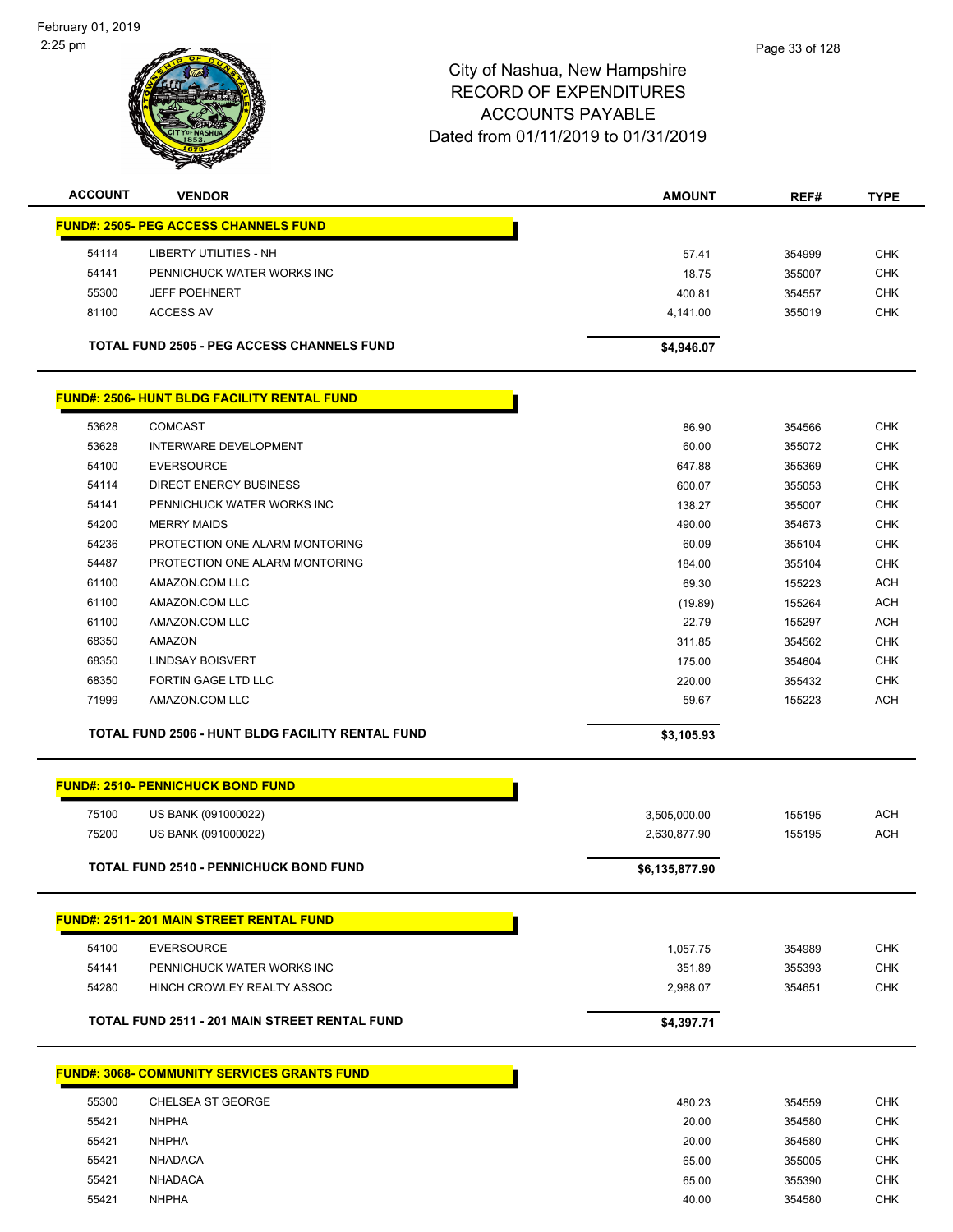

| <b>ACCOUNT</b> | <b>VENDOR</b>                                         | <b>AMOUNT</b> | REF#   | <b>TYPE</b> |
|----------------|-------------------------------------------------------|---------------|--------|-------------|
|                | <b>FUND#: 3068- COMMUNITY SERVICES GRANTS FUND</b>    |               |        |             |
| 55421          | <b>NHADACA</b>                                        | 260.00        | 355005 | <b>CHK</b>  |
| 55699          | SOUTHERN NH HIV AIDS                                  | 6,369.00      | 355493 | <b>CHK</b>  |
| 55810          | <b>HARBOR HOMES INC</b>                               | 26,122.00     | 355442 | <b>CHK</b>  |
| 61100          | AMAZON.COM LLC                                        | 18.99         | 155223 | <b>ACH</b>  |
| 68235          | <b>HARBOR HOMES INC</b>                               | 1,829.00      | 355442 | <b>CHK</b>  |
| 68235          | SOUTHERN NH HIV AIDS                                  | 443.00        | 355493 | <b>CHK</b>  |
| 68350          | PETTY CASH                                            | 41.98         | 354554 | <b>CHK</b>  |
| 69025          | SOUTHERN NH HIV AIDS                                  | (40.00)       | 355493 | <b>CHK</b>  |
|                | TOTAL FUND 3068 - COMMUNITY SERVICES GRANTS FUND      | \$35,734.20   |        |             |
|                | <b>FUND#: 3070- COMMUNITY HEALTH GRANTS FUND</b>      |               |        |             |
| 54221          | <b>STERICYCLE INC</b>                                 | 176.42        | 355118 | <b>CHK</b>  |
| 55600          | <b>ALPHAGRAPHICS</b>                                  | 64.14         | 355409 | <b>CHK</b>  |
| 61100          | AMAZON.COM LLC                                        | 201.15        | 155223 | <b>ACH</b>  |
| 61100          | AMAZON.COM LLC                                        | 232.04        | 155223 | <b>ACH</b>  |
| 61135          | CHANNING BETE CO INC                                  | 185.60        | 355421 | <b>CHK</b>  |
| 61250          | CHANNING BETE CO INC                                  | 648.71        | 355421 | <b>CHK</b>  |
| 61250          | CHANNING BETE CO INC                                  | 263.88        | 355421 | <b>CHK</b>  |
| 61250          | CHANNING BETE CO INC                                  | 263.88        | 355421 | <b>CHK</b>  |
|                | <b>TOTAL FUND 3070 - COMMUNITY HEALTH GRANTS FUND</b> | \$2,035.82    |        |             |
|                | <b>FUND#: 3080- COMMUNITY DEVELOPMENT GRANTS</b>      |               |        |             |
| 53107          | STANTEC CONSULTING SERVICES                           | 9,088.92      | 355117 | <b>CHK</b>  |
| 54210          | <b>GEORGE R CAIRNS &amp; SONS INC</b>                 | 235,119.29    | 354638 | <b>CHK</b>  |
|                |                                                       |               |        |             |
|                | TOTAL FUND 3080 - COMMUNITY DEVELOPMENT GRANTS        | \$244,208.21  |        |             |
|                | <b>FUND#: 3090- URBAN PROGRAM GRANTS FUND</b>         |               |        |             |
| 54210          | DAD'S ABATEMENT LLC                                   | 4,000.00      | 355353 | <b>CHK</b>  |
| 54225          | ALCHEMY LEAD MANAGMENT                                | 9,245.00      | 354593 | <b>CHK</b>  |
| 55307          | <b>ROBERT RICE</b>                                    | 149.27        | 354558 | <b>CHK</b>  |
| 55421          | STEPHEN D VEGA                                        | 225.00        | 354560 | <b>CHK</b>  |
| 69010          | MUNOZ CONSTRUCTION                                    | 5,000.00      | 354976 | <b>CHK</b>  |
| 69010          | DAD'S ABATEMENT LLC                                   | 50,000.00     | 355354 | <b>CHK</b>  |
| 69075          | <b>BOYS &amp; GIRLS CLUB OF</b>                       | 3,395.00      | 355034 | <b>CHK</b>  |
|                | TOTAL FUND 3090 - URBAN PROGRAM GRANTS FUND           | \$72,014.27   |        |             |
|                | <b>FUND#: 3120- TRANSIT GRANTS FUND</b>               |               |        |             |
| 54100          | <b>EVERSOURCE</b>                                     | 1,102.95      | 355369 | <b>CHK</b>  |
| 54100          | <b>EVERSOURCE</b>                                     | 1,205.82      | 355369 | <b>CHK</b>  |
| 54100          | <b>EVERSOURCE</b>                                     | 312.02        | 355369 | <b>CHK</b>  |
| 54114          | LIBERTY UTILITIES - NH                                | 212.43        | 354999 | <b>CHK</b>  |

LIBERTY UTILITIES - NH 610.14 355000 CHK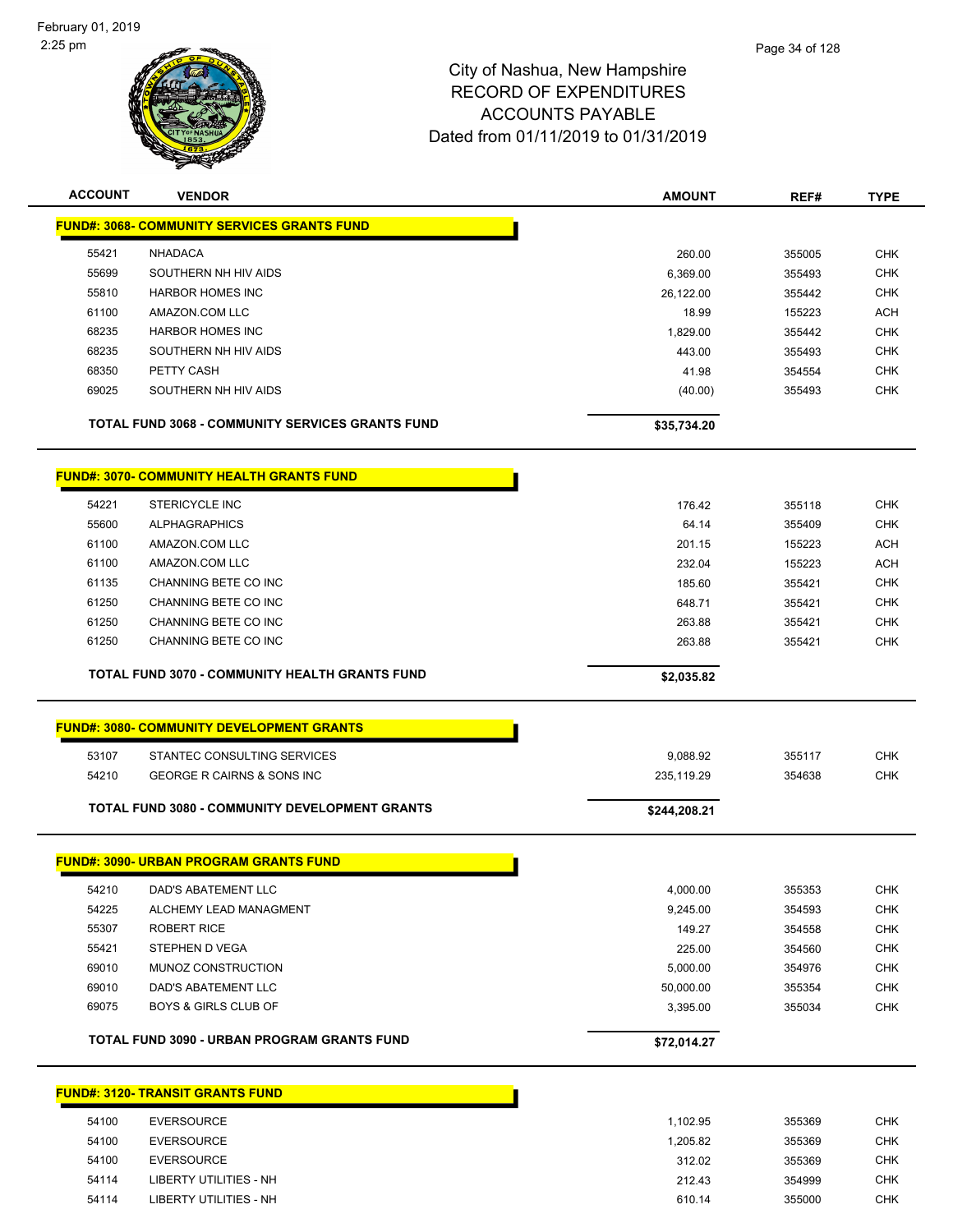

| <b>ACCOUNT</b> | <b>VENDOR</b>                            | <b>AMOUNT</b> | REF#   | <b>TYPE</b> |
|----------------|------------------------------------------|---------------|--------|-------------|
|                | <u> FUND#: 3120- TRANSIT GRANTS FUND</u> |               |        |             |
| 54114          | <b>DIRECT ENERGY BUSINESS</b>            | 152.70        | 355053 | <b>CHK</b>  |
| 54141          | PENNICHUCK WATER WORKS INC               | 68.76         | 355007 | CHK         |
| 54141          | PENNICHUCK WATER WORKS INC               | 59.53         | 355393 | CHK         |
| 54280          | AMAZON.COM LLC                           | 80.82         | 155264 | ACH         |
| 54600          | D & R TOWING INC                         | 165.00        | 355427 | CHK         |
| 55100          | VERIZON WIRELESS-842008777               | 415.42        | 355404 | <b>CHK</b>  |
| 55109          | CONSOLIDATED COMMUNICATIONS              | 195.60        | 354567 | <b>CHK</b>  |
| 55699          | PRINT FACTORY                            | 49.00         | 355101 | <b>CHK</b>  |
| 55699          | UNITED RENTALS (NORTH AMERICA)           | 445.07        | 355122 | <b>CHK</b>  |
| 61100          | AMAZON.COM LLC                           | 98.30         | 155264 | ACH         |
| 61107          | CINTAS#016                               | 41.27         | 355045 | CHK         |
| 61299          | AMAZON.COM LLC                           | 57.98         | 155297 | ACH         |
| 61299          | <b>BLUE RESERVE WATER</b>                | 63.00         | 354603 | CHK         |
| 61299          | WB MASON CO INC                          | 20.76         | 355507 | CHK         |
| 61299          | AMAZON.COM LLC                           | 141.00        | 155223 | ACH         |
| 61299          | HOME DEPOT CREDIT SERVICE 3065           | 13.22         | 354652 | <b>CHK</b>  |
| 61299          | VERIZON WIRELESS-842008777               | 459.98        | 355404 | <b>CHK</b>  |
| 61299          | <b>FASTENAL CO</b>                       | 37.22         | 354633 | <b>CHK</b>  |
| 61300          | <b>CITY OF NASHUA</b>                    | 45.44         | 354542 | <b>CHK</b>  |
| 61300          | <b>CITY OF NASHUA</b>                    | 450.65        | 354542 | <b>CHK</b>  |
| 61307          | EAST RIVER ENERGY INC                    | 25,133.67     | 354630 | CHK         |
| 61310          | AVSG LP                                  | 17,670.06     | 355412 | CHK         |
| 61705          | <b>STRATHAM TIRE</b>                     | 4,395.92      | 354704 | <b>CHK</b>  |
| 61709          | PETRO-CANANDA AMERICA                    | 408.62        | 354687 | CHK         |
| 61709          | SAFETY KLEEN SYSTEMS INC                 | 579.49        | 355110 | CHK         |
| 61799          | AMAZON.COM LLC                           | 195.63        | 155223 | ACH         |
| 61799          | <b>CUMMINS NORTHEAST LLC</b>             | 750.00        | 354619 | CHK         |
| 61799          | <b>FASTENAL CO</b>                       | 7.07          | 354633 | <b>CHK</b>  |
| 61799          | <b>GILLIG LLC</b>                        | 195.02        | 354639 | <b>CHK</b>  |
| 61799          | <b>CUMMINS NORTHEAST LLC</b>             | (437.50)      | 355426 | CHK         |
| 61799          | NEW ENGLAND KENWORTH                     | 32.48         | 355474 | <b>CHK</b>  |
| 61799          | AMAZON.COM LLC                           | 67.98         | 155223 | ACH         |
| 61799          | AMAZON.COM LLC                           | 169.99        | 155264 | ACH         |
| 61799          | LUMINATOR MASS TRANSIT LLC               | 454.32        | 155265 | ACH         |
| 61799          | AMAZON.COM LLC                           | 59.67         | 155297 | ACH         |
| 61799          | <b>QUIRK GM PARTS DEPOT</b>              | 158.44        | 354692 | <b>CHK</b>  |
| 61799          | MOLLY CORPORATION                        | 117.41        | 355089 | <b>CHK</b>  |
| 61799          | <b>CUMMINS NORTHEAST LLC</b>             | 897.17        | 355426 | <b>CHK</b>  |
| 61799          | <b>GRAINGER</b>                          | 47.45         | 355437 | <b>CHK</b>  |
| 61799          | HOME DEPOT CREDIT SERVICE 3065           | 15.98         | 354652 | <b>CHK</b>  |
| 61799          | HOME DEPOT CREDIT SERVICE 3065           | 89.31         | 355066 | <b>CHK</b>  |
| 61799          | <b>BOBCAT OF NEW HAMPSHIRE</b>           | 317.72        | 355033 | <b>CHK</b>  |
| 68240          | AMAZON.COM LLC                           | 15.38         | 155223 | ACH         |
| 68240          | PETTY CASH                               | 113.08        | 354556 | <b>CHK</b>  |
| 71000          | SNAP ON TOOLS                            | 3,200.00      | 354701 | <b>CHK</b>  |
| 71000          | <b>BOBCAT OF NEW HAMPSHIRE</b>           | 2,900.00      | 355033 | <b>CHK</b>  |
| 81500          | DATTCO, INC                              | 24,317.27     | 354622 | <b>CHK</b>  |
| 81500          | DATTCO, INC                              | 152,540.00    | 354622 | <b>CHK</b>  |
| 81500          | DATTCO, INC                              | 195,014.00    | 354622 | <b>CHK</b>  |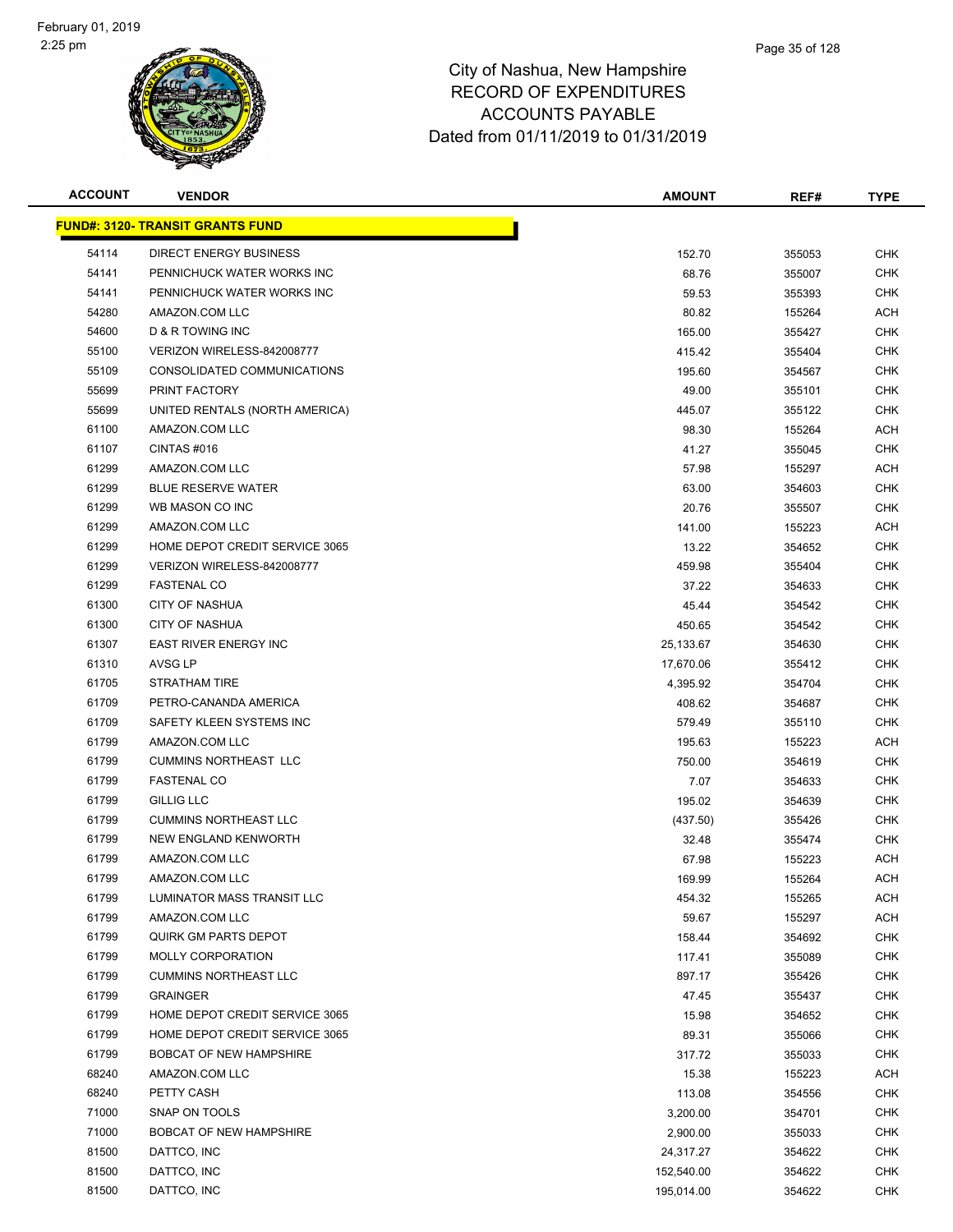| <b>ACCOUNT</b>                          | <b>VENDOR</b>                                | <b>AMOUNT</b> | REF#   | <b>TYPE</b> |  |
|-----------------------------------------|----------------------------------------------|---------------|--------|-------------|--|
| <b>FUND#: 3120- TRANSIT GRANTS FUND</b> |                                              |               |        |             |  |
| 81500                                   | DATTCO, INC                                  | 360,834.00    | 354622 | <b>CHK</b>  |  |
|                                         | <b>TOTAL FUND 3120 - TRANSIT GRANTS FUND</b> | \$796,763.71  |        |             |  |
|                                         |                                              |               |        |             |  |
|                                         | <b>FUND#: 3800- SCHOOL GRANTS FUND</b>       |               |        |             |  |
| 53607                                   | DAVID MOORE                                  | 9,375.00      | 354807 | <b>CHK</b>  |  |
| 53628                                   | <b>GROWING LEADERS</b>                       | 3,500.00      | 355587 | <b>CHK</b>  |  |
| 53628                                   | <b>BOYS &amp; GIRLS CLUB OF</b>              | 15,679.00     | 354746 | <b>CHK</b>  |  |
| 53628                                   | <b>BOYS &amp; GIRLS CLUB OF</b>              | 4,044.73      | 355161 | <b>CHK</b>  |  |
| 53628                                   | <b>NSIP</b>                                  | 1,390.00      | 355635 | <b>CHK</b>  |  |
| 53628                                   | <b>FRANKLIN COVEY CLIENT SALES</b>           | 2,407.20      | 354770 | <b>CHK</b>  |  |
| 53628                                   | MIKE ANDERSON CONSULTING LLC                 | 5,000.00      | 355221 | <b>CHK</b>  |  |
| 53628                                   | ROOTS & WINGS                                | 535.00        | 355652 | <b>CHK</b>  |  |
| 53628                                   | KATHERINE S GOLTSOV                          | 25.00         | 355582 | <b>CHK</b>  |  |
| 53628                                   | <b>GATEWAYS COMMUNITY SERVICES</b>           | 162.73        | 354772 | <b>CHK</b>  |  |
| 53628                                   | ACADEMY FOR SCIENCE AND DESIGN               | 600.00        | 355141 | <b>CHK</b>  |  |
| 53628                                   | LITERACY LEARNING SOLUTIONS                  | 1,441.66      | 355213 | <b>CHK</b>  |  |
| 53628                                   | NORTHEAST REHABILITATION HOSP                | 402.23        | 355233 | <b>CHK</b>  |  |
| 53628                                   | <b>BOOTHBY THERAPY SERVICES LLC</b>          | 760.00        | 354744 | <b>CHK</b>  |  |
| 53628                                   | <b>GATEWAYS COMMUNITY SERVICES</b>           | 1,000.00      | 355186 | <b>CHK</b>  |  |
| 53628                                   | MICROSOCIETY CHARTER SCHOOL                  | 10,455.00     | 355220 | <b>CHK</b>  |  |
| 54807                                   | <b>FIRST CHURCH</b>                          | 4,006.00      | 355570 | <b>CHK</b>  |  |
| 55109                                   | CONSOLIDATED COMMUNICATIONS                  | 179.53        | 354567 | <b>CHK</b>  |  |
| 55200                                   | DAVID QUIMBY                                 | 705.53        | 355648 | <b>CHK</b>  |  |
| 55200                                   | <b>KAREN MARTIN</b>                          | 125.00        | 354799 | <b>CHK</b>  |  |
| 55200                                   | <b>KAREN MARTIN</b>                          | 160.00        | 355617 | <b>CHK</b>  |  |
| 55300                                   | <b>FRANCINE BROWN</b>                        | 278.08        | 354747 | <b>CHK</b>  |  |
| 55300                                   | <b>DIVYA NAGRI</b>                           | 278.08        | 354810 | <b>CHK</b>  |  |
| 55300                                   | <b>GRANITE STATE CTR FOR LEARNING</b>        | 475.00        | 355584 | <b>CHK</b>  |  |
| 55400                                   | NATIONAL SAM INNOVATION PROJ.                | 9,900.00      | 355629 | <b>CHK</b>  |  |
| 55400                                   | <b>HEINEMANN</b>                             | 2,900.00      | 355590 | <b>CHK</b>  |  |
| 55400                                   | KIMBERLY CALLAN                              | 100.00        | 354748 | <b>CHK</b>  |  |
| 55690                                   | CARING HANDS TRANSPORTATION LL               | 8,400.00      | 354749 | <b>CHK</b>  |  |
| 55690                                   | VAN POOL TRANSPORTATION                      | 660.00        | 354840 | <b>CHK</b>  |  |
| 55690                                   | <b>HOLLIS BROOKLINE SAU 41</b>               | 874.50        | 355199 | <b>CHK</b>  |  |
| 55690                                   | <b>CYNTHIA PROULX</b>                        | 40.00         | 355647 | <b>CHK</b>  |  |
| 55690                                   | FIRST STUDENT INC                            | 490.19        | 354766 | <b>CHK</b>  |  |
| 61135                                   | AMAZON.COM LLC                               | 76.70         | 155304 | <b>ACH</b>  |  |
| 61135                                   | PETTY CASH                                   | 50.55         | 355520 | <b>CHK</b>  |  |
| 61135                                   | AMAZON.COM LLC                               | 172.88        | 155304 | <b>ACH</b>  |  |
| 61135                                   | COMPUTER HUT dba IT INSIDERS                 | 2,984.69      | 355202 | <b>CHK</b>  |  |
| 61135                                   | CAROLINA BIOLOGICAL SUPPLY CO                | 483.30        | 355166 | <b>CHK</b>  |  |
| 61135                                   | PAPER ROOSTER LLC                            | 800.00        | 355235 | <b>CHK</b>  |  |
| 61299                                   | <b>WAL-MART</b>                              | 162.77        | 355267 | <b>CHK</b>  |  |
| 61299                                   | <b>WAL-MART</b>                              | 399.15        | 355267 | <b>CHK</b>  |  |
| 61299                                   | <b>NATHAN BURNS</b>                          | 55.58         | 355540 | <b>CHK</b>  |  |
| 61299                                   | PETTY CASH                                   | 38.94         | 355520 | <b>CHK</b>  |  |
| 61299                                   | <b>HEINEMANN</b>                             | 285.00        | 355590 | <b>CHK</b>  |  |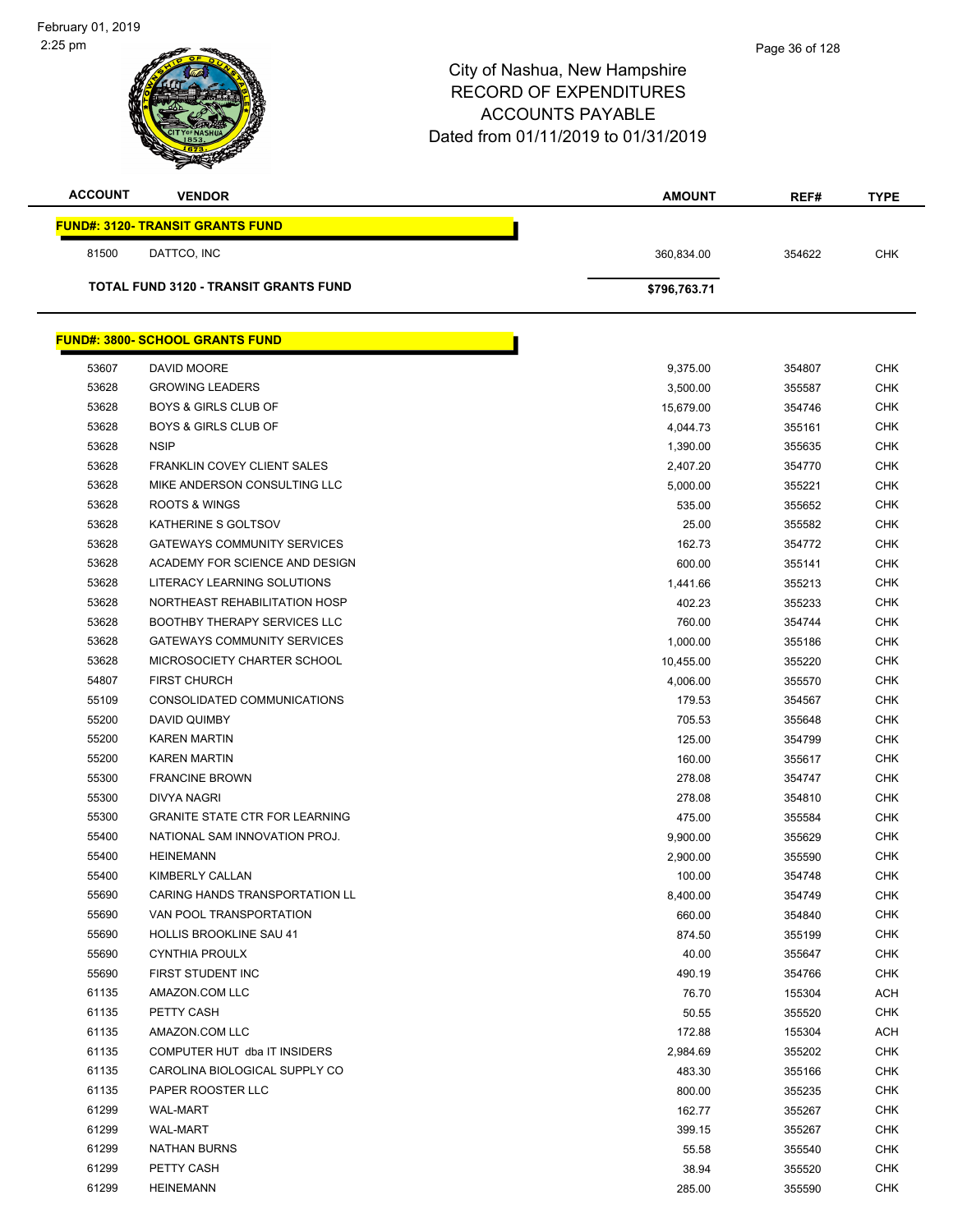

| <b>ACCOUNT</b> | <b>VENDOR</b>                               | <b>AMOUNT</b> | REF#   | <b>TYPE</b> |
|----------------|---------------------------------------------|---------------|--------|-------------|
|                | <b>FUND#: 3800- SCHOOL GRANTS FUND</b>      |               |        |             |
| 61299          | <b>SCHOOL SPECIALTY</b>                     | 131.63        | 354831 | <b>CHK</b>  |
| 61299          | <b>HEINEMANN</b>                            | 369.60        | 355195 | <b>CHK</b>  |
| 61299          | AMAZON.COM LLC                              | 59.99         | 155231 | <b>ACH</b>  |
| 61299          | <b>ASHLEY ODIERNO</b>                       | 34.94         | 354817 | <b>CHK</b>  |
| 61299          | SONOVA USA INC                              | 261.99        | 355259 | <b>CHK</b>  |
| 61875          | TOUCHMATH ACQUISITION LLC                   | 1,065.96      | 354838 | <b>CHK</b>  |
| 61875          | MCGRAW HILL SCHOOL EDUCATION                | 897.44        | 354801 | <b>CHK</b>  |
| 61875          | MCGRAW HILL SCHOOL EDUCATION                | 54.00         | 355620 | <b>CHK</b>  |
| 71800          | <b>TODAY'S CLASSROOM LLC</b>                | 871.68        | 354837 | <b>CHK</b>  |
| 71999          | <b>B&amp;H PHOTO-VIDEO</b>                  | 941.98        | 354736 | <b>CHK</b>  |
| 71999          | <b>BIO-RAD LABORATORIES INC</b>             | 299.00        | 354743 | <b>CHK</b>  |
| 71999          | <b>E-STEM SOLUTIONS</b>                     | 6,699.94      | 355566 | <b>CHK</b>  |
| 71999          | EDUCATIONAL STEM SOLUTIONS                  | 4,349.96      | 355567 | <b>CHK</b>  |
| 71999          | SONOVA USA INC                              | 762.99        | 355259 | <b>CHK</b>  |
|                | <b>TOTAL FUND 3800 - SCHOOL GRANTS FUND</b> | \$108,660.12  |        |             |

Г

# **FUND#: 3810- FOOD SERVICE GRANTS FUND**

|       | <b>TOTAL FUND 3810 - FOOD SERVICE GRANTS FUND</b> | \$11,344.02 |        |            |
|-------|---------------------------------------------------|-------------|--------|------------|
| 61299 | NORTHCENTER FOODS                                 | 31.77       | 355634 | <b>CHK</b> |
| 61299 | <b>IMPERIAL DADE</b>                              | 28.96       | 355595 | <b>CHK</b> |
| 61299 | <b>IMPERIAL DADE</b>                              | 78.64       | 355201 | <b>CHK</b> |
| 61214 | M SAUNDERS INC                                    | 335.30      | 355610 | <b>CHK</b> |
| 61214 | <b>M SAUNDERS INC</b>                             | 718.75      | 355216 | <b>CHK</b> |
| 61214 | M SAUNDERS INC                                    | 161.85      | 354797 | <b>CHK</b> |
| 61214 | NORTHCENTER FOODS                                 | 31.77       | 355634 | <b>CHK</b> |
| 61214 | <b>M SAUNDERS INC</b>                             | 314.55      | 355610 | <b>CHK</b> |
| 61214 | <b>M SAUNDERS INC</b>                             | 522.00      | 355216 | <b>CHK</b> |
| 61214 | <b>M SAUNDERS INC</b>                             | 492.60      | 354797 | <b>CHK</b> |
| 61214 | NATIVE MAINE PRODUCE & SPEC                       | 213.49      | 355630 | <b>CHK</b> |
| 61214 | <b>M SAUNDERS INC</b>                             | 211.80      | 355610 | <b>CHK</b> |
| 61214 | NATIVE MAINE PRODUCE & SPEC                       | 364.29      | 355229 | <b>CHK</b> |
| 61214 | <b>M SAUNDERS INC</b>                             | 419.50      | 355216 | <b>CHK</b> |
| 61214 | M SAUNDERS INC                                    | 314.55      | 354797 | <b>CHK</b> |
| 61214 | <b>M SAUNDERS INC</b>                             | 1,424.00    | 355610 | <b>CHK</b> |
| 61214 | <b>M SAUNDERS INC</b>                             | 1,105.05    | 355216 | <b>CHK</b> |
| 61214 | M SAUNDERS INC                                    | 269.75      | 354797 | <b>CHK</b> |
| 61214 | <b>M SAUNDERS INC</b>                             | 839.65      | 355610 | <b>CHK</b> |
| 61214 | M SAUNDERS INC                                    | 1,120.15    | 355216 | <b>CHK</b> |
| 61214 | <b>M SAUNDERS INC</b>                             | 215.80      | 354797 | <b>CHK</b> |
| 61214 | M SAUNDERS INC                                    | 407.50      | 355610 | <b>CHK</b> |
| 61214 | <b>M SAUNDERS INC</b>                             | 314.55      | 355216 | <b>CHK</b> |
| 61214 | M SAUNDERS INC                                    | 408.90      | 354797 | <b>CHK</b> |
| 61214 | <b>M SAUNDERS INC</b>                             | 265.65      | 355610 | <b>CHK</b> |
| 61214 | <b>M SAUNDERS INC</b>                             | 380.30      | 355216 | <b>CHK</b> |
| 61214 | M SAUNDERS INC                                    | 352.90      | 354797 | <b>CHK</b> |
|       |                                                   |             |        |            |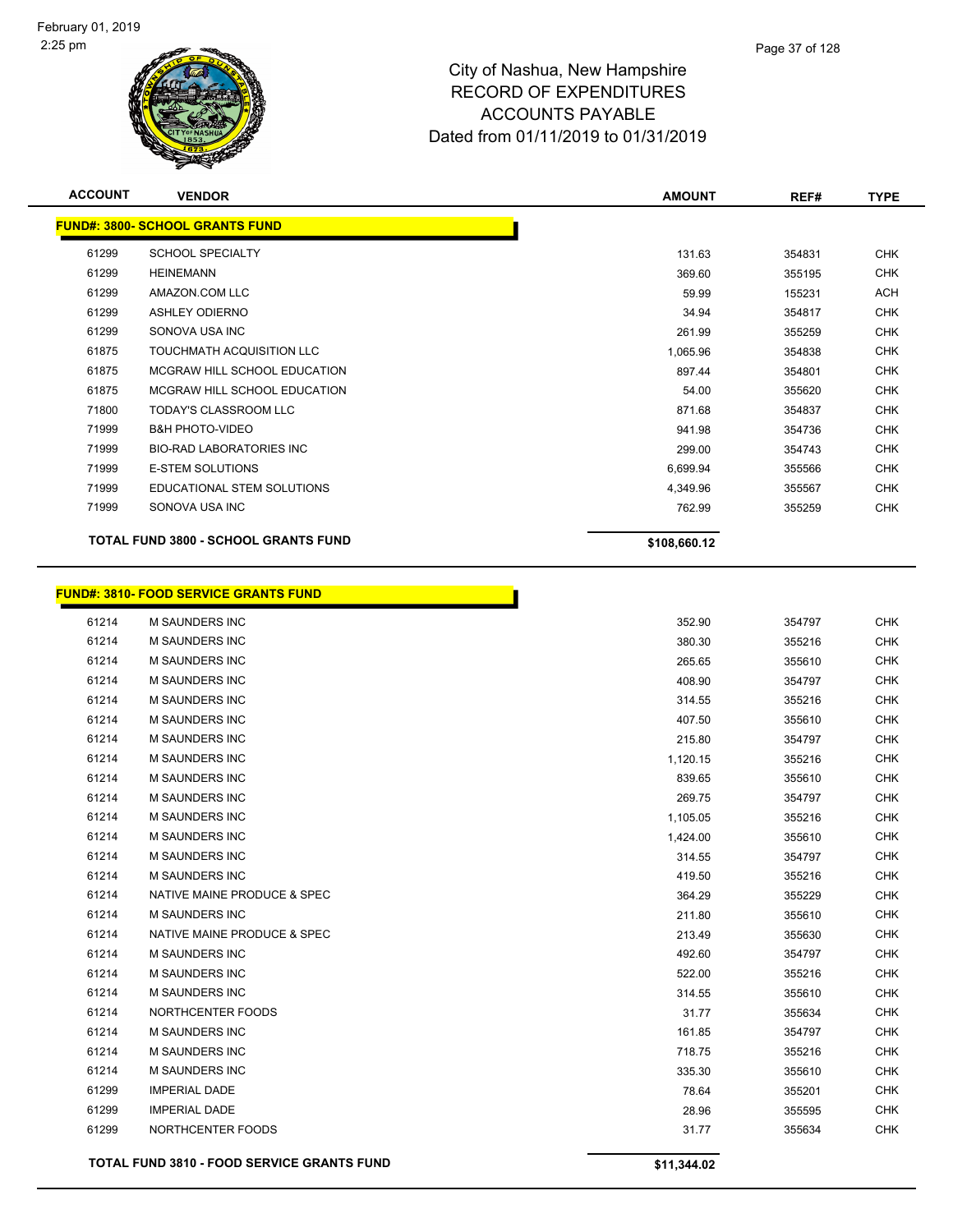

| <b>ACCOUNT</b> | <b>VENDOR</b>                                    |                   | <b>AMOUNT</b> | REF#    | <b>TYPE</b> |
|----------------|--------------------------------------------------|-------------------|---------------|---------|-------------|
|                | <b>FUND#: 4005- TRAFFIC VIOLATIONS FUND</b>      |                   |               |         |             |
| 45400          | <b>CHRISTOPHER PRIORE</b>                        |                   | 10.00         | 355102  | <b>CHK</b>  |
| 54625          | 1ST PRIORITY TOWING & RECOVERY                   |                   | 115.00        | 354589  | <b>CHK</b>  |
| 54625          | <b>BROADSIDE COLLISION LLC</b>                   |                   | 115.00        | 354607  | <b>CHK</b>  |
| 54625          | D & R TOWING INC                                 |                   | 490.00        | 354620  | <b>CHK</b>  |
| 54625          | <b>1ST PRIORITY TOWING &amp; RECOVERY</b>        |                   | 1,160.00      | 355017  | <b>CHK</b>  |
| 54625          | <b>BROADSIDE COLLISION LLC</b>                   |                   | 1,100.00      | 355035  | <b>CHK</b>  |
| 54625          | D & R TOWING INC                                 |                   | 840.00        | 355050  | <b>CHK</b>  |
| 54625          | BROADSIDE COLLISION LLC                          |                   | 145.00        | 355417  | <b>CHK</b>  |
| 54625          | D & R TOWING INC                                 |                   | 145.00        | 355427  | <b>CHK</b>  |
| 55607          | <b>MAILINGS UNLIMITED</b>                        |                   | (19.81)       | 354668  | <b>CHK</b>  |
| 61107          | <b>M &amp; N SPORTS LLC</b>                      |                   | 1,233.75      | 355081  | <b>CHK</b>  |
| 61799          | CARPARTS DISTRIBUTION CENTER,                    |                   | 26.09         | 355419  | <b>CHK</b>  |
|                | <b>TOTAL FUND 4005 - TRAFFIC VIOLATIONS FUND</b> |                   | \$5,360.03    |         |             |
|                | <b>FUND#: 4025- DOJ DRUG FORFEITURE FUND</b>     |                   |               |         |             |
| 54100          | <b>EVERSOURCE</b>                                |                   | 161.41        | 354571  | <b>CHK</b>  |
| 54407          | <b>HAWK ANALYTICS</b>                            |                   | 2,495.00      | 355443  | <b>CHK</b>  |
| 54899          | LITCHFIELD VANTAGE LLC                           |                   | 1,650.00      | 355078  | <b>CHK</b>  |
| 55118          | VERIZON WIRELESS-785728687                       |                   | 379.84        | 355402  | <b>CHK</b>  |
| 55400          | <b>CONFERENCES AND SEMINARS</b>                  | The Warwick Hotel | (1,697.04)    | 9201907 | <b>ACH</b>  |
| 61799          | CARPARTS DISTRIBUTION CENTER,                    |                   | 7.08          | 354613  | <b>CHK</b>  |
| 61799          | <b>GRAPPONE AUTOMOTIVE GROUP</b>                 |                   | 64.27         | 354644  | <b>CHK</b>  |
| 61799          | <b>QUIRK GM PARTS DEPOT</b>                      |                   | 13.60         | 354691  | <b>CHK</b>  |
| 61799          | SULLIVAN TIRE COMPANY                            |                   | 400.88        | 354706  | <b>CHK</b>  |
| 71000          | AMERICAN SECURITY & FIRE PROTE                   |                   | 216.00        | 354595  | <b>CHK</b>  |
| 71000          | CITIZENS BANK CREDIT CARD                        | STI Inc           | 79.49         | 9201907 | <b>ACH</b>  |
|                | TOTAL FUND 4025 - DOJ DRUG FORFEITURE FUND       |                   | \$3,770.53    |         |             |
|                | <b>FUND#: 4053- FIRE REGIONAL HAZMAT FUND</b>    |                   |               |         |             |
|                |                                                  |                   |               |         |             |
| 71000          | MCKESSON MEDICAL SURGICAL                        |                   | 1,430.81      | 155299  | ACH         |
| 71000          | VERIZON WIRELESS-842015493                       |                   | 80.02         | 354587  | <b>CHK</b>  |
| 71000          | INDUSTRIAL PROTECTION SERVICES                   |                   | 241.60        | 354657  | <b>CHK</b>  |
| 71000          | ATLANTIC SAFETY PRODUCTS                         |                   | 673.20        | 355411  | <b>CHK</b>  |
|                | TOTAL FUND 4053 - FIRE REGIONAL HAZMAT FUND      |                   | \$2,425.63    |         |             |
|                | <b>FUND#: 4090- LIB-LOST/DAMAGED BOOK FINES</b>  |                   |               |         |             |
| 55699          | UNIQUE MNANGEMENT SERVICES INC                   |                   | 223.75        | 355502  | <b>CHK</b>  |
| 61299          | <b>JENNIFER MCCORMACK</b>                        |                   | 239.96        | 355358  | <b>CHK</b>  |
| 61807          | RODGERS MEMORIAL LIBRARY                         |                   | 7.49          | 354695  | <b>CHK</b>  |
| 61807          | MANCHESTER CITY LIBRARY                          |                   | 19.99         | 355461  | <b>CHK</b>  |
| 61814          | <b>MIDWEST TAPE</b>                              |                   | 55.53         | 355470  | <b>CHK</b>  |
| 71800          | ATKINSON CARPET & FLOORING                       |                   | 31,412.21     | 355025  | <b>CHK</b>  |
|                |                                                  |                   |               |         |             |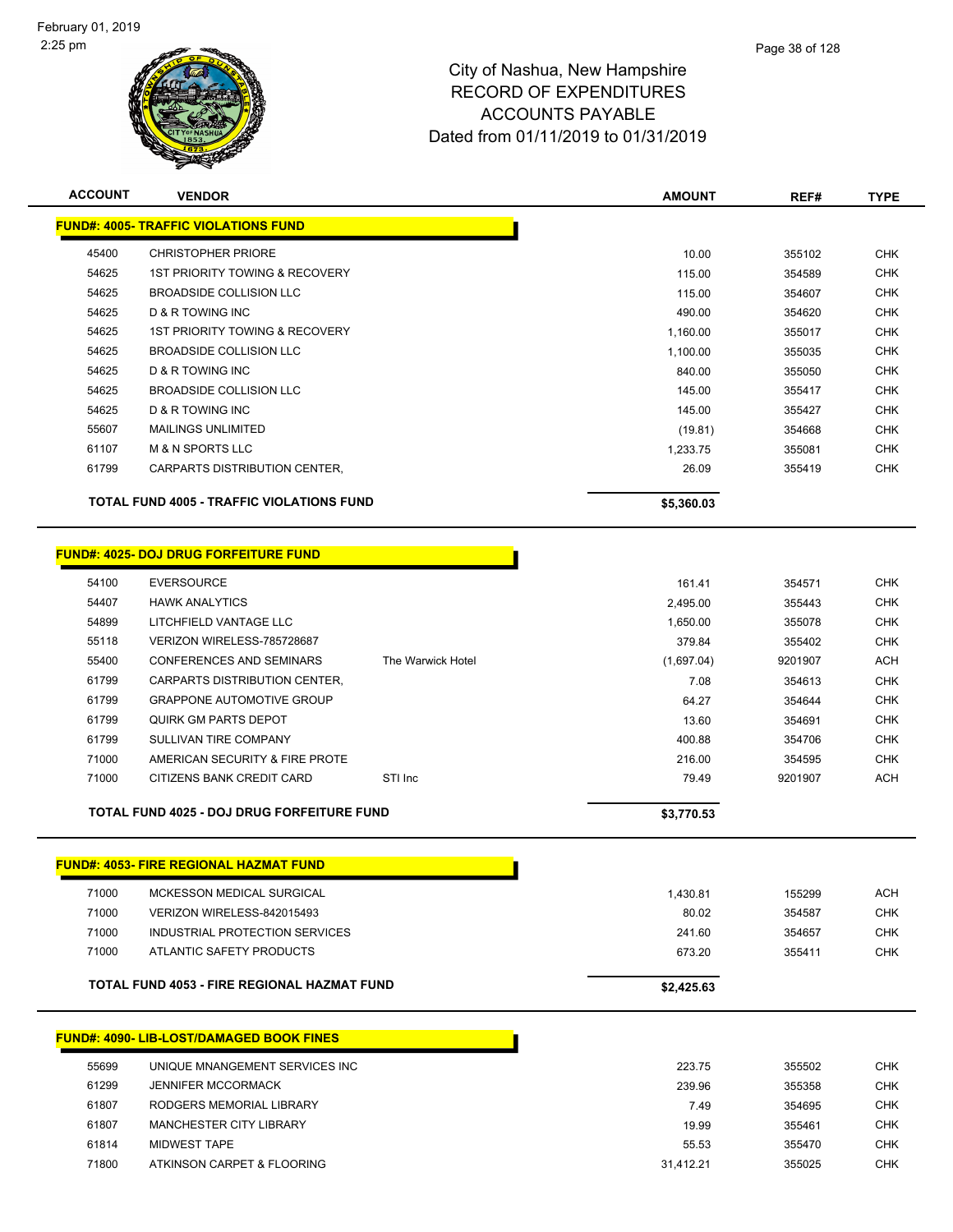| <b>ACCOUNT</b> | <b>VENDOR</b>                                         | <b>AMOUNT</b> | REF#   | <b>TYPE</b> |
|----------------|-------------------------------------------------------|---------------|--------|-------------|
|                | TOTAL FUND 4090 - LIB-LOST/DAMAGED BOOK FINES         | \$31,958.93   |        |             |
|                | <u> FUND#: 5100- CAP PROJECTS-ECONOMIC DEV</u>        |               |        |             |
| 53142          | FULL CIRCLE CONSULTING LLC                            | 4,000.00      | 155226 | <b>ACH</b>  |
| 53142          | <b>WILLIAM C CANNON</b>                               | 5,965.61      | 155298 | <b>ACH</b>  |
|                | TOTAL FUND 5100 - CAP PROJECTS-ECONOMIC DEV           | \$9,965.61    |        |             |
|                | <u> FUND#: 5200- CAPITAL PROJECTS-PUBLIC WORKS</u>    |               |        |             |
| 53107          | MCFARLAND JOHNSON INC                                 | 148, 147. 23  | 355464 | <b>CHK</b>  |
| 81704          | STANTEC CONSULTING SERVICES                           | 3,501.85      | 354703 | <b>CHK</b>  |
|                |                                                       |               |        |             |
|                | TOTAL FUND 5200 - CAPITAL PROJECTS-PUBLIC WORKS       | \$151,649.08  |        |             |
|                | <u> FUND#: 5700- CAP PROJECTS-BROAD ST PARKWAY</u>    |               |        |             |
| 81700          | DELUCCA FENCE COMPANY INC                             | 25,874.00     | 354625 | <b>CHK</b>  |
| 81700          | DELUCCA FENCE COMPANY INC                             | 72,993.75     | 355429 | <b>CHK</b>  |
| 81700          | PENNICHUCK WATER WORKS INC                            | 446.10        | 355393 | <b>CHK</b>  |
| 81700          | <b>EVERSOURCE</b>                                     | 1,918.25      | 354989 | <b>CHK</b>  |
| 81700          | PENNICHUCK WATER WORKS INC                            | 53.66         | 355393 | <b>CHK</b>  |
|                | TOTAL FUND 5700 - CAP PROJECTS-BROAD ST PARKWAY       | \$101,285.76  |        |             |
|                | <b>FUND#: 5800- SCHOOL CAPITAL PROJECTS FUND</b>      |               |        |             |
| 81200          | ADVANCED ROOF MANAGEMENT                              | 12,526.00     | 355523 | <b>CHK</b>  |
|                | <b>TOTAL FUND 5800 - SCHOOL CAPITAL PROJECTS FUND</b> | \$12,526.00   |        |             |
|                | <u> FUND#: 6000- SOLID WASTE FUND</u>                 |               |        |             |
| 53107          | SANBORN HEAD & ASSOC INC                              | 33,798.91     | 354696 | <b>CHK</b>  |
| 53107          | SANBORN HEAD & ASSOC INC                              | 22,501.10     | 355111 | <b>CHK</b>  |
| 53107          | CHEMSERVE ENVIRONMENTAL ANALYS                        | 214.00        | 355424 | <b>CHK</b>  |
| 54100          | <b>EVERSOURCE</b>                                     | 1,869.38      | 355369 | <b>CHK</b>  |
| 54114          | <b>ENERGY NORTH PROPANE</b>                           | 1,807.98      | 354987 | <b>CHK</b>  |
| 54280          | PETTY CASH                                            | 19.97         | 354556 | <b>CHK</b>  |
| 54280          | <b>FASTENAL CO</b>                                    | 7.37          | 354633 | CHK         |
| 54280          | <b>ISCO INDUSTRIES</b>                                | 6,095.60      | 354660 | <b>CHK</b>  |
| 54280          | SULLIVAN ENVIRONMENTAL INC                            | 290.00        | 354705 | <b>CHK</b>  |
| 54280          | J LAWRENCE HALL INC                                   | 155.00        | 355073 | <b>CHK</b>  |
| 54280          | WILDCO-PES                                            | 993.12        | 355130 | <b>CHK</b>  |
| 54280          | NEW ENGLAND ENERGY SERVICES                           | 1,165.00      | 355473 | CHK         |
| 54600          | BRENNTAG LUBRICANTS NORTHEAST                         | 1,391.44      | 354606 | CHK         |
| 54600          | C2 ALT FUELS                                          | 2,537.75      | 354611 | <b>CHK</b>  |
| 54600          | MCDEVITT TRUCKS INC                                   | 474.95        | 354670 | <b>CHK</b>  |
| 54600          | MCNEILUS TRUCK & MANUFACTURING                        | 1,734.84      | 354672 | <b>CHK</b>  |
| 54600          | POWERPLAN                                             | 2,302.35      | 354689 | <b>CHK</b>  |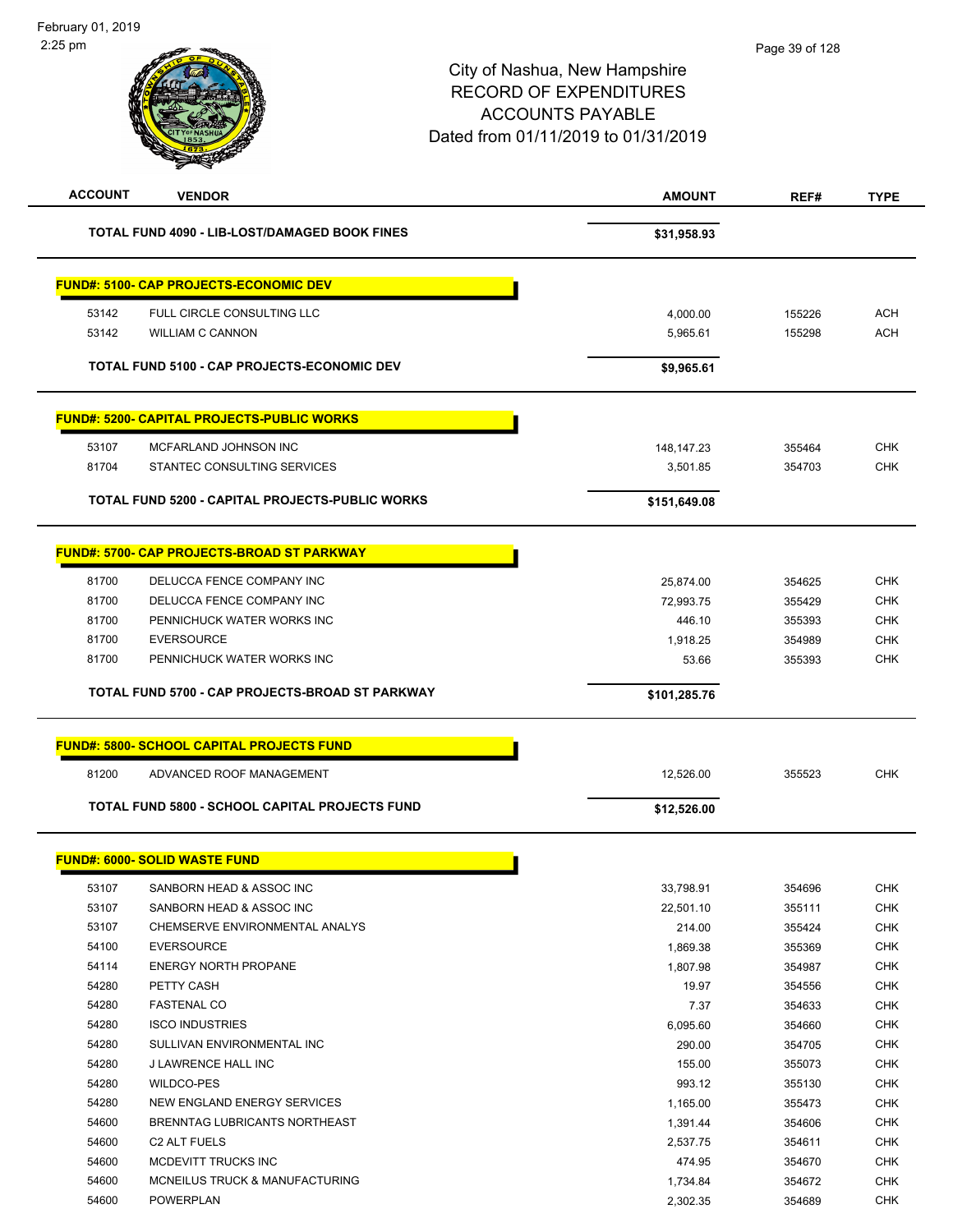

| <b>ACCOUNT</b> | <b>VENDOR</b>                        | AMOUNT       | REF#   | <b>TYPE</b> |
|----------------|--------------------------------------|--------------|--------|-------------|
|                | <b>FUND#: 6000- SOLID WASTE FUND</b> |              |        |             |
| 54600          | <b>MILTON CAT</b>                    | 2,871.61     | 355003 | <b>CHK</b>  |
| 54600          | CARPARTS DISTRIBUTION CENTER,        | 91.48        | 355039 | <b>CHK</b>  |
| 54600          | FREIGHTLINER OF NH INC               | 2,990.70     | 355057 | <b>CHK</b>  |
| 54600          | MCDEVITT TRUCKS INC                  | 149.97       | 355085 | <b>CHK</b>  |
| 54600          | <b>MILTON CAT</b>                    | 3,724.08     | 355388 | <b>CHK</b>  |
| 54600          | CARPARTS DISTRIBUTION CENTER,        | 255.43       | 355419 | <b>CHK</b>  |
| 54600          | IRVING BLENDING AND PACKAGING        | 216.48       | 355450 | <b>CHK</b>  |
| 54600          | MACMULKIN CHEVROLET INC              | 234.81       | 355458 | <b>CHK</b>  |
| 54600          | MCNEILUS TRUCK & MANUFACTURING       | 142.79       | 355466 | <b>CHK</b>  |
| 55109          | CONSOLIDATED COMMUNICATIONS          | 36.44        | 354567 | <b>CHK</b>  |
| 55109          | <b>WINDSTREAM</b>                    | 4.44         | 355014 | <b>CHK</b>  |
| 55118          | VERIZON WIRELESS-542088278           | 40.01        | 355013 | <b>CHK</b>  |
| 55400          | NHSPE - JANUARY MEETING              | 45.00        | 354539 | <b>CHK</b>  |
| 55421          | <b>APWA</b>                          | 252.50       | 354564 | <b>CHK</b>  |
| 55421          | TREASURER STATE OF NH                | 50.00        | 354585 | <b>CHK</b>  |
| 55500          | MASSACHUSETTS MUNICIPAL ASSOC        | 250.00       | 354677 | <b>CHK</b>  |
| 55514          | TREASURER STATE OF NH                | 100.00       | 355351 | <b>CHK</b>  |
| 55699          | <b>INTERSTATE REFRIGERANT</b>        | 294.00       | 354659 | CHK         |
| 55699          | <b>QUALITY WELDING</b>               | 9,500.00     | 354690 | <b>CHK</b>  |
| 55699          | SANBORN HEAD & ASSOC INC             | 9,578.67     | 354696 | <b>CHK</b>  |
| 55699          | CALLOGIX INC                         | 60.76        | 355037 | <b>CHK</b>  |
| 55699          | <b>INTERSTATE REFRIGERANT</b>        | 270.00       | 355071 | CHK         |
| 55699          | UNIVERSAL RECYCLING TECH             | 3,134.15     | 355125 | CHK         |
| 55699          | CASELLA RECYCLING LLC                | 36,511.16    | 355420 | CHK         |
| 55699          | STANLEY CONVERGENT SECURITY          | 100.11       | 355494 | CHK         |
| 55699          | UNIVERSAL RECYCLING TECH             | 3,203.56     | 355504 | <b>CHK</b>  |
| 61107          | PHOENIX SCREEN PRINTING              | 1,367.46     | 354688 | <b>CHK</b>  |
| 61107          | UNIFIRST CORPORATION                 | 169.16       | 354715 | <b>CHK</b>  |
| 61107          | UNIFIRST CORPORATION                 | 169.16       | 355121 | CHK         |
| 61107          | UNIFIRST CORPORATION                 | 169.16       | 355501 | CHK         |
| 61110          | ALECS SHOE STORE INC                 | 220.00       | 354594 | CHK         |
| 61110          | ALECS SHOE STORE INC                 | 110.00       | 355022 | CHK         |
| 61192          | <b>GRAINGER</b>                      | 112.50       | 355061 | <b>CHK</b>  |
| 61192          | MAGID GLOVE & SAFETY MFG CO.         | 599.80       | 355459 | <b>CHK</b>  |
| 61192          | PHOENIX SCREEN PRINTING              | 1,905.00     | 355480 | <b>CHK</b>  |
| 61307          | SHATTUCK MALONE OIL CO               | 5,242.24     | 355008 | <b>CHK</b>  |
| 61307          | SHATTUCK MALONE OIL CO               | 191.16       | 355395 | <b>CHK</b>  |
| 61307          | SHATTUCK MALONE OIL CO               | 540.08       | 355396 | <b>CHK</b>  |
| 61310          | AVSG LP                              | 12,943.29    | 355412 | <b>CHK</b>  |
| 61560          | <b>BELLETETES INC</b>                | 107.18       | 355029 | <b>CHK</b>  |
| 61705          | <b>MAYNARD &amp; LESIEUR INC</b>     | 2,632.50     | 355084 | <b>CHK</b>  |
| 71228          | INTERWARE DEVELOPMENT                | 120.00       | 355072 | <b>CHK</b>  |
| 75200          | US BANK (091000022)                  | 8,100.00     | 155194 | ACH         |
| 81650          | SANBORN HEAD & ASSOC INC             | 42,177.00    | 354696 | CHK         |
| 81650          | SANBORN HEAD & ASSOC INC             | 989.50       | 355111 | <b>CHK</b>  |
|                | TOTAL FUND 6000 - SOLID WASTE FUND   | \$229,332.10 |        |             |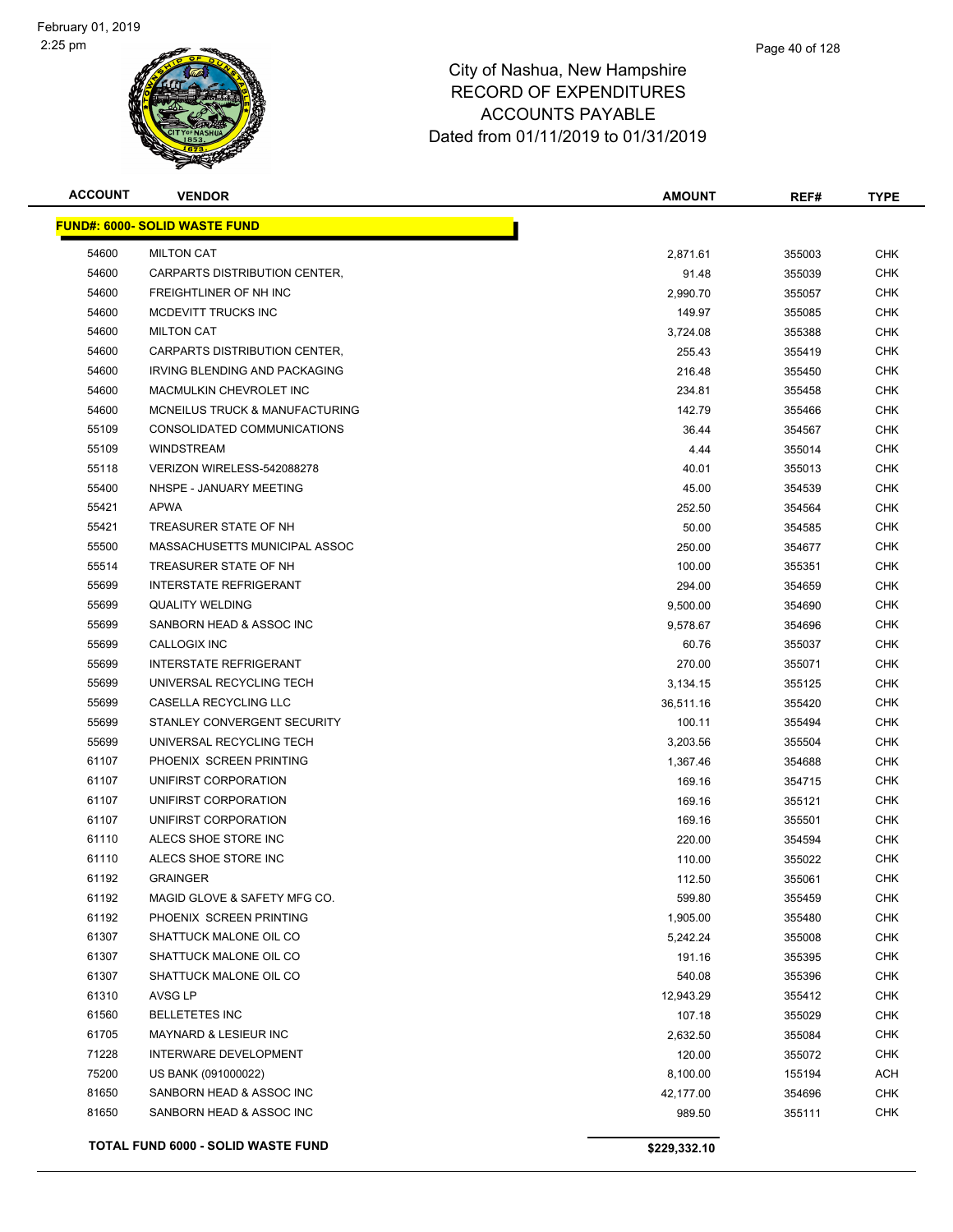

| <b>ACCOUNT</b> | <b>VENDOR</b>                        | <b>AMOUNT</b> | REF#   | <b>TYPE</b> |
|----------------|--------------------------------------|---------------|--------|-------------|
|                | <u> FUND#: 6200- WASTEWATER FUND</u> |               |        |             |
| 21775          | <b>CHERYL BURNS</b>                  | 69.70         | 354859 | <b>CHK</b>  |
| 21775          | DADE REALTY TRUST                    | 86.40         | 354877 | CHK         |
| 21775          | <b>OLDE PATRIOT TITLE</b>            | 40.12         | 354899 | CHK         |
| 21775          | MICHAEL MERRIFIELD                   | 83.54         | 355309 | <b>CHK</b>  |
| 21775          | <b>RENEE GRUBER</b>                  | 139.40        | 355312 | CHK         |
| 21775          | <b>DANIEL THIBEDEAU</b>              | 232.56        | 355695 | <b>CHK</b>  |
| 44568          | PETER DOLLOFF                        | 295.00        | 355054 | <b>CHK</b>  |
| 53107          | CHEMSERVE ENVIRONMENTAL ANALYS       | 681.75        | 355042 | CHK         |
| 53107          | CHEMSERVE ENVIRONMENTAL ANALYS       | 434.70        | 355424 | <b>CHK</b>  |
| 53467          | <b>MAILINGS UNLIMITED</b>            | 1,176.08      | 354668 | <b>CHK</b>  |
| 53467          | <b>MAILINGS UNLIMITED</b>            | 444.16        | 355083 | CHK         |
| 53467          | <b>MAILINGS UNLIMITED</b>            | 2,624.25      | 355460 | CHK         |
| 54100          | <b>EVERSOURCE</b>                    | 1,182.05      | 354989 | CHK         |
| 54100          | <b>EVERSOURCE</b>                    | 64,475.15     | 355369 | CHK         |
| 54114          | <b>DIRECT ENERGY BUSINESS</b>        | 19.91         | 354628 | <b>CHK</b>  |
| 54114          | LIBERTY UTILITIES - NH               | 61.04         | 355376 | <b>CHK</b>  |
| 54114          | LIBERTY UTILITIES - NH               | 5,066.62      | 355378 | <b>CHK</b>  |
| 54114          | <b>LIBERTY UTILITIES - NH</b>        | 512.07        | 355379 | <b>CHK</b>  |
| 54114          | LIBERTY UTILITIES - NH               | 4,844.18      | 355380 | <b>CHK</b>  |
| 54114          | <b>LIBERTY UTILITIES - NH</b>        | 644.02        | 355381 | <b>CHK</b>  |
| 54114          | LIBERTY UTILITIES - NH               | 383.29        | 355382 | CHK         |
| 54114          | LIBERTY UTILITIES - NH               | 131.61        | 355383 | CHK         |
| 54114          | LIBERTY UTILITIES - NH               | 82.06         | 355384 | <b>CHK</b>  |
| 54141          | PENNICHUCK WATER WORKS INC           | 570.45        | 355007 | CHK         |
| 54141          | PENNICHUCK WATER WORKS INC           | 3,373.08      | 355393 | CHK         |
| 54200          | HOME DEPOT CREDIT SERVICE 3065       | 221.64        | 355445 | <b>CHK</b>  |
| 54221          | CASELLA ORGANICS                     | 26,070.07     | 355040 | CHK         |
| 54487          | AQUA SOLUTIONS INC                   | 515.07        | 354596 | <b>CHK</b>  |
| 54487          | <b>HAJOCA CORPORATION</b>            | 249.95        | 354646 | <b>CHK</b>  |
| 54487          | <b>MOTION INDUSTRIES INC</b>         | 142.88        | 354678 | CHK         |
| 54487          | <b>BELLETETES INC</b>                | 1.60          | 355029 | CHK         |
| 54487          | CN WOOD CO INC                       | 581.90        | 355046 | CHK         |
| 54487          | <b>FASTENAL CO</b>                   | 94.08         | 355055 | <b>CHK</b>  |
| 54487          | <b>HAJOCA CORPORATION</b>            | 235.84        | 355064 | <b>CHK</b>  |
| 54487          | KOMLINE-SANDERSON                    | 1,927.59      | 355076 | CHK         |
| 54487          | M & M ELECTRICAL SUPPLY CO INC       | 51.52         | 355080 | <b>CHK</b>  |
| 54487          | <b>NASCO</b>                         | 579.49        | 355091 | <b>CHK</b>  |
| 54487          | PROCESS DISTRIBUTORS INC             | 1,070.00      | 355103 | <b>CHK</b>  |
| 54487          | AQUILLA & NEPTUN LLC                 | 2,051.11      | 355410 | <b>CHK</b>  |
| 54487          | <b>GRAINGER</b>                      | 77.28         | 355437 | <b>CHK</b>  |
| 54487          | <b>HAJOCA CORPORATION</b>            | 1,253.50      | 355441 | <b>CHK</b>  |
| 54487          | HOME DEPOT CREDIT SERVICE 3065       | 67.69         | 355445 | <b>CHK</b>  |
| 54487          | KOMLINE-SANDERSON                    | 177.19        | 355456 | CHK         |
| 54487          | <b>MOTION INDUSTRIES INC</b>         | 11,754.28     | 355471 | <b>CHK</b>  |
| 54487          | PETTY CASH                           | 12.00         | 355722 | <b>CHK</b>  |
| 54600          | C <sub>2</sub> ALT FUELS             | 1,256.83      | 354611 | CHK         |
| 54600          | CN WOOD CO INC                       | (55.35)       | 355046 | <b>CHK</b>  |
| 54600          | LIBERTY INTNL TRUCKS OF NH LLC       | 231.09        | 355077 | <b>CHK</b>  |
| 54600          | MACMULKIN CHEVROLET INC              | 54.29         | 355082 | <b>CHK</b>  |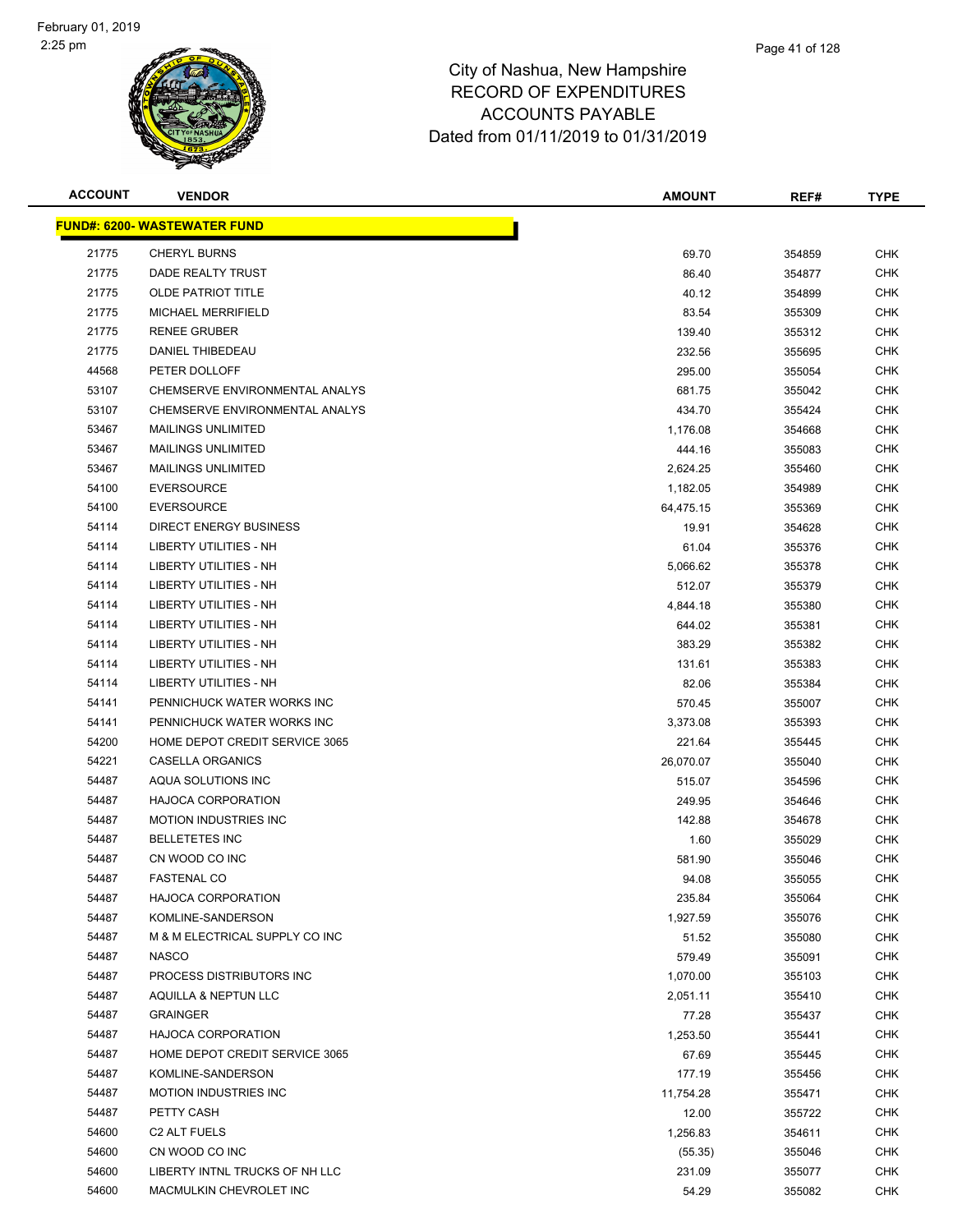

| <b>ACCOUNT</b> | <b>VENDOR</b>                        | <b>AMOUNT</b> | REF#   | <b>TYPE</b> |
|----------------|--------------------------------------|---------------|--------|-------------|
|                | <u> FUND#: 6200- WASTEWATER FUND</u> |               |        |             |
| 55109          | CONSOLIDATED COMMUNICATIONS          | 792.03        | 354567 | <b>CHK</b>  |
| 55109          | CONSOLIDATED COMMUNICATIONS          | 79.30         | 354985 | <b>CHK</b>  |
| 55109          | <b>FIRSTLIGHT</b>                    | 60.75         | 354991 | <b>CHK</b>  |
| 55109          | <b>WINDSTREAM</b>                    | 4.48          | 355014 | <b>CHK</b>  |
| 55200          | LANH                                 | 100.00        | 354573 | <b>CHK</b>  |
| 55400          | NHSPE - JANUARY MEETING              | 30.00         | 354538 | <b>CHK</b>  |
| 55400          | <b>WILLIAM KEATING</b>               | 121.61        | 354547 | <b>CHK</b>  |
| 55400          | <b>NEWEA</b>                         | 605.00        | 354576 | <b>CHK</b>  |
| 55421          | <b>NEIWPCC</b>                       | 380.00        | 354575 | <b>CHK</b>  |
| 55421          | <b>NHWPCA</b>                        | 40.00         | 355392 | <b>CHK</b>  |
| 55514          | NH DEPT OF ENVIRONMENTAL SERV.       | 497.40        | 354577 | CHK         |
| 55607          | PETTY CASH                           | 9.72          | 355722 | <b>CHK</b>  |
| 55618          | <b>CITIZENS BANK</b>                 | 1,594.66      | 155225 | ACH         |
| 55699          | <b>CRYSTAL ROCK</b>                  | 86.94         | 354568 | <b>CHK</b>  |
| 55699          | ACCUWORX USA INC                     | 2,425.00      | 354591 | <b>CHK</b>  |
| 55699          | <b>CERTIFIED LABS</b>                | 366.66        | 354614 | CHK         |
| 55699          | <b>TED BERRY COMPANY</b>             | 5,598.40      | 354711 | <b>CHK</b>  |
| 55699          | CALLOGIX INC                         | 166.00        | 355037 | <b>CHK</b>  |
| 61100          | WB MASON CO INC                      | 93.63         | 354717 | <b>CHK</b>  |
| 61100          | WB MASON CO INC                      | 116.15        | 355128 | <b>CHK</b>  |
| 61100          | WB MASON CO INC                      | 115.13        | 355507 | <b>CHK</b>  |
| 61107          | ALECS SHOE STORE INC                 | 219.95        | 354594 | CHK         |
| 61107          | PHOENIX SCREEN PRINTING              | 2,191.00      | 354688 | <b>CHK</b>  |
| 61107          | REFLECTIVE APPAREL FACTORY INC       | 2,078.88      | 354694 | <b>CHK</b>  |
| 61107          | UNIFIRST CORPORATION                 | 367.58        | 354715 | <b>CHK</b>  |
| 61107          | ALECS SHOE STORE INC                 | 110.00        | 355022 | <b>CHK</b>  |
| 61107          | UNIFIRST CORPORATION                 | 372.63        | 355121 | <b>CHK</b>  |
| 61107          | UNIFIRST CORPORATION                 | 367.58        | 355501 | <b>CHK</b>  |
| 61149          | COLE-PARMER                          | 49.53         | 354617 | <b>CHK</b>  |
| 61149          | <b>VWR INTERNATIONAL</b>             | 565.81        | 355127 | CHK         |
| 61149          | <b>VWR INTERNATIONAL</b>             | 248.48        | 355505 | CHK         |
| 61149          | PETTY CASH                           | 17.47         | 355722 | CHK         |
| 61156          | UNIVAR USA INC                       | 1,860.00      | 354716 | <b>CHK</b>  |
| 61156          | UNIVAR USA INC                       | 2,311.98      | 355124 | <b>CHK</b>  |
| 61156          | UNIVAR USA INC                       | 3,595.38      | 355503 | CHK         |
| 61299          | MCKESSON MEDICAL SURGICAL            | 203.03        | 155299 | <b>ACH</b>  |
| 61299          | <b>FASTENAL CO</b>                   | 209.05        | 354633 | <b>CHK</b>  |
| 61299          | DEPENDABLE LOCK SERVICE INC          | 175.00        | 355052 | <b>CHK</b>  |
| 61299          | <b>FASTENAL CO</b>                   | 188.56        | 355055 | <b>CHK</b>  |
| 61299          | <b>GRAINGER</b>                      | 1,029.57      | 355437 | <b>CHK</b>  |
| 61299          | HOME DEPOT CREDIT SERVICE 3065       | 272.67        | 355445 | <b>CHK</b>  |
| 61299          | RIGHT ANGLE ENGINEERING PLLC         | 250.00        | 355488 | <b>CHK</b>  |
| 61299          | PETTY CASH                           | 25.61         | 355722 | <b>CHK</b>  |
| 61300          | PETTY CASH                           | 10.00         | 355722 | <b>CHK</b>  |
| 61310          | AVSG LP                              | 538.48        | 355412 | CHK         |
| 61428          | <b>IMPERIAL DADE</b>                 | 154.13        | 355067 | CHK         |
| 71000          | J F MCDERMOTT CORP                   | 2,747.96      | 355451 | <b>CHK</b>  |
| 81700          | HAYNER SWANSON INC                   | 30,151.25     | 355444 | <b>CHK</b>  |
| 81700          | <b>WRIGHT-PIERCE</b>                 | 11,795.53     | 355511 | <b>CHK</b>  |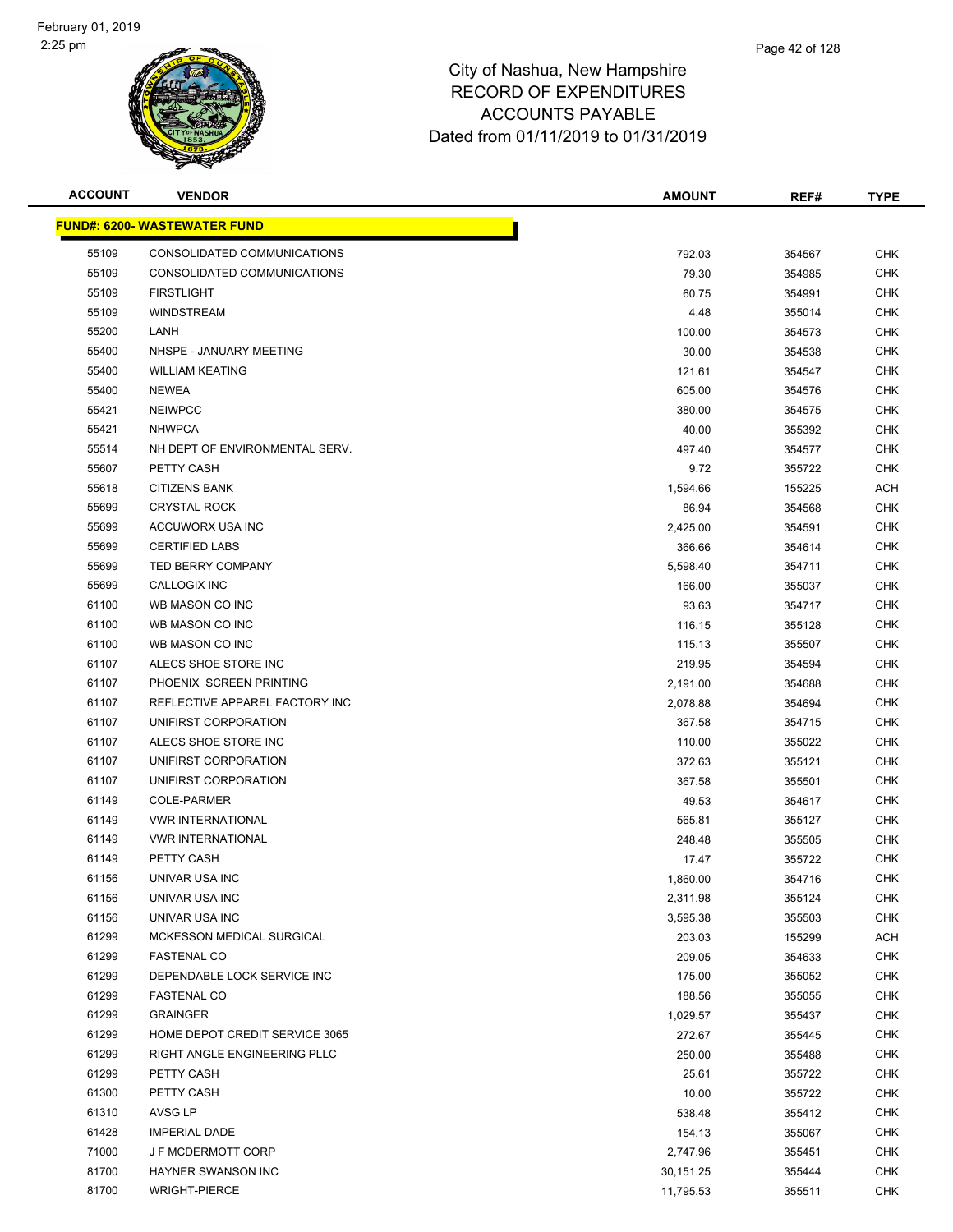| <b>ACCOUNT</b> | <b>VENDOR</b>                                              | <b>AMOUNT</b>      | REF#             | <b>TYPE</b>              |
|----------------|------------------------------------------------------------|--------------------|------------------|--------------------------|
|                | <b>FUND#: 6200- WASTEWATER FUND</b>                        |                    |                  |                          |
| 81700          | <b>WRIGHT-PIERCE</b>                                       | 1,287.46           | 355511           | <b>CHK</b>               |
| 81700          | <b>WRIGHT-PIERCE</b>                                       | 515.91             | 355511           | <b>CHK</b>               |
| 81700          | <b>WOODARD &amp; CURRAN</b>                                | 8,191.00           | 355510           | <b>CHK</b>               |
|                |                                                            |                    |                  |                          |
|                | TOTAL FUND 6200 - WASTEWATER FUND                          | \$221,659.07       |                  |                          |
|                | <b>FUND#: 6201-WERF-WASTEWATER EQUIP RESERVE</b>           |                    |                  |                          |
| 81300          | <b>WESTON &amp; SAMPSON CMR INC</b>                        | 8,726.90           | 355508           | <b>CHK</b>               |
|                | <b>TOTAL FUND 6201 - WERF-WASTEWATER EQUIP RESERVE</b>     | \$8,726.90         |                  |                          |
|                | <b>FUND#: 6500- PROPERTY &amp; CASUALTY FUND</b>           |                    |                  |                          |
|                |                                                            |                    |                  |                          |
| 54267          | TREASURER STATE OF NH                                      | 100.00             | 355399           | <b>CHK</b>               |
| 55200<br>59120 | NEW HAMPSHIRE ADJUSTERS ASSOC<br>K & K INSURANCE GROUP INC | 140.00<br>2,545.00 | 355004<br>354572 | <b>CHK</b><br><b>CHK</b> |
| 59207          | APPLE NASHUA LLC                                           | 1,582.88           | 354941           | <b>CHK</b>               |
| 59207          | <b>CONVENIENTMD LLC</b>                                    | 396.44             | 354942           | <b>CHK</b>               |
| 59207          | <b>CPTE NASHUA</b>                                         | 1,297.00           | 354943           | <b>CHK</b>               |
| 59207          | DARTMOUTH HITCHCOCK CLINIC                                 | 353.61             | 354944           | <b>CHK</b>               |
| 59207          | FOUNDATION MEDICAL PARTNERS                                | 636.00             | 354945           | <b>CHK</b>               |
| 59207          | FOUR SEASONS ORTHOPEDIC CENTER                             | 484.50             | 354946           | <b>CHK</b>               |
| 59207          | NASHUA AMBULATORY SURGICAL CTR                             | 20,417.60          | 354947           | <b>CHK</b>               |
| 59207          | NASHUA PATHOLOGY PA                                        | 50.00              | 354948           | <b>CHK</b>               |
| 59207          | PAIN SOLUTIONS PLLC                                        | 225.00             | 354949           | <b>CHK</b>               |
| 59207          | PERFORMANCE REHAB INC                                      | 750.00             | 354950           | <b>CHK</b>               |
| 59207          | PINNACLE REHABILITATION                                    | 406.00             | 354951           | <b>CHK</b>               |
| 59207          | <b>RESULTS CHIROPRACTIC PLLC</b>                           | 201.00             | 354952           | <b>CHK</b>               |
| 59207          | <b>GERARD ROBICHAUD</b>                                    | 386.73             | 354953           | <b>CHK</b>               |
| 59207          | <b>MICHAEL SICE</b>                                        | 70.30              | 354954           | <b>CHK</b>               |
| 59207          | ST JOSEPHS HOSPITAL                                        | 2,448.00           | 354955           | <b>CHK</b>               |
| 59207          | <b>BACTES IMAGING SOLUTIONS</b>                            | 32.19              | 355701           | <b>CHK</b>               |
| 59207          | APPLE NASHUA LLC                                           | 1,953.12           | 355702           | <b>CHK</b>               |
| 59207          | CENTERS FOR PAIN SOLUTIONS LLC                             | 1,275.00           | 355703           | <b>CHK</b>               |
| 59207          | <b>COMP TODAY</b>                                          | 79.98              | 355704           | <b>CHK</b>               |
| 59207          | CONCORD ORTHOPEDICS PA                                     | 319.00             | 355705           | <b>CHK</b>               |
| 59207          | CONNECTIONS PHYSICAL THERAPY                               | 225.00             | 355706           | <b>CHK</b>               |
| 59207          | <b>CPTE NASHUA</b>                                         | 3,742.00           | 355707           | <b>CHK</b>               |
| 59207          | DARTMOUTH HITCHCOCK CLINIC                                 | 1,680.00           | 355709           | <b>CHK</b>               |
| 59207          | <b>ELLIOT HOSPITAL</b>                                     | 558.00             | 355711           | <b>CHK</b>               |
| 59207          | FOUNDATION MEDICAL PARTNERS                                | 173.00             | 355712           | <b>CHK</b>               |
| 59207          | <b>FOUR SEASONS ORTHOPEDIC CENTER</b>                      | 535.50             | 355713           | <b>CHK</b>               |
| 59207          | HERNER CHIROPRACTIC                                        | 1,095.00           | 355714           | <b>CHK</b>               |
| 59207          | INJURED WORKERS PHARMACY LLC                               | 149.73             | 355716           | <b>CHK</b>               |
| 59207          | ORTHOCARE MEDICAL EQUIPMENT LL                             | 285.50             | 355717           | CHK                      |
| 59207          | PAIN SOLUTIONS PLLC                                        | 1,275.00           | 355718           | CHK                      |
| 59207          | PERFORMANCE REHAB INC                                      | 1,000.00           | 355719           | <b>CHK</b>               |
| 59207          | PINNACLE REHABILITATION                                    | 696.00             | 355720           | <b>CHK</b>               |
|                |                                                            |                    |                  |                          |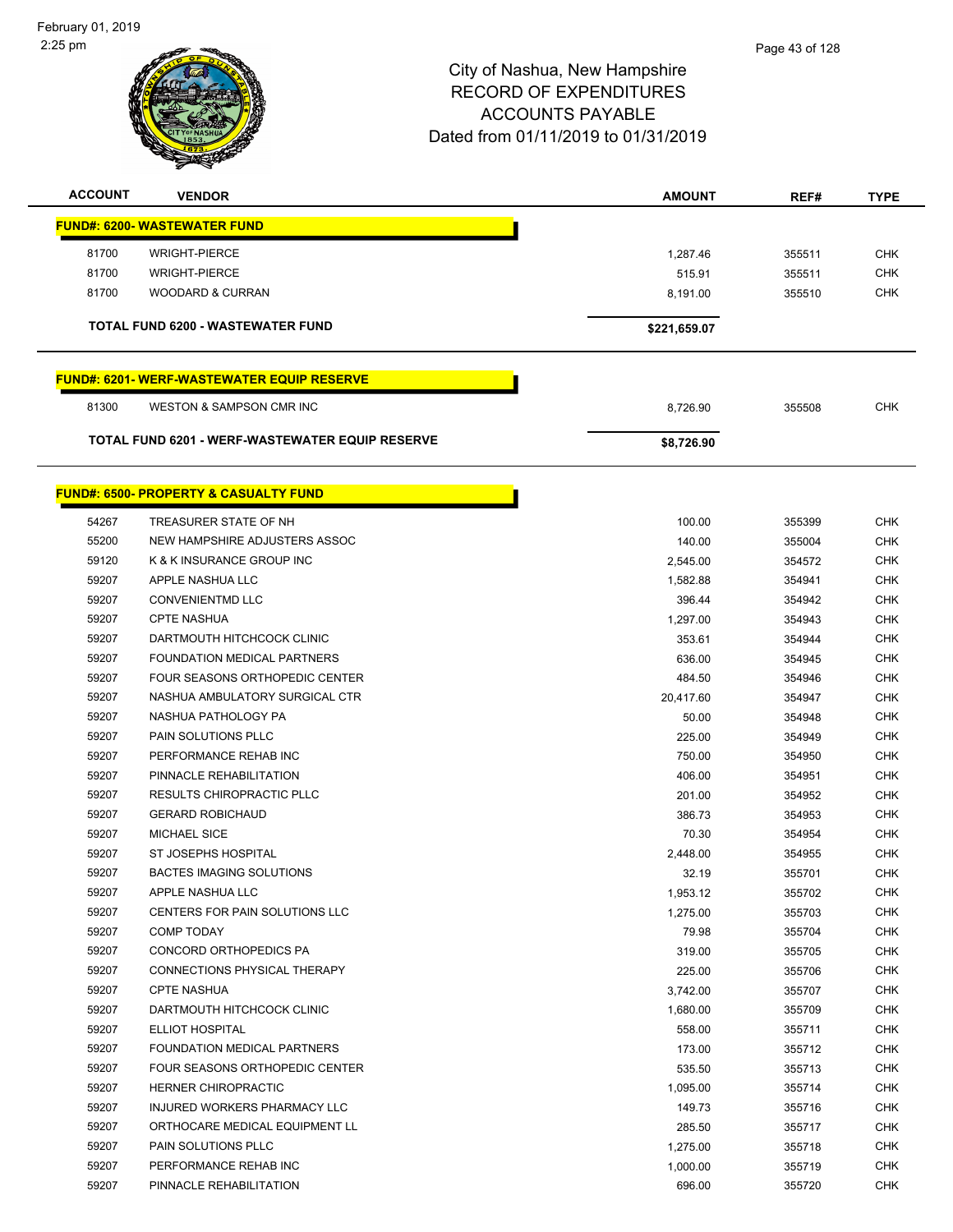February 01, 2019 2:25 pm



| <b>ACCOUNT</b> | <b>VENDOR</b>                                               | <b>AMOUNT</b>  | REF#   | <b>TYPE</b> |
|----------------|-------------------------------------------------------------|----------------|--------|-------------|
|                | <b>FUND#: 6500- PROPERTY &amp; CASUALTY FUND</b>            |                |        |             |
| 59207          | SO NH REGIONAL MEDICAL CENTER                               | 21,000.00      | 355721 | <b>CHK</b>  |
| 59225          | <b>CULLENCOLLIMORE PLLC</b>                                 | 1,400.00       | 355708 | <b>CHK</b>  |
| 59225          | DEVINE MILLIMET & BRANCH PA                                 | 2,225.94       | 355710 | <b>CHK</b>  |
| 59275          | <b>ILLG AUTOMOTIVE CORP</b>                                 | 3,095.08       | 355715 | <b>CHK</b>  |
|                | <b>TOTAL FUND 6500 - PROPERTY &amp; CASUALTY FUND</b>       | \$75,285.10    |        |             |
|                | <b>FUND#: 6600- BENEFITS SELF INSURANCE FUND</b>            |                |        |             |
| 21500          | <b>ITT HARTFORD</b>                                         | 37,700.16      | 155270 | <b>ACH</b>  |
| 21503          | <b>ITT HARTFORD</b>                                         | 8,432.93       | 155270 | ACH         |
| 21504          | <b>ITT HARTFORD</b>                                         | 2,782.73       | 155270 | <b>ACH</b>  |
| 21520          | COLONIAL LIFE AND ACCIDENT INS                              | 2,142.40       | 155205 | <b>ACH</b>  |
| 21520          | COLONIAL LIFE AND ACCIDENT INS                              | 1,275.01       | 155246 | <b>ACH</b>  |
| 21520          | COLONIAL LIFE AND ACCIDENT INS                              | 2,138.84       | 155278 | ACH         |
| 21545          | ALLEGIANT CARE                                              | 37,162.00      | 155240 | ACH         |
| 21553          | ANTHEM BLUE CROSS /BLUE SHIELD                              | 458,539.94     | 155242 | ACH         |
| 21585          | VISION SERVICE PLAN NH                                      | 21,341.24      | 355126 | <b>CHK</b>  |
| 53452          | <b>CAREER CONNECTIONS</b>                                   | 294.40         | 355038 | <b>CHK</b>  |
| 59165          | <b>HCC LIFE INSURANCE CO</b>                                | 67,495.69      | 155272 | ACH         |
| 59500          | ANTHEM BCBS OF NE                                           | 66,170.94      | 155201 | <b>ACH</b>  |
| 59500          | <b>HEALTH PLANS INC</b>                                     | 22,880.00      | 155243 | ACH         |
| 59507          | ANTHEM BCBS OF NE                                           | 118,985.33     | 155201 | <b>ACH</b>  |
| 59507          | ANTHEM BCBS OF NE                                           | 161,316.54     | 155241 | <b>ACH</b>  |
| 59507          | ANTHEM BCBS OF NE                                           | 125,221.39     | 155275 | <b>ACH</b>  |
| 59507          | ANTHEM BCBS OF NE                                           | 480,617.24     | 155201 | <b>ACH</b>  |
| 59507          | ANTHEM BCBS OF NE                                           | 519,048.29     | 155241 | ACH         |
| 59507          | ANTHEM BCBS OF NE                                           | 522,609.11     | 155275 | <b>ACH</b>  |
| 59507          | ANTHEM BCBS OF NE                                           | 20,779.21      | 155201 | <b>ACH</b>  |
| 59507          | ANTHEM BCBS OF NE                                           | 50,049.64      | 155241 | ACH         |
| 59507          | ANTHEM BCBS OF NE                                           | 28,028.05      | 155275 | ACH         |
| 59507          | <b>HEALTH PLANS INC</b>                                     | 225,792.22     | 155193 | ACH         |
| 59507          | <b>HEALTH PLANS INC</b>                                     | 68.142.57      | 155235 | ACH         |
| 59507          | HEALTH PLANS INC                                            | 120, 155. 24   | 155269 | <b>ACH</b>  |
| 59525          | NORTHEAST DELTA DENTAL                                      | 63,746.86      | 155202 | <b>ACH</b>  |
| 59525          | NORTHEAST DELTA DENTAL                                      | 76,142.54      | 155238 | ACH         |
|                | <b>TOTAL FUND 6600 - BENEFITS SELF INSURANCE FUND</b>       | \$3,308,990.51 |        |             |
|                | <b>FUND#: 7026- CAPITAL EQUIPMENT RESERVE FUND</b>          |                |        |             |
|                |                                                             |                |        |             |
| 81500          | SANITARY EQUIPMENT CO INC<br>LIBERTY INTNL TRUCKS OF NH LLC | 274,100.00     | 354697 | <b>CHK</b>  |
| 81500          |                                                             | 88,785.00      | 354550 | <b>CHK</b>  |
|                | TOTAL FUND 7026 - CAPITAL EQUIPMENT RESERVE FUND            | \$362,885.00   |        |             |
|                | <b>FUND#: 7058- PARK REHABILITIATION ETF</b>                |                |        |             |
| 71625          | <b>KOMPAN INC</b>                                           | 8,000.00       | 155227 | <b>ACH</b>  |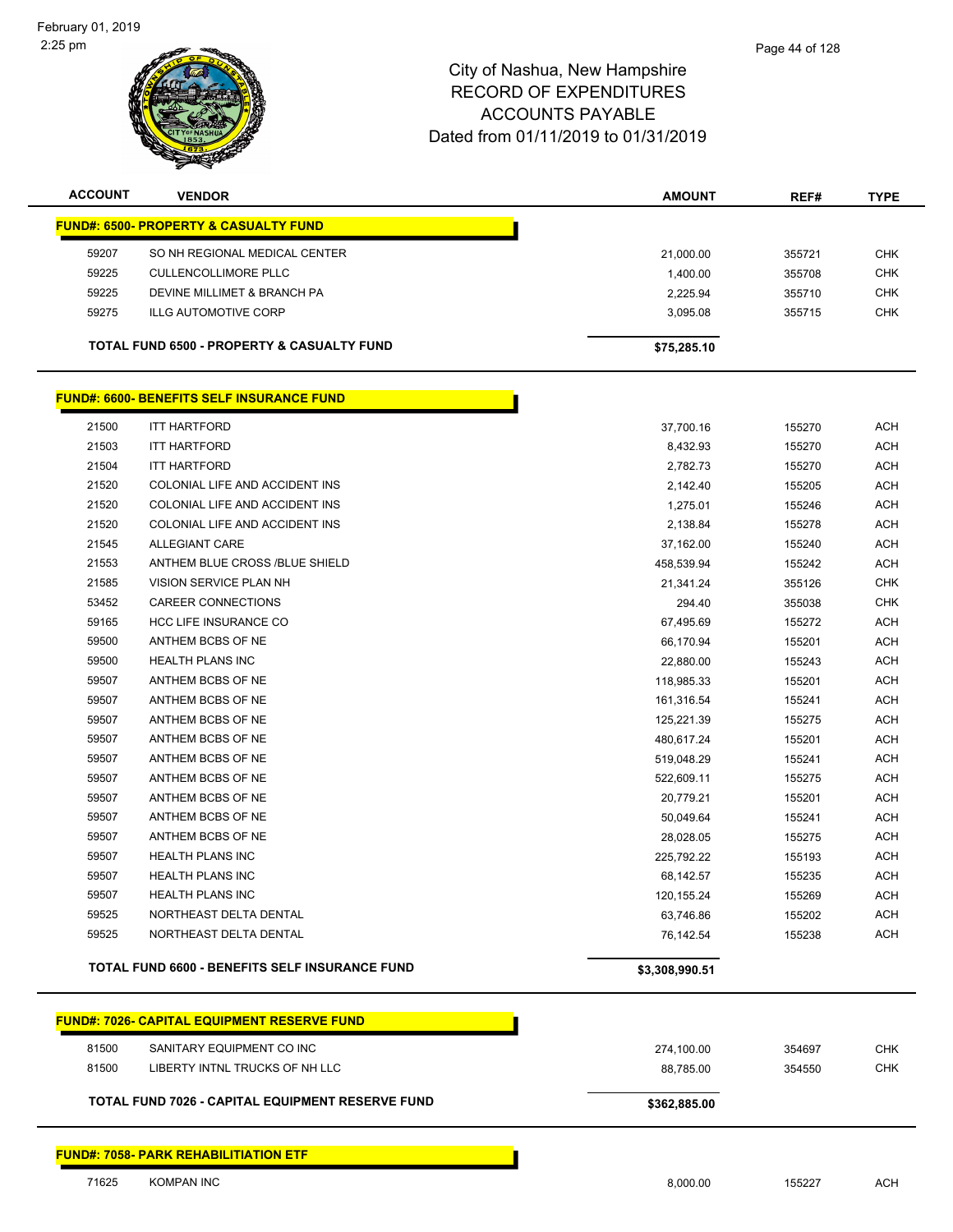| <b>ACCOUNT</b><br><b>VENDOR</b>                                 | <b>AMOUNT</b>     | REF#             | <b>TYPE</b>              |
|-----------------------------------------------------------------|-------------------|------------------|--------------------------|
| <b>TOTAL FUND 7058 - PARK REHABILITIATION ETF</b>               | \$8,000.00        |                  |                          |
| <b>FUND#: 7078- CITY BUILDINGS ETF</b>                          |                   |                  |                          |
| 81200<br><b>SMRT INC</b>                                        | 7,840.00          | 355115           | <b>CHK</b>               |
| 81200<br>BERKELEY BUILDING COMPANY                              | 90,437.00         | 155224           | <b>ACH</b>               |
| 81200<br>HC ADMINISTRATIVE SERVICES LLC                         | 1,612.40          | 354649           | <b>CHK</b>               |
| 81200<br>1-800-GOT-JUNK?                                        | 131.40            | 355016           | <b>CHK</b>               |
| TOTAL FUND 7078 - CITY BUILDINGS ETF                            | \$100,020.80      |                  |                          |
| <b>FUND#: 7082- DOWNTOWN IMPROVEMENTS ETF</b>                   |                   |                  |                          |
| 68350<br><b>GREAT AMERICAN DOWNTOWN</b>                         | 15,908.81         | 355440           | <b>CHK</b>               |
| <b>TOTAL FUND 7082 - DOWNTOWN IMPROVEMENTS ETF</b>              | \$15,908.81       |                  |                          |
| <b>FUND#: 7511- POLICE-LAW ENF PROGRAMS ETF</b>                 |                   |                  |                          |
| 55200<br>DANIEL WEBSTER COUNCIL INC                             | 278.00            | 354621           | <b>CHK</b>               |
| TOTAL FUND 7511 - POLICE-LAW ENF PROGRAMS ETF                   | \$278.00          |                  |                          |
| <b>FUND#: 7565- SCHOOL RELATED PROGRAMS-ETF</b>                 |                   |                  |                          |
|                                                                 |                   |                  |                          |
| 53628<br><b>JUSTIN CHARLES MUNROE</b>                           | 1,875.00          | 354809           | <b>CHK</b>               |
| 61135<br>AMAZON.COM LLC                                         | 275.81            | 155266           | <b>ACH</b>               |
| 61135<br>PLASTER FUN TIME                                       | 143.88            | 354728           | <b>CHK</b>               |
| 61135<br>PIONEER VALLEY BOOKS<br>61135<br>UNCLE JIM'S WORM FARM | 6,526.35<br>19.20 | 355646<br>355675 | <b>CHK</b><br><b>CHK</b> |
|                                                                 |                   |                  |                          |
| TOTAL FUND 7565 - SCHOOL RELATED PROGRAMS-ETF                   | \$8,840.24        |                  |                          |
| <b>FUND#: 7579- HOLOCAUST MEMORIAL MAINT ETF</b>                |                   |                  |                          |
| 53628<br>ID VIDEO SOLUTIONS                                     | 1,140.00          | 354655           | <b>CHK</b>               |
| TOTAL FUND 7579 - HOLOCAUST MEMORIAL MAINT ETF                  | \$1,140.00        |                  |                          |
| <b>FUND#: 8063- LIBRARY-HENRY STEARNS FUND</b>                  |                   |                  |                          |
| <b>BAKER &amp; TAYLOR</b><br>61807                              | 183.52            | 354600           | <b>CHK</b>               |
| 61807<br><b>GALE/CENGAGE LEARNING</b>                           | 729.30            | 354637           | CHK                      |
| 61807<br><b>INGRAM LIBRARY SERVICES</b>                         | 32.88             | 354658           | <b>CHK</b>               |
| 61807<br><b>BAKER &amp; TAYLOR</b>                              | 364.80            | 355028           | <b>CHK</b>               |
| 61807<br><b>INGRAM LIBRARY SERVICES</b>                         | 25.38             | 355069           | <b>CHK</b>               |
| 61807<br><b>BAKER &amp; TAYLOR</b>                              | 61.36             | 355413           | <b>CHK</b>               |
| 61830<br>ENCYCLOPAEDIA BRITANNICA INC                           | 2,674.00          | 354631           | <b>CHK</b>               |
| TOTAL FUND 8063 - LIBRARY-HENRY STEARNS FUND                    | \$4,071.24        |                  |                          |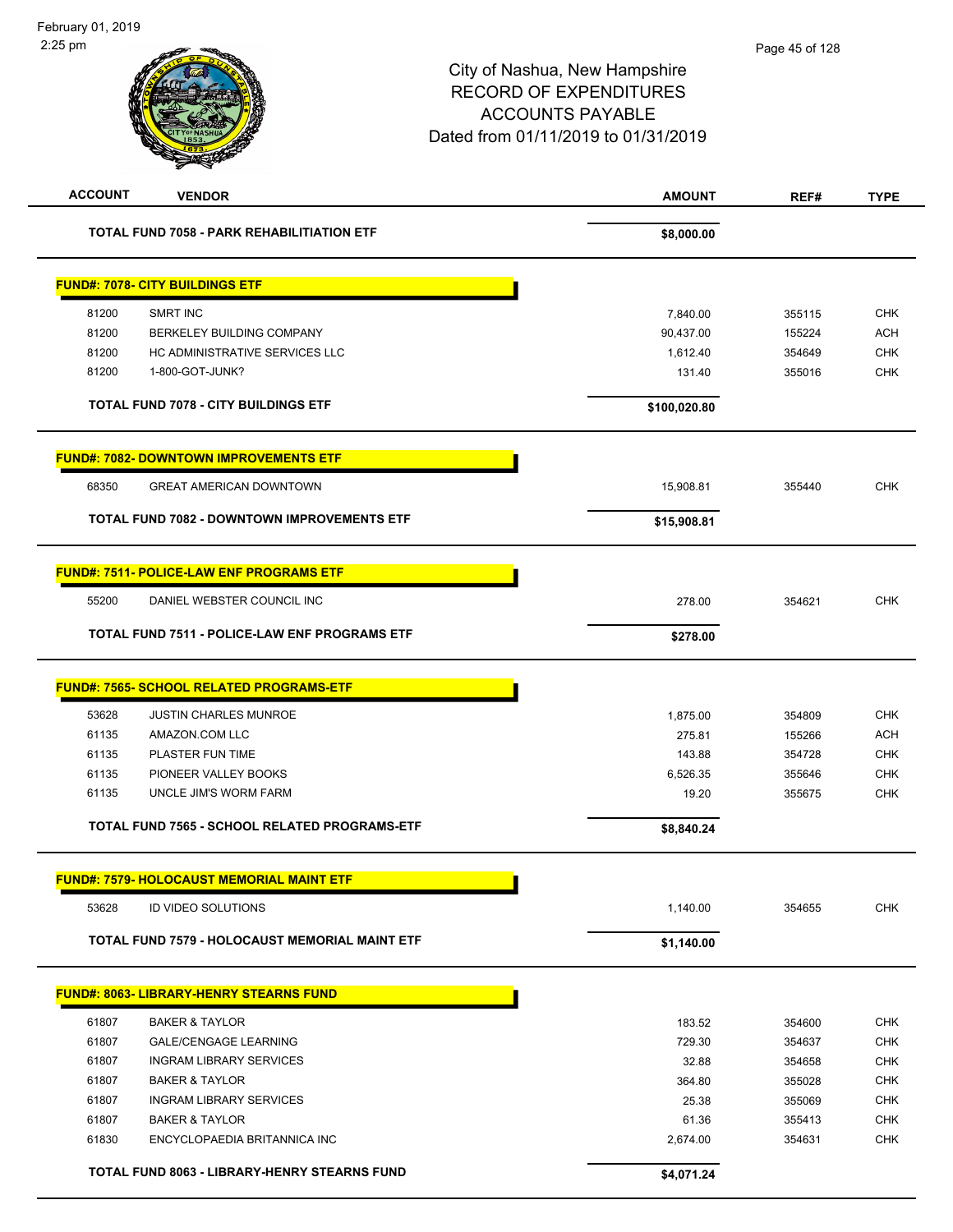| February 01, 2019 |                                                  |                                                                                                                                  |                |             |
|-------------------|--------------------------------------------------|----------------------------------------------------------------------------------------------------------------------------------|----------------|-------------|
| $2:25$ pm         |                                                  | City of Nashua, New Hampshire<br><b>RECORD OF EXPENDITURES</b><br><b>ACCOUNTS PAYABLE</b><br>Dated from 01/11/2019 to 01/31/2019 | Page 46 of 128 |             |
| <b>ACCOUNT</b>    | <b>VENDOR</b>                                    | <b>AMOUNT</b>                                                                                                                    | REF#           | <b>TYPE</b> |
|                   | <b>FUND#: 8676- EDGEWOOD-CAMILLE M COTE</b>      |                                                                                                                                  |                |             |
| 61299             | PETTY CASH                                       | 50.00                                                                                                                            | 354556         | <b>CHK</b>  |
|                   | <b>TOTAL FUND 8676 - EDGEWOOD-CAMILLE M COTE</b> | \$50.00                                                                                                                          |                |             |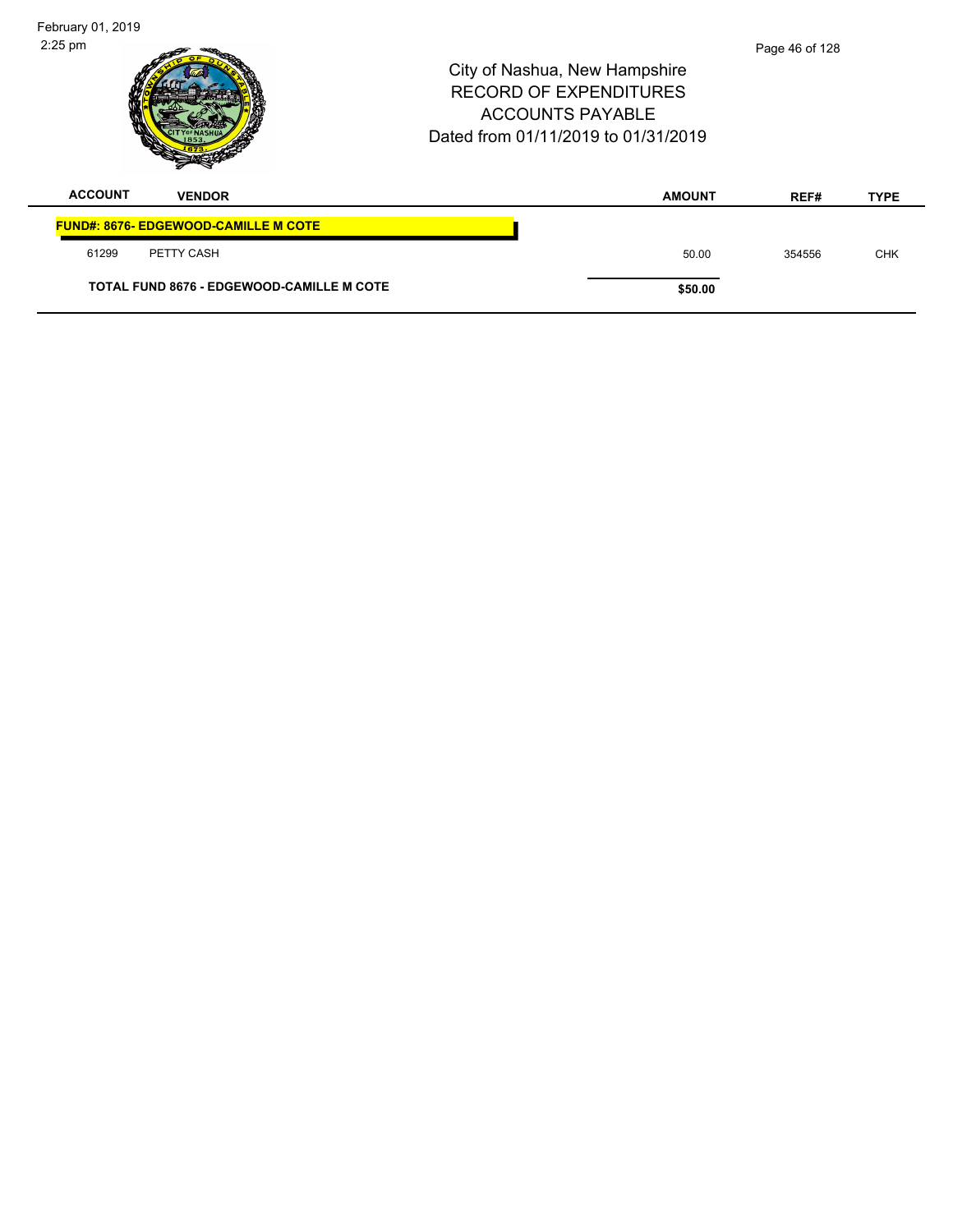

| <b>ACCOUNT</b> | <b>VENDOR</b> |                                        | <b>AMOUNT</b><br>REF# | <b>TYPE</b> |
|----------------|---------------|----------------------------------------|-----------------------|-------------|
|                |               | <b>EXPENDITURE SUMMARY BY FUND</b>     | <b>AMOUNT</b>         |             |
|                | 1000          | <b>GENERAL FUND</b>                    | 7,083,654.07          |             |
|                | 1001          | <b>GF-CAPITAL IMPROVEMENTS</b>         | 8,589.73              |             |
|                | 1010          | <b>GF-PRIOR YEAR ENC &amp; ESCROWS</b> | 31,035.94             |             |
|                | 2100          | <b>FOOD SERVICES FUND</b>              | 137,451.63            |             |
|                | 2201          | DRIVERS EDUCATION FUND                 | 309.89                |             |
|                | 2207          | ADULT ED/CONTINUING ED                 | 2,762.31              |             |
|                | 2212          | ATHLETICS REVENUE FUND                 | 5,417.15              |             |
|                | 2222          | AFTER SCHOOL PROGRAM                   | 8,106.12              |             |
|                | 2247          | <b>CULINARY ARTS</b>                   | 120.46                |             |
|                | 2501          | PUBLIC HEALTH CLIENT FEES FUND         | 200.00                |             |
|                | 2503          | <b>PARKS &amp; REC PROGRAMS FUND</b>   | 2,050.00              |             |
|                | 2504          | <b>HOLMAN STADIUM EVENTS FUND</b>      | 4,735.75              |             |
|                | 2505          | PEG ACCESS CHANNELS FUND               | 4,946.07              |             |
|                | 2506          | HUNT BLDG FACILITY RENTAL FUND         | 3,105.93              |             |
|                | 2510          | PENNICHUCK BOND FUND                   | 6,135,877.90          |             |
|                | 2511          | 201 MAIN STREET RENTAL FUND            | 4,397.71              |             |
|                | 3068          | COMMUNITY SERVICES GRANTS FUND         | 35,734.20             |             |
|                | 3070          | COMMUNITY HEALTH GRANTS FUND           | 2,035.82              |             |
|                | 3080          | COMMUNITY DEVELOPMENT GRANTS           | 244,208.21            |             |
|                | 3090          | URBAN PROGRAM GRANTS FUND              | 72,014.27             |             |
|                | 3120          | <b>TRANSIT GRANTS FUND</b>             | 796,763.71            |             |
|                | 3800          | SCHOOL GRANTS FUND                     | 108,660.12            |             |
|                | 3810          | FOOD SERVICE GRANTS FUND               | 11,344.02             |             |
|                | 4005          | TRAFFIC VIOLATIONS FUND                | 5,360.03              |             |
|                | 4025          | DOJ DRUG FORFEITURE FUND               | 3,770.53              |             |
|                | 4053          | FIRE REGIONAL HAZMAT FUND              | 2,425.63              |             |
|                | 4090          | LIB-LOST/DAMAGED BOOK FINES            | 31,958.93             |             |
|                | 5100          | CAP PROJECTS-ECONOMIC DEV              | 9,965.61              |             |
|                | 5200          | CAPITAL PROJECTS-PUBLIC WORKS          | 151,649.08            |             |
|                | 5700          | CAP PROJECTS-BROAD ST PARKWAY          | 101,285.76            |             |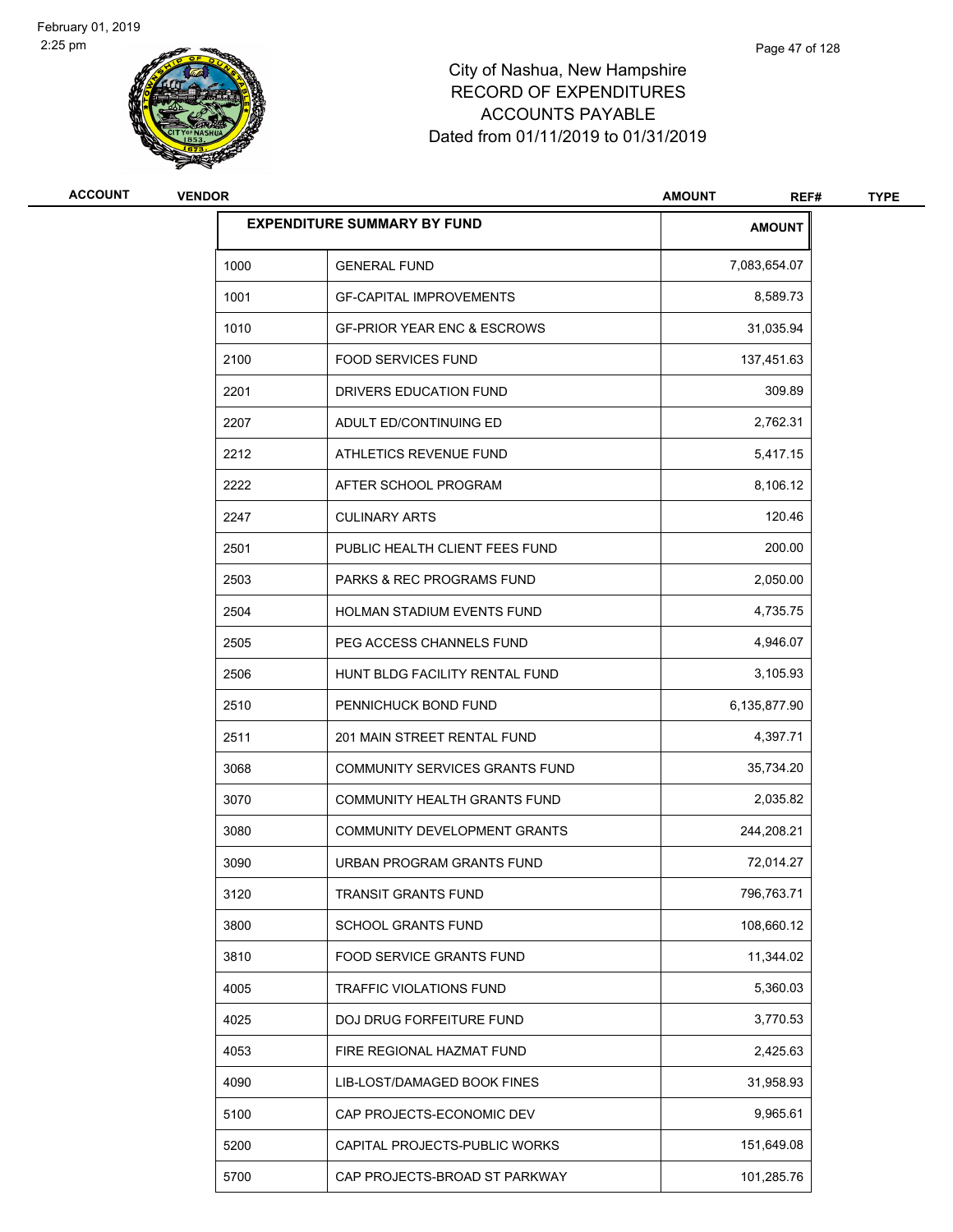

| ACCOUNT | <b>VENDOR</b> |                                     | <b>AMOUNT</b><br>REF# |  |
|---------|---------------|-------------------------------------|-----------------------|--|
|         |               |                                     | <b>AMOUNT</b>         |  |
|         | 5800          | SCHOOL CAPITAL PROJECTS FUND        | 12,526.00             |  |
|         | 6000          | <b>SOLID WASTE FUND</b>             | 229,332.10            |  |
|         | 6200          | <b>WASTEWATER FUND</b>              | 221,659.07            |  |
|         | 6201          | WERF-WASTEWATER EQUIP RESERVE       | 8,726.90              |  |
|         | 6500          | PROPERTY & CASUALTY FUND            | 75,285.10             |  |
|         | 6600          | <b>BENEFITS SELF INSURANCE FUND</b> | 3,308,990.51          |  |
|         | 7026          | CAPITAL EQUIPMENT RESERVE FUND      | 362,885.00            |  |
|         | 7058          | PARK REHABILITIATION ETF            | 8,000.00              |  |
|         | 7078          | <b>CITY BUILDINGS ETF</b>           | 100,020.80            |  |
|         | 7082          | DOWNTOWN IMPROVEMENTS ETF           | 15,908.81             |  |
|         | 7511          | POLICE-LAW ENF PROGRAMS ETF         | 278.00                |  |
|         | 7565          | <b>SCHOOL RELATED PROGRAMS-ETF</b>  | 8,840.24              |  |
|         | 7579          | HOLOCAUST MEMORIAL MAINT ETF        | 1,140.00              |  |
|         | 8063          | LIBRARY-HENRY STEARNS FUND          | 4,071.24              |  |
|         | 8676          | EDGEWOOD-CAMILLE M COTE             | 50.00                 |  |
|         | <b>TOTAL:</b> |                                     | 19,367,650.35         |  |

Page 48 of 128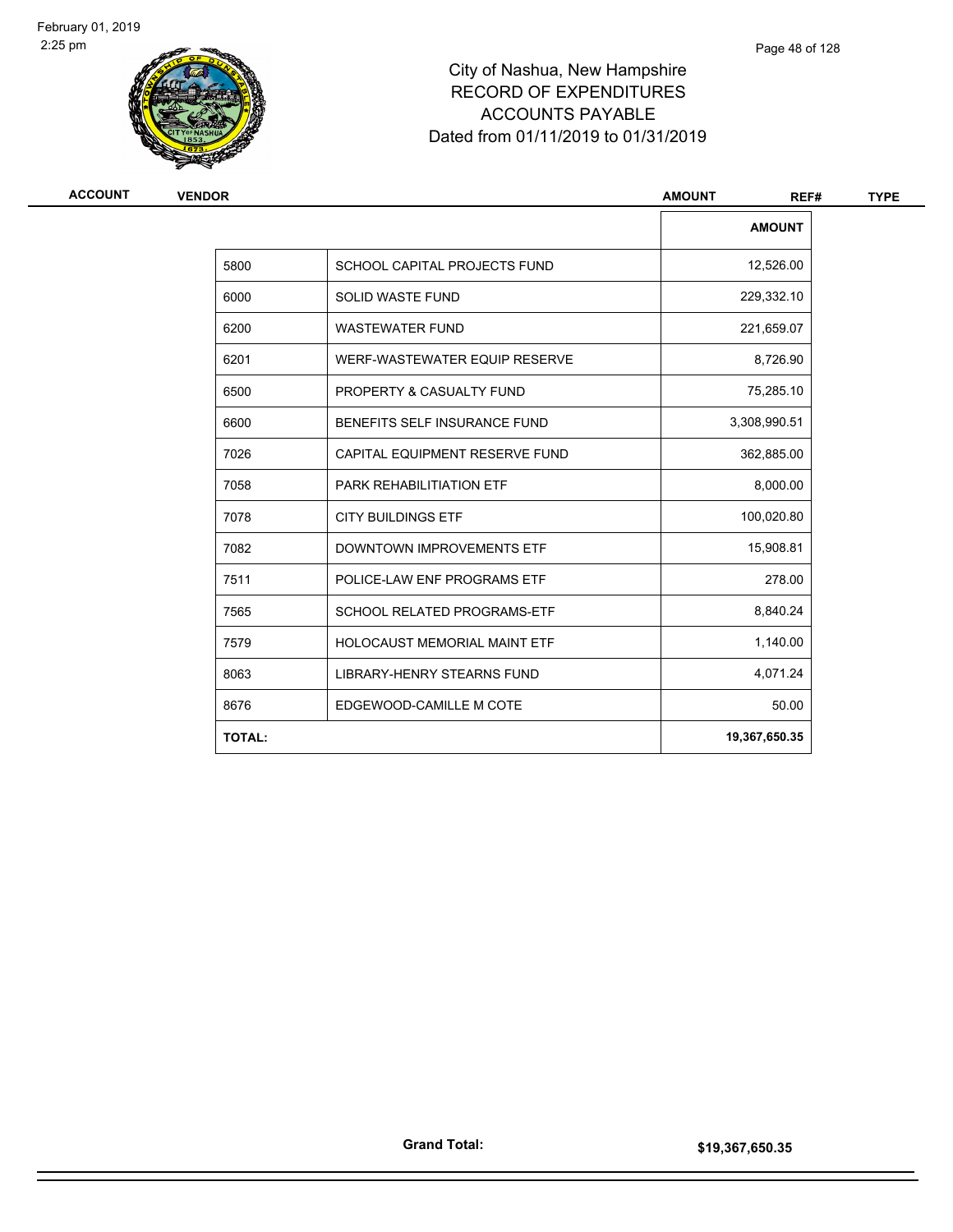

| <b>PAY DATE</b>                   | <b>ACCOUNT</b>                       | <b>DESCRIPTION</b>                       | <b>AMOUNT</b> |
|-----------------------------------|--------------------------------------|------------------------------------------|---------------|
| <b>FUND#: 1000 - GENERAL FUND</b> |                                      |                                          |               |
|                                   |                                      |                                          |               |
| 101<br><b>MAYOR</b>               |                                      |                                          |               |
| 1/17/19                           | 51100                                | ADMINISTRATIVE ASSISTANT II              | 668.00        |
| 1/24/19                           | 51100                                | ADMINISTRATIVE ASSISTANT II              | 668.00        |
| 1/31/19                           | 51100                                | ADMINISTRATIVE ASSISTANT II              | 668.00        |
| 1/17/19                           | 51100                                | CHIEF OF STAFF                           | 1,602.17      |
| 1/24/19                           | 51100                                | CHIEF OF STAFF                           | 1,653.05      |
| 1/31/19                           | 51100                                | CHIEF OF STAFF                           | 1,653.05      |
| 1/17/19                           | 51100                                | COMMUNICATIONS & SPECIAL PRJ COORDINATOR | 837.70        |
| 1/24/19                           | 51100                                | COMMUNICATIONS & SPECIAL PRJ COORDINATOR | 837.70        |
| 1/31/19                           | 51100                                | COMMUNICATIONS & SPECIAL PRJ COORDINATOR | 837.70        |
| 1/17/19                           | 51100                                | CONSTITUENT SERVICES COORDINATOR         | 805.50        |
| 1/24/19                           | 51100                                | CONSTITUENT SERVICES COORDINATOR         | 805.50        |
| 1/31/19                           | 51100                                | CONSTITUENT SERVICES COORDINATOR         | 805.50        |
| 1/17/19                           | 51500                                | <b>MAYOR</b>                             | 2.252.50      |
| 1/24/19                           | 51500                                | <b>MAYOR</b>                             | 2,252.50      |
| 1/31/19                           | 51500                                | <b>MAYOR</b>                             | 2,252.50      |
| 1/31/19                           | 55118                                | TELEPHONE-CELLULAR                       | 100.00        |
| <b>TOTAL 101 - MAYOR</b>          |                                      |                                          | \$18,699.37   |
| 102                               | <b>BOARD OF ALDERMEN</b>             |                                          |               |
| 1/17/19                           | 51100                                | LEGISLATIVE AFFAIRS MANAGER              | 1,656.55      |
| 1/24/19                           | 51100                                | LEGISLATIVE AFFAIRS MANAGER              | 1,656.55      |
| 1/31/19                           | 51100                                | LEGISLATIVE AFFAIRS MANAGER              | 1,656.55      |
| 1/24/19                           | 51200                                | LEGISLATIVE TRANSCRIPTION SPEC           | 180.89        |
| 1/31/19                           | 51200                                | LEGISLATIVE TRANSCRIPTION SPEC           | 330.37        |
|                                   | <b>TOTAL 102 - BOARD OF ALDERMEN</b> |                                          | \$5,480.91    |
| <b>LEGAL</b><br>103               |                                      |                                          |               |
| 1/17/19                           | 51100                                | CORPORATION COUNSEL                      | 2,421.70      |
| 1/24/19                           | 51100                                | <b>CORPORATION COUNSEL</b>               | 2,421.70      |
| 1/31/19                           | 51100                                | <b>CORPORATION COUNSEL</b>               | 2,421.70      |
| 1/17/19                           | 51100                                | DEPUTY CORPORATION COUNSEL               | 4,203.29      |
| 1/24/19                           | 51100                                | DEPUTY CORPORATION COUNSEL               | 4,203.30      |
| 1/31/19                           | 51100                                | DEPUTY CORPORATION COUNSEL               | 4,203.30      |
| 1/17/19                           | 51100                                | <b>LEGAL ASSISTANT</b>                   | 1,994.26      |
| 1/24/19                           | 51100                                | <b>LEGAL ASSISTANT</b>                   | 1,994.28      |
| 1/31/19                           | 51100                                | LEGAL ASSISTANT                          | 1,994.25      |
| 1/31/19                           | 55118                                | TELEPHONE-CELLULAR                       | 100.00        |
|                                   |                                      |                                          |               |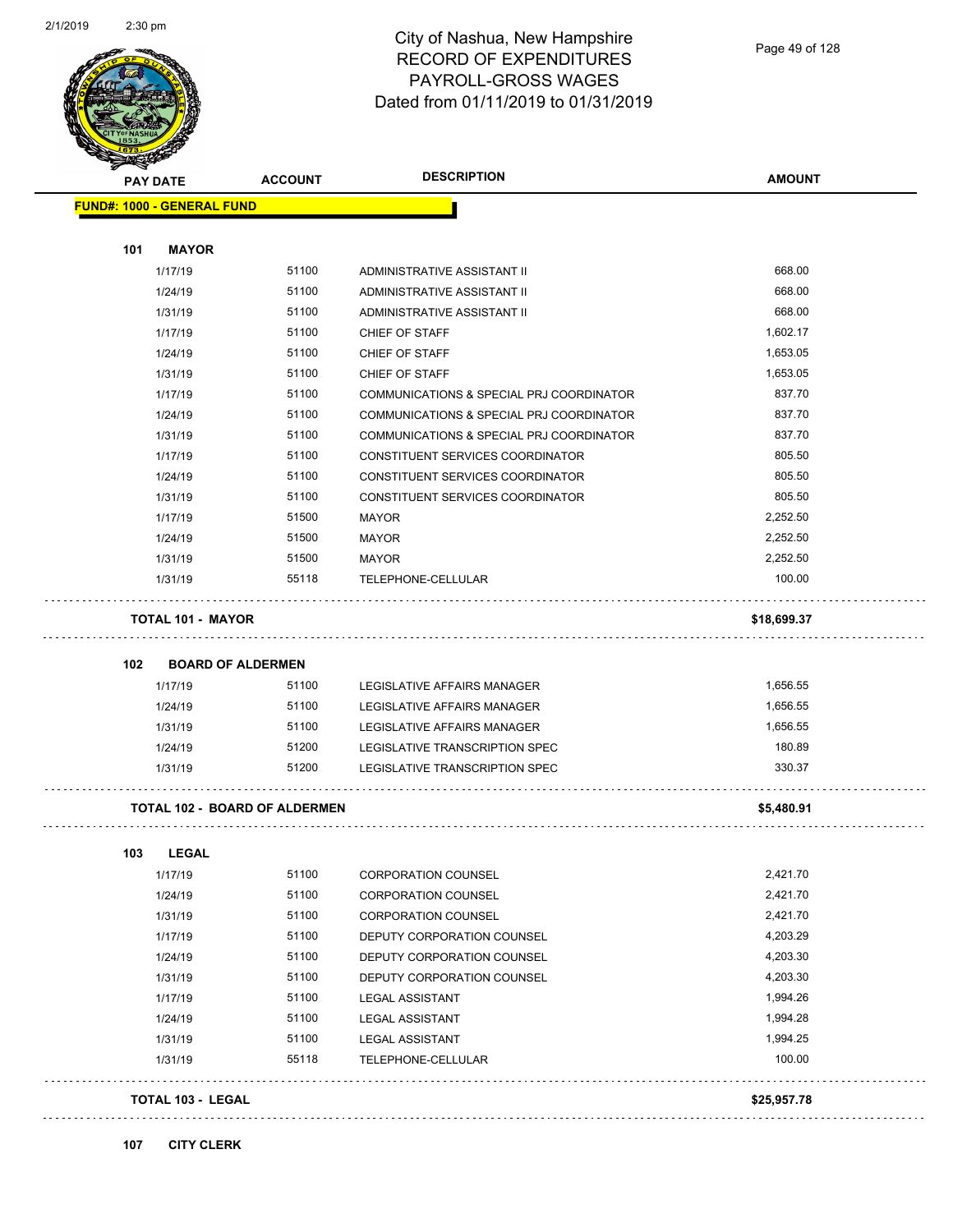$\Box$  .

 $\Box$  .



#### City of Nashua, New Hampshire RECORD OF EXPENDITURES PAYROLL-GROSS WAGES Dated from 01/11/2019 to 01/31/2019

|     | <b>PAY DATE</b>                   | <b>ACCOUNT</b> | <b>DESCRIPTION</b>                | <b>AMOUNT</b> |
|-----|-----------------------------------|----------------|-----------------------------------|---------------|
|     | <b>FUND#: 1000 - GENERAL FUND</b> |                |                                   |               |
| 107 | <b>CITY CLERK</b>                 |                |                                   |               |
|     | 1/17/19                           | 51100          | <b>CITY CLERK</b>                 | 1,804.30      |
|     | 1/24/19                           | 51100          | <b>CITY CLERK</b>                 | 1,804.30      |
|     | 1/31/19                           | 51100          | <b>CITY CLERK</b>                 | 1,804.30      |
|     | 1/17/19                           | 51100          | <b>CLERK VITAL RECORDS II</b>     | 1,840.39      |
|     | 1/24/19                           | 51100          | <b>CLERK VITAL RECORDS II</b>     | 1,840.40      |
|     | 1/31/19                           | 51100          | <b>CLERK VITAL RECORDS II</b>     | 1,840.38      |
|     | 1/17/19                           | 51100          | DEPARTMENT COORDINATOR, CC        | 744.19        |
|     | 1/24/19                           | 51100          | DEPARTMENT COORDINATOR, CC        | 744.20        |
|     | 1/31/19                           | 51100          | DEPARTMENT COORDINATOR, CC        | 744.19        |
|     | 1/17/19                           | 51100          | DEPUTY CITY CLERK                 | 1,279.50      |
|     | 1/24/19                           | 51100          | DEPUTY CITY CLERK                 | 1,279.50      |
|     | 1/31/19                           | 51100          | <b>DEPUTY CITY CLERK</b>          | 1,279.50      |
|     | 1/24/19                           | 51300          | <b>OVERTIME</b>                   | 102.43        |
|     | <b>TOTAL 107 - CITY CLERK</b>     |                |                                   | \$17,107.58   |
| 111 | <b>HUMAN RESOURCES</b>            |                |                                   |               |
|     | 1/17/19                           | 51100          | HR SPEC                           | 927.05        |
|     | 1/24/19                           | 51100          | HR SPEC                           | 927.06        |
|     | 1/31/19                           | 51100          | HR SPEC                           | 927.06        |
|     | 1/17/19                           | 51100          | HRIS & PAYROLL ANALYST            | 1,172.20      |
|     | 1/24/19                           | 51100          | HRIS & PAYROLL ANALYST            | 1,172.20      |
|     | 1/31/19                           | 51100          | HRIS & PAYROLL ANALYST            | 1,172.20      |
|     | 111710                            | F A A O        | <b>IBILIAL BEGAUDAES BIBESTAD</b> | 1.002.20      |

| <b>TOTAL 111 - HUMAN RESOURCES</b> |       |                                   | \$28.048.24 |
|------------------------------------|-------|-----------------------------------|-------------|
| 1/31/19                            | 55118 | TELEPHONE-CELLULAR                | 100.00      |
| 1/31/19                            | 51300 | <b>OVERTIME</b>                   | 116.31      |
| 1/24/19                            | 51300 | <b>OVERTIME</b>                   | 625.30      |
| 1/24/19                            | 51200 | ADMINISTRATIVE ASSISTANT I        | 153.42      |
| 1/17/19                            | 51200 | ADMINISTRATIVE ASSISTANT I        | 260.81      |
| 1/31/19                            | 51100 | PAYROLL MANAGER                   | 1,562.35    |
| 1/24/19                            | 51100 | <b>PAYROLL MANAGER</b>            | 1,562.35    |
| 1/17/19                            | 51100 | PAYROLL MANAGER                   | 1,562.35    |
| 1/31/19                            | 51100 | PAYROLL ANALYST                   | 2,223.25    |
| 1/24/19                            | 51100 | PAYROLL ANALYST                   | 2,223.24    |
| 1/17/19                            | 51100 | PAYROLL ANALYST                   | 2,223.24    |
| 1/31/19                            | 51100 | <b>HUMAN RESOURCES MANAGER</b>    | 1,242.65    |
| 1/24/19                            | 51100 | HUMAN RESOURCES MANAGER           | 1,242.65    |
| 1/17/19                            | 51100 | <b>HUMAN RESOURCES MANAGER</b>    | 1,242.65    |
| 1/31/19                            | 51100 | <b>HUMAN RESOURCES DIRECTOR</b>   | 1,803.30    |
| 1/24/19                            | 51100 | <b>HUMAN RESOURCES DIRECTOR</b>   | 1,803.30    |
| 1/17/19                            | 51100 | <b>HUMAN RESOURCES DIRECTOR</b>   | 1,803.30    |
| 1/31/19                            | 51100 | <b>HRIS &amp; PAYROLL ANALYST</b> | 1,172.20    |
| 1/24/19                            | 51100 | <b>HRIS &amp; PAYROLL ANALYST</b> | 1,172.20    |
| 1/17/19                            | 51100 | <b>HRIS &amp; PAYROLL ANALYST</b> | 1,172.20    |
| 1/31/19                            | 51100 | HR SPEC                           | 927.06      |
| 1/24/19                            | 51100 | HR SPEC                           | 927.06      |
| 1/17/19                            | 51100 | HR SPEC                           | 927.05      |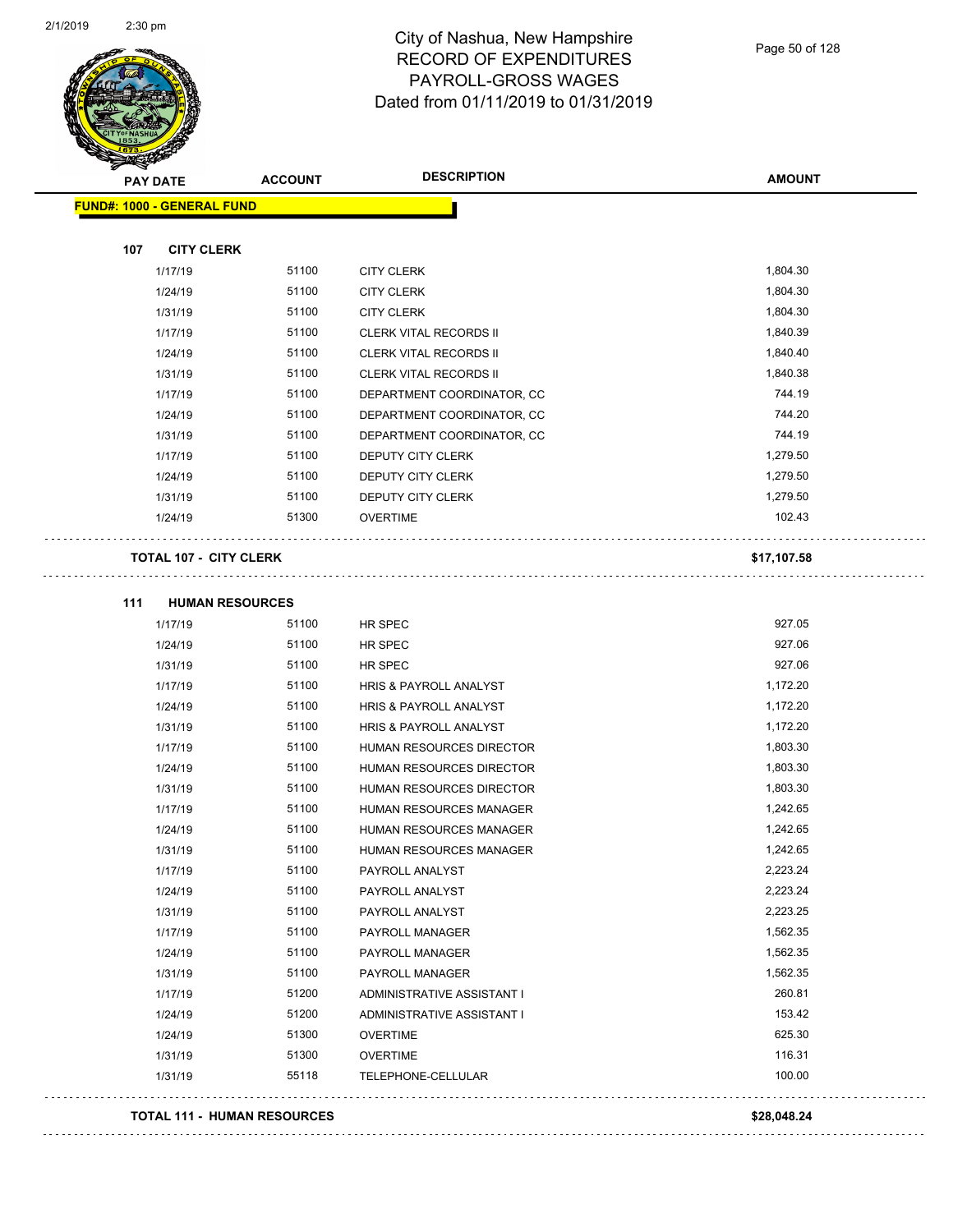| 2/1/2019 | $2:30$ pm |                                   |                                        | City of Nashua, New Hampshire<br><b>RECORD OF EXPENDITURES</b><br>PAYROLL-GROSS WAGES<br>Dated from 01/11/2019 to 01/31/2019 | Page 51 of 128       |
|----------|-----------|-----------------------------------|----------------------------------------|------------------------------------------------------------------------------------------------------------------------------|----------------------|
|          |           | <b>PAY DATE</b>                   | <b>ACCOUNT</b>                         | <b>DESCRIPTION</b>                                                                                                           | <b>AMOUNT</b>        |
|          |           | <b>FUND#: 1000 - GENERAL FUND</b> |                                        |                                                                                                                              |                      |
|          | 120       |                                   | <b>TELECOMMUNICATIONS</b>              |                                                                                                                              |                      |
|          |           | 1/31/19                           | 55109                                  | TELEPHONE-VOICE                                                                                                              | 50.00                |
|          |           |                                   |                                        |                                                                                                                              |                      |
|          |           |                                   | <b>TOTAL 120 - TELECOMMUNICATIONS</b>  |                                                                                                                              | \$50.00              |
|          |           |                                   |                                        |                                                                                                                              |                      |
|          | 122       |                                   | <b>INFORMATION TECHNOLOGY</b><br>51100 |                                                                                                                              | 801.90               |
|          |           | 1/17/19<br>1/24/19                | 51100                                  | ADMIN ASSISTANT III<br>ADMIN ASSISTANT III                                                                                   | 801.90               |
|          |           | 1/31/19                           | 51100                                  | ADMIN ASSISTANT III                                                                                                          | 801.90               |
|          |           | 1/17/19                           | 51100                                  | <b>ENTERPRISE SYS ADMINISTRATOR</b>                                                                                          | 1,562.35             |
|          |           | 1/24/19                           | 51100                                  | <b>ENTERPRISE SYS ADMINISTRATOR</b>                                                                                          | 1,562.35             |
|          |           | 1/31/19                           | 51100                                  | ENTERPRISE SYS ADMINISTRATOR                                                                                                 | 1,562.35             |
|          |           | 1/17/19                           | 51100                                  | ERP SYSTEM ADMIN DBA                                                                                                         | 1,913.25             |
|          |           | 1/24/19                           | 51100                                  | ERP SYSTEM ADMIN DBA                                                                                                         | 1,913.25             |
|          |           | 1/31/19                           | 51100                                  | ERP SYSTEM ADMIN DBA                                                                                                         | 1,913.25             |
|          |           | 1/17/19                           | 51100                                  | IT APPLICATIONS ANALYST                                                                                                      | 1,414.95             |
|          |           | 1/24/19                           | 51100                                  | IT APPLICATIONS ANALYST                                                                                                      | 1,414.95             |
|          |           | 1/31/19                           | 51100                                  | IT APPLICATIONS ANALYST                                                                                                      | 1,414.95             |
|          |           | 1/17/19                           | 51100                                  | IT DIVISION DIRECTOR                                                                                                         | 2,294.80             |
|          |           | 1/24/19                           | 51100                                  | IT DIVISION DIRECTOR                                                                                                         | 2,294.80             |
|          |           | 1/31/19                           | 51100                                  | IT DIVISION DIRECTOR                                                                                                         | 2,294.80             |
|          |           | 1/17/19                           | 51100                                  | IT INFRASTRUCTURE ANALYST                                                                                                    | 1,306.00             |
|          |           | 1/24/19                           | 51100                                  | IT INFRASTRUCTURE ANALYST                                                                                                    | 1,306.00             |
|          |           | 1/31/19                           | 51100                                  | IT INFRASTRUCTURE ANALYST                                                                                                    | 1,306.00             |
|          |           | 1/17/19                           | 51100                                  | IT MANAGER, INFRASTRUCTURE                                                                                                   | 2,059.95             |
|          |           | 1/24/19                           | 51100                                  | IT MANAGER, INFRASTRUCTURE                                                                                                   | 2,059.95             |
|          |           | 1/31/19                           | 51100<br>51100                         | IT MANAGER, INFRASTRUCTURE                                                                                                   | 2,059.95<br>1,593.40 |
|          |           | 1/17/19<br>1/24/19                | 51100                                  | IT MANAGER, PROJECT/DEVELOPMENT SERVICES<br>IT MANAGER, PROJECT/DEVELOPMENT SERVICES                                         | 1,593.40             |
|          |           | 1/31/19                           | 51100                                  | IT MANAGER, PROJECT/DEVELOPMENT SERVICES                                                                                     | 1,593.40             |
|          |           | 1/17/19                           | 51100                                  | IT MANAGER, TECHNICAL SERVICES                                                                                               | 1,620.45             |
|          |           | 1/24/19                           | 51100                                  | IT MANAGER, TECHNICAL SERVICES                                                                                               | 1,620.45             |
|          |           | 1/31/19                           | 51100                                  | IT MANAGER, TECHNICAL SERVICES                                                                                               | 1,620.45             |
|          |           | 1/17/19                           | 51100                                  | SYSTEMS ADM DATABASE ADM                                                                                                     | 1,810.11             |
|          |           | 1/24/19                           | 51100                                  | SYSTEMS ADM DATABASE ADM                                                                                                     | 1,810.10             |
|          |           | 1/31/19                           | 51100                                  | SYSTEMS ADM DATABASE ADM                                                                                                     | 1,810.11             |
|          |           | 1/17/19                           | 51100                                  | TECHNICAL SPEC II NET SUPPORT                                                                                                | 1,246.35             |
|          |           | 1/24/19                           | 51100                                  | TECHNICAL SPEC II NET SUPPORT                                                                                                | 1,246.35             |
|          |           | 1/31/19                           | 51100                                  | TECHNICAL SPEC II NET SUPPORT                                                                                                | 1,246.35             |
|          |           | 1/17/19                           | 51100                                  | <b>TECHNICAL SPECIALIST I</b>                                                                                                | 870.15               |
|          |           | 1/24/19                           | 51100                                  | <b>TECHNICAL SPECIALIST I</b>                                                                                                | 870.16               |
|          |           | 1/31/19                           | 51100                                  | <b>TECHNICAL SPECIALIST I</b>                                                                                                | 870.15               |
|          |           | 1/17/19                           | 51100                                  | WEB ADMINISTRATOR/GRAPHIC DESINGER                                                                                           | 962.70               |
|          |           | 1/24/19                           | 51100                                  | WEB ADMINISTRATOR/GRAPHIC DESINGER                                                                                           | 962.70               |
|          |           | 1/31/19                           | 51100                                  | WEB ADMINISTRATOR/GRAPHIC DESINGER                                                                                           | 962.70               |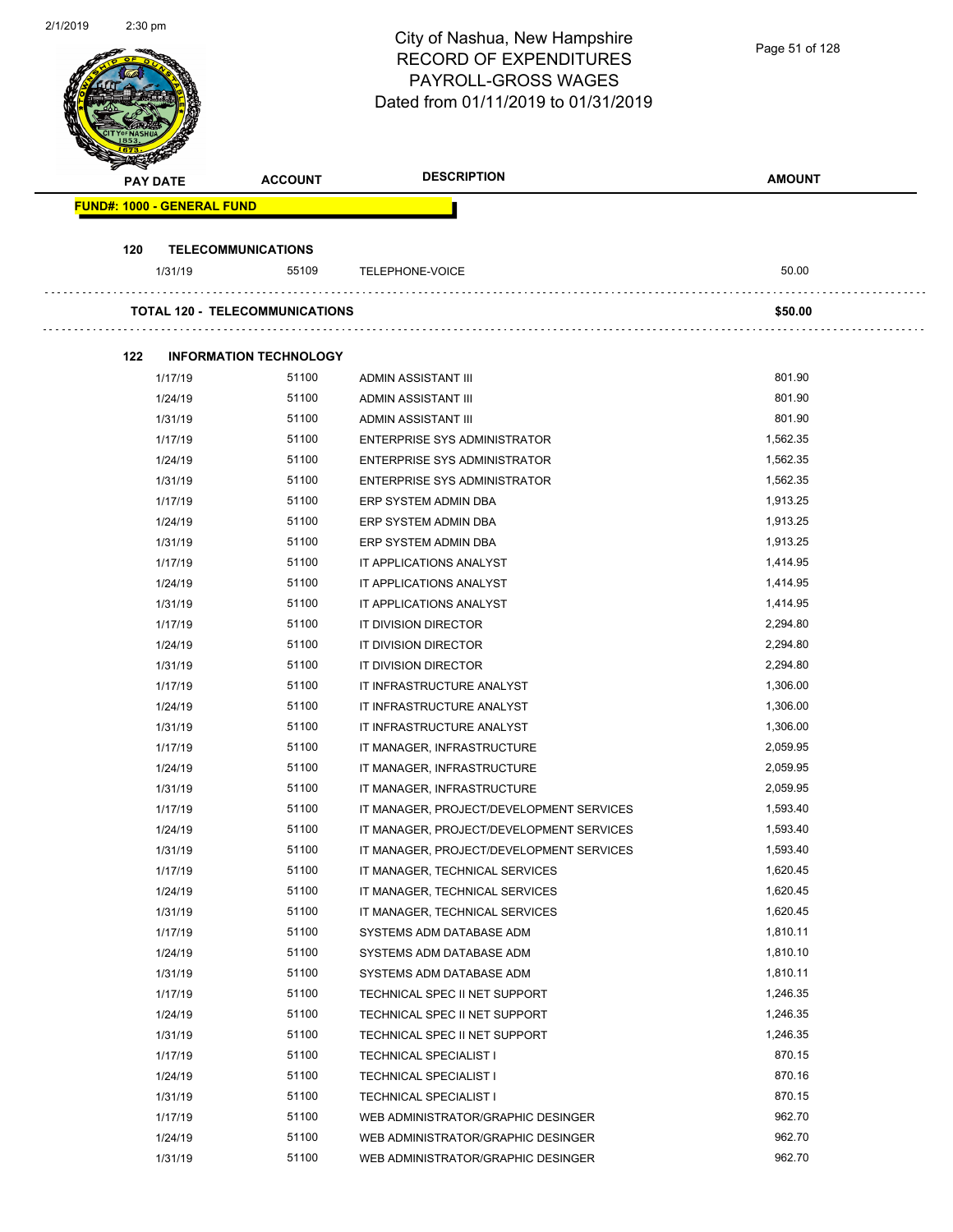|     | <b>PAY DATE</b>                   | <b>ACCOUNT</b>                            | City of Nashua, New Hampshire<br><b>RECORD OF EXPENDITURES</b><br>PAYROLL-GROSS WAGES<br>Dated from 01/11/2019 to 01/31/2019<br><b>DESCRIPTION</b> | Page 52 of 128<br><b>AMOUNT</b> |
|-----|-----------------------------------|-------------------------------------------|----------------------------------------------------------------------------------------------------------------------------------------------------|---------------------------------|
|     |                                   |                                           |                                                                                                                                                    |                                 |
|     | <b>FUND#: 1000 - GENERAL FUND</b> |                                           |                                                                                                                                                    |                                 |
| 122 |                                   | <b>INFORMATION TECHNOLOGY</b>             |                                                                                                                                                    |                                 |
|     | 1/17/19                           | 51300                                     | <b>OVERTIME</b>                                                                                                                                    | 186.95                          |
|     | 1/31/19                           | 55118                                     | TELEPHONE-CELLULAR                                                                                                                                 | 234.00                          |
|     |                                   | <b>TOTAL 122 - INFORMATION TECHNOLOGY</b> |                                                                                                                                                    | \$58,790.03                     |
| 126 | <b>FINANCIAL SERVICES</b>         |                                           |                                                                                                                                                    |                                 |
|     | 1/17/19                           | 51100                                     | ACCOUNTS PAYABLE COORDINATOR                                                                                                                       | 2,308.65                        |
|     | 1/24/19                           | 51100                                     | ACCOUNTS PAYABLE COORDINATOR                                                                                                                       | 2,308.65                        |
|     | 1/31/19                           | 51100                                     | ACCOUNTS PAYABLE COORDINATOR                                                                                                                       | 2,308.65                        |
|     | 1/17/19                           | 51100                                     | <b>ACCOUNTS PAYABLE SUPV</b>                                                                                                                       | 1,095.90                        |
|     | 1/24/19                           | 51100                                     | ACCOUNTS PAYABLE SUPV                                                                                                                              | 1,095.90                        |
|     | 1/31/19                           | 51100                                     | ACCOUNTS PAYABLE SUPV                                                                                                                              | 1,095.90                        |
|     | 1/17/19                           | 51100                                     | <b>ASSISTANT TREASURER</b>                                                                                                                         | 1,466.05                        |
|     | 1/24/19                           | 51100                                     | ASSISTANT TREASURER                                                                                                                                | 1,466.05                        |
|     | 1/31/19                           | 51100                                     | <b>ASSISTANT TREASURER</b>                                                                                                                         | 1,466.05                        |
|     | 1/17/19                           | 51100                                     | CFO COMPTROLLER                                                                                                                                    | 2,518.65                        |
|     | 1/24/19                           | 51100                                     | CFO COMPTROLLER                                                                                                                                    | 2,518.65                        |
|     | 1/31/19                           | 51100                                     | <b>CFO COMPTROLLER</b>                                                                                                                             | 2,518.65                        |
|     | 1/17/19                           | 51100                                     | DEP TREASURER TAX COLLECTOR                                                                                                                        | 1,222.45                        |
|     | 1/24/19                           | 51100                                     | DEP TREASURER TAX COLLECTOR                                                                                                                        | 1,222.45                        |
|     | 1/31/19                           | 51100                                     | DEP TREASURER TAX COLLECTOR                                                                                                                        | 1,222.45                        |
|     | 1/17/19                           | 51100                                     | FINANCE AND ADMIN MANAGER                                                                                                                          | 873.15                          |
|     | 1/24/19                           | 51100                                     | FINANCE AND ADMIN MANAGER                                                                                                                          | 873.15                          |
|     | 1/31/19                           | 51100                                     | FINANCE AND ADMIN MANAGER                                                                                                                          | 873.15                          |
|     | 1/17/19                           | 51100                                     | MVR CLERK I                                                                                                                                        | 2,343.00                        |
|     | 1/24/19                           | 51100                                     | <b>MVR CLERK I</b>                                                                                                                                 | 2,035.48                        |
|     | 1/31/19                           | 51100                                     | <b>MVR CLERK I</b>                                                                                                                                 | 2,035.47                        |
|     | 1/17/19                           | 51100                                     | MVR CLERK II                                                                                                                                       | 941.45                          |
|     | 1/24/19                           | 51100                                     | MVR CLERK II                                                                                                                                       | 941.44                          |
|     | 1/31/19                           | 51100                                     | MVR CLERK II                                                                                                                                       | 941.45                          |
|     | 1/17/19                           | 51100                                     | MVR CLERK III                                                                                                                                      | 1,529.91                        |
|     | 1/24/19                           | 51100                                     | MVR CLERK III                                                                                                                                      | 1,529.91                        |
|     | 1/31/19                           | 51100                                     | MVR CLERK III                                                                                                                                      | 1,529.91                        |
|     | 1/17/19                           | 51100                                     | ORDINANCE VIOLATIONS COORDINATOR                                                                                                                   | 291.81                          |
|     | 1/24/19                           | 51100                                     | ORDINANCE VIOLATIONS COORDINATOR                                                                                                                   | 291.80                          |
|     | 1/31/19                           | 51100                                     | ORDINANCE VIOLATIONS COORDINATOR                                                                                                                   | 291.80                          |
|     | 1/17/19                           | 51100                                     | REVENUE ACCOUNTS SPEC                                                                                                                              | 845.00                          |
|     | 1/24/19                           | 51100                                     | REVENUE ACCOUNTS SPEC                                                                                                                              | 845.00                          |
|     | 1/31/19                           | 51100                                     | REVENUE ACCOUNTS SPEC                                                                                                                              | 845.00                          |
|     | 1/17/19                           | 51100                                     | REVENUE COORDINATOR                                                                                                                                | 1,080.35                        |
|     | 1/24/19                           | 51100                                     | REVENUE COORDINATOR                                                                                                                                | 1,080.35                        |
|     | 1/31/19                           | 51100                                     | REVENUE COORDINATOR                                                                                                                                | 1,080.35                        |
|     | 1/17/19                           | 51100                                     | SENIOR ACCOUNTANT                                                                                                                                  | 1,143.00                        |
|     | 1/24/19                           | 51100                                     | SENIOR ACCOUNTANT                                                                                                                                  | 1,143.00                        |

2/1/2019 2:30 pm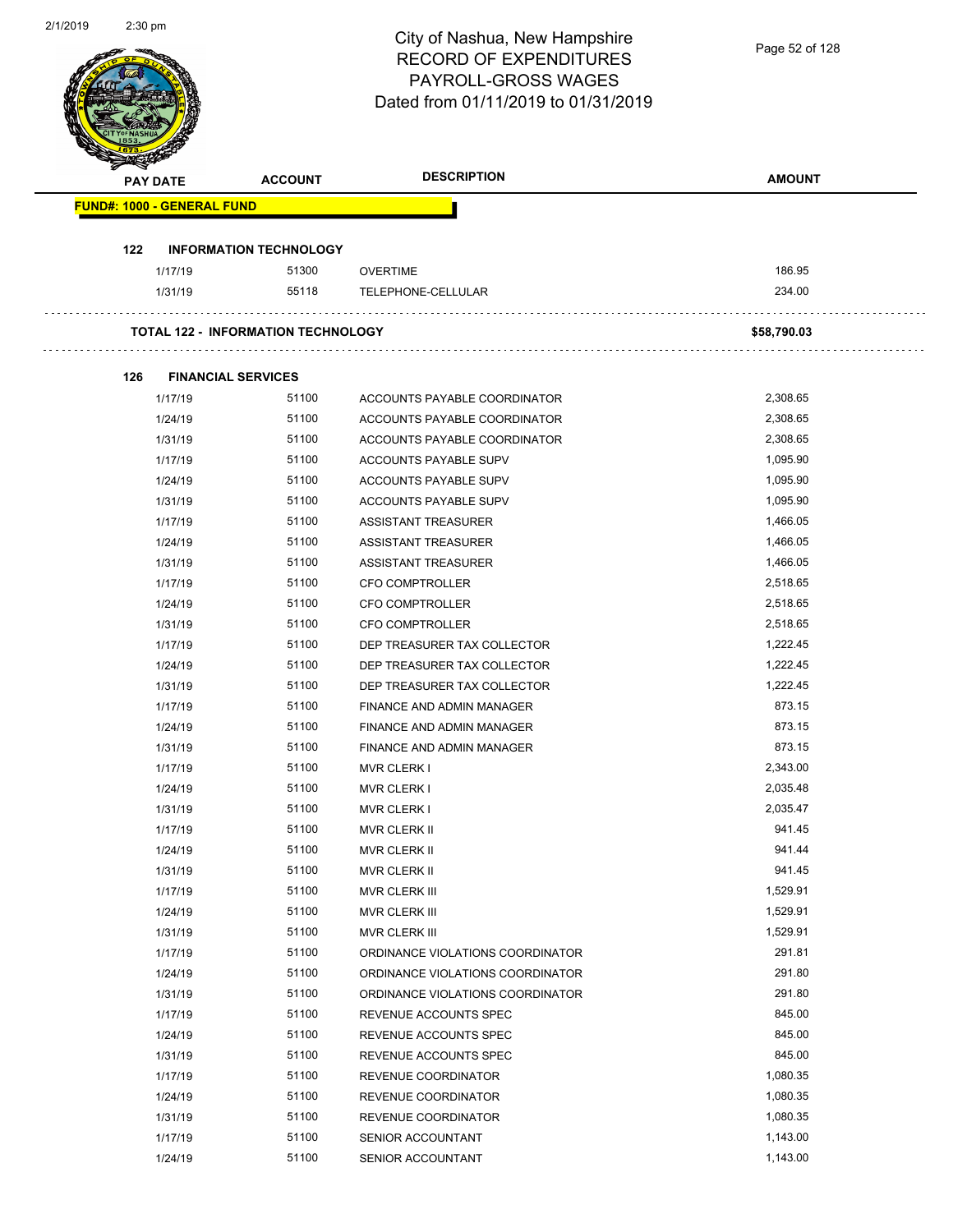

| <b>Arthur</b><br><b>PAY DATE</b>  | <b>ACCOUNT</b> | <b>DESCRIPTION</b>               | <b>AMOUNT</b> |
|-----------------------------------|----------------|----------------------------------|---------------|
| <b>FUND#: 1000 - GENERAL FUND</b> |                |                                  |               |
|                                   |                |                                  |               |
| 126<br><b>FINANCIAL SERVICES</b>  |                |                                  |               |
| 1/31/19                           | 51100          | SENIOR ACCOUNTANT                | 1,143.00      |
| 1/17/19                           | 51100          | SENIOR FINANCE MANAGER           | 1,705.80      |
| 1/24/19                           | 51100          | <b>SENIOR FINANCE MANAGER</b>    | 1,705.80      |
| 1/31/19                           | 51100          | SENIOR FINANCE MANAGER           | 1,705.80      |
| 1/17/19                           | 51100          | SENIOR FINANCIAL ANALYST         | 1,240.50      |
| 1/24/19                           | 51100          | SENIOR FINANCIAL ANALYST         | 1,240.50      |
| 1/31/19                           | 51100          | SENIOR FINANCIAL ANALYST         | 1,240.50      |
| 1/17/19                           | 51100          | SR MGR ACCT FIN REPORTING        | 1,339.30      |
| 1/24/19                           | 51100          | SR MGR ACCT FIN REPORTING        | 1,339.30      |
| 1/31/19                           | 51100          | SR MGR ACCT FIN REPORTING        | 1,339.30      |
| 1/17/19                           | 51100          | SUPV VEHICLE REGISTRATION        | 1,214.70      |
| 1/24/19                           | 51100          | SUPV VEHICLE REGISTRATION        | 1,214.70      |
| 1/31/19                           | 51100          | <b>SUPV VEHICLE REGISTRATION</b> | 1,214.70      |
| 1/17/19                           | 51100          | TREASURER TAX COLLECTOR          | 2,059.95      |
| 1/24/19                           | 51100          | TREASURER TAX COLLECTOR          | 2,059.95      |
| 1/31/19                           | 51100          | TREASURER TAX COLLECTOR          | 2,059.95      |
| 1/17/19                           | 51200          | TRUST ACCOUNTANT PT              | 756.20        |
| 1/24/19                           | 51200          | TRUST ACCOUNTANT PT              | 756.20        |
| 1/31/19                           | 51200          | <b>TRUST ACCOUNTANT PT</b>       | 756.21        |
| 1/17/19                           | 51300          | <b>OVERTIME</b>                  | 5.82          |
| 1/24/19                           | 51300          | <b>OVERTIME</b>                  | 25.99         |
| 1/31/19                           | 51300          | <b>OVERTIME</b>                  | 80.53         |
| 1/31/19                           | 55118          | TELEPHONE-CELLULAR               | 50.00         |
|                                   |                |                                  |               |

#### **TOTAL 126 - FINANCIAL SERVICES \$77,474.73**

 $\bar{\mathcal{L}}$  .

. . . . . . . . . . . . .

| <b>CITY BUILDINGS</b> |       |                         |          |
|-----------------------|-------|-------------------------|----------|
| 1/17/19               | 51100 | <b>BUILDING MANAGER</b> | 1,234.85 |
| 1/24/19               | 51100 | <b>BUILDING MANAGER</b> | 1,234.85 |
| 1/31/19               | 51100 | <b>BUILDING MANAGER</b> | 1,234.85 |
| 12/21/18              | 51100 | <b>CUSTODIAN I</b>      | 163.17   |
| 12/31/18              | 51100 | <b>CUSTODIAN I</b>      | (163.17) |
| 1/17/19               | 51100 | <b>CUSTODIAN I</b>      | 1,255.69 |
| 1/24/19               | 51100 | <b>CUSTODIAN I</b>      | 1,255.69 |
| 1/31/19               | 51100 | <b>CUSTODIAN I</b>      | 1,255.69 |
| 1/17/19               | 51100 | <b>MAINTENANCE SPEC</b> | 1,414.00 |
| 1/24/19               | 51100 | <b>MAINTENANCE SPEC</b> | 1,414.00 |
| 1/31/19               | 51100 | <b>MAINTENANCE SPEC</b> | 1,414.00 |
| 12/21/18              | 51300 | <b>OVERTIME</b>         | (244.76) |
| 12/31/18              | 51300 | <b>OVERTIME</b>         | 244.76   |
| 1/17/19               | 51300 | <b>OVERTIME</b>         | 6.89     |
| 1/24/19               | 51300 | <b>OVERTIME</b>         | 46.31    |
| 1/31/19               | 51300 | <b>OVERTIME</b>         | 992.01   |
| 1/31/19               | 55118 | TELEPHONE-CELLULAR      | 100.00   |
|                       |       |                         |          |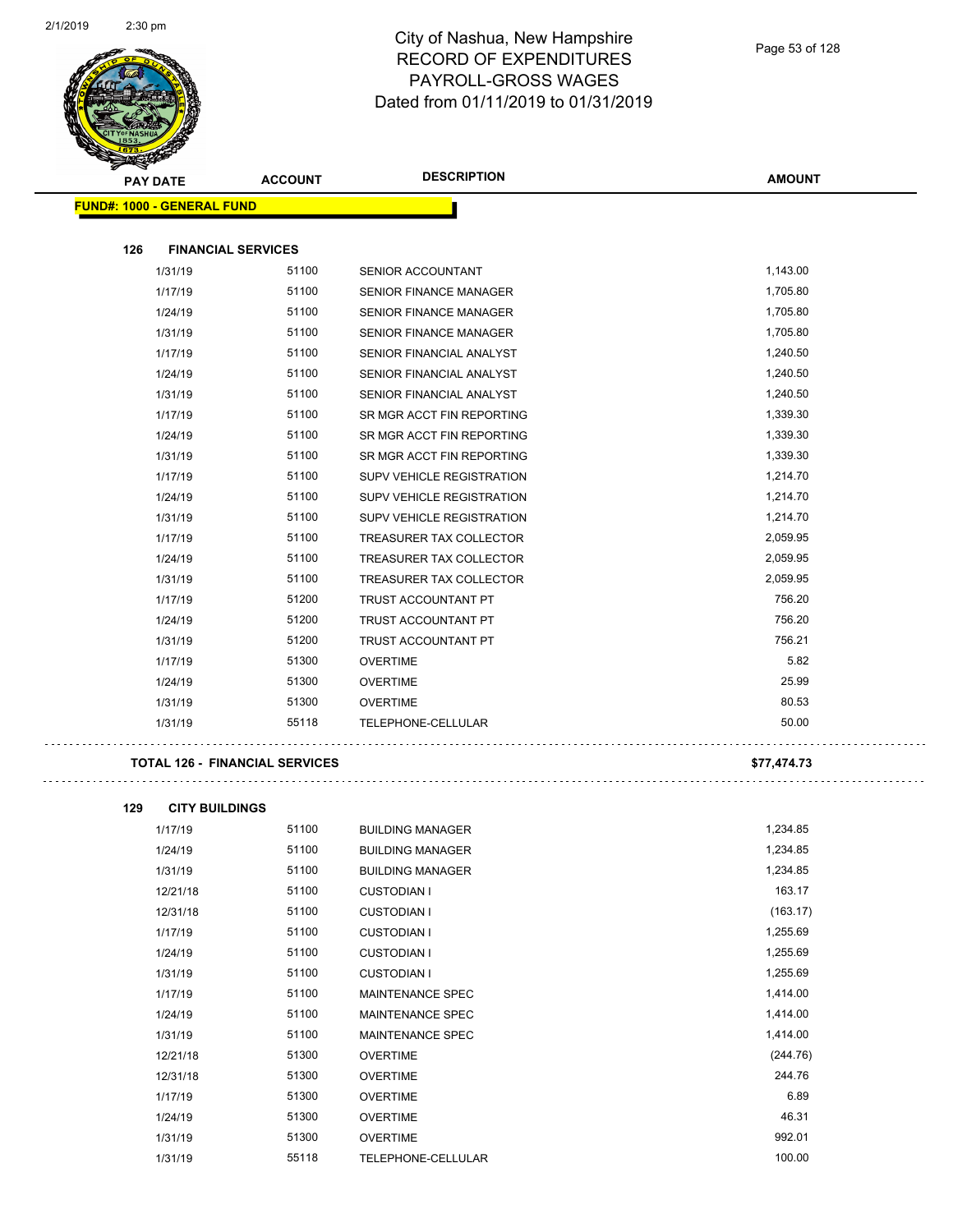|     |                                   |                | City of Nashua, New Hampshire<br><b>RECORD OF EXPENDITURES</b><br>PAYROLL-GROSS WAGES | Page 54 of 128   |
|-----|-----------------------------------|----------------|---------------------------------------------------------------------------------------|------------------|
|     |                                   |                | Dated from 01/11/2019 to 01/31/2019                                                   |                  |
|     | <b>PAY DATE</b>                   | <b>ACCOUNT</b> | <b>DESCRIPTION</b>                                                                    | <b>AMOUNT</b>    |
|     | <b>FUND#: 1000 - GENERAL FUND</b> |                |                                                                                       |                  |
|     |                                   |                |                                                                                       |                  |
|     | <b>TOTAL 129 - CITY BUILDINGS</b> |                |                                                                                       | \$12,858.83      |
|     |                                   |                |                                                                                       |                  |
| 130 | <b>PURCHASING</b>                 |                |                                                                                       |                  |
|     | 1/17/19                           | 51100          | PURCHASING AGENT I                                                                    | 741.93           |
|     | 1/24/19                           | 51100          | PURCHASING AGENT I                                                                    | 756.10           |
|     | 1/31/19                           | 51100          | PURCHASING AGENT I                                                                    | 756.10<br>941.89 |
|     | 1/17/19                           | 51100          | PURCHASING AGENT II                                                                   | 936.01           |
|     | 1/24/19                           | 51100          | PURCHASING AGENT II                                                                   | 941.89           |
|     | 1/31/19<br>1/17/19                | 51100<br>51100 | PURCHASING AGENT II<br>PURCHASING MANAGER                                             | 1,746.35         |
|     | 1/24/19                           | 51100          | PURCHASING MANAGER                                                                    | 1,746.35         |
|     | 1/31/19                           | 51100          | PURCHASING MANAGER                                                                    | 1,746.35         |
|     | 1/17/19                           | 51200          | MESSENGER MAIL DISTRIBUTION CL                                                        | 331.91           |
|     | 1/24/19                           | 51200          | MESSENGER MAIL DISTRIBUTION CL                                                        | 319.90           |
|     | 1/31/19                           | 51200          | MESSENGER MAIL DISTRIBUTION CL                                                        | 319.90           |
|     | 1/31/19                           | 51300          | <b>OVERTIME</b>                                                                       | 26.49            |
|     |                                   |                |                                                                                       |                  |
|     |                                   |                |                                                                                       |                  |
|     | <b>TOTAL 130 - PURCHASING</b>     |                |                                                                                       | \$11,311.17      |
| 131 | <b>HUNT BUILDING</b>              |                |                                                                                       |                  |
|     | 1/17/19                           | 51100          | HUNT MEMORIAL BLDG & ARTS ADM                                                         | 372.91           |
|     | 1/24/19                           | 51100          | HUNT MEMORIAL BLDG & ARTS ADM                                                         | 372.91           |
|     | 1/31/19                           | 51100          | HUNT MEMORIAL BLDG & ARTS ADM                                                         | 372.90           |
|     | <b>TOTAL 131 - HUNT BUILDING</b>  |                |                                                                                       | \$1,118.72       |
|     |                                   |                |                                                                                       |                  |
| 132 | <b>ASSESSING</b>                  |                |                                                                                       |                  |
|     | 1/17/19                           | 51100          | <b>APPRAISER I</b>                                                                    | 796.30           |
|     | 1/24/19                           | 51100          | <b>APPRAISER I</b>                                                                    | 796.30<br>796.30 |
|     | 1/31/19                           | 51100<br>51100 | <b>APPRAISER I</b>                                                                    | 1,146.50         |
|     | 1/17/19<br>1/24/19                | 51100          | <b>APPRAISER II</b><br>APPRAISER II                                                   | 1,146.50         |
|     | 1/31/19                           | 51100          | <b>APPRAISER II</b>                                                                   | 1,146.49         |
|     | 1/17/19                           | 51100          | <b>APPRAISER III</b>                                                                  | 2,465.70         |
|     | 1/24/19                           | 51100          | <b>APPRAISER III</b>                                                                  | 2,465.70         |
|     | 1/31/19                           | 51100          | <b>APPRAISER III</b>                                                                  | 2,465.70         |
|     | 1/17/19                           | 51100          | ASSESSING ADMIN SPEC I CSR                                                            | 654.95           |
|     | 1/24/19                           | 51100          | ASSESSING ADMIN SPEC I CSR                                                            | 654.95           |
|     | 1/31/19                           | 51100          | ASSESSING ADMIN SPEC I CSR                                                            | 654.95           |
|     | 1/17/19                           | 51100          | ASSESSING ADMIN SPEC II CSR                                                           | 715.30           |
|     | 1/24/19                           | 51100          | ASSESSING ADMIN SPEC II CSR                                                           | 715.30           |
|     | 1/31/19                           | 51100          | ASSESSING ADMIN SPEC II CSR                                                           | 715.30           |
|     | 1/17/19                           | 51100          | ASSESSING ADMIN SPEC III CSR                                                          | 998.54           |

2/1/2019 2:30 pm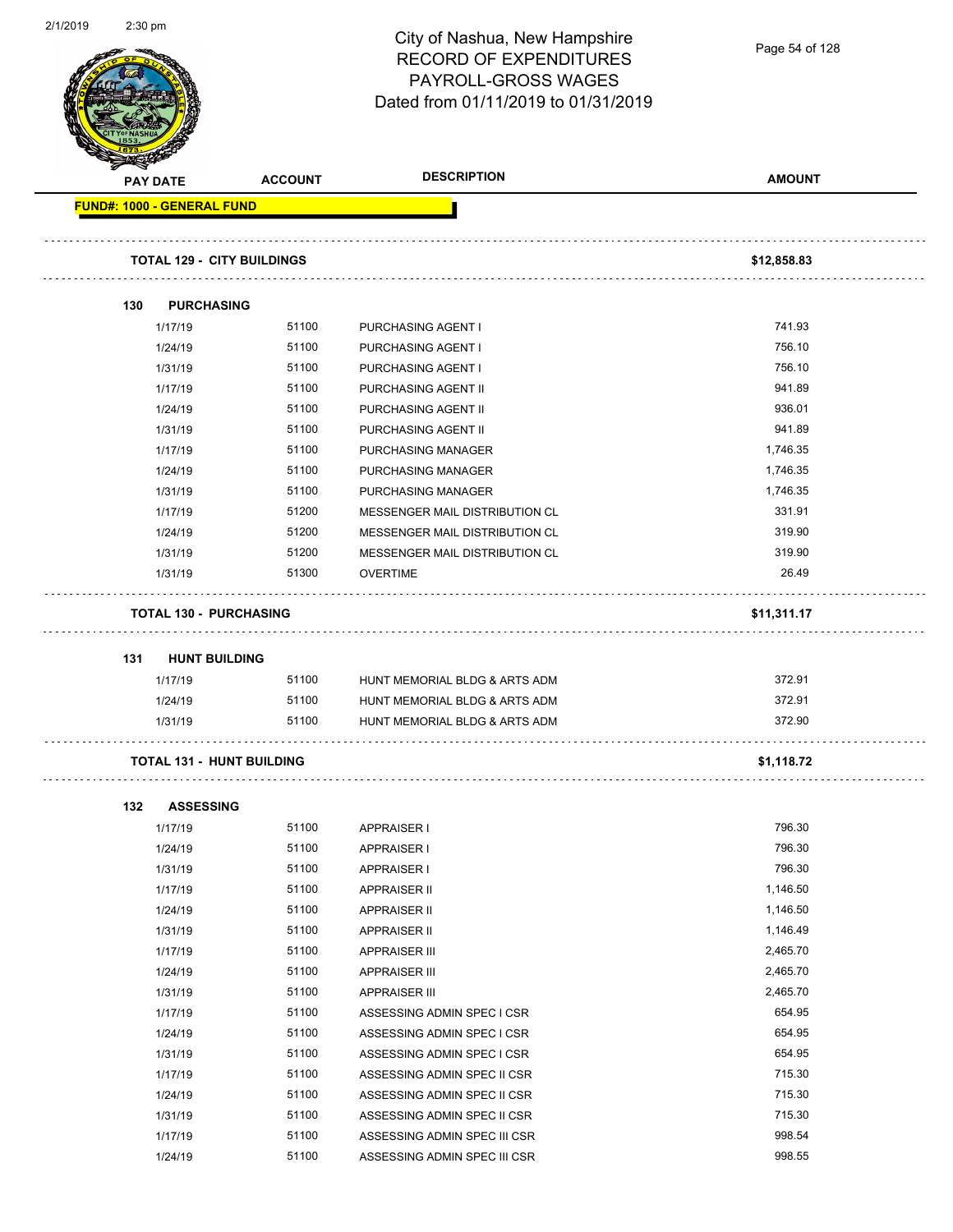

| <b>PAY DATE</b>                   |                          | <b>ACCOUNT</b>                            | <b>DESCRIPTION</b>            | <b>AMOUNT</b> |
|-----------------------------------|--------------------------|-------------------------------------------|-------------------------------|---------------|
| <b>FUND#: 1000 - GENERAL FUND</b> |                          |                                           |                               |               |
| 132                               | <b>ASSESSING</b>         |                                           |                               |               |
|                                   | 1/31/19                  | 51100                                     | ASSESSING ADMIN SPEC III CSR  | 998.55        |
|                                   | 1/17/19                  | 51100                                     | <b>CHIEF ASSESSOR</b>         | 1,908.50      |
|                                   | 1/24/19                  | 51100                                     | <b>CHIEF ASSESSOR</b>         | 1,908.50      |
|                                   | 1/31/19                  | 51100                                     | <b>CHIEF ASSESSOR</b>         | 1,908.50      |
|                                   | 1/17/19                  | 51100                                     | DEPARTMENT COORDINATOR        | 948.25        |
|                                   | 1/24/19                  | 51100                                     | DEPARTMENT COORDINATOR        | 948.26        |
|                                   | 1/31/19                  | 51100                                     | DEPARTMENT COORDINATOR        | 948.25        |
|                                   | 1/31/19                  | 51512                                     | WAGES APPOINTED OFFICIALS     | 375.00        |
|                                   | TOTAL 132 - ASSESSING    |                                           |                               | \$29,277.14   |
| 134                               | <b>GIS</b>               |                                           |                               |               |
|                                   | 1/17/19                  | 51100                                     | <b>GIS TECHNICIAN II</b>      | 1,174.40      |
|                                   | 1/24/19                  | 51100                                     | <b>GIS TECHNICIAN II</b>      | 1,174.40      |
|                                   | 1/31/19                  | 51100                                     | <b>GIS TECHNICIAN II</b>      | 1,174.40      |
|                                   | <b>TOTAL 134 - GIS</b>   |                                           |                               | \$3,523.20    |
| 140                               | <b>PINEWOOD CEMETERY</b> |                                           |                               |               |
|                                   | 1/31/19                  | 55314                                     | FIXED RATE MILEAGE ALLOWANCE  | 100.00        |
|                                   |                          | <b>TOTAL 140 - PINEWOOD CEMETERY</b>      |                               | \$100.00      |
| 142                               | <b>WOODLAWN CEMETERY</b> |                                           |                               |               |
|                                   | 1/17/19                  | 51100                                     | <b>GROUNDSKEEPER CEMETERY</b> | 1,455.30      |
|                                   | 1/24/19                  | 51100                                     | <b>GROUNDSKEEPER CEMETERY</b> | 1,455.30      |
|                                   | 1/31/19                  | 51100                                     | <b>GROUNDSKEEPER CEMETERY</b> | 1,455.30      |
|                                   | 1/17/19                  | 51100                                     | SUBFOREMAN CEMETERY           | 852.10        |
|                                   | 1/24/19                  | 51100                                     | SUBFOREMAN CEMETERY           | 852.10        |
|                                   | 1/31/19                  | 51100                                     | SUBFOREMAN CEMETERY           | 852.10        |
|                                   | 1/17/19                  | 51100                                     | SUPERINTENDENT CEMETERY I     | 1,195.60      |
|                                   | 1/24/19                  | 51100                                     | SUPERINTENDENT CEMETERY I     | 1,195.60      |
|                                   | 1/31/19                  | 51100                                     | SUPERINTENDENT CEMETERY I     | 1,195.60      |
|                                   | 1/24/19                  | 51300                                     | <b>OVERTIME</b>               | 81.86         |
|                                   | 1/31/19                  | 51300                                     | <b>OVERTIME</b>               | 185.35        |
|                                   |                          | <b>TOTAL 142 - WOODLAWN CEMETERY</b>      |                               | \$10,776.21   |
| 144                               |                          | <b>EDGEWOOD &amp; SUBURBAN CEMETERIES</b> |                               |               |
|                                   | 1/17/19                  | 51100                                     | <b>GROUNDSKEEPER CEMETERY</b> | 1,216.90      |
|                                   | 1/24/19                  | 51100                                     | <b>GROUNDSKEEPER CEMETERY</b> | 1,216.90      |
|                                   | 1/31/19                  | 51100                                     | <b>GROUNDSKEEPER CEMETERY</b> | 1,216.90      |

1/17/19 51100 SUBFOREMAN CEMETERY 736.70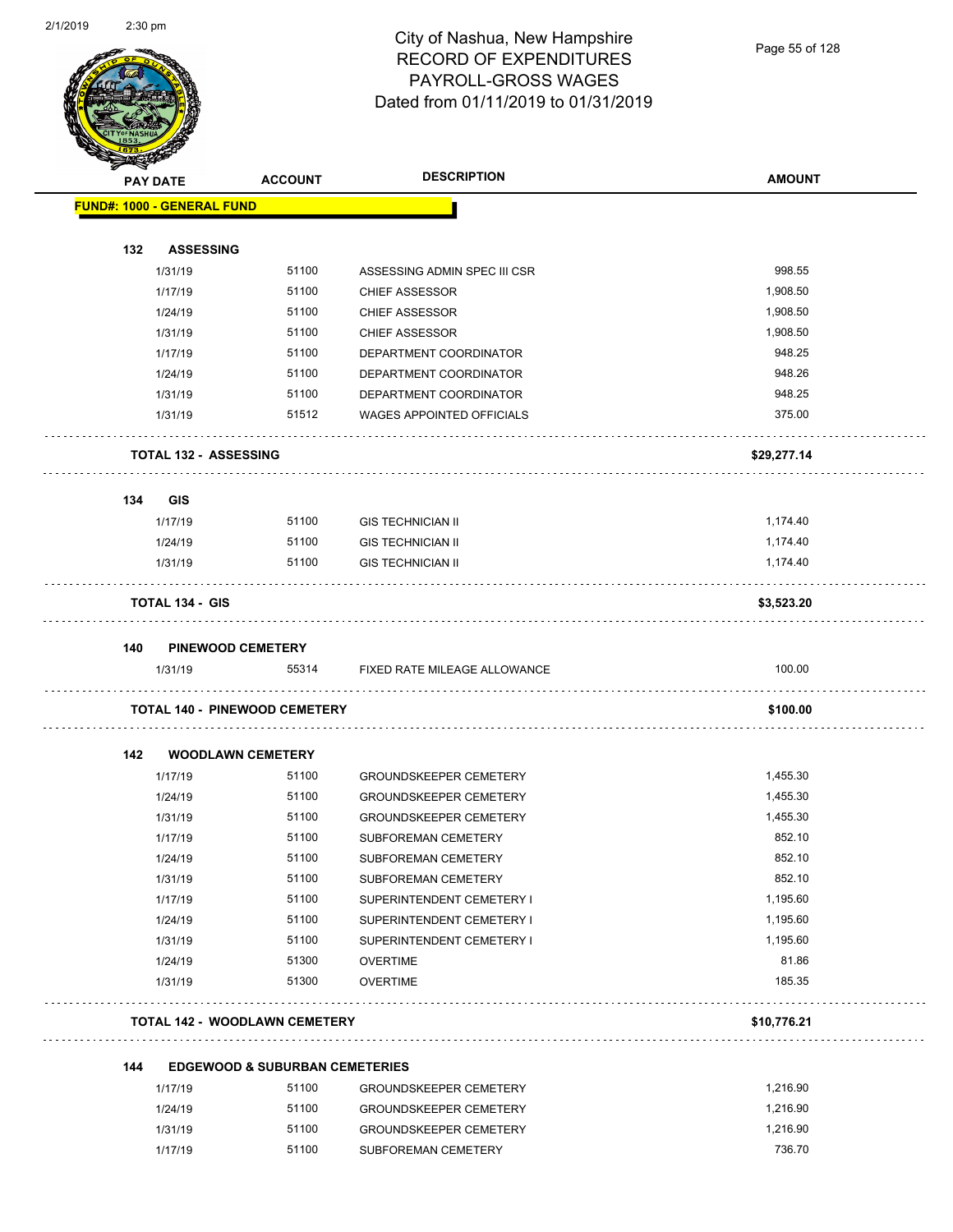|     | PAY DATE                          | <b>ACCOUNT</b>                            | <b>DESCRIPTION</b>                                    | <b>AMOUNT</b>        |
|-----|-----------------------------------|-------------------------------------------|-------------------------------------------------------|----------------------|
|     | <b>FUND#: 1000 - GENERAL FUND</b> |                                           |                                                       |                      |
| 144 |                                   | <b>EDGEWOOD &amp; SUBURBAN CEMETERIES</b> |                                                       |                      |
|     | 1/24/19                           | 51100                                     | SUBFOREMAN CEMETERY                                   | 736.70               |
|     | 1/31/19                           | 51100                                     | SUBFOREMAN CEMETERY                                   | 736.69               |
|     | 1/17/19                           | 51100                                     | SUPERINTENDENT CEMETERY II                            | 1,261.25             |
|     | 1/24/19                           | 51100                                     | SUPERINTENDENT CEMETERY II                            | 1,261.25             |
|     | 1/31/19                           | 51100                                     | SUPERINTENDENT CEMETERY II                            | 1,261.25             |
|     | 1/31/19                           | 51300                                     | <b>OVERTIME</b>                                       | 75.97                |
|     | 1/31/19                           | 55314                                     | FIXED RATE MILEAGE ALLOWANCE                          | 100.00               |
|     |                                   |                                           | <b>TOTAL 144 - EDGEWOOD &amp; SUBURBAN CEMETERIES</b> | \$9,820.51           |
|     |                                   |                                           |                                                       |                      |
| 150 | <b>POLICE</b>                     |                                           |                                                       |                      |
|     | 1/17/19                           | 51100                                     | <b>1ST YEAR OFFICERS</b>                              | 5,108.75             |
|     | 1/24/19                           | 51100                                     | <b>1ST YEAR OFFICERS</b>                              | 5,108.75             |
|     | 1/31/19                           | 51100                                     | <b>1ST YEAR OFFICERS</b>                              | 5,108.75             |
|     | 1/17/19                           | 51100                                     | 1ST YR OFFICERS CERTIFIED SPEC                        | 2,135.70             |
|     | 1/24/19                           | 51100                                     | 1ST YR OFFICERS CERTIFIED SPEC                        | 2,135.70             |
|     | 1/31/19                           | 51100                                     | 1ST YR OFFICERS CERTIFIED SPEC                        | 2,135.70             |
|     | 1/17/19                           | 51100                                     | 1st YR SPECIAL OFFICER CERTIFIED II                   | 1,388.40             |
|     | 1/24/19                           | 51100                                     | 1st YR SPECIAL OFFICER CERTIFIED II                   | 1,388.40             |
|     | 1/31/19                           | 51100                                     | 1st YR SPECIAL OFFICER CERTIFIED II                   | 1,388.40             |
|     | 1/17/19                           | 51100                                     | <b>ACCOUNT CLERK III</b>                              | 2,303.60             |
|     | 1/24/19                           | 51100                                     | <b>ACCOUNT CLERK III</b>                              | 2,303.60             |
|     | 1/31/19                           | 51100                                     | <b>ACCOUNT CLERK III</b>                              | 2,303.60<br>1,428.35 |
|     | 1/17/19                           | 51100<br>51100                            | ADMINISTRATIVE PROJECT SPEC                           | 1,428.35             |
|     | 1/24/19                           | 51100                                     | ADMINISTRATIVE PROJECT SPEC                           | 1,428.35             |
|     | 1/31/19                           | 51100                                     | ADMINISTRATIVE PROJECT SPEC<br>ANIMAL CONTROL OFFICER | 998.95               |
|     | 1/17/19                           | 51100                                     | ANIMAL CONTROL OFFICER                                | 998.95               |
|     | 1/24/19<br>1/31/19                | 51100                                     | ANIMAL CONTROL OFFICER                                | 998.95               |
|     | 1/17/19                           | 51100                                     | ASSISTANT RECORDS MANAGER                             | 1,028.25             |
|     | 1/24/19                           | 51100                                     | ASSISTANT RECORDS MANAGER                             | 1,028.25             |
|     | 1/31/19                           | 51100                                     | ASSISTANT RECORDS MANAGER                             | 1,028.25             |
|     | 1/17/19                           | 51100                                     | AUTO MECHANIC 1ST CLASS                               | 866.95               |
|     | 1/24/19                           | 51100                                     | AUTO MECHANIC 1ST CLASS                               | 866.95               |
|     | 1/31/19                           | 51100                                     | AUTO MECHANIC 1ST CLASS                               | 866.95               |
|     | 1/17/19                           | 51100                                     | <b>BUILDING MAINTENANCE SUPV</b>                      | 1,028.25             |
|     | 1/24/19                           | 51100                                     | <b>BUILDING MAINTENANCE SUPV</b>                      | 1,028.25             |
|     | 1/31/19                           | 51100                                     | <b>BUILDING MAINTENANCE SUPV</b>                      | 1,028.25             |
|     | 1/17/19                           | 51100                                     | CAPTAIN                                               | 16,137.95            |
|     | 1/24/19                           | 51100                                     | <b>CAPTAIN</b>                                        | 16,137.95            |
|     | 1/31/19                           | 51100                                     | <b>CAPTAIN</b>                                        | 16,137.95            |
|     | 1/17/19                           | 51100                                     | CHIEF OF POLICE                                       | 2,843.35             |
|     | 1/24/19                           | 51100                                     | CHIEF OF POLICE                                       | 2,843.35             |
|     | 1/31/19                           | 51100                                     | CHIEF OF POLICE                                       | 2,843.35             |
|     |                                   |                                           |                                                       |                      |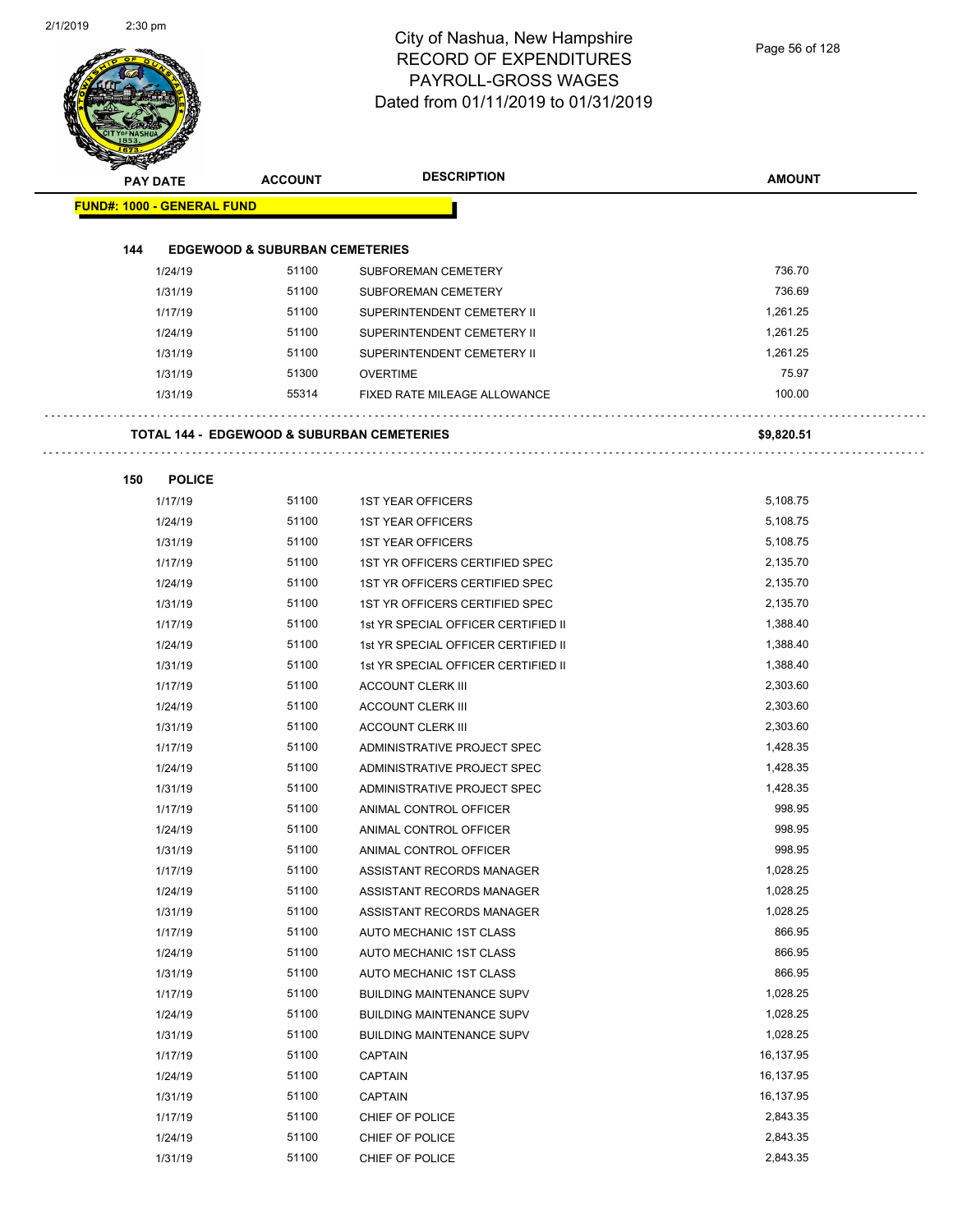

**AMOUNT**

|     | <u> FUND#: 1000 - GENERAL FUND</u> |       |                                |           |
|-----|------------------------------------|-------|--------------------------------|-----------|
|     |                                    |       |                                |           |
| 150 | <b>POLICE</b>                      |       |                                |           |
|     | 1/17/19                            | 51100 | COMM TECH ALL DESIGNATIONS     | 8,668.96  |
|     | 1/24/19                            | 51100 | COMM TECH ALL DESIGNATIONS     | 8,668.97  |
|     | 1/31/19                            | 51100 | COMM TECH ALL DESIGNATIONS     | 8,668.96  |
|     | 1/17/19                            | 51100 | COMMUNITY POLICE COORD CEMD    | 1,354.20  |
|     | 1/24/19                            | 51100 | COMMUNITY POLICE COORD CEMD    | 1,354.20  |
|     | 1/31/19                            | 51100 | COMMUNITY POLICE COORD CEMD    | 1,354.20  |
|     | 1/17/19                            | 51100 | <b>CRIME ANALYST</b>           | 1,075.20  |
|     | 1/24/19                            | 51100 | <b>CRIME ANALYST</b>           | 1,075.20  |
|     | 1/31/19                            | 51100 | <b>CRIME ANALYST</b>           | 1,075.20  |
|     | 1/17/19                            | 51100 | <b>CUSTODIAN III</b>           | 2,337.79  |
|     | 1/24/19                            | 51100 | <b>CUSTODIAN III</b>           | 2,337.80  |
|     | 1/31/19                            | 51100 | <b>CUSTODIAN III</b>           | 2,337.80  |
|     | 1/17/19                            | 51100 | DEPUTY CHIEF OF POLICE         | 5,153.20  |
|     | 1/24/19                            | 51100 | DEPUTY CHIEF OF POLICE         | 5,153.20  |
|     | 1/31/19                            | 51100 | DEPUTY CHIEF OF POLICE         | 5,153.20  |
|     | 1/17/19                            | 51100 | DETENTION SPEC                 | 2,665.95  |
|     | 1/24/19                            | 51100 | DETENTION SPEC                 | 2,665.95  |
|     | 1/31/19                            | 51100 | DETENTION SPEC                 | 2,665.95  |
|     | 1/17/19                            | 51100 | DISPATCHERS ALL DESIGNATIONS   | 5,450.52  |
|     | 1/24/19                            | 51100 | DISPATCHERS ALL DESIGNATIONS   | 5,450.51  |
|     | 1/31/19                            | 51100 | DISPATCHERS ALL DESIGNATIONS   | 5,450.51  |
|     | 1/17/19                            | 51100 | FLEET MAINTENANCE ASST SUPV    | 963.20    |
|     | 1/24/19                            | 51100 | FLEET MAINTENANCE ASST SUPV    | 963.20    |
|     | 1/31/19                            | 51100 | FLEET MAINTENANCE ASST SUPV    | 963.20    |
|     | 1/17/19                            | 51100 | IT MANAGER/SOFTWARE SPECIALIST | 1,728.00  |
|     | 1/24/19                            | 51100 | IT MANAGER/SOFTWARE SPECIALIST | 1,728.00  |
|     | 1/31/19                            | 51100 | IT MANAGER/SOFTWARE SPECIALIST | 1,728.00  |
|     | 1/17/19                            | 51100 | IT PROGRAMS ADMIN & INSTRUCTOR | 1,081.50  |
|     | 1/24/19                            | 51100 | IT PROGRAMS ADMIN & INSTRUCTOR | 1,081.50  |
|     | 1/31/19                            | 51100 | IT PROGRAMS ADMIN & INSTRUCTOR | 1,081.50  |
|     | 1/17/19                            | 51100 | LEGAL SECRETARY                | 768.85    |
|     | 1/24/19                            | 51100 | <b>LEGAL SECRETARY</b>         | 768.85    |
|     | 1/31/19                            | 51100 | <b>LEGAL SECRETARY</b>         | 768.85    |
|     | 1/17/19                            | 51100 | LIEUTENANT                     | 17,763.26 |
|     | 1/24/19                            | 51100 | LIEUTENANT                     | 17,763.26 |
|     | 1/31/19                            | 51100 | LIEUTENANT                     | 17,763.26 |
|     | 1/17/19                            | 51100 | NPD BUSINESS COORDINATOR       | 965.25    |
|     | 1/24/19                            | 51100 | NPD BUSINESS COORDINATOR       | 965.25    |
|     | 1/31/19                            | 51100 | NPD BUSINESS COORDINATOR       | 965.25    |
|     | 1/17/19                            | 51100 | NPD BUSINESS MANAGER           | 1,802.00  |
|     | 1/24/19                            | 51100 | NPD BUSINESS MANAGER           | 1,802.00  |
|     | 1/31/19                            | 51100 | NPD BUSINESS MANAGER           | 1,802.00  |
|     | 1/17/19                            | 51100 | NPD NETWORK ADMINISTRATOR      | 1,377.50  |
|     | 1/24/19                            | 51100 | NPD NETWORK ADMINISTRATOR      | 1,377.50  |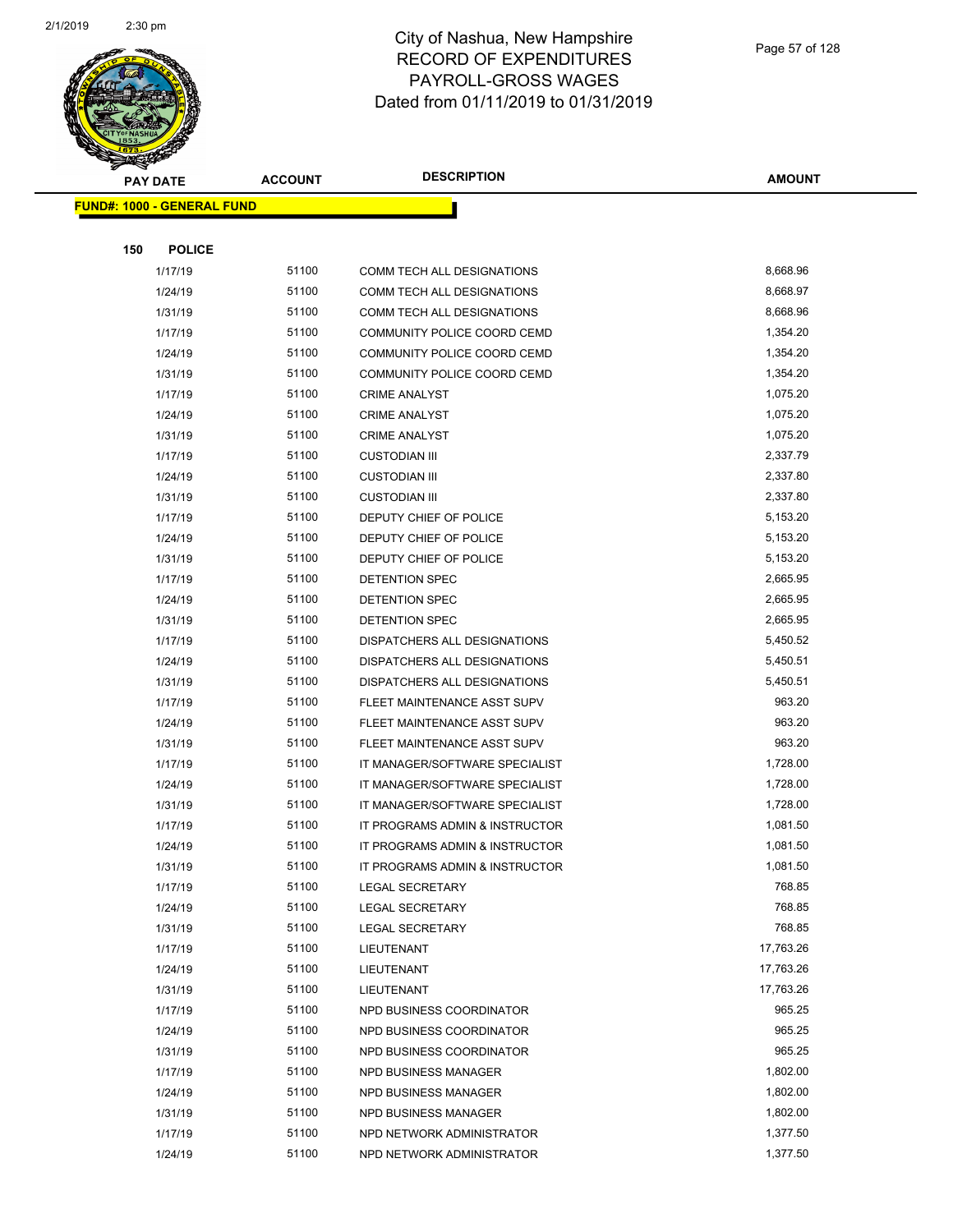

**AMOUNT**

|     | <u> FUND#: 1000 - GENERAL FUND</u> |                |                                         |                      |
|-----|------------------------------------|----------------|-----------------------------------------|----------------------|
|     |                                    |                |                                         |                      |
| 150 | <b>POLICE</b>                      |                |                                         |                      |
|     | 1/31/19                            | 51100          | NPD NETWORK ADMINISTRATOR               | 1,377.50             |
|     | 1/17/19                            | 51100          | PARALEGAL                               | 854.00               |
|     | 1/24/19                            | 51100          | PARALEGAL                               | 854.00               |
|     | 1/31/19                            | 51100          | PARALEGAL                               | 854.00               |
|     | 12/20/18                           | 51100          | PATROLMAN ALL RANKS                     | 53.29                |
|     | 1/17/19                            | 51100          | PATROLMAN ALL RANKS                     | 175,127.43           |
|     | 1/24/19                            | 51100          | PATROLMAN ALL RANKS                     | 175,067.69           |
|     | 1/31/19                            | 51100          | PATROLMAN ALL RANKS                     | 174,286.99           |
|     | 1/17/19                            | 51100          | POLICE ATTORNEY                         | 2,942.33             |
|     | 1/24/19                            | 51100          | POLICE ATTORNEY                         | 2,942.33             |
|     | 1/31/19                            | 51100          | POLICE ATTORNEY                         | 2,942.33             |
|     | 1/17/19                            | 51100          | RECORDS & COMMUNICATIONS MGR            | 1,589.40             |
|     | 1/24/19                            | 51100          | <b>RECORDS &amp; COMMUNICATIONS MGR</b> | 1,589.40             |
|     | 1/31/19                            | 51100          | <b>RECORDS &amp; COMMUNICATIONS MGR</b> | 1,589.40             |
|     | 1/17/19                            | 51100          | <b>RECORDS TECHNICIAN I</b>             | 1,371.35             |
|     | 1/24/19                            | 51100          | <b>RECORDS TECHNICIAN I</b>             | 1,371.35             |
|     | 1/31/19                            | 51100          | <b>RECORDS TECHNICIAN I</b>             | 1,371.35             |
|     | 1/17/19                            | 51100          | RECORDS TECHNICIAN II                   | 1,676.30             |
|     | 1/24/19                            | 51100          | RECORDS TECHNICIAN II                   | 1,676.30             |
|     | 1/31/19                            | 51100          | RECORDS TECHNICIAN II                   | 1,676.30             |
|     | 1/17/19                            | 51100          | SEC DOMESTIC VIOLENCE UNIT              | 758.90               |
|     | 1/24/19                            | 51100          | SEC DOMESTIC VIOLENCE UNIT              | 758.90               |
|     | 1/31/19                            | 51100          | SEC DOMESTIC VIOLENCE UNIT              | 758.90               |
|     | 1/17/19                            | 51100          | SECRETARIAL SUPV DET BUREAU             | 943.95               |
|     | 1/24/19                            | 51100          | SECRETARIAL SUPV DET BUREAU             | 943.95               |
|     | 1/31/19                            | 51100          | SECRETARIAL SUPV DET BUREAU             | 943.95               |
|     | 1/17/19                            | 51100          | <b>SECRETARY III</b>                    | 2,931.24             |
|     | 1/24/19                            | 51100          | <b>SECRETARY III</b>                    | 2,931.25             |
|     | 1/31/19                            | 51100          | <b>SECRETARY III</b>                    | 2,931.24             |
|     | 1/17/19                            | 51100          | <b>SECRETARY V</b>                      | 1,758.69             |
|     | 1/24/19                            | 51100          | SECRETARY V                             | 1,758.70             |
|     | 1/31/19                            | 51100          | <b>SECRETARY V</b>                      | 1,758.70             |
|     | 1/17/19                            | 51100          | SECRETARY VI                            | 836.30               |
|     | 1/24/19                            | 51100          | SECRETARY VI                            | 836.30               |
|     | 1/31/19                            | 51100          | <b>SECRETARY VI</b>                     | 836.30<br>41,552.46  |
|     | 1/17/19                            | 51100          | SERGEANT                                |                      |
|     | 1/24/19                            | 51100          | SERGEANT                                | 41,552.46            |
|     | 1/31/19                            | 51100          | SERGEANT                                | 41,552.47            |
|     | 1/17/19                            | 51100          | <b>SHIFT LEADER</b>                     | 2,185.00             |
|     | 1/24/19                            | 51100<br>51100 | <b>SHIFT LEADER</b>                     | 2,185.00<br>2,185.00 |
|     | 1/31/19<br>1/17/19                 | 51100          | SHIFT LEADER                            | 1,306.35             |
|     | 1/24/19                            | 51100          | SUPV POLICE FLEET<br>SUPV POLICE FLEET  | 1,306.35             |
|     | 1/31/19                            | 51100          | SUPV POLICE FLEET                       | 1,306.35             |
|     |                                    |                |                                         |                      |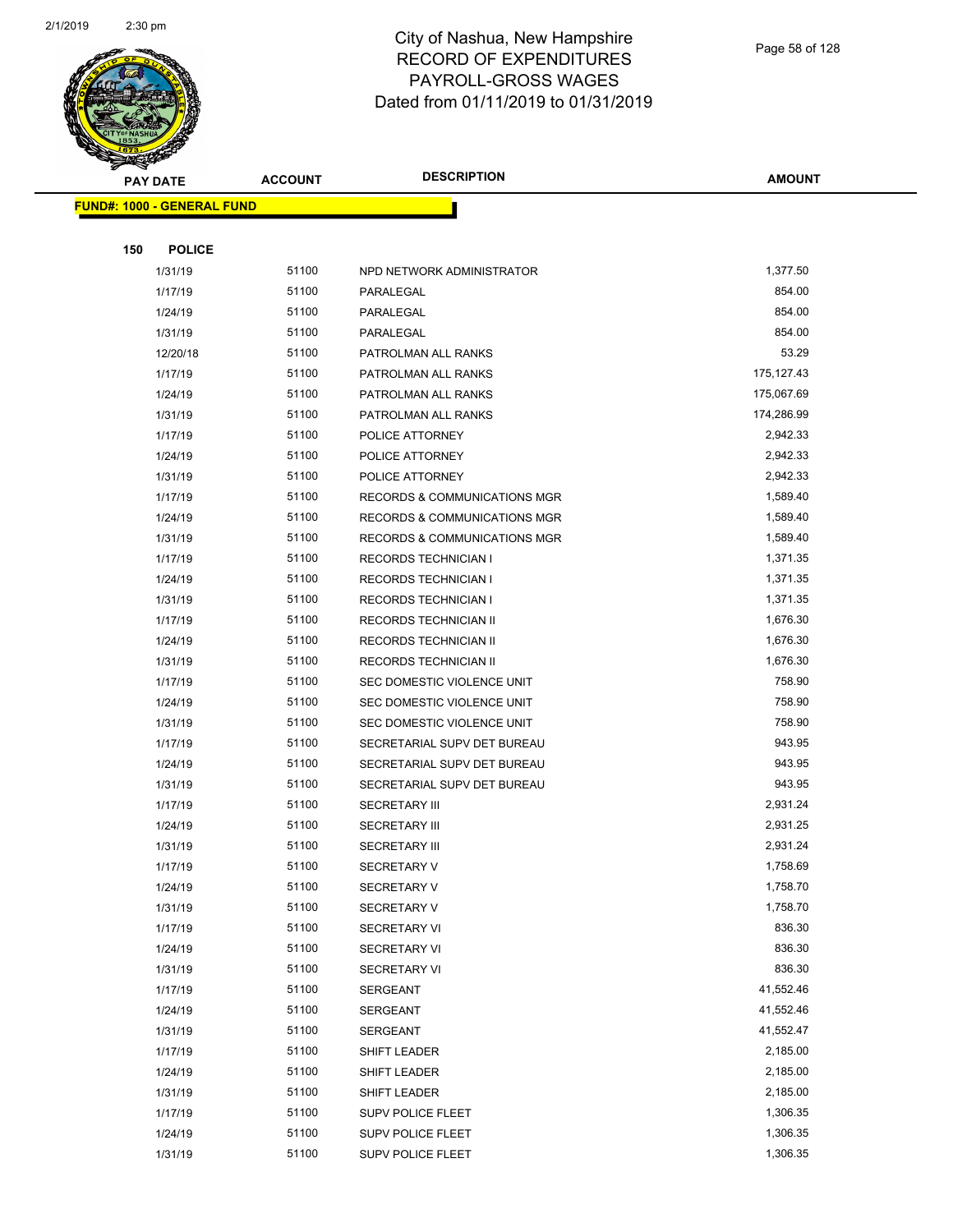

Page 59 of 128

 $\bar{\mathcal{L}}$  .

| <b>PAY DATE</b>                   | <b>ACCOUNT</b>            |       | <b>DESCRIPTION</b>                     | <b>AMOUNT</b>  |
|-----------------------------------|---------------------------|-------|----------------------------------------|----------------|
| <b>FUND#: 1000 - GENERAL FUND</b> |                           |       |                                        |                |
|                                   |                           |       |                                        |                |
| 150                               | <b>POLICE</b>             |       |                                        |                |
|                                   | 1/17/19                   | 51200 | <b>ACCREDITATION MANAGER</b>           | 1,129.28       |
|                                   | 1/24/19                   | 51200 | <b>ACCREDITATION MANAGER</b>           | 1,129.28       |
|                                   | 1/31/19                   | 51200 | <b>ACCREDITATION MANAGER</b>           | 1,129.28       |
|                                   | 1/17/19                   | 51200 | SENIOR RELATIONS SPECIALIST            | 725.40         |
|                                   | 1/24/19                   | 51200 | SENIOR RELATIONS SPECIALIST            | 725.40         |
|                                   | 1/31/19                   | 51200 | SENIOR RELATIONS SPECIALIST            | 725.40         |
|                                   | 1/17/19                   | 51300 | <b>OVERTIME</b>                        | 4,208.37       |
|                                   | 1/24/19                   | 51300 | <b>OVERTIME</b>                        | 3,363.46       |
|                                   | 1/31/19                   | 51300 | <b>OVERTIME</b>                        | 5,981.26       |
|                                   | 1/17/19                   | 51309 | <b>OVERTIME-TRAINING</b>               | 456.67         |
|                                   | 1/24/19                   | 51309 | <b>OVERTIME-TRAINING</b>               | 52.68          |
|                                   | 1/31/19                   | 51309 | <b>OVERTIME-TRAINING</b>               | 1,507.55       |
|                                   | 1/17/19                   | 51315 | <b>OVERTIME-WITNESS</b>                | 1,526.25       |
|                                   | 1/24/19                   | 51315 | <b>OVERTIME-WITNESS</b>                | 1,024.29       |
|                                   | 1/31/19                   | 51315 | <b>OVERTIME-WITNESS</b>                | 1,415.19       |
|                                   | 1/17/19                   | 51322 | OVERTIME-INVESTIGATIVE                 | 6,487.78       |
|                                   | 1/24/19                   | 51322 | OVERTIME-INVESTIGATIVE                 | 8,116.48       |
|                                   | 1/31/19                   | 51322 | OVERTIME-INVESTIGATIVE                 | 6,222.64       |
|                                   | 1/17/19                   | 51330 | OVERTIME-COVERAGE                      | 14,078.89      |
|                                   | 1/24/19                   | 51330 | OVERTIME-COVERAGE                      | 14,849.72      |
|                                   | 1/31/19                   | 51330 | OVERTIME-COVERAGE                      | 23,407.11      |
|                                   | 1/24/19                   | 51412 | <b>WAGES PER DIEM</b>                  | 99.87          |
|                                   | 1/17/19                   | 51600 | <b>LONGEVITY</b>                       | 1,000.00       |
|                                   | 1/24/19                   | 51600 | <b>LONGEVITY</b>                       | 2,950.00       |
|                                   | 1/31/19                   | 51600 | <b>LONGEVITY</b>                       | 700.00         |
|                                   | 1/31/19                   | 51628 | <b>EXTRA HOLIDAY</b>                   | 8,823.89       |
|                                   | 1/24/19                   | 51750 | <b>RETIREMENT &amp; SEPARATION PAY</b> | 5,217.07       |
|                                   | 1/17/19                   | 52809 | <b>WELLNESS PROGRAM</b>                | 350.00         |
|                                   | 1/31/19                   | 55118 | TELEPHONE-CELLULAR                     | 150.00         |
|                                   | 1/17/19                   | 61107 | <b>CLOTHING &amp; UNIFORMS</b>         | 1,356.05       |
|                                   | 1/24/19                   | 61107 | <b>CLOTHING &amp; UNIFORMS</b>         | 540.45         |
|                                   | 1/31/19                   | 61107 | <b>CLOTHING &amp; UNIFORMS</b>         | 252.96         |
|                                   | <b>TOTAL 150 - POLICE</b> |       |                                        | \$1,091,628.57 |
|                                   |                           |       |                                        |                |
| 152                               | <b>FIRE</b>               |       |                                        |                |
|                                   | 1/17/19                   | 51100 | ADMINISTRATIVE ASSISTANT II            | 2,320.60       |
|                                   | 1/24/19                   | 51100 | ADMINISTRATIVE ASSISTANT II            | 2,320.60       |
|                                   | 1/31/19                   | 51100 | ADMINISTRATIVE ASSISTANT II            | 2,320.60       |
|                                   | 1/17/19                   | 51100 | <b>ASST FIRE CHIEF</b>                 | 2,409.56       |
|                                   | 1/24/19                   | 51100 | <b>ASST FIRE CHIEF</b>                 | 2,409.56       |
|                                   | 1/31/19                   | 51100 | <b>ASST FIRE CHIEF</b>                 | 2,409.56       |
|                                   | 1/17/19                   | 51100 | ASST SUPERINTENDENT FIRE ALARM         | 1,645.88       |

1/24/19 51100 ASST SUPERINTENDENT FIRE ALARM 1,645.88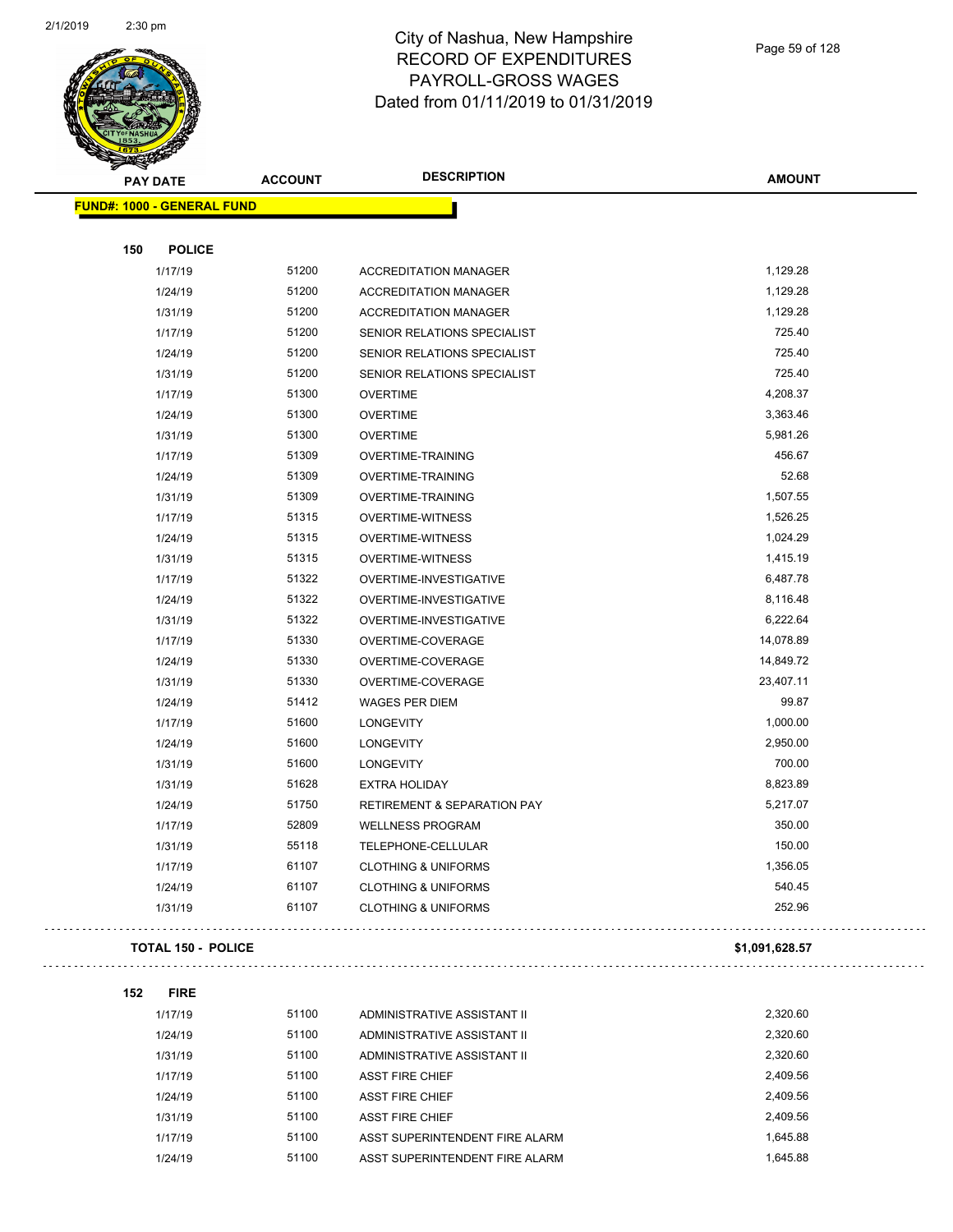

|     | <b>PAY DATE</b>                   | <b>ACCOUNT</b> | <b>DESCRIPTION</b>                  | <b>AMOUNT</b> |
|-----|-----------------------------------|----------------|-------------------------------------|---------------|
|     | <b>FUND#: 1000 - GENERAL FUND</b> |                |                                     |               |
|     |                                   |                |                                     |               |
| 152 | <b>FIRE</b>                       |                |                                     |               |
|     | 1/31/19                           | 51100          | ASST SUPERINTENDENT FIRE ALARM      | 1,645.88      |
|     | 1/17/19                           | 51100          | ASST SUPERINTENDENT FIRE FLEET      | 1,645.88      |
|     | 1/24/19                           | 51100          | ASST SUPERINTENDENT FIRE FLEET      | 1,645.88      |
|     | 1/31/19                           | 51100          | ASST SUPERINTENDENT FIRE FLEET      | 1,645.88      |
|     | 1/17/19                           | 51100          | ASST SUPERINTENDENT PREVENTION      | 3,324.84      |
|     | 1/24/19                           | 51100          | ASST SUPERINTENDENT PREVENTION      | 3,324.84      |
|     | 1/31/19                           | 51100          | ASST SUPERINTENDENT PREVENTION      | 3,324.84      |
|     | 1/17/19                           | 51100          | <b>CAPTAIN</b>                      | 11,623.22     |
|     | 1/24/19                           | 51100          | <b>CAPTAIN</b>                      | 11,623.21     |
|     | 1/31/19                           | 51100          | <b>CAPTAIN</b>                      | 11,623.22     |
|     | 12/31/18                          | 51100          | <b>CAPTAIN FIRE TRAINING SAFETY</b> | (3,087.49)    |
|     | 1/17/19                           | 51100          | <b>CAPTAIN FIRE TRAINING SAFETY</b> | 1,799.56      |
|     | 1/24/19                           | 51100          | <b>CAPTAIN FIRE TRAINING SAFETY</b> | 1,799.56      |
|     | 1/31/19                           | 51100          | CAPTAIN FIRE TRAINING SAFETY        | 1,799.56      |
|     | 1/17/19                           | 51100          | <b>DEPUTY FIRE CHIEF</b>            | 8,596.21      |
|     | 1/24/19                           | 51100          | DEPUTY FIRE CHIEF                   | 8,596.22      |
|     | 1/31/19                           | 51100          | DEPUTY FIRE CHIEF                   | 8,596.22      |
|     | 1/17/19                           | 51100          | <b>EXEC ASST BUSINESS COORD</b>     | 868.70        |
|     | 1/24/19                           | 51100          | <b>EXEC ASST BUSINESS COORD</b>     | 868.70        |
|     | 1/31/19                           | 51100          | <b>EXEC ASST BUSINESS COORD</b>     | 868.70        |
|     | 1/17/19                           | 51100          | <b>FIRE CHIEF</b>                   | 2,635.48      |
|     | 1/24/19                           | 51100          | <b>FIRE CHIEF</b>                   | 2,635.48      |
|     | 1/31/19                           | 51100          | FIRE CHIEF                          | 2,635.48      |
|     | 1/17/19                           | 51100          | FIRE DISPATCH ALL RANKS             | 8,118.95      |
|     | 1/24/19                           | 51100          | FIRE DISPATCH ALL RANKS             | 7,925.32      |
|     | 1/31/19                           | 51100          | FIRE DISPATCH ALL RANKS             | 7,690.65      |
|     | 1/17/19                           | 51100          | FIRE DISPATCHER CLERK TRAINER       | 1,191.71      |
|     | 1/24/19                           | 51100          | FIRE DISPATCHER CLERK TRAINER       | 1,331.92      |
|     | 1/31/19                           | 51100          | FIRE DISPATCHER CLERK TRAINER       | 1,682.42      |
|     | 1/17/19                           | 51100          | FIRE LIEUTENANT                     | 42,957.73     |
|     | 1/24/19                           | 51100          | FIRE LIEUTENANT                     | 42,957.73     |
|     | 1/31/19                           | 51100          | FIRE LIEUTENANT                     | 43,035.20     |
|     | 1/17/19                           | 51100          | <b>FIRE MECHANIC</b>                | 1,354.28      |
|     | 1/24/19                           | 51100          | <b>FIRE MECHANIC</b>                | 1,354.28      |
|     | 1/31/19                           | 51100          | <b>FIRE MECHANIC</b>                | 1,354.28      |
|     | 1/17/19                           | 51100          | FIRE TRAINING OFFICER               | 1,645.88      |
|     | 1/24/19                           | 51100          | FIRE TRAINING OFFICER               | 1,645.88      |
|     | 1/31/19                           | 51100          | FIRE TRAINING OFFICER               | 1,645.88      |
|     | 1/17/19                           | 51100          | FIREFIGHTERS ALL RANKS              | 135,541.64    |
|     | 1/24/19                           | 51100          | FIREFIGHTERS ALL RANKS              | 135,552.09    |
|     | 1/31/19                           | 51100          | FIREFIGHTERS ALL RANKS              | 135,565.36    |
|     | 1/17/19                           | 51100          | SUPERINTENDENT FIRE ALARM           | 1,835.72      |
|     | 1/24/19                           | 51100          | SUPERINTENDENT FIRE ALARM           | 1,835.72      |
|     | 1/31/19                           | 51100          | SUPERINTENDENT FIRE ALARM           | 1,835.72      |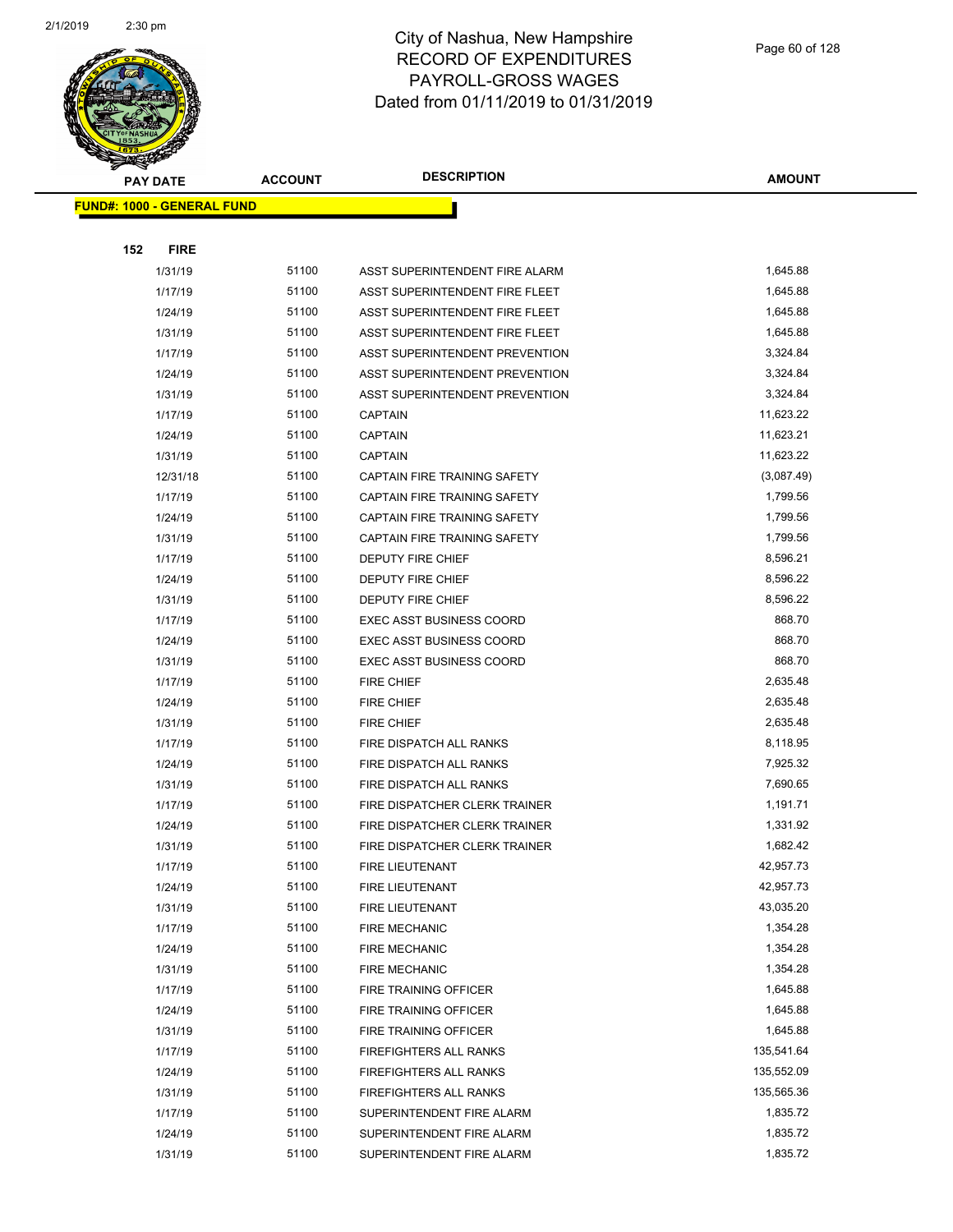$\ddotsc$ 

 $\ddotsc$ 

 $\ddot{\phantom{0}}$ 



#### City of Nashua, New Hampshire RECORD OF EXPENDITURES PAYROLL-GROSS WAGES Dated from 01/11/2019 to 01/31/2019

Page 61 of 128

| <b>PAY DATE</b>                   | <b>ACCOUNT</b>                         | <b>DESCRIPTION</b>                    | <b>AMOUNT</b> |
|-----------------------------------|----------------------------------------|---------------------------------------|---------------|
| <b>FUND#: 1000 - GENERAL FUND</b> |                                        |                                       |               |
| 152<br><b>FIRE</b>                |                                        |                                       |               |
| 1/17/19                           | 51100                                  | SUPERINTENDENT FIRE FLEET             | 1,799.56      |
| 1/24/19                           | 51100                                  | SUPERINTENDENT FIRE FLEET             | 1,799.56      |
| 1/31/19                           | 51100                                  | SUPERINTENDENT FIRE FLEET             | 1,799.56      |
| 1/17/19                           | 51100                                  | SUPERINTENDENT FIRE PREVENTION        | 1,817.56      |
| 1/24/19                           | 51100                                  | SUPERINTENDENT FIRE PREVENTION        | 1,817.56      |
| 1/31/19                           | 51100                                  | SUPERINTENDENT FIRE PREVENTION        | 1,817.56      |
| 1/17/19                           | 51300                                  | <b>OVERTIME</b>                       | 1,110.87      |
| 1/24/19                           | 51300                                  | <b>OVERTIME</b>                       | 384.94        |
| 1/31/19                           | 51300                                  | <b>OVERTIME</b>                       | 1,715.34      |
| 1/17/19                           | 51330                                  | OVERTIME-COVERAGE                     | 7,503.60      |
| 1/24/19                           | 51330                                  | OVERTIME-COVERAGE                     | 10,899.13     |
| 1/31/19                           | 51330                                  | OVERTIME-COVERAGE                     | 13,924.94     |
| 1/31/19                           | 51628                                  | <b>EXTRA HOLIDAY</b>                  | 54,276.09     |
| 1/17/19                           | 51650                                  | <b>ADDITIONAL HOURS</b>               | 18,128.84     |
| 1/24/19                           | 51650                                  | <b>ADDITIONAL HOURS</b>               | 28,047.78     |
| 1/31/19                           | 51650                                  | <b>ADDITIONAL HOURS</b>               | 33,724.73     |
| 1/17/19                           | 51700                                  | <b>STIPENDS</b>                       | 4,819.34      |
| 1/24/19                           | 51700                                  | <b>STIPENDS</b>                       | 4,819.34      |
| 1/31/19                           | 51700                                  | <b>STIPENDS</b>                       | 4,819.20      |
| 1/31/19                           | 55118                                  | TELEPHONE-CELLULAR                    | 634.00        |
| <b>TOTAL 152 - FIRE</b>           |                                        |                                       | \$881,240.17  |
| 153                               | <b>BUILDING INSPECTION</b>             |                                       |               |
| 1/17/19                           | 51100                                  | BLD INSP ASST PLANS EXAMINER          | 1,046.85      |
| 1/24/19                           | 51100                                  | <b>BLD INSP ASST PLANS EXAMINER</b>   | 1,046.85      |
| 1/31/19                           | 51100                                  | BLD INSP ASST PLANS EXAMINER          | 1,046.84      |
| 1/17/19                           | 51100                                  | <b>BUILDING AND UTILITIES INSPCTR</b> | 3,635.41      |
| 1/24/19                           | 51100                                  | <b>BUILDING AND UTILITIES INSPCTR</b> | 3,635.40      |
| 1/31/19                           | 51100                                  | <b>BUILDING AND UTILITIES INSPCTR</b> | 3,635.40      |
| 1/17/19                           | 51100                                  | <b>BUILDING DEPARTMENT MANAGER</b>    | 1,612.75      |
| 1/24/19                           | 51100                                  | <b>BUILDING DEPARTMENT MANAGER</b>    | 1,612.75      |
| 1/31/19                           | 51100                                  | <b>BUILDING DEPARTMENT MANAGER</b>    | 1,612.75      |
| 1/17/19                           | 51100                                  | PERMIT TECHNICIAN I                   | 1,287.45      |
| 1/24/19                           | 51100                                  | PERMIT TECHNICIAN I                   | 1,287.45      |
| 1/31/19                           | 51100                                  | PERMIT TECHNICIAN I                   | 1,287.45      |
| 1/17/19                           | 51100                                  | <b>PLANS EXAMINER</b>                 | 1,271.25      |
| 1/24/19                           | 51100                                  | <b>PLANS EXAMINER</b>                 | 1,271.25      |
| 1/31/19                           | 51100                                  | <b>PLANS EXAMINER</b>                 | 1,271.25      |
|                                   | <b>TOTAL 153 - BUILDING INSPECTION</b> |                                       | \$26,561.10   |
|                                   |                                        |                                       |               |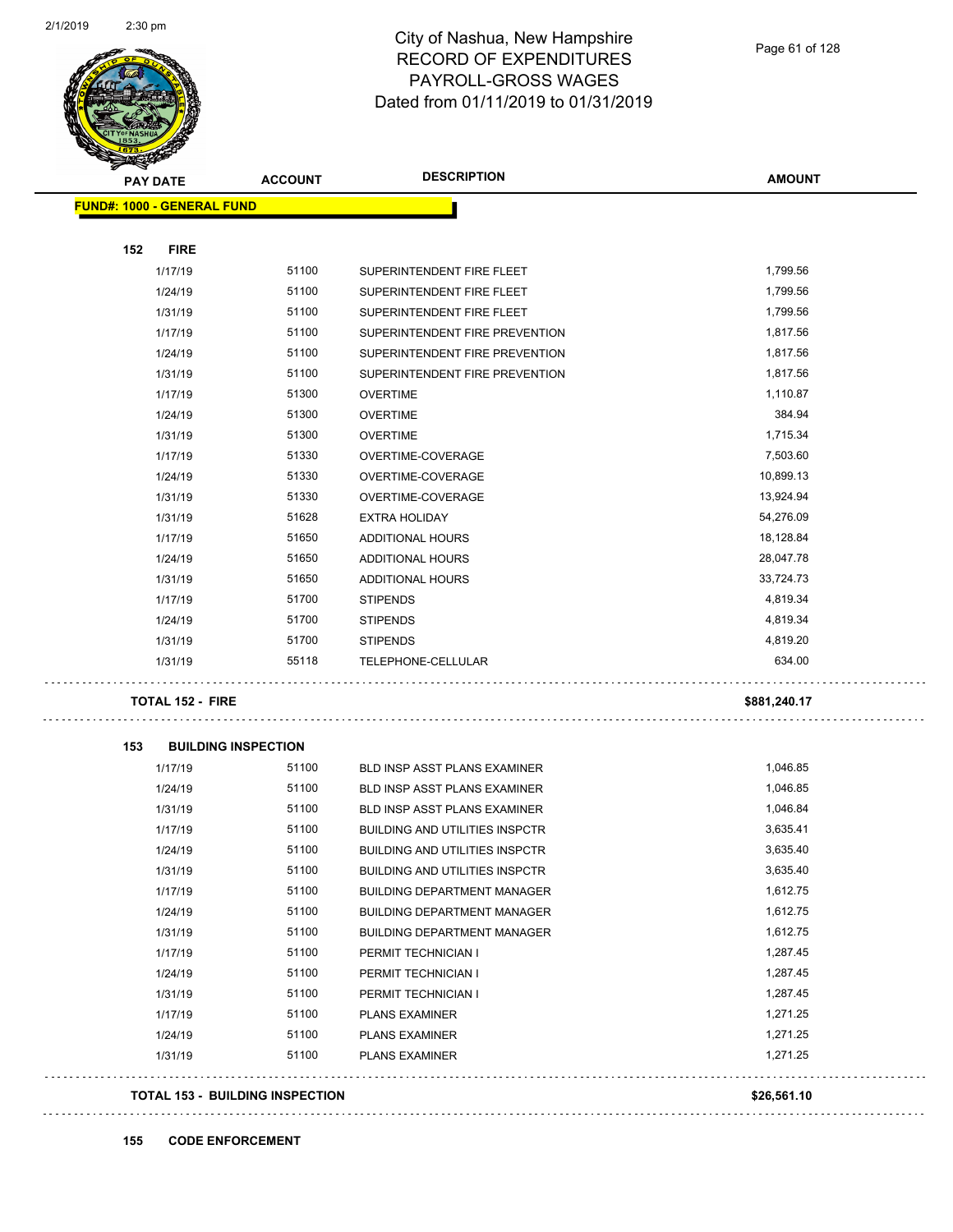| <b>PAY DATE</b>                   | <b>ACCOUNT</b>                             | <b>DESCRIPTION</b>                   | <b>AMOUNT</b> |
|-----------------------------------|--------------------------------------------|--------------------------------------|---------------|
| <b>FUND#: 1000 - GENERAL FUND</b> |                                            |                                      |               |
|                                   |                                            |                                      |               |
| 155                               | <b>CODE ENFORCEMENT</b>                    |                                      |               |
| 1/17/19                           | 51100                                      | <b>CODE ENFORCEMENT OFFICER II</b>   | 2,284.95      |
| 1/24/19                           | 51100                                      | CODE ENFORCEMENT OFFICER II          | 2,284.95      |
| 1/31/19                           | 51100                                      | CODE ENFORCEMENT OFFICER II          | 2,284.95      |
| 1/17/19                           | 51100                                      | MGR CODE ENFORCEMENT DEPT            | 1,521.05      |
| 1/24/19                           | 51100                                      | MGR CODE ENFORCEMENT DEPT            | 1,521.04      |
| 1/31/19                           | 51100                                      | MGR CODE ENFORCEMENT DEPT            | 1,521.05      |
| 1/31/19                           | 55118                                      | TELEPHONE-CELLULAR                   | 34.00         |
|                                   | <b>TOTAL 155 - CODE ENFORCEMENT</b>        |                                      | \$11,451.99   |
| 156                               | <b>EMERGENCY MANAGEMENT</b>                |                                      |               |
| 1/17/19                           | 51100                                      | <b>EMERGENCY MANAGEMENT DIRECTOR</b> | 1,701.60      |
| 1/24/19                           | 51100                                      | EMERGENCY MANAGEMENT DIRECTOR        | 1,701.60      |
| 1/31/19                           | 51100                                      | <b>EMERGENCY MANAGEMENT DIRECTOR</b> | 1,701.60      |
| 1/31/19                           | 55118                                      | TELEPHONE-CELLULAR                   | 100.00        |
|                                   | <b>TOTAL 156 - EMERGENCY MANAGEMENT</b>    |                                      | \$5,204.80    |
| 157                               | <b>CITYWIDE COMMUNICATIONS</b>             |                                      |               |
| 1/17/19                           | 51100                                      | <b>COMM SYS ENGR TECH</b>            | 1,616.80      |
| 1/24/19                           | 51100                                      | <b>COMM SYS ENGR TECH</b>            | 1,616.80      |
| 1/31/19                           | 51100                                      | <b>COMM SYS ENGR TECH</b>            | 1,616.80      |
| 1/17/19                           | 51200                                      | RADIO SYSTEMS MANAGER                | 1,371.96      |
| 1/24/19                           | 51200                                      | RADIO SYSTEMS MANAGER                | 1,371.96      |
| 1/31/19                           | 51200                                      | RADIO SYSTEMS MANAGER                | 1,371.96      |
| 1/31/19                           | 55118                                      | TELEPHONE-CELLULAR                   | 100.00        |
|                                   | <b>TOTAL 157 - CITYWIDE COMMUNICATIONS</b> |                                      | \$9,066.28    |
|                                   |                                            |                                      |               |
| 160                               | <b>PW-ADMIN &amp; ENGINEERING</b>          |                                      |               |
| 1/17/19                           | 51100                                      | ADMINISTRATIVE ASSISTANT II          | 766.50        |
| 1/24/19                           | 51100                                      | ADMINISTRATIVE ASSISTANT II          | 766.50        |
| 1/31/19                           | 51100                                      | ADMINISTRATIVE ASSISTANT II          | 766.50        |
| 1/17/19                           | 51100                                      | ASSIST DIRECTOR PUBLIC WORKS         | 1,619.04      |
| 1/24/19                           | 51100                                      | ASSIST DIRECTOR PUBLIC WORKS         | 1,619.05      |
| 1/31/19                           | 51100                                      | ASSIST DIRECTOR PUBLIC WORKS         | 1,619.05      |
| 1/17/19                           | 51100                                      | ASSISTANT CONSTRUCTION ENGINEER      | 938.30        |
| 1/24/19                           | 51100                                      | ASSISTANT CONSTRUCTION ENGINEER      | 938.30        |
| 1/31/19                           | 51100                                      | ASSISTANT CONSTRUCTION ENGINEER      | 938.30        |
| 1/17/19                           | 51100                                      | <b>CITY ENGINEER</b>                 | 1,144.75      |
| 1/24/19                           | 51100                                      | <b>CITY ENGINEER</b>                 | 1,144.74      |
| 1/31/19                           | 51100                                      | <b>CITY ENGINEER</b>                 | 1,144.75      |

1/17/19 51100 CITY SURVEYOR 1,230.70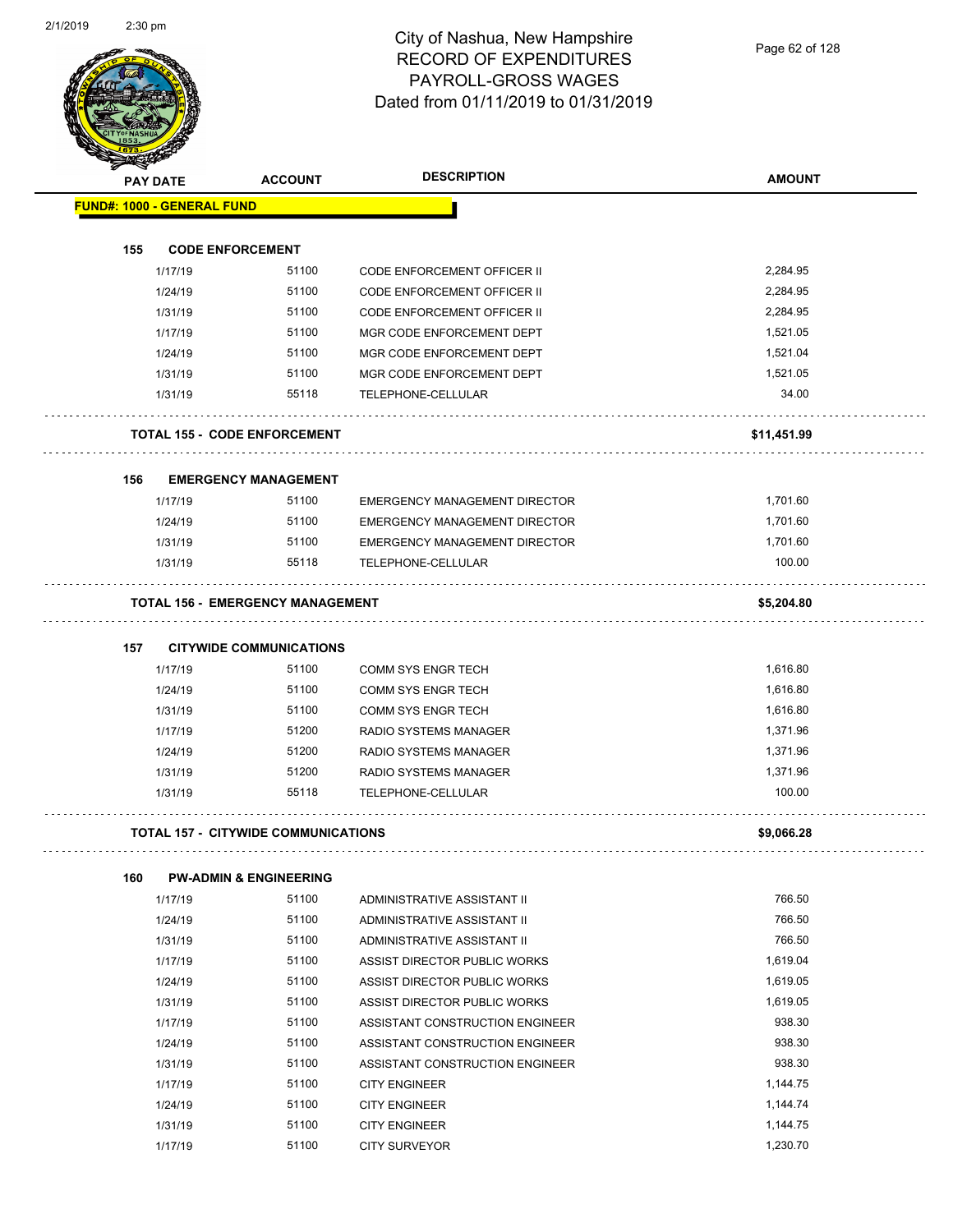

| <b>PAY DATE</b><br><b>FUND#: 1000 - GENERAL FUND</b> | <b>ACCOUNT</b>                    |                                | <b>AMOUNT</b> |
|------------------------------------------------------|-----------------------------------|--------------------------------|---------------|
|                                                      |                                   |                                |               |
| 160                                                  | <b>PW-ADMIN &amp; ENGINEERING</b> |                                |               |
| 1/24/19                                              | 51100                             | <b>CITY SURVEYOR</b>           | 1,230.70      |
| 1/31/19                                              | 51100                             | <b>CITY SURVEYOR</b>           | 1,230.70      |
| 1/17/19                                              | 51100                             | DEPUTY CITY ENGINEER           | 738.35        |
| 1/24/19                                              | 51100                             | DEPUTY CITY ENGINEER           | 738.35        |
| 1/31/19                                              | 51100                             | DEPUTY CITY ENGINEER           | 738.35        |
| 1/17/19                                              | 51100                             | DIRECTOR PUBLIC WORKS          | 1,828.35      |
| 1/24/19                                              | 51100                             | DIRECTOR PUBLIC WORKS          | 1,828.35      |
| 1/31/19                                              | 51100                             | DIRECTOR PUBLIC WORKS          | 1,828.35      |
| 1/17/19                                              | 51100                             | DIVISION OPERATIONS MANAGER    | 1,463.05      |
| 1/24/19                                              | 51100                             | DIVISION OPERATIONS MANAGER    | 1,463.04      |
| 1/31/19                                              | 51100                             | DIVISION OPERATIONS MANAGER    | 1,463.05      |
| 1/17/19                                              | 51100                             | DPW CONTRACT ADMINISTRATOR     | 365.00        |
| 1/24/19                                              | 51100                             | DPW CONTRACT ADMINISTRATOR     | 365.00        |
| 1/31/19                                              | 51100                             | DPW CONTRACT ADMINISTRATOR     | 365.00        |
| 1/17/19                                              | 51100                             | <b>ENGINEERING INSPECTOR</b>   | 2,049.65      |
| 1/24/19                                              | 51100                             | <b>ENGINEERING INSPECTOR</b>   | 2,049.65      |
| 1/31/19                                              | 51100                             | <b>ENGINEERING INSPECTOR</b>   | 2,049.65      |
| 1/17/19                                              | 51100                             | <b>EXECUTIVE ASSISTANT</b>     | 767.15        |
| 1/24/19                                              | 51100                             | <b>EXECUTIVE ASSISTANT</b>     | 767.15        |
| 1/31/19                                              | 51100                             | <b>EXECUTIVE ASSISTANT</b>     | 767.15        |
| 1/17/19                                              | 51100                             | PUBLIC RELATIONS ADMINISTRATOR | 712.35        |
| 1/24/19                                              | 51100                             | PUBLIC RELATIONS ADMINISTRATOR | 712.35        |
| 1/31/19                                              | 51100                             | PUBLIC RELATIONS ADMINISTRATOR | 712.34        |
| 1/17/19                                              | 51100                             | <b>SENIOR STAFF ENGINEER</b>   | 1,131.85      |
| 1/24/19                                              | 51100                             | <b>SENIOR STAFF ENGINEER</b>   | 1,131.85      |
| 1/31/19                                              | 51100                             | <b>SENIOR STAFF ENGINEER</b>   | 1,131.87      |
| 1/17/19                                              | 51100                             | <b>SENIOR TRAFFIC ENGINEER</b> | 1,746.35      |
| 1/24/19                                              | 51100                             | SENIOR TRAFFIC ENGINEER        | 1,746.36      |
| 1/31/19                                              | 51100                             | <b>SENIOR TRAFFIC ENGINEER</b> | 1,746.35      |
| 1/17/19                                              | 51100                             | <b>STAFF ENGINEER</b>          | 532.00        |
| 1/24/19                                              | 51100                             | <b>STAFF ENGINEER</b>          | 532.00        |
| 1/31/19                                              | 51100                             | <b>STAFF ENGINEER</b>          | 532.00        |
| 1/17/19                                              | 51100                             | STREET CONSTRUCTION ENGINEER   | 1,455.30      |
| 1/24/19                                              | 51100                             | STREET CONSTRUCTION ENGINEER   | 1,455.30      |
| 1/31/19                                              | 51100                             | STREET CONSTRUCTION ENGINEER   | 1,455.30      |
| 1/24/19                                              | 51300                             | <b>OVERTIME</b>                | 178.30        |
| 1/31/19                                              | 55118                             | TELEPHONE-CELLULAR             | 310.25        |
| <b>TOTAL 160 - PW-ADMIN &amp; ENGINEERING</b>        |                                   |                                |               |

| <b>STREETS</b><br>161 |  |
|-----------------------|--|
|-----------------------|--|

| 1/17/19 | 51100 | AUTO MECH 1ST CLASS NIGHTS | 4.353.38 |
|---------|-------|----------------------------|----------|
| 1/24/19 | 51100 | AUTO MECH 1ST CLASS NIGHTS | 4.353.60 |
| 1/31/19 | 51100 | AUTO MECH 1ST CLASS NIGHTS | 4.353.60 |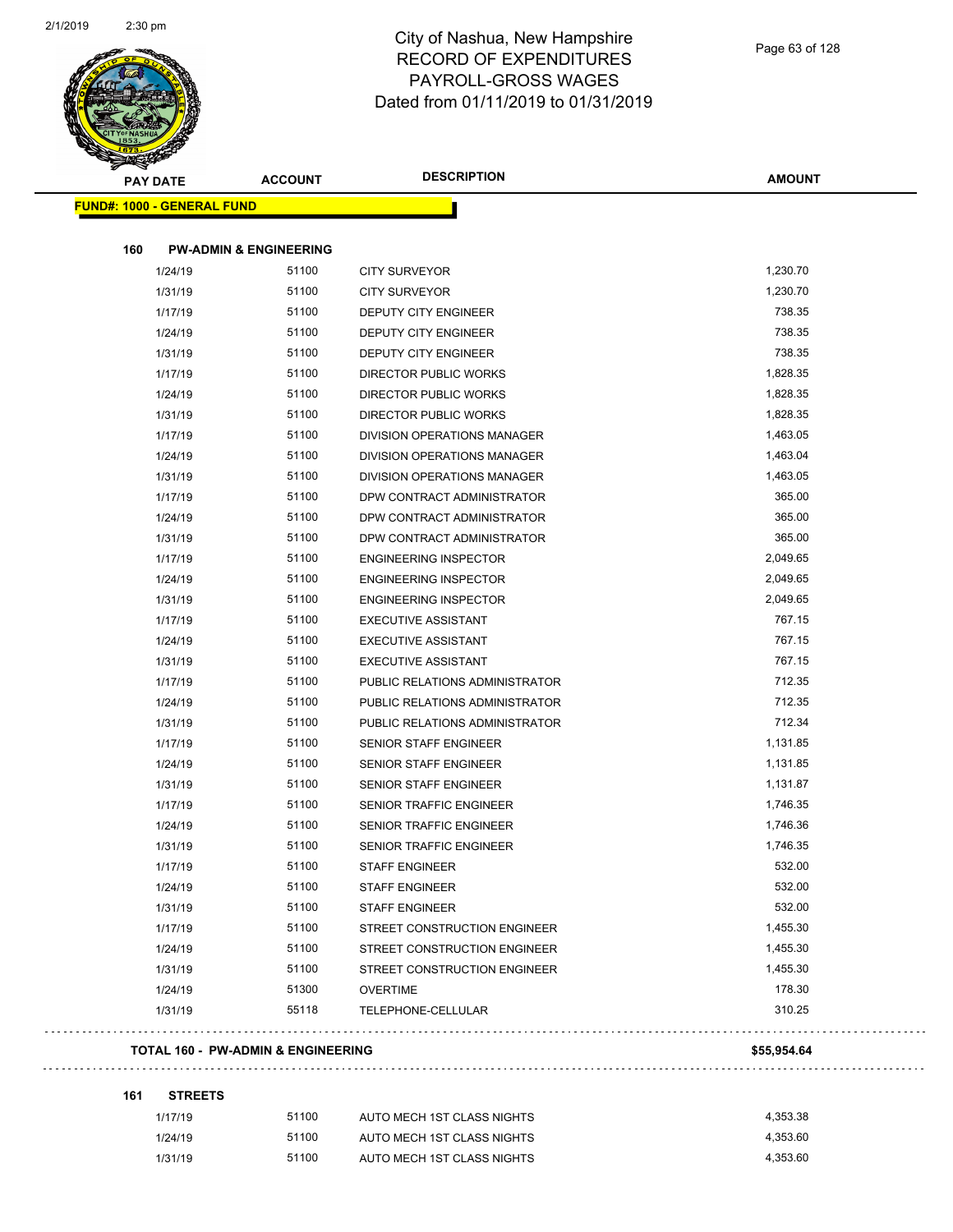

|     | <b>PAY DATE</b>                    | <b>ACCOUNT</b> | <b>DESCRIPTION</b>             | <b>AMOUNT</b> |
|-----|------------------------------------|----------------|--------------------------------|---------------|
|     | <u> FUND#: 1000 - GENERAL FUND</u> |                |                                |               |
|     |                                    |                |                                |               |
| 161 | <b>STREETS</b>                     |                |                                |               |
|     | 1/17/19                            | 51100          | AUTO MECH 2ND CLASS            | 1,959.21      |
|     | 1/24/19                            | 51100          | AUTO MECH 2ND CLASS            | 1,959.20      |
|     | 1/31/19                            | 51100          | AUTO MECH 2ND CLASS            | 1,959.20      |
|     | 1/17/19                            | 51100          | AUTO MECHANIC 1ST CLASS        | 3,229.20      |
|     | 1/24/19                            | 51100          | AUTO MECHANIC 1ST CLASS        | 3,229.20      |
|     | 1/31/19                            | 51100          | AUTO MECHANIC 1ST CLASS        | 3,231.60      |
|     | 1/17/19                            | 51100          | <b>EQUIP OPR STREET REPAIR</b> | 5,895.60      |
|     | 1/24/19                            | 51100          | <b>EQUIP OPR STREET REPAIR</b> | 5,895.60      |
|     | 1/31/19                            | 51100          | <b>EQUIP OPR STREET REPAIR</b> | 5,895.60      |
|     | 1/17/19                            | 51100          | FLEET MAINTENANCE FOREMAN      | 1,296.66      |
|     | 1/24/19                            | 51100          | FLEET MAINTENANCE FOREMAN      | 1,296.65      |
|     | 1/31/19                            | 51100          | FLEET MAINTENANCE FOREMAN      | 1,296.65      |
|     | 1/17/19                            | 51100          | FLEET MANAGER STREET DEPT      | 1,187.54      |
|     | 1/24/19                            | 51100          | FLEET MANAGER STREET DEPT      | 1,187.55      |
|     | 1/31/19                            | 51100          | FLEET MANAGER STREET DEPT      | 1,187.55      |
|     | 1/17/19                            | 51100          | FOREMAN LABOR STREET           | 2,567.90      |
|     | 1/24/19                            | 51100          | <b>FOREMAN LABOR STREET</b>    | 2,567.90      |
|     | 1/31/19                            | 51100          | FOREMAN LABOR STREET           | 2,567.90      |
|     | 1/17/19                            | 51100          | <b>MASON PIPELAYER</b>         | 3,759.20      |
|     | 1/24/19                            | 51100          | <b>MASON PIPELAYER</b>         | 3,759.20      |
|     | 1/31/19                            | 51100          | <b>MASON PIPELAYER</b>         | 3,759.21      |
|     | 1/17/19                            | 51100          | OPERATIONS SUPERVISOR          | 1,092.80      |
|     | 1/24/19                            | 51100          | OPERATIONS SUPERVISOR          | 1,092.80      |
|     | 1/31/19                            | 51100          | OPERATIONS SUPERVISOR          | 1,092.80      |
|     | 1/17/19                            | 51100          | <b>SIGN MAINTENANCE</b>        | 1,864.80      |
|     | 1/24/19                            | 51100          | <b>SIGN MAINTENANCE</b>        | 1,864.80      |
|     | 1/31/19                            | 51100          | <b>SIGN MAINTENANCE</b>        | 1,864.80      |
|     | 1/17/19                            | 51100          | STOREKEEPER PWD                | 1,006.30      |
|     | 1/24/19                            | 51100          | STOREKEEPER PWD                | 1,006.30      |
|     | 1/31/19                            | 51100          | STOREKEEPER PWD                | 1,006.30      |
|     | 1/17/19                            | 51100          | <b>STREET FOREMAN</b>          | 2,593.31      |
|     | 1/24/19                            | 51100          | <b>STREET FOREMAN</b>          | 2,593.30      |
|     | 1/31/19                            | 51100          | <b>STREET FOREMAN</b>          | 2,593.30      |
|     | 1/17/19                            | 51100          | SUPERINTENDENT OF STREETS      | 1,940.40      |
|     | 1/24/19                            | 51100          | SUPERINTENDENT OF STREETS      | 1,940.40      |
|     | 1/31/19                            | 51100          | SUPERINTENDENT OF STREETS      | 1,940.40      |
|     | 1/17/19                            | 51100          | <b>TRAFFIC FOREMAN</b>         | 1,322.61      |
|     | 1/24/19                            | 51100          | <b>TRAFFIC FOREMAN</b>         | 1,322.60      |
|     | 1/31/19                            | 51100          | <b>TRAFFIC FOREMAN</b>         | 1,322.60      |
|     | 1/17/19                            | 51100          | TRAFFIC MAINTENANCE ASSISTANT  | 927.20        |
|     | 1/24/19                            | 51100          | TRAFFIC MAINTENANCE ASSISTANT  | 927.20        |
|     | 1/31/19                            | 51100          | TRAFFIC MAINTENANCE ASSISTANT  | 927.21        |
|     | 1/17/19                            | 51100          | TRAFFIC TECHNICIAN I           | 2,231.20      |
|     | 1/24/19                            | 51100          | TRAFFIC TECHNICIAN I           | 2,231.20      |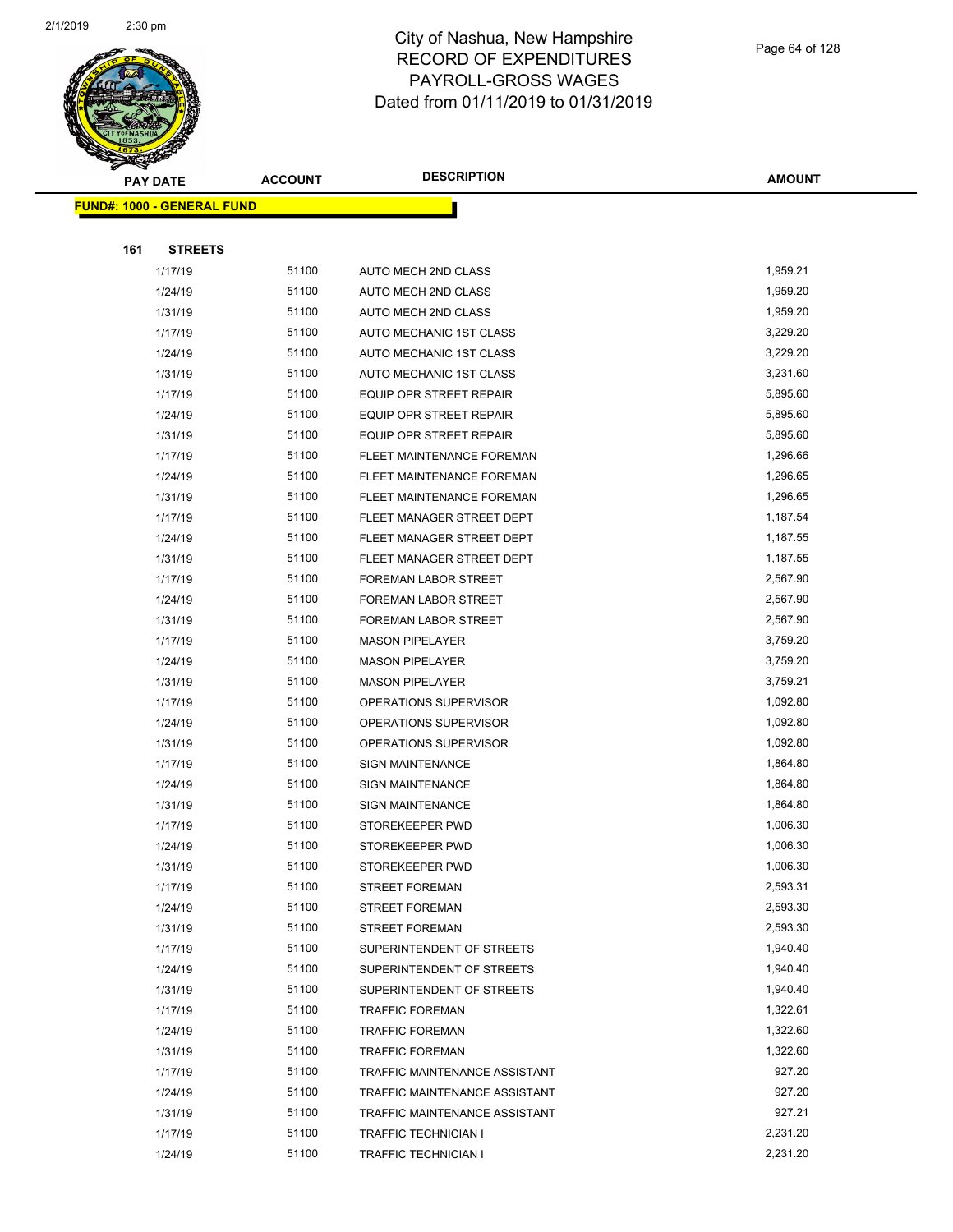

| <b>PAY DATE</b>                  | <b>ACCOUNT</b>                        | <b>DESCRIPTION</b>                                 | <b>AMOUNT</b>   |
|----------------------------------|---------------------------------------|----------------------------------------------------|-----------------|
| FUND#: 1000 - GENERAL FUND       |                                       |                                                    |                 |
|                                  |                                       |                                                    |                 |
| <b>STREETS</b><br>161<br>1/31/19 | 51100                                 |                                                    | 2,231.21        |
| 1/17/19                          | 51100                                 | <b>TRAFFIC TECHNICIAN I</b>                        | 15,461.29       |
|                                  |                                       | TRUCK DRIVER STREET REPAIR                         |                 |
| 1/24/19                          | 51100                                 | TRUCK DRIVER STREET REPAIR                         | 15,260.71       |
| 1/31/19                          | 51100                                 | TRUCK DRIVER STREET REPAIR                         | 15,065.94       |
| 1/17/19                          | 51100                                 | <b>WELDER FIRST CLASS</b>                          | 1,060.80        |
| 1/24/19                          | 51100                                 | <b>WELDER FIRST CLASS</b>                          | 1,060.80        |
| 1/31/19                          | 51100                                 | <b>WELDER FIRST CLASS</b>                          | 1,060.80        |
| 1/18/19                          | 51300                                 | <b>OVERTIME</b>                                    | 23,007.98       |
| 1/24/19                          | 51300                                 | <b>OVERTIME</b>                                    | 24,906.04       |
| 1/31/19                          | 51300                                 | <b>OVERTIME</b>                                    | 99,432.83       |
| 1/17/19                          | 51600                                 | <b>LONGEVITY</b>                                   | 1,200.00        |
| 1/31/19                          | 55118                                 | TELEPHONE-CELLULAR                                 | 84.00           |
| TOTAL 161 - STREETS              |                                       |                                                    | \$309,285.93    |
| 166                              | <b>PARKING OPERATIONS</b>             |                                                    |                 |
| 1/17/19                          | 51100                                 | PARKING MAINTENANCE                                | 1,375.40        |
| 1/24/19                          | 51100                                 | PARKING MAINTENANCE                                | 1,375.39        |
| 1/31/19                          | 51100                                 | PARKING MAINTENANCE                                | 1,375.39        |
| 1/17/19                          | 51100                                 | PARKING MANAGER                                    | 896.45          |
| 1/24/19                          | 51100                                 | PARKING MANAGER                                    | 896.45          |
| 1/31/19                          | 51100                                 | PARKING MANAGER                                    | 896.45          |
| 1/24/19                          | 51300                                 | <b>OVERTIME</b>                                    | 6.06            |
| 1/31/19                          | 51300                                 | <b>OVERTIME</b>                                    | 673.44          |
| 1/31/19                          | 55118                                 | TELEPHONE-CELLULAR                                 | 84.00           |
|                                  | <b>TOTAL 166 - PARKING OPERATIONS</b> |                                                    | \$7,579.03      |
| 171                              | <b>COMMUNITY SERVICES</b>             |                                                    |                 |
| 1/17/19                          | 51100                                 | DIRECTOR HEALTH AND COMM SVS                       | 1,920.95        |
| 1/24/19                          | 51100                                 | DIRECTOR HEALTH AND COMM SVS                       | 1,920.95        |
| 1/31/19                          | 51100                                 | DIRECTOR HEALTH AND COMM SVS                       | 1,920.95        |
| 1/17/19                          | 51100                                 | <b>EPIDEMIOLOGIST</b>                              | 1,025.70        |
| 1/24/19                          | 51100                                 | <b>EPIDEMIOLOGIST</b>                              | 1,025.70        |
| 1/31/19                          | 51100                                 | <b>EPIDEMIOLOGIST</b>                              | 1,025.70        |
|                                  | 51100                                 | <b>HEALTH PROMOTION SPEC</b>                       | 975.35          |
|                                  |                                       | <b>HEALTH PROMOTION SPEC</b>                       | 975.35          |
| 1/17/19                          | 51100                                 |                                                    |                 |
| 1/24/19                          |                                       |                                                    |                 |
| 1/31/19<br>1/31/19               | 51100<br>55118                        | <b>HEALTH PROMOTION SPEC</b><br>TELEPHONE-CELLULAR | 975.35<br>67.00 |
|                                  | <b>TOTAL 171 - COMMUNITY SERVICES</b> |                                                    | \$11,833.00     |

#### **172 COMMUNITY HEALTH**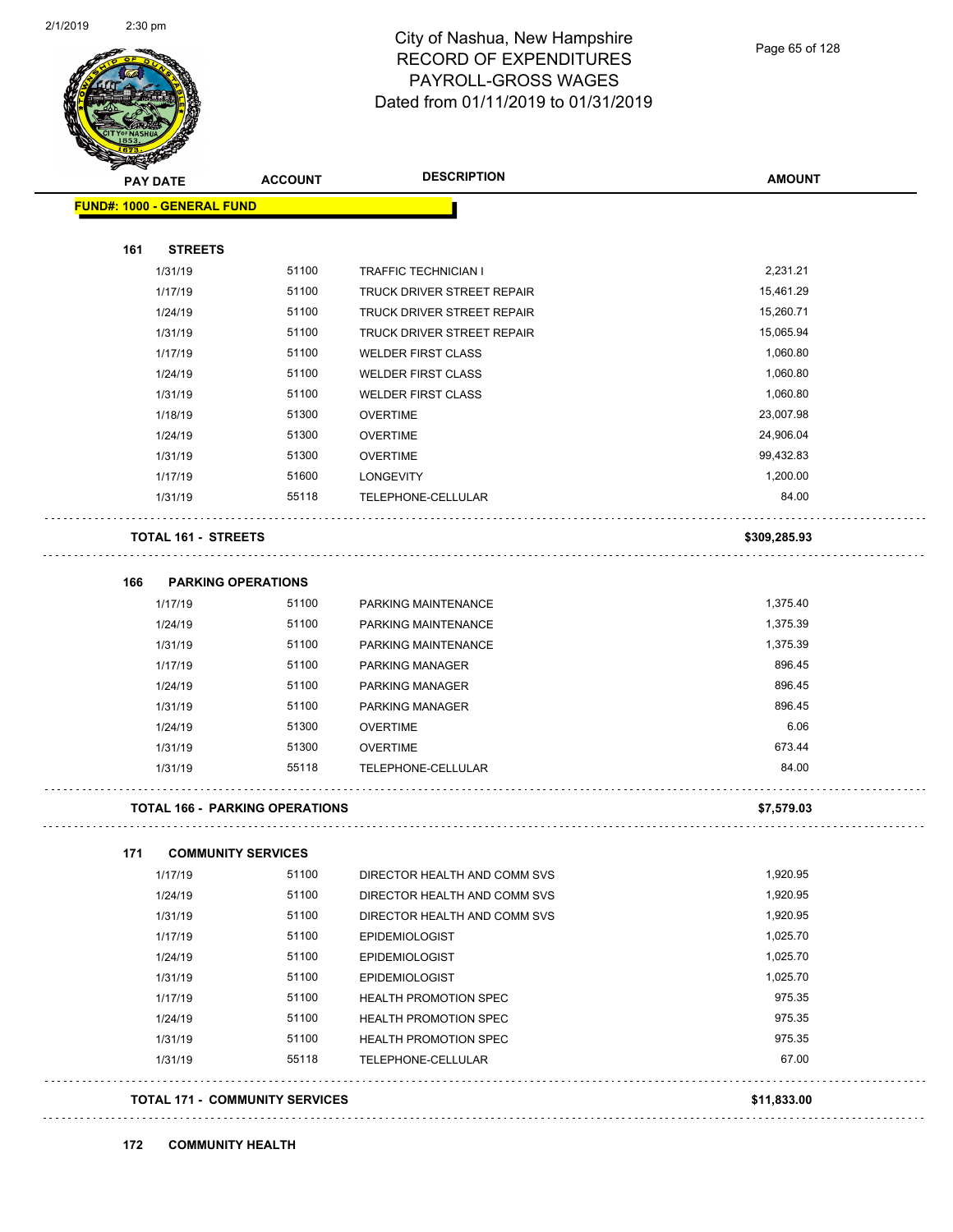

| <b>SANCHARCHER</b>                |                                         |                                  |               |
|-----------------------------------|-----------------------------------------|----------------------------------|---------------|
| <b>PAY DATE</b>                   | <b>ACCOUNT</b>                          | <b>DESCRIPTION</b>               | <b>AMOUNT</b> |
| <b>FUND#: 1000 - GENERAL FUND</b> |                                         |                                  |               |
|                                   |                                         |                                  |               |
| 172                               | <b>COMMUNITY HEALTH</b>                 |                                  |               |
| 1/17/19                           | 51100                                   | ADMINISTRATIVE ASSISTANT II      | 797.26        |
| 1/24/19                           | 51100                                   | ADMINISTRATIVE ASSISTANT II      | 797.25        |
| 1/31/19                           | 51100                                   | ADMINISTRATIVE ASSISTANT II      | 797.27        |
| 1/17/19                           | 51100                                   | <b>BILINGUAL OUTREACH WORKER</b> | 874.71        |
| 1/24/19                           | 51100                                   | <b>BILINGUAL OUTREACH WORKER</b> | 874.71        |
| 1/31/19                           | 51100                                   | BILINGUAL OUTREACH WORKER        | 874.70        |
| 1/17/19                           | 51100                                   | CHIEF PUBLIC HEALTH NURSE        | 1,524.75      |
| 1/24/19                           | 51100                                   | CHIEF PUBLIC HEALTH NURSE        | 1,524.76      |
| 1/31/19                           | 51100                                   | CHIEF PUBLIC HEALTH NURSE        | 1,524.75      |
| 1/17/19                           | 51100                                   | PUB HEALTH NURSE                 | 2,399.71      |
| 1/24/19                           | 51100                                   | PUB HEALTH NURSE                 | 2,399.70      |
| 1/31/19                           | 51100                                   | PUB HEALTH NURSE                 | 2,399.70      |
| 1/17/19                           | 51300                                   | <b>OVERTIME</b>                  | 100.79        |
| 1/24/19                           | 51300                                   | <b>OVERTIME</b>                  | 49.20         |
| 1/31/19                           | 51300                                   | <b>OVERTIME</b>                  | 31.35         |
| 1/17/19                           | 51412                                   | WAGES PER DIEM                   | 69.60         |
| 1/24/19                           | 51412                                   | WAGES PER DIEM                   | 198.00        |
| 1/31/19                           | 51412                                   | <b>WAGES PER DIEM</b>            | 211.80        |
|                                   | <b>TOTAL 172 - COMMUNITY HEALTH</b>     |                                  | \$17,450.01   |
| 173                               | <b>ENVIRONMENTAL HEALTH</b>             |                                  |               |
| 1/17/19                           | 51100                                   | DEP HEALTH OFFICER/LAB DIRECTOR  | 1,172.20      |
| 1/24/19                           | 51100                                   | DEP HEALTH OFFICER/LAB DIRECTOR  | 1,172.20      |
| 1/31/19                           | 51100                                   | DEP HEALTH OFFICER/LAB DIRECTOR  | 1,172.20      |
| 1/17/19                           | 51100                                   | ENVIRONMENTAL HEALTH SPEC        | 1,807.97      |
| 1/24/19                           | 51100                                   | <b>ENVIRONMENTAL HEALTH SPEC</b> | 1,807.98      |
| 1/31/19                           | 51100                                   | ENVIRONMENTAL HEALTH SPEC        | 1,807.98      |
| 1/17/19                           | 51100                                   | ENVIRONMENTAL TECH OFFICE MGR    | 1,067.20      |
| 1/24/19                           | 51100                                   | ENVIRONMENTAL TECH OFFICE MGR    | 1,067.20      |
| 1/31/19                           | 51100                                   | ENVIRONMENTAL TECH OFFICE MGR    | 1,067.20      |
| 1/17/19                           | 51100                                   | MANAGER ENVIRONMENTAL HEALTH     | 1,649.35      |
| 1/24/19                           | 51100                                   | MANAGER ENVIRONMENTAL HEALTH     | 1,649.35      |
| 1/31/19                           | 51100                                   | MANAGER ENVIRONMENTAL HEALTH     | 1,649.35      |
| 1/31/19                           | 51300                                   | <b>OVERTIME</b>                  | 65.28         |
| 1/31/19                           | 55118                                   | TELEPHONE-CELLULAR               | 67.00         |
|                                   | <b>TOTAL 173 - ENVIRONMENTAL HEALTH</b> |                                  | \$17,222.46   |
| 174                               | <b>WELFARE ADMINISTRATION</b>           |                                  |               |
| 1/17/19                           | 51100                                   | CASE TECHNICIAN WELFARE          | 1,711.26      |
|                                   |                                         |                                  |               |

1/31/19 51100 CASE TECHNICIAN WELFARE 2,522.00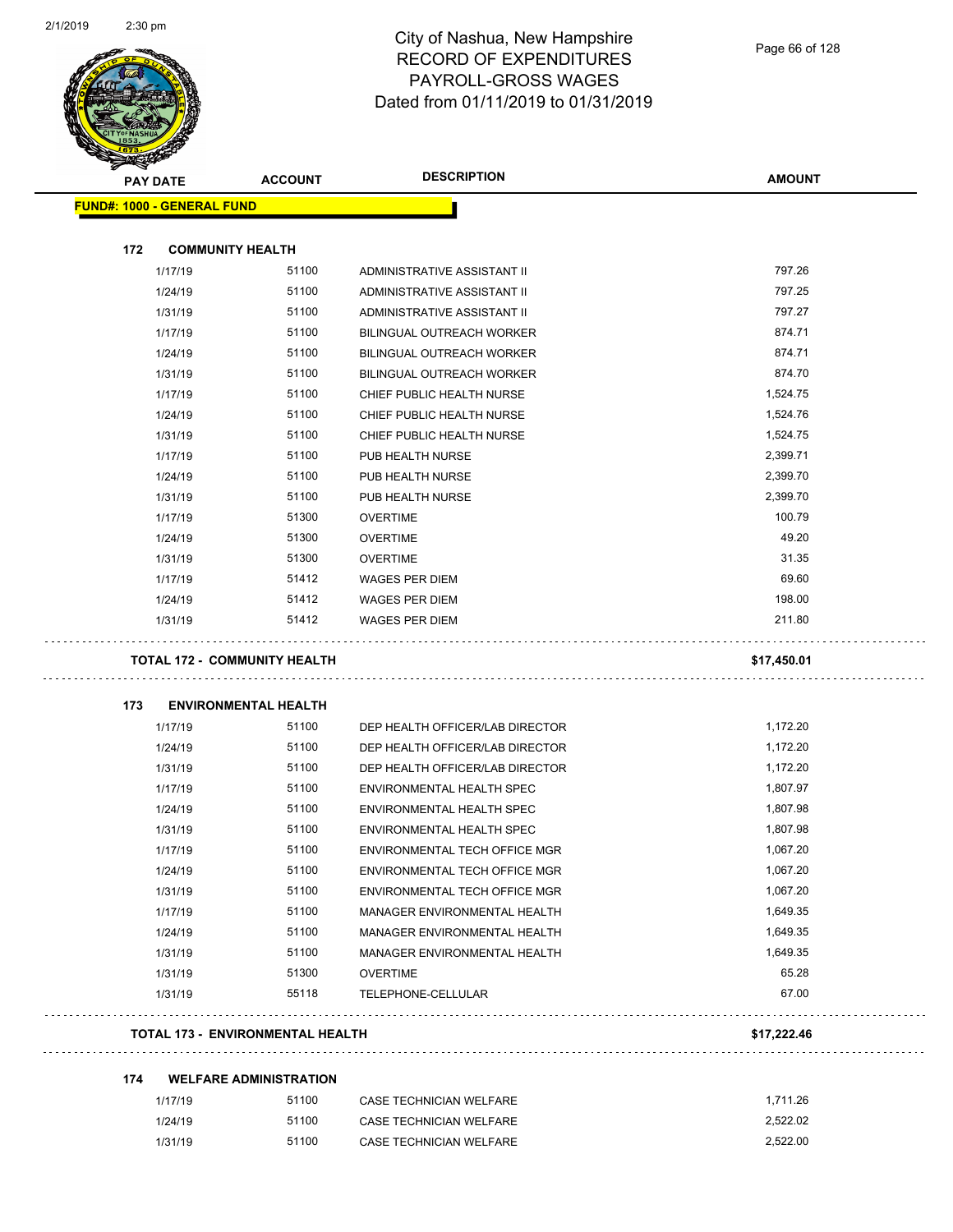| Ð<br>$\blacktriangleleft$ .       | <b>PAY DATE</b> | <b>ACCOUNT</b>                            | <b>DESCRIPTION</b>               | <b>AMOUNT</b> |
|-----------------------------------|-----------------|-------------------------------------------|----------------------------------|---------------|
| <b>FUND#: 1000 - GENERAL FUND</b> |                 |                                           |                                  |               |
|                                   |                 |                                           |                                  |               |
| 174                               |                 | <b>WELFARE ADMINISTRATION</b>             |                                  |               |
|                                   | 1/17/19         | 51100                                     | <b>INTAKE WORKER</b>             | 803.60        |
|                                   | 1/24/19         | 51100                                     | <b>INTAKE WORKER</b>             | 803.60        |
|                                   | 1/31/19         | 51100                                     | <b>INTAKE WORKER</b>             | 803.60        |
|                                   | 1/17/19         | 51100                                     | SENIOR CASE TECHNICIAN           | 1,034.85      |
|                                   | 1/24/19         | 51100                                     | SENIOR CASE TECHNICIAN           | 1,034.86      |
|                                   | 1/31/19         | 51100                                     | SENIOR CASE TECHNICIAN           | 1,034.85      |
|                                   | 1/17/19         | 51100                                     | <b>WELFARE OFFICER</b>           | 1,705.80      |
|                                   | 1/24/19         | 51100                                     | <b>WELFARE OFFICER</b>           | 1,705.80      |
|                                   | 1/31/19         | 51100                                     | <b>WELFARE OFFICER</b>           | 1,705.81      |
|                                   | 1/31/19         | 55118                                     | TELEPHONE-CELLULAR               | 50.00         |
|                                   |                 | <b>TOTAL 174 - WELFARE ADMINISTRATION</b> |                                  | \$17,438.05   |
|                                   |                 |                                           |                                  |               |
| 177                               |                 | <b>PARKS &amp; RECREATION</b>             |                                  |               |
|                                   | 1/17/19         | 51100                                     | ADMINISTRATIVE ASSISTANT II      | 842.05        |
|                                   | 1/24/19         | 51100                                     | ADMINISTRATIVE ASSISTANT II      | 842.05        |
|                                   | 1/31/19         | 51100                                     | ADMINISTRATIVE ASSISTANT II      | 842.05        |
|                                   | 1/17/19         | 51100                                     | EQUIPMENT OPERATOR, PARKS        | 979.60        |
|                                   | 1/24/19         | 51100                                     | EQUIPMENT OPERATOR, PARKS        | 979.60        |
|                                   | 1/31/19         | 51100                                     | EQUIPMENT OPERATOR, PARKS        | 979.60        |
|                                   | 1/17/19         | 51100                                     | FOREMAN LABOR PARK               | 3,889.95      |
|                                   | 1/24/19         | 51100                                     | FOREMAN LABOR PARK               | 3,889.95      |
|                                   | 1/31/19         | 51100                                     | FOREMAN LABOR PARK               | 3,889.95      |
|                                   | 1/17/19         | 51100                                     | <b>GROUNDSKEEPER MAINTENANCE</b> | 7,114.80      |
|                                   | 1/24/19         | 51100                                     | <b>GROUNDSKEEPER MAINTENANCE</b> | 7,114.80      |
|                                   | 1/31/19         | 51100                                     | <b>GROUNDSKEEPER MAINTENANCE</b> | 7,114.80      |
|                                   | 1/17/19         | 51100                                     | <b>GROUNDSMAN I</b>              | 5,040.00      |
|                                   | 1/24/19         | 51100                                     | <b>GROUNDSMAN I</b>              | 5,040.00      |
|                                   | 1/31/19         | 51100                                     | <b>GROUNDSMAN I</b>              | 4,872.00      |
|                                   | 1/17/19         | 51100                                     | <b>GROUNDSMAN II</b>             | 882.00        |
|                                   | 1/24/19         | 51100                                     | <b>GROUNDSMAN II</b>             | 882.01        |
|                                   | 1/31/19         | 51100                                     | <b>GROUNDSMAN II</b>             | 882.00        |
|                                   | 1/17/19         | 51100                                     | <b>LEAD GROUNDSMAN</b>           | 1,981.60      |
|                                   | 1/24/19         | 51100                                     | <b>LEAD GROUNDSMAN</b>           | 1,981.61      |
|                                   | 1/31/19         | 51100                                     | <b>LEAD GROUNDSMAN</b>           | 1,981.60      |
|                                   | 1/17/19         | 51100                                     | PROGRAM COORDINATOR              | 382.70        |
|                                   | 1/24/19         | 51100                                     | PROGRAM COORDINATOR              | 382.70        |
|                                   | 1/31/19         | 51100                                     | PROGRAM COORDINATOR              | 382.69        |
|                                   | 1/17/19         | 51100                                     | RECREATION PROGRAM MANAGER       | 1,033.85      |
|                                   | 1/24/19         | 51100                                     | RECREATION PROGRAM MANAGER       | 1,033.85      |
|                                   | 1/31/19         | 51100                                     | RECREATION PROGRAM MANAGER       | 1,033.85      |
|                                   | 1/17/19         | 51100                                     | STELLOS STADIUM ATTENDANT        | 95.02         |
|                                   | 1/24/19         | 51100                                     | STELLOS STADIUM ATTENDANT        | 95.02         |
|                                   | 1/31/19         | 51100                                     | STELLOS STADIUM ATTENDANT        | 114.61        |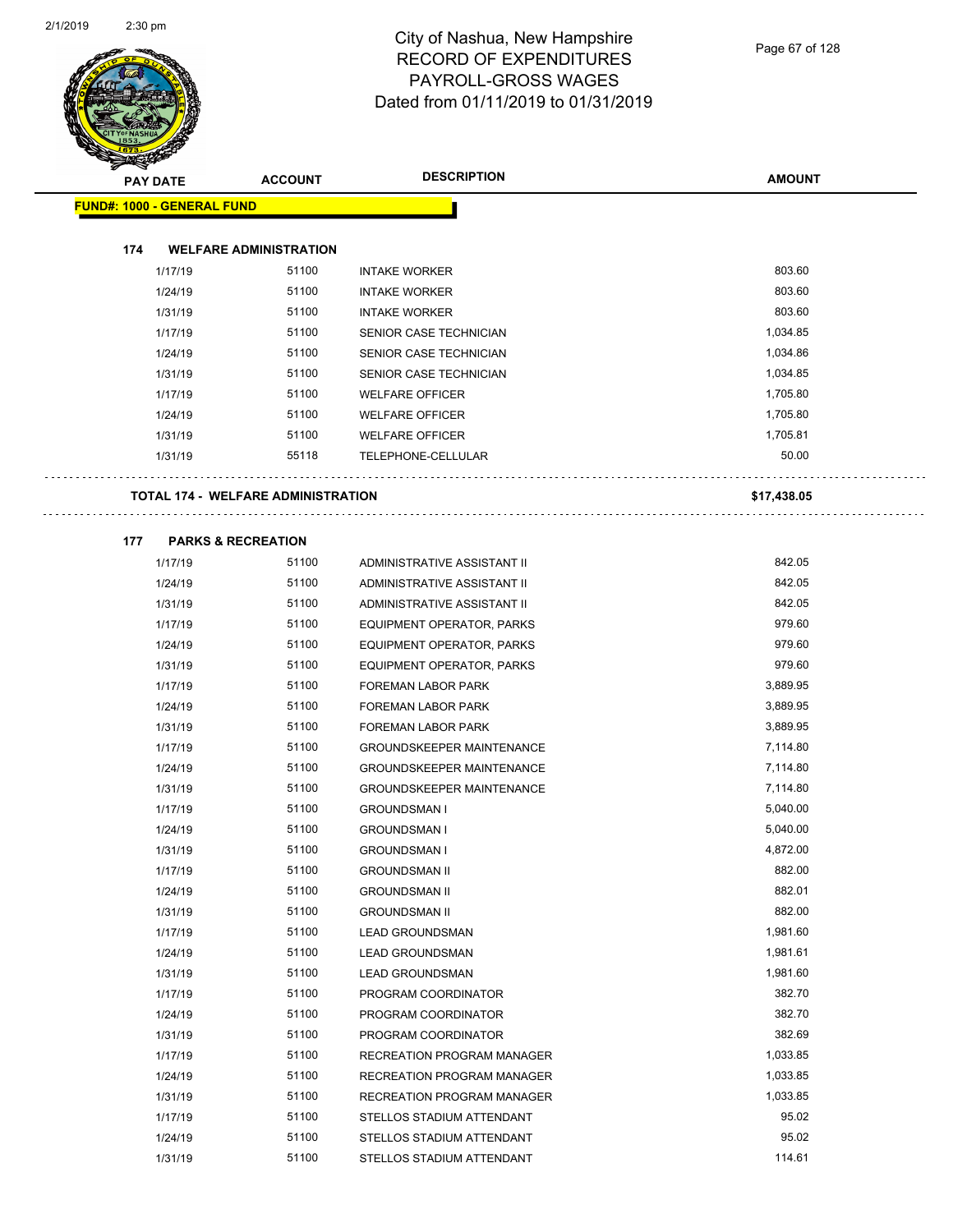

|     | <b>PAY DATE</b>                   | <b>ACCOUNT</b>                            | <b>DESCRIPTION</b>             | <b>AMOUNT</b> |
|-----|-----------------------------------|-------------------------------------------|--------------------------------|---------------|
|     | <b>FUND#: 1000 - GENERAL FUND</b> |                                           |                                |               |
|     |                                   |                                           |                                |               |
| 177 |                                   | <b>PARKS &amp; RECREATION</b>             |                                |               |
|     | 1/17/19                           | 51100                                     | SUPERINTENDENT OF PARKS RECR   | 1,940.40      |
|     | 1/24/19                           | 51100                                     | SUPERINTENDENT OF PARKS RECR   | 1,940.40      |
|     | 1/31/19                           | 51100                                     | SUPERINTENDENT OF PARKS RECR   | 1,940.40      |
|     | 1/17/19                           | 51300                                     | <b>OVERTIME</b>                | 2,389.61      |
|     | 1/24/19                           | 51300                                     | <b>OVERTIME</b>                | 581.80        |
|     | 1/31/19                           | 51300                                     | <b>OVERTIME</b>                | 578.87        |
|     | 1/17/19                           | 51420                                     | <b>WAGES-GAME OFFICIALS</b>    | 3,980.50      |
|     | 1/24/19                           | 51420                                     | <b>WAGES-GAME OFFICIALS</b>    | 3,335.00      |
|     | 1/31/19                           | 51420                                     | <b>WAGES-GAME OFFICIALS</b>    | 2,829.00      |
|     | 1/31/19                           | 55118                                     | TELEPHONE-CELLULAR             | 67.00         |
|     | 1/31/19                           | 61107                                     | <b>CLOTHING &amp; UNIFORMS</b> | 138.00        |
|     |                                   |                                           |                                |               |
|     |                                   | <b>TOTAL 177 - PARKS &amp; RECREATION</b> |                                | \$86,297.29   |
| 179 | <b>LIBRARY</b>                    |                                           |                                |               |
|     | 1/17/19                           | 51100                                     | ASSISTANT DIRECTOR LIBRARY     | 1,566.20      |
|     | 1/24/19                           | 51100                                     | ASSISTANT DIRECTOR LIBRARY     | 1,566.20      |
|     | 1/31/19                           | 51100                                     | ASSISTANT DIRECTOR LIBRARY     | 1,566.20      |
|     | 1/17/19                           | 51100                                     | ASSISTANT LIBRARIAN CIRCULATIO | 1,061.30      |
|     | 1/24/19                           | 51100                                     | ASSISTANT LIBRARIAN CIRCULATIO | 1,061.30      |
|     | 1/31/19                           | 51100                                     | ASSISTANT LIBRARIAN CIRCULATIO | 1,061.30      |
|     | 1/17/19                           | 51100                                     | ASSISTANT LIBRARIAN TECH SVS   | 802.25        |
|     | 1/24/19                           | 51100                                     | ASSISTANT LIBRARIAN TECH SVS   | 802.25        |
|     | 1/31/19                           | 51100                                     | ASSISTANT LIBRARIAN TECH SVS   | 802.25        |
|     | 1/17/19                           | 51100                                     | ASSISTANT LIBRARIAN YOUTH SERV | 850.65        |
|     | 1/24/19                           | 51100                                     | ASSISTANT LIBRARIAN YOUTH SERV | 850.63        |
|     | 1/31/19                           | 51100                                     | ASSISTANT LIBRARIAN YOUTH SERV | 850.64        |
|     | 1/17/19                           | 51100                                     | <b>DIRECTOR LIBRARY</b>        | 2,160.15      |
|     | 1/24/19                           | 51100                                     | <b>DIRECTOR LIBRARY</b>        | 2,160.15      |
|     | 1/31/19                           | 51100                                     | DIRECTOR LIBRARY               | 2,160.15      |
|     | 1/17/19                           | 51100                                     | EXECUTIVE ASST OFFICE MANAGER  | 982.60        |
|     | 1/24/19                           | 51100                                     | EXECUTIVE ASST OFFICE MANAGER  | 982.61        |
|     | 1/31/19                           | 51100                                     | EXECUTIVE ASST OFFICE MANAGER  | 982.60        |
|     | 1/17/19                           | 51100                                     | IT COORDINATOR                 | 942.65        |
|     | 1/24/19                           | 51100                                     | IT COORDINATOR                 | 942.66        |
|     | 1/31/19                           | 51100                                     | IT COORDINATOR                 | 942.65        |
|     | 1/17/19                           | 51100                                     | <b>JANITOR</b>                 | 161.00        |
|     | 1/24/19                           | 51100                                     | <b>JANITOR</b>                 | 560.00        |
|     | 1/31/19                           | 51100                                     | <b>JANITOR</b>                 | 560.00        |
|     | 1/17/19                           | 51100                                     | LIBRARIAN ADULT SERVICES       | 902.55        |
|     | 1/24/19                           | 51100                                     | LIBRARIAN ADULT SERVICES       | 902.55        |
|     | 1/31/19                           | 51100                                     | LIBRARIAN ADULT SERVICES       | 902.55        |

1/17/19 51100 LIBRARIAN CIRCULATION 1,093.85 1/24/19 51100 LIBRARIAN CIRCULATION 1,093.85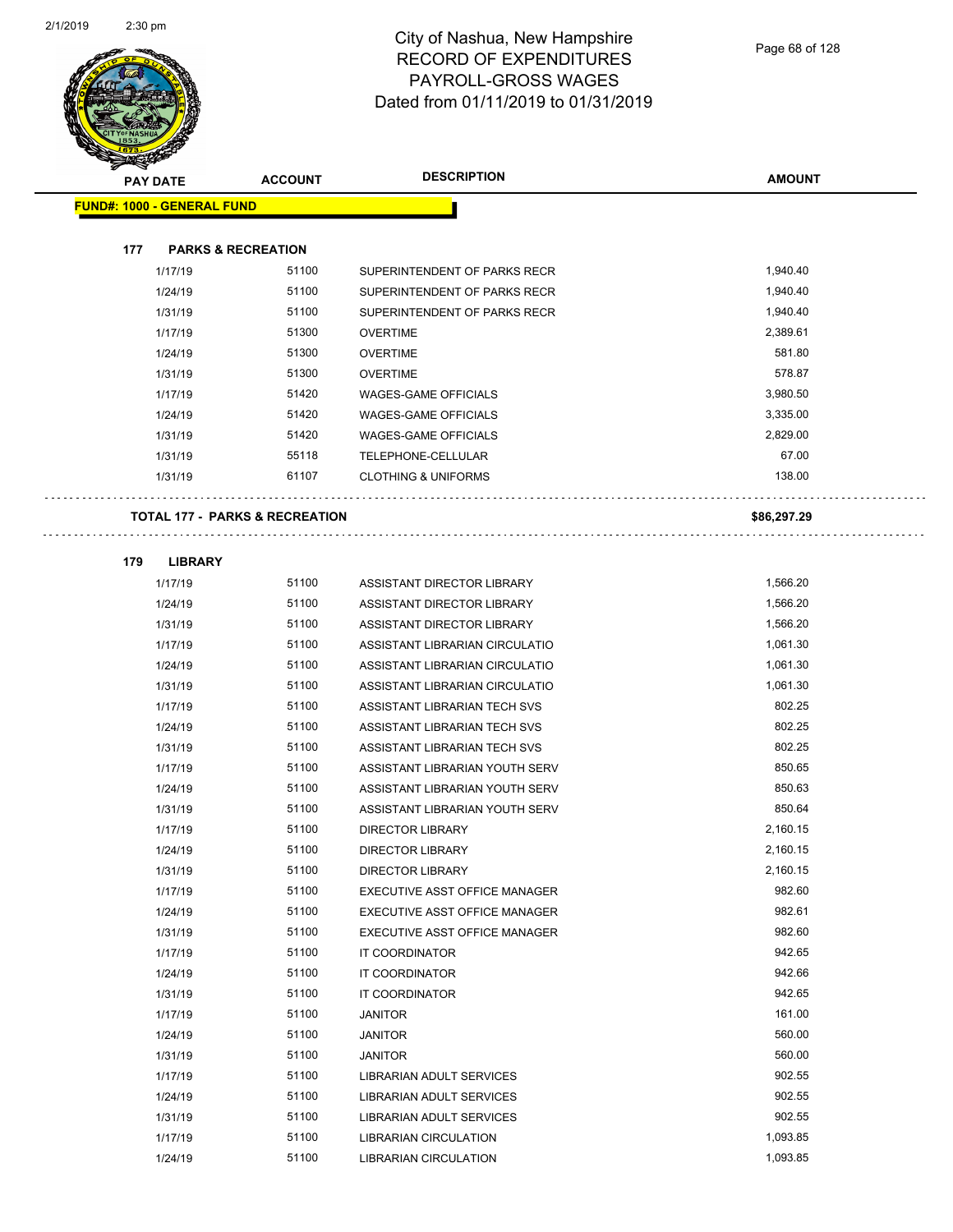

**AMOUNT**

| <b>FUND#: 1000 - GENERAL FUND</b> |                |                                                                |                  |
|-----------------------------------|----------------|----------------------------------------------------------------|------------------|
|                                   |                |                                                                |                  |
| 179<br><b>LIBRARY</b>             |                |                                                                |                  |
| 1/31/19                           | 51100          | <b>LIBRARIAN CIRCULATION</b>                                   | 1,093.85         |
| 1/17/19                           | 51100          | <b>LIBRARIAN OUTREACH SVS</b>                                  | 1,089.65         |
| 1/24/19                           | 51100          | LIBRARIAN OUTREACH SVS                                         | 1,089.65         |
| 1/31/19                           | 51100          | LIBRARIAN OUTREACH SVS                                         | 1,089.67         |
| 1/17/19                           | 51100          | <b>LIBRARIAN TECH SERVICES</b>                                 | 1,131.00         |
| 1/24/19                           | 51100          | <b>LIBRARIAN TECH SERVICES</b>                                 | 1,131.00         |
| 1/31/19                           | 51100          | <b>LIBRARIAN TECH SERVICES</b>                                 | 1,130.99         |
| 1/17/19                           | 51100          | LIBRARIAN YOUTH SERVICES                                       | 2,444.35         |
| 1/24/19                           | 51100          | LIBRARIAN YOUTH SERVICES                                       | 2,444.40         |
| 1/31/19                           | 51100          | LIBRARIAN YOUTH SERVICES                                       | 2,444.40         |
| 1/17/19                           | 51100          | LIBRARY ASSISTANT CIRCULATION                                  | 5,764.60         |
| 1/24/19                           | 51100          | LIBRARY ASSISTANT CIRCULATION                                  | 5,764.60         |
| 1/31/19                           | 51100          | <b>LIBRARY ASSISTANT CIRCULATION</b>                           | 5,832.40         |
| 1/17/19                           | 51100          | LIBRARY ASSISTANT MEDIA SERVIC                                 | 770.95           |
| 1/24/19                           | 51100          | LIBRARY ASSISTANT MEDIA SERVIC                                 | 770.95           |
| 1/31/19                           | 51100          | LIBRARY ASSISTANT MEDIA SERVIC                                 | 770.95           |
| 1/17/19                           | 51100          | LIBRARY ASSISTANT TECH SVS                                     | 770.95           |
| 1/24/19                           | 51100          | LIBRARY ASSISTANT TECH SVS                                     | 770.95           |
| 1/31/19                           | 51100          | LIBRARY ASSISTANT TECH SVS                                     | 770.95           |
| 1/17/19                           | 51100          | LIBRARY ASSISTANT YOUTH SERVIC                                 | 2,139.70         |
| 1/24/19                           | 51100          | LIBRARY ASSISTANT YOUTH SERVIC                                 | 2,139.70         |
| 1/31/19                           | 51100          | LIBRARY ASSISTANT YOUTH SERVIC                                 | 2,139.70         |
| 1/17/19                           | 51100          | MAINTENANCE SUPV                                               | 929.50           |
| 1/24/19                           | 51100          | MAINTENANCE SUPV                                               | 929.50           |
| 1/31/19                           | 51100          | MAINTENANCE SUPV                                               | 929.49           |
| 1/17/19                           | 51100          | PAGE & COLLECTION COORDINATOR                                  | 916.13           |
| 1/24/19                           | 51100          | PAGE & COLLECTION COORDINATOR                                  | 916.13           |
| 1/31/19                           | 51100          | PAGE & COLLECTION COORDINATOR                                  | 1,007.76         |
| 1/17/19                           | 51100          | REFERENCE LIBRARIAN ADULT SERV                                 | 3,214.81         |
| 1/24/19                           | 51100          | REFERENCE LIBRARIAN ADULT SERV                                 | 3,397.32         |
| 1/31/19                           | 51100          | REFERENCE LIBRARIAN ADULT SERV                                 | 3,309.00         |
| 1/17/19                           | 51100          | REFERENCE LIBRARIAN TECH SVS                                   | 824.75           |
| 1/24/19                           | 51100          | REFERENCE LIBRARIAN TECH SVS                                   | 824.77           |
| 1/31/19                           | 51100          | REFERENCE LIBRARIAN TECH SVS                                   | 824.75           |
| 1/17/19                           | 51100          | <b>SECURITY LIBRARY</b>                                        | 669.59<br>657.04 |
| 1/24/19                           | 51100          | <b>SECURITY LIBRARY</b>                                        | 669.60           |
| 1/31/19                           | 51100          | <b>SECURITY LIBRARY</b>                                        |                  |
| 1/17/19                           | 51200<br>51200 | <b>JANITOR</b>                                                 | 250.00<br>200.00 |
| 1/24/19                           | 51200          | <b>JANITOR</b>                                                 | 300.00           |
| 1/31/19                           | 51200          | <b>JANITOR</b>                                                 | 531.17           |
| 1/17/19                           | 51200          | LIBRARY ASSISTANT CIRCULATION                                  | 464.78           |
| 1/24/19<br>1/31/19                | 51200          | LIBRARY ASSISTANT CIRCULATION<br>LIBRARY ASSISTANT CIRCULATION | 481.38           |
| 1/17/19                           | 51200          | LIBRARY ASSISTANT TECH SVS                                     | 453.17           |
|                                   |                |                                                                |                  |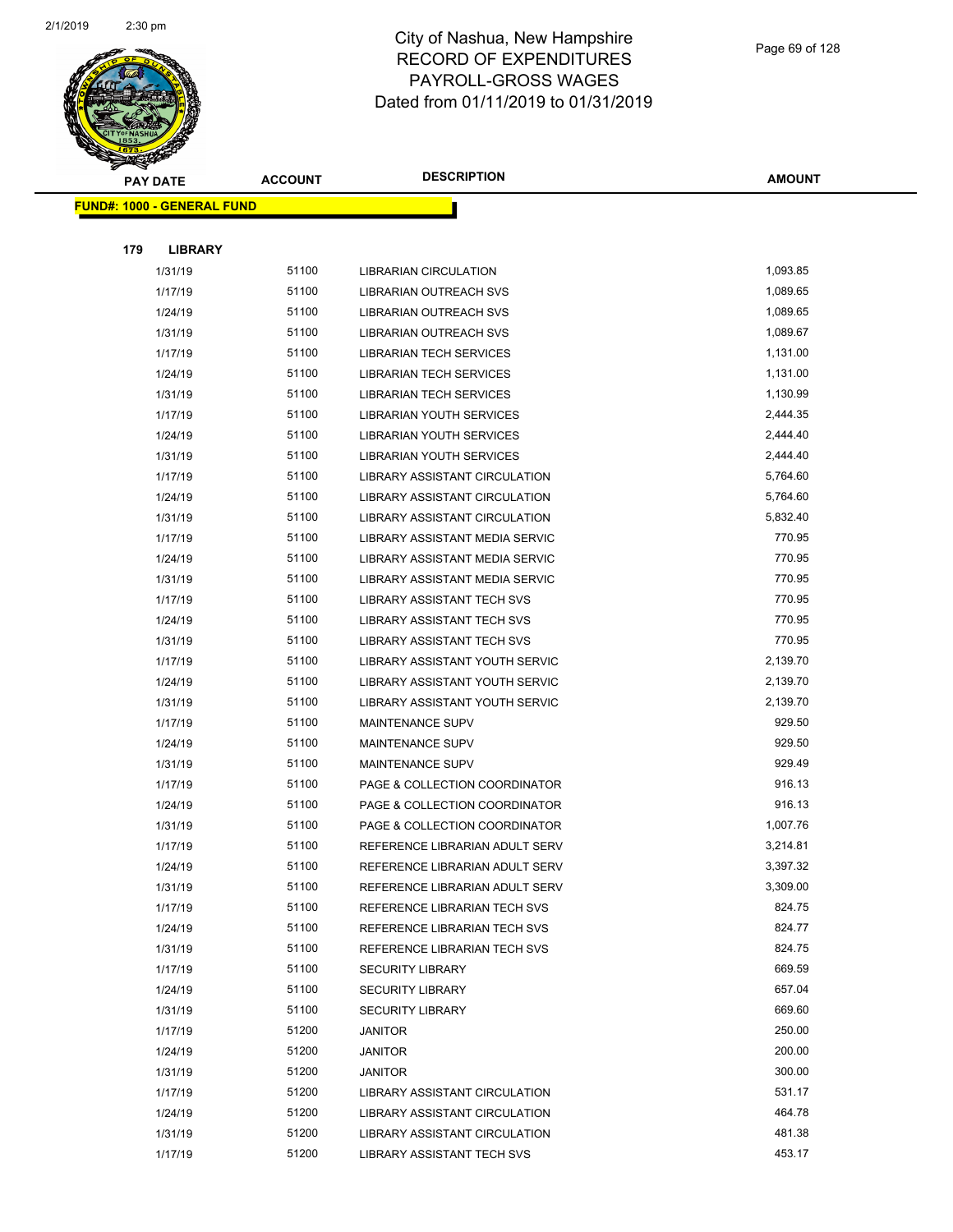

| s<br><b>PAY DATE</b>              | <b>ACCOUNT</b>               | <b>DESCRIPTION</b>                     | <b>AMOUNT</b> |
|-----------------------------------|------------------------------|----------------------------------------|---------------|
| <b>FUND#: 1000 - GENERAL FUND</b> |                              |                                        |               |
|                                   |                              |                                        |               |
| 179<br><b>LIBRARY</b>             |                              |                                        |               |
| 1/24/19                           | 51200                        | LIBRARY ASSISTANT TECH SVS             | 457.71        |
| 1/31/19                           | 51200                        | <b>LIBRARY ASSISTANT TECH SVS</b>      | 453.16        |
| 1/17/19                           | 51200                        | <b>LIBRARY PAGE</b>                    | 1,097.25      |
| 1/24/19                           | 51200                        | <b>LIBRARY PAGE</b>                    | 1,171.08      |
| 1/31/19                           | 51200                        | <b>LIBRARY PAGE</b>                    | 866.02        |
| 1/17/19                           | 51200                        | RECEPTIONIST/DATA ENTRY SPECIALIST     | 438.50        |
| 1/24/19                           | 51200                        | RECEPTIONIST/DATA ENTRY SPECIALIST     | 438.50        |
| 1/31/19                           | 51200                        | RECEPTIONIST/DATA ENTRY SPECIALIST     | 438.50        |
| 1/17/19                           | 51200                        | REFERENCE LIBRARIAN ADULT SERV         | 743.92        |
| 1/24/19                           | 51200                        | REFERENCE LIBRARIAN ADULT SERV         | 753.32        |
| 1/31/19                           | 51200                        | REFERENCE LIBRARIAN ADULT SERV         | 781.50        |
| 1/17/19                           | 51200                        | <b>SECURITY LIBRARY</b>                | 390.00        |
| 1/24/19                           | 51200                        | <b>SECURITY LIBRARY</b>                | 381.88        |
| 1/31/19                           | 51200                        | <b>SECURITY LIBRARY</b>                | 390.00        |
| 1/17/19                           | 51300                        | <b>OVERTIME</b>                        | 1,141.46      |
| 1/24/19                           | 51300                        | <b>OVERTIME</b>                        | 1,101.31      |
| 1/31/19                           | 51300                        | <b>OVERTIME</b>                        | 529.08        |
| 1/24/19                           | 52800                        | EDUCATIONAL ASSISTANCE                 | 375.00        |
| 181                               | <b>COMMUNITY DEVELOPMENT</b> |                                        |               |
| 1/17/19                           | 51100                        | ADMINISTRATIVE ASSISTANT II            | 766.48        |
| 1/24/19                           | 51100                        | ADMINISTRATIVE ASSISTANT II            | 766.48        |
| 1/31/19                           | 51100                        | ADMINISTRATIVE ASSISTANT II            | 766.50        |
| 1/17/19                           | 51100                        | DIRECTOR COMMUNITY DEVELOPMENT         | 2,294.80      |
| 1/24/19                           | 51100                        | DIRECTOR COMMUNITY DEVELOPMENT         | 2,294.80      |
| 1/31/19                           | 51100                        | DIRECTOR COMMUNITY DEVELOPMENT         | 2,294.80      |
| 12/27/18                          | 51100                        | RECORDING CLERK ENV & ENERGY COMMITTEE | (285.00)      |
| 1/17/19                           | 51100                        | <b>TRANSPORTATION PLANNER</b>          | 1,285.65      |
| 1/24/19                           | 51100                        | <b>TRANSPORTATION PLANNER</b>          | 1,285.65      |
| 1/31/19                           | 51100                        | <b>TRANSPORTATION PLANNER</b>          | 1,285.65      |
| 1/17/19                           | 51100                        | <b>WATERWAYS MANAGER</b>               | 1,524.75      |
| 1/24/19                           | 51100                        | <b>WATERWAYS MANAGER</b>               | 1,524.75      |
| 1/31/19                           | 51100                        | <b>WATERWAYS MANAGER</b>               | 1,524.75      |
| 1/17/19                           | 51200                        | ADMINISTRATIVE ASSISTANT I             | 382.40        |
| 1/24/19                           | 51200                        | ADMINISTRATIVE ASSISTANT I             | 382.40        |
| 1/31/19                           | 51200                        | ADMINISTRATIVE ASSISTANT I             | 402.52        |
| 1/17/19                           | 51400                        | WAGES TEMPORARY-SEASONAL               | 100.00        |
| 1/24/19                           | 51400                        | WAGES TEMPORARY-SEASONAL               | 100.00        |
| 1/31/19                           | 51400                        | WAGES TEMPORARY-SEASONAL               | 100.00        |
| 12/27/18                          | 51412                        | <b>WAGES PER DIEM</b>                  | 285.00        |
| 1/24/19                           | 51412                        | <b>WAGES PER DIEM</b>                  | 55.00         |
| 1/31/19                           | 55118                        | TELEPHONE-CELLULAR                     | 50.00         |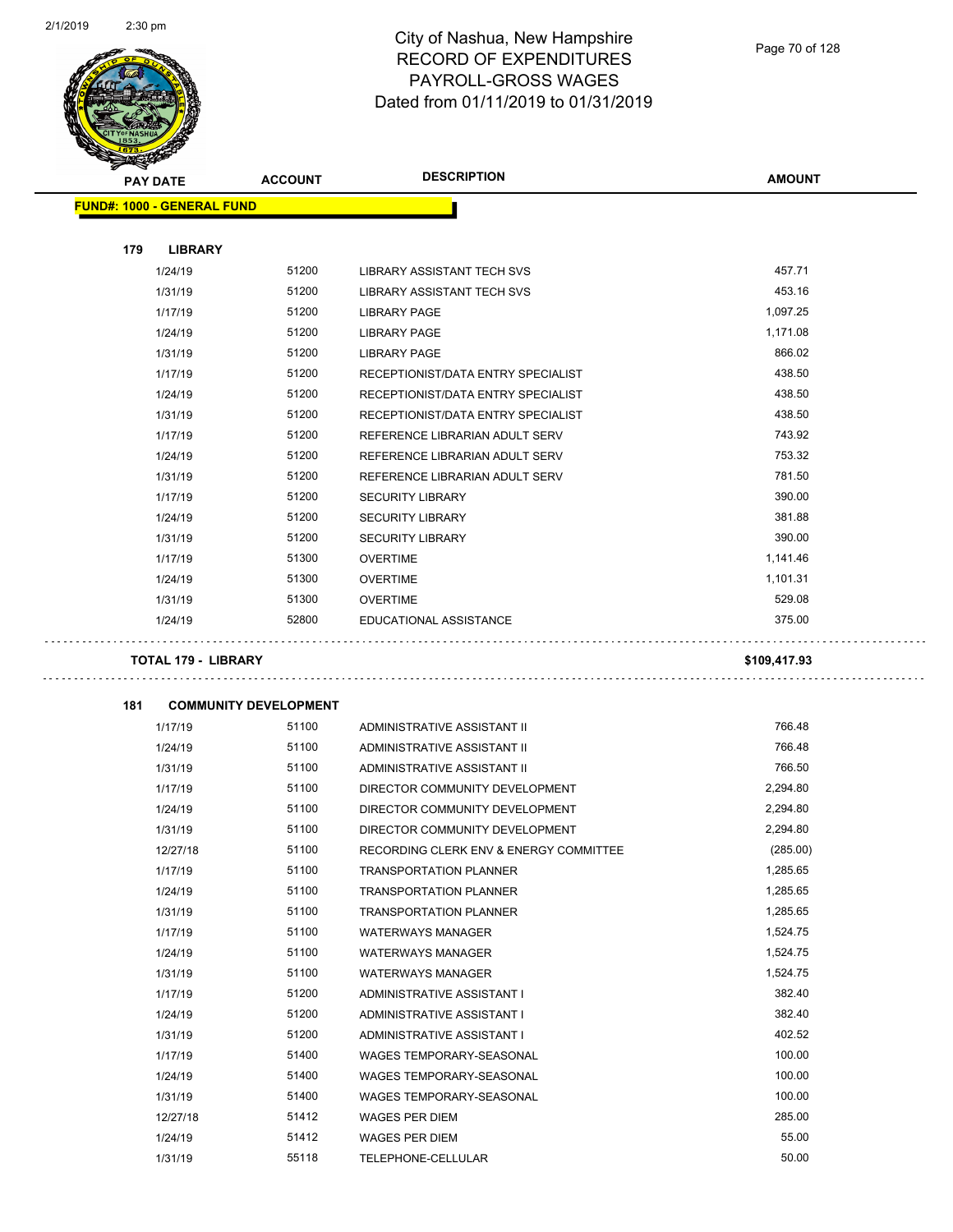| 2/1/2019 | $2:30$ pm                  |                                          | City of Nashua, New Hampshire<br><b>RECORD OF EXPENDITURES</b><br>PAYROLL-GROSS WAGES<br>Dated from 01/11/2019 to 01/31/2019 | Page 71 of 128 |
|----------|----------------------------|------------------------------------------|------------------------------------------------------------------------------------------------------------------------------|----------------|
|          | PAY DATE                   | <b>ACCOUNT</b>                           | <b>DESCRIPTION</b>                                                                                                           | <b>AMOUNT</b>  |
|          | FUND#: 1000 - GENERAL FUND |                                          |                                                                                                                              |                |
|          |                            | <b>TOTAL 181 - COMMUNITY DEVELOPMENT</b> |                                                                                                                              | \$19,187.38    |
|          | 182                        | <b>PLANNING AND ZONING</b>               |                                                                                                                              |                |
|          | 1/17/19                    | 51100                                    | DEPARTMENT COORDINATOR                                                                                                       | 1,026.40       |
|          | 1/24/19                    | 51100                                    | DEPARTMENT COORDINATOR                                                                                                       | 1,026.40       |
|          | 1/31/19                    | 51100                                    | DEPARTMENT COORDINATOR                                                                                                       | 1,026.40       |
|          | 1/17/19                    | 51100                                    | <b>DEPUTY PLANNING MANAGER</b>                                                                                               | 2,800.80       |
|          | 1/24/19                    | 51100                                    | <b>DEPUTY PLANNING MANAGER</b>                                                                                               | 2,800.80       |
|          | 1/31/19                    | 51100                                    | DEPUTY PLANNING MANAGER                                                                                                      | 2,800.80       |
|          | 1/17/19                    | 51100                                    | MANAGER PLANNING DEPT                                                                                                        | 2,151.45       |
|          | 1/24/19                    | 51100                                    | MANAGER PLANNING DEPT                                                                                                        | 2,151.45       |
|          | 1/31/19                    | 51100                                    | MANAGER PLANNING DEPT                                                                                                        | 2,151.45       |
|          | 1/17/19                    | 51100                                    | PLANNER I                                                                                                                    | 1,877.70       |
|          | 1/24/19                    | 51100                                    | PLANNER I                                                                                                                    | 1,877.70       |
|          | 1/31/19                    | 51100                                    | PLANNER I                                                                                                                    | 1,877.70       |
|          | 1/17/19                    | 51100                                    | ZONING COORDINATOR                                                                                                           | 821.65         |
|          | 1/24/19                    | 51100                                    | ZONING COORDINATOR                                                                                                           | 821.65         |
|          | 1/31/19                    | 51100                                    | ZONING COORDINATOR                                                                                                           | 821.65         |
|          | 1/17/19                    | 53428                                    | STENOGRAPHIC SERVICES                                                                                                        | 500.00         |
|          | 1/31/19                    | 55118                                    | TELEPHONE-CELLULAR                                                                                                           | 17.00          |
|          |                            | <b>TOTAL 182 - PLANNING AND ZONING</b>   |                                                                                                                              | \$26,551.00    |
|          | 183                        | <b>ECONOMIC DEVELOPMENT</b>              |                                                                                                                              |                |
|          | 1/17/19                    | 51100                                    | <b>ECONOMIC DEV DIRECTOR</b>                                                                                                 | 2,084.05       |
|          | 1/24/19                    | 51100                                    | <b>ECONOMIC DEV DIRECTOR</b>                                                                                                 | 2,084.05       |
|          | 1/31/19                    | 51100                                    | <b>ECONOMIC DEV DIRECTOR</b>                                                                                                 | 2,084.05       |
|          | 1/17/19                    | 51100                                    | HUNT MEMORIAL BLDG & ARTS ADM                                                                                                | 372.95         |
|          | 1/24/19                    | 51100                                    | HUNT MEMORIAL BLDG & ARTS ADM                                                                                                | 372.95         |
|          | 1/31/19                    | 51100                                    | HUNT MEMORIAL BLDG & ARTS ADM                                                                                                | 372.95         |
|          | 1/31/19                    | 55118                                    | TELEPHONE-CELLULAR                                                                                                           | 50.00          |
|          |                            | <b>TOTAL 183 - ECONOMIC DEVELOPMENT</b>  |                                                                                                                              | \$7,421.00     |
|          | 191<br><b>SCHOOL</b>       |                                          |                                                                                                                              |                |
|          | 1/17/19                    | 51100                                    | 21 CENTURY ELEM MFAM RES COORD                                                                                               | 1,356.31       |
|          | 1/31/19                    | 51100                                    | 21 CENTURY ELEM MFAM RES COORD                                                                                               | 1,356.30       |
|          | 1/17/19                    | 51100                                    | <b>7PAR CTE NHN</b>                                                                                                          | 446.41         |
|          | 1/24/19                    | 51100                                    | <b>7PAR CTE NHN</b>                                                                                                          | 456.96         |
|          | 1/31/19                    | 51100                                    | <b>7PAR CTE NHN</b>                                                                                                          | 449.92         |
|          | 1/17/19                    | 51100                                    | ASSISTANT DIRECTOR BUSINESS                                                                                                  | 3,162.60       |
|          | 1/31/19                    | 51100                                    | ASSISTANT DIRECTOR BUSINESS                                                                                                  | 3,162.60       |
|          | 1/17/19                    | 51100                                    | ASSISTANT PRINCIPAL AMH                                                                                                      | 1,469.50       |
|          | 1/31/19                    | 51100                                    | ASSISTANT PRINCIPAL AMH                                                                                                      | 1,469.50       |
|          |                            |                                          |                                                                                                                              |                |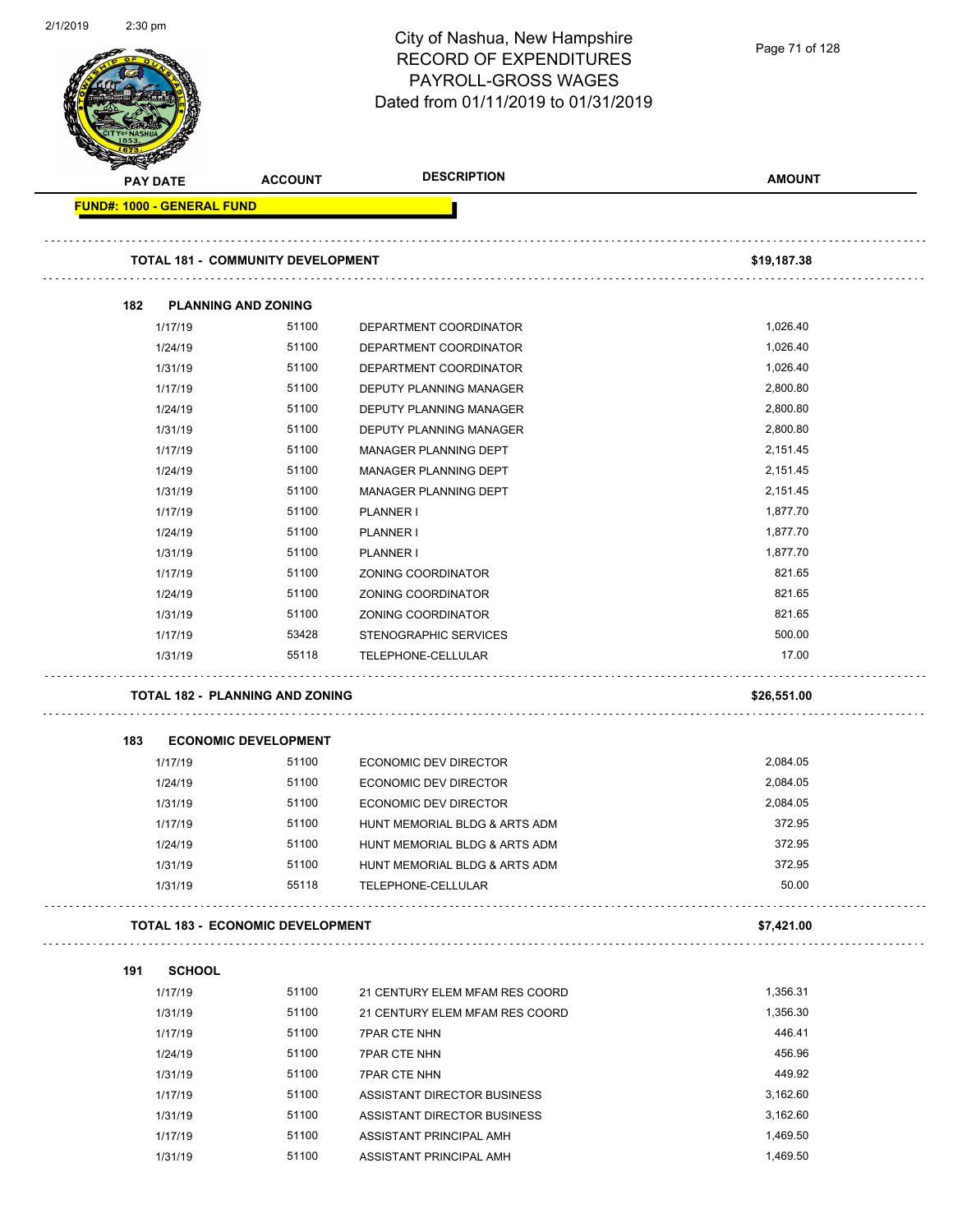

**AMOUNT**

|     | <u> FUND#: 1000 - GENERAL FUND</u> |       |                                |           |
|-----|------------------------------------|-------|--------------------------------|-----------|
|     |                                    |       |                                |           |
| 191 | <b>SCHOOL</b>                      |       |                                |           |
|     | 1/17/19                            | 51100 | ASSISTANT PRINCIPAL BIC        | 3,350.20  |
|     | 1/31/19                            | 51100 | ASSISTANT PRINCIPAL BIC        | 3,350.20  |
|     | 1/17/19                            | 51100 | ASSISTANT PRINCIPAL BIR        | 1,655.50  |
|     | 1/31/19                            | 51100 | ASSISTANT PRINCIPAL BIR        | 1,655.50  |
|     | 1/17/19                            | 51100 | ASSISTANT PRINCIPAL BRO        | 1,659.60  |
|     | 1/31/19                            | 51100 | ASSISTANT PRINCIPAL BRO        | 1,659.60  |
|     | 1/17/19                            | 51100 | ASSISTANT PRINCIPAL CHARL      | 3,228.20  |
|     | 1/31/19                            | 51100 | ASSISTANT PRINCIPAL CHARL      | 3,228.20  |
|     | 1/17/19                            | 51100 | ASSISTANT PRINCIPAL DR CRSP    | 1,614.10  |
|     | 1/31/19                            | 51100 | ASSISTANT PRINCIPAL DR CRSP    | 1,614.10  |
|     | 1/17/19                            | 51100 | ASSISTANT PRINCIPAL ELM        | 7,224.40  |
|     | 1/31/19                            | 51100 | ASSISTANT PRINCIPAL ELM        | 7,224.40  |
|     | 12/31/18                           | 51100 | ASSISTANT PRINCIPAL FES        | (175.74)  |
|     | 1/17/19                            | 51100 | <b>ASSISTANT PRINCIPAL FES</b> | 3,201.00  |
|     | 1/31/19                            | 51100 | ASSISTANT PRINCIPAL FES        | 3,201.00  |
|     | 1/17/19                            | 51100 | ASSISTANT PRINCIPAL FMS        | 3,882.70  |
|     | 1/31/19                            | 51100 | ASSISTANT PRINCIPAL FMS        | 3,882.70  |
|     | 1/17/19                            | 51100 | ASSISTANT PRINCIPAL LEDGE      | 3,228.20  |
|     | 1/31/19                            | 51100 | ASSISTANT PRINCIPAL LEDGE      | 3,228.20  |
|     | 1/17/19                            | 51100 | ASSISTANT PRINCIPAL MDE        | 3,067.30  |
|     | 1/31/19                            | 51100 | ASSISTANT PRINCIPAL MDE        | 3,067.30  |
|     | 1/17/19                            | 51100 | ASSISTANT PRINCIPAL MTP        | 2,826.90  |
|     | 1/31/19                            | 51100 | ASSISTANT PRINCIPAL MTP        | 2,826.90  |
|     | 1/17/19                            | 51100 | ASSISTANT PRINCIPAL NHN        | 14,249.20 |
|     | 1/31/19                            | 51100 | ASSISTANT PRINCIPAL NHN        | 14,249.20 |
|     | 1/17/19                            | 51100 | ASSISTANT PRINCIPAL NHS        | 14,965.39 |
|     | 1/31/19                            | 51100 | ASSISTANT PRINCIPAL NHS        | 13,615.40 |
|     | 1/17/19                            | 51100 | ASSISTANT PRINCIPAL PMS        | 3,261.40  |
|     | 1/31/19                            | 51100 | ASSISTANT PRINCIPAL PMS        | 3,261.40  |
|     | 1/17/19                            | 51100 | ASSISTANT PRINCIPAL SHE        | 1,437.50  |
|     | 1/31/19                            | 51100 | ASSISTANT PRINCIPAL SHE        | 1,437.50  |
|     | 1/17/19                            | 51100 | ASSISTANT SUPERINTENDENT       | 8,830.90  |
|     | 1/31/19                            | 51100 | ASSISTANT SUPERINTENDENT       | 8,830.90  |
|     | 1/17/19                            | 51100 | ASST DIRECTOR PLANT OPS        | 4,289.30  |
|     | 1/31/19                            | 51100 | ASST DIRECTOR PLANT OPS        | 2,689.30  |
|     | 1/17/19                            | 51100 | <b>ASST DIRECTOR SPED</b>      | 6,448.10  |
|     | 1/31/19                            | 51100 | <b>ASST DIRECTOR SPED</b>      | 6,448.10  |
|     | 1/17/19                            | 51100 | ASST SYSTEMS ADMIN FULL YEAR   | 16,902.11 |
|     | 1/31/19                            | 51100 | ASST SYSTEMS ADMIN FULL YEAR   | 15,302.09 |
|     | 1/17/19                            | 51100 | ASST SYSTEMS ADMIN SCH YEAR    | 816.18    |
|     | 1/24/19                            | 51100 | ASST SYSTEMS ADMIN SCH YEAR    | 804.76    |
|     | 1/31/19                            | 51100 | ASST SYSTEMS ADMIN SCH YEAR    | 639.24    |
|     | 1/17/19                            | 51100 | ATTENDANCE OFFICER             | 2,481.79  |
|     | 1/31/19                            | 51100 | ATTENDANCE OFFICER             | 2,481.80  |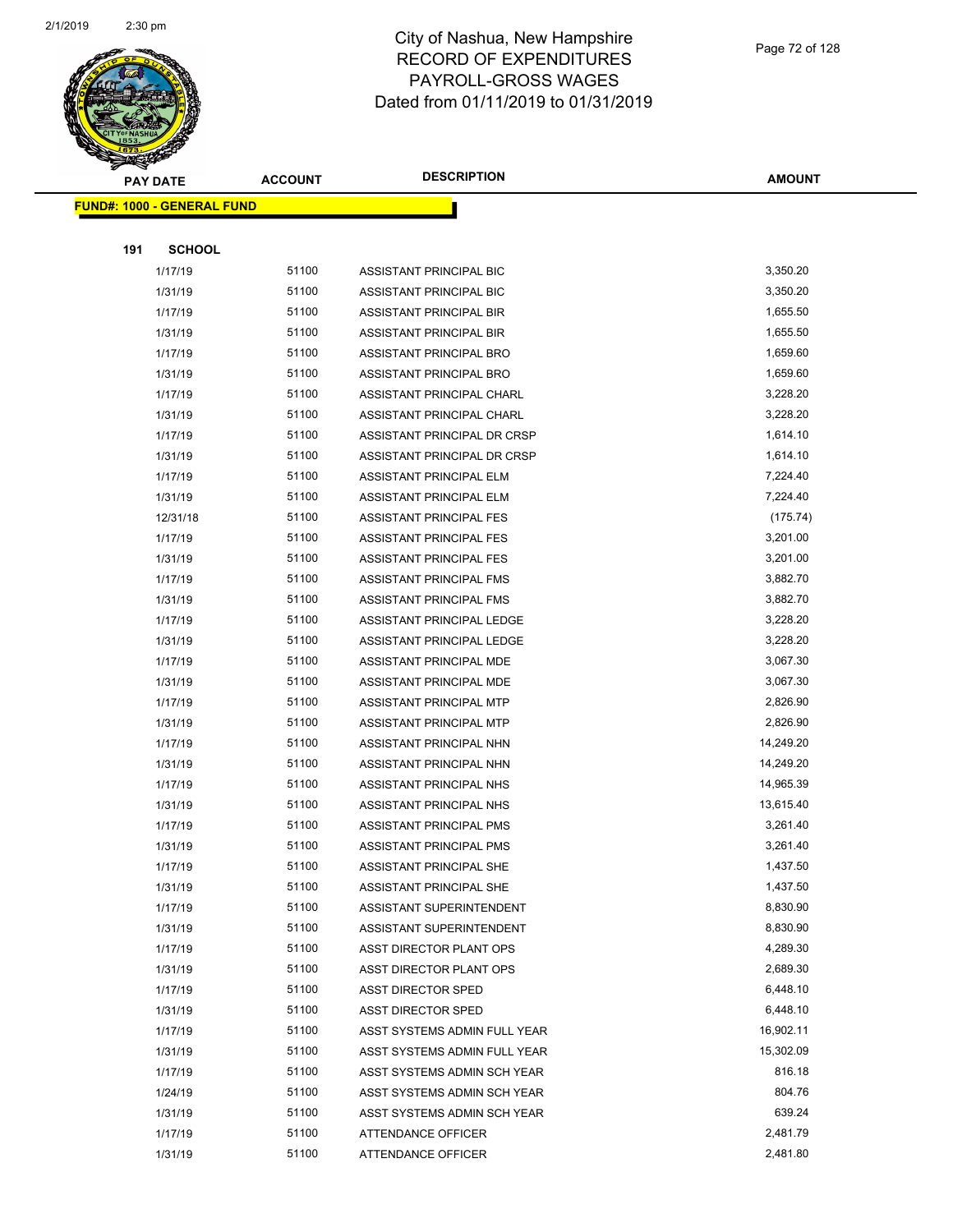

|     | <b>PAY DATE</b>                   | <b>ACCOUNT</b> | <b>DESCRIPTION</b>              | <b>AMOUNT</b> |
|-----|-----------------------------------|----------------|---------------------------------|---------------|
|     | <b>FUND#: 1000 - GENERAL FUND</b> |                |                                 |               |
|     |                                   |                |                                 |               |
| 191 | <b>SCHOOL</b>                     |                |                                 |               |
|     | 1/17/19                           | 51100          | CAREER CENTER COORD NHN         | 1,348.90      |
|     | 1/31/19                           | 51100          | CAREER CENTER COORD NHN         | 1,348.91      |
|     | 1/17/19                           | 51100          | CHIEF OPERATING OFFICER         | 4,323.70      |
|     | 1/31/19                           | 51100          | CHIEF OPERATING OFFICER         | 4,323.70      |
|     | 1/17/19                           | 51100          | CLERICAL ACADEMY NHN            | 3,070.20      |
|     | 1/24/19                           | 51100          | CLERICAL ACADEMY NHN            | 3,070.20      |
|     | 1/31/19                           | 51100          | CLERICAL ACADEMY NHN            | 3,018.45      |
|     | 1/17/19                           | 51100          | CLERICAL ACADEMY NHS            | 3,033.10      |
|     | 1/24/19                           | 51100          | CLERICAL ACADEMY NHS            | 3,022.42      |
|     | 1/31/19                           | 51100          | CLERICAL ACADEMY NHS            | 2,989.52      |
|     | 1/17/19                           | 51100          | CLERICAL ASST SUPER SUP         | 1,388.49      |
|     | 1/24/19                           | 51100          | <b>CLERICAL ASST SUPER SUP</b>  | 1,388.49      |
|     | 1/31/19                           | 51100          | CLERICAL ASST SUPER SUP         | 1,219.69      |
|     | 1/17/19                           | 51100          | CLERICAL ATHLETIC NHN           | 799.90        |
|     | 1/24/19                           | 51100          | CLERICAL ATHLETIC NHN           | 799.90        |
|     | 1/31/19                           | 51100          | CLERICAL ATHLETIC NHN           | 762.57        |
|     | 1/17/19                           | 51100          | <b>CLERICAL ATHLETIC NHS</b>    | 716.65        |
|     | 1/24/19                           | 51100          | CLERICAL ATHLETIC NHS           | 716.65        |
|     | 1/31/19                           | 51100          | <b>CLERICAL ATHLETIC NHS</b>    | 716.65        |
|     | 1/17/19                           | 51100          | <b>CLERICAL BUSINESS</b>        | 3,217.18      |
|     | 1/24/19                           | 51100          | <b>CLERICAL BUSINESS</b>        | 3,217.19      |
|     | 1/31/19                           | 51100          | <b>CLERICAL BUSINESS</b>        | 3,217.20      |
|     | 1/17/19                           | 51100          | CLERICAL CHIEF OP OFFICER SUP   | 738.25        |
|     | 1/24/19                           | 51100          | CLERICAL CHIEF OP OFFICER SUP   | 738.24        |
|     | 1/31/19                           | 51100          | CLERICAL CHIEF OP OFFICER SUP   | 738.24        |
|     | 1/17/19                           | 51100          | <b>CLERICAL CTE NHN</b>         | 681.75        |
|     | 1/24/19                           | 51100          | <b>CLERICAL CTE NHN</b>         | 545.40        |
|     | 1/31/19                           | 51100          | <b>CLERICAL CTE NHN</b>         | 681.75        |
|     | 1/17/19                           | 51100          | <b>CLERICAL CTE NHS</b>         | 799.90        |
|     | 1/24/19                           | 51100          | CLERICAL CTE NHS                | 778.58        |
|     | 1/31/19                           | 51100          | <b>CLERICAL CTE NHS</b>         | 821.23        |
|     | 1/17/19                           | 51100          | CLERICAL GUIDANCE ELM           | 789.22        |
|     | 1/24/19                           | 51100          | CLERICAL GUIDANCE ELM           | 767.90        |
|     | 1/31/19                           | 51100          | CLERICAL GUIDANCE ELM           | 762.57        |
|     | 1/17/19                           | 51100          | CLERICAL GUIDANCE NHN           | 2,022.51      |
|     | 1/24/19                           | 51100          | <b>CLERICAL GUIDANCE NHN</b>    | 2,027.06      |
|     | 1/31/19                           | 51100          | <b>CLERICAL GUIDANCE NHN</b>    | 1,890.70      |
|     | 1/17/19                           | 51100          | <b>CLERICAL GUIDANCE NHS</b>    | 1,944.41      |
|     | 1/24/19                           | 51100          | <b>CLERICAL GUIDANCE NHS</b>    | 1,948.96      |
|     | 1/31/19                           | 51100          | <b>CLERICAL GUIDANCE NHS</b>    | 1,774.48      |
|     | 1/17/19                           | 51100          | <b>CLERICAL HUMAN RESOURCES</b> | 2,075.61      |
|     | 1/24/19                           | 51100          | <b>CLERICAL HUMAN RESOURCES</b> | 2,066.52      |
|     | 1/31/19                           | 51100          | CLERICAL HUMAN RESOURCES        | 2,052.88      |
|     | 1/17/19                           | 51100          | <b>CLERICAL PAYROLL SUP</b>     | 1,502.30      |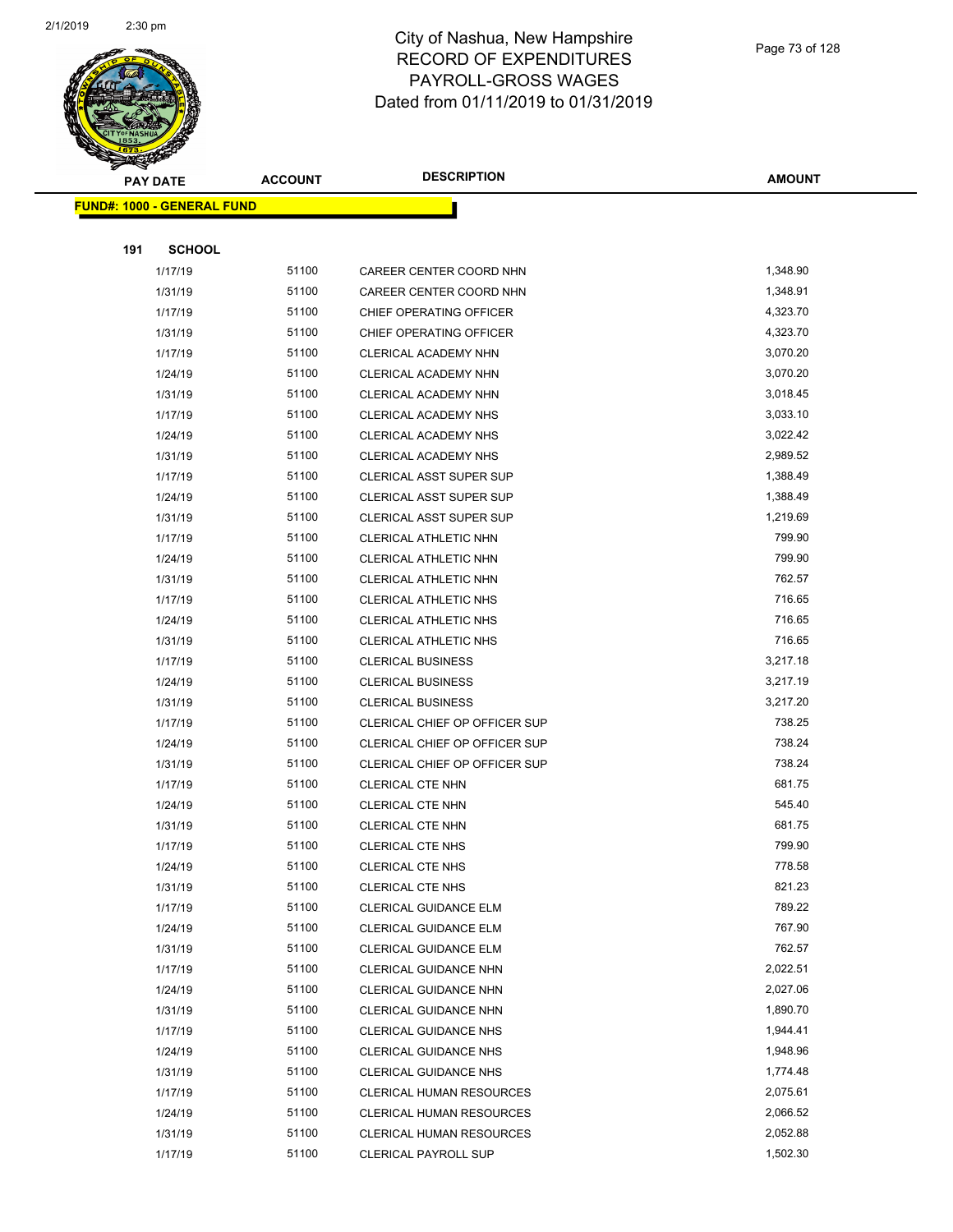

|     | <b>PAY DATE</b>                   | <b>ACCOUNT</b> | <b>DESCRIPTION</b>            | <b>AMOUNT</b> |
|-----|-----------------------------------|----------------|-------------------------------|---------------|
|     | <b>FUND#: 1000 - GENERAL FUND</b> |                |                               |               |
|     |                                   |                |                               |               |
| 191 | <b>SCHOOL</b>                     |                |                               |               |
|     | 1/24/19                           | 51100          | <b>CLERICAL PAYROLL SUP</b>   | 1,502.30      |
|     | 1/31/19                           | 51100          | <b>CLERICAL PAYROLL SUP</b>   | 1,502.30      |
|     | 1/17/19                           | 51100          | <b>CLERICAL PLANT OPS</b>     | 751.15        |
|     | 1/24/19                           | 51100          | <b>CLERICAL PLANT OPS</b>     | 751.14        |
|     | 1/31/19                           | 51100          | <b>CLERICAL PLANT OPS</b>     | 831.27        |
|     | 1/17/19                           | 51100          | CLERICAL PRINCIPAL AMH        | 1,433.30      |
|     | 1/24/19                           | 51100          | <b>CLERICAL PRINCIPAL AMH</b> | 1,414.19      |
|     | 1/31/19                           | 51100          | CLERICAL PRINCIPAL AMH        | 1,447.63      |
|     | 1/17/19                           | 51100          | <b>CLERICAL PRINCIPAL BIC</b> | 1,516.55      |
|     | 1/24/19                           | 51100          | <b>CLERICAL PRINCIPAL BIC</b> | 1,497.44      |
|     | 1/31/19                           | 51100          | <b>CLERICAL PRINCIPAL BIC</b> | 1,497.44      |
|     | 1/17/19                           | 51100          | <b>CLERICAL PRINCIPAL BIR</b> | 1,599.80      |
|     | 1/24/19                           | 51100          | <b>CLERICAL PRINCIPAL BIR</b> | 1,599.80      |
|     | 1/31/19                           | 51100          | <b>CLERICAL PRINCIPAL BIR</b> | 1,599.80      |
|     | 1/17/19                           | 51100          | CLERICAL PRINCIPAL BRO        | 1,516.55      |
|     | 1/24/19                           | 51100          | CLERICAL PRINCIPAL BRO        | 1,516.55      |
|     | 1/31/19                           | 51100          | <b>CLERICAL PRINCIPAL BRO</b> | 1,511.77      |
|     | 1/17/19                           | 51100          | CLERICAL PRINCIPAL CHA        | 1,502.30      |
|     | 1/24/19                           | 51100          | CLERICAL PRINCIPAL CHA        | 1,502.29      |
|     | 1/31/19                           | 51100          | CLERICAL PRINCIPAL CHA        | 1,502.30      |
|     | 1/17/19                           | 51100          | CLERICAL PRINCIPAL DRC        | 1,470.40      |
|     | 1/24/19                           | 51100          | <b>CLERICAL PRINCIPAL DRC</b> | 1,452.22      |
|     | 1/31/19                           | 51100          | CLERICAL PRINCIPAL DRC        | 1,470.40      |
|     | 1/17/19                           | 51100          | <b>CLERICAL PRINCIPAL ELM</b> | 2,695.95      |
|     | 1/24/19                           | 51100          | CLERICAL PRINCIPAL ELM        | 2,705.50      |
|     | 1/31/19                           | 51100          | CLERICAL PRINCIPAL ELM        | 2,546.43      |
|     | 1/17/19                           | 51100          | <b>CLERICAL PRINCIPAL FES</b> | 1,465.14      |
|     | 1/24/19                           | 51100          | <b>CLERICAL PRINCIPAL FES</b> | 1,454.62      |
|     | 1/31/19                           | 51100          | <b>CLERICAL PRINCIPAL FES</b> | 1,334.05      |
|     | 1/17/19                           | 51100          | CLERICAL PRINCIPAL FMS        | 2,300.42      |
|     | 1/24/19                           | 51100          | <b>CLERICAL PRINCIPAL FMS</b> | 2,305.20      |
|     | 1/31/19                           | 51100          | <b>CLERICAL PRINCIPAL FMS</b> | 2,305.19      |
|     | 1/17/19                           | 51100          | CLERICAL PRINCIPAL LDG        | 1,432.90      |
|     | 1/24/19                           | 51100          | <b>CLERICAL PRINCIPAL LDG</b> | 1,432.91      |
|     | 1/31/19                           | 51100          | <b>CLERICAL PRINCIPAL LDG</b> | 1,432.90      |
|     | 1/17/19                           | 51100          | CLERICAL PRINCIPAL MDE        | 1,539.80      |
|     | 1/24/19                           | 51100          | CLERICAL PRINCIPAL MDE        | 1,539.80      |
|     | 1/31/19                           | 51100          | CLERICAL PRINCIPAL MDE        | 1,539.80      |
|     | 1/17/19                           | 51100          | <b>CLERICAL PRINCIPAL MTP</b> | 1,505.30      |
|     | 1/24/19                           | 51100          | <b>CLERICAL PRINCIPAL MTP</b> | 1,505.30      |
|     | 1/31/19                           | 51100          | CLERICAL PRINCIPAL MTP        | 1,505.30      |
|     | 1/17/19                           | 51100          | CLERICAL PRINCIPAL NHN        | 1,433.30      |
|     | 1/24/19                           | 51100          | CLERICAL PRINCIPAL NHN        | 1,433.30      |
|     | 1/31/19                           | 51100          | CLERICAL PRINCIPAL NHN        | 1,433.30      |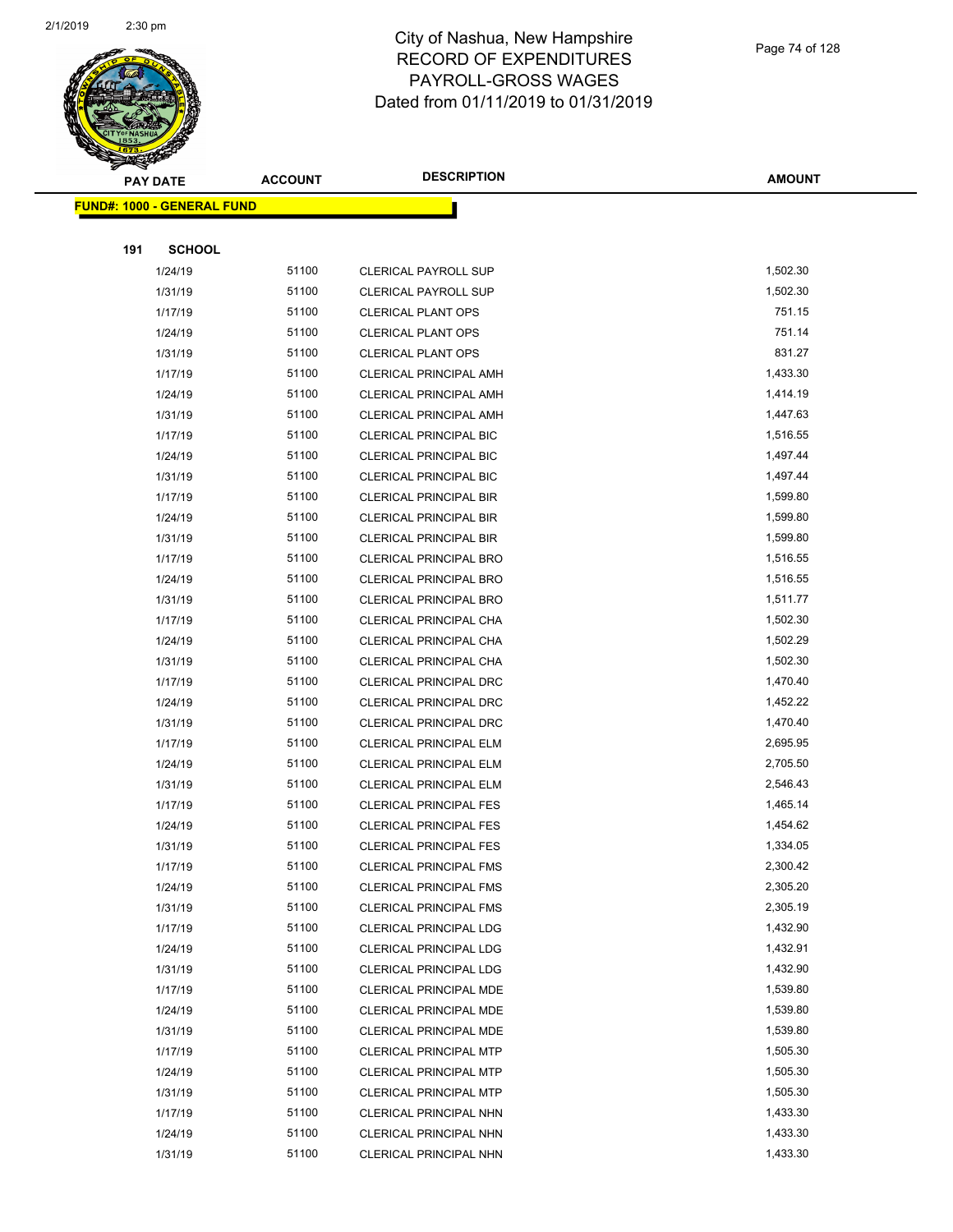

**AMOUNT**

|     | <b>FUND#: 1000 - GENERAL FUND</b> |       |                                  |          |
|-----|-----------------------------------|-------|----------------------------------|----------|
|     |                                   |       |                                  |          |
| 191 | <b>SCHOOL</b>                     |       |                                  |          |
|     | 1/17/19                           | 51100 | <b>CLERICAL PRINCIPAL NHS</b>    | 1,382.10 |
|     | 1/24/19                           | 51100 | <b>CLERICAL PRINCIPAL NHS</b>    | 1,559.25 |
|     | 1/31/19                           | 51100 | <b>CLERICAL PRINCIPAL NHS</b>    | 1,822.02 |
|     | 1/17/19                           | 51100 | <b>CLERICAL PRINCIPAL NSE</b>    | 1,588.55 |
|     | 1/24/19                           | 51100 | CLERICAL PRINCIPAL NSE           | 1,583.21 |
|     | 1/31/19                           | 51100 | <b>CLERICAL PRINCIPAL NSE</b>    | 1,588.55 |
|     | 1/17/19                           | 51100 | <b>CLERICAL PRINCIPAL PMS</b>    | 1,384.77 |
|     | 1/24/19                           | 51100 | <b>CLERICAL PRINCIPAL PMS</b>    | 1,393.86 |
|     | 1/31/19                           | 51100 | <b>CLERICAL PRINCIPAL PMS</b>    | 1,398.40 |
|     | 1/17/19                           | 51100 | CLERICAL PRINCIPAL SHE           | 1,594.45 |
|     | 1/24/19                           | 51100 | <b>CLERICAL PRINCIPAL SHE</b>    | 1,599.80 |
|     | 1/31/19                           | 51100 | <b>CLERICAL PRINCIPAL SHE</b>    | 1,578.47 |
|     | 1/17/19                           | 51100 | CLERICAL RECEPTIONIST NHN        | 799.89   |
|     | 1/24/19                           | 51100 | CLERICAL RECEPTIONIST NHN        | 799.90   |
|     | 1/31/19                           | 51100 | CLERICAL RECEPTIONIST NHN        | 799.90   |
|     | 1/17/19                           | 51100 | CLERICAL RECEPTIONIST NHS        | 677.22   |
|     | 1/24/19                           | 51100 | CLERICAL RECEPTIONIST NHS        | 681.75   |
|     | 1/31/19                           | 51100 | CLERICAL RECEPTIONIST NHS        | 618.13   |
|     | 1/17/19                           | 51100 | CLERICAL SPECIAL ED NHN          | 681.75   |
|     | 1/24/19                           | 51100 | CLERICAL SPECIAL ED NHN          | 681.75   |
|     | 1/31/19                           | 51100 | CLERICAL SPECIAL ED NHN          | 681.75   |
|     | 1/17/19                           | 51100 | CLERICAL SPECIAL ED NHS          | 711.85   |
|     | 1/24/19                           | 51100 | CLERICAL SPECIAL ED NHS          | 716.65   |
|     | 1/31/19                           | 51100 | CLERICAL SPECIAL ED NHS          | 683.20   |
|     | 1/17/19                           | 51100 | CLERICAL SPECIAL ED SUP          | 1,363.50 |
|     | 1/24/19                           | 51100 | CLERICAL SPECIAL ED SUP          | 1,322.60 |
|     | 1/31/19                           | 51100 | CLERICAL SPECIAL ED SUP          | 1,363.51 |
|     | 1/17/19                           | 51100 | <b>CLERICAL STUDENT SERV SUP</b> | 822.75   |
|     | 1/24/19                           | 51100 | <b>CLERICAL STUDENT SERV SUP</b> | 822.75   |
|     | 1/31/19                           | 51100 | CLERICAL STUDENT SERV SUP        | 822.75   |
|     | 1/17/19                           | 51100 | CLERICAL SUPERINTENDANT HRLY     | 790.03   |
|     | 1/24/19                           | 51100 | CLERICAL SUPERINTENDANT HRLY     | 779.63   |
|     | 1/31/19                           | 51100 | CLERICAL SUPERINTENDANT HRLY     | 779.63   |
|     | 1/17/19                           | 51100 | CLERICAL SUPERINTENDANT SUP      | 3,098.30 |
|     | 1/31/19                           | 51100 | CLERICAL SUPERINTENDANT SUP      | 1,848.30 |
|     | 1/17/19                           | 51100 | <b>CUSTODIAN AMH</b>             | 1,389.60 |
|     | 1/24/19                           | 51100 | <b>CUSTODIAN AMH</b>             | 1,339.40 |
|     | 1/31/19                           | 51100 | <b>CUSTODIAN AMH</b>             | 1,389.60 |
|     | 1/17/19                           | 51100 | <b>CUSTODIAN ASST HEAD ELM</b>   | 791.20   |
|     | 1/24/19                           | 51100 | <b>CUSTODIAN ASST HEAD ELM</b>   | 791.20   |
|     | 1/31/19                           | 51100 | <b>CUSTODIAN ASST HEAD ELM</b>   | 985.44   |
|     | 1/17/19                           | 51100 | <b>CUSTODIAN ASST HEAD FMS</b>   | 791.20   |
|     | 1/24/19                           | 51100 | <b>CUSTODIAN ASST HEAD FMS</b>   | 791.20   |
|     | 1/31/19                           | 51100 | <b>CUSTODIAN ASST HEAD FMS</b>   | 791.20   |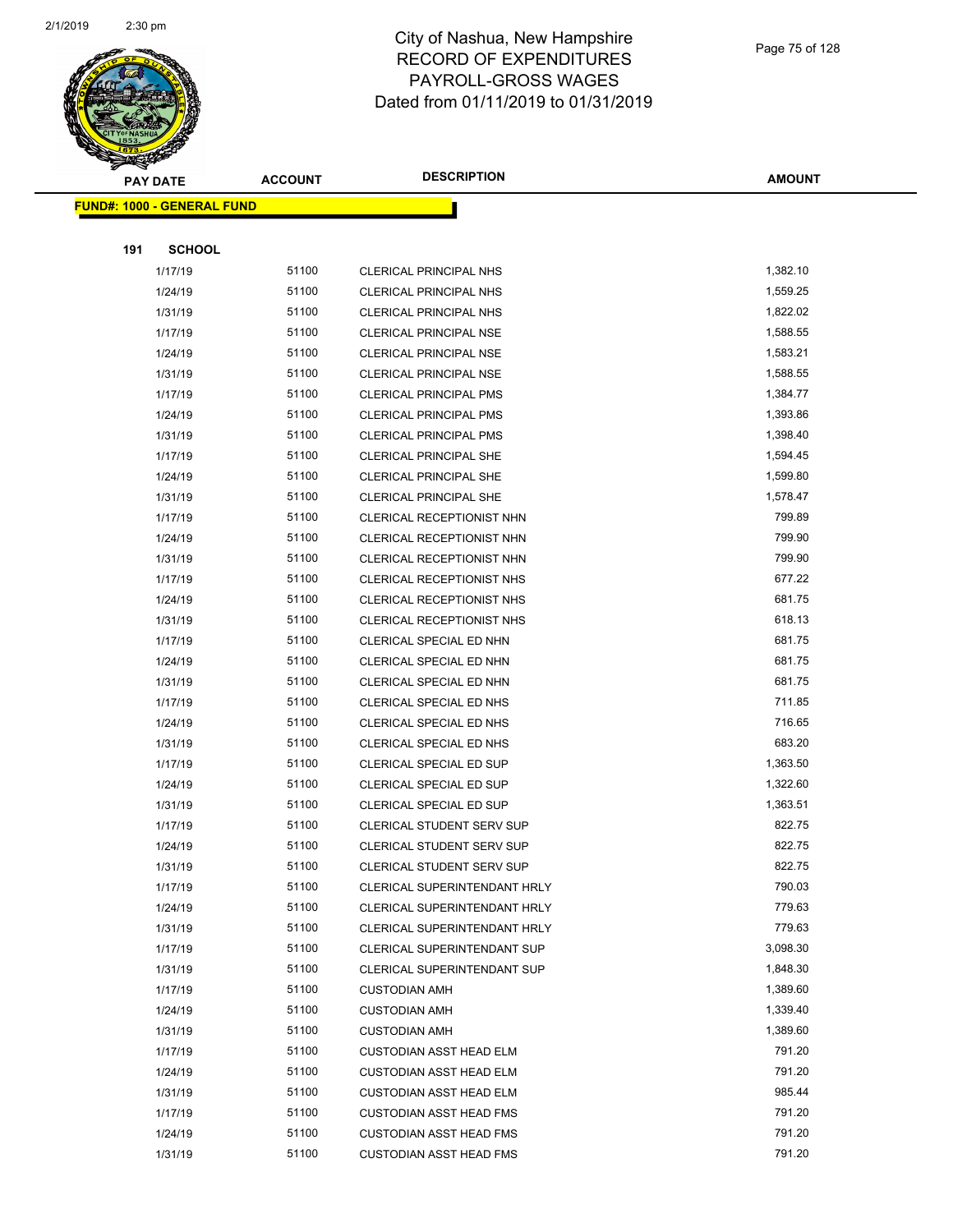

| ॼ   | <b>PAY DATE</b>                    | <b>ACCOUNT</b> | <b>DESCRIPTION</b>             | <b>AMOUNT</b> |
|-----|------------------------------------|----------------|--------------------------------|---------------|
|     | <u> FUND#: 1000 - GENERAL FUND</u> |                |                                |               |
|     |                                    |                |                                |               |
| 191 | <b>SCHOOL</b>                      |                |                                |               |
|     | 1/17/19                            | 51100          | <b>CUSTODIAN ASST HEAD NHN</b> | 1,590.40      |
|     | 1/24/19                            | 51100          | <b>CUSTODIAN ASST HEAD NHN</b> | 1,590.40      |
|     | 1/31/19                            | 51100          | <b>CUSTODIAN ASST HEAD NHN</b> | 1,590.41      |
|     | 1/17/19                            | 51100          | <b>CUSTODIAN ASST HEAD NHS</b> | 1,582.40      |
|     | 1/24/19                            | 51100          | <b>CUSTODIAN ASST HEAD NHS</b> | 1,582.40      |
|     | 1/31/19                            | 51100          | <b>CUSTODIAN ASST HEAD NHS</b> | 1,671.41      |
|     | 1/17/19                            | 51100          | <b>CUSTODIAN ASST HEAD PMS</b> | 791.20        |
|     | 1/24/19                            | 51100          | <b>CUSTODIAN ASST HEAD PMS</b> | 791.20        |
|     | 1/31/19                            | 51100          | <b>CUSTODIAN ASST HEAD PMS</b> | 791.20        |
|     | 1/17/19                            | 51100          | <b>CUSTODIAN BIC</b>           | 1,111.68      |
|     | 1/24/19                            | 51100          | <b>CUSTODIAN BIC</b>           | 1,389.60      |
|     | 1/31/19                            | 51100          | <b>CUSTODIAN BIC</b>           | 1,389.60      |
|     | 1/17/19                            | 51100          | <b>CUSTODIAN BIR</b>           | 1,389.60      |
|     | 1/24/19                            | 51100          | <b>CUSTODIAN BIR</b>           | 1,389.60      |
|     | 1/31/19                            | 51100          | <b>CUSTODIAN BIR</b>           | 1,389.60      |
|     | 1/17/19                            | 51100          | <b>CUSTODIAN BRO</b>           | 1,389.60      |
|     | 1/24/19                            | 51100          | <b>CUSTODIAN BRO</b>           | 1,408.88      |
|     | 1/31/19                            | 51100          | <b>CUSTODIAN BRO</b>           | 1,389.60      |
|     | 1/17/19                            | 51100          | <b>CUSTODIAN CHA</b>           | 702.81        |
|     | 1/24/19                            | 51100          | <b>CUSTODIAN CHA</b>           | 702.81        |
|     | 1/31/19                            | 51100          | <b>CUSTODIAN CHA</b>           | 755.52        |
|     | 1/17/19                            | 51100          | <b>CUSTODIAN DRC</b>           | 1,389.60      |
|     | 1/24/19                            | 51100          | <b>CUSTODIAN DRC</b>           | 1,408.88      |
|     | 1/31/19                            | 51100          | <b>CUSTODIAN DRC</b>           | 1,389.60      |
|     | 1/17/19                            | 51100          | <b>CUSTODIAN ELM</b>           | 4,953.20      |
|     | 1/24/19                            | 51100          | <b>CUSTODIAN ELM</b>           | 4,779.51      |
|     | 1/31/19                            | 51100          | <b>CUSTODIAN ELM</b>           | 4,901.09      |
|     | 1/17/19                            | 51100          | <b>CUSTODIAN FES</b>           | 1,389.60      |
|     | 1/24/19                            | 51100          | <b>CUSTODIAN FES</b>           | 1,389.60      |
|     | 1/31/19                            | 51100          | <b>CUSTODIAN FES</b>           | 1,389.60      |
|     | 1/17/19                            | 51100          | <b>CUSTODIAN FMS</b>           | 2,779.20      |
|     | 1/24/19                            | 51100          | <b>CUSTODIAN FMS</b>           | 2,779.20      |
|     | 1/31/19                            | 51100          | <b>CUSTODIAN FMS</b>           | 2,779.20      |
|     | 1/17/19                            | 51100          | <b>CUSTODIAN HEAD AMH</b>      | 791.20        |
|     | 1/24/19                            | 51100          | <b>CUSTODIAN HEAD AMH</b>      | 791.20        |
|     | 1/31/19                            | 51100          | <b>CUSTODIAN HEAD AMH</b>      | 791.20        |
|     | 1/17/19                            | 51100          | <b>CUSTODIAN HEAD BIC</b>      | 791.20        |
|     | 1/24/19                            | 51100          | <b>CUSTODIAN HEAD BIC</b>      | 791.20        |
|     | 1/31/19                            | 51100          | <b>CUSTODIAN HEAD BIC</b>      | 791.20        |
|     | 1/17/19                            | 51100          | <b>CUSTODIAN HEAD BIR</b>      | 791.20        |
|     | 1/24/19                            | 51100          | <b>CUSTODIAN HEAD BIR</b>      | 791.20        |
|     | 1/31/19                            | 51100          | <b>CUSTODIAN HEAD BIR</b>      | 791.20        |
|     | 1/17/19                            | 51100          | <b>CUSTODIAN HEAD BRO</b>      | 791.20        |
|     | 1/24/19                            | 51100          | <b>CUSTODIAN HEAD BRO</b>      | 791.20        |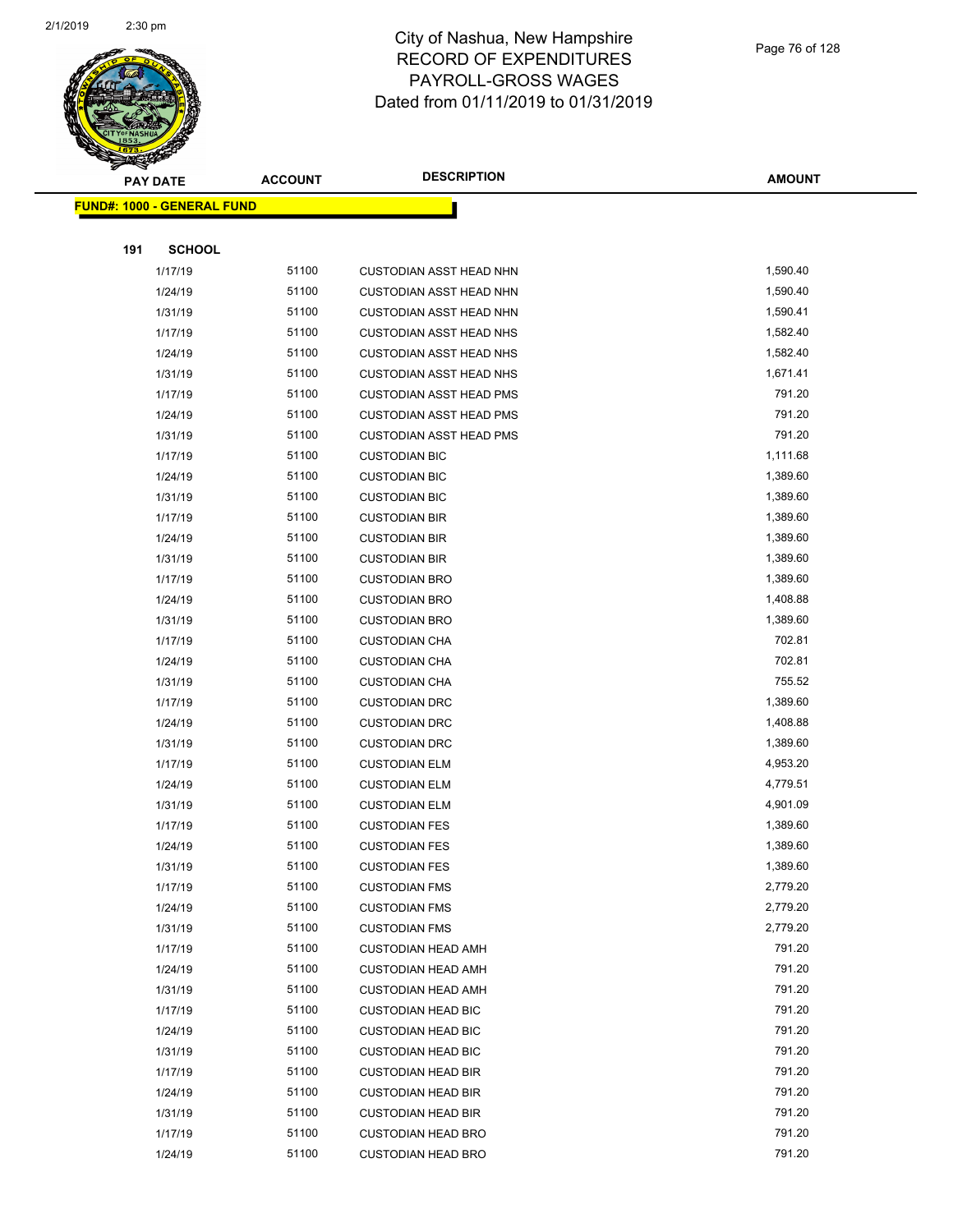

Page 77 of 128

| ॼ   | <b>PAY DATE</b>                    | <b>ACCOUNT</b> | <b>DESCRIPTION</b>        | <b>AMOUNT</b> |
|-----|------------------------------------|----------------|---------------------------|---------------|
|     | <u> FUND#: 1000 - GENERAL FUND</u> |                |                           |               |
|     |                                    |                |                           |               |
| 191 | <b>SCHOOL</b>                      |                |                           |               |
|     | 1/31/19                            | 51100          | <b>CUSTODIAN HEAD BRO</b> | 791.20        |
|     | 1/17/19                            | 51100          | <b>CUSTODIAN HEAD CHA</b> | 791.20        |
|     | 1/24/19                            | 51100          | <b>CUSTODIAN HEAD CHA</b> | 791.20        |
|     | 1/31/19                            | 51100          | <b>CUSTODIAN HEAD CHA</b> | 791.20        |
|     | 1/17/19                            | 51100          | <b>CUSTODIAN HEAD DRC</b> | 791.20        |
|     | 1/24/19                            | 51100          | <b>CUSTODIAN HEAD DRC</b> | 924.72        |
|     | 1/31/19                            | 51100          | <b>CUSTODIAN HEAD DRC</b> | 791.20        |
|     | 1/17/19                            | 51100          | <b>CUSTODIAN HEAD ELM</b> | 937.60        |
|     | 1/24/19                            | 51100          | <b>CUSTODIAN HEAD ELM</b> | 937.60        |
|     | 1/31/19                            | 51100          | <b>CUSTODIAN HEAD ELM</b> | 937.60        |
|     | 1/17/19                            | 51100          | <b>CUSTODIAN HEAD FES</b> | 791.20        |
|     | 1/24/19                            | 51100          | <b>CUSTODIAN HEAD FES</b> | 791.20        |
|     | 1/31/19                            | 51100          | <b>CUSTODIAN HEAD FES</b> | 791.20        |
|     | 1/17/19                            | 51100          | <b>CUSTODIAN HEAD FMS</b> | 937.60        |
|     | 1/24/19                            | 51100          | <b>CUSTODIAN HEAD FMS</b> | 937.60        |
|     | 1/31/19                            | 51100          | <b>CUSTODIAN HEAD FMS</b> | 937.60        |
|     | 1/17/19                            | 51100          | <b>CUSTODIAN HEAD LDG</b> | 791.20        |
|     | 1/24/19                            | 51100          | <b>CUSTODIAN HEAD LDG</b> | 791.20        |
|     | 1/31/19                            | 51100          | <b>CUSTODIAN HEAD LDG</b> | 791.20        |
|     | 1/17/19                            | 51100          | <b>CUSTODIAN HEAD MDE</b> | 791.20        |
|     | 1/24/19                            | 51100          | <b>CUSTODIAN HEAD MDE</b> | 791.20        |
|     | 1/31/19                            | 51100          | <b>CUSTODIAN HEAD MDE</b> | 791.21        |
|     | 1/17/19                            | 51100          | <b>CUSTODIAN HEAD MTP</b> | 791.20        |
|     | 1/24/19                            | 51100          | <b>CUSTODIAN HEAD MTP</b> | 791.21        |
|     | 1/31/19                            | 51100          | <b>CUSTODIAN HEAD MTP</b> | 791.21        |
|     | 1/17/19                            | 51100          | <b>CUSTODIAN HEAD NHN</b> | 943.20        |
|     | 1/24/19                            | 51100          | <b>CUSTODIAN HEAD NHN</b> | 943.20        |
|     | 1/31/19                            | 51100          | <b>CUSTODIAN HEAD NHN</b> | 943.20        |
|     | 1/17/19                            | 51100          | <b>CUSTODIAN HEAD NHS</b> | 943.20        |
|     | 1/24/19                            | 51100          | <b>CUSTODIAN HEAD NHS</b> | 943.20        |
|     | 1/31/19                            | 51100          | <b>CUSTODIAN HEAD NHS</b> | 943.20        |
|     | 1/17/19                            | 51100          | <b>CUSTODIAN HEAD NSE</b> | 791.20        |
|     | 1/24/19                            | 51100          | <b>CUSTODIAN HEAD NSE</b> | 791.20        |
|     | 1/31/19                            | 51100          | <b>CUSTODIAN HEAD NSE</b> | 791.20        |
|     | 1/17/19                            | 51100          | <b>CUSTODIAN HEAD PMS</b> | 937.60        |
|     | 1/24/19                            | 51100          | <b>CUSTODIAN HEAD PMS</b> | 937.60        |
|     | 1/31/19                            | 51100          | <b>CUSTODIAN HEAD PMS</b> | 937.60        |
|     | 1/17/19                            | 51100          | <b>CUSTODIAN HEAD SHE</b> | 791.20        |
|     | 1/24/19                            | 51100          | <b>CUSTODIAN HEAD SHE</b> | 791.20        |
|     | 1/31/19                            | 51100          | <b>CUSTODIAN HEAD SHE</b> | 791.20        |
|     | 1/17/19                            | 51100          | <b>CUSTODIAN LDG</b>      | 694.80        |
|     | 1/24/19                            | 51100          | <b>CUSTODIAN LDG</b>      | 694.80        |
|     | 1/31/19                            | 51100          | <b>CUSTODIAN LDG</b>      | 868.49        |
|     | 1/17/19                            | 51100          | <b>CUSTODIAN MDE</b>      | 694.80        |
|     |                                    |                |                           |               |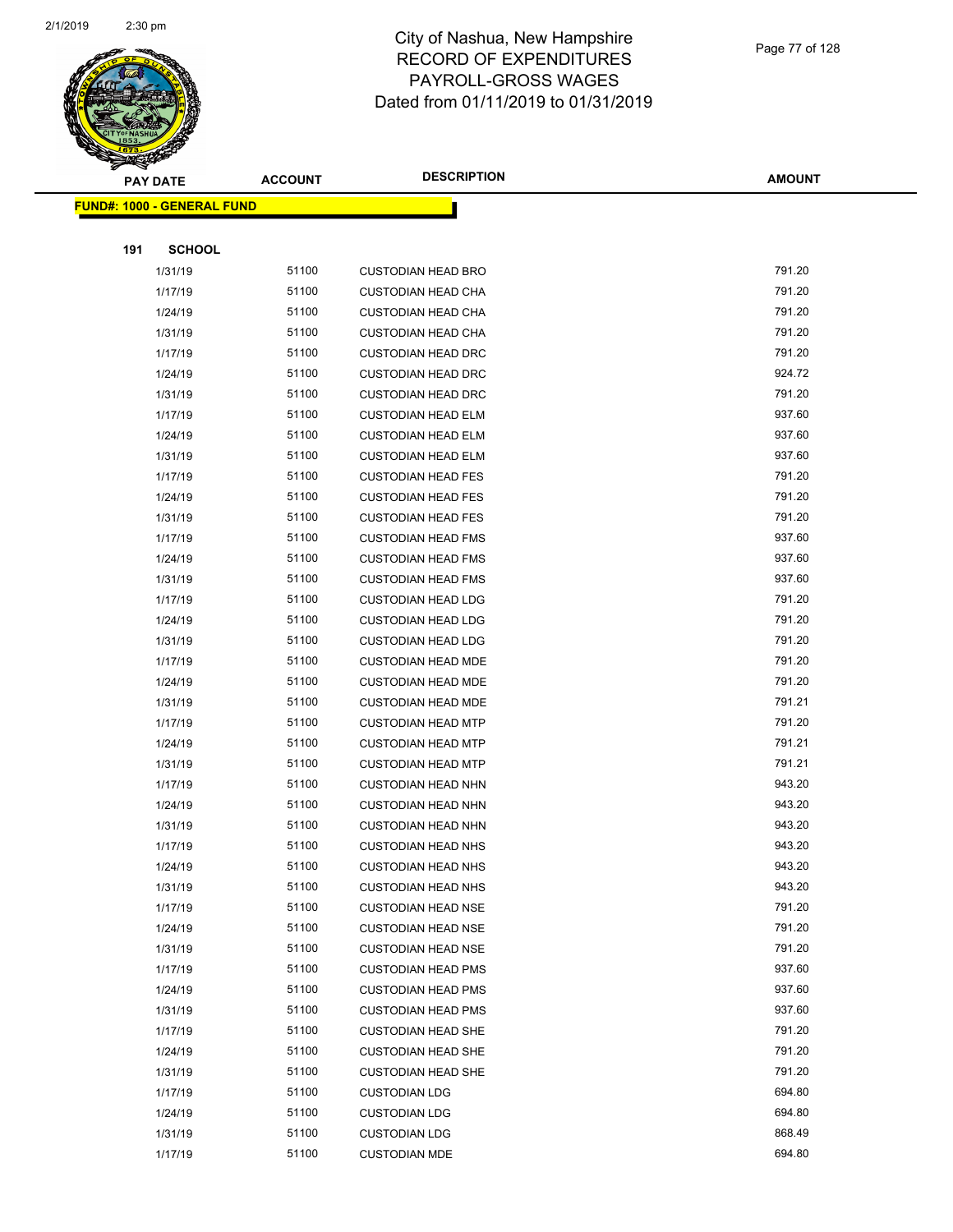

#### Page 78 of 128

|     | <b>PAY DATE</b>                   | <b>ACCOUNT</b> | <b>DESCRIPTION</b>        | <b>AMOUNT</b> |
|-----|-----------------------------------|----------------|---------------------------|---------------|
|     | <b>FUND#: 1000 - GENERAL FUND</b> |                |                           |               |
|     |                                   |                |                           |               |
| 191 | <b>SCHOOL</b>                     |                |                           |               |
|     | 1/24/19                           | 51100          | <b>CUSTODIAN MDE</b>      | 694.80        |
|     | 1/31/19                           | 51100          | <b>CUSTODIAN MDE</b>      | 920.60        |
|     | 1/17/19                           | 51100          | <b>CUSTODIAN MTP</b>      | 1,455.65      |
|     | 1/24/19                           | 51100          | <b>CUSTODIAN MTP</b>      | 1,424.47      |
|     | 1/31/19                           | 51100          | <b>CUSTODIAN MTP</b>      | 1,422.56      |
|     | 1/17/19                           | 51100          | <b>CUSTODIAN NHN</b>      | 9,740.46      |
|     | 1/24/19                           | 51100          | <b>CUSTODIAN NHN</b>      | 9,046.36      |
|     | 1/31/19                           | 51100          | <b>CUSTODIAN NHN</b>      | 9,396.64      |
|     | 1/17/19                           | 51100          | <b>CUSTODIAN NHS</b>      | 9,609.59      |
|     | 1/24/19                           | 51100          | <b>CUSTODIAN NHS</b>      | 8,687.07      |
|     | 1/31/19                           | 51100          | <b>CUSTODIAN NHS</b>      | 8,393.68      |
|     | 1/17/19                           | 51100          | <b>CUSTODIAN NSE</b>      | 1,389.60      |
|     | 1/24/19                           | 51100          | <b>CUSTODIAN NSE</b>      | 1,389.60      |
|     | 1/31/19                           | 51100          | <b>CUSTODIAN NSE</b>      | 1,389.60      |
|     | 1/17/19                           | 51100          | <b>CUSTODIAN PMS</b>      | 2,132.96      |
|     | 1/24/19                           | 51100          | <b>CUSTODIAN PMS</b>      | 2,084.40      |
|     | 1/31/19                           | 51100          | <b>CUSTODIAN PMS</b>      | 2,230.08      |
|     | 1/17/19                           | 51100          | <b>CUSTODIAN SHE</b>      | 1,389.60      |
|     | 1/24/19                           | 51100          | <b>CUSTODIAN SHE</b>      | 1,389.60      |
|     | 1/31/19                           | 51100          | <b>CUSTODIAN SHE</b>      | 1,389.60      |
|     | 1/17/19                           | 51100          | CUSTODIAN SUPERVISOR WPO  | 6,116.60      |
|     | 1/31/19                           | 51100          | CUSTODIAN SUPERVISOR WPO  | 6,116.60      |
|     | 1/17/19                           | 51100          | <b>CUSTODIAN WID</b>      | 694.80        |
|     | 1/24/19                           | 51100          | <b>CUSTODIAN WID</b>      | 694.80        |
|     | 1/31/19                           | 51100          | <b>CUSTODIAN WID</b>      | 694.80        |
|     | 1/17/19                           | 51100          | DATA ANALYST              | 3,226.80      |
|     | 1/31/19                           | 51100          | <b>DATA ANALYST</b>       | 3,226.80      |
|     | 1/17/19                           | 51100          | <b>DIRECTOR ATHLETICS</b> | 3,761.50      |
|     | 1/31/19                           | 51100          | <b>DIRECTOR ATHLETICS</b> | 3,761.50      |
|     | 1/17/19                           | 51100          | DIRECTOR COM GRANTS       | 1,644.68      |
|     | 1/31/19                           | 51100          | DIRECTOR COM GRANTS       | 1,644.69      |
|     | 1/17/19                           | 51100          | <b>DIRECTOR GUIDANCE</b>  | 6,640.00      |
|     | 1/31/19                           | 51100          | <b>DIRECTOR GUIDANCE</b>  | 6,640.00      |
|     | 1/17/19                           | 51100          | DIRECTOR HUMAN RESOURCES  | 3,422.50      |
|     | 1/31/19                           | 51100          | DIRECTOR HUMAN RESOURCES  | 3,422.50      |
|     | 1/17/19                           | 51100          | DIRECTOR PLANT OPS        | 5,104.60      |
|     | 1/31/19                           | 51100          | DIRECTOR PLANT OPS        | 3,904.60      |
|     | 1/17/19                           | 51100          | DIRECTOR SPECIAL ED       | 3,670.60      |
|     | 1/31/19                           | 51100          | DIRECTOR SPECIAL ED       | 3,670.60      |
|     | 1/17/19                           | 51100          | DIRECTOR STUDENT SERVICES | 3,429.60      |
|     | 1/31/19                           | 51100          | DIRECTOR STUDENT SERVICES | 3,429.60      |
|     | 1/17/19                           | 51100          | DIRECTOR TECHNOLOGY       | 4,319.90      |
|     | 1/31/19                           | 51100          | DIRECTOR TECHNOLOGY       | 4,319.90      |
|     | 1/17/19                           | 51100          | DIRECTOR TRANSPORTATION   | 3,264.80      |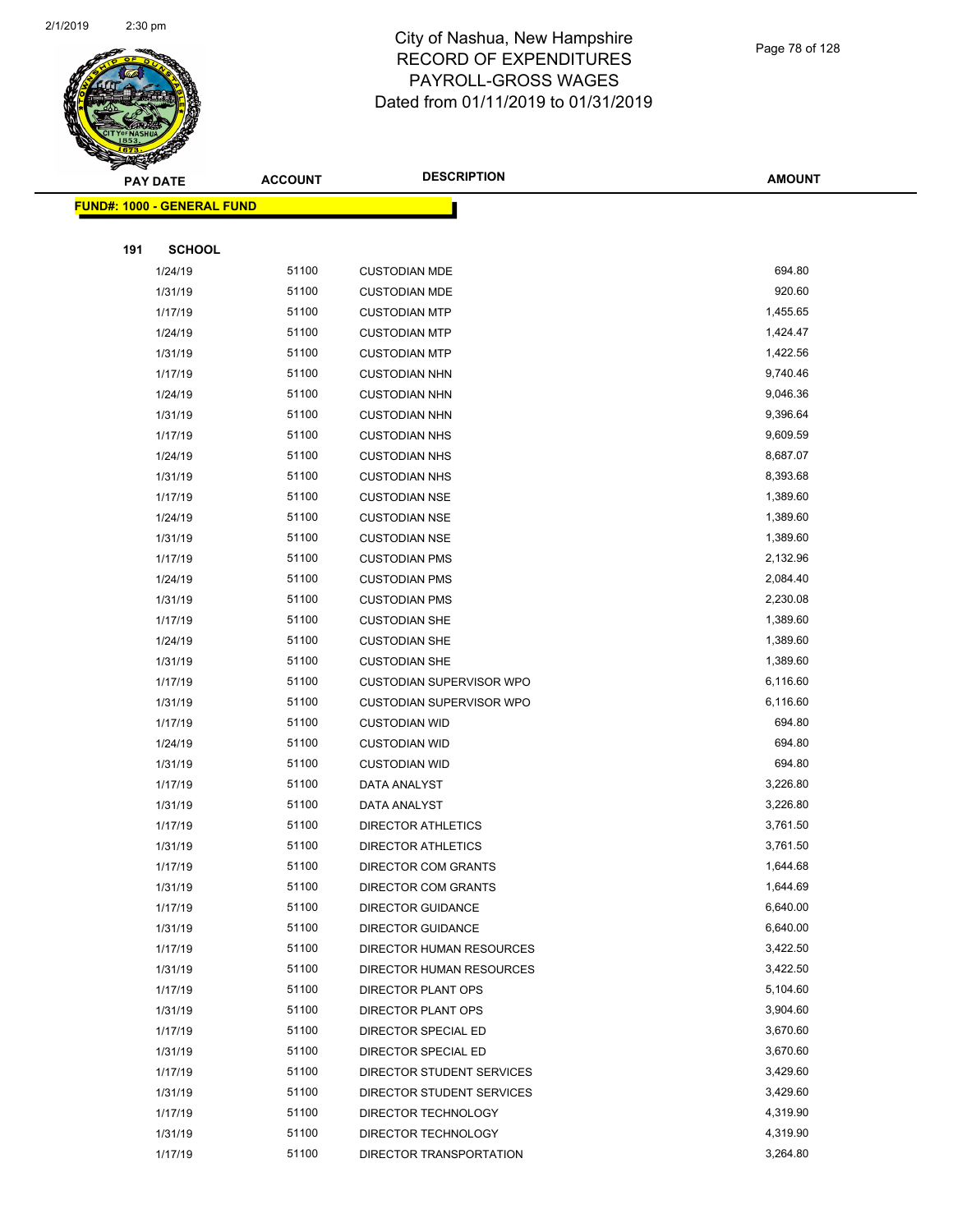

|     | <b>PAY DATE</b>                    | <b>ACCOUNT</b> | <b>DESCRIPTION</b>            | <b>AMOUNT</b> |
|-----|------------------------------------|----------------|-------------------------------|---------------|
|     | <u> FUND#: 1000 - GENERAL FUND</u> |                |                               |               |
|     |                                    |                |                               |               |
| 191 | <b>SCHOOL</b>                      |                |                               |               |
|     | 1/31/19                            | 51100          | DIRECTOR TRANSPORTATION       | 3,264.80      |
|     | 1/17/19                            | 51100          | <b>DIRECTOR VOCATIONAL</b>    | 6,774.70      |
|     | 1/31/19                            | 51100          | DIRECTOR VOCATIONAL           | 6,774.70      |
|     | 1/17/19                            | 51100          | DW TECHNOLOGY PEER COACH      | 1,785.80      |
|     | 1/31/19                            | 51100          | DW TECHNOLOGY PEER COACH      | 1,785.80      |
|     | 1/17/19                            | 51100          | E-BLOCK TECHNICAL PARA        | 699.32        |
|     | 1/24/19                            | 51100          | E-BLOCK TECHNICAL PARA        | 694.31        |
|     | 1/31/19                            | 51100          | E-BLOCK TECHNICAL PARA        | 679.33        |
|     | 1/17/19                            | 51100          | ELL OUTREACH WORKER           | 1,723.00      |
|     | 1/31/19                            | 51100          | ELL OUTREACH WORKER           | 1,723.00      |
|     | 1/17/19                            | 51100          | GUIDANCE COUNSELOR AMH        | 2,358.11      |
|     | 1/31/19                            | 51100          | <b>GUIDANCE COUNSELOR AMH</b> | 2,358.10      |
|     | 1/17/19                            | 51100          | <b>GUIDANCE COUNSELOR BIC</b> | 2,026.29      |
|     | 1/31/19                            | 51100          | GUIDANCE COUNSELOR BIC        | 2,026.29      |
|     | 1/17/19                            | 51100          | <b>GUIDANCE COUNSELOR BIR</b> | 2,977.31      |
|     | 1/31/19                            | 51100          | <b>GUIDANCE COUNSELOR BIR</b> | 2,977.30      |
|     | 1/17/19                            | 51100          | <b>GUIDANCE COUNSELOR BRO</b> | 1,942.00      |
|     | 1/31/19                            | 51100          | GUIDANCE COUNSELOR BRO        | 1,942.00      |
|     | 1/18/19                            | 51100          | GUIDANCE COUNSELOR CHA        | 2,977.35      |
|     | 1/31/19                            | 51100          | GUIDANCE COUNSELOR CHA        | 2,977.30      |
|     | 1/17/19                            | 51100          | GUIDANCE COUNSELOR DRC        | 2,885.21      |
|     | 1/31/19                            | 51100          | <b>GUIDANCE COUNSELOR DRC</b> | 2,885.20      |
|     | 1/17/19                            | 51100          | <b>GUIDANCE COUNSELOR ELM</b> | 13,364.01     |
|     | 1/31/19                            | 51100          | <b>GUIDANCE COUNSELOR ELM</b> | 13,364.00     |
|     | 1/17/19                            | 51100          | <b>GUIDANCE COUNSELOR FES</b> | 2,885.21      |
|     | 1/31/19                            | 51100          | <b>GUIDANCE COUNSELOR FES</b> | 2,885.20      |
|     | 1/17/19                            | 51100          | <b>GUIDANCE COUNSELOR FMS</b> | 5,545.31      |
|     | 1/31/19                            | 51100          | <b>GUIDANCE COUNSELOR FMS</b> | 5,545.30      |
|     | 1/17/19                            | 51100          | GUIDANCE COUNSELOR LDG        | 3,258.31      |
|     | 1/31/19                            | 51100          | GUIDANCE COUNSELOR LDG        | 2,977.30      |
|     | 1/17/19                            | 51100          | GUIDANCE COUNSELOR MDE        | 2,856.69      |
|     | 1/31/19                            | 51100          | <b>GUIDANCE COUNSELOR MDE</b> | 2,856.70      |
|     | 1/17/19                            | 51100          | <b>GUIDANCE COUNSELOR MTP</b> | 2,885.21      |
|     | 1/31/19                            | 51100          | <b>GUIDANCE COUNSELOR MTP</b> | 2,885.20      |
|     | 1/17/19                            | 51100          | <b>GUIDANCE COUNSELOR NHN</b> | 17,408.48     |
|     | 1/31/19                            | 51100          | GUIDANCE COUNSELOR NHN        | 17,000.81     |
|     | 1/17/19                            | 51100          | GUIDANCE COUNSELOR NHS        | 18,800.24     |
|     | 1/31/19                            | 51100          | GUIDANCE COUNSELOR NHS        | 18,800.21     |
|     | 1/17/19                            | 51100          | GUIDANCE COUNSELOR NSE        | 2,885.21      |
|     | 1/31/19                            | 51100          | <b>GUIDANCE COUNSELOR NSE</b> | 2,885.20      |
|     | 1/17/19                            | 51100          | <b>GUIDANCE COUNSELOR PMS</b> | 8,876.71      |
|     | 1/31/19                            | 51100          | <b>GUIDANCE COUNSELOR PMS</b> | 8,876.70      |
|     | 1/17/19                            | 51100          | GUIDANCE COUNSELOR SHE        | 2,885.21      |
|     | 1/31/19                            | 51100          | GUIDANCE COUNSELOR SHE        | 2,885.20      |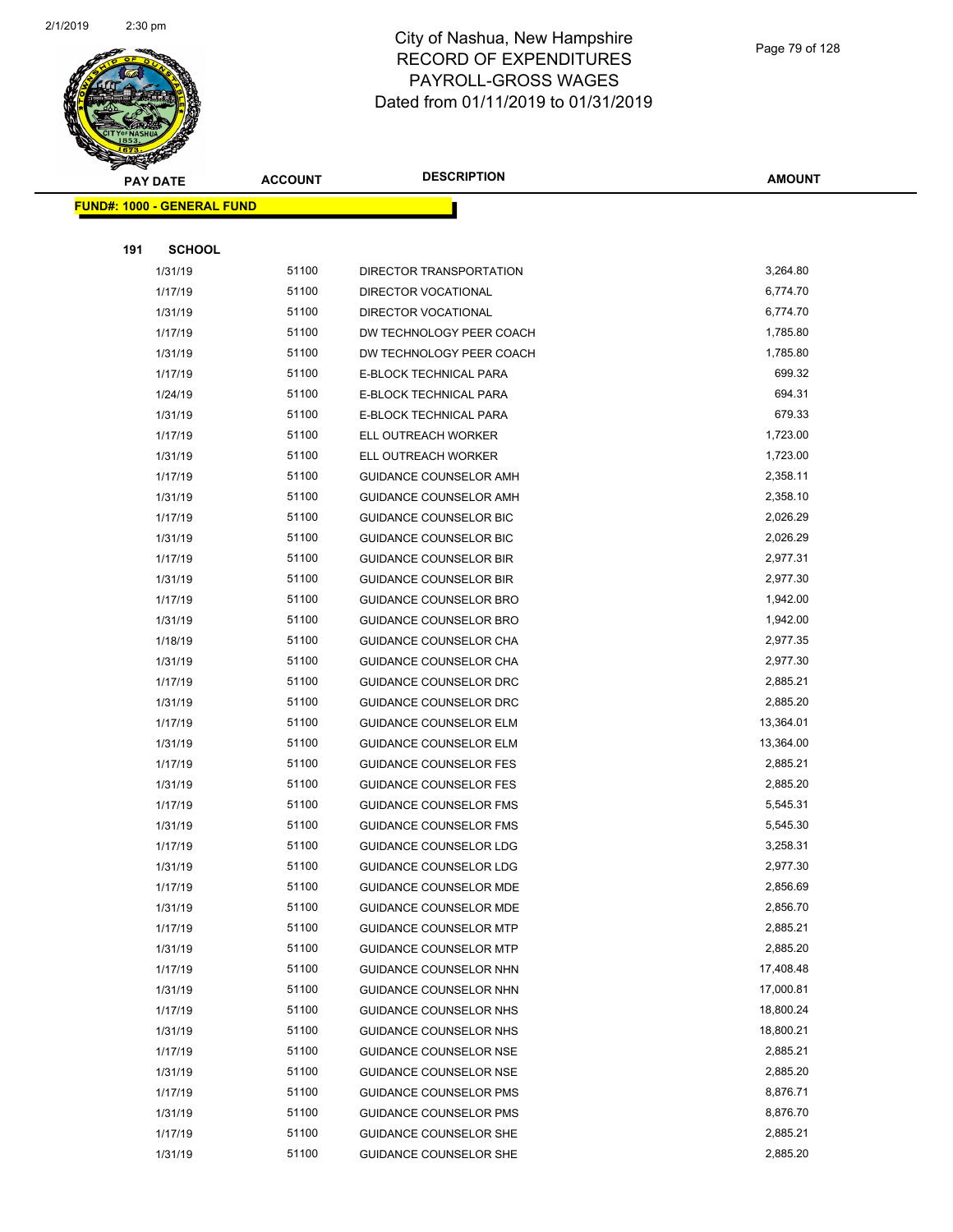

Page 80 of 128

|     | <b>PAY DATE</b>                    | <b>ACCOUNT</b> | <b>DESCRIPTION</b>           | <b>AMOUNT</b> |
|-----|------------------------------------|----------------|------------------------------|---------------|
|     | <u> FUND#: 1000 - GENERAL FUND</u> |                |                              |               |
|     |                                    |                |                              |               |
| 191 | <b>SCHOOL</b>                      |                |                              |               |
|     | 1/17/19                            | 51100          | JOB DEVELOPER SPED NHN       | 2,977.31      |
|     | 1/31/19                            | 51100          | JOB DEVELOPER SPED NHN       | 2,977.34      |
|     | 1/17/19                            | 51100          | LIBRARIAN AMH                | 1,951.10      |
|     | 1/31/19                            | 51100          | LIBRARIAN AMH                | 1,951.09      |
|     | 1/17/19                            | 51100          | <b>LIBRARIAN BIC</b>         | 1,730.40      |
|     | 1/31/19                            | 51100          | <b>LIBRARIAN BIC</b>         | 1,730.40      |
|     | 1/17/19                            | 51100          | <b>LIBRARIAN BIR</b>         | 2,110.20      |
|     | 1/31/19                            | 51100          | LIBRARIAN BIR                | 2,110.20      |
|     | 1/17/19                            | 51100          | LIBRARIAN BRO                | 2,048.10      |
|     | 1/31/19                            | 51100          | <b>LIBRARIAN BRO</b>         | 2,048.10      |
|     | 1/17/19                            | 51100          | LIBRARIAN CHA                | 2,977.31      |
|     | 1/31/19                            | 51100          | LIBRARIAN CHA                | 2,977.30      |
|     | 1/17/19                            | 51100          | LIBRARIAN DRC                | 2,205.01      |
|     | 1/31/19                            | 51100          | LIBRARIAN DRC                | 2,205.00      |
|     | 1/17/19                            | 51100          | <b>LIBRARIAN ELM</b>         | 2,001.60      |
|     | 1/31/19                            | 51100          | LIBRARIAN ELM                | 2,001.60      |
|     | 1/17/19                            | 51100          | <b>LIBRARIAN FES</b>         | 2,885.20      |
|     | 1/31/19                            | 51100          | <b>LIBRARIAN FES</b>         | 2,885.20      |
|     | 1/17/19                            | 51100          | <b>LIBRARIAN FMS</b>         | 2,885.21      |
|     | 1/31/19                            | 51100          | <b>LIBRARIAN FMS</b>         | 2,885.20      |
|     | 1/17/19                            | 51100          | <b>LIBRARIAN LDG</b>         | 2,257.00      |
|     | 1/31/19                            | 51100          | <b>LIBRARIAN LDG</b>         | 2,257.00      |
|     | 1/17/19                            | 51100          | LIBRARIAN MDE                | 2,856.69      |
|     | 1/31/19                            | 51100          | LIBRARIAN MDE                | 2,856.70      |
|     | 1/17/19                            | 51100          | <b>LIBRARIAN MTP</b>         | 1,629.00      |
|     | 1/31/19                            | 51100          | <b>LIBRARIAN MTP</b>         | 1,629.00      |
|     | 1/17/19                            | 51100          | LIBRARIAN NHN                | 4,811.39      |
|     | 1/31/19                            | 51100          | LIBRARIAN NHN                | 4,811.40      |
|     | 1/17/19                            | 51100          | <b>LIBRARIAN NHS</b>         | 5,900.79      |
|     | 1/31/19                            | 51100          | <b>LIBRARIAN NHS</b>         | 5,900.80      |
|     | 1/17/19                            | 51100          | <b>LIBRARIAN NSE</b>         | 2,856.69      |
|     | 1/31/19                            | 51100          | LIBRARIAN NSE                | 2,856.70      |
|     | 1/17/19                            | 51100          | <b>LIBRARIAN PMS</b>         | 2,001.60      |
|     | 1/31/19                            | 51100          | <b>LIBRARIAN PMS</b>         | 2,001.60      |
|     | 1/17/19                            | 51100          | <b>LIBRARIAN SHE</b>         | 2,885.21      |
|     | 1/31/19                            | 51100          | <b>LIBRARIAN SHE</b>         | 2,885.20      |
|     | 1/17/19                            | 51100          | LICENSED PRACTICAL NURSE ELM | 1,414.60      |
|     | 1/31/19                            | 51100          | LICENSED PRACTICAL NURSE ELM | 1,414.60      |
|     | 1/17/19                            | 51100          | LICENSED PRACTICAL NURSE FMS | 1,545.49      |
|     | 1/31/19                            | 51100          | LICENSED PRACTICAL NURSE FMS | 1,545.50      |
|     | 1/17/19                            | 51100          | MAINTENANCE ALARM WPO        | 998.80        |
|     | 1/24/19                            | 51100          | MAINTENANCE ALARM WPO        | 998.80        |
|     | 1/31/19                            | 51100          | MAINTENANCE ALARM WPO        | 998.80        |
|     | 1/17/19                            | 51100          | MAINTENANCE ASST GRDS WPO    | 981.32        |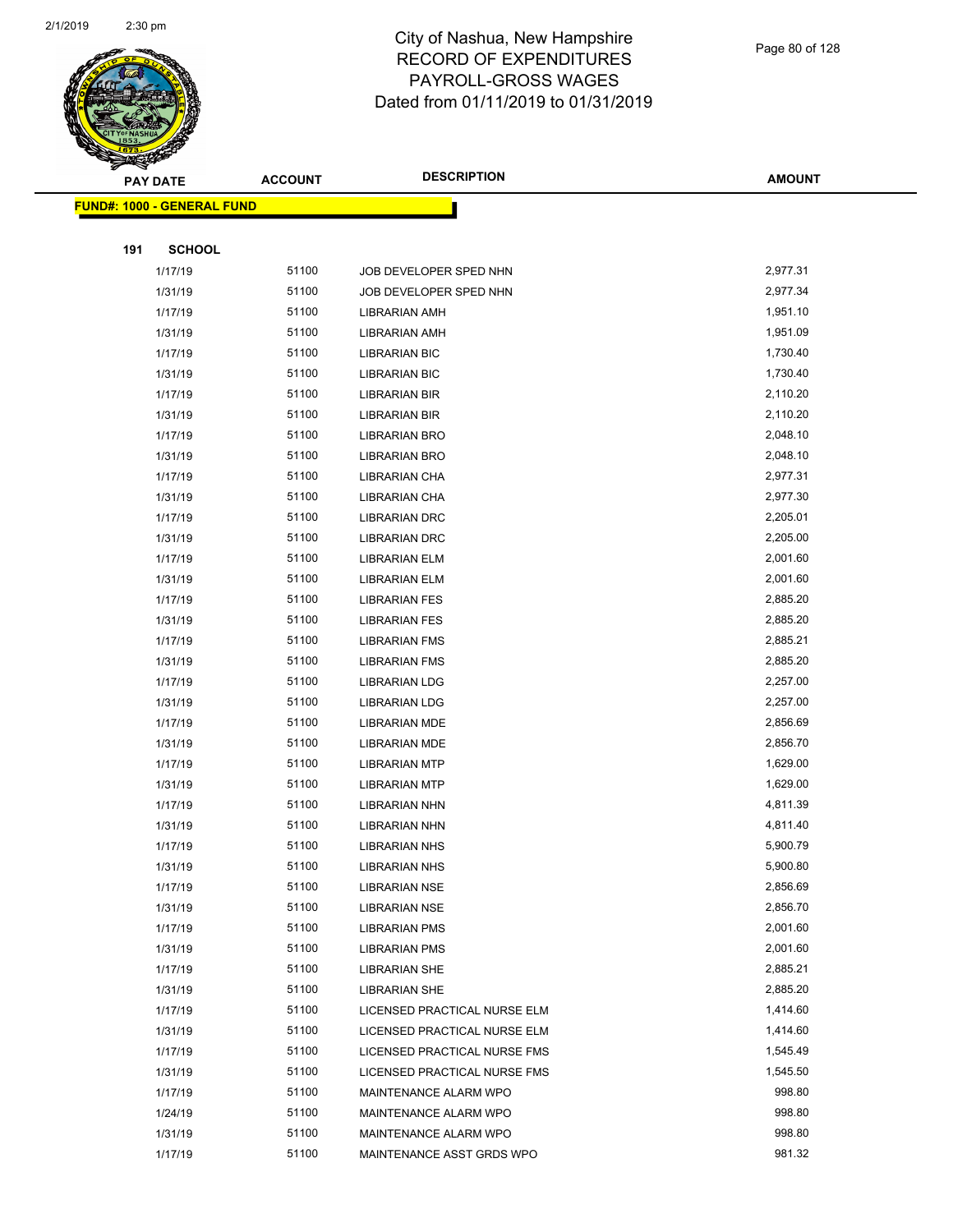

|     | <b>PAY DATE</b>                    | <b>ACCOUNT</b> | <b>DESCRIPTION</b>           | <b>AMOUNT</b> |
|-----|------------------------------------|----------------|------------------------------|---------------|
|     | <u> FUND#: 1000 - GENERAL FUND</u> |                |                              |               |
|     |                                    |                |                              |               |
| 191 | <b>SCHOOL</b>                      |                |                              |               |
|     | 1/24/19                            | 51100          | MAINTENANCE ASST GRDS WPO    | 975.61        |
|     | 1/31/19                            | 51100          | MAINTENANCE ASST GRDS WPO    | 995.73        |
|     | 1/17/19                            | 51100          | MAINTENANCE CARPENTER WPO    | 975.60        |
|     | 1/24/19                            | 51100          | MAINTENANCE CARPENTER WPO    | 975.60        |
|     | 1/31/19                            | 51100          | MAINTENANCE CARPENTER WPO    | 975.60        |
|     | 1/17/19                            | 51100          | MAINTENANCE ELECTRICIAN WPO  | 1,997.60      |
|     | 1/24/19                            | 51100          | MAINTENANCE ELECTRICIAN WPO  | 1,997.60      |
|     | 1/31/19                            | 51100          | MAINTENANCE ELECTRICIAN WPO  | 1,997.60      |
|     | 1/31/19                            | 51100          | MAINTENANCE GRDS FORMEN WPO  | 396.35        |
|     | 1/17/19                            | 51100          | MAINTENANCE GROUNDS WPO      | 3,348.80      |
|     | 1/24/19                            | 51100          | MAINTENANCE GROUNDS WPO      | 3,348.80      |
|     | 1/31/19                            | 51100          | MAINTENANCE GROUNDS WPO      | 3,188.96      |
|     | 1/17/19                            | 51100          | <b>MAINTENANCE HVAC WPO</b>  | 5,869.60      |
|     | 1/24/19                            | 51100          | <b>MAINTENANCE HVAC WPO</b>  | 5,869.60      |
|     | 1/31/19                            | 51100          | MAINTENANCE HVAC WPO         | 6,065.52      |
|     | 1/17/19                            | 51100          | MAINTENANCE MESSENGER WPO    | 937.60        |
|     | 1/24/19                            | 51100          | MAINTENANCE MESSENGER WPO    | 221.04        |
|     | 1/31/19                            | 51100          | MAINTENANCE MESSENGER WPO    | 369.18        |
|     | 1/17/19                            | 51100          | MAINTENANCE PLUMBER WPO      | 1,002.80      |
|     | 1/24/19                            | 51100          | MAINTENANCE PLUMBER WPO      | 1,002.80      |
|     | 1/31/19                            | 51100          | MAINTENANCE PLUMBER WPO      | 1,002.80      |
|     | 1/17/19                            | 51100          | MAINTENANCE TRADES WPO       | 2,946.00      |
|     | 1/24/19                            | 51100          | MAINTENANCE TRADES WPO       | 2,946.00      |
|     | 1/31/19                            | 51100          | MAINTENANCE TRADES WPO       | 2,946.00      |
|     | 1/17/19                            | 51100          | <b>MARKETING TEACHER NHS</b> | 2,799.90      |
|     | 1/31/19                            | 51100          | MARKETING TEACHER NHS        | 2,799.90      |
|     | 1/17/19                            | 51100          | <b>NURSE AMH</b>             | 2,701.19      |
|     | 1/31/19                            | 51100          | <b>NURSE AMH</b>             | 2,701.20      |
|     | 1/17/19                            | 51100          | <b>NURSE BIC</b>             | 2,701.19      |
|     | 1/31/19                            | 51100          | <b>NURSE BIC</b>             | 2,701.20      |
|     | 1/17/19                            | 51100          | <b>NURSE BIR</b>             | 2,674.40      |
|     | 1/31/19                            | 51100          | <b>NURSE BIR</b>             | 2,674.40      |
|     | 1/17/19                            | 51100          | <b>NURSE BRO</b>             | 2,701.19      |
|     | 1/31/19                            | 51100          | <b>NURSE BRO</b>             | 2,701.20      |
|     | 1/17/19                            | 51100          | <b>NURSE CHA</b>             | 2,701.19      |
|     | 1/31/19                            | 51100          | <b>NURSE CHA</b>             | 2,701.20      |
|     | 1/17/19                            | 51100          | <b>NURSE DRC</b>             | 2,701.19      |
|     | 1/31/19                            | 51100          | <b>NURSE DRC</b>             | 2,701.20      |
|     | 1/17/19                            | 51100          | <b>NURSE ELM</b>             | 3,573.97      |
|     | 1/31/19                            | 51100          | <b>NURSE ELM</b>             | 3,192.30      |
|     | 1/17/19                            | 51100          | <b>NURSE FES</b>             | 1,868.31      |
|     | 1/31/19                            | 51100          | <b>NURSE FES</b>             | 1,868.30      |
|     | 1/17/19                            | 51100          | <b>NURSE FMS</b>             | 4,431.59      |
|     | 1/31/19                            | 51100          | <b>NURSE FMS</b>             | 4,431.60      |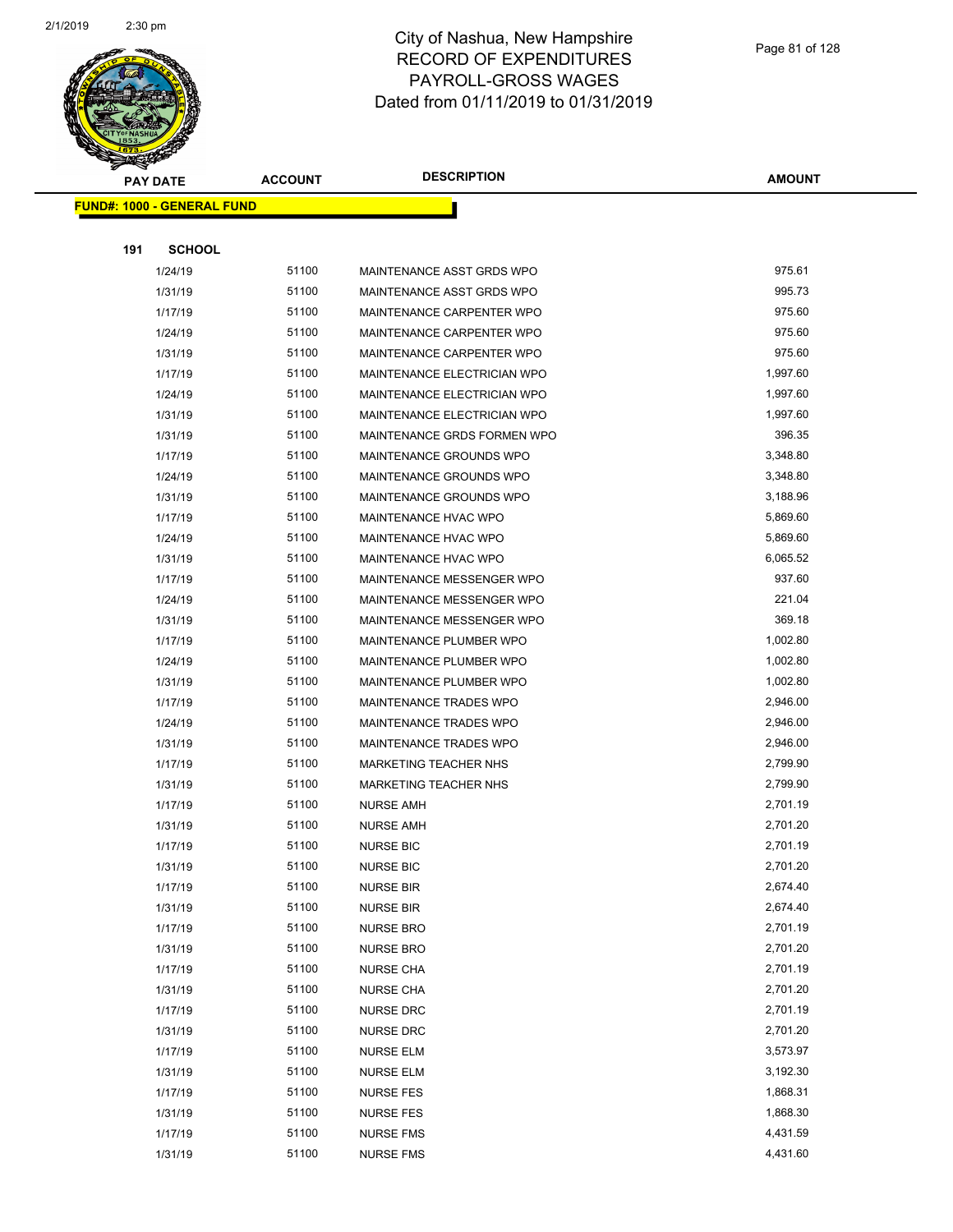

**AMOUNT**

|     | <b>FUND#: 1000 - GENERAL FUND</b> |                |                                     |                  |
|-----|-----------------------------------|----------------|-------------------------------------|------------------|
|     |                                   |                |                                     |                  |
| 191 | <b>SCHOOL</b>                     |                |                                     |                  |
|     | 1/17/19                           | 51100          | NURSE LDG                           | 2,555.79         |
|     | 1/31/19                           | 51100          | <b>NURSE LDG</b>                    | 2,555.80         |
|     | 1/17/19                           | 51100          | <b>NURSE MDE</b>                    | 2,208.00         |
|     | 1/31/19                           | 51100          | <b>NURSE MDE</b>                    | 2,208.00         |
|     | 1/17/19                           | 51100          | <b>NURSE MTP</b>                    | 1,819.69         |
|     | 1/31/19                           | 51100          | <b>NURSE MTP</b>                    | 1,819.70         |
|     | 1/17/19                           | 51100          | <b>NURSE NHN</b>                    | 3,460.80         |
|     | 1/31/19                           | 51100          | <b>NURSE NHN</b>                    | 3,460.80         |
|     | 1/17/19                           | 51100          | <b>NURSE NHS</b>                    | 3,400.69         |
|     | 1/31/19                           | 51100          | <b>NURSE NHS</b>                    | 3,400.70         |
|     | 1/17/19                           | 51100          | NURSE NSE                           | 2,701.19         |
|     | 1/31/19                           | 51100          | <b>NURSE NSE</b>                    | 2,701.20         |
|     | 1/17/19                           | 51100          | <b>NURSE PMS</b>                    | 1,561.40         |
|     | 1/31/19                           | 51100          | <b>NURSE PMS</b>                    | 1,561.40         |
|     | 1/17/19                           | 51100          | <b>NURSE SHE</b>                    | 1,794.51         |
|     | 1/31/19                           | 51100          | <b>NURSE SHE</b>                    | 1,794.51         |
|     | 1/17/19                           | 51100          | OFFICE MANAGER BUSINESS             | 2,655.20         |
|     | 1/31/19                           | 51100          | OFFICE MANAGER BUSINESS             | 2,655.20         |
|     | 1/17/19                           | 51100          | OFFICE MANAGER HUMAN RESOURCES      | 1,900.50         |
|     | 1/31/19                           | 51100          | OFFICE MANAGER HUMAN RESOURCES      | 1,900.50         |
|     | 1/17/19                           | 51100          | OFFICE MANAGER SPED                 | 2,002.10         |
|     | 1/31/19                           | 51100          | OFFICE MANAGER SPED                 | 2,002.10         |
|     | 1/17/19                           | 51100          | OUT DISTRICT COORDINATOR            | 3,059.80         |
|     | 1/31/19                           | 51100          | OUT DISTRICT COORDINATOR            | 3,059.80         |
|     | 1/17/19                           | 51100          | PARA PRE SCHOOL BIR                 | 703.95           |
|     | 1/24/19                           | 51100          | PARA PRE SCHOOL BIR                 | 696.73           |
|     | 1/31/19                           | 51100          | PARA PRE SCHOOL BIR                 | 480.13           |
|     | 1/17/19                           | 51100          | PARA ALT AMH                        | 491.79           |
|     | 1/24/19                           | 51100          | PARA ALT AMH                        | 628.68           |
|     | 1/31/19                           | 51100          | PARA ALT AMH                        | 572.91           |
|     | 1/17/19                           | 51100          | PARA ALT FMS                        | 634.39           |
|     | 1/24/19                           | 51100          | PARA ALT FMS                        | 644.37           |
|     | 1/31/19                           | 51100          | PARA ALT FMS                        | 639.38           |
|     | 1/17/19                           | 51100<br>51100 | PARA ALT LDG                        | 439.38<br>439.38 |
|     | 1/24/19                           | 51100          | PARA ALT LDG                        | 474.53           |
|     | 1/31/19<br>1/17/19                | 51100          | PARA ALT LDG<br>PARA ALT MTP        | 175.76           |
|     | 1/17/19                           | 51100          |                                     | 435.88           |
|     | 1/24/19                           | 51100          | PARA ALT PMS<br>PARA ALT PMS        | 439.40           |
|     | 1/31/19                           | 51100          |                                     | 418.31           |
|     | 1/17/19                           | 51100          | PARA ALT PMS<br>PARA DW SPEC ED AMH | 10,682.73        |
|     | 1/24/19                           | 51100          | PARA DW SPEC ED AMH                 | 11,157.98        |
|     | 1/31/19                           | 51100          | PARA DW SPEC ED AMH                 | 10,239.08        |
|     | 1/17/19                           | 51100          | PARA DW SPEC ED BIC                 | 436.81           |
|     |                                   |                |                                     |                  |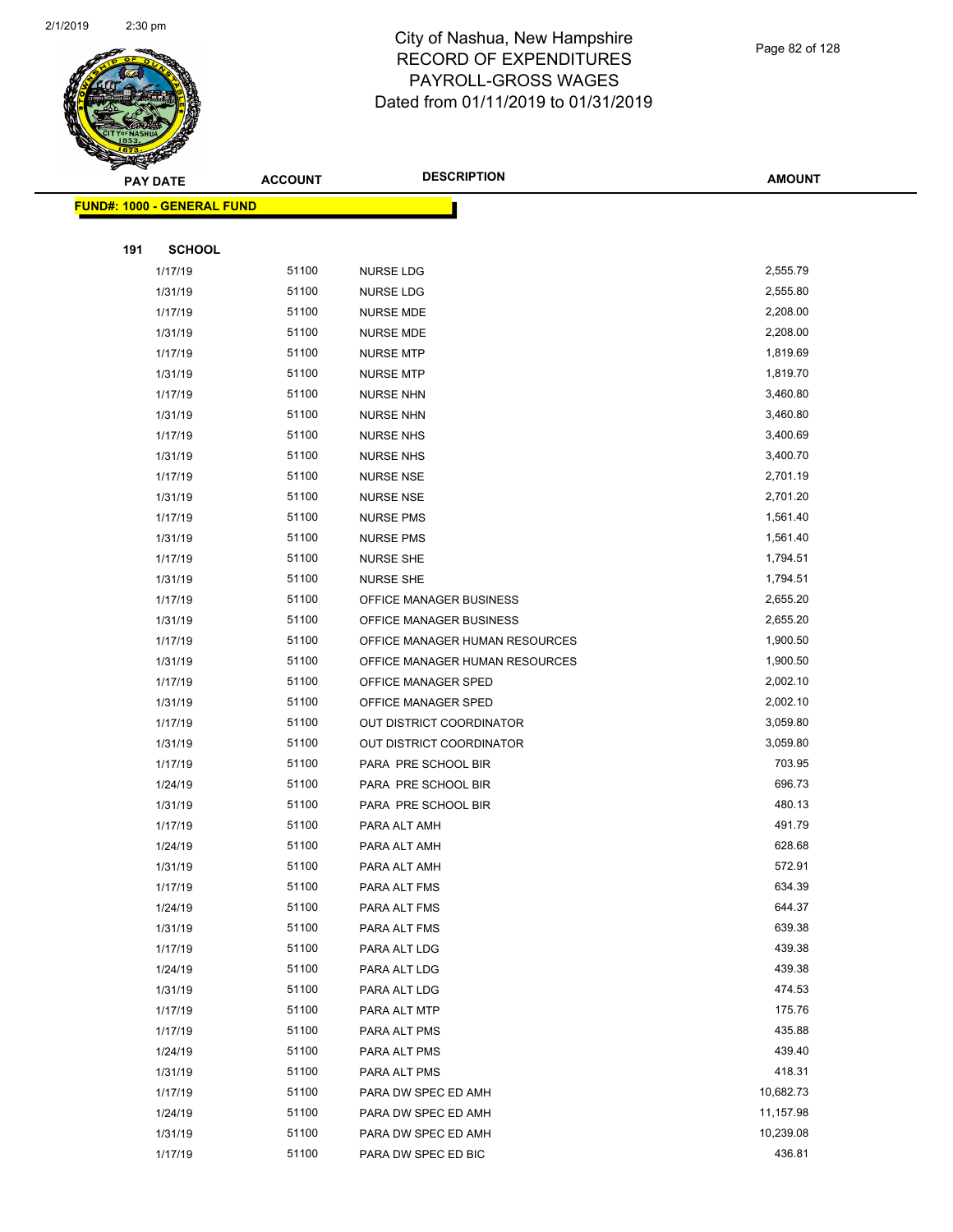

| <b>PAY DATE</b>                    | <b>ACCOUNT</b> | <b>DESCRIPTION</b>  | <b>AMOUNT</b> |
|------------------------------------|----------------|---------------------|---------------|
| <u> FUND#: 1000 - GENERAL FUND</u> |                |                     |               |
|                                    |                |                     |               |
| 191<br><b>SCHOOL</b>               |                |                     |               |
| 1/24/19                            | 51100          | PARA DW SPEC ED BIC | 429.59        |
| 1/31/19                            | 51100          | PARA DW SPEC ED BIC | 411.54        |
| 1/17/19                            | 51100          | PARA DW SPEC ED BIR | 2,560.03      |
| 1/24/19                            | 51100          | PARA DW SPEC ED BIR | 2,464.62      |
| 1/31/19                            | 51100          | PARA DW SPEC ED BIR | 2,343.93      |
| 1/17/19                            | 51100          | PARA DW SPEC ED BRO | 4,462.41      |
| 1/24/19                            | 51100          | PARA DW SPEC ED BRO | 4,829.04      |
| 1/31/19                            | 51100          | PARA DW SPEC ED BRO | 4,229.64      |
| 1/17/19                            | 51100          | PARA DW SPEC ED CHA | 10,697.78     |
| 1/24/19                            | 51100          | PARA DW SPEC ED CHA | 11,212.23     |
| 1/31/19                            | 51100          | PARA DW SPEC ED CHA | 10,776.35     |
| 1/17/19                            | 51100          | PARA DW SPEC ED DRC | 514.90        |
| 1/24/19                            | 51100          | PARA DW SPEC ED DRC | 506.61        |
| 1/31/19                            | 51100          | PARA DW SPEC ED DRC | 502.45        |
| 1/17/19                            | 51100          | PARA DW SPEC ED FMS | 8,156.33      |
| 1/24/19                            | 51100          | PARA DW SPEC ED FMS | 8,209.30      |
| 1/31/19                            | 51100          | PARA DW SPEC ED FMS | 7,901.67      |
| 1/17/19                            | 51100          | PARA DW SPEC ED MDE | 9,526.64      |
| 1/24/19                            | 51100          | PARA DW SPEC ED MDE | 9,762.13      |
| 1/31/19                            | 51100          | PARA DW SPEC ED MDE | 9,471.69      |
| 1/17/19                            | 51100          | PARA DW SPEC ED MTP | 473.85        |
| 1/24/19                            | 51100          | PARA DW SPEC ED MTP | 473.85        |
| 1/31/19                            | 51100          | PARA DW SPEC ED MTP | 452.04        |
| 1/17/19                            | 51100          | PARA DW SPEC ED NHN | 4,533.37      |
| 1/24/19                            | 51100          | PARA DW SPEC ED NHN | 4,561.21      |
| 1/31/19                            | 51100          | PARA DW SPEC ED NHN | 4,415.10      |
| 1/17/19                            | 51100          | PARA DW SPEC ED NHS | 6,577.31      |
| 1/24/19                            | 51100          | PARA DW SPEC ED NHS | 6,789.72      |
| 1/31/19                            | 51100          | PARA DW SPEC ED NHS | 6,549.05      |
| 1/17/19                            | 51100          | PARA DW SPEC ED NSE | 3,930.53      |
| 1/24/19                            | 51100          | PARA DW SPEC ED NSE | 3,817.49      |
| 1/31/19                            | 51100          | PARA DW SPEC ED NSE | 3,675.29      |
| 1/17/19                            | 51100          | PARA DW SPEC ED PMS | 1,783.91      |
| 1/24/19                            | 51100          | PARA DW SPEC ED PMS | 1,665.35      |
| 1/31/19                            | 51100          | PARA DW SPEC ED PMS | 1,662.34      |
| 1/17/19                            | 51100          | PARA DW SPEC ED SHE | 13,053.98     |
| 1/24/19                            | 51100          | PARA DW SPEC ED SHE | 12,873.71     |
| 1/31/19                            | 51100          | PARA DW SPEC ED SHE | 12,683.87     |
| 1/17/19                            | 51100          | PARA DW SPEC ED WID | 1,185.85      |
| 1/24/19                            | 51100          | PARA DW SPEC ED WID | 1,185.85      |
| 1/31/19                            | 51100          | PARA DW SPEC ED WID | 1,190.95      |
| 1/17/19                            | 51100          | PARA DW SPEC ELM    | 8,782.34      |
| 1/24/19                            | 51100          | PARA DW SPEC ELM    | 8,796.49      |
| 1/31/19                            | 51100          | PARA DW SPEC ELM    | 8,520.19      |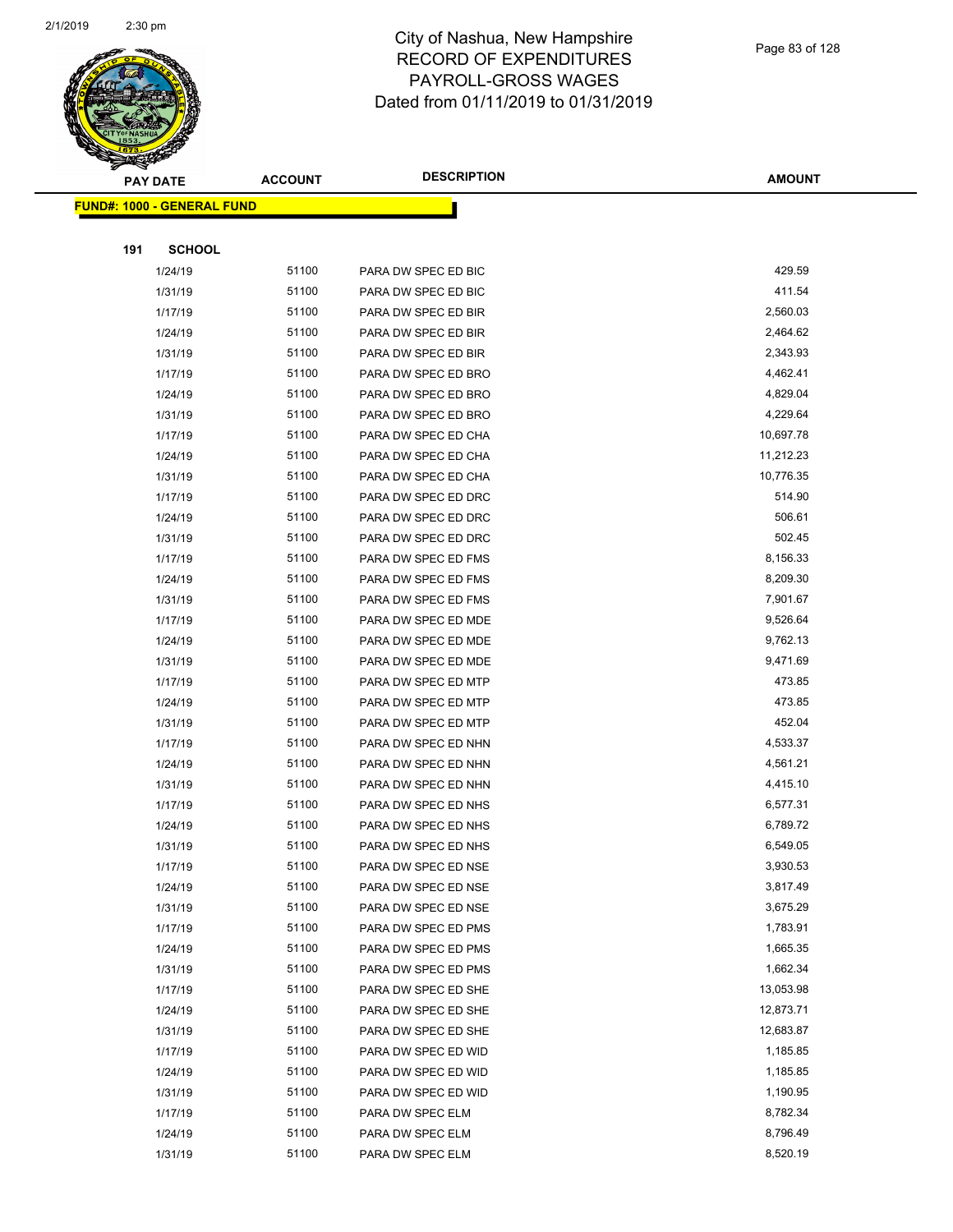

|     | <b>PAY DATE</b>                    | <b>ACCOUNT</b> | <b>DESCRIPTION</b> | <b>AMOUNT</b> |
|-----|------------------------------------|----------------|--------------------|---------------|
|     | <u> FUND#: 1000 - GENERAL FUND</u> |                |                    |               |
|     |                                    |                |                    |               |
| 191 | <b>SCHOOL</b>                      |                |                    |               |
|     | 1/17/19                            | 51100          | PARA ELL DRC       | 572.63        |
|     | 1/24/19                            | 51100          | PARA ELL DRC       | 567.90        |
|     | 1/31/19                            | 51100          | PARA ELL DRC       | 596.29        |
|     | 1/17/19                            | 51100          | PARA ELL ELM       | 834.02        |
|     | 1/24/19                            | 51100          | PARA ELL ELM       | 878.39        |
|     | 1/31/19                            | 51100          | PARA ELL ELM       | 834.03        |
|     | 1/17/19                            | 51100          | PARA ELL FES       | 524.30        |
|     | 1/24/19                            | 51100          | PARA ELL FES       | 524.30        |
|     | 1/31/19                            | 51100          | PARA ELL FES       | 494.30        |
|     | 1/17/19                            | 51100          | PARA ELL FMS       | 416.32        |
|     | 1/24/19                            | 51100          | PARA ELL FMS       | 433.39        |
|     | 1/31/19                            | 51100          | PARA ELL FMS       | 395.85        |
|     | 1/17/19                            | 51100          | PARA ELL LDG       | 1,201.71      |
|     | 1/24/19                            | 51100          | PARA ELL LDG       | 1,177.29      |
|     | 1/31/19                            | 51100          | PARA ELL LDG       | 1,172.40      |
|     | 1/17/19                            | 51100          | PARA ELL MTP       | 440.44        |
|     | 1/24/19                            | 51100          | PARA ELL MTP       | 451.36        |
|     | 1/31/19                            | 51100          | PARA ELL MTP       | 418.60        |
|     | 1/17/19                            | 51100          | PARA ELL PMS       | 412.90        |
|     | 1/24/19                            | 51100          | PARA ELL PMS       | 433.38        |
|     | 1/31/19                            | 51100          | PARA ELL PMS       | 412.93        |
|     | 1/17/19                            | 51100          | PARA ELL SHE       | 644.82        |
|     | 1/24/19                            | 51100          | PARA ELL SHE       | 635.05        |
|     | 1/31/19                            | 51100          | PARA ELL SHE       | 635.06        |
|     | 1/17/19                            | 51100          | PARA INST AMH      | 2,075.46      |
|     | 1/24/19                            | 51100          | PARA INST AMH      | 2,112.31      |
|     | 1/31/19                            | 51100          | PARA INST AMH      | 2,037.63      |
|     | 1/17/19                            | 51100          | PARA INST BIC      | 6,866.58      |
|     | 1/24/19                            | 51100          | PARA INST BIC      | 6,768.92      |
|     | 1/31/19                            | 51100          | PARA INST BIC      | 6,648.76      |
|     | 1/17/19                            | 51100          | PARA INST BIR      | 3,967.65      |
|     | 1/24/19                            | 51100          | PARA INST BIR      | 3,924.65      |
|     | 1/31/19                            | 51100          | PARA INST BIR      | 3,754.56      |
|     | 1/17/19                            | 51100          | PARA INST BRO      | 3,587.33      |
|     | 1/24/19                            | 51100          | PARA INST BRO      | 3,465.15      |
|     | 1/31/19                            | 51100          | PARA INST BRO      | 3,315.44      |
|     | 1/17/19                            | 51100          | PARA INST CHA      | 4,477.23      |
|     | 1/24/19                            | 51100          | PARA INST CHA      | 4,522.45      |
|     | 1/31/19                            | 51100          | PARA INST CHA      | 4,250.17      |
|     | 1/17/19                            | 51100          | PARA INST DRC      | 3,728.50      |
|     | 1/24/19                            | 51100          | PARA INST DRC      | 3,791.49      |
|     | 1/31/19                            | 51100          | PARA INST DRC      | 3,667.30      |
|     | 1/17/19                            | 51100          | PARA INST ELM      | 5,217.56      |
|     | 1/24/19                            | 51100          | PARA INST ELM      | 5,180.08      |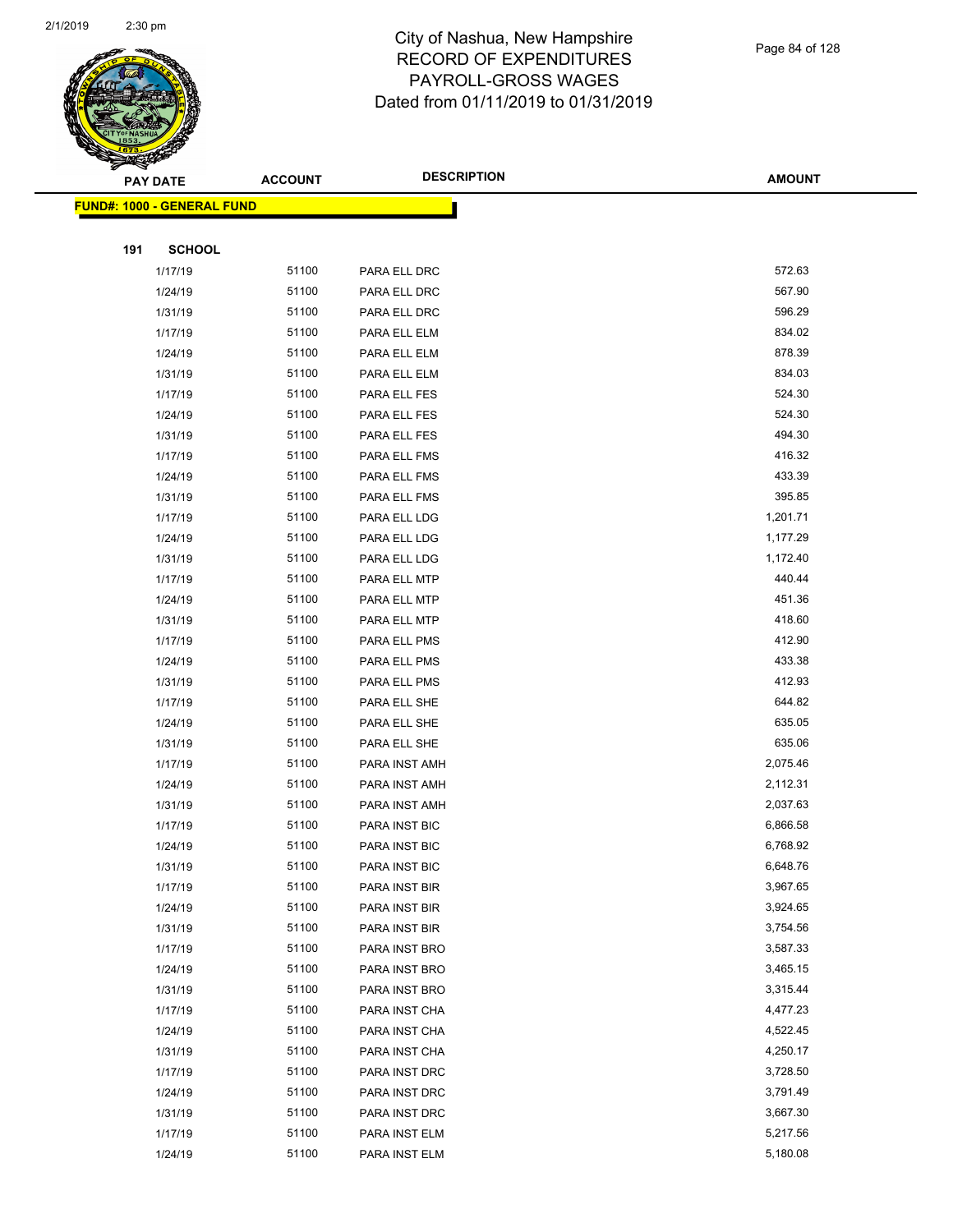

| ॼ   | <b>PAY DATE</b>                   | <b>ACCOUNT</b> | <b>DESCRIPTION</b> | <b>AMOUNT</b> |
|-----|-----------------------------------|----------------|--------------------|---------------|
|     | <b>FUND#: 1000 - GENERAL FUND</b> |                |                    |               |
|     |                                   |                |                    |               |
| 191 | <b>SCHOOL</b>                     |                |                    |               |
|     | 1/31/19                           | 51100          | PARA INST ELM      | 5,086.61      |
|     | 1/17/19                           | 51100          | PARA INST FES      | 6,347.43      |
|     | 1/24/19                           | 51100          | PARA INST FES      | 6,284.26      |
|     | 1/31/19                           | 51100          | PARA INST FES      | 6,357.14      |
|     | 1/17/19                           | 51100          | PARA INST FMS      | 4,495.98      |
|     | 1/24/19                           | 51100          | PARA INST FMS      | 4,556.40      |
|     | 1/31/19                           | 51100          | PARA INST FMS      | 3,961.12      |
|     | 1/17/19                           | 51100          | PARA INST LDG      | 5,920.09      |
|     | 1/24/19                           | 51100          | PARA INST LDG      | 5,956.88      |
|     | 1/31/19                           | 51100          | PARA INST LDG      | 5,901.20      |
|     | 1/17/19                           | 51100          | PARA INST MDE      | 4,356.01      |
|     | 1/24/19                           | 51100          | PARA INST MDE      | 4,004.17      |
|     | 1/31/19                           | 51100          | PARA INST MDE      | 3,847.91      |
|     | 1/17/19                           | 51100          | PARA INST MTP      | 2,481.98      |
|     | 1/24/19                           | 51100          | PARA INST MTP      | 2,407.81      |
|     | 1/31/19                           | 51100          | PARA INST MTP      | 2,360.16      |
|     | 1/17/19                           | 51100          | PARA INST NHN      | 2,728.48      |
|     | 1/24/19                           | 51100          | PARA INST NHN      | 2,851.33      |
|     | 1/31/19                           | 51100          | PARA INST NHN      | 2,764.71      |
|     | 1/17/19                           | 51100          | PARA INST NHS      | 2,285.51      |
|     | 1/24/19                           | 51100          | PARA INST NHS      | 2,297.09      |
|     | 1/31/19                           | 51100          | PARA INST NHS      | 2,098.42      |
|     | 1/17/19                           | 51100          | PARA INST NSE      | 4,577.55      |
|     | 1/24/19                           | 51100          | PARA INST NSE      | 4,530.53      |
|     | 1/31/19                           | 51100          | PARA INST NSE      | 4,463.21      |
|     | 1/17/19                           | 51100          | PARA INST PMS      | 4,787.67      |
|     | 1/24/19                           | 51100          | PARA INST PMS      | 4,682.83      |
|     | 1/31/19                           | 51100          | PARA INST PMS      | 4,640.53      |
|     | 1/17/19                           | 51100          | PARA INST SHE      | 3,195.71      |
|     | 1/24/19                           | 51100          | PARA INST SHE      | 3,212.49      |
|     | 1/31/19                           | 51100          | PARA INST SHE      | 3,163.47      |
|     | 1/17/19                           | 51100          | PARA JOB COACH     | 179.27        |
|     | 1/24/19                           | 51100          | PARA JOB COACH     | 168.72        |
|     | 1/31/19                           | 51100          | PARA JOB COACH     | 277.69        |
|     | 1/17/19                           | 51100          | PARA KIND AMH      | 1,100.79      |
|     | 1/24/19                           | 51100          | PARA KIND AMH      | 1,104.60      |
|     | 1/31/19                           | 51100          | PARA KIND AMH      | 1,048.01      |
|     | 1/17/19                           | 51100          | PARA KIND BIC      | 423.15        |
|     | 1/24/19                           | 51100          | PARA KIND BIC      | 416.32        |
|     | 1/31/19                           | 51100          | PARA KIND BIC      | 416.33        |
|     | 1/17/19                           | 51100          | PARA KIND BIR      | 610.63        |
|     | 1/24/19                           | 51100          | PARA KIND BIR      | 586.21        |
|     | 1/31/19                           | 51100          | PARA KIND BIR      | 571.55        |
|     | 1/17/19                           | 51100          | PARA KIND BRO      | 605.76        |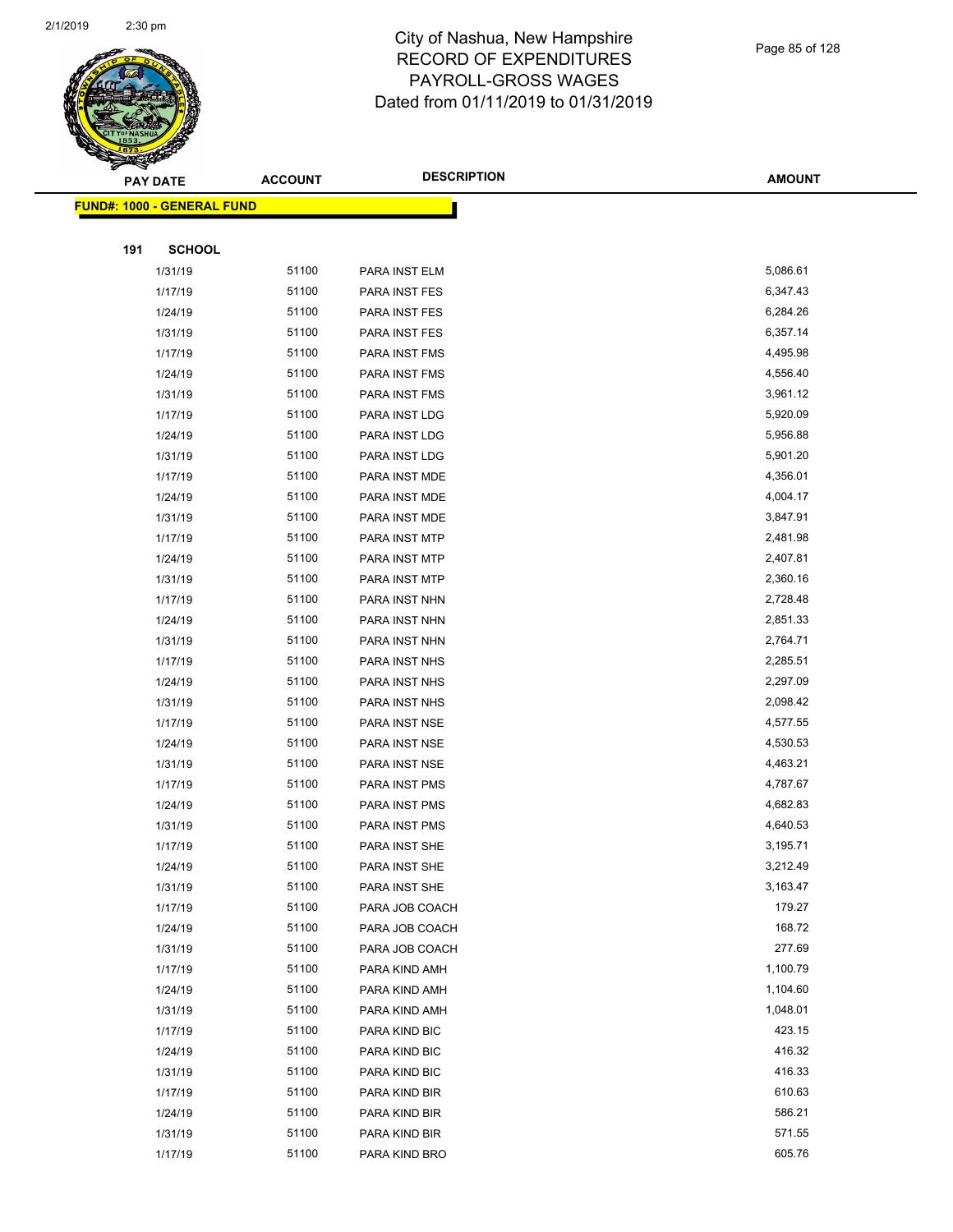

|     | ॼ<br><b>PAY DATE</b>               | <b>ACCOUNT</b> | <b>DESCRIPTION</b> | <b>AMOUNT</b> |
|-----|------------------------------------|----------------|--------------------|---------------|
|     | <u> FUND#: 1000 - GENERAL FUND</u> |                |                    |               |
|     |                                    |                |                    |               |
| 191 | <b>SCHOOL</b>                      |                |                    |               |
|     | 1/24/19                            | 51100          | PARA KIND BRO      | 600.87        |
|     | 1/31/19                            | 51100          | PARA KIND BRO      | 571.56        |
|     | 1/17/19                            | 51100          | PARA KIND CHA      | 416.33        |
|     | 1/24/19                            | 51100          | PARA KIND CHA      | 416.32        |
|     | 1/31/19                            | 51100          | PARA KIND CHA      | 412.91        |
|     | 1/17/19                            | 51100          | PARA KIND DRC      | 582.00        |
|     | 1/24/19                            | 51100          | PARA KIND DRC      | 582.00        |
|     | 1/31/19                            | 51100          | PARA KIND DRC      | 567.45        |
|     | 1/17/19                            | 51100          | PARA KIND FES      | 958.78        |
|     | 1/24/19                            | 51100          | PARA KIND FES      | 974.64        |
|     | 1/31/19                            | 51100          | PARA KIND FES      | 927.69        |
|     | 1/17/19                            | 51100          | PARA KIND LDG      | 1,008.20      |
|     | 1/24/19                            | 51100          | PARA KIND LDG      | 1,011.70      |
|     | 1/31/19                            | 51100          | PARA KIND LDG      | 990.70        |
|     | 1/17/19                            | 51100          | PARA KIND MDE      | 591.09        |
|     | 1/24/19                            | 51100          | PARA KIND MDE      | 586.20        |
|     | 1/31/19                            | 51100          | PARA KIND MDE      | 576.44        |
|     | 1/17/19                            | 51100          | PARA KIND MTP      | 878.28        |
|     | 1/24/19                            | 51100          | PARA KIND MTP      | 839.71        |
|     | 1/31/19                            | 51100          | PARA KIND MTP      | 818.20        |
|     | 1/17/19                            | 51100          | PARA KIND NSE      | 630.18        |
|     | 1/24/19                            | 51100          | PARA KIND NSE      | 625.29        |
|     | 1/31/19                            | 51100          | PARA KIND NSE      | 600.86        |
|     | 1/17/19                            | 51100          | PARA KIND SHE      | 659.50        |
|     | 1/24/19                            | 51100          | PARA KIND SHE      | 659.49        |
|     | 1/31/19                            | 51100          | PARA KIND SHE      | 659.50        |
|     | 1/17/19                            | 51100          | PARA LIB NHN       | 297.45        |
|     | 1/24/19                            | 51100          | PARA LIB NHN       | 297.45        |
|     | 1/31/19                            | 51100          | PARA LIB NHN       | 302.41        |
|     | 1/17/19                            | 51100          | PARA LIB NHS       | 208.18        |
|     | 1/24/19                            | 51100          | PARA LIB NHS       | 204.77        |
|     | 1/31/19                            | 51100          | PARA LIB NHS       | 204.77        |
|     | 1/17/19                            | 51100          | PARA MEDIA NHN     | 674.35        |
|     | 1/24/19                            | 51100          | PARA MEDIA NHN     | 674.35        |
|     | 1/31/19                            | 51100          | PARA MEDIA NHN     | 674.35        |
|     | 1/17/19                            | 51100          | PARA MEDIA NHS     | 1,076.64      |
|     | 1/24/19                            | 51100          | PARA MEDIA NHS     | 1,089.39      |
|     | 1/31/19                            | 51100          | PARA MEDIA NHS     | 1,069.25      |
|     | 1/17/19                            | 51100          | PARA PRE SCH BIC   | 867.14        |
|     | 1/24/19                            | 51100          | PARA PRE SCH BIC   | 862.08        |
|     | 1/31/19                            | 51100          | PARA PRE SCH BIC   | 583.56        |
|     | 1/17/19                            | 51100          | PARA PRE SCH BRO   | 5,800.88      |
|     | 1/24/19                            | 51100          | PARA PRE SCH BRO   | 5,325.52      |
|     | 1/31/19                            | 51100          | PARA PRE SCH BRO   | 5,192.33      |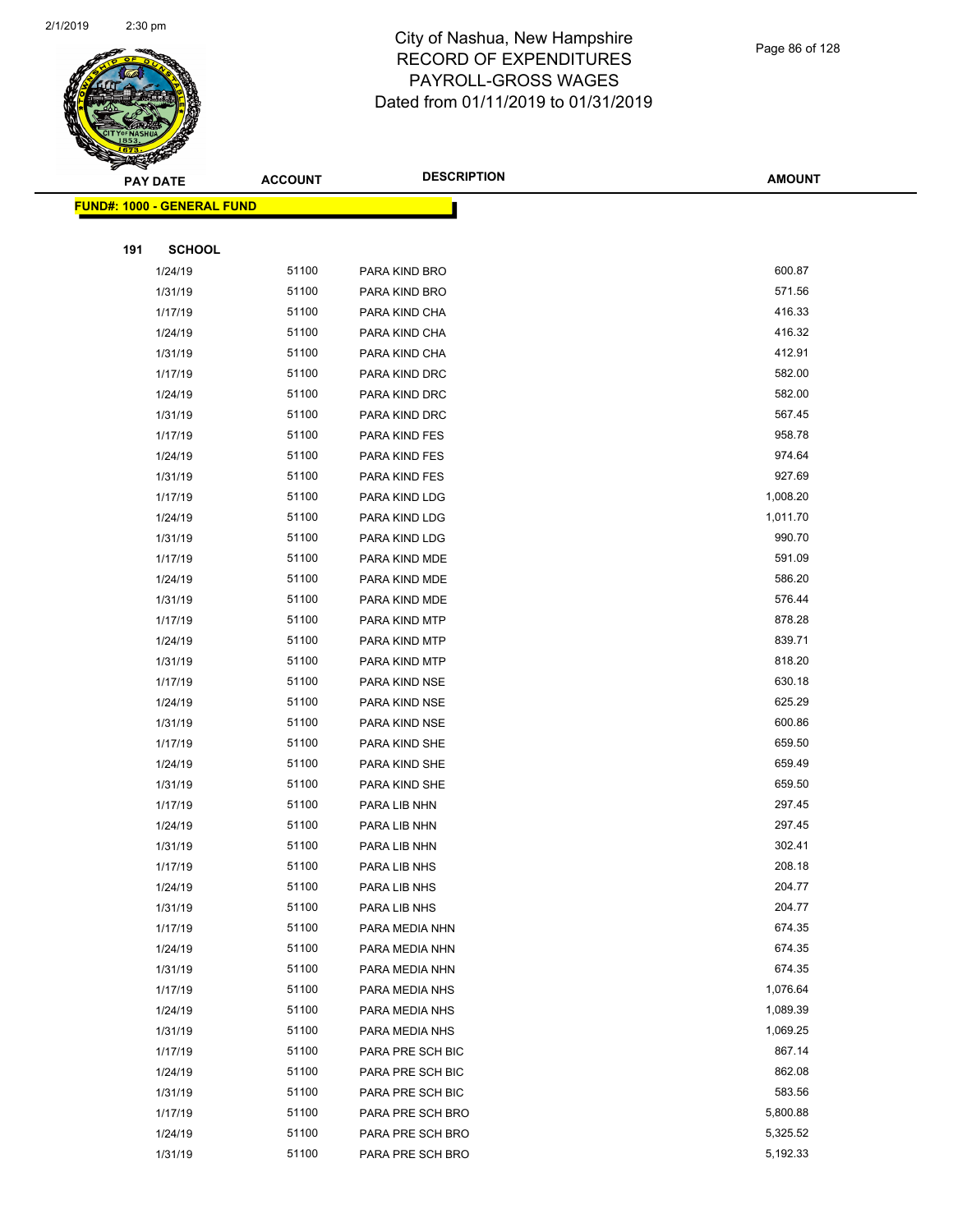

|     | <b>PAY DATE</b>                    | <b>ACCOUNT</b> | <b>DESCRIPTION</b> | <b>AMOUNT</b> |
|-----|------------------------------------|----------------|--------------------|---------------|
|     | <u> FUND#: 1000 - GENERAL FUND</u> |                |                    |               |
|     |                                    |                |                    |               |
| 191 | <b>SCHOOL</b>                      |                |                    |               |
|     | 1/17/19                            | 51100          | PARA PRE SCH MTP   | 256.31        |
|     | 1/24/19                            | 51100          | PARA PRE SCH MTP   | 259.92        |
|     | 1/31/19                            | 51100          | PARA PRE SCH MTP   | 241.87        |
|     | 1/17/19                            | 51100          | PARA PRE SCH NSE   | 718.04        |
|     | 1/24/19                            | 51100          | PARA PRE SCH NSE   | 718.04        |
|     | 1/31/19                            | 51100          | PARA PRE SCH NSE   | 499.58        |
|     | 1/17/19                            | 51100          | PARA READ ELM      | 635.07        |
|     | 1/24/19                            | 51100          | PARA READ ELM      | 615.53        |
|     | 1/31/19                            | 51100          | PARA READ ELM      | 610.65        |
|     | 1/17/19                            | 51100          | PARA SCI NHN       | 629.39        |
|     | 1/24/19                            | 51100          | PARA SCI NHN       | 624.40        |
|     | 1/31/19                            | 51100          | PARA SCI NHN       | 624.40        |
|     | 1/17/19                            | 51100          | PARA SCI NHS       | 619.70        |
|     | 1/24/19                            | 51100          | PARA SCI NHS       | 619.70        |
|     | 1/31/19                            | 51100          | PARA SCI NHS       | 619.70        |
|     | 1/17/19                            | 51100          | PARA TTI DRC       | 436.80        |
|     | 1/24/19                            | 51100          | PARA TTI DRC       | 416.32        |
|     | 1/31/19                            | 51100          | PARA TTI DRC       | 392.44        |
|     | 1/24/19                            | 51100          | PARA TTI MTP       | 255.93        |
|     | 1/31/19                            | 51100          | PARA TTI MTP       | 368.55        |
|     | 1/17/19                            | 51100          | PARA VOC NHS       | 468.35        |
|     | 1/24/19                            | 51100          | PARA VOC NHS       | 443.11        |
|     | 1/31/19                            | 51100          | PARA VOC NHS       | 345.85        |
|     | 1/17/19                            | 51100          | PEER COACH         | 5,862.52      |
|     | 1/31/19                            | 51100          | PEER COACH         | 5,862.50      |
|     | 1/17/19                            | 51100          | PRINCIPAL AMH      | 3,767.30      |
|     | 1/31/19                            | 51100          | PRINCIPAL AMH      | 3,767.30      |
|     | 1/17/19                            | 51100          | PRINCIPAL BIC      | 3,727.50      |
|     | 1/31/19                            | 51100          | PRINCIPAL BIC      | 3,727.50      |
|     | 1/17/19                            | 51100          | PRINCIPAL BIR      | 3,855.80      |
|     | 1/31/19                            | 51100          | PRINCIPAL BIR      | 3,855.80      |
|     | 1/17/19                            | 51100          | PRINCIPAL BRO      | 3,621.80      |
|     | 1/31/19                            | 51100          | PRINCIPAL BRO      | 3,621.80      |
|     | 1/17/19                            | 51100          | PRINCIPAL CHA      | 3,802.60      |
|     | 1/31/19                            | 51100          | PRINCIPAL CHA      | 3,802.60      |
|     | 1/17/19                            | 51100          | PRINCIPAL DRC      | 3,745.20      |
|     | 1/31/19                            | 51100          | PRINCIPAL DRC      | 3,745.20      |
|     | 1/17/19                            | 51100          | PRINCIPAL ELM      | 3,785.30      |
|     | 1/31/19                            | 51100          | PRINCIPAL ELM      | 3,785.30      |
|     | 1/17/19                            | 51100          | PRINCIPAL FES      | 3,740.40      |
|     | 1/31/19                            | 51100          | PRINCIPAL FES      | 3,740.40      |
|     | 1/17/19                            | 51100          | PRINCIPAL FMS      | 3,902.50      |
|     | 1/31/19                            | 51100          | PRINCIPAL FMS      | 3,902.50      |
|     | 1/17/19                            | 51100          | PRINCIPAL LDG      | 3,973.10      |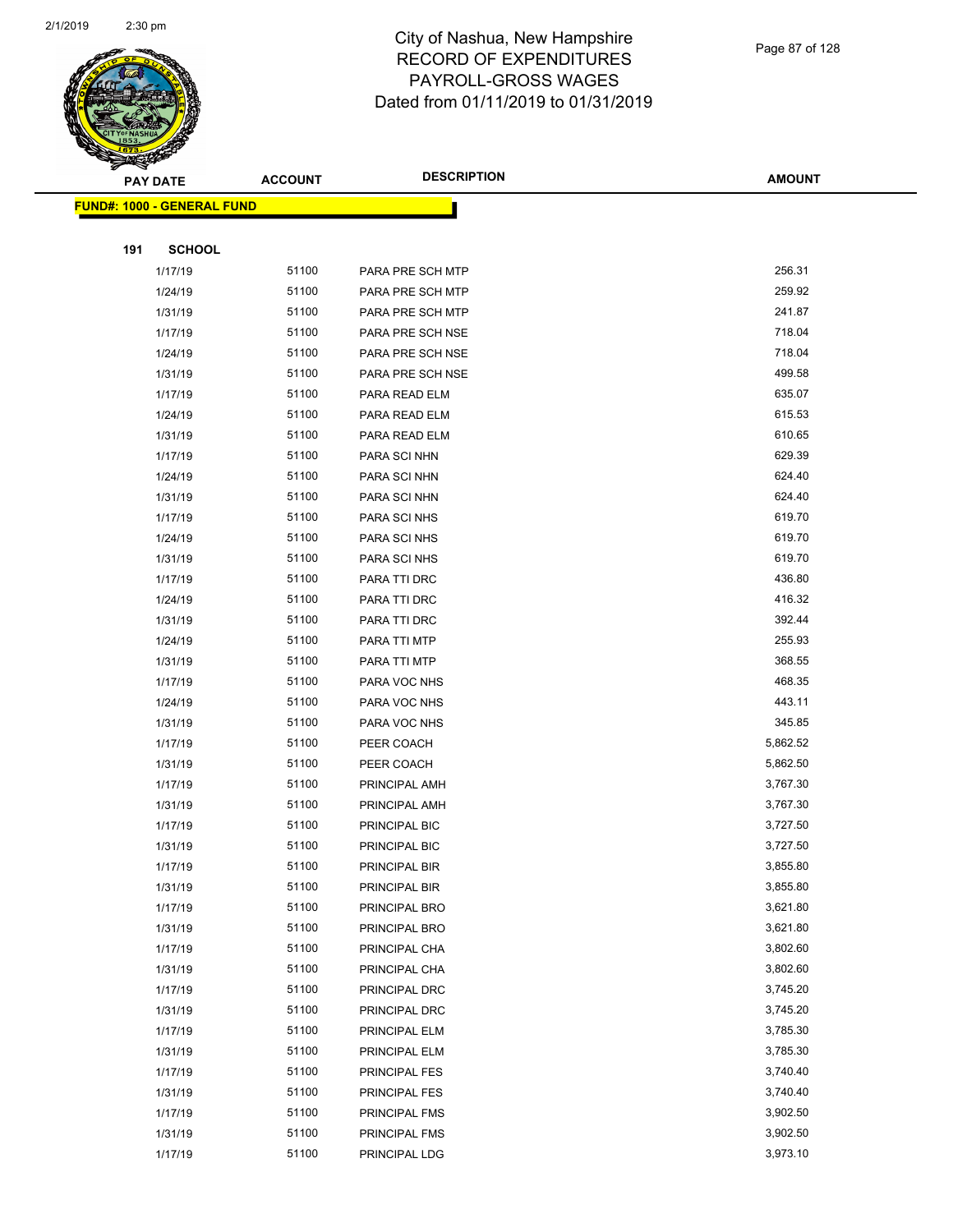

|     | <b>PAY DATE</b>                   | <b>ACCOUNT</b> | <b>DESCRIPTION</b>                                     | <b>AMOUNT</b>        |
|-----|-----------------------------------|----------------|--------------------------------------------------------|----------------------|
|     | <b>FUND#: 1000 - GENERAL FUND</b> |                |                                                        |                      |
|     |                                   |                |                                                        |                      |
| 191 | <b>SCHOOL</b>                     |                |                                                        |                      |
|     | 1/31/19                           | 51100          | PRINCIPAL LDG                                          | 3,973.10             |
|     | 1/17/19                           | 51100          | PRINCIPAL MDE                                          | 3,775.60             |
|     | 1/31/19                           | 51100          | PRINCIPAL MDE                                          | 3,775.60             |
|     | 1/17/19                           | 51100          | PRINCIPAL MTP                                          | 3,851.00             |
|     | 1/31/19                           | 51100          | PRINCIPAL MTP                                          | 3,851.00             |
|     | 1/17/19                           | 51100          | PRINCIPAL NHN                                          | 4,000.00             |
|     | 1/31/19                           | 51100          | PRINCIPAL NHN                                          | 4,000.00             |
|     | 1/17/19                           | 51100          | PRINCIPAL NHS                                          | 4,245.20             |
|     | 1/31/19                           | 51100          | PRINCIPAL NHS                                          | 4,245.20             |
|     | 1/17/19                           | 51100          | PRINCIPAL NSE                                          | 3,933.30             |
|     | 1/31/19                           | 51100          | PRINCIPAL NSE                                          | 3,933.30             |
|     | 1/17/19                           | 51100          | PRINCIPAL PMS                                          | 3,838.30             |
|     | 1/31/19                           | 51100          | PRINCIPAL PMS                                          | 3,838.30             |
|     | 1/17/19                           | 51100          | PRINCIPAL SHE                                          | 3,639.40             |
|     | 1/31/19                           | 51100          | PRINCIPAL SHE                                          | 3,639.40             |
|     | 1/17/19                           | 51100          | SCHOOL PSYCHOLOGIST WID                                | 35,616.25            |
|     | 1/31/19                           | 51100          | SCHOOL PSYCHOLOGIST WID                                | 34,769.65            |
|     | 1/17/19                           | 51100          | SCHOOL PSYCHOLOGY INTERN                               | 590.90               |
|     | 1/31/19                           | 51100          | SCHOOL PSYCHOLOGY INTERN                               | 590.90               |
|     | 1/17/19                           | 51100          | SECURITY MONITOR NHN                                   | 1,828.19             |
|     | 1/24/19                           | 51100          | SECURITY MONITOR NHN                                   | 2,084.40             |
|     | 1/31/19                           | 51100          | SECURITY MONITOR NHN                                   | 2,075.73             |
|     | 1/17/19                           | 51100          | <b>SECURITY MONITOR NHS</b>                            | 2,770.52             |
|     | 1/24/19                           | 51100          | <b>SECURITY MONITOR NHS</b>                            | 2,779.20             |
|     | 1/31/19                           | 51100          | SECURITY MONITOR NHS                                   | 2,774.86             |
|     | 1/17/19                           | 51100          | SIGN LANGUAGE INTERPRETER                              | 6,552.38             |
|     | 1/24/19                           | 51100          | SIGN LANGUAGE INTERPRETER                              | 7,000.27             |
|     | 1/31/19                           | 51100          | SIGN LANGUAGE INTERPRETER                              | 4,259.11             |
|     | 1/17/19                           | 51100          | SOCIAL WORKER                                          | 1,927.81             |
|     | 1/31/19                           | 51100          | SOCIAL WORKER                                          | 1,927.80             |
|     | 1/17/19                           | 51100          | SOCIAL WORKER FMS                                      | 2,026.29             |
|     | 1/31/19                           | 51100          | SOCIAL WORKER FMS                                      | 2,026.30             |
|     | 1/17/19                           | 51100          | SPECIAL SERVICES ADMINISTRATOR                         | 5,154.70             |
|     | 1/31/19                           | 51100          | SPECIAL SERVICES ADMINISTRATOR                         | 5,154.70             |
|     | 1/17/19                           | 51100          | SPEECH LANG PATHOLOGIST WID                            | 61,530.94            |
|     | 1/31/19                           | 51100          | SPEECH LANG PATHOLOGIST WID                            | 61,530.83            |
|     | 1/17/19                           | 51100          | SPEECH LANGUAGE ASST                                   | 705.13               |
|     | 1/24/19                           | 51100          | SPEECH LANGUAGE ASST                                   | 694.11<br>561.90     |
|     | 1/31/19                           | 51100          | SPEECH LANGUAGE ASST                                   |                      |
|     | 1/17/19                           | 51100<br>51100 | STUDENT ACTIVITY COORD NHN                             | 1,093.00<br>1,093.00 |
|     | 1/31/19<br>1/17/19                | 51100          | STUDENT ACTIVITY COORD NHN<br>STUDENT INFO COORDINATOR | 1,892.10             |
|     | 1/31/19                           | 51100          | STUDENT INFO COORDINATOR                               | 1,892.10             |
|     | 1/17/19                           | 51100          | SUPERINTENDENT                                         | 7,021.36             |
|     |                                   |                |                                                        |                      |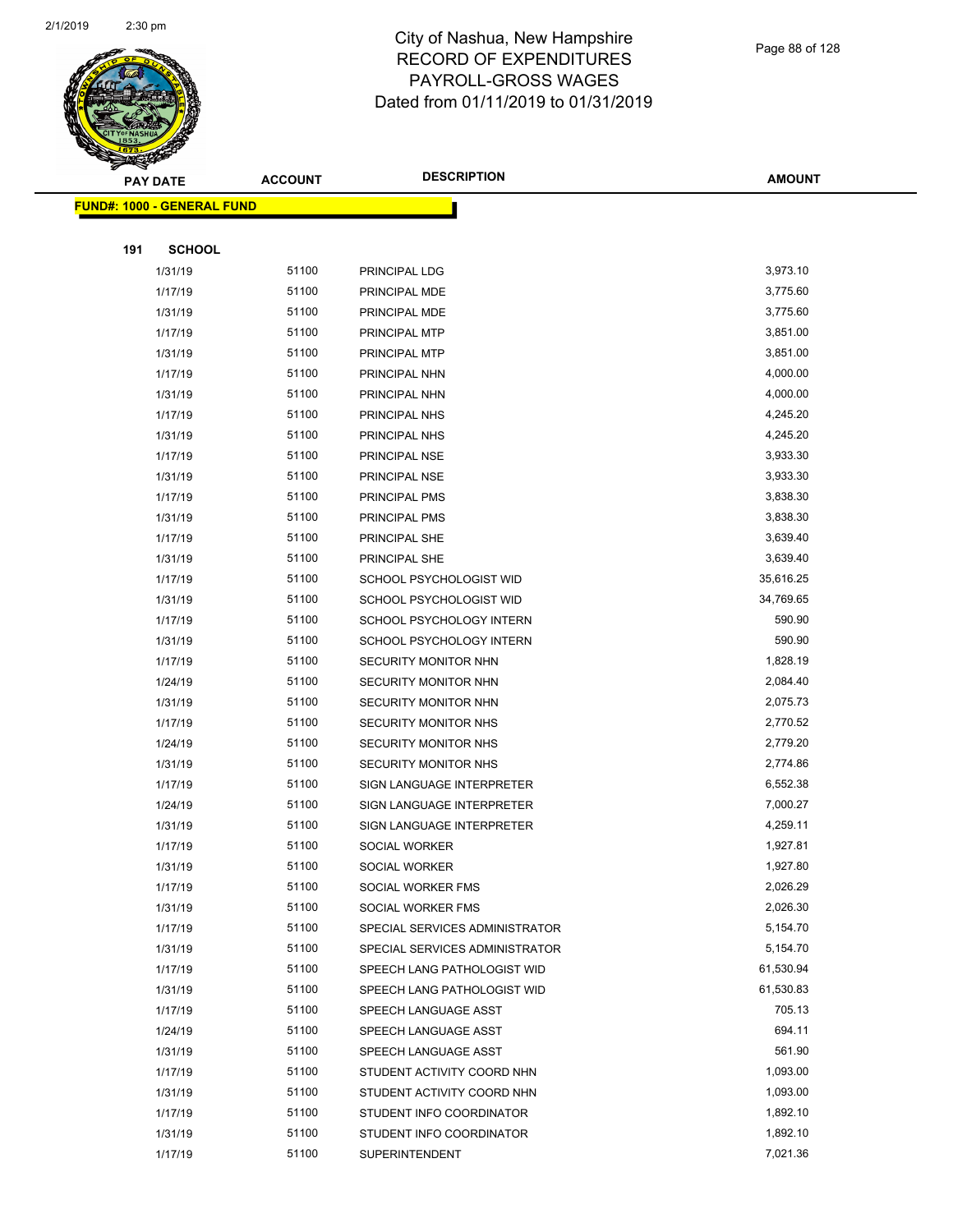

|     | <b>PAY DATE</b>                   | <b>ACCOUNT</b> | <b>DESCRIPTION</b>          | <b>AMOUNT</b> |
|-----|-----------------------------------|----------------|-----------------------------|---------------|
|     | <b>FUND#: 1000 - GENERAL FUND</b> |                |                             |               |
|     |                                   |                |                             |               |
| 191 | <b>SCHOOL</b>                     |                |                             |               |
|     | 1/31/19                           | 51100          | <b>SUPERINTENDENT</b>       | 6,166.80      |
|     | 1/17/19                           | 51100          | SYSTEMS ADMIN FULL YEAR     | 10,377.10     |
|     | 1/31/19                           | 51100          | SYSTEMS ADMIN FULL YEAR     | 10,377.11     |
|     | 1/17/19                           | 51100          | <b>TEACHER ART AMH</b>      | 2,701.19      |
|     | 1/31/19                           | 51100          | <b>TEACHER ART AMH</b>      | 2,701.20      |
|     | 1/17/19                           | 51100          | <b>TEACHER ART BIC</b>      | 2,110.20      |
|     | 1/31/19                           | 51100          | TEACHER ART BIC             | 2,110.20      |
|     | 1/17/19                           | 51100          | <b>TEACHER ART BIR</b>      | 2,701.19      |
|     | 1/31/19                           | 51100          | TEACHER ART BIR             | 2,701.20      |
|     | 1/17/19                           | 51100          | TEACHER ART BRO             | 3,518.70      |
|     | 1/31/19                           | 51100          | <b>TEACHER ART BRO</b>      | 3,518.70      |
|     | 1/17/19                           | 51100          | <b>TEACHER ART CHA</b>      | 2,085.01      |
|     | 1/31/19                           | 51100          | <b>TEACHER ART CHA</b>      | 2,085.00      |
|     | 1/17/19                           | 51100          | TEACHER ART DRC             | 2,026.29      |
|     | 1/31/19                           | 51100          | TEACHER ART DRC             | 2,026.29      |
|     | 1/17/19                           | 51100          | <b>TEACHER ART ELM</b>      | 4,827.21      |
|     | 1/31/19                           | 51100          | <b>TEACHER ART ELM</b>      | 4,827.20      |
|     | 1/17/19                           | 51100          | <b>TEACHER ART FES</b>      | 1,670.29      |
|     | 1/31/19                           | 51100          | <b>TEACHER ART FES</b>      | 1,670.30      |
|     | 1/17/19                           | 51100          | <b>TEACHER ART LDG</b>      | 2,701.19      |
|     | 1/31/19                           | 51100          | <b>TEACHER ART LDG</b>      | 2,701.20      |
|     | 1/17/19                           | 51100          | <b>TEACHER ART MDE</b>      | 2,026.29      |
|     | 1/31/19                           | 51100          | <b>TEACHER ART MDE</b>      | 2,026.30      |
|     | 1/17/19                           | 51100          | TEACHER ART NHN             | 10,627.91     |
|     | 1/31/19                           | 51100          | TEACHER ART NHN             | 10,627.90     |
|     | 1/17/19                           | 51100          | <b>TEACHER ART NHS</b>      | 10,418.02     |
|     | 1/31/19                           | 51100          | <b>TEACHER ART NHS</b>      | 10,418.00     |
|     | 1/17/19                           | 51100          | <b>TEACHER ART NSE</b>      | 2,977.31      |
|     | 1/31/19                           | 51100          | <b>TEACHER ART NSE</b>      | 2,977.30      |
|     | 1/17/19                           | 51100          | TEACHER ART PMS             | 3,985.50      |
|     | 1/31/19                           | 51100          | <b>TEACHER ART PMS</b>      | 3,985.50      |
|     | 1/17/19                           | 51100          | TEACHER ART SHE             | 2,555.79      |
|     | 1/31/19                           | 51100          | TEACHER ART SHE             | 2,555.80      |
|     | 1/17/19                           | 51100          | <b>TEACHER AUTO NHN</b>     | 2,701.19      |
|     | 1/31/19                           | 51100          | TEACHER AUTO NHN            | 2,701.20      |
|     | 1/17/19                           | 51100          | TEACHER BEHAVIOR SPEC WID   | 5,362.72      |
|     | 1/31/19                           | 51100          | TEACHER BEHAVIOR SPEC WID   | 5,362.71      |
|     | 1/17/19                           | 51100          | TEACHER BIO TEC NHN         | 2,453.30      |
|     | 1/31/19                           | 51100          | TEACHER BIO TEC NHN         | 2,453.31      |
|     | 1/17/19                           | 51100          | TEACHER BUILD CONST NHS     | 2,701.19      |
|     | 1/31/19                           | 51100          | TEACHER BUILD CONST NHS     | 2,701.20      |
|     | 1/17/19                           | 51100          | <b>TEACHER BUSINESS NHN</b> | 9,301.31      |
|     | 1/31/19                           | 51100          | <b>TEACHER BUSINESS NHN</b> | 8,552.80      |
|     | 1/17/19                           | 51100          | TEACHER BUSINESS NHS        | 8,754.52      |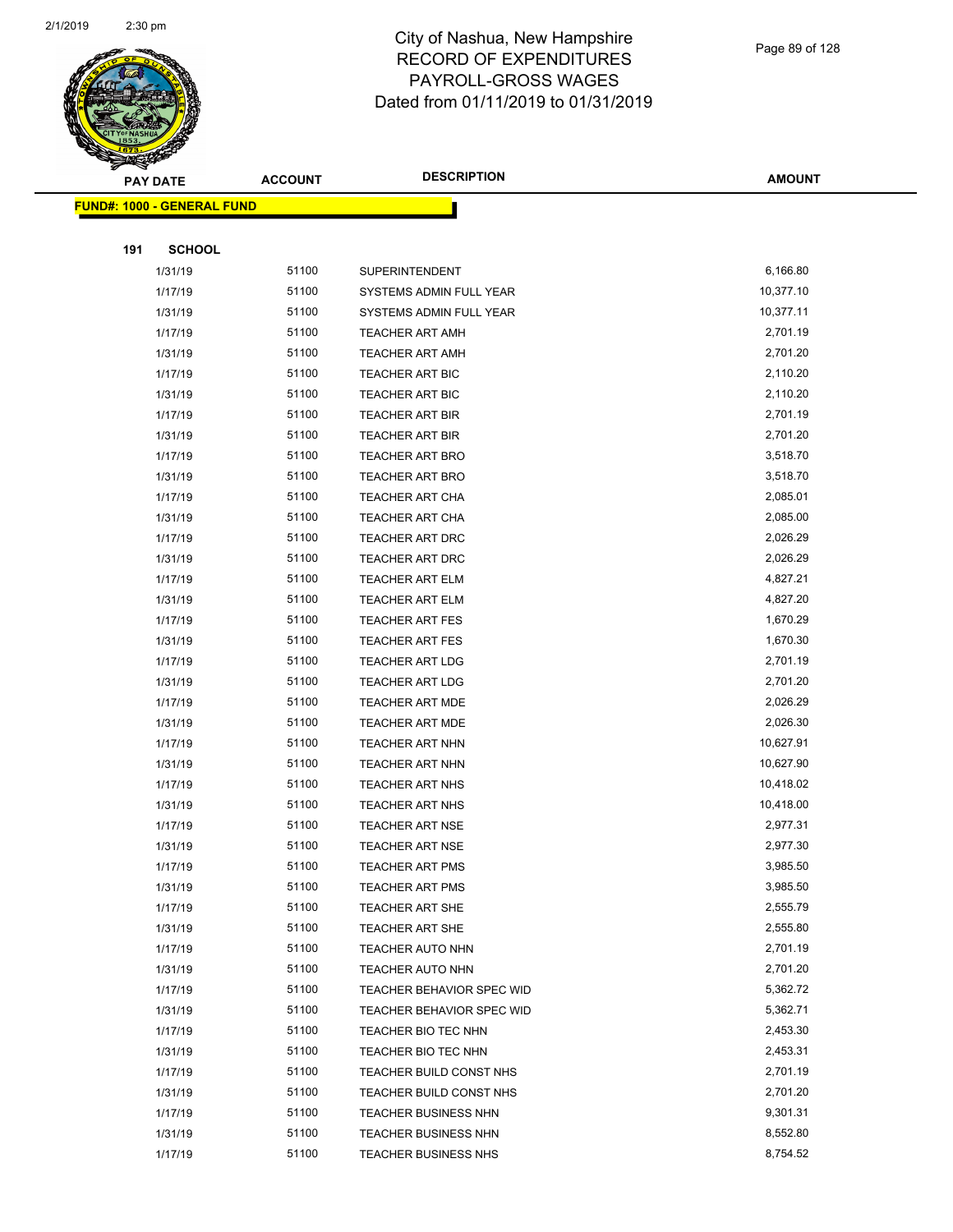

|     | <b>PAY DATE</b>                         | <b>ACCOUNT</b> | <b>DESCRIPTION</b>             | <b>AMOUNT</b> |
|-----|-----------------------------------------|----------------|--------------------------------|---------------|
|     | <mark>FUND#: 1000 - GENERAL FUND</mark> |                |                                |               |
|     |                                         |                |                                |               |
| 191 | <b>SCHOOL</b>                           |                |                                |               |
|     | 1/31/19                                 | 51100          | TEACHER BUSINESS NHS           | 8,754.50      |
|     | 1/17/19                                 | 51100          | <b>TEACHER COMPUTER ELM</b>    | 3,587.69      |
|     | 1/31/19                                 | 51100          | <b>TEACHER COMPUTER ELM</b>    | 3,587.70      |
|     | 1/17/19                                 | 51100          | <b>TEACHER COMPUTER FMS</b>    | 5,322.71      |
|     | 1/31/19                                 | 51100          | TEACHER COMPUTER FMS           | 5,322.70      |
|     | 1/17/19                                 | 51100          | TEACHER COMPUTER NHN           | 5,574.79      |
|     | 1/31/19                                 | 51100          | TEACHER COMPUTER NHN           | 5,293.80      |
|     | 1/17/19                                 | 51100          | TEACHER COMPUTER NHS           | 1,561.40      |
|     | 1/31/19                                 | 51100          | TEACHER COMPUTER NHS           | 1,561.40      |
|     | 1/17/19                                 | 51100          | <b>TEACHER COMPUTER PMS</b>    | 6,077.50      |
|     | 1/31/19                                 | 51100          | TEACHER COMPUTER PMS           | 6,077.50      |
|     | 1/17/19                                 | 51100          | TEACHER COSMETOLOGY NHN        | 4,495.70      |
|     | 1/31/19                                 | 51100          | <b>TEACHER COSMETOLOGY NHN</b> | 4,495.70      |
|     | 1/17/19                                 | 51100          | <b>TEACHER CULINARY NHN</b>    | 5,466.70      |
|     | 1/31/19                                 | 51100          | <b>TEACHER CULINARY NHN</b>    | 5,466.70      |
|     | 1/17/19                                 | 51100          | TEACHER DEAF NSE               | 4,690.91      |
|     | 1/31/19                                 | 51100          | <b>TEACHER DEAF NSE</b>        | 4,690.89      |
|     | 1/17/19                                 | 51100          | TEACHER DEAF WID               | 5,770.42      |
|     | 1/31/19                                 | 51100          | <b>TEACHER DEAF WID</b>        | 5,770.40      |
|     | 1/17/19                                 | 51100          | <b>TEACHER DWSE AMH</b>        | 2,885.21      |
|     | 1/31/19                                 | 51100          | <b>TEACHER DWSE AMH</b>        | 2,885.20      |
|     | 1/17/19                                 | 51100          | <b>TEACHER DWSE BIR</b>        | 4,727.48      |
|     | 1/31/19                                 | 51100          | <b>TEACHER DWSE BIR</b>        | 4,727.50      |
|     | 1/17/19                                 | 51100          | TEACHER DWSE BRO               | 2,977.31      |
|     | 1/31/19                                 | 51100          | TEACHER DWSE BRO               | 2,977.30      |
|     | 1/17/19                                 | 51100          | TEACHER DWSE CHA               | 1,737.01      |
|     | 1/31/19                                 | 51100          | <b>TEACHER DWSE CHA</b>        | 1,737.00      |
|     | 1/17/19                                 | 51100          | TEACHER DWSE ELM               | 13,168.12     |
|     | 1/31/19                                 | 51100          | <b>TEACHER DWSE ELM</b>        | 13,168.11     |
|     | 1/17/19                                 | 51100          | TEACHER DWSE FMS               | 4,974.10      |
|     | 1/31/19                                 | 51100          | <b>TEACHER DWSE FMS</b>        | 4,974.10      |
|     | 1/17/19                                 | 51100          | TEACHER DWSE MDE               | 4,836.31      |
|     | 1/31/19                                 | 51100          | TEACHER DWSE MDE               | 4,836.30      |
|     | 1/17/19                                 | 51100          | TEACHER DWSE NHS               | 2,777.39      |
|     | 1/31/19                                 | 51100          | TEACHER DWSE NHS               | 2,777.40      |
|     | 1/17/19                                 | 51100          | TEACHER DWSE SHE               | 5,871.62      |
|     | 1/31/19                                 | 51100          | TEACHER DWSE SHE               | 5,871.60      |
|     | 1/17/19                                 | 51100          | TEACHER ECE NHS                | 5,770.42      |
|     | 1/31/19                                 | 51100          | TEACHER ECE NHS                | 5,770.40      |
|     | 1/17/19                                 | 51100          | TEACHER ELECTRICAL NHS         | 2,701.19      |
|     | 1/31/19                                 | 51100          | TEACHER ELECTRICAL NHS         | 2,701.20      |
|     | 1/17/19                                 | 51100          | <b>TEACHER ELL AMH</b>         | 2,178.31      |
|     | 1/31/19                                 | 51100          | <b>TEACHER ELL AMH</b>         | 2,178.30      |
|     | 1/17/19                                 | 51100          | TEACHER ELL BIC                | 1,927.81      |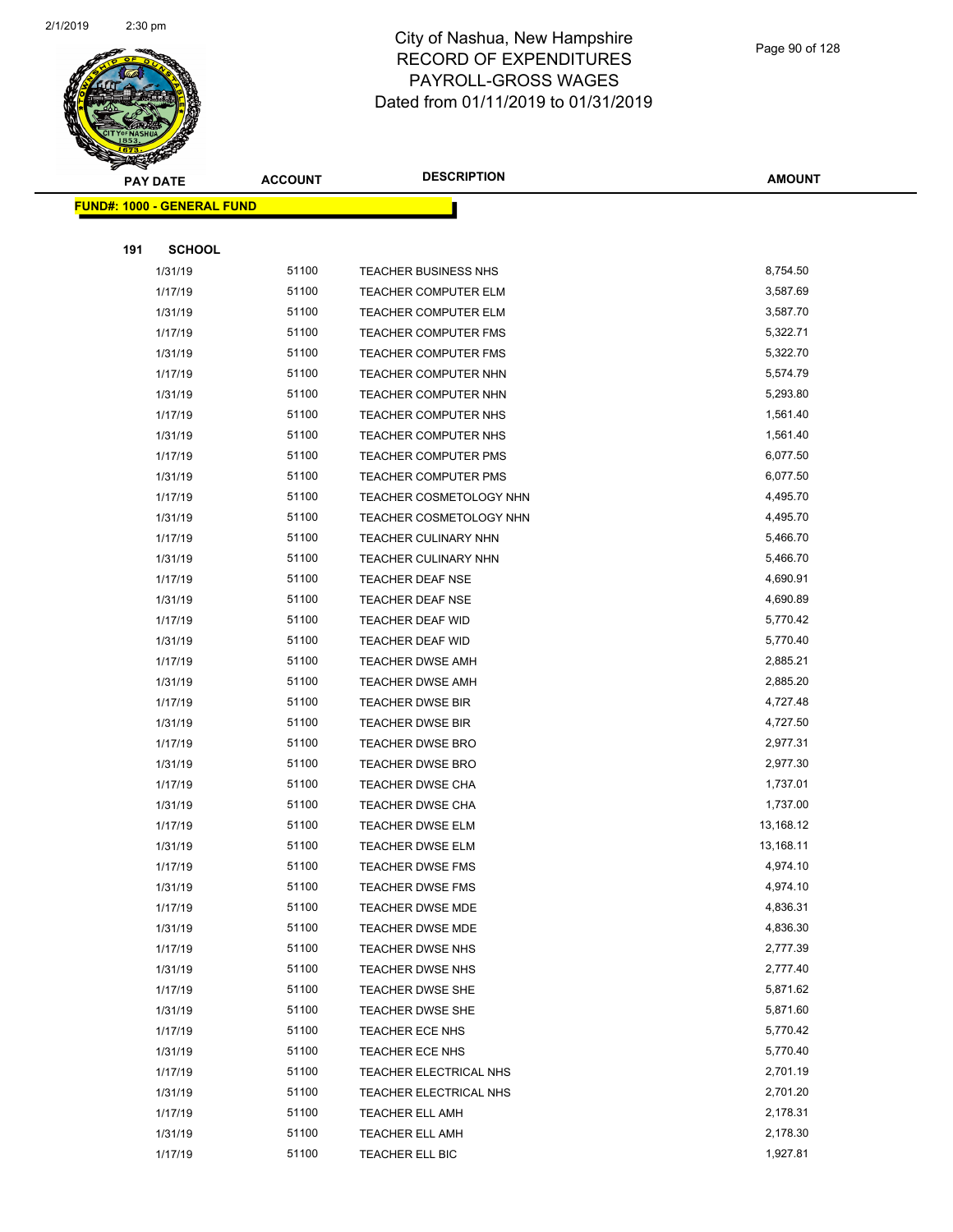

|     | <b>PAY DATE</b>                   | <b>ACCOUNT</b> | <b>DESCRIPTION</b>         | <b>AMOUNT</b> |
|-----|-----------------------------------|----------------|----------------------------|---------------|
|     | <b>FUND#: 1000 - GENERAL FUND</b> |                |                            |               |
|     |                                   |                |                            |               |
| 191 | <b>SCHOOL</b>                     |                |                            |               |
|     | 1/31/19                           | 51100          | TEACHER ELL BIC            | 1,927.80      |
|     | 1/17/19                           | 51100          | TEACHER ELL BIR            | 2,885.21      |
|     | 1/31/19                           | 51100          | TEACHER ELL BIR            | 2,885.20      |
|     | 1/17/19                           | 51100          | TEACHER ELL DRC            | 5,678.41      |
|     | 1/31/19                           | 51100          | <b>TEACHER ELL DRC</b>     | 5,678.40      |
|     | 1/17/19                           | 51100          | <b>TEACHER ELL ELM</b>     | 4,778.11      |
|     | 1/31/19                           | 51100          | TEACHER ELL ELM            | 4,778.10      |
|     | 1/17/19                           | 51100          | TEACHER ELL FES            | 7,567.60      |
|     | 1/31/19                           | 51100          | <b>TEACHER ELL FES</b>     | 7,567.60      |
|     | 1/17/19                           | 51100          | TEACHER ELL FMS            | 1,865.80      |
|     | 1/31/19                           | 51100          | TEACHER ELL FMS            | 1,865.80      |
|     | 1/17/19                           | 51100          | <b>TEACHER ELL LDG</b>     | 6,069.21      |
|     | 1/31/19                           | 51100          | TEACHER ELL LDG            | 6,069.20      |
|     | 1/17/19                           | 51100          | <b>TEACHER ELL MTP</b>     | 2,885.21      |
|     | 1/31/19                           | 51100          | <b>TEACHER ELL MTP</b>     | 2,885.20      |
|     | 1/17/19                           | 51100          | <b>TEACHER ELL NHN</b>     | 5,665.60      |
|     | 1/31/19                           | 51100          | TEACHER ELL NHN            | 5,665.60      |
|     | 1/17/19                           | 51100          | TEACHER ELL NHS            | 11,188.93     |
|     | 1/31/19                           | 51100          | TEACHER ELL NHS            | 11,188.91     |
|     | 1/17/19                           | 51100          | TEACHER ELL PMS            | 2,110.20      |
|     | 1/31/19                           | 51100          | TEACHER ELL PMS            | 2,110.20      |
|     | 1/17/19                           | 51100          | TEACHER ELL SHE            | 2,016.90      |
|     | 1/31/19                           | 51100          | TEACHER ELL SHE            | 2,016.90      |
|     | 1/17/19                           | 51100          | <b>TEACHER ENGLISH ELM</b> | 25,409.06     |
|     | 1/31/19                           | 51100          | TEACHER ENGLISH ELM        | 25,409.00     |
|     | 1/17/19                           | 51100          | <b>TEACHER ENGLISH FMS</b> | 16,511.71     |
|     | 1/31/19                           | 51100          | <b>TEACHER ENGLISH FMS</b> | 16,511.70     |
|     | 1/17/19                           | 51100          | TEACHER ENGLISH NHN        | 44,137.20     |
|     | 1/31/19                           | 51100          | <b>TEACHER ENGLISH NHN</b> | 44,137.11     |
|     | 1/17/19                           | 51100          | TEACHER ENGLISH NHS        | 48,068.31     |
|     | 1/31/19                           | 51100          | <b>TEACHER ENGLISH NHS</b> | 47,940.42     |
|     | 1/17/19                           | 51100          | <b>TEACHER ENGLISH PMS</b> | 17,109.42     |
|     | 1/31/19                           | 51100          | <b>TEACHER ENGLISH PMS</b> | 17,109.40     |
|     | 1/17/19                           | 51100          | <b>TEACHER FACS ELM</b>    | 2,048.09      |
|     | 1/31/19                           | 51100          | TEACHER FACS ELM           | 2,048.10      |
|     | 1/17/19                           | 51100          | <b>TEACHER FACS FMS</b>    | 4,679.72      |
|     | 1/31/19                           | 51100          | <b>TEACHER FACS FMS</b>    | 4,679.70      |
|     | 1/17/19                           | 51100          | TEACHER FACS NHN           | 6,610.70      |
|     | 1/31/19                           | 51100          | <b>TEACHER FACS NHN</b>    | 6,610.71      |
|     | 1/17/19                           | 51100          | TEACHER FACS NHS           | 8,689.71      |
|     | 1/31/19                           | 51100          | TEACHER FACS NHS           | 8,689.70      |
|     | 1/17/19                           | 51100          | <b>TEACHER FACS PMS</b>    | 3,190.40      |
|     | 1/31/19                           | 51100          | TEACHER FACS PMS           | 3,190.40      |
|     | 1/17/19                           | 51100          | TEACHER FOREIGN LANG ELM   | 5,954.62      |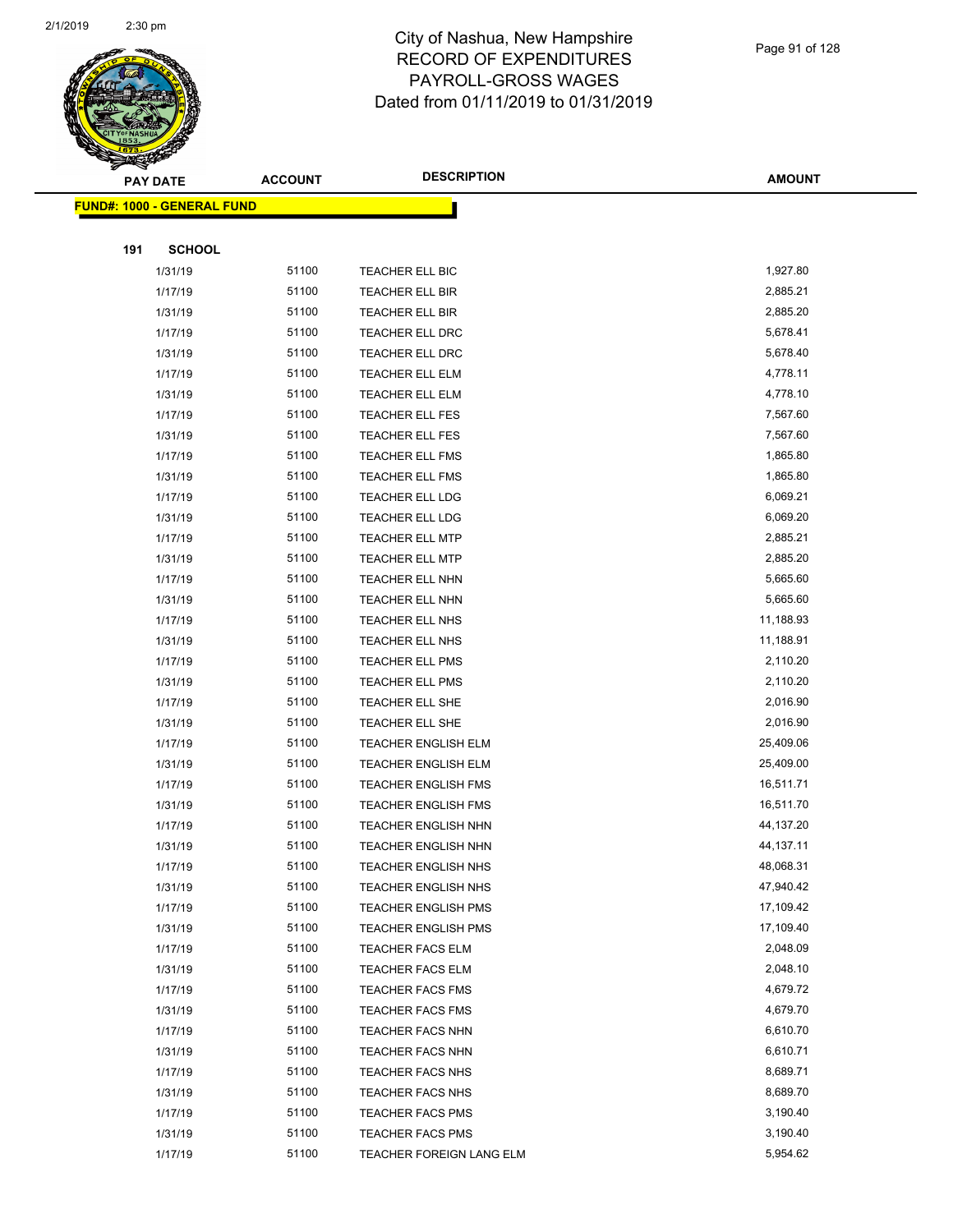

|     | <b>PAY DATE</b>                    | <b>ACCOUNT</b> | <b>DESCRIPTION</b>              | <b>AMOUNT</b> |
|-----|------------------------------------|----------------|---------------------------------|---------------|
|     | <u> FUND#: 1000 - GENERAL FUND</u> |                |                                 |               |
|     |                                    |                |                                 |               |
| 191 | <b>SCHOOL</b>                      |                |                                 |               |
|     | 1/31/19                            | 51100          | TEACHER FOREIGN LANG ELM        | 5,954.60      |
|     | 1/17/19                            | 51100          | <b>TEACHER FOREIGN LANG FMS</b> | 2,885.21      |
|     | 1/31/19                            | 51100          | <b>TEACHER FOREIGN LANG FMS</b> | 2,885.20      |
|     | 1/17/19                            | 51100          | TEACHER FOREIGN LANG NHN        | 13,913.40     |
|     | 1/31/19                            | 51100          | TEACHER FOREIGN LANG NHN        | 13,632.40     |
|     | 1/17/19                            | 51100          | TEACHER FOREIGN LANG NHS        | 18,232.72     |
|     | 1/31/19                            | 51100          | TEACHER FOREIGN LANG NHS        | 18,232.70     |
|     | 1/17/19                            | 51100          | TEACHER FOREIGN LANG PMS        | 5,305.10      |
|     | 1/31/19                            | 51100          | TEACHER FOREIGN LANG PMS        | 5,305.10      |
|     | 1/17/19                            | 51100          | <b>TEACHER GR1 AMH</b>          | 8,886.18      |
|     | 1/31/19                            | 51100          | <b>TEACHER GR1 AMH</b>          | 8,886.20      |
|     | 1/17/19                            | 51100          | <b>TEACHER GR1 BIC</b>          | 9,509.93      |
|     | 1/31/19                            | 51100          | <b>TEACHER GR1 BIC</b>          | 9,509.90      |
|     | 1/17/19                            | 51100          | <b>TEACHER GR1 BIR</b>          | 10,270.33     |
|     | 1/31/19                            | 51100          | <b>TEACHER GR1 BIR</b>          | 10,270.30     |
|     | 1/17/19                            | 51100          | <b>TEACHER GR1 BRO</b>          | 7,816.62      |
|     | 1/31/19                            | 51100          | <b>TEACHER GR1 BRO</b>          | 7,816.60      |
|     | 1/17/19                            | 51100          | <b>TEACHER GR1 CHA</b>          | 8,103.57      |
|     | 1/31/19                            | 51100          | <b>TEACHER GR1 CHA</b>          | 8,103.60      |
|     | 1/17/19                            | 51100          | TEACHER GR1 DRC                 | 7,323.61      |
|     | 1/31/19                            | 51100          | <b>TEACHER GR1 DRC</b>          | 7,323.61      |
|     | 1/17/19                            | 51100          | <b>TEACHER GR1 FES</b>          | 8,764.78      |
|     | 1/31/19                            | 51100          | <b>TEACHER GR1 FES</b>          | 8,764.80      |
|     | 1/17/19                            | 51100          | <b>TEACHER GR1 LDG</b>          | 7,101.89      |
|     | 1/31/19                            | 51100          | <b>TEACHER GR1 LDG</b>          | 7,101.90      |
|     | 1/17/19                            | 51100          | <b>TEACHER GR1 MDE</b>          | 8,842.20      |
|     | 1/31/19                            | 51100          | <b>TEACHER GR1 MDE</b>          | 8,842.20      |
|     | 1/17/19                            | 51100          | <b>TEACHER GR1 MTP</b>          | 6,543.42      |
|     | 1/31/19                            | 51100          | <b>TEACHER GR1 MTP</b>          | 6,543.40      |
|     | 1/17/19                            | 51100          | TEACHER GR1 NSE                 | 7,536.41      |
|     | 1/31/19                            | 51100          | <b>TEACHER GR1 NSE</b>          | 7,536.40      |
|     | 1/17/19                            | 51100          | TEACHER GR1 SHE                 | 8,561.81      |
|     | 1/31/19                            | 51100          | TEACHER GR1 SHE                 | 8,561.80      |
|     | 1/17/19                            | 51100          | <b>TEACHER GR2 AMH</b>          | 5,811.99      |
|     | 1/31/19                            | 51100          | <b>TEACHER GR2 AMH</b>          | 5,812.00      |
|     | 1/17/19                            | 51100          | <b>TEACHER GR2 BIC</b>          | 11,015.20     |
|     | 1/31/19                            | 51100          | TEACHER GR2 BIC                 | 11,015.20     |
|     | 1/17/19                            | 51100          | <b>TEACHER GR2 BIR</b>          | 7,721.52      |
|     | 1/31/19                            | 51100          | TEACHER GR2 BIR                 | 7,721.50      |
|     | 1/17/19                            | 51100          | <b>TEACHER GR2 BRO</b>          | 5,586.40      |
|     | 1/31/19                            | 51100          | <b>TEACHER GR2 BRO</b>          | 5,586.40      |
|     | 1/17/19                            | 51100          | TEACHER GR2 CHA                 | 7,710.51      |
|     | 1/31/19                            | 51100          | TEACHER GR2 CHA                 | 7,710.50      |
|     | 1/17/19                            | 51100          | <b>TEACHER GR2 DRC</b>          | 4,807.79      |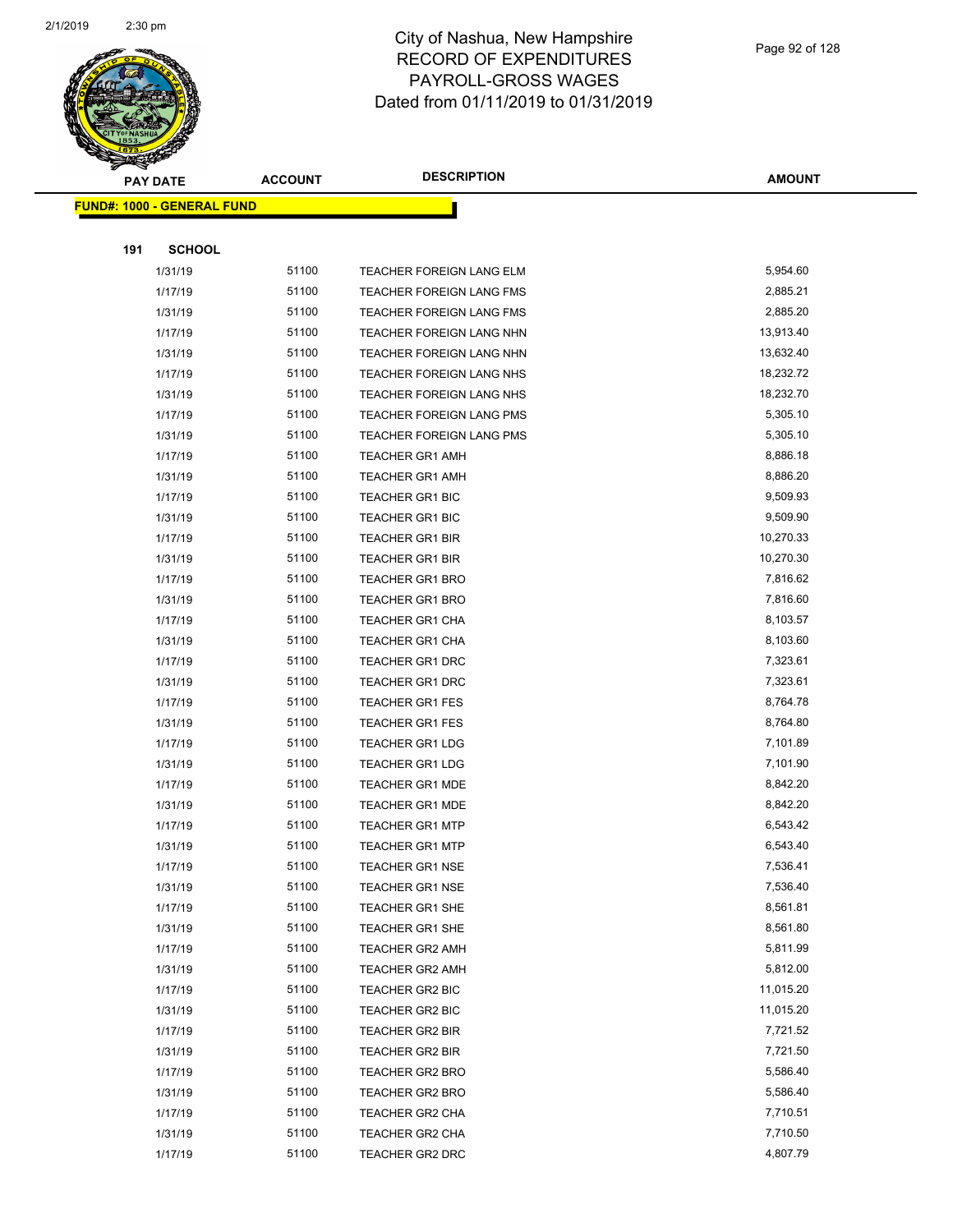

|     | <b>PAY DATE</b>                   | <b>ACCOUNT</b> | <b>DESCRIPTION</b>     | <b>AMOUNT</b> |
|-----|-----------------------------------|----------------|------------------------|---------------|
|     | <b>FUND#: 1000 - GENERAL FUND</b> |                |                        |               |
|     |                                   |                |                        |               |
| 191 | <b>SCHOOL</b>                     |                |                        |               |
|     | 1/31/19                           | 51100          | TEACHER GR2 DRC        | 4,807.78      |
|     | 1/17/19                           | 51100          | <b>TEACHER GR2 FES</b> | 10,898.86     |
|     | 1/31/19                           | 51100          | <b>TEACHER GR2 FES</b> | 10,898.90     |
|     | 1/17/19                           | 51100          | <b>TEACHER GR2 LDG</b> | 9,789.41      |
|     | 1/31/19                           | 51100          | TEACHER GR2 LDG        | 9,789.40      |
|     | 1/17/19                           | 51100          | <b>TEACHER GR2 MDE</b> | 9,945.80      |
|     | 1/31/19                           | 51100          | <b>TEACHER GR2 MDE</b> | 9,945.80      |
|     | 1/17/19                           | 51100          | <b>TEACHER GR2 MTP</b> | 7,021.70      |
|     | 1/31/19                           | 51100          | <b>TEACHER GR2 MTP</b> | 7,021.70      |
|     | 1/17/19                           | 51100          | <b>TEACHER GR2 NSE</b> | 6,951.78      |
|     | 1/31/19                           | 51100          | <b>TEACHER GR2 NSE</b> | 6,951.80      |
|     | 1/17/19                           | 51100          | TEACHER GR2 SHE        | 6,669.48      |
|     | 1/31/19                           | 51100          | <b>TEACHER GR2 SHE</b> | 6,669.50      |
|     | 1/17/19                           | 51100          | <b>TEACHER GR3 AMH</b> | 5,678.50      |
|     | 1/31/19                           | 51100          | <b>TEACHER GR3 AMH</b> | 5,678.50      |
|     | 1/17/19                           | 51100          | TEACHER GR3 BIC        | 5,266.09      |
|     | 1/31/19                           | 51100          | <b>TEACHER GR3 BIC</b> | 5,266.09      |
|     | 1/17/19                           | 51100          | <b>TEACHER GR3 BIR</b> | 8,803.72      |
|     | 1/31/19                           | 51100          | <b>TEACHER GR3 BIR</b> | 8,803.70      |
|     | 1/17/19                           | 51100          | <b>TEACHER GR3 BRO</b> | 5,586.40      |
|     | 1/31/19                           | 51100          | <b>TEACHER GR3 BRO</b> | 5,586.40      |
|     | 1/17/19                           | 51100          | <b>TEACHER GR3 CHA</b> | 9,153.71      |
|     | 1/31/19                           | 51100          | <b>TEACHER GR3 CHA</b> | 9,153.70      |
|     | 1/17/19                           | 51100          | <b>TEACHER GR3 DRC</b> | 7,033.39      |
|     | 1/31/19                           | 51100          | <b>TEACHER GR3 DRC</b> | 7,033.40      |
|     | 1/17/19                           | 51100          | <b>TEACHER GR3 FES</b> | 9,365.82      |
|     | 1/31/19                           | 51100          | <b>TEACHER GR3 FES</b> | 9,365.80      |
|     | 1/17/19                           | 51100          | <b>TEACHER GR3 LDG</b> | 10,370.90     |
|     | 1/31/19                           | 51100          | <b>TEACHER GR3 LDG</b> | 10,370.90     |
|     | 1/17/19                           | 51100          | TEACHER GR3 MDE        | 10,005.20     |
|     | 1/31/19                           | 51100          | <b>TEACHER GR3 MDE</b> | 10,005.20     |
|     | 1/17/19                           | 51100          | <b>TEACHER GR3 MTP</b> | 6,678.58      |
|     | 1/31/19                           | 51100          | <b>TEACHER GR3 MTP</b> | 6,678.60      |
|     | 1/17/19                           | 51100          | <b>TEACHER GR3 NSE</b> | 7,576.90      |
|     | 1/31/19                           | 51100          | <b>TEACHER GR3 NSE</b> | 7,576.90      |
|     | 1/17/19                           | 51100          | TEACHER GR3 SHE        | 5,678.50      |
|     | 1/31/19                           | 51100          | <b>TEACHER GR3 SHE</b> | 5,678.50      |
|     | 1/17/19                           | 51100          | <b>TEACHER GR4 AMH</b> | 4,052.20      |
|     | 1/31/19                           | 51100          | <b>TEACHER GR4 AMH</b> | 4,052.20      |
|     | 1/17/19                           | 51100          | <b>TEACHER GR4 BIC</b> | 11,154.21     |
|     | 1/31/19                           | 51100          | TEACHER GR4 BIC        | 11,154.20     |
|     | 1/17/19                           | 51100          | <b>TEACHER GR4 BIR</b> | 7,832.09      |
|     | 1/31/19                           | 51100          | TEACHER GR4 BIR        | 7,832.10      |
|     | 1/17/19                           | 51100          | <b>TEACHER GR4 BRO</b> | 5,192.18      |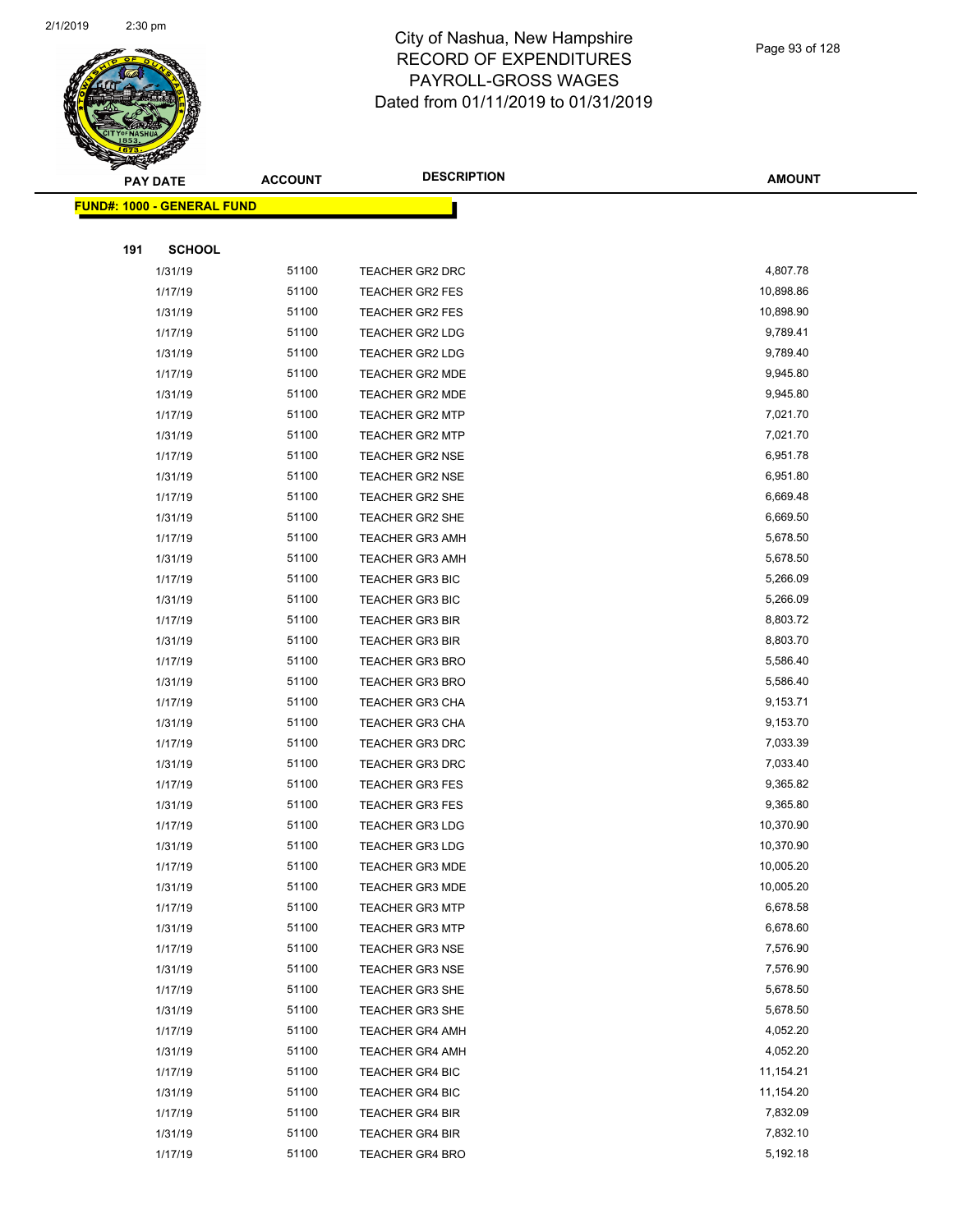

|     | <b>PAY DATE</b>                   | <b>ACCOUNT</b> | <b>DESCRIPTION</b>     | <b>AMOUNT</b> |
|-----|-----------------------------------|----------------|------------------------|---------------|
|     | <b>FUND#: 1000 - GENERAL FUND</b> |                |                        |               |
|     |                                   |                |                        |               |
| 191 | <b>SCHOOL</b>                     |                |                        |               |
|     | 1/31/19                           | 51100          | <b>TEACHER GR4 BRO</b> | 5,192.20      |
|     | 1/17/19                           | 51100          | <b>TEACHER GR4 CHA</b> | 10,653.49     |
|     | 1/31/19                           | 51100          | TEACHER GR4 CHA        | 10,653.51     |
|     | 1/17/19                           | 51100          | <b>TEACHER GR4 DRC</b> | 5,372.12      |
|     | 1/31/19                           | 51100          | <b>TEACHER GR4 DRC</b> | 5,372.11      |
|     | 1/17/19                           | 51100          | <b>TEACHER GR4 FES</b> | 8,273.83      |
|     | 1/31/19                           | 51100          | <b>TEACHER GR4 FES</b> | 8,396.60      |
|     | 1/17/19                           | 51100          | <b>TEACHER GR4 LDG</b> | 8,387.80      |
|     | 1/31/19                           | 51100          | <b>TEACHER GR4 LDG</b> | 8,387.80      |
|     | 1/17/19                           | 51100          | <b>TEACHER GR4 MDE</b> | 9,950.60      |
|     | 1/31/19                           | 51100          | <b>TEACHER GR4 MDE</b> | 9,950.60      |
|     | 1/17/19                           | 51100          | <b>TEACHER GR4 MTP</b> | 6,846.90      |
|     | 1/31/19                           | 51100          | <b>TEACHER GR4 MTP</b> | 6,846.90      |
|     | 1/17/19                           | 51100          | <b>TEACHER GR4 NSE</b> | 6,863.12      |
|     | 1/31/19                           | 51100          | <b>TEACHER GR4 NSE</b> | 6,863.10      |
|     | 1/17/19                           | 51100          | TEACHER GR4 SHE        | 6,780.30      |
|     | 1/31/19                           | 51100          | <b>TEACHER GR4 SHE</b> | 6,780.29      |
|     | 1/17/19                           | 51100          | <b>TEACHER GR5 AMH</b> | 7,535.60      |
|     | 1/31/19                           | 51100          | <b>TEACHER GR5 AMH</b> | 7,535.60      |
|     | 1/17/19                           | 51100          | <b>TEACHER GR5 BIC</b> | 12,730.02     |
|     | 1/31/19                           | 51100          | <b>TEACHER GR5 BIC</b> | 12,730.00     |
|     | 1/17/19                           | 51100          | <b>TEACHER GR5 BIR</b> | 7,904.61      |
|     | 1/31/19                           | 51100          | <b>TEACHER GR5 BIR</b> | 7,904.61      |
|     | 1/17/19                           | 51100          | <b>TEACHER GR5 BRO</b> | 5,770.42      |
|     | 1/31/19                           | 51100          | <b>TEACHER GR5 BRO</b> | 5,770.40      |
|     | 1/17/19                           | 51100          | <b>TEACHER GR5 CHA</b> | 10,903.26     |
|     | 1/31/19                           | 51100          | <b>TEACHER GR5 CHA</b> | 10,903.25     |
|     | 1/17/19                           | 51100          | <b>TEACHER GR5 DRC</b> | 7,078.30      |
|     | 1/31/19                           | 51100          | <b>TEACHER GR5 DRC</b> | 7,078.31      |
|     | 1/17/19                           | 51100          | <b>TEACHER GR5 FES</b> | 10,011.95     |
|     | 1/31/19                           | 51100          | <b>TEACHER GR5 FES</b> | 9,812.70      |
|     | 1/17/19                           | 51100          | <b>TEACHER GR5 LDG</b> | 10,548.52     |
|     | 1/31/19                           | 51100          | <b>TEACHER GR5 LDG</b> | 10,548.50     |
|     | 1/17/19                           | 51100          | <b>TEACHER GR5 MDE</b> | 11,538.49     |
|     | 1/31/19                           | 51100          | <b>TEACHER GR5 MDE</b> | 11,538.49     |
|     | 1/17/19                           | 51100          | TEACHER GR5 MTP        | 6,845.38      |
|     | 1/31/19                           | 51100          | <b>TEACHER GR5 MTP</b> | 6,845.40      |
|     | 1/17/19                           | 51100          | TEACHER GR5 NSE        | 8,563.62      |
|     | 1/31/19                           | 51100          | <b>TEACHER GR5 NSE</b> | 8,563.60      |
|     | 1/17/19                           | 51100          | TEACHER GR5 SHE        | 8,506.01      |
|     | 1/31/19                           | 51100          | TEACHER GR5 SHE        | 8,506.00      |
|     | 1/17/19                           | 51100          | <b>TEACHER GR6 ELM</b> | 37,840.61     |
|     | 1/31/19                           | 51100          | TEACHER GR6 ELM        | 37,840.60     |
|     | 1/17/19                           | 51100          | TEACHER GR6 FMS        | 23,668.43     |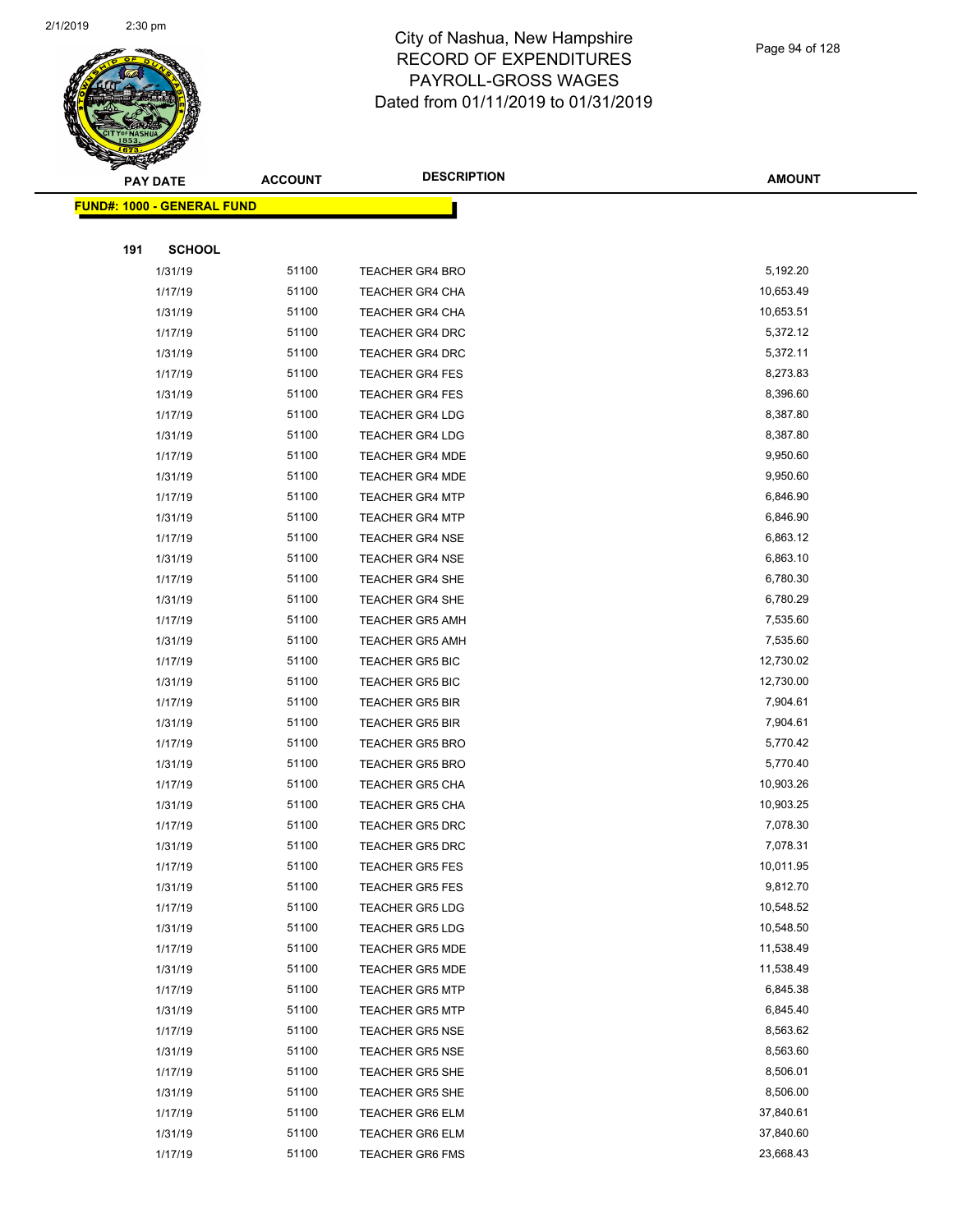

|     | <b>PAY DATE</b>                   | <b>ACCOUNT</b> | <b>DESCRIPTION</b>            | <b>AMOUNT</b> |
|-----|-----------------------------------|----------------|-------------------------------|---------------|
|     | <b>FUND#: 1000 - GENERAL FUND</b> |                |                               |               |
|     |                                   |                |                               |               |
| 191 | <b>SCHOOL</b>                     |                |                               |               |
|     | 1/31/19                           | 51100          | <b>TEACHER GR6 FMS</b>        | 23,668.40     |
|     | 1/17/19                           | 51100          | <b>TEACHER GR6 PMS</b>        | 19,384.75     |
|     | 1/31/19                           | 51100          | <b>TEACHER GR6 PMS</b>        | 19,384.70     |
|     | 1/17/19                           | 51100          | <b>TEACHER GRAPH NHS</b>      | 3,475.80      |
|     | 1/31/19                           | 51100          | <b>TEACHER GRAPH NHS</b>      | 3,475.80      |
|     | 1/17/19                           | 51100          | <b>TEACHER GRAPHICS NHN</b>   | 5,893.48      |
|     | 1/31/19                           | 51100          | <b>TEACHER GRAPHICS NHN</b>   | 5,893.50      |
|     | 1/17/19                           | 51100          | TEACHER HEALTH NHN            | 3,518.70      |
|     | 1/31/19                           | 51100          | <b>TEACHER HEALTH NHN</b>     | 3,518.70      |
|     | 1/17/19                           | 51100          | <b>TEACHER HEALTH NHS</b>     | 2,701.19      |
|     | 1/31/19                           | 51100          | TEACHER HEALTH NHS            | 2,701.20      |
|     | 1/17/19                           | 51100          | <b>TEACHER HEALTHOC NHS</b>   | 5,058.40      |
|     | 1/31/19                           | 51100          | <b>TEACHER HEALTHOC NHS</b>   | 5,058.40      |
|     | 1/17/19                           | 51100          | <b>TEACHER HVAC NHS</b>       | 1,951.10      |
|     | 1/31/19                           | 51100          | <b>TEACHER HVAC NHS</b>       | 1,951.10      |
|     | 1/17/19                           | 51100          | TEACHER IN SCH SUSPENSION ELM | 1,805.70      |
|     | 1/31/19                           | 51100          | TEACHER IN SCH SUSPENSION ELM | 1,805.70      |
|     | 1/17/19                           | 51100          | TEACHER IN SCH SUSPENSION NHN | 2,885.21      |
|     | 1/31/19                           | 51100          | TEACHER IN SCH SUSPENSION NHN | 2,885.20      |
|     | 1/17/19                           | 51100          | TEACHER IN SCH SUSPENSION NHS | 1,582.70      |
|     | 1/31/19                           | 51100          | TEACHER IN SCH SUSPENSION NHS | 1,582.70      |
|     | 1/17/19                           | 51100          | TEACHER INST SPED WID         | 2,885.21      |
|     | 1/31/19                           | 51100          | TEACHER INST SPED WID         | 2,885.20      |
|     | 1/17/19                           | 51100          | <b>TEACHER KIND AMH</b>       | 5,770.42      |
|     | 1/31/19                           | 51100          | TEACHER KIND AMH              | 5,770.40      |
|     | 1/17/19                           | 51100          | <b>TEACHER KIND BIC</b>       | 10,337.41     |
|     | 1/31/19                           | 51100          | <b>TEACHER KIND BIC</b>       | 10,337.40     |
|     | 1/17/19                           | 51100          | <b>TEACHER KIND BIR</b>       | 7,070.03      |
|     | 1/31/19                           | 51100          | <b>TEACHER KIND BIR</b>       | 7,070.00      |
|     | 1/17/19                           | 51100          | TEACHER KIND BRO              | 5,678.50      |
|     | 1/31/19                           | 51100          | <b>TEACHER KIND BRO</b>       | 5,678.50      |
|     | 1/17/19                           | 51100          | <b>TEACHER KIND CHA</b>       | 8,691.93      |
|     | 1/31/19                           | 51100          | <b>TEACHER KIND CHA</b>       | 8,691.90      |
|     | 1/17/19                           | 51100          | <b>TEACHER KIND DRC</b>       | 9,760.52      |
|     | 1/31/19                           | 51100          | <b>TEACHER KIND DRC</b>       | 9,760.49      |
|     | 1/17/19                           | 51100          | <b>TEACHER KIND FES</b>       | 10,360.09     |
|     | 1/31/19                           | 51100          | <b>TEACHER KIND FES</b>       | 10,360.10     |
|     | 1/17/19                           | 51100          | <b>TEACHER KIND LDG</b>       | 10,682.69     |
|     | 1/31/19                           | 51100          | <b>TEACHER KIND LDG</b>       | 10,682.70     |
|     | 1/17/19                           | 51100          | <b>TEACHER KIND MDE</b>       | 8,719.21      |
|     | 1/31/19                           | 51100          | <b>TEACHER KIND MDE</b>       | 8,719.20      |
|     | 1/17/19                           | 51100          | <b>TEACHER KIND MTP</b>       | 6,034.40      |
|     | 1/31/19                           | 51100          | <b>TEACHER KIND MTP</b>       | 6,034.40      |
|     | 1/17/19                           | 51100          | <b>TEACHER KIND NSE</b>       | 5,064.60      |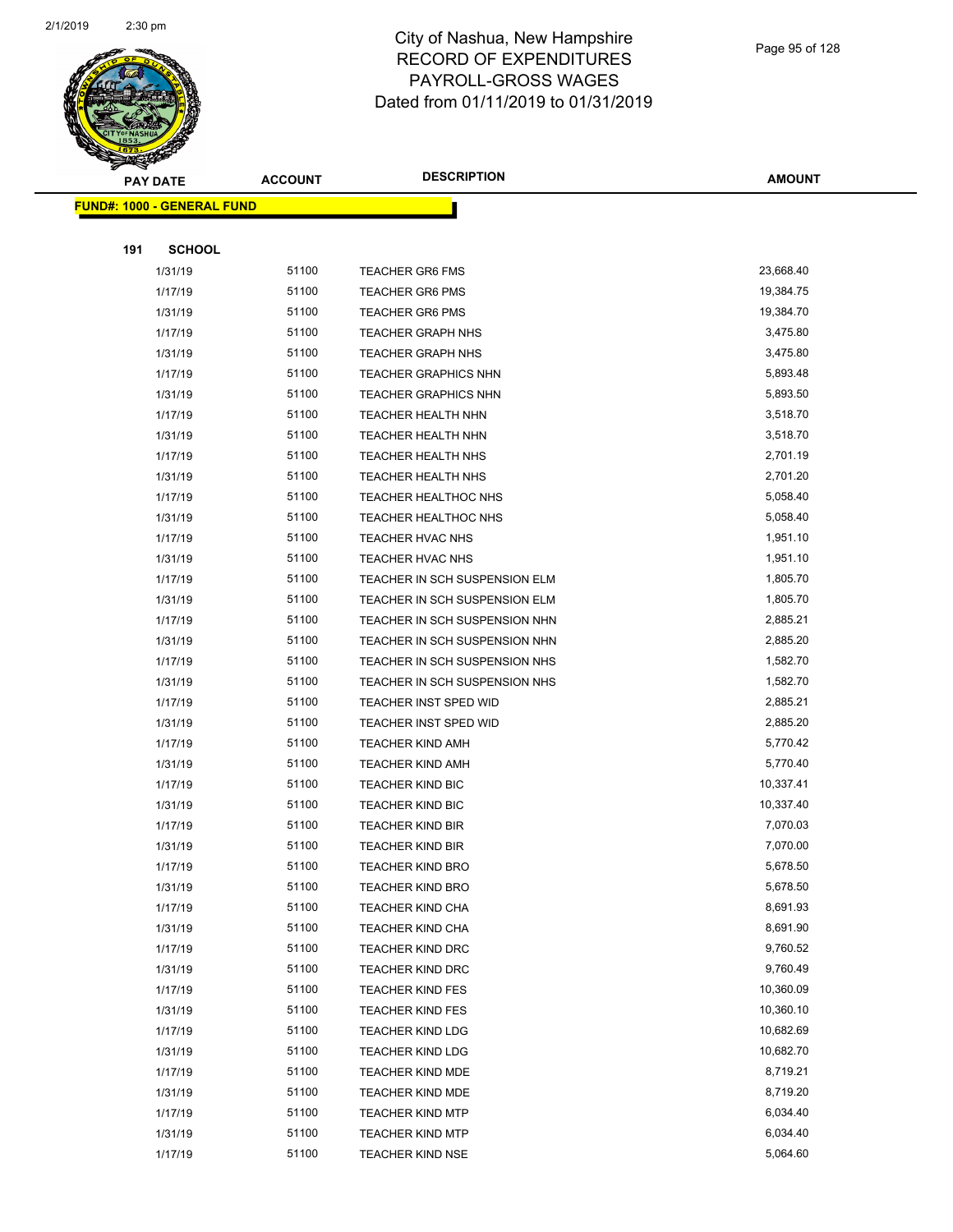

|     | <b>PAY DATE</b>                    | <b>ACCOUNT</b> | <b>DESCRIPTION</b>       | <b>AMOUNT</b> |
|-----|------------------------------------|----------------|--------------------------|---------------|
|     | <u> FUND#: 1000 - GENERAL FUND</u> |                |                          |               |
|     |                                    |                |                          |               |
| 191 | <b>SCHOOL</b>                      |                |                          |               |
|     | 1/31/19                            | 51100          | <b>TEACHER KIND NSE</b>  | 5,064.60      |
|     | 1/17/19                            | 51100          | <b>TEACHER KIND SHE</b>  | 6,897.00      |
|     | 1/31/19                            | 51100          | TEACHER KIND SHE         | 6,897.01      |
|     | 1/17/19                            | 51100          | <b>TEACHER MATH ELM</b>  | 21,342.40     |
|     | 1/31/19                            | 51100          | TEACHER MATH ELM         | 21,342.40     |
|     | 1/17/19                            | 51100          | <b>TEACHER MATH FMS</b>  | 14,605.63     |
|     | 1/31/19                            | 51100          | <b>TEACHER MATH FMS</b>  | 14,605.60     |
|     | 1/17/19                            | 51100          | <b>TEACHER MATH NHN</b>  | 38,271.98     |
|     | 1/31/19                            | 51100          | <b>TEACHER MATH NHN</b>  | 38,125.84     |
|     | 1/17/19                            | 51100          | TEACHER MATH NHS         | 49,069.52     |
|     | 1/31/19                            | 51100          | TEACHER MATH NHS         | 49,069.50     |
|     | 1/17/19                            | 51100          | <b>TEACHER MATH PMS</b>  | 13,915.61     |
|     | 1/31/19                            | 51100          | <b>TEACHER MATH PMS</b>  | 13,915.60     |
|     | 1/17/19                            | 51100          | <b>TEACHER MUSIC AMH</b> | 1,819.69      |
|     | 1/31/19                            | 51100          | TEACHER MUSIC AMH        | 1,819.70      |
|     | 1/17/19                            | 51100          | <b>TEACHER MUSIC BIC</b> | 2,701.19      |
|     | 1/31/19                            | 51100          | <b>TEACHER MUSIC BIC</b> | 2,701.20      |
|     | 1/17/19                            | 51100          | <b>TEACHER MUSIC BIR</b> | 1,730.40      |
|     | 1/31/19                            | 51100          | <b>TEACHER MUSIC BIR</b> | 1,730.40      |
|     | 1/17/19                            | 51100          | <b>TEACHER MUSIC BRO</b> | 1,602.79      |
|     | 1/31/19                            | 51100          | <b>TEACHER MUSIC BRO</b> | 1,602.80      |
|     | 1/17/19                            | 51100          | <b>TEACHER MUSIC CHA</b> | 2,885.20      |
|     | 1/31/19                            | 51100          | TEACHER MUSIC CHA        | 2,885.20      |
|     | 1/17/19                            | 51100          | <b>TEACHER MUSIC DRC</b> | 2,793.20      |
|     | 1/31/19                            | 51100          | TEACHER MUSIC DRC        | 2,793.20      |
|     | 1/17/19                            | 51100          | <b>TEACHER MUSIC ELM</b> | 4,615.61      |
|     | 1/31/19                            | 51100          | <b>TEACHER MUSIC ELM</b> | 4,615.60      |
|     | 1/17/19                            | 51100          | <b>TEACHER MUSIC FES</b> | 1,670.29      |
|     | 1/31/19                            | 51100          | <b>TEACHER MUSIC FES</b> | 1,670.29      |
|     | 1/17/19                            | 51100          | TEACHER MUSIC FMS        | 5,770.41      |
|     | 1/31/19                            | 51100          | <b>TEACHER MUSIC FMS</b> | 5,770.40      |
|     | 1/17/19                            | 51100          | <b>TEACHER MUSIC LDG</b> | 1,794.51      |
|     | 1/31/19                            | 51100          | <b>TEACHER MUSIC LDG</b> | 1,794.50      |
|     | 1/17/19                            | 51100          | <b>TEACHER MUSIC MDE</b> | 2,110.20      |
|     | 1/31/19                            | 51100          | <b>TEACHER MUSIC MDE</b> | 2,110.20      |
|     | 1/17/19                            | 51100          | TEACHER MUSIC NHN        | 4,690.90      |
|     | 1/31/19                            | 51100          | <b>TEACHER MUSIC NHN</b> | 4,690.90      |
|     | 1/17/19                            | 51100          | <b>TEACHER MUSIC NHS</b> | 5,402.38      |
|     | 1/31/19                            | 51100          | <b>TEACHER MUSIC NHS</b> | 5,402.40      |
|     | 1/17/19                            | 51100          | <b>TEACHER MUSIC NSE</b> | 2,626.80      |
|     | 1/31/19                            | 51100          | <b>TEACHER MUSIC NSE</b> | 2,626.80      |
|     | 1/17/19                            | 51100          | <b>TEACHER MUSIC PMS</b> | 4,250.59      |
|     | 1/31/19                            | 51100          | <b>TEACHER MUSIC PMS</b> | 4,250.60      |
|     | 1/17/19                            | 51100          | TEACHER MUSIC SHE        | 2,701.19      |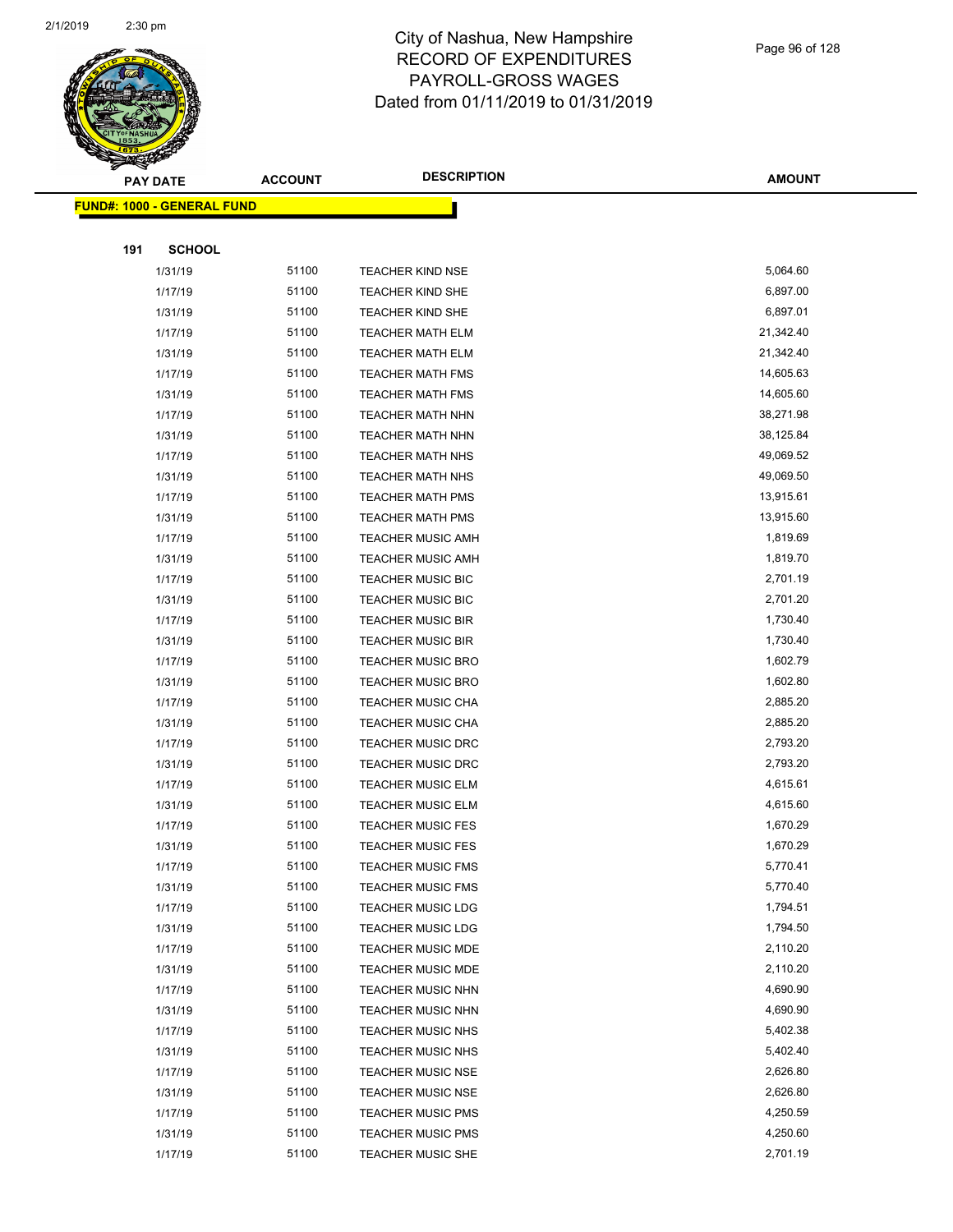

Page 97 of 128

|     | <b>PAY DATE</b>                    | <b>ACCOUNT</b> | <b>DESCRIPTION</b>           | <b>AMOUNT</b> |
|-----|------------------------------------|----------------|------------------------------|---------------|
|     | <u> FUND#: 1000 - GENERAL FUND</u> |                |                              |               |
|     |                                    |                |                              |               |
| 191 | <b>SCHOOL</b>                      |                |                              |               |
|     | 1/31/19                            | 51100          | TEACHER MUSIC SHE            | 2,701.20      |
|     | 1/17/19                            | 51100          | TEACHER PE BIC               | 2,490.99      |
|     | 1/31/19                            | 51100          | TEACHER PE BIC               | 2,491.00      |
|     | 1/17/19                            | 51100          | TEACHER PE BIR               | 2,977.31      |
|     | 1/31/19                            | 51100          | TEACHER PE BIR               | 2,977.30      |
|     | 1/17/19                            | 51100          | TEACHER PE BRO               | 2,793.20      |
|     | 1/31/19                            | 51100          | <b>TEACHER PE BRO</b>        | 2,793.20      |
|     | 1/17/19                            | 51100          | TEACHER PE CHA               | 2,674.40      |
|     | 1/31/19                            | 51100          | TEACHER PE CHA               | 2,674.40      |
|     | 1/17/19                            | 51100          | TEACHER PE DRC               | 2,885.21      |
|     | 1/31/19                            | 51100          | TEACHER PE DRC               | 2,885.20      |
|     | 1/17/19                            | 51100          | TEACHER PE ELM               | 9,537.00      |
|     | 1/31/19                            | 51100          | TEACHER PE ELM               | 9,537.00      |
|     | 1/17/19                            | 51100          | TEACHER PE FES               | 1,730.40      |
|     | 1/31/19                            | 51100          | TEACHER PE FES               | 1,730.40      |
|     | 1/17/19                            | 51100          | <b>TEACHER PE FMS</b>        | 5,402.38      |
|     | 1/31/19                            | 51100          | TEACHER PE FMS               | 5,402.40      |
|     | 1/17/19                            | 51100          | TEACHER PE LDG               | 1,974.29      |
|     | 1/31/19                            | 51100          | TEACHER PE LDG               | 1,974.30      |
|     | 1/17/19                            | 51100          | TEACHER PE MDE               | 2,977.31      |
|     | 1/31/19                            | 51100          | <b>TEACHER PE MDE</b>        | 2,977.30      |
|     | 1/17/19                            | 51100          | <b>TEACHER PE MTP</b>        | 1,737.71      |
|     | 1/17/19                            | 51100          | TEACHER PE NHN               | 10,585.72     |
|     | 1/31/19                            | 51100          | TEACHER PE NHN               | 10,585.70     |
|     | 1/17/19                            | 51100          | TEACHER PE NHS               | 9,929.89      |
|     | 1/31/19                            | 51100          | TEACHER PE NHS               | 9,929.88      |
|     | 1/17/19                            | 51100          | TEACHER PE NSE               | 2,943.89      |
|     | 1/31/19                            | 51100          | <b>TEACHER PE NSE</b>        | 2,943.90      |
|     | 1/17/19                            | 51100          | TEACHER PE PMS               | 3,597.50      |
|     | 1/31/19                            | 51100          | TEACHER PE PMS               | 3,597.49      |
|     | 1/17/19                            | 51100          | TEACHER PE SHE               | 2,735.60      |
|     | 1/31/19                            | 51100          | TEACHER PE SHE               | 2,735.60      |
|     | 1/17/19                            | 51100          | TEACHER PRE SCHOOL BIR       | 4,570.00      |
|     | 1/31/19                            | 51100          | TEACHER PRE SCHOOL BIR       | 4,570.00      |
|     | 1/17/19                            | 51100          | TEACHER PRESCHOOL BIC        | 5,678.41      |
|     | 1/31/19                            | 51100          | TEACHER PRESCHOOL BIC        | 5,678.40      |
|     | 1/17/19                            | 51100          | <b>TEACHER PRESCHOOL BRO</b> | 11,635.80     |
|     | 1/31/19                            | 51100          | <b>TEACHER PRESCHOOL BRO</b> | 11,635.80     |
|     | 1/17/19                            | 51100          | <b>TEACHER PRESCHOOL MTP</b> | 1,730.40      |
|     | 1/31/19                            | 51100          | TEACHER PRESCHOOL MTP        | 1,730.40      |
|     | 1/17/19                            | 51100          | TEACHER PRESCHOOL NHS        | 802.30        |
|     | 1/31/19                            | 51100          | <b>TEACHER PRESCHOOL NHS</b> | 802.30        |
|     | 1/17/19                            | 51100          | <b>TEACHER PRESCHOOL NSE</b> | 8,904.22      |
|     | 1/31/19                            | 51100          | TEACHER PRESCHOOL NSE        | 8,904.20      |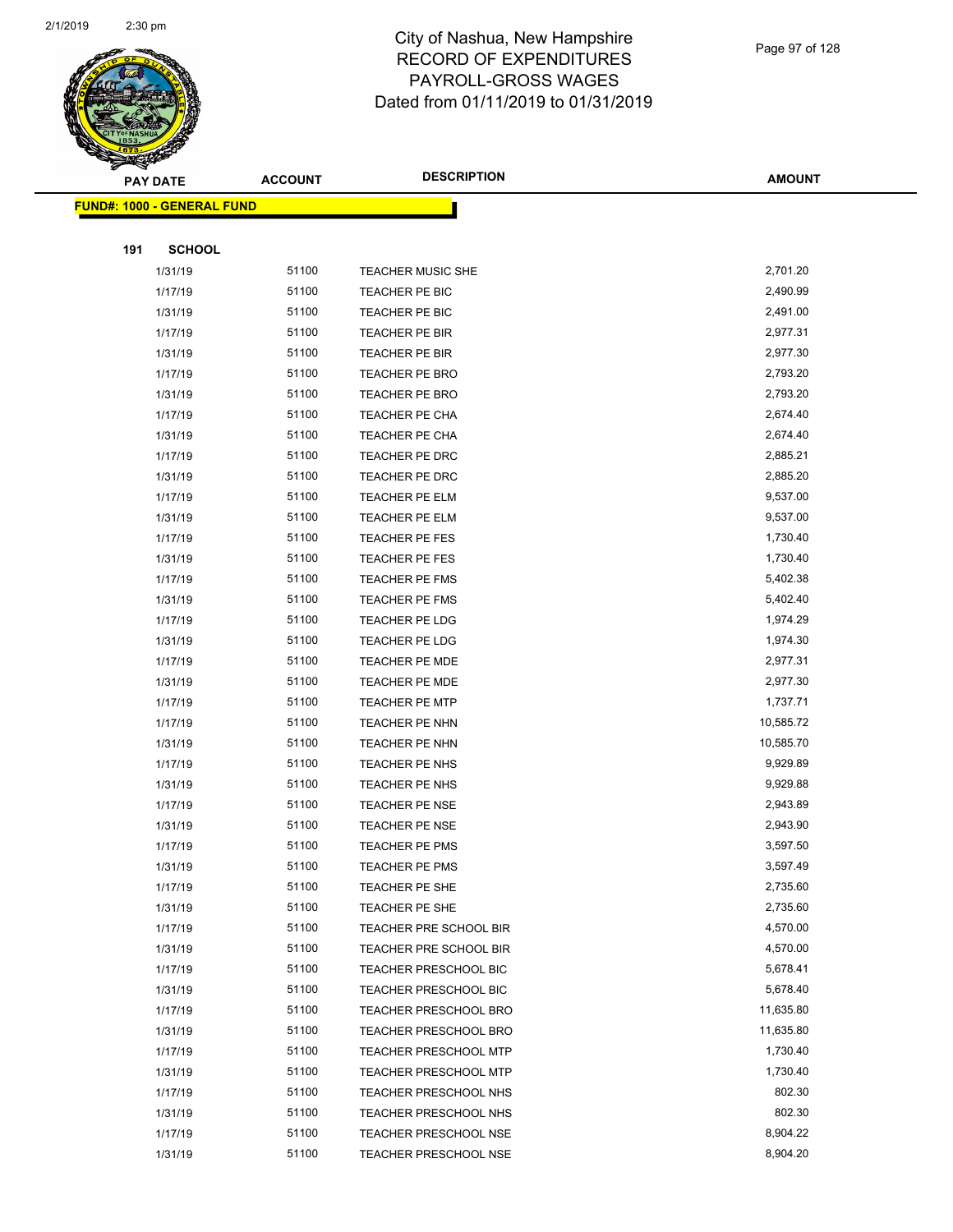

|     | <b>PAY DATE</b>                    | <b>ACCOUNT</b> | <b>DESCRIPTION</b>         | <b>AMOUNT</b> |
|-----|------------------------------------|----------------|----------------------------|---------------|
|     | <u> FUND#: 1000 - GENERAL FUND</u> |                |                            |               |
|     |                                    |                |                            |               |
| 191 | <b>SCHOOL</b>                      |                |                            |               |
|     | 1/17/19                            | 51100          | <b>TEACHER READ AMH</b>    | 2,977.31      |
|     | 1/31/19                            | 51100          | <b>TEACHER READ AMH</b>    | 2,977.30      |
|     | 1/17/19                            | 51100          | <b>TEACHER READ BIC</b>    | 2,885.21      |
|     | 1/31/19                            | 51100          | <b>TEACHER READ BIC</b>    | 2,885.20      |
|     | 1/17/19                            | 51100          | <b>TEACHER READ BIR</b>    | 2,885.21      |
|     | 1/31/19                            | 51100          | TEACHER READ BIR           | 2,885.20      |
|     | 1/17/19                            | 51100          | <b>TEACHER READ BRO</b>    | 2,885.20      |
|     | 1/31/19                            | 51100          | <b>TEACHER READ BRO</b>    | 2,885.20      |
|     | 1/17/19                            | 51100          | <b>TEACHER READ CHA</b>    | 2,085.01      |
|     | 1/31/19                            | 51100          | TEACHER READ CHA           | 2,085.00      |
|     | 1/17/19                            | 51100          | TEACHER READ DRC           | 2,977.32      |
|     | 1/31/19                            | 51100          | <b>TEACHER READ DRC</b>    | 2,977.31      |
|     | 1/17/19                            | 51100          | <b>TEACHER READ ELM</b>    | 5,862.52      |
|     | 1/31/19                            | 51100          | <b>TEACHER READ ELM</b>    | 5,862.50      |
|     | 1/17/19                            | 51100          | <b>TEACHER READ FES</b>    | 2,885.21      |
|     | 1/31/19                            | 51100          | <b>TEACHER READ FES</b>    | 2,885.20      |
|     | 1/17/19                            | 51100          | <b>TEACHER READ FMS</b>    | 2,885.21      |
|     | 1/31/19                            | 51100          | <b>TEACHER READ FMS</b>    | 2,885.20      |
|     | 1/17/19                            | 51100          | <b>TEACHER READ LDG</b>    | 3,518.70      |
|     | 1/31/19                            | 51100          | TEACHER READ LDG           | 3,518.69      |
|     | 1/17/19                            | 51100          | TEACHER READ MDE           | 2,885.21      |
|     | 1/31/19                            | 51100          | <b>TEACHER READ MDE</b>    | 2,885.20      |
|     | 1/17/19                            | 51100          | <b>TEACHER READ MTP</b>    | 2,257.01      |
|     | 1/31/19                            | 51100          | <b>TEACHER READ MTP</b>    | 2,257.00      |
|     | 1/17/19                            | 51100          | TEACHER READ NHN           | 1,951.10      |
|     | 1/31/19                            | 51100          | TEACHER READ NHN           | 1,951.10      |
|     | 1/17/19                            | 51100          | <b>TEACHER READ NHS</b>    | 2,885.21      |
|     | 1/31/19                            | 51100          | TEACHER READ NHS           | 2,885.20      |
|     | 1/17/19                            | 51100          | <b>TEACHER READ NSE</b>    | 2,885.21      |
|     | 1/31/19                            | 51100          | TEACHER READ NSE           | 2,885.20      |
|     | 1/17/19                            | 51100          | <b>TEACHER READ PMS</b>    | 2,885.21      |
|     | 1/31/19                            | 51100          | <b>TEACHER READ PMS</b>    | 2,885.20      |
|     | 1/17/19                            | 51100          | TEACHER READ SHE           | 2,885.20      |
|     | 1/31/19                            | 51100          | TEACHER READ SHE           | 2,885.20      |
|     | 1/17/19                            | 51100          | TEACHER ROTC NHN           | 4,904.79      |
|     | 1/31/19                            | 51100          | TEACHER ROTC NHN           | 4,904.80      |
|     | 1/17/19                            | 51100          | <b>TEACHER SCIENCE ELM</b> | 20,056.01     |
|     | 1/31/19                            | 51100          | <b>TEACHER SCIENCE ELM</b> | 20,055.99     |
|     | 1/17/19                            | 51100          | TEACHER SCIENCE FMS        | 12,081.08     |
|     | 1/31/19                            | 51100          | TEACHER SCIENCE FMS        | 12,081.10     |
|     | 1/17/19                            | 51100          | TEACHER SCIENCE NHN        | 30,772.74     |
|     | 1/31/19                            | 51100          | <b>TEACHER SCIENCE NHN</b> | 30,772.69     |
|     | 1/17/19                            | 51100          | <b>TEACHER SCIENCE NHS</b> | 32,663.79     |
|     | 1/31/19                            | 51100          | TEACHER SCIENCE NHS        | 32,663.80     |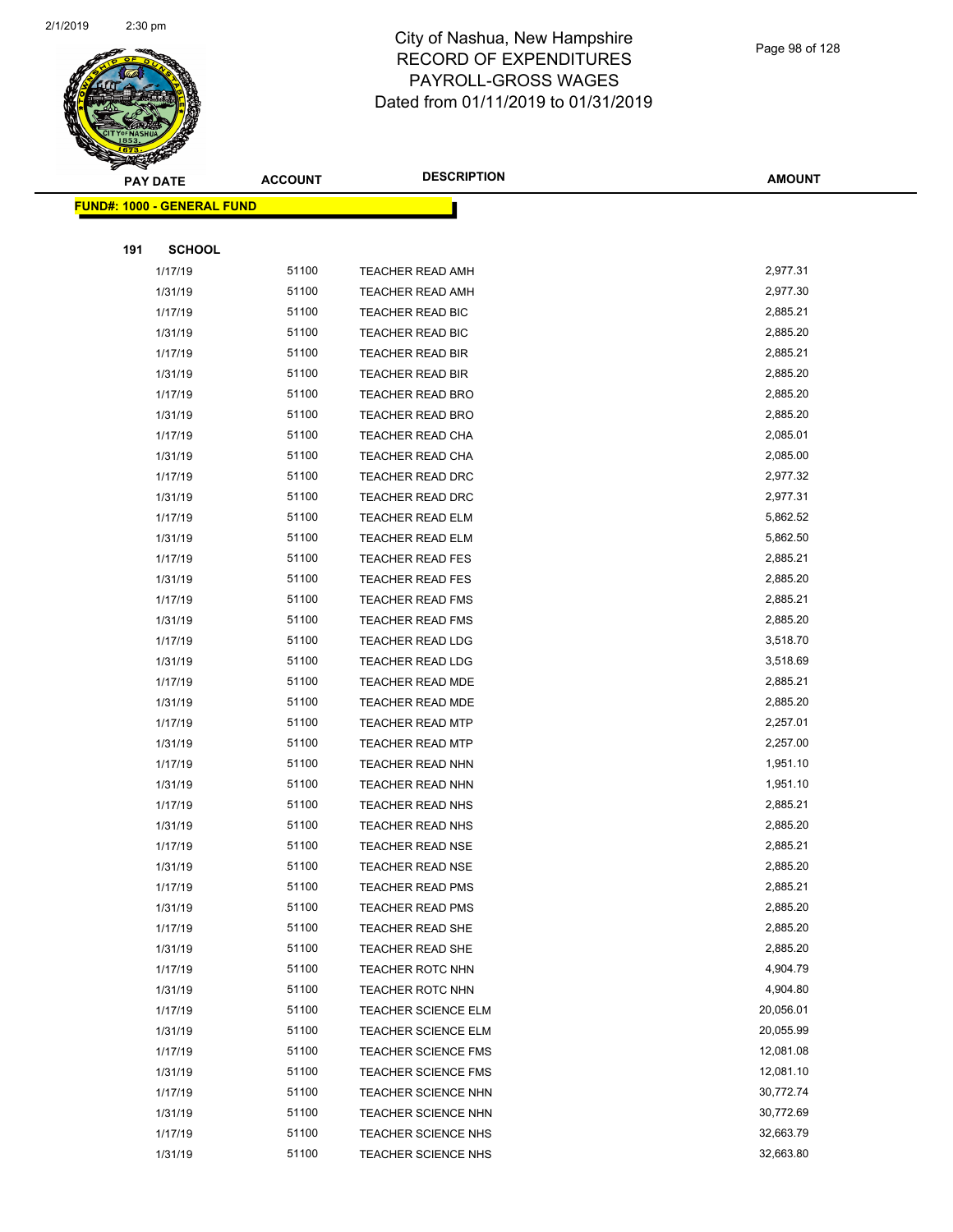

|     | <b>PAY DATE</b>                    | <b>ACCOUNT</b> | <b>DESCRIPTION</b>         | <b>AMOUNT</b> |
|-----|------------------------------------|----------------|----------------------------|---------------|
|     | <u> FUND#: 1000 - GENERAL FUND</u> |                |                            |               |
|     |                                    |                |                            |               |
| 191 | <b>SCHOOL</b>                      |                |                            |               |
|     | 1/17/19                            | 51100          | <b>TEACHER SCIENCE PMS</b> | 9,735.11      |
|     | 1/31/19                            | 51100          | <b>TEACHER SCIENCE PMS</b> | 9,735.10      |
|     | 1/17/19                            | 51100          | TEACHER SOCIAL STUDIES ELM | 16,957.30     |
|     | 1/31/19                            | 51100          | TEACHER SOCIAL STUDIES ELM | 16,957.30     |
|     | 1/17/19                            | 51100          | TEACHER SOCIAL STUDIES FMS | 12,469.92     |
|     | 1/31/19                            | 51100          | TEACHER SOCIAL STUDIES FMS | 12,469.90     |
|     | 1/17/19                            | 51100          | TEACHER SOCIAL STUDIES NHN | 33,358.53     |
|     | 1/31/19                            | 51100          | TEACHER SOCIAL STUDIES NHN | 33,358.50     |
|     | 1/17/19                            | 51100          | TEACHER SOCIAL STUDIES NHS | 41,622.13     |
|     | 1/31/19                            | 51100          | TEACHER SOCIAL STUDIES NHS | 41,341.10     |
|     | 1/17/19                            | 51100          | TEACHER SOCIAL STUDIES PMS | 13,227.83     |
|     | 1/31/19                            | 51100          | TEACHER SOCIAL STUDIES PMS | 13,227.79     |
|     | 1/17/19                            | 51100          | <b>TEACHER SPED AMH</b>    | 6,735.59      |
|     | 1/31/19                            | 51100          | <b>TEACHER SPED AMH</b>    | 6,735.59      |
|     | 1/17/19                            | 51100          | TEACHER SPED BIC           | 5,483.49      |
|     | 1/31/19                            | 51100          | TEACHER SPED BIC           | 5,483.50      |
|     | 1/17/19                            | 51100          | <b>TEACHER SPED BIR</b>    | 5,586.39      |
|     | 1/31/19                            | 51100          | <b>TEACHER SPED BIR</b>    | 5,586.40      |
|     | 1/17/19                            | 51100          | <b>TEACHER SPED BRO</b>    | 6,445.22      |
|     | 1/31/19                            | 51100          | <b>TEACHER SPED BRO</b>    | 6,445.20      |
|     | 1/17/19                            | 51100          | TEACHER SPED CHA           | 7,958.17      |
|     | 1/31/19                            | 51100          | <b>TEACHER SPED CHA</b>    | 7,958.20      |
|     | 1/17/19                            | 51100          | TEACHER SPED DRC           | 5,483.40      |
|     | 1/31/19                            | 51100          | TEACHER SPED DRC           | 5,483.40      |
|     | 1/17/19                            | 51100          | TEACHER SPED ELM           | 17,240.32     |
|     | 1/31/19                            | 51100          | TEACHER SPED ELM           | 17,240.30     |
|     | 1/17/19                            | 51100          | <b>TEACHER SPED FES</b>    | 5,247.07      |
|     | 1/31/19                            | 51100          | TEACHER SPED FES           | 5,247.10      |
|     | 1/17/19                            | 51100          | <b>TEACHER SPED FMS</b>    | 13,393.51     |
|     | 1/31/19                            | 51100          | TEACHER SPED FMS           | 12,831.50     |
|     | 1/17/19                            | 51100          | <b>TEACHER SPED LDG</b>    | 6,428.62      |
|     | 1/31/19                            | 51100          | <b>TEACHER SPED LDG</b>    | 6,428.60      |
|     | 1/17/19                            | 51100          | TEACHER SPED MDE           | 4,727.70      |
|     | 1/31/19                            | 51100          | <b>TEACHER SPED MDE</b>    | 4,727.70      |
|     | 1/17/19                            | 51100          | <b>TEACHER SPED MTP</b>    | 3,870.41      |
|     | 1/31/19                            | 51100          | <b>TEACHER SPED MTP</b>    | 3,870.40      |
|     | 1/17/19                            | 51100          | TEACHER SPED NHN           | 23,809.50     |
|     | 1/31/19                            | 51100          | TEACHER SPED NHN           | 23,809.50     |
|     | 1/17/19                            | 51100          | TEACHER SPED NHS           | 36,911.65     |
|     | 1/31/19                            | 51100          | TEACHER SPED NHS           | 36,911.60     |
|     | 1/17/19                            | 51100          | <b>TEACHER SPED PMS</b>    | 12,668.12     |
|     | 1/31/19                            | 51100          | <b>TEACHER SPED PMS</b>    | 12,668.10     |
|     | 1/17/19                            | 51100          | TEACHER SPED SHE           | 7,020.50      |
|     | 1/31/19                            | 51100          | TEACHER SPED SHE           | 7,020.50      |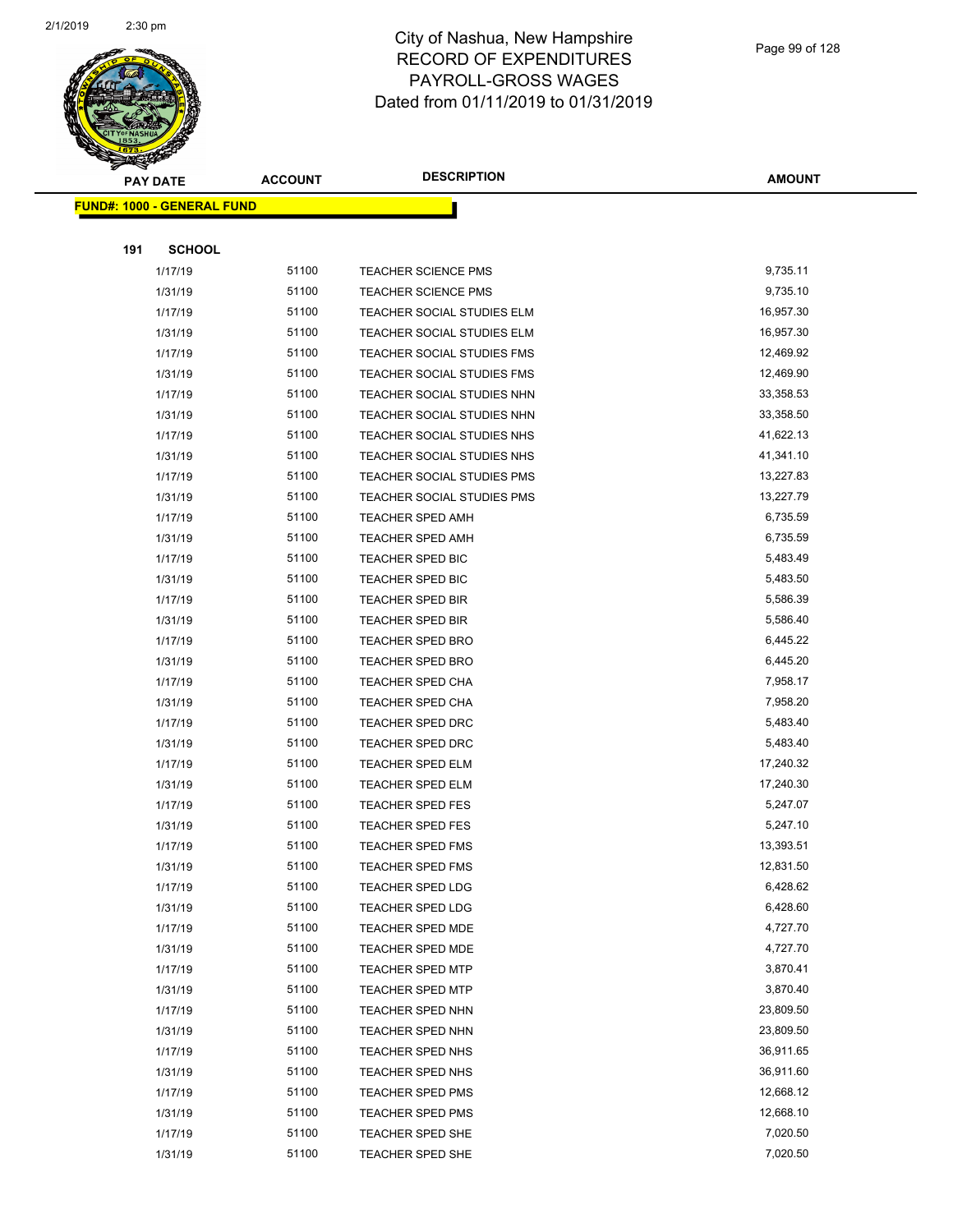

|     | <b>PAY DATE</b>                    | <b>ACCOUNT</b> | <b>DESCRIPTION</b>                | <b>AMOUNT</b> |
|-----|------------------------------------|----------------|-----------------------------------|---------------|
|     | <u> FUND#: 1000 - GENERAL FUND</u> |                |                                   |               |
|     |                                    |                |                                   |               |
| 191 | <b>SCHOOL</b>                      |                |                                   |               |
|     | 1/17/19                            | 51100          | TEACHER TECHED ELM                | 8,536.92      |
|     | 1/31/19                            | 51100          | <b>TEACHER TECHED ELM</b>         | 8,536.90      |
|     | 1/17/19                            | 51100          | <b>TEACHER TECHED FMS</b>         | 3,532.22      |
|     | 1/31/19                            | 51100          | <b>TEACHER TECHED FMS</b>         | 3,532.20      |
|     | 1/17/19                            | 51100          | TEACHER TECHED NHN                | 6,837.31      |
|     | 1/31/19                            | 51100          | TEACHER TECHED NHN                | 7,561.11      |
|     | 1/17/19                            | 51100          | <b>TEACHER TECHED NHS</b>         | 11,264.90     |
|     | 1/31/19                            | 51100          | TEACHER TECHED NHS                | 11,264.90     |
|     | 1/17/19                            | 51100          | <b>TEACHER TECHED PMS</b>         | 5,770.42      |
|     | 1/31/19                            | 51100          | <b>TEACHER TECHED PMS</b>         | 5,770.40      |
|     | 1/17/19                            | 51100          | <b>TEACHER TTI AMH</b>            | 2,443.80      |
|     | 1/31/19                            | 51100          | <b>TEACHER TTI AMH</b>            | 2,443.80      |
|     | 1/17/19                            | 51100          | TEACHER TV PROD NHS               | 2,885.21      |
|     | 1/31/19                            | 51100          | TEACHER TV PROD NHS               | 3,385.20      |
|     | 1/17/19                            | 51100          | <b>TEACHER VISION WID</b>         | 5,324.40      |
|     | 1/31/19                            | 51100          | <b>TEACHER VISION WID</b>         | 5,324.40      |
|     | 1/17/19                            | 51100          | TECH INTERGRATION ASST AMH        | 688.19        |
|     | 1/24/19                            | 51100          | TECH INTERGRATION ASST AMH        | 677.35        |
|     | 1/31/19                            | 51100          | TECH INTERGRATION ASST AMH        | 547.30        |
|     | 1/17/19                            | 51100          | TECH INTERGRATION ASST BIC        | 600.67        |
|     | 1/24/19                            | 51100          | TECH INTERGRATION ASST BIC        | 572.73        |
|     | 1/31/19                            | 51100          | TECH INTERGRATION ASST BIC        | 470.27        |
|     | 1/17/19                            | 51100          | TECH INTERGRATION ASST CHA        | 544.50        |
|     | 1/24/19                            | 51100          | TECH INTERGRATION ASST CHA        | 540.00        |
|     | 1/31/19                            | 51100          | TECH INTERGRATION ASST CHA        | 414.00        |
|     | 1/17/19                            | 51100          | TECH INTERGRATION ASST FES        | 607.37        |
|     | 1/24/19                            | 51100          | TECH INTERGRATION ASST FES        | 592.91        |
|     | 1/31/19                            | 51100          | TECH INTERGRATION ASST FES        | 477.22        |
|     | 1/17/19                            | 51100          | <b>TECH INTERGRATION ASST LDG</b> | 584.33        |
|     | 1/24/19                            | 51100          | TECH INTERGRATION ASST LDG        | 552.37        |
|     | 1/31/19                            | 51100          | TECH INTERGRATION ASST LDG        | 410.85        |
|     | 1/17/19                            | 51100          | TECH INTERGRATION ASST MDE        | 540.00        |
|     | 1/24/19                            | 51100          | TECH INTERGRATION ASST MDE        | 540.00        |
|     | 1/31/19                            | 51100          | TECH INTERGRATION ASST MDE        | 414.00        |
|     | 1/17/19                            | 51100          | TECH INTERGRATION ASST MTP        | 605.22        |
|     | 1/24/19                            | 51100          | TECH INTERGRATION ASST MTP        | 585.38        |
|     | 1/31/19                            | 51100          | TECH INTERGRATION ASST MTP        | 461.36        |
|     | 1/17/19                            | 51100          | TECH INTERGRATION ASST SHE        | 573.95        |
|     | 1/24/19                            | 51100          | TECH INTERGRATION ASST SHE        | 588.19        |
|     | 1/31/19                            | 51100          | TECH INTERGRATION ASST SHE        | 436.36        |
|     | 1/17/19                            | 51200          | <b>7PAR CTE NHN</b>               | 12.50         |
|     | 1/17/19                            | 51200          | ATHLETIC EQUIPMENT MANAGER NHN    | 200.00        |
|     | 1/31/19                            | 51200          | ATHLETIC EQUIPMENT MANAGER NHN    | 100.00        |
|     | 1/17/19                            | 51200          | CLERICAL ACADEMY NHS              | 351.00        |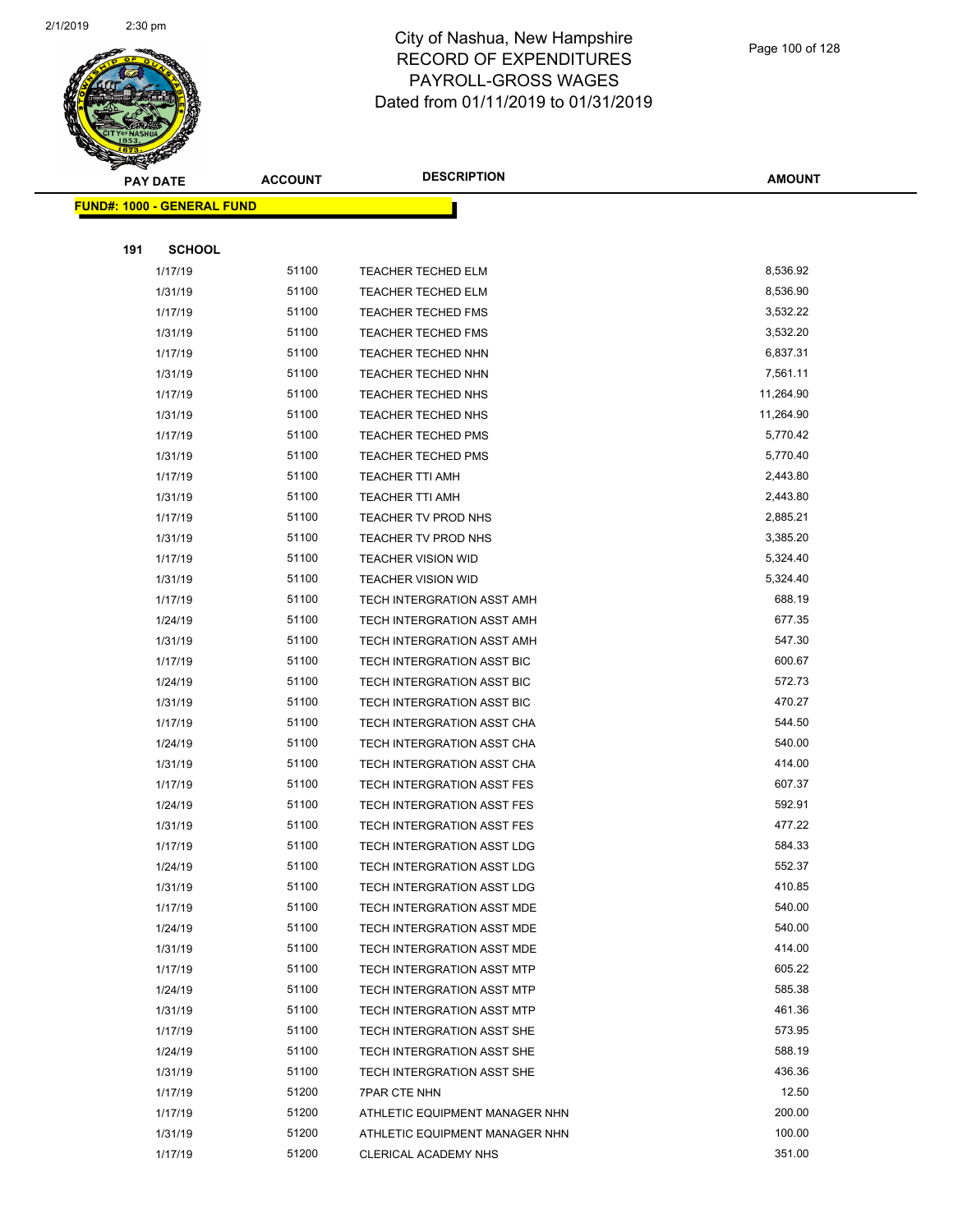

|     | <b>PAY DATE</b>                   | <b>ACCOUNT</b> | <b>DESCRIPTION</b>             | <b>AMOUNT</b> |
|-----|-----------------------------------|----------------|--------------------------------|---------------|
|     | <b>FUND#: 1000 - GENERAL FUND</b> |                |                                |               |
|     |                                   |                |                                |               |
| 191 | <b>SCHOOL</b>                     |                |                                |               |
|     | 1/17/19                           | 51200          | CLERICAL BOARD OF ED SUP       | 691.90        |
|     | 1/24/19                           | 51200          | CLERICAL BOARD OF ED SUP       | 646.54        |
|     | 1/31/19                           | 51200          | CLERICAL BOARD OF ED SUP       | 703.26        |
|     | 1/17/19                           | 51200          | <b>CLERICAL PRINCIPAL NHN</b>  | 351.00        |
|     | 1/17/19                           | 51200          | <b>CROSSING GUARD WPO</b>      | 2,598.82      |
|     | 1/24/19                           | 51200          | <b>CROSSING GUARD WPO</b>      | 2,386.20      |
|     | 1/31/19                           | 51200          | <b>CROSSING GUARD WPO</b>      | 2,017.01      |
|     | 1/31/19                           | 51200          | <b>CUSTODIAN AMH</b>           | 62.36         |
|     | 1/17/19                           | 51200          | <b>CUSTODIAN ASST HEAD NHN</b> | 179.82        |
|     | 1/24/19                           | 51200          | <b>CUSTODIAN ASST HEAD NHN</b> | 179.82        |
|     | 1/24/19                           | 51200          | <b>CUSTODIAN BRO</b>           | 31.18         |
|     | 1/24/19                           | 51200          | <b>CUSTODIAN CHA</b>           | 158.13        |
|     | 1/31/19                           | 51200          | <b>CUSTODIAN CHA</b>           | 158.13        |
|     | 1/24/19                           | 51200          | <b>CUSTODIAN HEAD AMH</b>      | 62.36         |
|     | 1/17/19                           | 51200          | <b>CUSTODIAN HEAD BRO</b>      | 77.95         |
|     | 1/24/19                           | 51200          | <b>CUSTODIAN HEAD BRO</b>      | 62.36         |
|     | 1/31/19                           | 51200          | <b>CUSTODIAN HEAD BRO</b>      | 62.36         |
|     | 1/17/19                           | 51200          | <b>CUSTODIAN HEAD MTP</b>      | 31.18         |
|     | 1/17/19                           | 51200          | <b>CUSTODIAN MTP</b>           | 46.77         |
|     | 1/24/19                           | 51200          | <b>CUSTODIAN MTP</b>           | 62.36         |
|     | 1/31/19                           | 51200          | <b>CUSTODIAN MTP</b>           | 46.77         |
|     | 1/17/19                           | 51200          | DIRECTOR ADULT ED              | 2,658.30      |
|     | 1/31/19                           | 51200          | DIRECTOR ADULT ED              | 2,658.30      |
|     | 1/17/19                           | 51200          | FOOD SERVICE ASST PT AMH       | 40.00         |
|     | 1/24/19                           | 51200          | FOOD SERVICE ASST PT AMH       | 50.00         |
|     | 1/31/19                           | 51200          | FOOD SERVICE ASST PT AMH       | 30.00         |
|     | 1/17/19                           | 51200          | FOOD SERVICE ASST PT CHA       | 50.00         |
|     | 1/24/19                           | 51200          | FOOD SERVICE ASST PT CHA       | 50.00         |
|     | 1/31/19                           | 51200          | FOOD SERVICE ASST PT CHA       | 30.00         |
|     | 1/17/19                           | 51200          | FOOD SERVICE ASST PT MDE       | 7.50          |
|     | 1/24/19                           | 51200          | FOOD SERVICE ASST PT MDE       | 7.50          |
|     | 1/31/19                           | 51200          | FOOD SERVICE ASST PT MDE       | 7.50          |
|     | 1/17/19                           | 51200          | FOOD SERVICE ASST PT NHS       | 15.59         |
|     | 1/24/19                           | 51200          | FOOD SERVICE ASST PT NHS       | 38.98         |
|     | 1/31/19                           | 51200          | FOOD SERVICE ASST PT NHS       | 31.18         |
|     | 1/17/19                           | 51200          | <b>GUIDANCE COUNSELOR ELM</b>  | 351.00        |
|     | 1/17/19                           | 51200          | GUIDANCE COUNSELOR NHS         | 1,704.90      |
|     | 1/31/19                           | 51200          | GUIDANCE COUNSELOR NHS         | 1,704.90      |
|     | 1/17/19                           | 51200          | <b>INSTRUMENTAL MUSIC</b>      | 1,275.00      |
|     | 1/24/19                           | 51200          | <b>INSTRUMENTAL MUSIC</b>      | 1,912.50      |
|     | 1/31/19                           | 51200          | <b>INSTRUMENTAL MUSIC</b>      | 1,312.50      |
|     | 1/17/19                           | 51200          | LIBRARIAN ELM                  | 748.50        |
|     | 1/17/19                           | 51200          | <b>LIBRARIAN FMS</b>           | 538.25        |
|     | 1/17/19                           | 51200          | <b>LIBRARIAN PMS</b>           | 374.50        |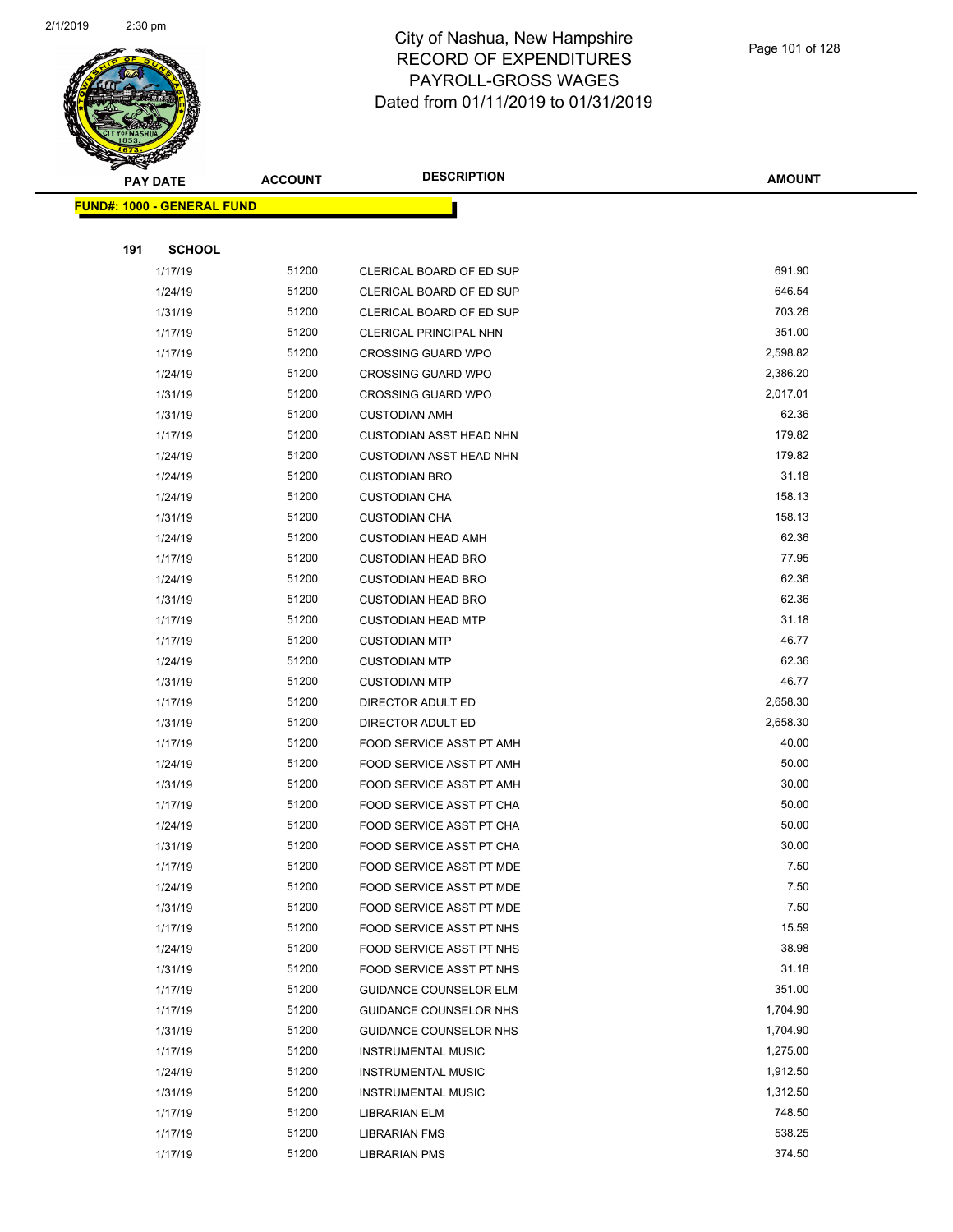

|     | <b>PAY DATE</b>                    | <b>ACCOUNT</b> | <b>DESCRIPTION</b>       | <b>AMOUNT</b> |
|-----|------------------------------------|----------------|--------------------------|---------------|
|     | <u> FUND#: 1000 - GENERAL FUND</u> |                |                          |               |
|     |                                    |                |                          |               |
| 191 | <b>SCHOOL</b>                      |                |                          |               |
|     | 1/17/19                            | 51200          | <b>LUNCH MONITOR AMH</b> | 412.92        |
|     | 1/24/19                            | 51200          | LUNCH MONITOR AMH        | 464.87        |
|     | 1/31/19                            | 51200          | LUNCH MONITOR AMH        | 424.45        |
|     | 1/17/19                            | 51200          | <b>LUNCH MONITOR BIC</b> | 724.71        |
|     | 1/24/19                            | 51200          | LUNCH MONITOR BIC        | 626.54        |
|     | 1/31/19                            | 51200          | LUNCH MONITOR BIC        | 629.43        |
|     | 1/17/19                            | 51200          | LUNCH MONITOR BIR        | 557.64        |
|     | 1/24/19                            | 51200          | LUNCH MONITOR BIR        | 513.54        |
|     | 1/31/19                            | 51200          | LUNCH MONITOR BIR        | 331.51        |
|     | 1/17/19                            | 51200          | <b>LUNCH MONITOR BRO</b> | 467.69        |
|     | 1/24/19                            | 51200          | <b>LUNCH MONITOR BRO</b> | 504.19        |
|     | 1/31/19                            | 51200          | LUNCH MONITOR BRO        | 375.29        |
|     | 1/17/19                            | 51200          | LUNCH MONITOR CHA        | 802.75        |
|     | 1/24/19                            | 51200          | LUNCH MONITOR CHA        | 863.36        |
|     | 1/31/19                            | 51200          | LUNCH MONITOR CHA        | 557.29        |
|     | 1/17/19                            | 51200          | LUNCH MONITOR DRC        | 433.73        |
|     | 1/24/19                            | 51200          | LUNCH MONITOR DRC        | 361.54        |
|     | 1/31/19                            | 51200          | LUNCH MONITOR DRC        | 348.14        |
|     | 1/17/19                            | 51200          | LUNCH MONITOR ELM        | 314.73        |
|     | 1/24/19                            | 51200          | <b>LUNCH MONITOR ELM</b> | 259.86        |
|     | 1/31/19                            | 51200          | LUNCH MONITOR ELM        | 176.13        |
|     | 1/17/19                            | 51200          | LUNCH MONITOR FES        | 666.96        |
|     | 1/24/19                            | 51200          | LUNCH MONITOR FES        | 539.92        |
|     | 1/31/19                            | 51200          | LUNCH MONITOR FES        | 412.88        |
|     | 1/17/19                            | 51200          | <b>LUNCH MONITOR FMS</b> | 234.23        |
|     | 1/24/19                            | 51200          | LUNCH MONITOR FMS        | 279.50        |
|     | 1/31/19                            | 51200          | <b>LUNCH MONITOR FMS</b> | 212.06        |
|     | 1/17/19                            | 51200          | <b>LUNCH MONITOR LDG</b> | 567.03        |
|     | 1/24/19                            | 51200          | <b>LUNCH MONITOR LDG</b> | 656.44        |
|     | 1/31/19                            | 51200          | <b>LUNCH MONITOR LDG</b> | 776.81        |
|     | 1/17/19                            | 51200          | LUNCH MONITOR MDE        | 765.15        |
|     | 1/24/19                            | 51200          | LUNCH MONITOR MDE        | 794.00        |
|     | 1/31/19                            | 51200          | LUNCH MONITOR MDE        | 635.20        |
|     | 1/17/19                            | 51200          | LUNCH MONITOR MTP        | 499.51        |
|     | 1/24/19                            | 51200          | <b>LUNCH MONITOR MTP</b> | 502.40        |
|     | 1/31/19                            | 51200          | <b>LUNCH MONITOR MTP</b> | 293.36        |
|     | 1/17/19                            | 51200          | LUNCH MONITOR NHN        | 231.04        |
|     | 1/24/19                            | 51200          | LUNCH MONITOR NHN        | 262.80        |
|     | 1/31/19                            | 51200          | LUNCH MONITOR NHN        | 49.09         |
|     | 1/17/19                            | 51200          | LUNCH MONITOR NHS        | 216.56        |
|     | 1/24/19                            | 51200          | LUNCH MONITOR NHS        | 251.22        |
|     | 1/31/19                            | 51200          | LUNCH MONITOR NHS        | 57.75         |
|     | 1/17/19                            | 51200          | LUNCH MONITOR NSE        | 412.58        |
|     | 1/24/19                            | 51200          | LUNCH MONITOR NSE        | 392.37        |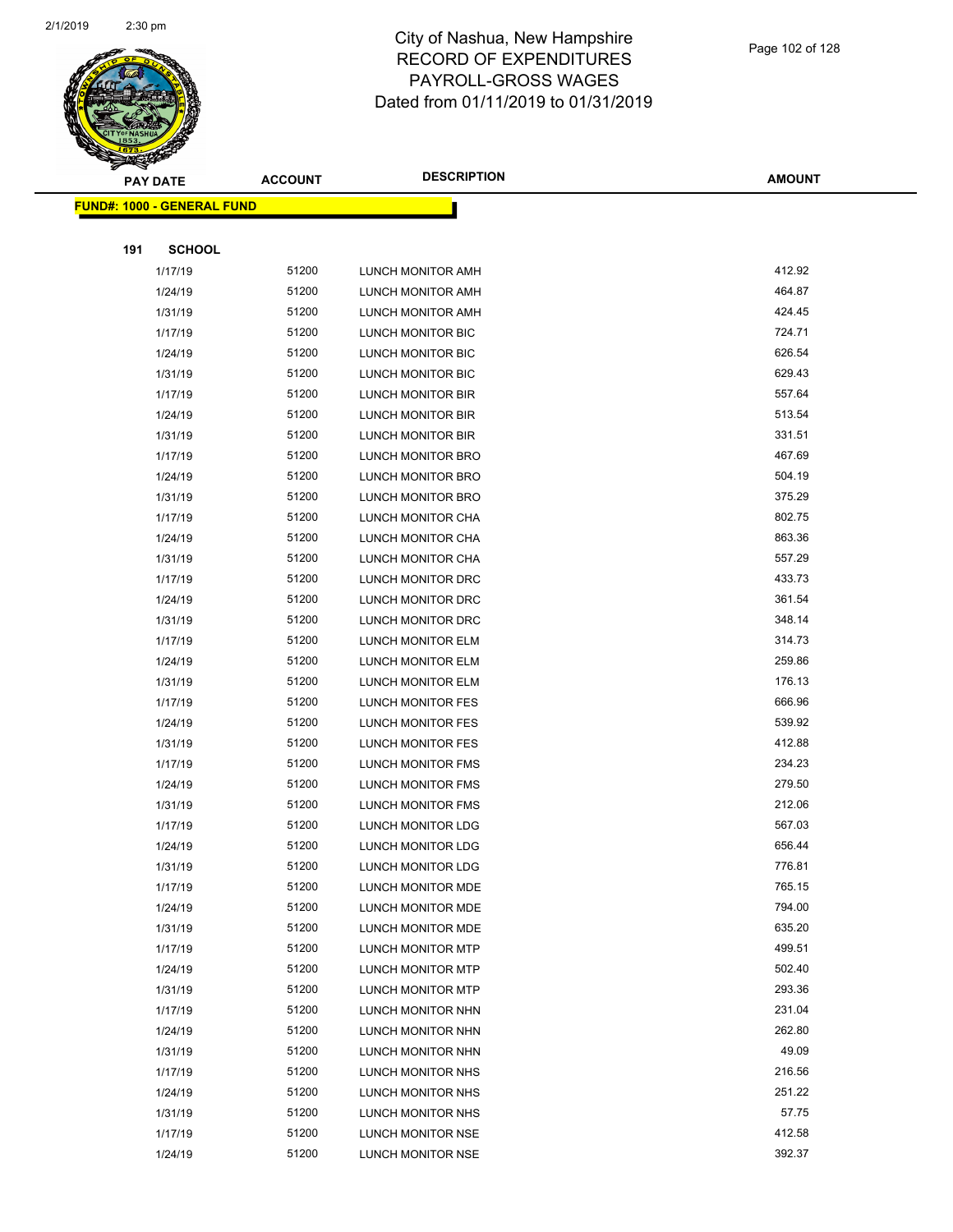

|     | <b>PAY DATE</b>                    | <b>ACCOUNT</b> | <b>DESCRIPTION</b>       | <b>AMOUNT</b> |
|-----|------------------------------------|----------------|--------------------------|---------------|
|     | <u> FUND#: 1000 - GENERAL FUND</u> |                |                          |               |
|     |                                    |                |                          |               |
| 191 | <b>SCHOOL</b>                      |                |                          |               |
|     | 1/31/19                            | 51200          | LUNCH MONITOR NSE        | 325.02        |
|     | 1/17/19                            | 51200          | LUNCH MONITOR PMS        | 320.52        |
|     | 1/24/19                            | 51200          | LUNCH MONITOR PMS        | 326.30        |
|     | 1/31/19                            | 51200          | LUNCH MONITOR PMS        | 247.76        |
|     | 1/17/19                            | 51200          | LUNCH MONITOR SHE        | 569.46        |
|     | 1/24/19                            | 51200          | <b>LUNCH MONITOR SHE</b> | 552.14        |
|     | 1/31/19                            | 51200          | LUNCH MONITOR SHE        | 372.29        |
|     | 1/17/19                            | 51200          | PARA PRE SCHOOL BIR      | 967.05        |
|     | 1/24/19                            | 51200          | PARA PRE SCHOOL BIR      | 991.60        |
|     | 1/31/19                            | 51200          | PARA PRE SCHOOL BIR      | 941.46        |
|     | 1/17/19                            | 51200          | PARA ALT FMS             | 351.00        |
|     | 1/17/19                            | 51200          | PARA DW SPEC ED BIR      | 906.55        |
|     | 1/24/19                            | 51200          | PARA DW SPEC ED BIR      | 906.62        |
|     | 1/31/19                            | 51200          | PARA DW SPEC ED BIR      | 749.18        |
|     | 1/17/19                            | 51200          | PARA DW SPEC ED MDE      | 212.99        |
|     | 1/24/19                            | 51200          | PARA DW SPEC ED MDE      | 212.99        |
|     | 1/31/19                            | 51200          | PARA DW SPEC ED MDE      | 184.11        |
|     | 1/17/19                            | 51200          | PARA ELL FES             | 37.50         |
|     | 1/24/19                            | 51200          | PARA ELL FES             | 22.50         |
|     | 1/31/19                            | 51200          | PARA ELL FES             | 22.50         |
|     | 1/17/19                            | 51200          | PARA INST AMH            | 833.77        |
|     | 1/24/19                            | 51200          | PARA INST AMH            | 931.47        |
|     | 1/31/19                            | 51200          | PARA INST AMH            | 816.51        |
|     | 1/17/19                            | 51200          | PARA INST BIC            | 775.99        |
|     | 1/24/19                            | 51200          | PARA INST BIC            | 824.49        |
|     | 1/31/19                            | 51200          | PARA INST BIC            | 648.99        |
|     | 1/17/19                            | 51200          | PARA INST BIR            | 25.00         |
|     | 1/24/19                            | 51200          | PARA INST BIR            | 25.00         |
|     | 1/31/19                            | 51200          | <b>PARA INST BIR</b>     | 20.00         |
|     | 1/17/19                            | 51200          | PARA INST DRC            | 63.00         |
|     | 1/24/19                            | 51200          | PARA INST DRC            | 70.00         |
|     | 1/31/19                            | 51200          | PARA INST DRC            | 56.00         |
|     | 1/17/19                            | 51200          | PARA INST FES            | 37.50         |
|     | 1/24/19                            | 51200          | PARA INST FES            | 37.50         |
|     | 1/31/19                            | 51200          | PARA INST FES            | 22.50         |
|     | 1/31/19                            | 51200          | PARA INST FMS            | 20.00         |
|     | 1/17/19                            | 51200          | PARA INST LDG            | 12.50         |
|     | 1/24/19                            | 51200          | PARA INST LDG            | 12.50         |
|     | 1/31/19                            | 51200          | PARA INST LDG            | 10.00         |
|     | 1/17/19                            | 51200          | PARA INST MTP            | 363.69        |
|     | 1/24/19                            | 51200          | PARA INST MTP            | 363.90        |
|     | 1/31/19                            | 51200          | PARA INST MTP            | 291.12        |
|     | 1/17/19                            | 51200          | PARA INST NHN            | 305.55        |
|     | 1/24/19                            | 51200          | PARA INST NHN            | 315.25        |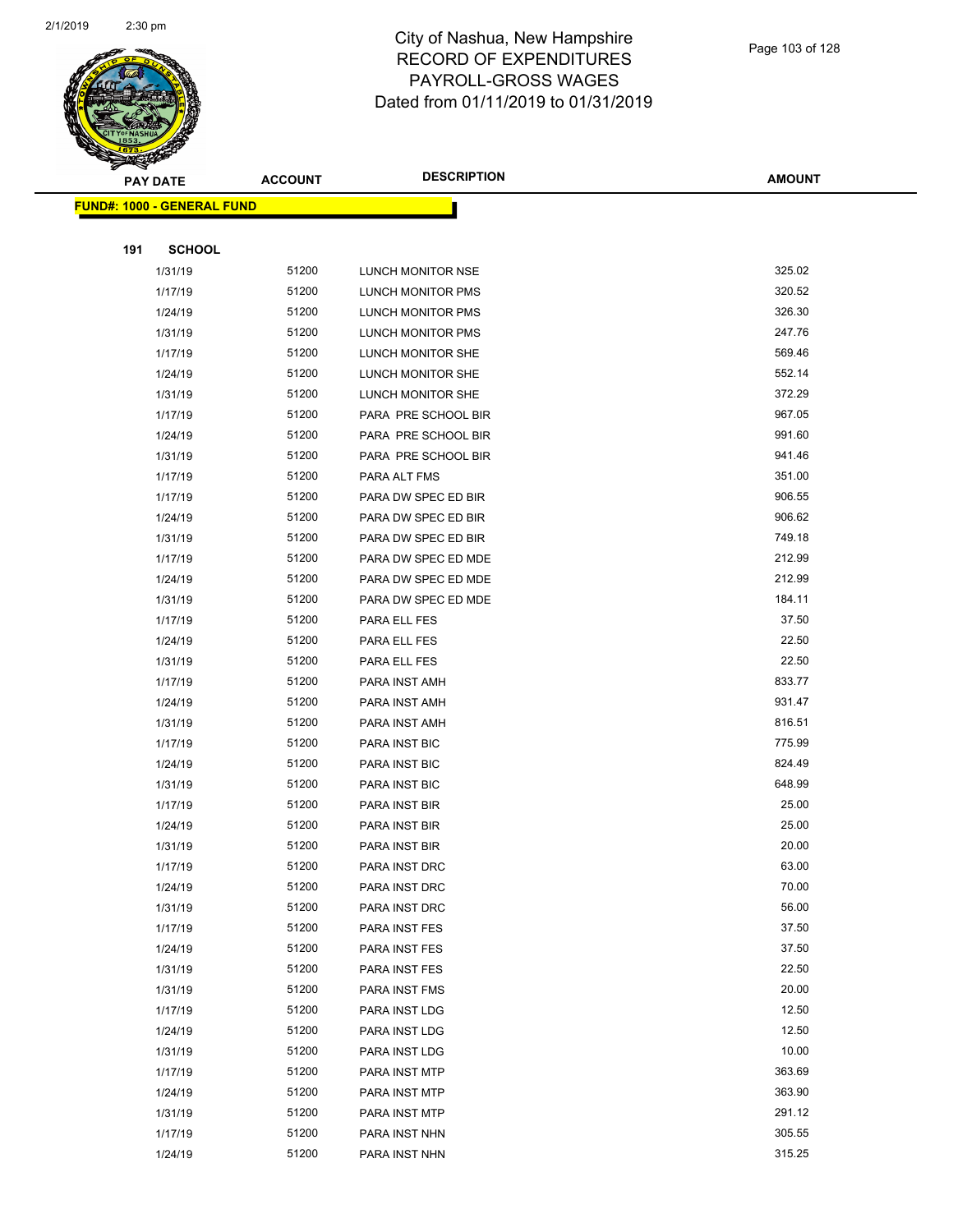

| $\tilde{\phantom{a}}$ | PAY DATE                           | <b>ACCOUNT</b> | <b>DESCRIPTION</b>          | <b>AMOUNT</b> |
|-----------------------|------------------------------------|----------------|-----------------------------|---------------|
|                       | <u> FUND#: 1000 - GENERAL FUND</u> |                |                             |               |
|                       |                                    |                |                             |               |
| 191                   | <b>SCHOOL</b>                      |                |                             |               |
|                       | 1/31/19                            | 51200          | PARA INST NHN               | 310.40        |
|                       | 1/17/19                            | 51200          | PARA INST NSE               | 5.00          |
|                       | 1/24/19                            | 51200          | PARA INST NSE               | 25.00         |
|                       | 1/31/19                            | 51200          | PARA INST NSE               | 20.00         |
|                       | 1/17/19                            | 51200          | PARA INST PMS               | 64.68         |
|                       | 1/24/19                            | 51200          | PARA INST PMS               | 80.85         |
|                       | 1/31/19                            | 51200          | PARA INST PMS               | 64.68         |
|                       | 1/17/19                            | 51200          | PARA INST SHE               | 354.94        |
|                       | 1/24/19                            | 51200          | PARA INST SHE               | 293.41        |
|                       | 1/31/19                            | 51200          | PARA INST SHE               | 298.14        |
|                       | 1/17/19                            | 51200          | PARA LIB PMS                | 279.63        |
|                       | 1/24/19                            | 51200          | PARA LIB PMS                | 308.00        |
|                       | 1/31/19                            | 51200          | PARA LIB PMS                | 308.00        |
|                       | 1/17/19                            | 51200          | PARA PRE SCH BIC            | 1,642.58      |
|                       | 1/24/19                            | 51200          | PARA PRE SCH BIC            | 1,628.77      |
|                       | 1/31/19                            | 51200          | PARA PRE SCH BIC            | 1,146.87      |
|                       | 1/17/19                            | 51200          | PARA PRE SCH BRO            | 2,844.79      |
|                       | 1/24/19                            | 51200          | PARA PRE SCH BRO            | 2,831.11      |
|                       | 1/31/19                            | 51200          | PARA PRE SCH BRO            | 1,833.04      |
|                       | 1/17/19                            | 51200          | PARA PRE SCH MTP            | 723.07        |
|                       | 1/24/19                            | 51200          | PARA PRE SCH MTP            | 730.47        |
|                       | 1/31/19                            | 51200          | PARA PRE SCH MTP            | 505.70        |
|                       | 1/17/19                            | 51200          | PARA PRE SCH NSE            | 4,986.17      |
|                       | 1/24/19                            | 51200          | PARA PRE SCH NSE            | 5,108.76      |
|                       | 1/31/19                            | 51200          | PARA PRE SCH NSE            | 3,580.19      |
|                       | 1/17/19                            | 51200          | PARA SCI NHS                | 60.00         |
|                       | 1/24/19                            | 51200          | PARA SCI NHS                | 115.00        |
|                       | 1/31/19                            | 51200          | PARA SCI NHS                | 235.00        |
|                       | 1/17/19                            | 51200          | PARA TTI LDG                | 77.95         |
|                       | 1/24/19                            | 51200          | PARA TTI LDG                | 77.95         |
|                       | 1/31/19                            | 51200          | PARA TTI LDG                | 62.36         |
|                       | 1/17/19                            | 51200          | PARA TTI NURSERY            | 27.28         |
|                       | 1/17/19                            | 51200          | SCHOOL PSYCHOLOGIST WID     | 3,880.00      |
|                       | 1/31/19                            | 51200          | SCHOOL PSYCHOLOGIST WID     | 3,880.00      |
|                       | 1/17/19                            | 51200          | SPEECH LANG PATHOLOGIST WID | 7,110.02      |
|                       | 1/31/19                            | 51200          | SPEECH LANG PATHOLOGIST WID | 7,110.02      |
|                       | 1/17/19                            | 51200          | STUDENT ACTIVITY COORD NHN  | 234.75        |
|                       | 1/31/19                            | 51200          | STUDENT ACTIVITY COORD NHN  | 234.75        |
|                       | 1/17/19                            | 51200          | STUDENT ACTIVITY COORD NHS  | 1,066.39      |
|                       | 1/31/19                            | 51200          | STUDENT ACTIVITY COORD NHS  | 1,066.40      |
|                       | 1/17/19                            | 51200          | <b>SUB CLERICAL</b>         | 209.65        |
|                       | 1/24/19                            | 51200          | <b>SUB CLERICAL</b>         | 587.02        |
|                       | 1/31/19                            | 51200          | SUB CLERICAL                | 383.36        |
|                       | 1/17/19                            | 51200          | SUB CROSSING GUARD          | 15.59         |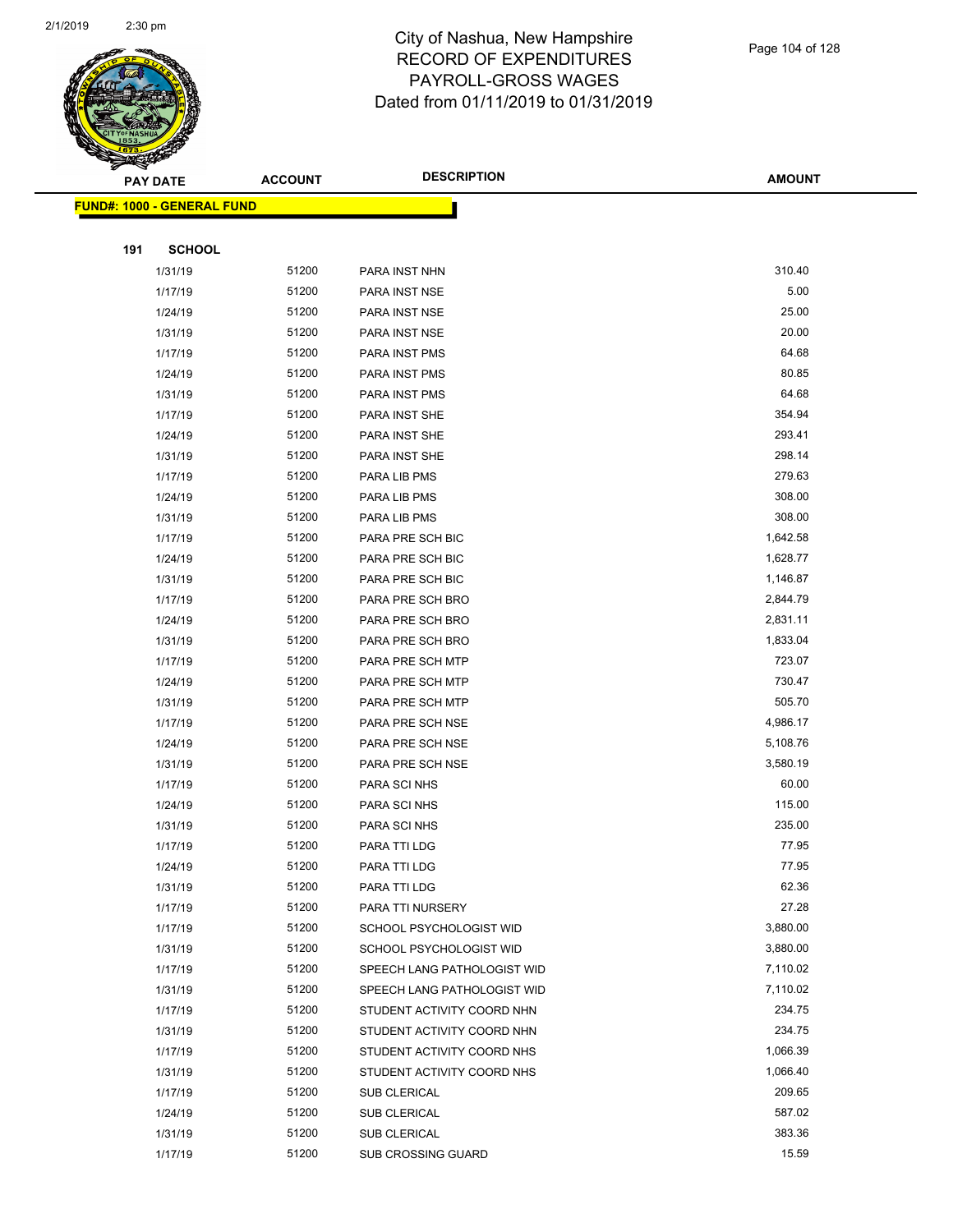

|     | <b>PAY DATE</b>                   | <b>ACCOUNT</b> | <b>DESCRIPTION</b>              | <b>AMOUNT</b> |
|-----|-----------------------------------|----------------|---------------------------------|---------------|
|     | <b>FUND#: 1000 - GENERAL FUND</b> |                |                                 |               |
|     |                                   |                |                                 |               |
| 191 | <b>SCHOOL</b>                     |                |                                 |               |
|     | 1/24/19                           | 51200          | SUB CROSSING GUARD              | 15.59         |
|     | 1/17/19                           | 51200          | <b>SUB PARA PROFESSIONAL</b>    | 364.61        |
|     | 1/24/19                           | 51200          | <b>SUB PARA PROFESSIONAL</b>    | 90.25         |
|     | 1/17/19                           | 51200          | <b>SUB TEACHER</b>              | 87.50         |
|     | 1/24/19                           | 51200          | <b>SUB TEACHER</b>              | 262.50        |
|     | 1/31/19                           | 51200          | <b>SUB TEACHER</b>              | 225.00        |
|     | 1/17/19                           | 51200          | <b>TEACHER ART FMS</b>          | 2,846.09      |
|     | 1/31/19                           | 51200          | <b>TEACHER ART FMS</b>          | 2,846.10      |
|     | 1/17/19                           | 51200          | <b>TEACHER ART NHS</b>          | 975.51        |
|     | 1/31/19                           | 51200          | <b>TEACHER ART NHS</b>          | 975.50        |
|     | 1/17/19                           | 51200          | <b>TEACHER BIO TEC NHN</b>      | 551.29        |
|     | 1/31/19                           | 51200          | <b>TEACHER BIO TEC NHN</b>      | 551.30        |
|     | 1/17/19                           | 51200          | <b>TEACHER BUSINESS NHS</b>     | 748.50        |
|     | 1/17/19                           | 51200          | <b>TEACHER COMPUTER ELM</b>     | 351.00        |
|     | 1/17/19                           | 51200          | <b>TEACHER COMPUTER FMS</b>     | 187.25        |
|     | 1/17/19                           | 51200          | TEACHER ELL LDG                 | 156.25        |
|     | 1/31/19                           | 51200          | <b>TEACHER ELL LDG</b>          | 200.00        |
|     | 1/17/19                           | 51200          | <b>TEACHER ENGLISH ELM</b>      | 351.00        |
|     | 1/17/19                           | 51200          | <b>TEACHER ENGLISH FMS</b>      | 351.00        |
|     | 1/17/19                           | 51200          | <b>TEACHER ENGLISH NHN</b>      | 3,805.50      |
|     | 1/31/19                           | 51200          | <b>TEACHER ENGLISH NHN</b>      | 1,175.00      |
|     | 1/17/19                           | 51200          | <b>TEACHER ENGLISH NHS</b>      | 1,184.50      |
|     | 1/17/19                           | 51200          | <b>TEACHER ENGLISH PMS</b>      | 351.00        |
|     | 1/17/19                           | 51200          | <b>TEACHER FACS FMS</b>         | 175.50        |
|     | 1/17/19                           | 51200          | TEACHER FACS NHS                | 469.50        |
|     | 1/17/19                           | 51200          | <b>TEACHER FACS PMS</b>         | 100.00        |
|     | 1/31/19                           | 51200          | <b>TEACHER FACS PMS</b>         | 50.00         |
|     | 1/17/19                           | 51200          | <b>TEACHER FOREIGN LANG FMS</b> | 1,165.20      |
|     | 1/31/19                           | 51200          | TEACHER FOREIGN LANG FMS        | 1,165.20      |
|     | 1/17/19                           | 51200          | TEACHER FOREIGN LANG PMS        | 351.00        |
|     | 1/17/19                           | 51200          | <b>TEACHER GR3 BIR</b>          | 50.00         |
|     | 1/31/19                           | 51200          | <b>TEACHER GR3 BIR</b>          | 25.00         |
|     | 1/17/19                           | 51200          | TEACHER HEALTH NHS              | 180.00        |
|     | 1/31/19                           | 51200          | <b>TEACHER HEALTH NHS</b>       | 180.00        |
|     | 1/17/19                           | 51200          | TEACHER IN SCH SUSPENSION NHN   | 50.00         |
|     | 1/17/19                           | 51200          | <b>TEACHER MATH FMS</b>         | 175.50        |
|     | 1/17/19                           | 51200          | <b>TEACHER MATH NHN</b>         | 704.25        |
|     | 1/31/19                           | 51200          | TEACHER MATH NHN                | 234.75        |
|     | 1/17/19                           | 51200          | <b>TEACHER MATH NHS</b>         | 1,452.75      |
|     | 1/17/19                           | 51200          | <b>TEACHER MATH PMS</b>         | 175.50        |
|     | 1/17/19                           | 51200          | <b>TEACHER MUSIC AMH</b>        | 275.00        |
|     | 1/31/19                           | 51200          | <b>TEACHER MUSIC AMH</b>        | 337.50        |
|     | 1/17/19                           | 51200          | <b>TEACHER MUSIC ELM</b>        | 2,434.40      |
|     | 1/31/19                           | 51200          | <b>TEACHER MUSIC ELM</b>        | 1,934.40      |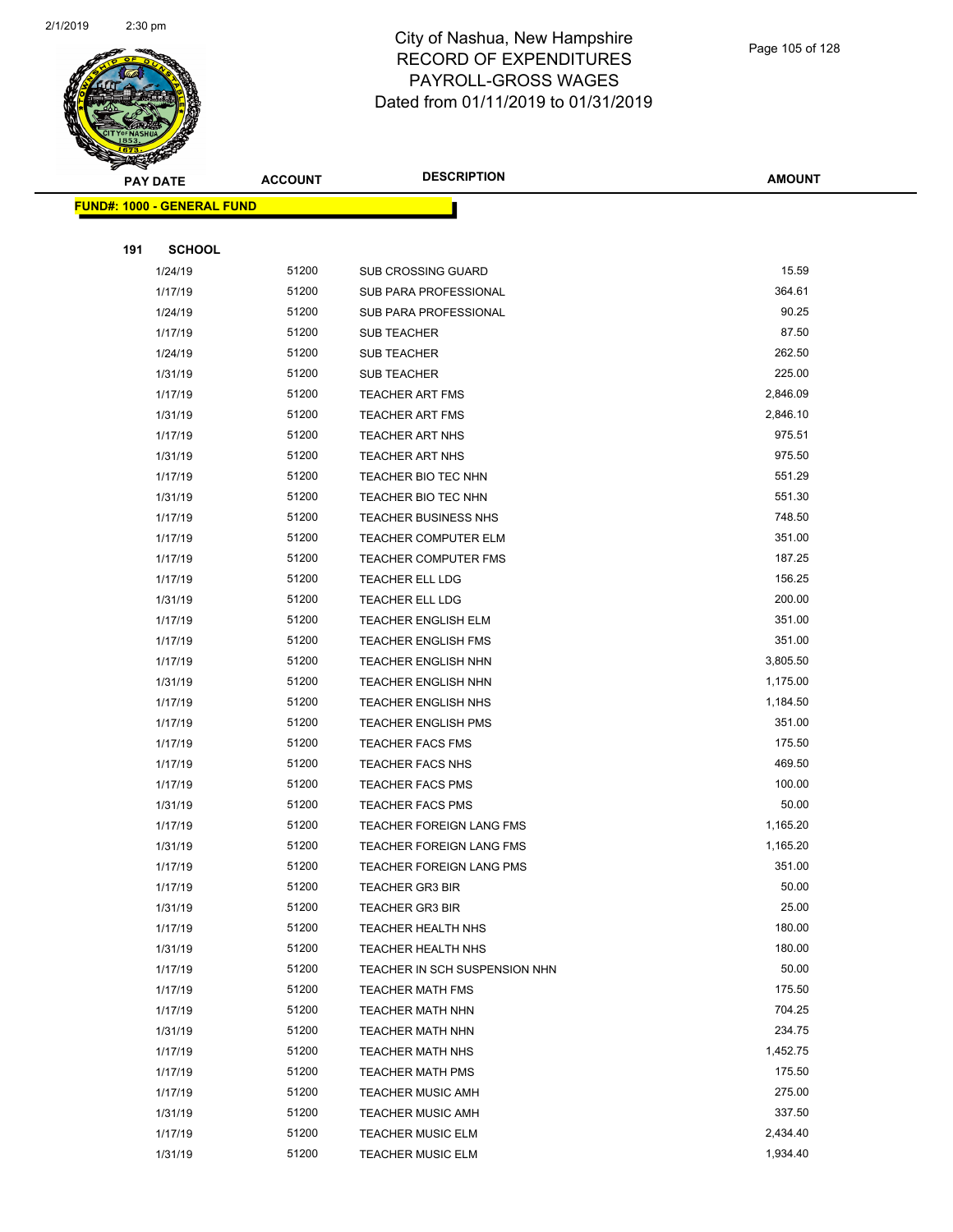

|     | <b>PAY DATE</b>                   | <b>ACCOUNT</b> | <b>DESCRIPTION</b>         | AMOUNT     |
|-----|-----------------------------------|----------------|----------------------------|------------|
|     | <b>FUND#: 1000 - GENERAL FUND</b> |                |                            |            |
|     |                                   |                |                            |            |
| 191 | <b>SCHOOL</b>                     |                |                            |            |
|     | 1/17/19                           | 51200          | <b>TEACHER MUSIC FMS</b>   | 500.00     |
|     | 1/17/19                           | 51200          | <b>TEACHER MUSIC LDG</b>   | 37.50      |
|     | 1/31/19                           | 51200          | <b>TEACHER MUSIC LDG</b>   | 37.50      |
|     | 1/17/19                           | 51200          | <b>TEACHER MUSIC MTP</b>   | 1,620.69   |
|     | 1/31/19                           | 51200          | <b>TEACHER MUSIC MTP</b>   | 1,620.69   |
|     | 1/17/19                           | 51200          | <b>TEACHER MUSIC NHN</b>   | 2,136.00   |
|     | 1/17/19                           | 51200          | <b>TEACHER MUSIC NHS</b>   | 2,884.50   |
|     | 1/17/19                           | 51200          | <b>TEACHER MUSIC PMS</b>   | 500.00     |
|     | 1/31/19                           | 51200          | TEACHER PE BIC             | 88.00      |
|     | 1/17/19                           | 51200          | <b>TEACHER PE NHN</b>      | 50.00      |
|     | 1/31/19                           | 51200          | <b>TEACHER PE NHN</b>      | 100.00     |
|     | 1/17/19                           | 51200          | <b>TEACHER PE NHS</b>      | 1,044.00   |
|     | 1/17/19                           | 51200          | <b>TEACHER READ ELM</b>    | 1,704.90   |
|     | 1/31/19                           | 51200          | <b>TEACHER READ ELM</b>    | 1,704.90   |
|     | 1/17/19                           | 51200          | <b>TEACHER SCIENCE NHS</b> | 774.70     |
|     | 1/31/19                           | 51200          | TEACHER SCIENCE NHS        | 774.70     |
|     | 1/17/19                           | 51200          | <b>TEACHER SCIENCE PMS</b> | 175.50     |
|     | 1/17/19                           | 51200          | TEACHER SOCIAL STUDIES ELM | 351.00     |
|     | 1/17/19                           | 51200          | TEACHER SOCIAL STUDIES NHN | 3,558.50   |
|     | 1/31/19                           | 51200          | TEACHER SOCIAL STUDIES NHN | 1,175.00   |
|     | 1/17/19                           | 51200          | TEACHER SOCIAL STUDIES NHS | 1,311.25   |
|     | 1/31/19                           | 51200          | TEACHER SOCIAL STUDIES NHS | 520.00     |
|     | 1/17/19                           | 51200          | <b>TEACHER SPED FMS</b>    | 125.00     |
|     | 1/31/19                           | 51200          | <b>TEACHER SPED MDE</b>    | 156.25     |
|     | 1/17/19                           | 51200          | TEACHER SPED NHN           | 3,015.40   |
|     | 1/31/19                           | 51200          | TEACHER SPED NHN           | 1,846.40   |
|     | 1/17/19                           | 51200          | TEACHER SPED NHS           | 1,442.61   |
|     | 1/31/19                           | 51200          | TEACHER SPED NHS           | 1,442.61   |
|     | 1/17/19                           | 51200          | <b>TEACHER VISION WID</b>  | 802.29     |
|     | 1/31/19                           | 51200          | TEACHER VISION WID         | 802.29     |
|     | 1/17/19                           | 51200          | <b>TICKETSELLER</b>        | 150.00     |
|     | 1/31/19                           | 51200          | <b>TICKETSELLER</b>        | 100.00     |
|     | 1/17/19                           | 51300          | <b>OVERTIME</b>            | 12,386.86  |
|     | 1/24/19                           | 51300          | <b>OVERTIME</b>            | 9,408.00   |
|     | 1/31/19                           | 51300          | <b>OVERTIME</b>            | 20,851.48  |
|     | 1/17/19                           | 51400          | WAGES TEMPORARY-SEASONAL   | 3,342.60   |
|     | 1/24/19                           | 51400          | WAGES TEMPORARY-SEASONAL   | 3,487.60   |
|     | 1/31/19                           | 51400          | WAGES TEMPORARY-SEASONAL   | 2,573.03   |
|     | 1/17/19                           | 51412          | WAGES PER DIEM             | 28,913.74  |
|     | 1/24/19                           | 51412          | WAGES PER DIEM             | 26,826.98  |
|     | 1/31/19                           | 51412          | WAGES PER DIEM             | 19,309.80  |
|     | 1/17/19                           | 51600          | LONGEVITY                  | 387,243.00 |
|     | 1/17/19                           | 51650          | <b>ADDITIONAL HOURS</b>    | 2,037.88   |
|     | 1/24/19                           | 51650          | ADDITIONAL HOURS           | 1,671.54   |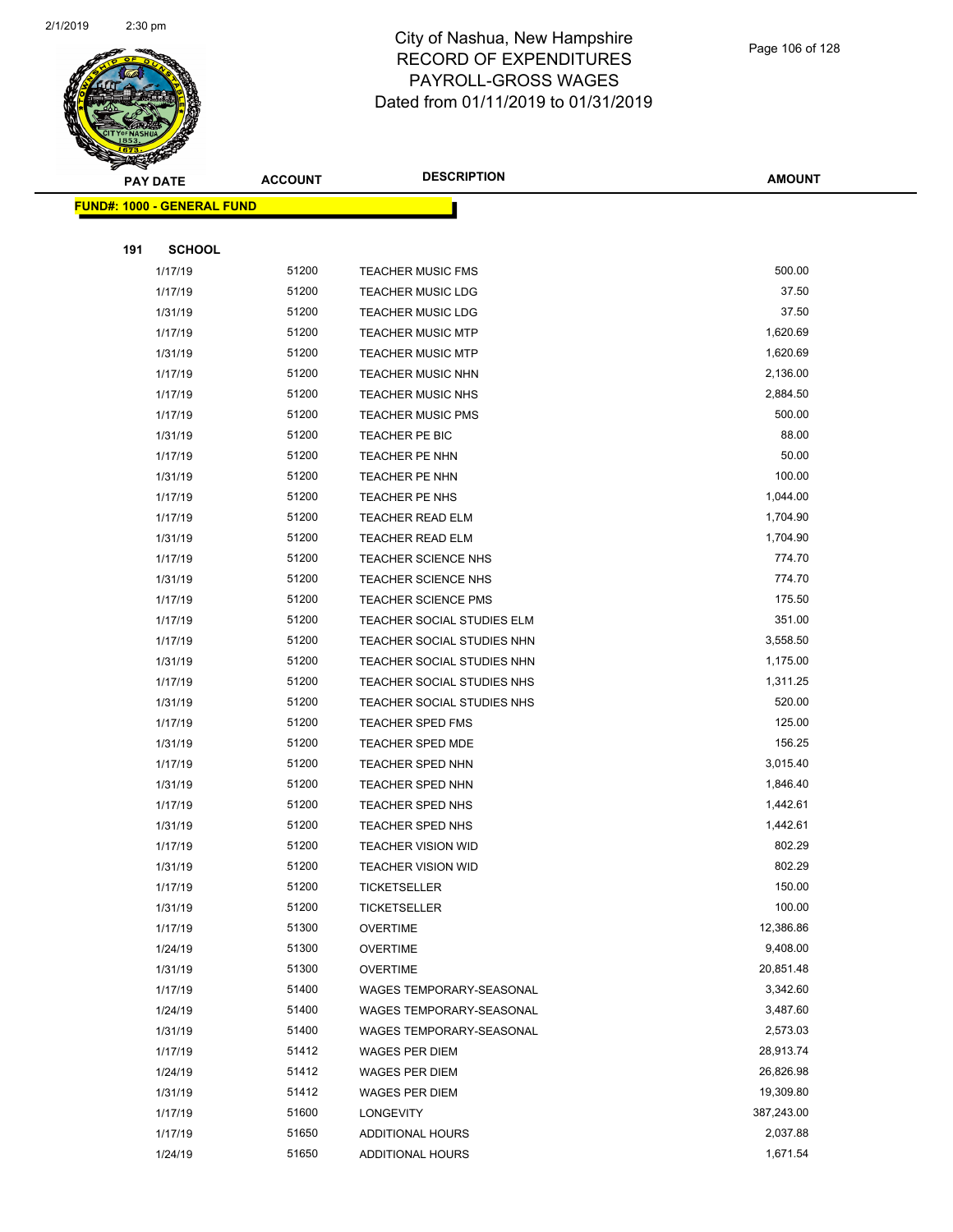

| <b>PAY DATE</b>                   | <b>ACCOUNT</b> | <b>DESCRIPTION</b>                     | <b>AMOUNT</b>  |
|-----------------------------------|----------------|----------------------------------------|----------------|
| <b>FUND#: 1000 - GENERAL FUND</b> |                |                                        |                |
| <b>SCHOOL</b><br>191              |                |                                        |                |
| 1/31/19                           | 51650          | <b>ADDITIONAL HOURS</b>                | 1,470.25       |
| 1/17/19                           | 51700          | <b>STIPENDS</b>                        | 4,158.74       |
| 1/31/19                           | 51700          | <b>STIPENDS</b>                        | 4,558.74       |
| 1/17/19                           | 51750          | <b>RETIREMENT &amp; SEPARATION PAY</b> | 1,117.54       |
| 1/17/19                           | 52800          | EDUCATIONAL ASSISTANCE                 | 14,197.60      |
| 1/31/19                           | 52800          | EDUCATIONAL ASSISTANCE                 | 5,539.84       |
| 1/31/19                           | 55118          | TELEPHONE-CELLULAR                     | 2,440.00       |
| <b>TOTAL 191 - SCHOOL</b>         |                |                                        | \$6,780,966.61 |
|                                   |                |                                        |                |

**TOTAL FUND 1000 - GENERAL FUND \$9,802,151.66** 

#### **FUND#: 1010 - GF-PRIOR YEAR ENC & ESCROWS**

| 102 | <b>BOARD OF ALDERMEN</b> |                                      |                                 |          |
|-----|--------------------------|--------------------------------------|---------------------------------|----------|
|     | 1/17/19                  | 51200                                | LEGISLATIVE TRANSCRIPTION SPEC  | 342.91   |
|     | 1/24/19                  | 51200                                | LEGISLATIVE TRANSCRIPTION SPEC  | 153.66   |
|     |                          | <b>TOTAL 102 - BOARD OF ALDERMEN</b> |                                 | \$496.57 |
| 166 | <b>PARKING LOTS</b>      |                                      |                                 |          |
|     | 1/17/19                  | 51400                                | <b>WAGES TEMPORARY-SEASONAL</b> | 562.50   |
|     |                          | <b>TOTAL 166 - PARKING LOTS</b>      |                                 | \$562.50 |

#### **TOTAL FUND 1010 - GF-PRIOR YEAR ENC & ESCROWS \$1,059.07**

| <b>FUND#: 2100 - FOOD SERVICES FUND</b> |              |                                  |        |
|-----------------------------------------|--------------|----------------------------------|--------|
| 1/17/19                                 | 51100        | <b>CLERICAL FOOD SERVICE NHS</b> | 783.39 |
| 1/24/19                                 | 51100        | CLERICAL FOOD SERVICE NHS        | 788.65 |
| 1/31/19                                 | 51100        | CLERICAL FOOD SERVICE NHS        | 783.39 |
| 4147140                                 | <b>51100</b> | BELIVEDV BBIJER FOOR GEBUICE     | 724 40 |

| 1/17/19 | 51100 | DELIVERY DRIVER FOOD SERVICE  | 734.40   |
|---------|-------|-------------------------------|----------|
| 1/24/19 | 51100 | DELIVERY DRIVER FOOD SERVICE  | 734.40   |
| 1/31/19 | 51100 | DELIVERY DRIVER FOOD SERVICE  | 624.24   |
| 1/17/19 | 51100 | DIRECTOR FOOD SERVICE         | 2.925.80 |
| 1/31/19 | 51100 | DIRECTOR FOOD SERVICE         | 2,925.80 |
| 1/17/19 | 51100 | FOOD SERVICE BUSINESS MANAGER | 2.219.70 |
| 1/31/19 | 51100 | FOOD SERVICE BUSINESS MANAGER | 2.219.70 |
| 1/17/19 | 51100 | FOOD SERVICE COOK AMH         | 482.93   |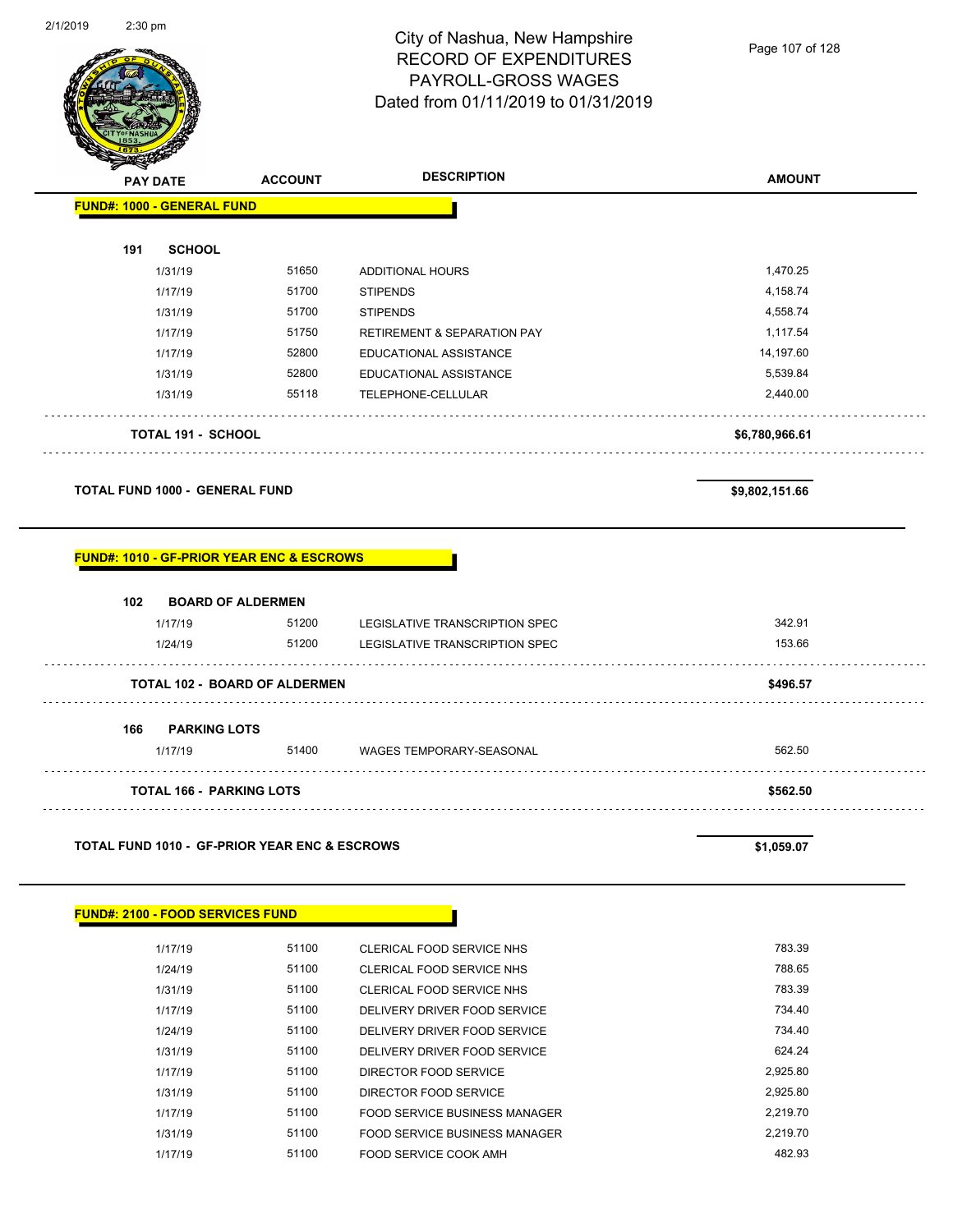

| <b>PAY DATE</b>                          | <b>ACCOUNT</b> | <b>DESCRIPTION</b>           | <b>AMOUNT</b> |  |  |  |  |
|------------------------------------------|----------------|------------------------------|---------------|--|--|--|--|
| <u> FUND#: 2100 - FOOD SERVICES FUND</u> |                |                              |               |  |  |  |  |
|                                          |                |                              |               |  |  |  |  |
| 1/24/19                                  | 51100          | FOOD SERVICE COOK AMH        | 493.50        |  |  |  |  |
| 1/31/19                                  | 51100          | FOOD SERVICE COOK AMH        | 493.50        |  |  |  |  |
| 1/17/19                                  | 51100          | FOOD SERVICE COOK BIC        | 506.10        |  |  |  |  |
| 1/24/19                                  | 51100          | FOOD SERVICE COOK BIC        | 506.10        |  |  |  |  |
| 1/31/19                                  | 51100          | FOOD SERVICE COOK BIC        | 506.10        |  |  |  |  |
| 1/17/19                                  | 51100          | FOOD SERVICE COOK BIR        | 511.00        |  |  |  |  |
| 1/24/19                                  | 51100          | FOOD SERVICE COOK BIR        | 511.00        |  |  |  |  |
| 1/31/19                                  | 51100          | FOOD SERVICE COOK BIR        | 511.00        |  |  |  |  |
| 1/17/19                                  | 51100          | FOOD SERVICE COOK BRO        | 506.10        |  |  |  |  |
| 1/24/19                                  | 51100          | FOOD SERVICE COOK BRO        | 506.10        |  |  |  |  |
| 1/31/19                                  | 51100          | FOOD SERVICE COOK BRO        | 506.10        |  |  |  |  |
| 1/17/19                                  | 51100          | FOOD SERVICE COOK CHA        | 507.35        |  |  |  |  |
| 1/24/19                                  | 51100          | FOOD SERVICE COOK CHA        | 511.00        |  |  |  |  |
| 1/31/19                                  | 51100          | FOOD SERVICE COOK CHA        | 511.00        |  |  |  |  |
| 1/17/19                                  | 51100          | FOOD SERVICE COOK DRC        | 511.00        |  |  |  |  |
| 1/24/19                                  | 51100          | FOOD SERVICE COOK DRC        | 511.00        |  |  |  |  |
| 1/31/19                                  | 51100          | FOOD SERVICE COOK DRC        | 511.00        |  |  |  |  |
| 1/17/19                                  | 51100          | FOOD SERVICE COOK ELM        | 870.34        |  |  |  |  |
| 1/24/19                                  | 51100          | FOOD SERVICE COOK ELM        | 922.96        |  |  |  |  |
| 1/31/19                                  | 51100          | FOOD SERVICE COOK ELM        | 1,026.33      |  |  |  |  |
| 1/17/19                                  | 51100          | FOOD SERVICE COOK FES        | 496.40        |  |  |  |  |
| 1/24/19                                  | 51100          | FOOD SERVICE COOK FES        | 511.00        |  |  |  |  |
| 1/31/19                                  | 51100          | FOOD SERVICE COOK FES        | 511.00        |  |  |  |  |
| 1/17/19                                  | 51100          | <b>FOOD SERVICE COOK FMS</b> | 499.10        |  |  |  |  |
| 1/24/19                                  | 51100          | <b>FOOD SERVICE COOK FMS</b> | 499.10        |  |  |  |  |
| 1/31/19                                  | 51100          | FOOD SERVICE COOK FMS        | 499.10        |  |  |  |  |
| 1/17/19                                  | 51100          | FOOD SERVICE COOK LDG        | 465.11        |  |  |  |  |
| 1/24/19                                  | 51100          | FOOD SERVICE COOK LDG        | 468.60        |  |  |  |  |
| 1/31/19                                  | 51100          | FOOD SERVICE COOK LDG        | 488.60        |  |  |  |  |
| 1/17/19                                  | 51100          | FOOD SERVICE COOK MDE        | 493.50        |  |  |  |  |
| 1/24/19                                  | 51100          | FOOD SERVICE COOK MDE        | 419.49        |  |  |  |  |
| 1/31/19                                  | 51100          | FOOD SERVICE COOK MDE        | 493.50        |  |  |  |  |
| 1/17/19                                  | 51100          | FOOD SERVICE COOK NHN        | 1,092.70      |  |  |  |  |
| 1/24/19                                  | 51100          | FOOD SERVICE COOK NHN        | 1,092.70      |  |  |  |  |
| 1/31/19                                  | 51100          | FOOD SERVICE COOK NHN        | 1,011.99      |  |  |  |  |
| 1/17/19                                  | 51100          | FOOD SERVICE COOK NHS        | 1,004.86      |  |  |  |  |
| 1/24/19                                  | 51100          | FOOD SERVICE COOK NHS        | 1,023.40      |  |  |  |  |
| 1/31/19                                  | 51100          | FOOD SERVICE COOK NHS        | 1,012.72      |  |  |  |  |
| 1/17/19                                  | 51100          | FOOD SERVICE COOK NSE        | 498.88        |  |  |  |  |
| 1/24/19                                  | 51100          | FOOD SERVICE COOK NSE        | 498.87        |  |  |  |  |
| 1/31/19                                  | 51100          | FOOD SERVICE COOK NSE        | 502.49        |  |  |  |  |
| 1/17/19                                  | 51100          | <b>FOOD SERVICE COOK PMS</b> | 521.50        |  |  |  |  |
| 1/24/19                                  | 51100          | <b>FOOD SERVICE COOK PMS</b> | 521.50        |  |  |  |  |
| 1/31/19                                  | 51100          | <b>FOOD SERVICE COOK PMS</b> | 521.50        |  |  |  |  |
| 1/17/19                                  | 51100          | FOOD SERVICE COOK SHE        | 493.50        |  |  |  |  |
|                                          |                |                              |               |  |  |  |  |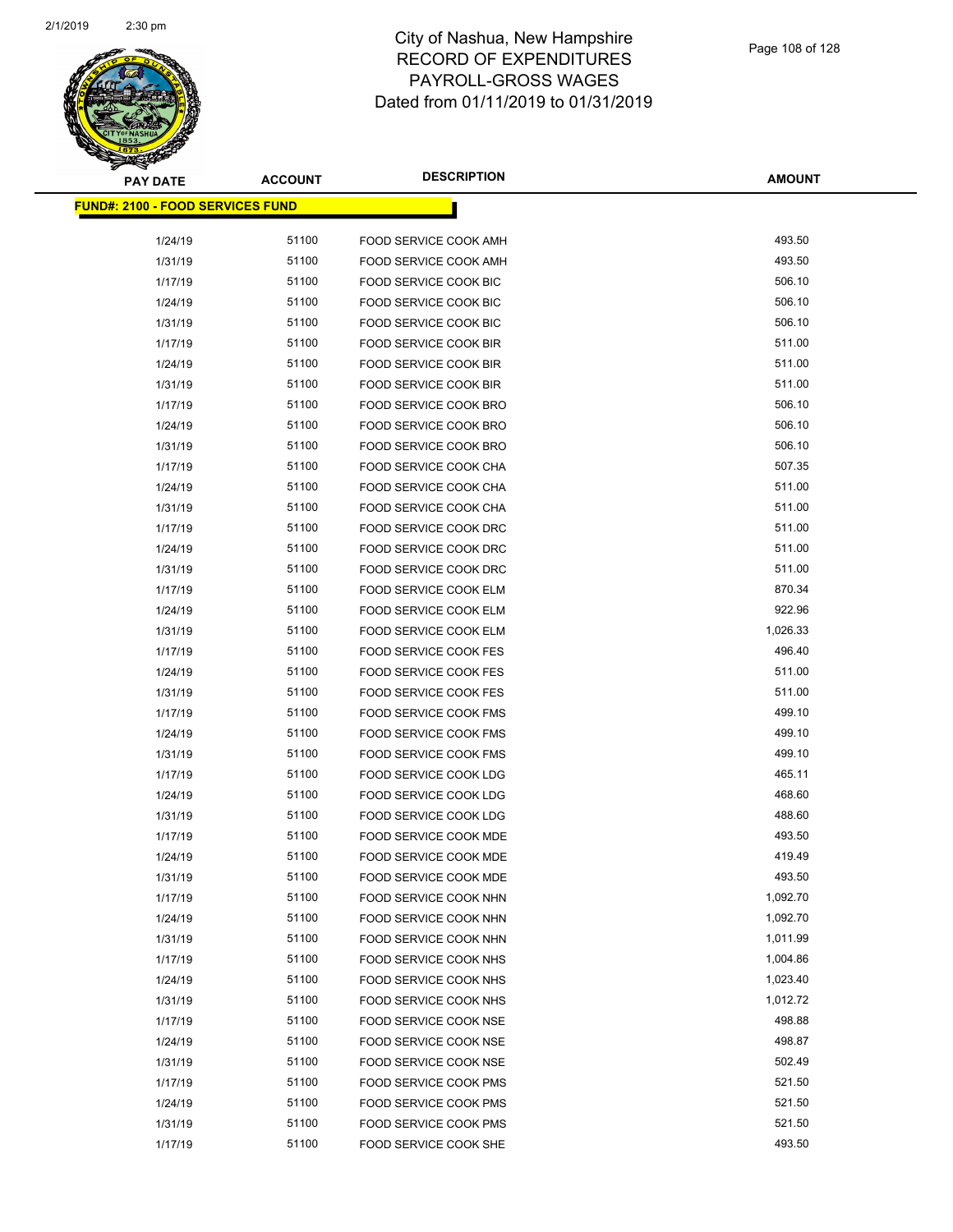

| <b>PAY DATE</b>                          | <b>ACCOUNT</b> | <b>DESCRIPTION</b>              | <b>AMOUNT</b> |
|------------------------------------------|----------------|---------------------------------|---------------|
| <u> FUND#: 2100 - FOOD SERVICES FUND</u> |                |                                 |               |
|                                          |                |                                 |               |
| 1/24/19                                  | 51100          | FOOD SERVICE COOK SHE           | 493.51        |
| 1/31/19                                  | 51100          | <b>FOOD SERVICE COOK SHE</b>    | 493.50        |
| 1/17/19                                  | 51100          | FOOD SERVICE SITE CORD          | 12,176.50     |
| 1/31/19                                  | 51100          | FOOD SERVICE SITE CORD          | 12,176.50     |
| 1/17/19                                  | 51100          | <b>FOOD SERVICECOOK MTP</b>     | 466.55        |
| 1/24/19                                  | 51100          | <b>FOOD SERVICECOOK MTP</b>     | 466.55        |
| 1/31/19                                  | 51100          | <b>FOOD SERVICECOOK MTP</b>     | 466.55        |
| 1/17/19                                  | 51200          | FOOD SERVICE ASST PT AMH        | 592.80        |
| 1/24/19                                  | 51200          | FOOD SERVICE ASST PT AMH        | 592.80        |
| 1/31/19                                  | 51200          | FOOD SERVICE ASST PT AMH        | 592.80        |
| 1/17/19                                  | 51200          | FOOD SERVICE ASST PT BIC        | 535.10        |
| 1/24/19                                  | 51200          | FOOD SERVICE ASST PT BIC        | 535.10        |
| 1/31/19                                  | 51200          | <b>FOOD SERVICE ASST PT BIC</b> | 492.43        |
| 1/17/19                                  | 51200          | FOOD SERVICE ASST PT BIR        | 580.12        |
| 1/24/19                                  | 51200          | <b>FOOD SERVICE ASST PT BIR</b> | 533.10        |
| 1/31/19                                  | 51200          | <b>FOOD SERVICE ASST PT BIR</b> | 638.40        |
| 1/17/19                                  | 51200          | FOOD SERVICE ASST PT BRO        | 371.80        |
| 1/24/19                                  | 51200          | FOOD SERVICE ASST PT BRO        | 365.70        |
| 1/31/19                                  | 51200          | FOOD SERVICE ASST PT BRO        | 365.70        |
| 1/17/19                                  | 51200          | FOOD SERVICE ASST PT CHA        | 565.72        |
| 1/24/19                                  | 51200          | FOOD SERVICE ASST PT CHA        | 380.70        |
| 1/31/19                                  | 51200          | FOOD SERVICE ASST PT CHA        | 450.90        |
| 1/17/19                                  | 51200          | FOOD SERVICE ASST PT DRC        | 628.92        |
| 1/24/19                                  | 51200          | FOOD SERVICE ASST PT DRC        | 643.50        |
| 1/31/19                                  | 51200          | FOOD SERVICE ASST PT DRC        | 634.77        |
| 1/17/19                                  | 51200          | FOOD SERVICE ASST PT ELM        | 2,334.10      |
| 1/24/19                                  | 51200          | <b>FOOD SERVICE ASST PT ELM</b> | 2,308.27      |
| 1/31/19                                  | 51200          | <b>FOOD SERVICE ASST PT ELM</b> | 2,471.61      |
| 1/17/19                                  | 51200          | FOOD SERVICE ASST PT FES        | 737.14        |
| 1/24/19                                  | 51200          | <b>FOOD SERVICE ASST PT FES</b> | 731.30        |
| 1/31/19                                  | 51200          | <b>FOOD SERVICE ASST PT FES</b> | 702.04        |
| 1/17/19                                  | 51200          | FOOD SERVICE ASST PT FMS        | 2,086.00      |
| 1/24/19                                  | 51200          | FOOD SERVICE ASST PT FMS        | 2,116.47      |
| 1/31/19                                  | 51200          | FOOD SERVICE ASST PT FMS        | 2,448.04      |
| 1/17/19                                  | 51200          | FOOD SERVICE ASST PT LDG        | 677.97        |
| 1/24/19                                  | 51200          | FOOD SERVICE ASST PT LDG        | 696.15        |
| 1/31/19                                  | 51200          | FOOD SERVICE ASST PT LDG        | 678.27        |
| 1/17/19                                  | 51200          | FOOD SERVICE ASST PT MDE        | 562.63        |
| 1/24/19                                  | 51200          | FOOD SERVICE ASST PT MDE        | 562.76        |
| 1/31/19                                  | 51200          | FOOD SERVICE ASST PT MDE        | 565.55        |
| 1/17/19                                  | 51200          | FOOD SERVICE ASST PT MTP        | 204.75        |
| 1/24/19                                  | 51200          | FOOD SERVICE ASST PT MTP        | 195.99        |
| 1/31/19                                  | 51200          | FOOD SERVICE ASST PT MTP        | 204.75        |
| 1/17/19                                  | 51200          | FOOD SERVICE ASST PT NHN        | 3,571.85      |
| 1/24/19                                  | 51200          | FOOD SERVICE ASST PT NHN        | 4,023.41      |
|                                          |                |                                 |               |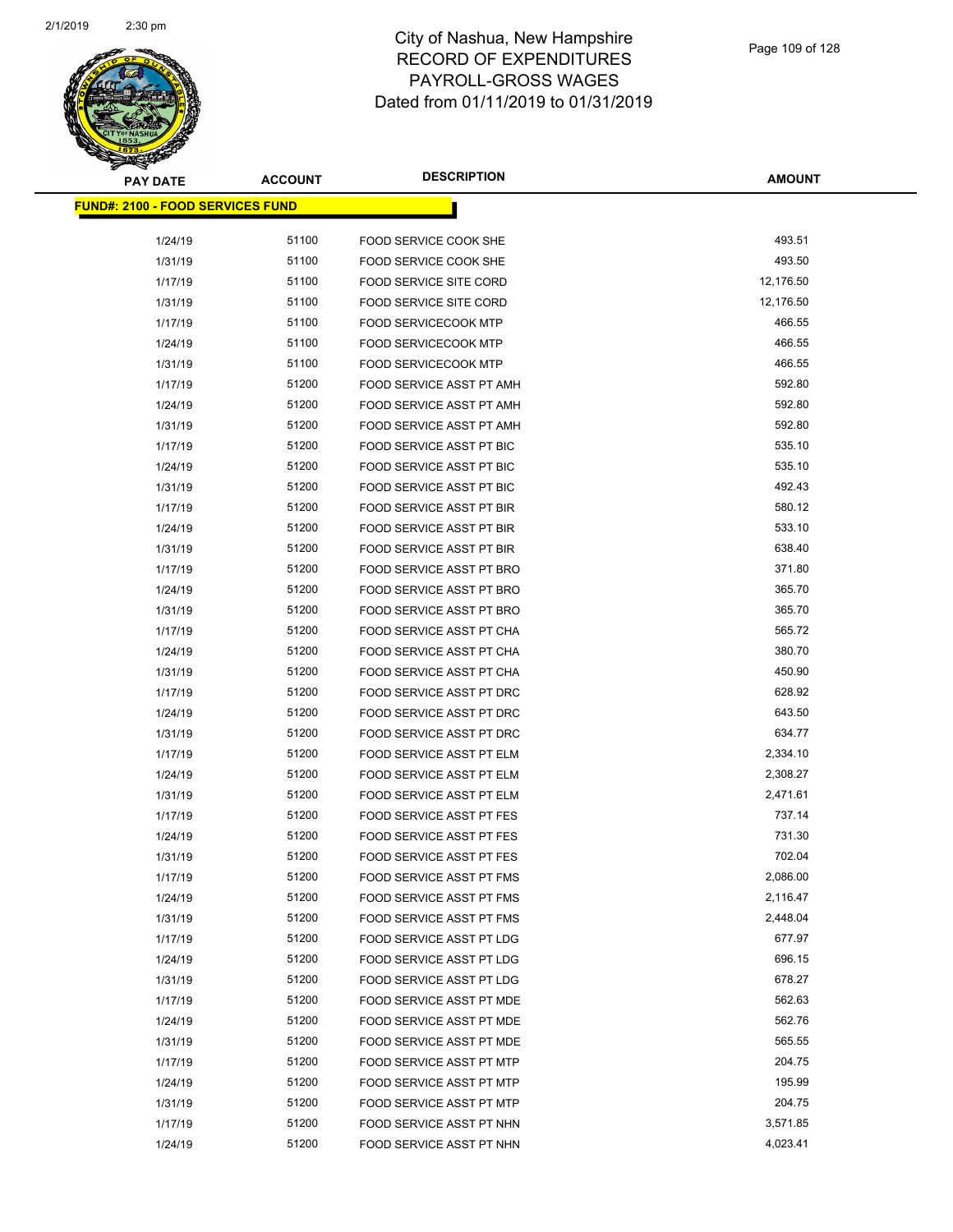

| <b>PAY DATE</b>                          | <b>ACCOUNT</b> | <b>DESCRIPTION</b>              | <b>AMOUNT</b> |
|------------------------------------------|----------------|---------------------------------|---------------|
| <u> FUND#: 2100 - FOOD SERVICES FUND</u> |                |                                 |               |
| 1/31/19                                  | 51200          | FOOD SERVICE ASST PT NHN        | 3,150.29      |
| 1/17/19                                  | 51200          | FOOD SERVICE ASST PT NHS        | 4,124.86      |
| 1/24/19                                  | 51200          | FOOD SERVICE ASST PT NHS        | 4,275.39      |
| 1/31/19                                  | 51200          | <b>FOOD SERVICE ASST PT NHS</b> | 4,236.80      |
| 1/17/19                                  | 51200          | FOOD SERVICE ASST PT NSE        | 196.68        |
| 1/31/19                                  | 51200          | FOOD SERVICE ASST PT NSE        | 65.56         |
| 1/17/19                                  | 51200          | <b>FOOD SERVICE ASST PT PMS</b> | 2,600.11      |
| 1/24/19                                  | 51200          | <b>FOOD SERVICE ASST PT PMS</b> | 2,572.47      |
| 1/31/19                                  | 51200          | FOOD SERVICE ASST PT PMS        | 2,407.09      |
| 1/17/19                                  | 51200          | FOOD SERVICE ASST PT SHE        | 627.80        |
| 1/24/19                                  | 51200          | FOOD SERVICE ASST PT SHE        | 685.70        |
| 1/31/19                                  | 51200          | FOOD SERVICE ASST PT SHE        | 606.47        |
| 1/17/19                                  | 51300          | <b>OVERTIME</b>                 | 546.21        |
| 1/24/19                                  | 51300          | <b>OVERTIME</b>                 | 87.45         |
| 1/31/19                                  | 51300          | <b>OVERTIME</b>                 | 50.06         |
| 1/17/19                                  | 51412          | <b>WAGES PER DIEM</b>           | 1,251.91      |
| 1/24/19                                  | 51412          | <b>WAGES PER DIEM</b>           | 1,599.98      |
| 1/31/19                                  | 51412          | <b>WAGES PER DIEM</b>           | 976.96        |
| 1/17/19                                  | 51600          | <b>LONGEVITY</b>                | 19,300.00     |
| 1/31/19                                  | 55118          | TELEPHONE-CELLULAR              | 40.00         |
|                                          |                |                                 |               |

### **TOTAL FUND 2100 - FOOD SERVICES FUND 6155,822.95**

### **FUND#: 2201 - DRIVERS EDUCATION FUND**

| 1,835.00 | DRIVER INSTRUCTOR         | 51200 | 1/17/19 |
|----------|---------------------------|-------|---------|
| 315.00   | DRIVER INSTRUCTOR         | 51200 | 1/24/19 |
| 100.00   | DRIVER INSTRUCTOR         | 51200 | 1/31/19 |
| 100.00   | <b>ELL TUTOR</b>          | 51200 | 1/24/19 |
| 630.00   | <b>TEACHER ELL FES</b>    | 51200 | 1/17/19 |
| 875.00   | <b>TEACHER ELL FES</b>    | 51200 | 1/31/19 |
| 490.00   | <b>TEACHER TECHED ELM</b> | 51200 | 1/17/19 |
| 280.00   | <b>TEACHER TECHED ELM</b> | 51200 | 1/31/19 |
| 63.09    | <b>OVERTIME</b>           | 51300 | 1/24/19 |

### **TOTAL FUND 2201 - DRIVERS EDUCATION FUND \$4,688.09**

| <u> FUND#: 2207 - ADULT ED/CONTINUING ED</u> |       |                             |        |
|----------------------------------------------|-------|-----------------------------|--------|
| 1/17/19                                      | 51100 | CLERICAL ADULT ED NHN       | 773.50 |
| 1/24/19                                      | 51100 | CLERICAL ADULT ED NHN       | 792.78 |
| 1/31/19                                      | 51100 | CLERICAL ADULT ED NHN       | 786.14 |
| 1/17/19                                      | 51200 | ADULT ED ENRICHMENT TEACHER | 50.00  |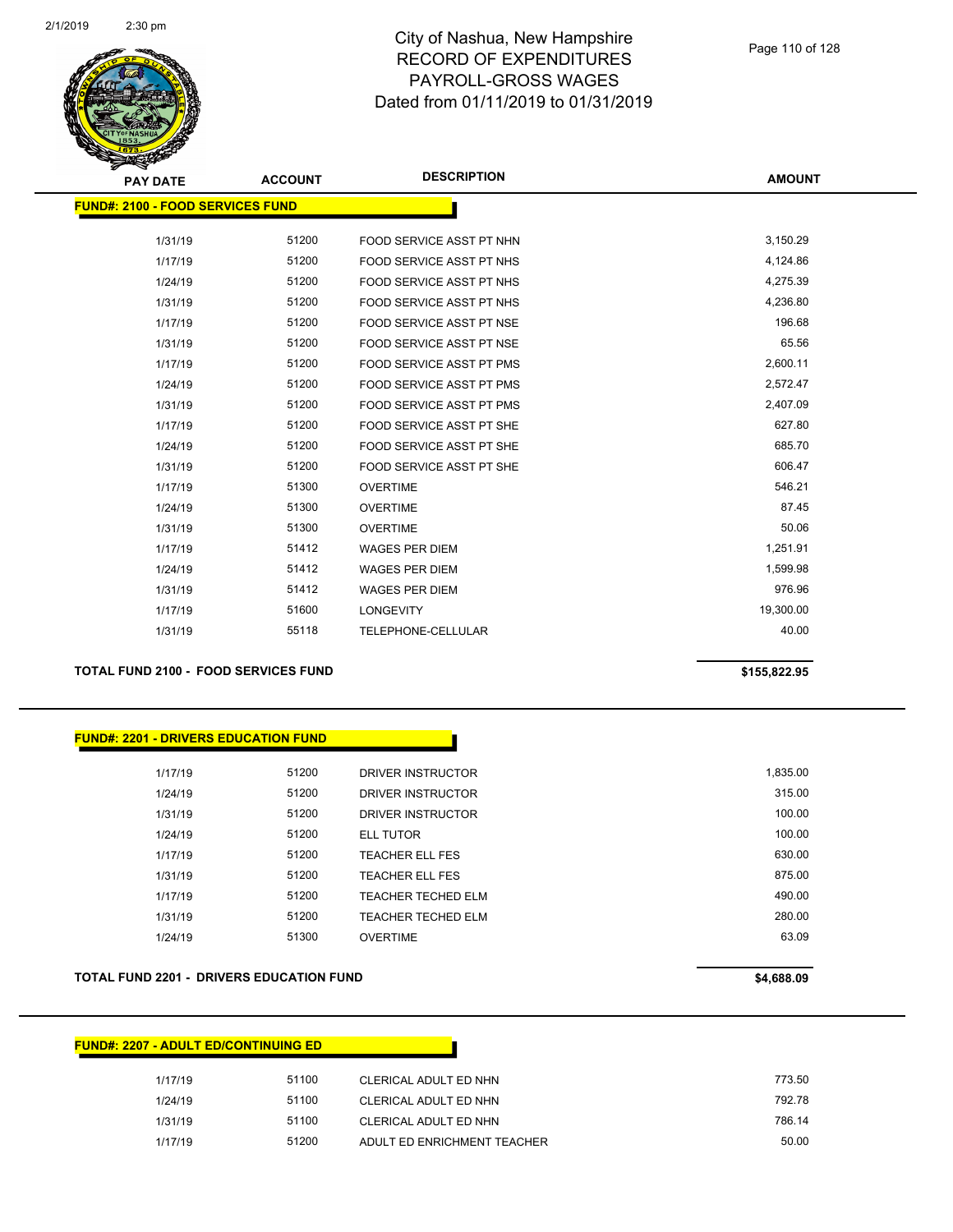

|                                                                            | <b>ACCOUNT</b> | <b>DESCRIPTION</b>          | <b>AMOUNT</b> |
|----------------------------------------------------------------------------|----------------|-----------------------------|---------------|
| <b>FUND#: 2207 - ADULT ED/CONTINUING ED</b>                                |                |                             |               |
| 1/24/19                                                                    | 51200          | ADULT ED ENRICHMENT TEACHER | 50.00         |
| 1/31/19                                                                    | 51200          | ADULT ED ENRICHMENT TEACHER | 50.00         |
| 1/31/19                                                                    | 51200          | TEACHER ART NHN             | 75.00         |
| TOTAL FUND 2207 - ADULT ED/CONTINUING ED                                   |                |                             | \$2,577.42    |
| <b>FUND#: 2222 - AFTER SCHOOL PROGRAM</b>                                  |                |                             |               |
| 1/17/19                                                                    | 51100          | 21 CENTURY COORDINATOR      | 2,322.00      |
| 1/31/19                                                                    | 51100          | 21 CENTURY COORDINATOR      | 2,322.00      |
| 1/31/19                                                                    | 55118          | TELEPHONE-CELLULAR          | 40.00         |
| TOTAL FUND 2222 - AFTER SCHOOL PROGRAM                                     |                |                             | \$4,684.00    |
|                                                                            |                |                             |               |
| <b>FUND#: 2252 - DAY CARE</b>                                              |                |                             |               |
|                                                                            |                |                             |               |
| 1/17/19                                                                    | 51100          | PANTHER PRESCHOOL DIRECTOR  | 1,096.19      |
| 1/31/19                                                                    | 51100          | PANTHER PRESCHOOL DIRECTOR  | 1,096.20      |
|                                                                            |                |                             | \$2,192.39    |
| <b>TOTAL FUND 2252 - DAY CARE</b><br><b>FUND#: 2257 - SPECIAL ED LOCAL</b> |                |                             |               |
| 1/17/19                                                                    | 51100          | PARA DW SPEC ED NHS         | 418.76        |
| 1/24/19                                                                    | 51100          | PARA DW SPEC ED NHS         | 444.03        |
| 1/31/19                                                                    | 51100          | PARA DW SPEC ED NHS         | 317.68        |
| 1/17/19                                                                    | 51100          | PARA DW SPEC ED WID         | 465.69        |
| 1/24/19                                                                    | 51100          | PARA DW SPEC ED WID         | 498.18        |
| 1/31/19                                                                    | 51100          | PARA DW SPEC ED WID         | 454.86        |
| 1/17/19                                                                    | 51100          | PARA INST SHE               | 630.19        |
| 1/24/19                                                                    | 51100          | PARA INST SHE               | 615.53        |
| 1/31/19                                                                    | 51100          | PARA INST SHE               | 625.30        |
| 1/24/19                                                                    | 51412          | WAGES PER DIEM              | 8.00          |

| <u> FUND#: 2503 - PARKS &amp; REC PROGRAMS FUND</u> |       |                     |
|-----------------------------------------------------|-------|---------------------|
| 1/17/19                                             | 51100 | PROGRAM COORDINATOR |
| 1/24/19                                             | 51100 | PROGRAM COORDINATOR |
| 1/31/19                                             | 51100 | PROGRAM COORDINATOR |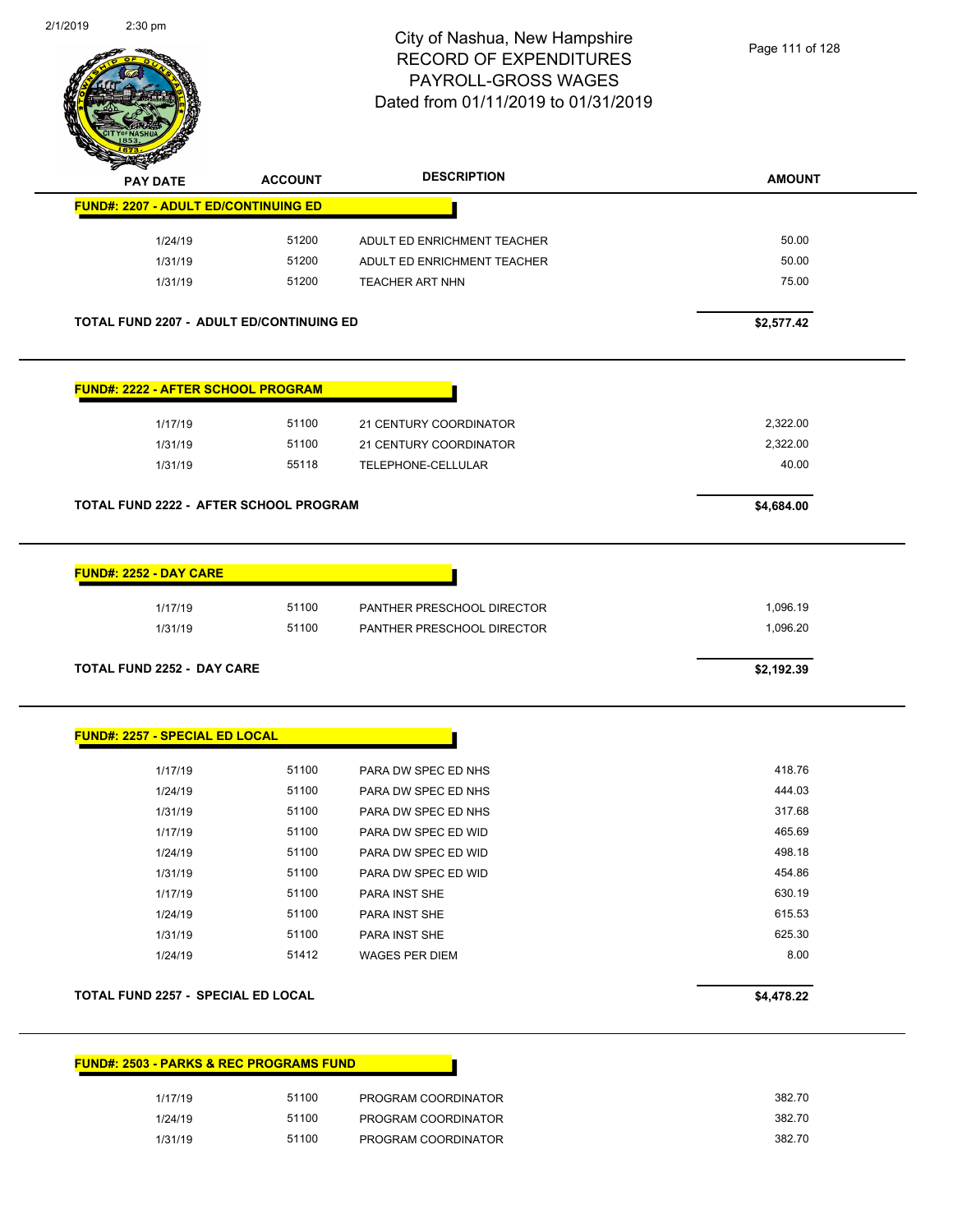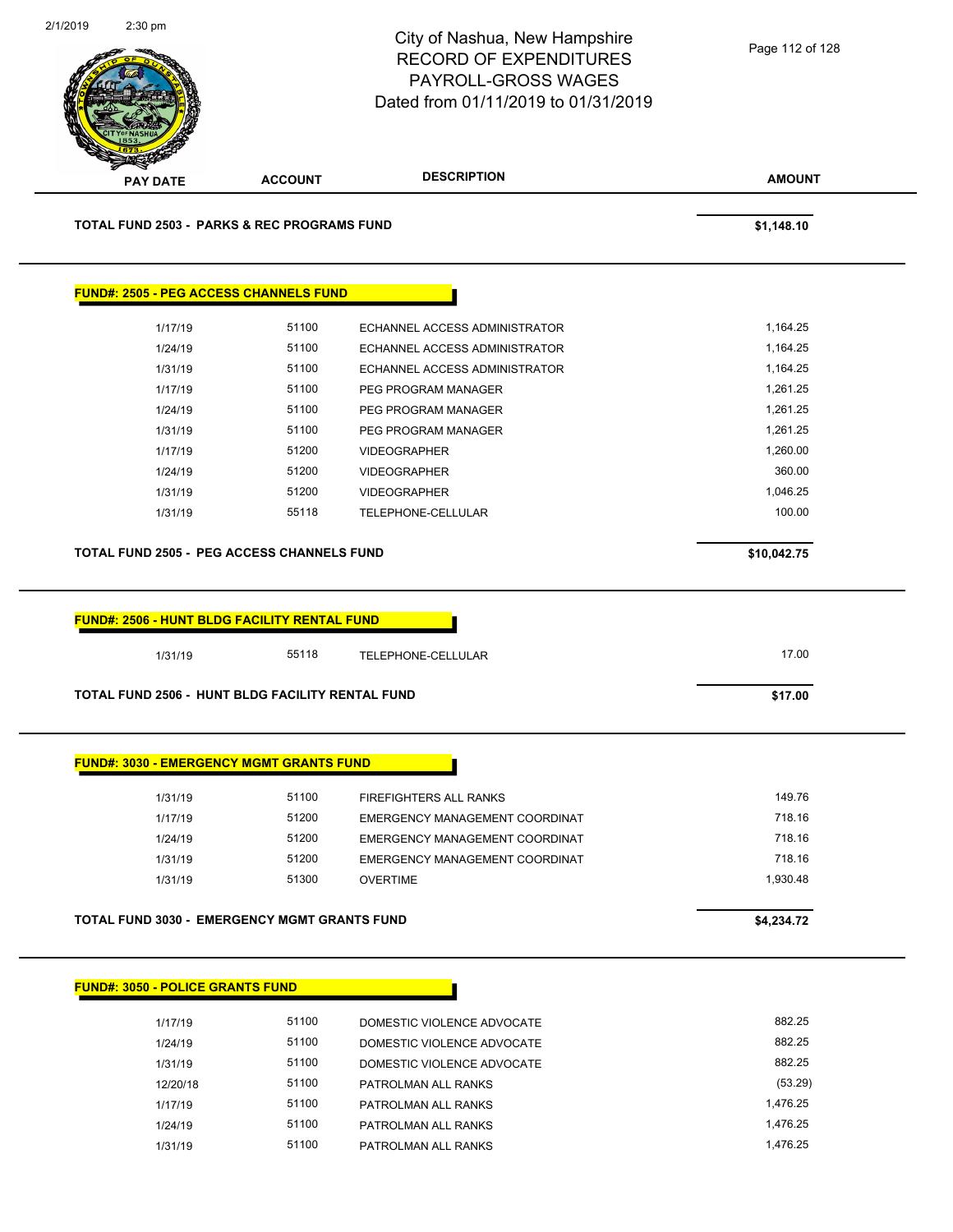

| <b>PAY DATE</b>                                     | <b>ACCOUNT</b> | <b>DESCRIPTION</b>                 | <b>AMOUNT</b> |  |  |
|-----------------------------------------------------|----------------|------------------------------------|---------------|--|--|
| <b>FUND#: 3050 - POLICE GRANTS FUND</b>             |                |                                    |               |  |  |
| 1/17/19                                             | 51300          | <b>OVERTIME</b>                    | 6,715.93      |  |  |
| 1/24/19                                             | 51300          | <b>OVERTIME</b>                    | 6,630.36      |  |  |
| 1/31/19                                             | 51300          | <b>OVERTIME</b>                    | 5,514.02      |  |  |
|                                                     |                |                                    |               |  |  |
| <b>TOTAL FUND 3050 - POLICE GRANTS FUND</b>         |                |                                    | \$25,882.52   |  |  |
|                                                     |                |                                    |               |  |  |
| <b>FUND#: 3060 - FIRE GRANTS FUND</b>               |                |                                    |               |  |  |
|                                                     | 51100          |                                    | 3,087.49      |  |  |
| 12/31/18                                            |                | CAPTAIN FIRE TRAINING SAFETY       |               |  |  |
| <b>TOTAL FUND 3060 - FIRE GRANTS FUND</b>           |                |                                    | \$3,087.49    |  |  |
|                                                     |                |                                    |               |  |  |
|                                                     |                |                                    |               |  |  |
| <b>FUND#: 3068 - COMMUNITY SERVICES GRANTS FUND</b> |                |                                    |               |  |  |
| 1/17/19                                             | 51100          | BILINGUAL COMM HEALTH WORKER       | 92.14         |  |  |
| 1/24/19                                             | 51100          | BILINGUAL COMM HEALTH WORKER       | 89.85         |  |  |
| 1/31/19                                             | 51100          | BILINGUAL COMM HEALTH WORKER       | 89.27         |  |  |
| 1/17/19                                             | 51100          | <b>EPIDEMIOLOGIST</b>              | 146.50        |  |  |
| 1/24/19                                             | 51100          | <b>EPIDEMIOLOGIST</b>              | 146.50        |  |  |
| 1/31/19                                             | 51100          | <b>EPIDEMIOLOGIST</b>              | 146.50        |  |  |
| 1/17/19                                             | 51100          | PHNS PROGRAM ASSISTANT             | 807.65        |  |  |
| 1/24/19                                             | 51100          | PHNS PROGRAM ASSISTANT             | 807.65        |  |  |
| 1/31/19                                             | 51100          | PHNS PROGRAM ASSISTANT             | 807.65        |  |  |
| 1/17/19                                             | 51100          | PROGRAM ASSISTANT COMMUNITY HEALTH | 211.80        |  |  |
| 1/24/19                                             | 51100          | PROGRAM ASSISTANT COMMUNITY HEALTH | 211.80        |  |  |
| 1/31/19                                             | 51100          | PROGRAM ASSISTANT COMMUNITY HEALTH | 211.80        |  |  |
| 1/17/19                                             | 51100          | PUB HEALTH NET SVS COORD           | 1,317.40      |  |  |
| 1/24/19                                             | 51100          | PUB HEALTH NET SVS COORD           | 1,317.40      |  |  |
| 1/31/19                                             | 51100          | PUB HEALTH NET SVS COORD           | 1,317.40      |  |  |
| 1/17/19                                             | 51100          | PUB HEALTH PREPAREDNESS COORD      | 1,033.40      |  |  |
| 1/24/19                                             | 51100          | PUB HEALTH PREPAREDNESS COORD      | 1,033.40      |  |  |
| 1/31/19                                             | 51100          | PUB HEALTH PREPAREDNESS COORD      | 1,033.41      |  |  |
| 1/17/19                                             | 51100          | SMP PROGRAM COORDINATOR            | 975.36        |  |  |
| 1/24/19                                             | 51100          | <b>SMP PROGRAM COORDINATOR</b>     | 975.35        |  |  |
| 1/31/19                                             | 51100          | SMP PROGRAM COORDINATOR            | 975.35        |  |  |
| 1/17/19                                             | 51300          | <b>OVERTIME</b>                    | 1.98          |  |  |
| 1/31/19                                             | 55118          | TELEPHONE-CELLULAR                 | 100.00        |  |  |

٠

#### **TOTAL FUND 3068 - COMMUNITY SERVICES GRANTS FUND \$13,849.56**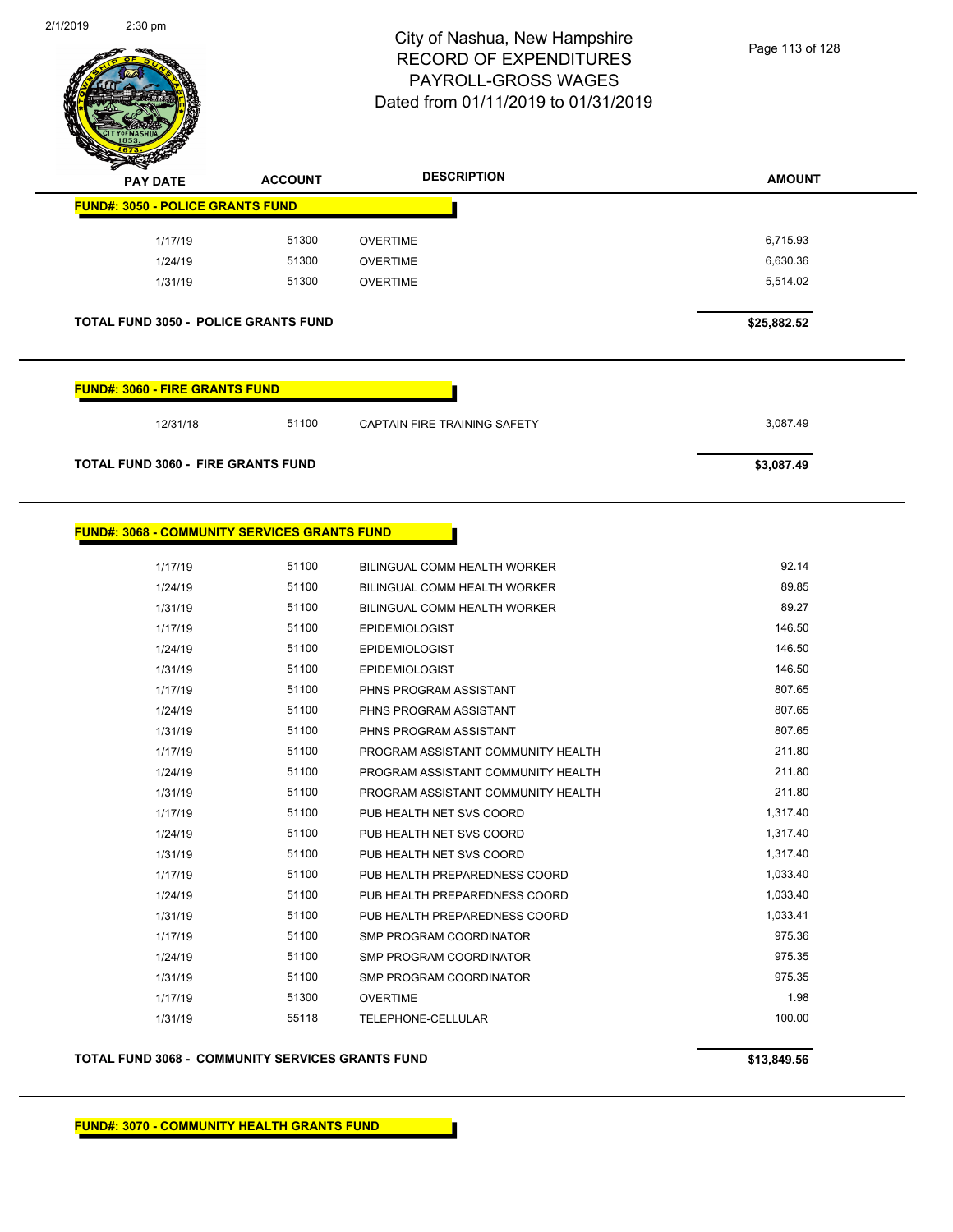

| <b>PAY DATE</b>                                   | <b>ACCOUNT</b> | <b>DESCRIPTION</b>                  | <b>AMOUNT</b> |
|---------------------------------------------------|----------------|-------------------------------------|---------------|
| <b>FUND#: 3070 - COMMUNITY HEALTH GRANTS FUND</b> |                |                                     |               |
| 1/17/19                                           | 51100          | BILINGUAL COMM HEALTH WORKER        | 644.92        |
| 1/24/19                                           | 51100          | BILINGUAL COMM HEALTH WORKER        | 628.78        |
| 1/31/19                                           | 51100          | <b>BILINGUAL COMM HEALTH WORKER</b> | 624.75        |
| 1/17/19                                           | 51100          | PROGRAM ASSISTANT COMMUNITY HEALTH  | 635.40        |
| 1/24/19                                           | 51100          | PROGRAM ASSISTANT COMMUNITY HEALTH  | 635.40        |
| 1/31/19                                           | 51100          | PROGRAM ASSISTANT COMMUNITY HEALTH  | 635.40        |
| 1/17/19                                           | 51300          | <b>OVERTIME</b>                     | 5.96          |
| 1/17/19                                           | 51412          | <b>WAGES PER DIEM</b>               | 164.00        |
| 1/24/19                                           | 51412          | <b>WAGES PER DIEM</b>               | 164.00        |
| 1/31/19                                           | 51412          | <b>WAGES PER DIEM</b>               | 164.00        |
|                                                   |                |                                     |               |
| TOTAL FUND 3070 - COMMUNITY HEALTH GRANTS FUND    |                |                                     | \$4,302.61    |

### **FUND#: 3090 - URBAN PROGRAM GRANTS FUND**

| 1/17/19 | 51100 | ARLINGTON ST COMMUNITY CENTER DIRECTOR | 986.60   |
|---------|-------|----------------------------------------|----------|
| 1/24/19 | 51100 | ARLINGTON ST COMMUNITY CENTER DIRECTOR | 986.60   |
| 1/31/19 | 51100 | ARLINGTON ST COMMUNITY CENTER DIRECTOR | 986.60   |
| 1/17/19 | 51100 | <b>GRANT MGMT SPECIALIST</b>           | 1,080.35 |
| 1/24/19 | 51100 | <b>GRANT MGMT SPECIALIST</b>           | 1,080.35 |
| 1/31/19 | 51100 | <b>GRANT MGMT SPECIALIST</b>           | 1,080.35 |
| 1/17/19 | 51100 | <b>MANAGER URBAN PROGRAMS</b>          | 1,649.35 |
| 1/24/19 | 51100 | <b>MANAGER URBAN PROGRAMS</b>          | 1,649.35 |
| 1/31/19 | 51100 | <b>MANAGER URBAN PROGRAMS</b>          | 1,649.35 |
| 1/17/19 | 51100 | PROGRAM COORDINATOR LP&HH              | 1,255.30 |
| 1/24/19 | 51100 | PROGRAM COORDINATOR LP&HH              | 1,255.30 |
| 1/31/19 | 51100 | PROGRAM COORDINATOR LP&HH              | 1,255.30 |
| 1/17/19 | 51100 | PROJECT ADMINISTRATOR                  | 1,306.00 |
| 1/24/19 | 51100 | PROJECT ADMINISTRATOR                  | 1,306.00 |
| 1/31/19 | 51100 | PROJECT ADMINISTRATOR                  | 1,306.00 |
| 1/17/19 | 51100 | PROJECT ADMINISTRATOR LP&HH            | 1,230.70 |
| 1/24/19 | 51100 | PROJECT ADMINISTRATOR LP&HH            | 1,230.70 |
| 1/31/19 | 51100 | PROJECT ADMINISTRATOR LP&HH            | 1,230.70 |
| 1/17/19 | 51100 | PROJECT SPECIALIST URBAN PROGR         | 1,171.10 |
| 1/24/19 | 51100 | PROJECT SPECIALIST URBAN PROGR         | 1,171.10 |
| 1/31/19 | 51100 | PROJECT SPECIALIST URBAN PROGR         | 1,171.10 |
| 1/31/19 | 55118 | TELEPHONE-CELLULAR                     | 184.00   |

#### **TOTAL FUND 3090 - URBAN PROGRAM GRANTS FUND \$26,222.20**

#### **FUND#: 3120 - TRANSIT GRANTS FUND**

1/17/19 51100 COMMUNICATION SPEC 996.54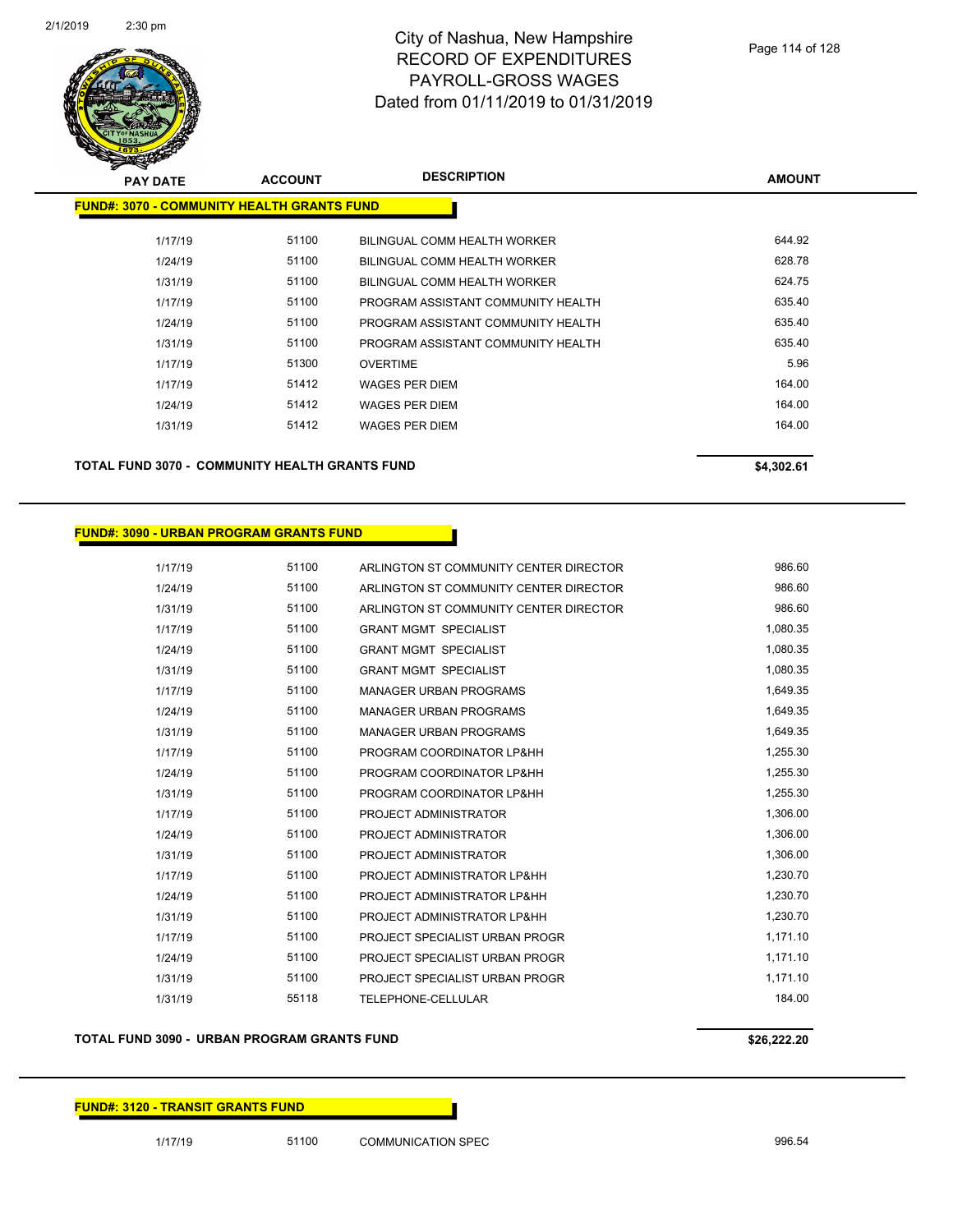

| <b>PAY DATE</b>                          | <b>ACCOUNT</b> | <b>DESCRIPTION</b>                    | <b>AMOUNT</b> |
|------------------------------------------|----------------|---------------------------------------|---------------|
| <b>FUND#: 3120 - TRANSIT GRANTS FUND</b> |                |                                       |               |
| 1/24/19                                  | 51100          | <b>COMMUNICATION SPEC</b>             | 996.55        |
| 1/31/19                                  | 51100          | <b>COMMUNICATION SPEC</b>             | 996.55        |
| 1/17/19                                  | 51100          | <b>TRANSIT FINANCE COORDINATOR</b>    | 1,280.40      |
| 1/24/19                                  | 51100          | <b>TRANSIT FINANCE COORDINATOR</b>    | 1,280.40      |
| 1/31/19                                  | 51100          | TRANSIT FINANCE COORDINATOR           | 1,280.40      |
| 1/17/19                                  | 51100          | <b>TRANSIT FLEET FACILITIES SUPV</b>  | 1,080.35      |
| 1/24/19                                  | 51100          | <b>TRANSIT FLEET FACILITIES SUPV</b>  | 1,080.35      |
| 1/31/19                                  | 51100          | <b>TRANSIT FLEET FACILITIES SUPV</b>  | 1,080.35      |
| 1/17/19                                  | 51100          | <b>TRANSIT MECHANICS</b>              | 1,959.40      |
| 1/24/19                                  | 51100          | <b>TRANSIT MECHANICS</b>              | 2,189.11      |
| 1/31/19                                  | 51100          | <b>TRANSIT MECHANICS</b>              | 1,959.40      |
| 1/3/19                                   | 51100          | <b>TRANSIT OPERATIONS COORDINATOR</b> | (954.50)      |
| 1/17/19                                  | 51100          | <b>TRANSIT OPERATIONS COORDINATOR</b> | 970.00        |
| 1/24/19                                  | 51100          | <b>TRANSIT OPERATIONS COORDINATOR</b> | 970.00        |
| 1/31/19                                  | 51100          | <b>TRANSIT OPERATIONS COORDINATOR</b> | 970.01        |
| 1/17/19                                  | 51100          | <b>TRANSIT OPERATIONS SUPERVISOR</b>  | 1,161.20      |
| 1/24/19                                  | 51100          | <b>TRANSIT OPERATIONS SUPERVISOR</b>  | 1,161.20      |
| 1/31/19                                  | 51100          | <b>TRANSIT OPERATIONS SUPERVISOR</b>  | 1,161.20      |
| 1/17/19                                  | 51100          | <b>TRANSIT UTILITY SERVICE WORKER</b> | 1,442.65      |
| 1/24/19                                  | 51100          | TRANSIT UTILITY SERVICE WORKER        | 1,335.66      |
| 1/31/19                                  | 51100          | <b>TRANSIT UTILITY SERVICE WORKER</b> | 1,442.65      |
| 1/17/19                                  | 51100          | <b>TRANSPORTATION DEPT MANAGER</b>    | 1,746.35      |
| 1/24/19                                  | 51100          | <b>TRANSPORTATION DEPT MANAGER</b>    | 1,746.36      |
| 1/31/19                                  | 51100          | <b>TRANSPORTATION DEPT MANAGER</b>    | 1,746.35      |
| 1/3/19                                   | 51300          | <b>OVERTIME</b>                       | 954.50        |
| 1/24/19                                  | 51300          | OVERTIME                              | 160.49        |
| 1/31/19                                  | 51300          | <b>OVERTIME</b>                       | 1,189.02      |
| 1/31/19                                  | 55118          | <b>TELEPHONE-CELLULAR</b>             | 67.00         |
| 1/31/19                                  | 61107          | <b>CLOTHING &amp; UNIFORMS</b>        | 100.00        |
|                                          |                |                                       |               |

### **TOTAL FUND 3120 - TRANSIT GRANTS FUND \$33,549.94 \$33,549.94**

**FUND#: 3800 - SCHOOL GRANTS FUND**

| 1/17/19 | 51100 | 21 CENTURY ELEM MFAM RES COORD | 5.417.08 |
|---------|-------|--------------------------------|----------|
| 1/31/19 | 51100 | 21 CENTURY ELEM MFAM RES COORD | 5.417.10 |
| 1/17/19 | 51100 | ASSISTANT PRINCIPAL AMH        | 1.469.60 |
| 1/31/19 | 51100 | ASSISTANT PRINCIPAL AMH        | 1.469.60 |
| 1/17/19 | 51100 | ASSISTANT PRINCIPAL BIR        | 1.655.50 |
| 1/31/19 | 51100 | ASSISTANT PRINCIPAL BIR        | 1.655.50 |
| 1/17/19 | 51100 | ASSISTANT PRINCIPAL BRO        | 1.659.60 |
| 1/31/19 | 51100 | ASSISTANT PRINCIPAL BRO        | 1.659.60 |
| 1/17/19 | 51100 | ASSISTANT PRINCIPAL DR CRSP    | 1.614.10 |
| 1/31/19 | 51100 | ASSISTANT PRINCIPAL DR CRSP    | 1.614.10 |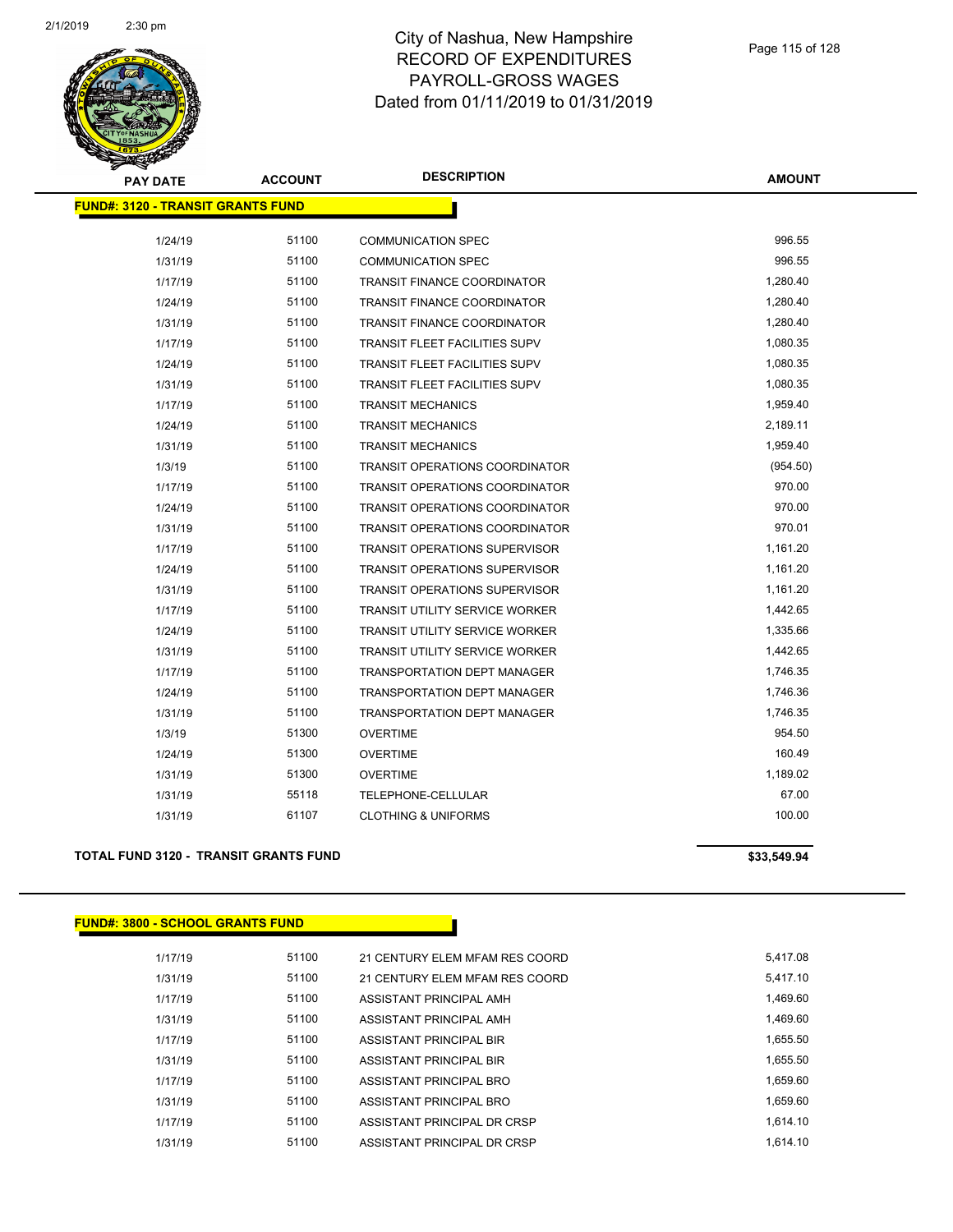

| <b>PAY DATE</b>                         | <b>ACCOUNT</b> | <b>DESCRIPTION</b>             | <b>AMOUNT</b> |
|-----------------------------------------|----------------|--------------------------------|---------------|
| <b>FUND#: 3800 - SCHOOL GRANTS FUND</b> |                |                                |               |
|                                         |                |                                |               |
| 1/17/19                                 | 51100          | ASSISTANT PRINCIPAL SHE        | 1,437.50      |
| 1/31/19                                 | 51100          | ASSISTANT PRINCIPAL SHE        | 1,437.50      |
| 1/17/19                                 | 51100          | <b>CLERICAL 21 CENTURY</b>     | 730.81        |
| 1/24/19                                 | 51100          | <b>CLERICAL 21 CENTURY</b>     | 725.55        |
| 1/31/19                                 | 51100          | <b>CLERICAL 21 CENTURY</b>     | 772.87        |
| 1/17/19                                 | 51100          | <b>DIRECTOR TITLE 1</b>        | 3,248.20      |
| 1/31/19                                 | 51100          | <b>DIRECTOR TITLE 1</b>        | 3,248.20      |
| 1/17/19                                 | 51100          | DW TECHNOLOGY PEER COACH       | 3,068.81      |
| 1/31/19                                 | 51100          | DW TECHNOLOGY PEER COACH       | 3,068.82      |
| 1/17/19                                 | 51100          | ELL OUTREACH WORKER HOURLY     | 381.25        |
| 1/24/19                                 | 51100          | ELL OUTREACH WORKER HOURLY     | 768.75        |
| 1/31/19                                 | 51100          | ELL OUTREACH WORKER HOURLY     | 887.50        |
| 1/17/19                                 | 51100          | <b>INTRUCTIONAL LEADER FES</b> | 2,999.40      |
| 1/31/19                                 | 51100          | <b>INTRUCTIONAL LEADER FES</b> | 2,999.40      |
| 1/17/19                                 | 51100          | LICENSED PRACTICAL NURSE NHS   | 2,086.39      |
| 1/31/19                                 | 51100          | LICENSED PRACTICAL NURSE NHS   | 2,086.40      |
| 1/17/19                                 | 51100          | <b>OFFICE MANAGER TITLE 1</b>  | 1,619.30      |
| 1/31/19                                 | 51100          | OFFICE MANAGER TITLE 1         | 1,619.30      |
| 1/17/19                                 | 51100          | PARA DW SPEC ED AMH            | 651.73        |
| 1/24/19                                 | 51100          | PARA DW SPEC ED AMH            | 656.90        |
| 1/31/19                                 | 51100          | PARA DW SPEC ED AMH            | 656.92        |
| 1/17/19                                 | 51100          | PARA INST AMH                  | 571.55        |
| 1/24/19                                 | 51100          | PARA INST AMH                  | 586.20        |
| 1/31/19                                 | 51100          | PARA INST AMH                  | 586.20        |
| 1/17/19                                 | 51100          | PARA INST FES                  | 399.27        |
| 1/24/19                                 | 51100          | PARA INST FES                  | 419.73        |
| 1/31/19                                 | 51100          | PARA INST FES                  | 402.68        |
| 1/17/19                                 | 51100          | PARA INST MTP                  | 423.15        |
| 1/24/19                                 | 51100          | PARA INST MTP                  | 412.92        |
| 1/31/19                                 | 51100          | PARA INST MTP                  | 412.91        |
| 1/17/19                                 | 51100          | PARA TTI AMH                   | 1,248.19      |
| 1/24/19                                 | 51100          | PARA TTI AMH                   | 1,110.96      |
| 1/31/19                                 | 51100          | PARA TTI AMH                   | 1,189.60      |
| 1/17/19                                 | 51100          | PARA TTI DRC                   | 995.17        |
| 1/24/19                                 | 51100          | PARA TTI DRC                   | 900.52        |
| 1/31/19                                 | 51100          | PARA TTI DRC                   | 866.27        |
| 1/17/19                                 | 51100          | PARA TTI LDG                   | 2,418.05      |
| 1/24/19                                 | 51100          | PARA TTI LDG                   | 2,432.53      |
| 1/31/19                                 | 51100          | PARA TTI LDG                   | 2,388.57      |
| 1/17/19                                 | 51100          | PARA TTI MTP                   | 1,700.82      |
| 1/24/19                                 | 51100          | PARA TTI MTP                   | 1,676.32      |
| 1/31/19                                 | 51100          | PARA TTI MTP                   | 1,638.44      |
| 1/17/19                                 | 51100          | PARA TTI NURSERY               | 1,068.57      |
| 1/24/19                                 | 51100          | PARA TTI NURSERY               | 930.65        |
| 1/31/19                                 | 51100          | PARA TTI NURSERY               | 517.67        |
|                                         |                |                                |               |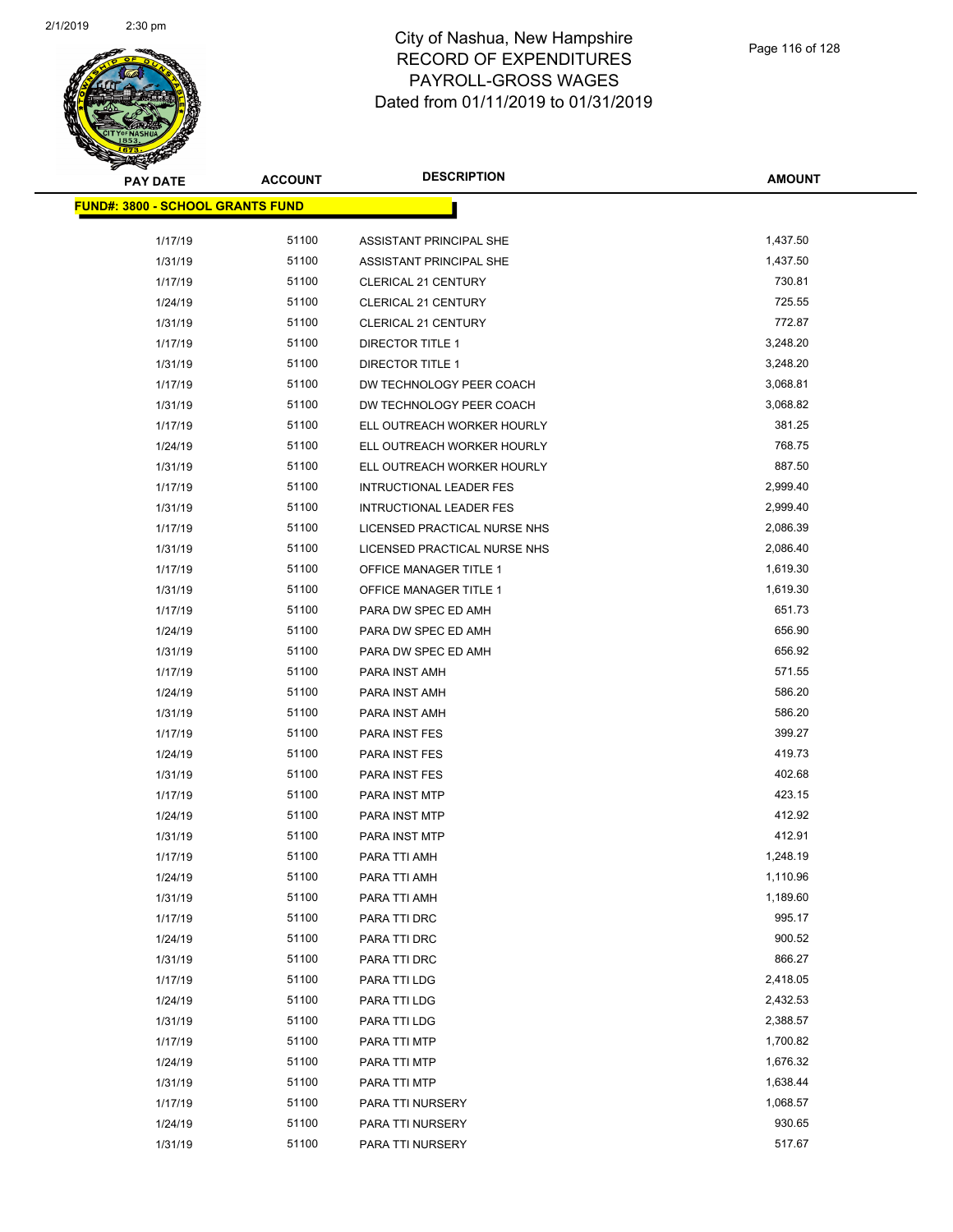

| <b>PAY DATE</b>                         | <b>ACCOUNT</b> | <b>DESCRIPTION</b>        | <b>AMOUNT</b> |
|-----------------------------------------|----------------|---------------------------|---------------|
| <b>FUND#: 3800 - SCHOOL GRANTS FUND</b> |                |                           |               |
|                                         |                |                           |               |
| 1/17/19                                 | 51100          | PEER COACH                | 4,956.91      |
| 1/31/19                                 | 51100          | PEER COACH                | 4,956.91      |
| 1/17/19                                 | 51100          | SIGN LANGUAGE INTERPRETER | 1,129.79      |
| 1/24/19                                 | 51100          | SIGN LANGUAGE INTERPRETER | 1,169.02      |
| 1/17/19                                 | 51100          | SOCIAL WORKER             | 2,885.21      |
| 1/31/19                                 | 51100          | SOCIAL WORKER             | 2,885.20      |
| 1/17/19                                 | 51100          | <b>TEACHER DWSE BRO</b>   | 1,794.51      |
| 1/31/19                                 | 51100          | <b>TEACHER DWSE BRO</b>   | 1,794.50      |
| 1/17/19                                 | 51100          | TEACHER DWSE CHA          | 3,976.00      |
| 1/31/19                                 | 51100          | TEACHER DWSE CHA          | 3,976.00      |
| 1/17/19                                 | 51100          | TEACHER DWSE ELM          | 1,877.38      |
| 1/31/19                                 | 51100          | TEACHER DWSE ELM          | 1,877.39      |
| 1/17/19                                 | 51100          | TEACHER DWSE NHS          | 2,674.40      |
| 1/31/19                                 | 51100          | TEACHER DWSE NHS          | 2,674.40      |
| 1/17/19                                 | 51100          | TEACHER PRESCHOOL NHS     | 1,872.10      |
| 1/31/19                                 | 51100          | TEACHER PRESCHOOL NHS     | 1,872.10      |
| 1/17/19                                 | 51100          | <b>TEACHER SPED AMH</b>   | 2,085.01      |
| 1/31/19                                 | 51100          | <b>TEACHER SPED AMH</b>   | 2,085.00      |
| 1/17/19                                 | 51100          | TEACHER SPED BIC          | 1,949.20      |
| 1/31/19                                 | 51100          | TEACHER SPED BIC          | 1,949.20      |
| 1/17/19                                 | 51100          | TEACHER SPED BRO          | 1,698.31      |
| 1/31/19                                 | 51100          | TEACHER SPED BRO          | 1,698.30      |
| 1/17/19                                 | 51100          | TEACHER SPED DRC          | 1,805.70      |
| 1/31/19                                 | 51100          | TEACHER SPED DRC          | 1,805.70      |
| 1/17/19                                 | 51100          | TEACHER SPED ELM          | 1,737.51      |
| 1/31/19                                 | 51100          | TEACHER SPED ELM          | 1,737.50      |
| 1/17/19                                 | 51100          | TEACHER SPED FES          | 1,561.40      |
| 1/31/19                                 | 51100          | TEACHER SPED FES          | 1,561.40      |
| 1/17/19                                 | 51100          | TEACHER SPED FMS          | 2,007.11      |
| 1/31/19                                 | 51100          | <b>TEACHER SPED FMS</b>   | 2,007.10      |
| 1/17/19                                 | 51100          | <b>TEACHER SPED LDG</b>   | 1,797.19      |
| 1/31/19                                 | 51100          | TEACHER SPED LDG          | 1,797.20      |
| 1/17/19                                 | 51100          | TEACHER SPED MDE          | 3,954.10      |
| 1/31/19                                 | 51100          | TEACHER SPED MDE          | 3,954.10      |
| 1/17/19                                 | 51100          | TEACHER SPED NHN          | 9,724.50      |
| 1/31/19                                 | 51100          | TEACHER SPED NHN          | 9,724.50      |
| 1/17/19                                 | 51100          | TEACHER SPED NHS          | 4,684.80      |
| 1/31/19                                 | 51100          | TEACHER SPED NHS          | 4,684.80      |
| 1/17/19                                 | 51100          | TEACHER SPED NSE          | 6,712.98      |
| 1/31/19                                 | 51100          | TEACHER SPED NSE          | 6,713.00      |
| 1/17/19                                 | 51100          | TEACHER SPED PMS          | 3,537.20      |
| 1/31/19                                 | 51100          | TEACHER SPED PMS          | 3,537.20      |
| 1/17/19                                 | 51100          | TITLE ONE PARA FES        | 1,602.85      |
| 1/24/19                                 | 51100          | TITLE ONE PARA FES        | 1,599.14      |
| 1/31/19                                 | 51100          | TITLE ONE PARA FES        | 1,571.10      |
|                                         |                |                           |               |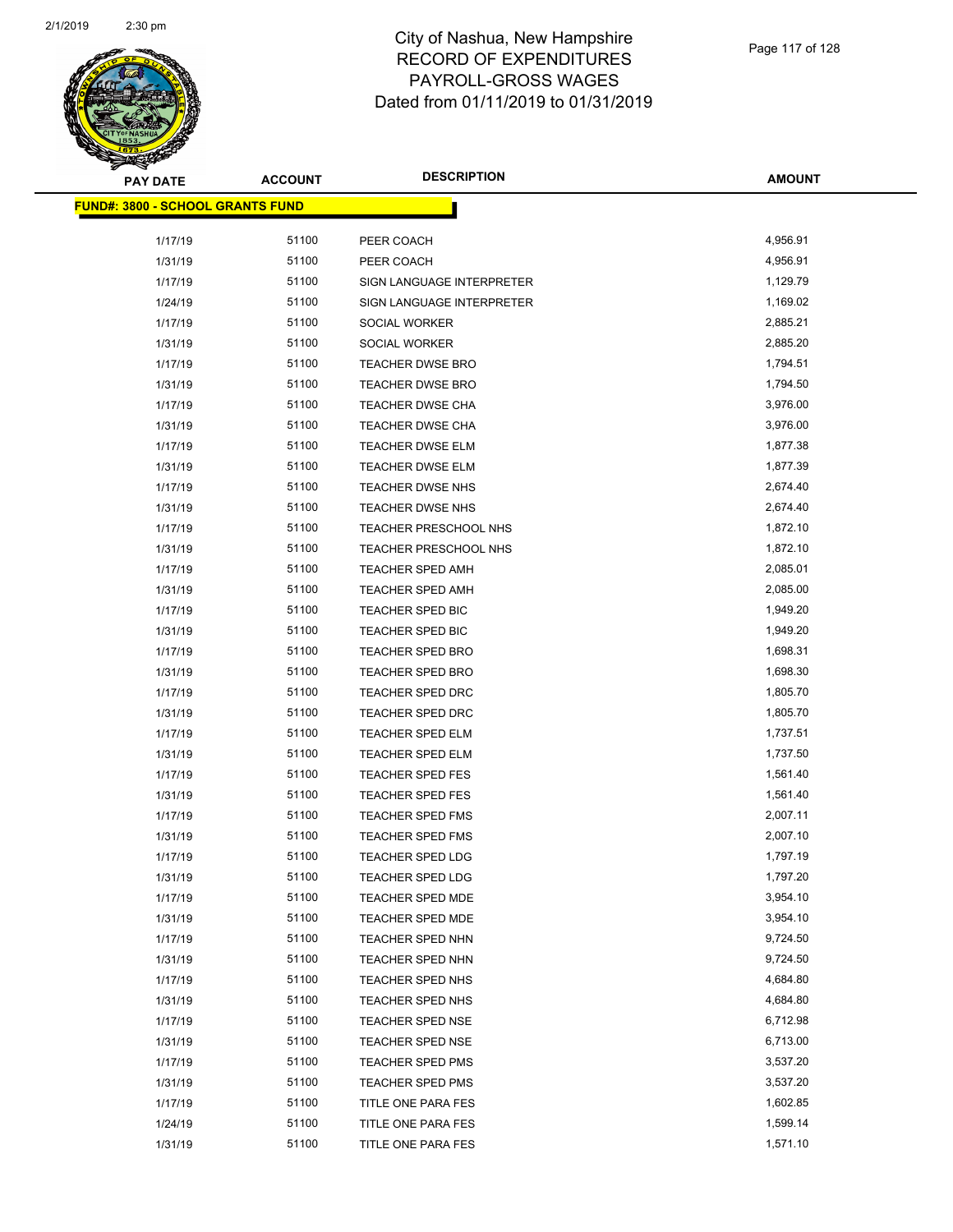

| <b>PAY DATE</b>                          | <b>ACCOUNT</b> | <b>DESCRIPTION</b>            | <b>AMOUNT</b> |
|------------------------------------------|----------------|-------------------------------|---------------|
| <u> FUND#: 3800 - SCHOOL GRANTS FUND</u> |                |                               |               |
|                                          |                |                               |               |
| 1/17/19                                  | 51200          | 21 CENTURY PROGRAM ASSISTANT  | 1,710.00      |
| 1/24/19                                  | 51200          | 21 CENTURY PROGRAM ASSISTANT  | 1,747.50      |
| 1/31/19                                  | 51200          | 21 CENTURY PROGRAM ASSISTANT  | 1,620.00      |
| 1/17/19                                  | 51200          | 21ST CENTURY INSTRUCTOR       | 715.00        |
| 1/24/19                                  | 51200          | 21ST CENTURY INSTRUCTOR       | 742.50        |
| 1/31/19                                  | 51200          | 21ST CENTURY INSTRUCTOR       | 652.50        |
| 1/31/19                                  | 51200          | ASSISTANT PRINCIPAL NHN       | 100.00        |
| 1/17/19                                  | 51200          | ASSISTANT PRINCIPAL NHS       | 100.00        |
| 1/17/19                                  | 51200          | <b>FAMILY LIAISON</b>         | 356.25        |
| 1/24/19                                  | 51200          | <b>FAMILY LIAISON</b>         | 375.00        |
| 1/31/19                                  | 51200          | <b>FAMILY LIAISON</b>         | 381.25        |
| 1/17/19                                  | 51200          | <b>GUIDANCE COUNSELOR FES</b> | 150.00        |
| 1/31/19                                  | 51200          | <b>GUIDANCE COUNSELOR FES</b> | 175.00        |
| 1/17/19                                  | 51200          | HOME SCHOOL CORD TTI          | 4,139.66      |
| 1/24/19                                  | 51200          | HOME SCHOOL CORD TTI          | 4,118.28      |
| 1/31/19                                  | 51200          | HOME SCHOOL CORD TTI          | 3,603.79      |
| 1/24/19                                  | 51200          | <b>INTERPRETER</b>            | 75.00         |
| 1/17/19                                  | 51200          | LUNCH MONITOR DRC             | 145.00        |
| 1/24/19                                  | 51200          | LUNCH MONITOR DRC             | 177.50        |
| 1/31/19                                  | 51200          | LUNCH MONITOR DRC             | 142.50        |
| 1/17/19                                  | 51200          | LUNCH MONITOR FES             | 100.00        |
| 1/31/19                                  | 51200          | LUNCH MONITOR NHN             | 425.00        |
| 1/24/19                                  | 51200          | PARA DW SPEC ED AMH           | 107.38        |
| 1/17/19                                  | 51200          | PARA DW SPEC ED BIR           | 16.07         |
| 1/24/19                                  | 51200          | PARA DW SPEC ED BIR           | 16.07         |
| 1/17/19                                  | 51200          | PARA DW SPEC ED SHE           | 60.72         |
| 1/24/19                                  | 51200          | PARA DW SPEC ED SHE           | 60.72         |
| 1/31/19                                  | 51200          | PARA DW SPEC ED SHE           | 60.72         |
| 1/17/19                                  | 51200          | PARA ELL PMS                  | 68.25         |
| 1/31/19                                  | 51200          | PARA ELL PMS                  | 40.95         |
| 1/24/19                                  | 51200          | PARA INST AMH                 | 155.94        |
| 1/17/19                                  | 51200          | PARA INST BIC                 | 81.05         |
| 1/31/19                                  | 51200          | PARA INST BIC                 | 48.63         |
| 1/17/19                                  | 51200          | PARA INST BIR                 | 39.08         |
| 1/24/19                                  | 51200          | PARA INST BIR                 | 97.09         |
| 1/31/19                                  | 51200          | PARA INST BIR                 | 58.01         |
| 1/24/19                                  | 51200          | PARA INST CHA                 | 87.93         |
| 1/31/19                                  | 51200          | PARA INST CHA                 | 219.83        |
| 1/17/19                                  | 51200          | PARA INST FES                 | 39.08         |
| 1/31/19                                  | 51200          | PARA INST FES                 | 58.62         |
| 1/17/19                                  | 51200          | PARA INST SHE                 | 118.11        |
| 1/24/19                                  | 51200          | PARA INST SHE                 | 168.42        |
| 1/31/19                                  | 51200          | PARA INST SHE                 | 147.86        |
| 1/17/19                                  | 51200          | SPECIAL EDUCATION TUTOR       | 862.50        |
| 1/24/19                                  | 51200          | SPECIAL EDUCATION TUTOR       | 1,012.50      |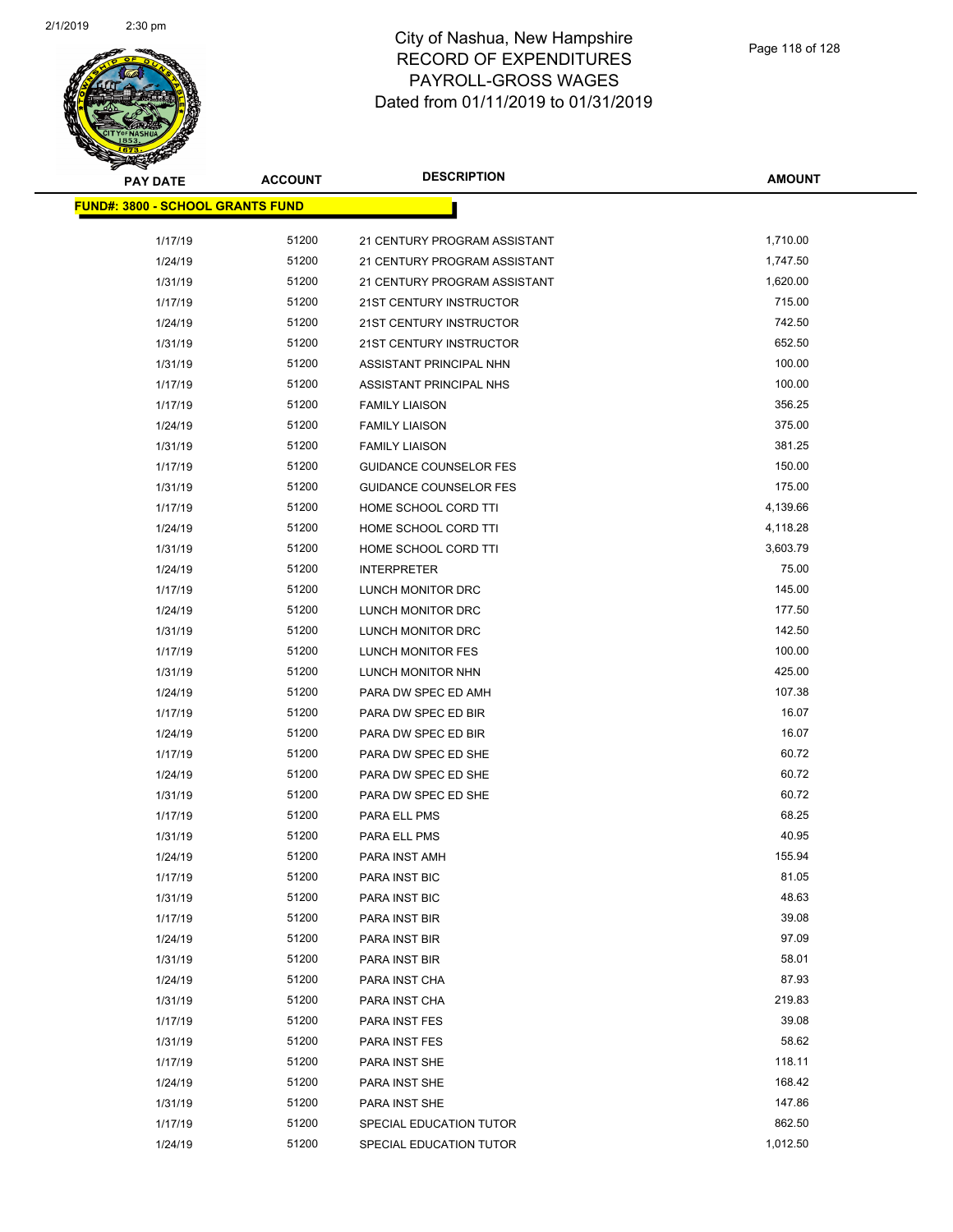

| <b>PAY DATE</b>                          | <b>ACCOUNT</b> | <b>DESCRIPTION</b>          | <b>AMOUNT</b> |
|------------------------------------------|----------------|-----------------------------|---------------|
| <u> FUND#: 3800 - SCHOOL GRANTS FUND</u> |                |                             |               |
|                                          |                |                             |               |
| 1/31/19                                  | 51200          | SPECIAL EDUCATION TUTOR     | 937.50        |
| 1/17/19                                  | 51200          | <b>TEACHER BUSINESS NHS</b> | 100.00        |
| 1/17/19                                  | 51200          | TEACHER ELL BIC             | 125.00        |
| 1/31/19                                  | 51200          | TEACHER ELL BIC             | 75.00         |
| 1/17/19                                  | 51200          | TEACHER ELL DRC             | 50.00         |
| 1/31/19                                  | 51200          | TEACHER ELL DRC             | 100.00        |
| 1/17/19                                  | 51200          | <b>TEACHER ELL ELM</b>      | 56.25         |
| 1/31/19                                  | 51200          | TEACHER ELL ELM             | 381.25        |
| 1/31/19                                  | 51200          | TEACHER ELL FMS             | 200.00        |
| 1/17/19                                  | 51200          | TEACHER ELL NHN             | 100.00        |
| 1/31/19                                  | 51200          | TEACHER ELL NHN             | 175.00        |
| 1/17/19                                  | 51200          | <b>TEACHER ELL PMS</b>      | 125.00        |
| 1/31/19                                  | 51200          | TEACHER ELL PMS             | 75.00         |
| 1/17/19                                  | 51200          | TEACHER ELL SHE             | 75.00         |
| 1/31/19                                  | 51200          | TEACHER ELL SHE             | 187.50        |
| 1/31/19                                  | 51200          | TEACHER ENGLISH NHN         | 100.00        |
| 1/17/19                                  | 51200          | <b>TEACHER ENGLISH NHS</b>  | 100.00        |
| 1/17/19                                  | 51200          | <b>TEACHER GR1 DRC</b>      | 125.00        |
| 1/31/19                                  | 51200          | <b>TEACHER GR1 DRC</b>      | 150.00        |
| 1/17/19                                  | 51200          | <b>TEACHER GR1 FES</b>      | 150.00        |
| 1/31/19                                  | 51200          | <b>TEACHER GR1 FES</b>      | 200.00        |
| 1/17/19                                  | 51200          | <b>TEACHER GR1 LDG</b>      | 50.00         |
| 1/31/19                                  | 51200          | <b>TEACHER GR1 LDG</b>      | 50.00         |
| 1/17/19                                  | 51200          | TEACHER GR2 DRC             | 125.00        |
| 1/31/19                                  | 51200          | TEACHER GR2 DRC             | 150.00        |
| 1/17/19                                  | 51200          | <b>TEACHER GR2 FES</b>      | 150.00        |
| 1/31/19                                  | 51200          | <b>TEACHER GR2 FES</b>      | 75.00         |
| 1/17/19                                  | 51200          | <b>TEACHER GR3 CHA</b>      | 56.25         |
| 1/31/19                                  | 51200          | <b>TEACHER GR3 CHA</b>      | 225.00        |
| 1/17/19                                  | 51200          | <b>TEACHER GR3 DRC</b>      | 300.00        |
| 1/31/19                                  | 51200          | <b>TEACHER GR3 DRC</b>      | 350.00        |
| 1/17/19                                  | 51200          | <b>TEACHER GR3 LDG</b>      | 75.00         |
| 1/31/19                                  | 51200          | <b>TEACHER GR3 LDG</b>      | 50.00         |
| 1/17/19                                  | 51200          | <b>TEACHER GR4 BIC</b>      | 125.00        |
| 1/31/19                                  | 51200          | <b>TEACHER GR4 BIC</b>      | 100.00        |
| 1/17/19                                  | 51200          | <b>TEACHER GR4 BIR</b>      | 50.00         |
| 1/31/19                                  | 51200          | <b>TEACHER GR4 BIR</b>      | 75.00         |
| 1/17/19                                  | 51200          | <b>TEACHER GR4 FES</b>      | 75.00         |
| 1/31/19                                  | 51200          | <b>TEACHER GR4 FES</b>      | 100.00        |
| 1/17/19                                  | 51200          | <b>TEACHER GR4 SHE</b>      | 75.00         |
| 1/31/19                                  | 51200          | <b>TEACHER GR4 SHE</b>      | 187.50        |
| 1/31/19                                  | 51200          | <b>TEACHER GR5 AMH</b>      | 75.00         |
| 1/17/19                                  | 51200          | <b>TEACHER GR5 BIC</b>      | 125.00        |
| 1/31/19                                  | 51200          | <b>TEACHER GR5 BIC</b>      | 68.75         |
| 1/17/19                                  | 51200          | <b>TEACHER GR5 DRC</b>      | 75.00         |
|                                          |                |                             |               |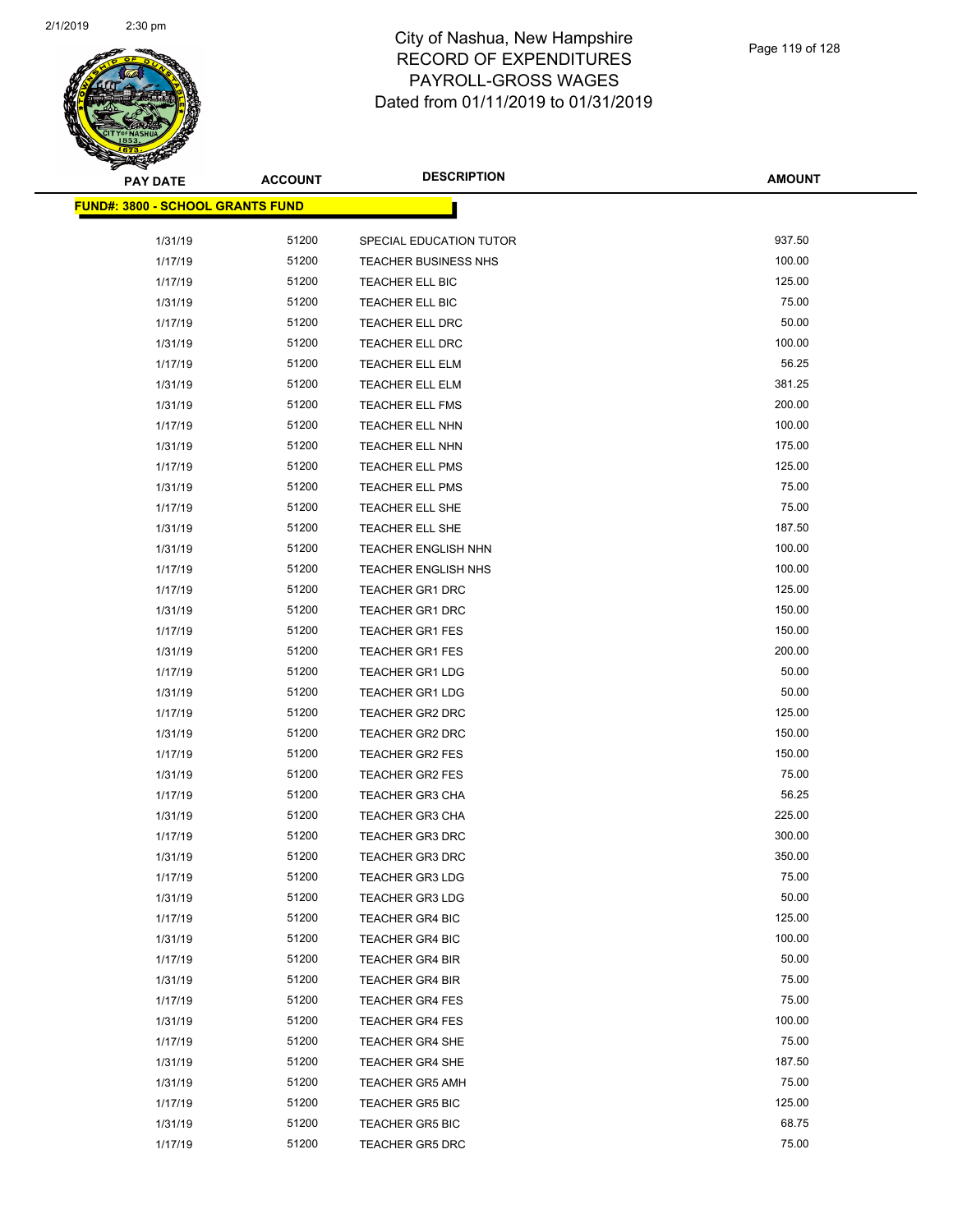

| <b>PAY DATE</b>                         | <b>ACCOUNT</b> | <b>DESCRIPTION</b>            | <b>AMOUNT</b> |
|-----------------------------------------|----------------|-------------------------------|---------------|
| <b>FUND#: 3800 - SCHOOL GRANTS FUND</b> |                |                               |               |
| 1/31/19                                 | 51200          | <b>TEACHER GR5 DRC</b>        | 150.00        |
| 1/31/19                                 | 51200          | TEACHER IN SCH SUSPENSION NHN | 100.00        |
| 1/31/19                                 | 51200          | <b>TEACHER KIND AMH</b>       | 125.00        |
| 1/17/19                                 | 51200          | <b>TEACHER KIND LDG</b>       | 125.00        |
| 1/31/19                                 | 51200          | <b>TEACHER KIND LDG</b>       | 150.00        |
| 1/31/19                                 | 51200          | <b>TEACHER MATH FMS</b>       | 100.00        |
| 1/31/19                                 | 51200          | TEACHER MATH NHN              | 100.00        |
| 1/17/19                                 | 51200          | <b>TEACHER MATH NHS</b>       | 200.00        |
| 1/31/19                                 | 51200          | <b>TEACHER SCIENCE NHN</b>    | 100.00        |
| 1/17/19                                 | 51200          | TEACHER SOCIAL STUDIES NHS    | 100.00        |
| 1/17/19                                 | 51200          | <b>TEACHER SPED BIC</b>       | 100.00        |
| 1/31/19                                 | 51200          | <b>TEACHER SPED BIC</b>       | 100.00        |
| 1/17/19                                 | 51200          | TEACHER SPED NHS              | 450.00        |
| 1/17/19                                 | 51200          | <b>TEACHER TTI AMH</b>        | 10,135.90     |
| 1/31/19                                 | 51200          | <b>TEACHER TTI AMH</b>        | 10,235.87     |
| 1/17/19                                 | 51200          | <b>TEACHER TTI FES</b>        | 2,308.20      |
| 1/31/19                                 | 51200          | <b>TEACHER TTI FES</b>        | 2,308.20      |
| 1/17/19                                 | 51200          | <b>TEACHER TTI LDG</b>        | 8,744.39      |
| 1/31/19                                 | 51200          | <b>TEACHER TTI LDG</b>        | 8,744.39      |
| 1/17/19                                 | 51200          | <b>TEACHER TTI MTP</b>        | 7,254.87      |
| 1/31/19                                 | 51200          | <b>TEACHER TTI MTP</b>        | 7,254.91      |
| 1/17/19                                 | 51200          | <b>TEACHER TTI NURSERY</b>    | 4,885.72      |
| 1/31/19                                 | 51200          | TEACHER TTI NURSERY           | 4,885.70      |
| 1/17/19                                 | 51200          | <b>TEACHER TTIDRC</b>         | 6,107.59      |
| 1/31/19                                 | 51200          | <b>TEACHER TTIDRC</b>         | 6,107.57      |
| 1/17/19                                 | 51200          | TITLE ONE PARA FES            | 54.60         |
| 1/31/19                                 | 51200          | TITLE ONE PARA FES            | 68.25         |
| 1/17/19                                 | 51412          | <b>WAGES PER DIEM</b>         | 225.56        |
| 1/24/19                                 | 51412          | <b>WAGES PER DIEM</b>         | 143.63        |
| 1/31/19                                 | 51412          | <b>WAGES PER DIEM</b>         | 172.26        |
| 1/17/19                                 | 51650          | <b>ADDITIONAL HOURS</b>       | 4,665.00      |
| 1/24/19                                 | 51650          | <b>ADDITIONAL HOURS</b>       | 2,502.12      |
| 1/31/19                                 | 51650          | <b>ADDITIONAL HOURS</b>       | 8,801.06      |

### **TOTAL FUND 3800 - SCHOOL GRANTS FUND \$346,993.19**

#### **FUND#: 3810 - FOOD SERVICE GRANTS FUND**

| 1/17/19 | 51300 | <b>OVERTIME</b> | 596.65 |
|---------|-------|-----------------|--------|
| 1/24/19 | 51300 | <b>OVERTIME</b> | 558.88 |
| 1/31/19 | 51300 | <b>OVERTIME</b> | 813.91 |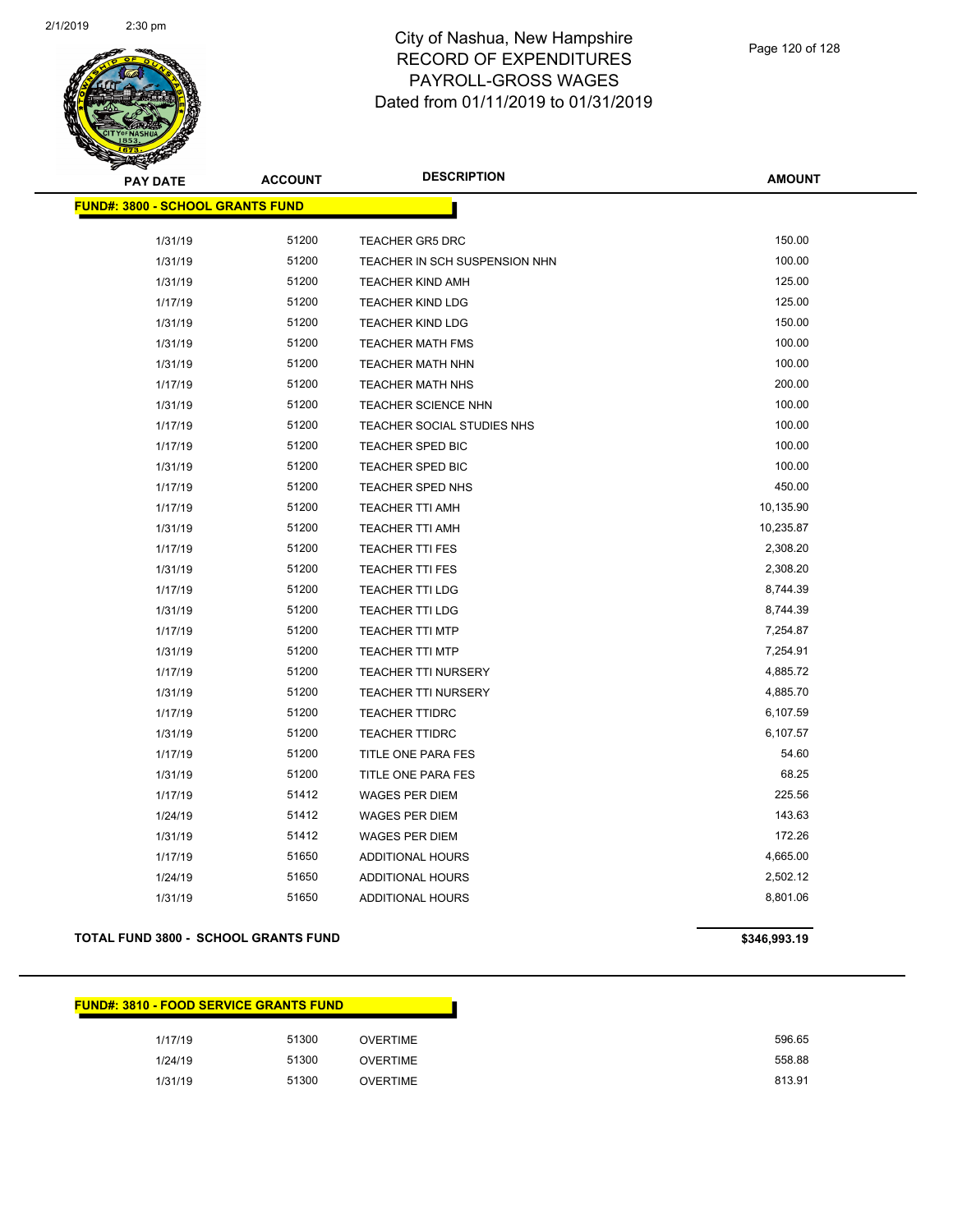

**TOTAL FUND 3810 - FOOD SERVICE GRANTS FUND \$1,969.44** 

 $FUND#:$ 

| 4005 - TRAFFIC VIOLATIONS FUND |       |                                  |        |
|--------------------------------|-------|----------------------------------|--------|
| 1/17/19                        | 51100 | <b>MVR CLERK II</b>              | 320.50 |
|                                |       |                                  |        |
| 1/24/19                        | 51100 | <b>MVR CLERK II</b>              | 320.50 |
| 1/31/19                        | 51100 | <b>MVR CLERK II</b>              | 320.50 |
| 1/17/19                        | 51100 | ORDINANCE VIOLATIONS COORDINATOR | 437.70 |
| 1/24/19                        | 51100 | ORDINANCE VIOLATIONS COORDINATOR | 437.70 |
| 1/31/19                        | 51100 | ORDINANCE VIOLATIONS COORDINATOR | 437.70 |
| 1/17/19                        | 51100 | <b>PARKING MANAGER</b>           | 298.80 |
| 1/24/19                        | 51100 | <b>PARKING MANAGER</b>           | 298.80 |
| 1/31/19                        | 51100 | PARKING MANAGER                  | 298.80 |
| 1/17/19                        | 51200 | <b>MVR CLERK I</b>               | 366.10 |
| 1/24/19                        | 51200 | <b>MVR CLERK I</b>               | 292.88 |
| 1/31/19                        | 51200 | <b>MVR CLERK I</b>               | 369.76 |
| 1/17/19                        | 51200 | PARKING ENFORCEMENT SPECIAL IST  | 463.55 |
| 1/24/19                        | 51200 | PARKING ENFORCEMENT SPECIALIST   | 621.66 |
| 1/31/19                        | 51200 | PARKING ENFORCEMENT SPECIALIST   | 539.00 |
|                                |       |                                  |        |

**TOTAL FUND 4005 - TRAFFIC VIOLATIONS FUND \$5,823.95** 

#### **FUND#: 4030 - POLICE SPECIAL DETAILS FUND**

| 1/17/19 | 51710 | SPECIAL DETAIL-NON PENSIONABLE | 4.810.19 |
|---------|-------|--------------------------------|----------|
| 1/24/19 | 51710 | SPECIAL DETAIL-NON PENSIONABLE | 5.261.34 |
| 1/31/19 | 51710 | SPECIAL DETAIL-NON PENSIONABLE | 5.238.06 |
| 1/17/19 | 51712 | SPECIAL DETAIL-PENSIONABLE     | 2.300.04 |
| 1/24/19 | 51712 | SPECIAL DETAIL-PENSIONABLE     | 2.333.50 |
| 1/31/19 | 51712 | SPECIAL DETAIL-PENSIONABLE     | 1.888.40 |
|         |       |                                |          |

#### **TOTAL FUND 4030 - POLICE SPECIAL DETAILS FUND \$21,831.53**

| <b>FUND#: 4035 - POLICE OVERTIME BILLING FUND</b> |
|---------------------------------------------------|
|---------------------------------------------------|

| <b>TOTAL FUND 4035 - POLICE OVERTIME BILLING FUND</b> |         |       |                 | \$3,225.89 |
|-------------------------------------------------------|---------|-------|-----------------|------------|
|                                                       | 1/31/19 | 51300 | <b>OVERTIME</b> | 626.25     |
|                                                       | 1/24/19 | 51300 | <b>OVERTIME</b> | 1,498.68   |
|                                                       | 1/17/19 | 51300 | <b>OVERTIME</b> | 1,100.96   |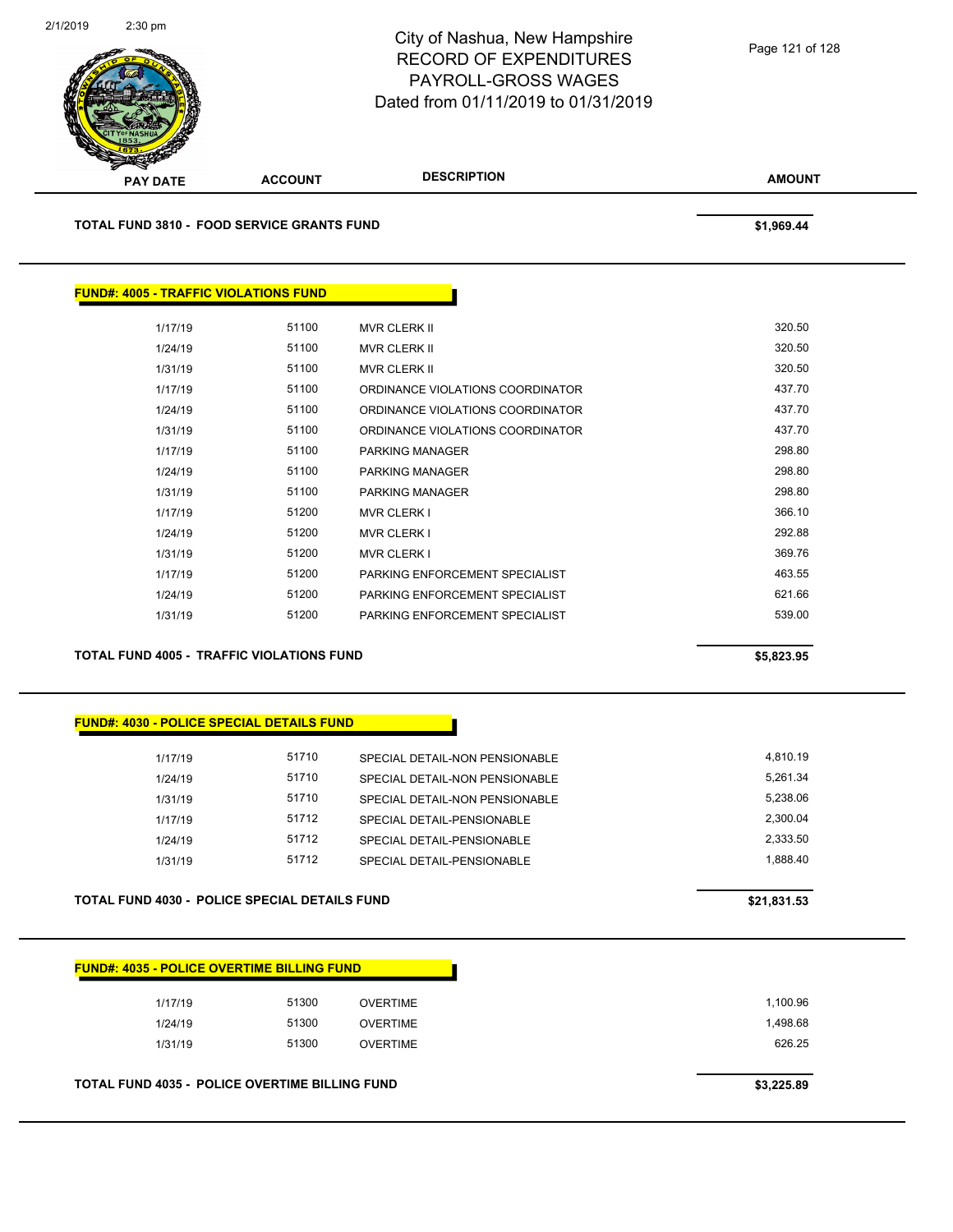

| s<br>$\tilde{\phantom{a}}$<br><b>PAY DATE</b> | <b>ACCOUNT</b>                                 | <b>DESCRIPTION</b>         | <b>AMOUNT</b> |
|-----------------------------------------------|------------------------------------------------|----------------------------|---------------|
|                                               | <b>FUND#: 4065 - FIRE WATCHGUARDS FUND</b>     |                            |               |
| 1/17/19                                       | 51712                                          | SPECIAL DETAIL-PENSIONABLE | 421.39        |
| 1/31/19                                       | 51712                                          | SPECIAL DETAIL-PENSIONABLE | (70.26)       |
|                                               | <b>TOTAL FUND 4065 - FIRE WATCHGUARDS FUND</b> |                            | \$351.13      |

### **FUND#: 6000 - SOLID WASTE FUND**

| 1/17/19 | 51100 | ADMINISTRATIVE ASSISTANT I           | 421.80   |
|---------|-------|--------------------------------------|----------|
| 1/24/19 | 51100 | ADMINISTRATIVE ASSISTANT I           | 421.80   |
| 1/31/19 | 51100 | ADMINISTRATIVE ASSISTANT I           | 421.80   |
| 1/17/19 | 51100 | ADMINISTRATIVE ASSISTANT II          | 858.88   |
| 1/24/19 | 51100 | ADMINISTRATIVE ASSISTANT II          | 858.90   |
| 1/31/19 | 51100 | ADMINISTRATIVE ASSISTANT II          | 858.90   |
| 1/17/19 | 51100 | ASSIST DIRECTOR PUBLIC WORKS         | 202.40   |
| 1/24/19 | 51100 | ASSIST DIRECTOR PUBLIC WORKS         | 202.40   |
| 1/31/19 | 51100 | ASSIST DIRECTOR PUBLIC WORKS         | 202.40   |
| 1/17/19 | 51100 | AUTOMATED TRASH COLLECTION OPR       | 4,898.00 |
| 1/24/19 | 51100 | AUTOMATED TRASH COLLECTION OPR       | 4,898.00 |
| 1/31/19 | 51100 | AUTOMATED TRASH COLLECTION OPR       | 4,898.00 |
| 1/17/19 | 51100 | <b>CITY ENGINEER</b>                 | 343.40   |
| 1/24/19 | 51100 | <b>CITY ENGINEER</b>                 | 343.40   |
| 1/31/19 | 51100 | <b>CITY ENGINEER</b>                 | 343.40   |
| 1/17/19 | 51100 | <b>COLLECTION EQUIP OPR</b>          | 8,342.00 |
| 1/24/19 | 51100 | <b>COLLECTION EQUIP OPR</b>          | 8,342.00 |
| 1/31/19 | 51100 | <b>COLLECTION EQUIP OPR</b>          | 7,450.55 |
| 1/17/19 | 51100 | COLLECTION EQUIP OPR LANDFILL        | 970.40   |
| 1/24/19 | 51100 | <b>COLLECTION EQUIP OPR LANDFILL</b> | 970.40   |
| 1/31/19 | 51100 | <b>COLLECTION EQUIP OPR LANDFILL</b> | 970.40   |
| 1/31/19 | 51100 | <b>COLLECTION SYSTEMS OPERATOR</b>   | 185.28   |
| 1/17/19 | 51100 | DEP TREASURER TAX COLLECTOR          | 261.95   |
| 1/24/19 | 51100 | DEP TREASURER TAX COLLECTOR          | 261.95   |
| 1/31/19 | 51100 | DEP TREASURER TAX COLLECTOR          | 261.95   |
| 1/17/19 | 51100 | <b>DEPUTY CITY ENGINEER</b>          | 82.05    |
| 1/24/19 | 51100 | <b>DEPUTY CITY ENGINEER</b>          | 82.05    |
| 1/31/19 | 51100 | <b>DEPUTY CITY ENGINEER</b>          | 82.05    |
| 1/17/19 | 51100 | DIRECTOR PUBLIC WORKS                | 261.20   |
| 1/24/19 | 51100 | <b>DIRECTOR PUBLIC WORKS</b>         | 261.20   |
| 1/31/19 | 51100 | <b>DIRECTOR PUBLIC WORKS</b>         | 261.20   |
| 1/17/19 | 51100 | DPW BILLING ACCOUNTANT               | 499.05   |
| 1/24/19 | 51100 | DPW BILLING ACCOUNTANT               | 499.05   |
| 1/31/19 | 51100 | DPW BILLING ACCOUNTANT               | 499.05   |
| 1/17/19 | 51100 | DPW COLLECTIONS SPEC III             | 406.05   |
| 1/24/19 | 51100 | DPW COLLECTIONS SPEC III             | 406.05   |
| 1/31/19 | 51100 | DPW COLLECTIONS SPEC III             | 406.05   |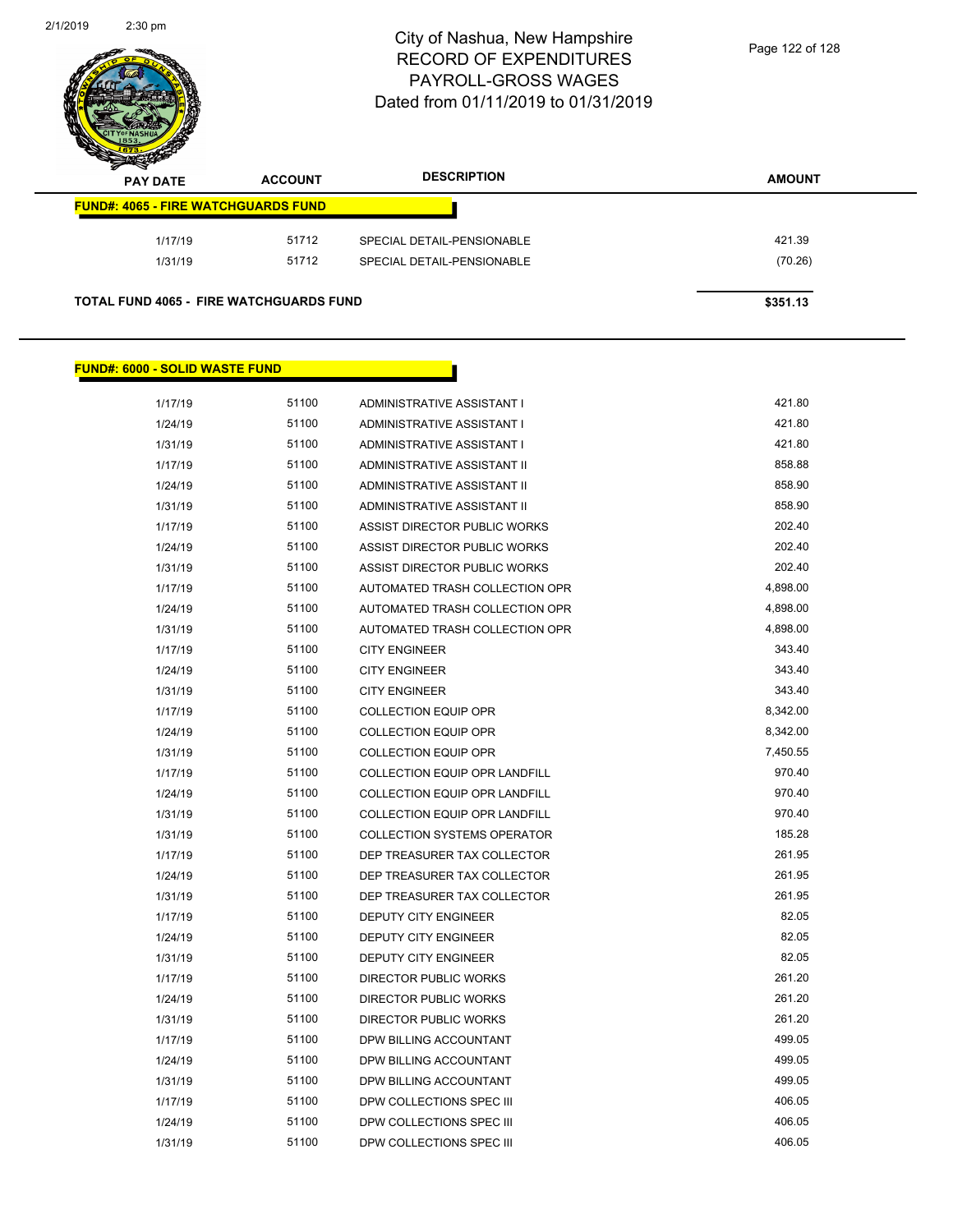

| <b>PAY DATE</b>                        | <b>ACCOUNT</b> | <b>DESCRIPTION</b>                | <b>AMOUNT</b> |
|----------------------------------------|----------------|-----------------------------------|---------------|
| <u> FUND#: 6000 - SOLID WASTE FUND</u> |                |                                   |               |
|                                        |                |                                   |               |
| 1/17/19                                | 51100          | DPW CONTRACT ADMINISTRATOR        | 121.65        |
| 1/24/19                                | 51100          | DPW CONTRACT ADMINISTRATOR        | 121.65        |
| 1/31/19                                | 51100          | DPW CONTRACT ADMINISTRATOR        | 121.65        |
| 1/17/19                                | 51100          | <b>ENVIRONMENTAL ENGINEER</b>     | 1,480.85      |
| 1/24/19                                | 51100          | <b>ENVIRONMENTAL ENGINEER</b>     | 1,480.85      |
| 1/31/19                                | 51100          | <b>ENVIRONMENTAL ENGINEER</b>     | 1,480.85      |
| 1/17/19                                | 51100          | EQUIPMENT OPR LANDFILL            | 4,932.00      |
| 1/24/19                                | 51100          | <b>EQUIPMENT OPR LANDFILL</b>     | 4,932.00      |
| 1/31/19                                | 51100          | EQUIPMENT OPR LANDFILL            | 4,932.01      |
| 1/17/19                                | 51100          | <b>EXECUTIVE ASSISTANT</b>        | 164.35        |
| 1/24/19                                | 51100          | <b>EXECUTIVE ASSISTANT</b>        | 164.35        |
| 1/31/19                                | 51100          | <b>EXECUTIVE ASSISTANT</b>        | 164.35        |
| 1/17/19                                | 51100          | <b>FINANCE AND ADMIN MANAGER</b>  | 436.60        |
| 1/24/19                                | 51100          | FINANCE AND ADMIN MANAGER         | 436.60        |
| 1/31/19                                | 51100          | FINANCE AND ADMIN MANAGER         | 436.60        |
| 1/17/19                                | 51100          | FLEET MANAGER STREET DEPT         | 346.34        |
| 1/24/19                                | 51100          | FLEET MANAGER STREET DEPT         | 346.35        |
| 1/31/19                                | 51100          | FLEET MANAGER STREET DEPT         | 346.35        |
| 1/17/19                                | 51100          | LICENSED SCALE OPERATOR           | 870.35        |
| 1/24/19                                | 51100          | LICENSED SCALE OPERATOR           | 870.35        |
| 1/31/19                                | 51100          | LICENSED SCALE OPERATOR           | 870.35        |
| 1/17/19                                | 51100          | PUBLIC RELATIONS ADMINISTRATOR    | 164.40        |
| 1/24/19                                | 51100          | PUBLIC RELATIONS ADMINISTRATOR    | 164.40        |
| 1/31/19                                | 51100          | PUBLIC RELATIONS ADMINISTRATOR    | 164.39        |
| 1/17/19                                | 51100          | RECYCLING COORDINATOR             | 1,192.80      |
| 1/24/19                                | 51100          | RECYCLING COORDINATOR             | 1,192.80      |
| 1/31/19                                | 51100          | RECYCLING COORDINATOR             | 1,192.80      |
| 1/17/19                                | 51100          | <b>SENIOR STAFF ENGINEER</b>      | 143.80        |
| 1/24/19                                | 51100          | <b>SENIOR STAFF ENGINEER</b>      | 143.80        |
| 1/31/19                                | 51100          | <b>SENIOR STAFF ENGINEER</b>      | 143.80        |
| 1/17/19                                | 51100          | <b>SOLID WASTE FOREMAN</b>        | 2,593.31      |
| 1/24/19                                | 51100          | SOLID WASTE FOREMAN               | 2,593.30      |
| 1/31/19                                | 51100          | SOLID WASTE FOREMAN               | 2,593.31      |
| 1/17/19                                | 51100          | SOLID WASTE TECHNICIAN            | 1,128.31      |
| 1/24/19                                | 51100          | SOLID WASTE TECHNICIAN            | 1,128.31      |
| 1/31/19                                | 51100          | SOLID WASTE TECHNICIAN            | 1,128.31      |
| 1/17/19                                | 51100          | SR MGR ACCT FIN REPORTING         | 191.25        |
| 1/24/19                                | 51100          | SR MGR ACCT FIN REPORTING         | 191.25        |
| 1/31/19                                | 51100          | SR MGR ACCT FIN REPORTING         | 191.25        |
| 1/17/19                                | 51100          | SUPERINTENDENT OF SOLID WASTE     | 1,804.30      |
| 1/24/19                                | 51100          | SUPERINTENDENT OF SOLID WASTE     | 1,804.30      |
| 1/31/19                                | 51100          | SUPERINTENDENT OF SOLID WASTE     | 1,804.31      |
| 1/17/19                                | 51100          | TRUCK DRIVER STREET REPAIR        | (185.28)      |
| 1/31/19                                | 51100          | <b>TRUCK DRIVER STREET REPAIR</b> | 185.28        |
| 1/31/19                                | 51100          | WASTEWATER ASSISTANT              | 370.56        |
|                                        |                |                                   |               |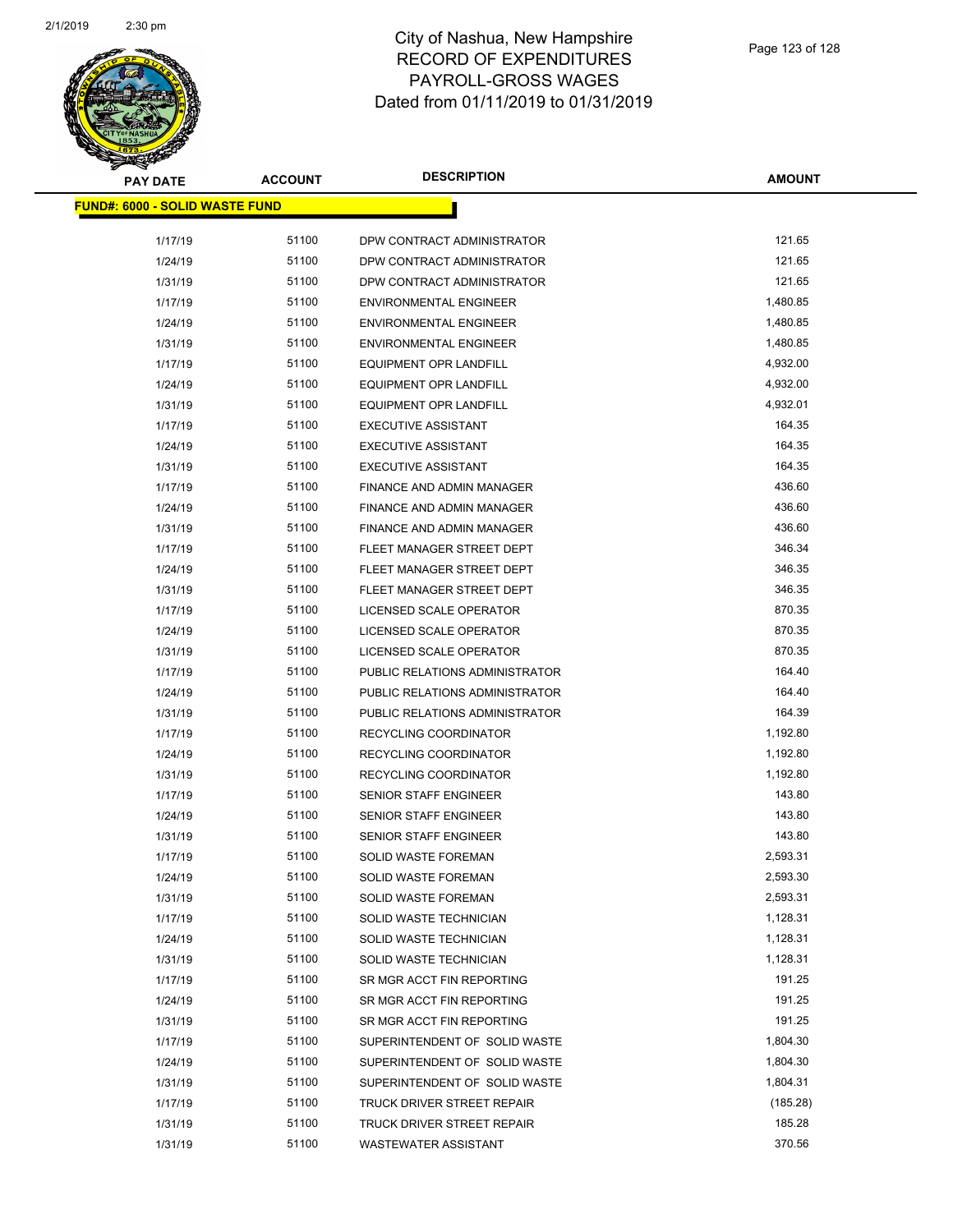

| $\boldsymbol{\nu}$<br>-<br><b>PAY DATE</b> | <b>ACCOUNT</b> | <b>DESCRIPTION</b> | <b>AMOUNT</b> |
|--------------------------------------------|----------------|--------------------|---------------|
| <b>FUND#: 6000 - SOLID WASTE FUND</b>      |                |                    |               |
| 1/17/19                                    | 51300          | <b>OVERTIME</b>    | 4,567.22      |
| 1/24/19                                    | 51300          | <b>OVERTIME</b>    | 3,021.54      |
| 1/31/19                                    | 51300          | <b>OVERTIME</b>    | 8,720.58      |
| 1/31/19                                    | 51600          | <b>LONGEVITY</b>   | 800.00        |
| 1/31/19                                    | 55118          | TELEPHONE-CELLULAR | 128.00        |
|                                            |                |                    |               |
| <b>TOTAL FUND 6000 - SOLID WASTE FUND</b>  |                |                    | \$116,254.26  |

**FUND#: 6200 - WASTEWATER FUND**

| 1/17/19 | 51100 | ADMINISTRATIVE ASSISTANT II          | 744.20   |
|---------|-------|--------------------------------------|----------|
| 1/24/19 | 51100 | ADMINISTRATIVE ASSISTANT II          | 744.20   |
| 1/31/19 | 51100 | ADMINISTRATIVE ASSISTANT II          | 744.20   |
| 1/17/19 | 51100 | ANALYTICAL CHEMIST                   | 861.95   |
| 1/24/19 | 51100 | <b>ANALYTICAL CHEMIST</b>            | 861.95   |
| 1/31/19 | 51100 | <b>ANALYTICAL CHEMIST</b>            | 861.95   |
| 1/17/19 | 51100 | ASSIST DIRECTOR PUBLIC WORKS         | 202.36   |
| 1/24/19 | 51100 | ASSIST DIRECTOR PUBLIC WORKS         | 202.35   |
| 1/31/19 | 51100 | ASSIST DIRECTOR PUBLIC WORKS         | 202.35   |
| 1/17/19 | 51100 | ASSISTANT CONSTRUCTION ENGINEER      | 1,339.75 |
| 1/24/19 | 51100 | ASSISTANT CONSTRUCTION ENGINEER      | 1,339.75 |
| 1/31/19 | 51100 | ASSISTANT CONSTRUCTION ENGINEER      | 1,339.75 |
| 1/17/19 | 51100 | <b>CITY ENGINEER</b>                 | 801.30   |
| 1/24/19 | 51100 | <b>CITY ENGINEER</b>                 | 801.30   |
| 1/31/19 | 51100 | <b>CITY ENGINEER</b>                 | 801.30   |
| 1/17/19 | 51100 | <b>COLLECTION SYSTEMS OPERATOR</b>   | 2,126.66 |
| 1/24/19 | 51100 | <b>COLLECTION SYSTEMS OPERATOR</b>   | 2,112.26 |
| 1/31/19 | 51100 | <b>COLLECTION SYSTEMS OPERATOR</b>   | 1,916.34 |
| 1/17/19 | 51100 | <b>COLLECTION SYSTEMS TECHNICIAN</b> | 2,103.21 |
| 1/24/19 | 51100 | <b>COLLECTION SYSTEMS TECHNICIAN</b> | 2,103.20 |
| 1/31/19 | 51100 | <b>COLLECTION SYSTEMS TECHNICIAN</b> | 2,103.20 |
| 1/17/19 | 51100 | <b>COLLECTIONS SPEC II</b>           | 854.85   |
| 1/24/19 | 51100 | <b>COLLECTIONS SPEC II</b>           | 854.85   |
| 1/31/19 | 51100 | <b>COLLECTIONS SPEC II</b>           | 854.85   |
| 1/17/19 | 51100 | DEP TREASURER TAX COLLECTOR          | 261.95   |
| 1/24/19 | 51100 | DEP TREASURER TAX COLLECTOR          | 261.95   |
| 1/31/19 | 51100 | DEP TREASURER TAX COLLECTOR          | 261.95   |
| 1/17/19 | 51100 | DEPUTY CITY ENGINEER                 | 820.35   |
| 1/24/19 | 51100 | DEPUTY CITY ENGINEER                 | 820.35   |
| 1/31/19 | 51100 | DEPUTY CITY ENGINEER                 | 820.35   |
| 1/17/19 | 51100 | DIRECTOR PUBLIC WORKS                | 522.40   |
| 1/24/19 | 51100 | DIRECTOR PUBLIC WORKS                | 522.40   |
| 1/31/19 | 51100 | DIRECTOR PUBLIC WORKS                | 522.40   |
| 1/17/19 | 51100 | DPW BILLING ACCOUNTANT               | 499.05   |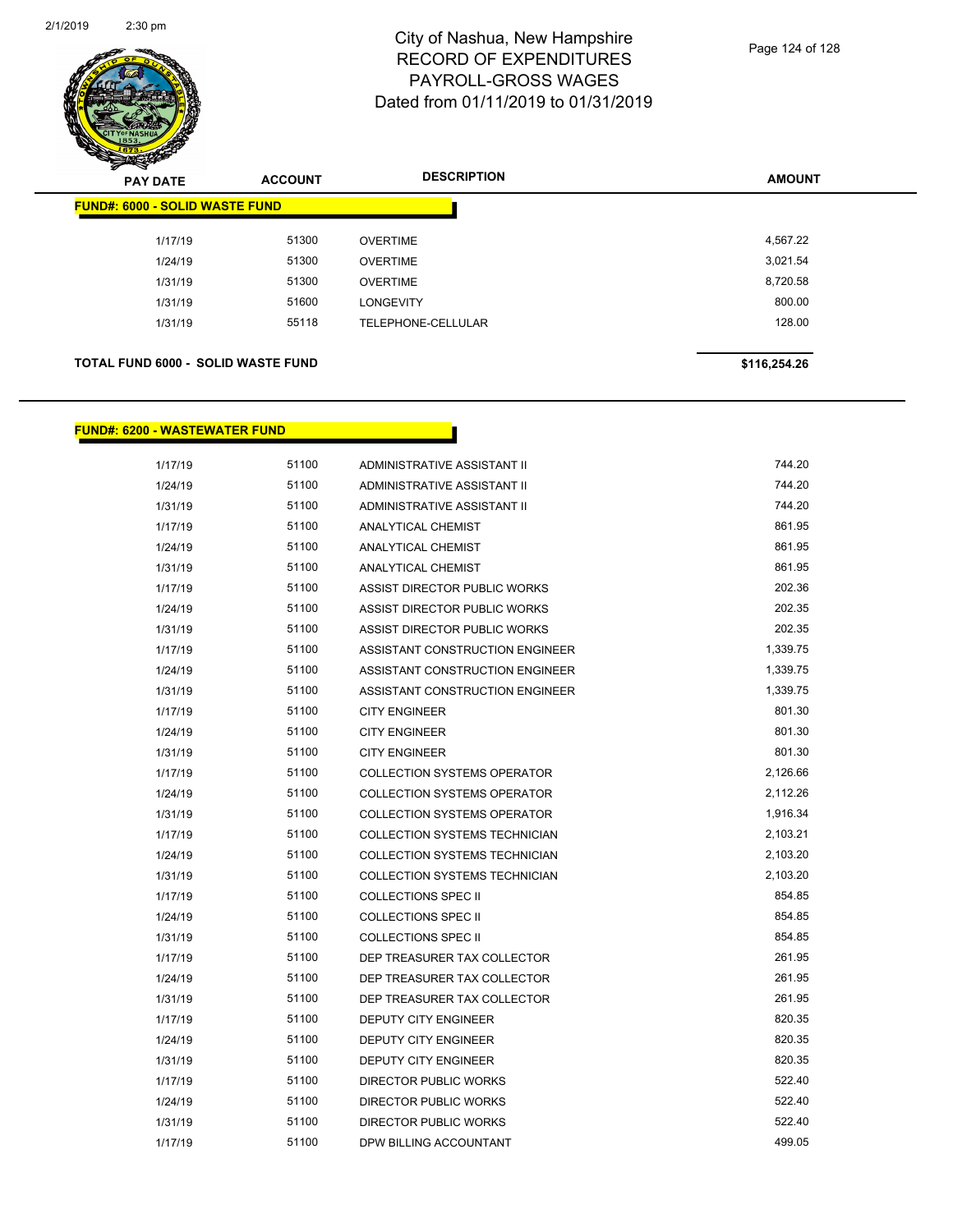

| <b>PAY DATE</b>                       | <b>ACCOUNT</b> | <b>DESCRIPTION</b>               | <b>AMOUNT</b> |
|---------------------------------------|----------------|----------------------------------|---------------|
| <u> FUND#: 6200 - WASTEWATER FUND</u> |                |                                  |               |
|                                       |                |                                  |               |
| 1/24/19                               | 51100          | DPW BILLING ACCOUNTANT           | 499.04        |
| 1/31/19                               | 51100          | DPW BILLING ACCOUNTANT           | 499.05        |
| 1/17/19                               | 51100          | DPW COLLECTIONS SPEC III         | 406.10        |
| 1/24/19                               | 51100          | DPW COLLECTIONS SPEC III         | 406.10        |
| 1/31/19                               | 51100          | DPW COLLECTIONS SPEC III         | 406.10        |
| 1/17/19                               | 51100          | DPW CONTRACT ADMINISTRATOR       | 730.00        |
| 1/24/19                               | 51100          | DPW CONTRACT ADMINISTRATOR       | 730.00        |
| 1/31/19                               | 51100          | DPW CONTRACT ADMINISTRATOR       | 730.00        |
| 1/17/19                               | 51100          | ELECTRICAL DIAGNOSTIC TECH I     | 2,240.00      |
| 1/24/19                               | 51100          | ELECTRICAL DIAGNOSTIC TECH I     | 2,240.00      |
| 1/31/19                               | 51100          | ELECTRICAL DIAGNOSTIC TECH I     | 2,240.00      |
| 1/17/19                               | 51100          | <b>EXECUTIVE ASSISTANT</b>       | 164.40        |
| 1/24/19                               | 51100          | <b>EXECUTIVE ASSISTANT</b>       | 164.40        |
| 1/31/19                               | 51100          | <b>EXECUTIVE ASSISTANT</b>       | 164.40        |
| 1/17/19                               | 51100          | FINANCE AND ADMIN MANAGER        | 436.60        |
| 1/24/19                               | 51100          | <b>FINANCE AND ADMIN MANAGER</b> | 436.60        |
| 1/31/19                               | 51100          | FINANCE AND ADMIN MANAGER        | 436.60        |
| 1/17/19                               | 51100          | FLEET MANAGER STREET DEPT        | 115.46        |
| 1/24/19                               | 51100          | FLEET MANAGER STREET DEPT        | 115.45        |
| 1/31/19                               | 51100          | FLEET MANAGER STREET DEPT        | 115.45        |
| 1/17/19                               | 51100          | MECHANIC WWTP 1ST CLASS          | 4,315.21      |
| 1/24/19                               | 51100          | MECHANIC WWTP 1ST CLASS          | 4,315.20      |
| 1/31/19                               | 51100          | MECHANIC WWTP 1ST CLASS          | 4,315.20      |
| 1/17/19                               | 51100          | OPERATOR II WWTP 1st             | 4,293.60      |
| 1/24/19                               | 51100          | OPERATOR II WWTP 1st             | 4,293.60      |
| 1/31/19                               | 51100          | OPERATOR II WWTP 1st             | 4,293.60      |
| 1/17/19                               | 51100          | OPERATOR II WWTP 2nd             | 1,090.42      |
| 1/24/19                               | 51100          | OPERATOR II WWTP 2nd             | 1,086.40      |
| 1/31/19                               | 51100          | OPERATOR II WWTP 2nd             | 1,084.00      |
| 1/17/19                               | 51100          | OPERATOR II WWTP 3rd             | 2,176.81      |
| 1/24/19                               | 51100          | OPERATOR II WWTP 3rd             | 2,180.82      |
| 1/31/19                               | 51100          | OPERATOR II WWTP 3rd             | 2,177.62      |
| 1/17/19                               | 51100          | OPERATOR III WWTP 1st            | 3,390.80      |
| 1/24/19                               | 51100          | OPERATOR III WWTP 1st            | 3,390.80      |
| 1/31/19                               | 51100          | OPERATOR III WWTP 1st            | 3,388.40      |
| 1/17/19                               | 51100          | PLANT OPERATIONS SUPERVISOR      | 1,490.15      |
| 1/24/19                               | 51100          | PLANT OPERATIONS SUPERVISOR      | 1,490.15      |
| 1/31/19                               | 51100          | PLANT OPERATIONS SUPERVISOR      | 1,490.15      |
| 1/17/19                               | 51100          | PROCESS CHEMIST                  | 400.42        |
| 1/24/19                               | 51100          | PROCESS CHEMIST                  | 400.42        |
| 1/31/19                               | 51100          | PROCESS CHEMIST                  | 400.42        |
| 1/17/19                               | 51100          | PUBLIC RELATIONS ADMINISTRATOR   | 219.15        |
| 1/24/19                               | 51100          | PUBLIC RELATIONS ADMINISTRATOR   | 219.15        |
| 1/31/19                               | 51100          | PUBLIC RELATIONS ADMINISTRATOR   | 219.17        |
| 1/17/19                               | 51100          | SENIOR STAFF ENGINEER            | 1,559.20      |
|                                       |                |                                  |               |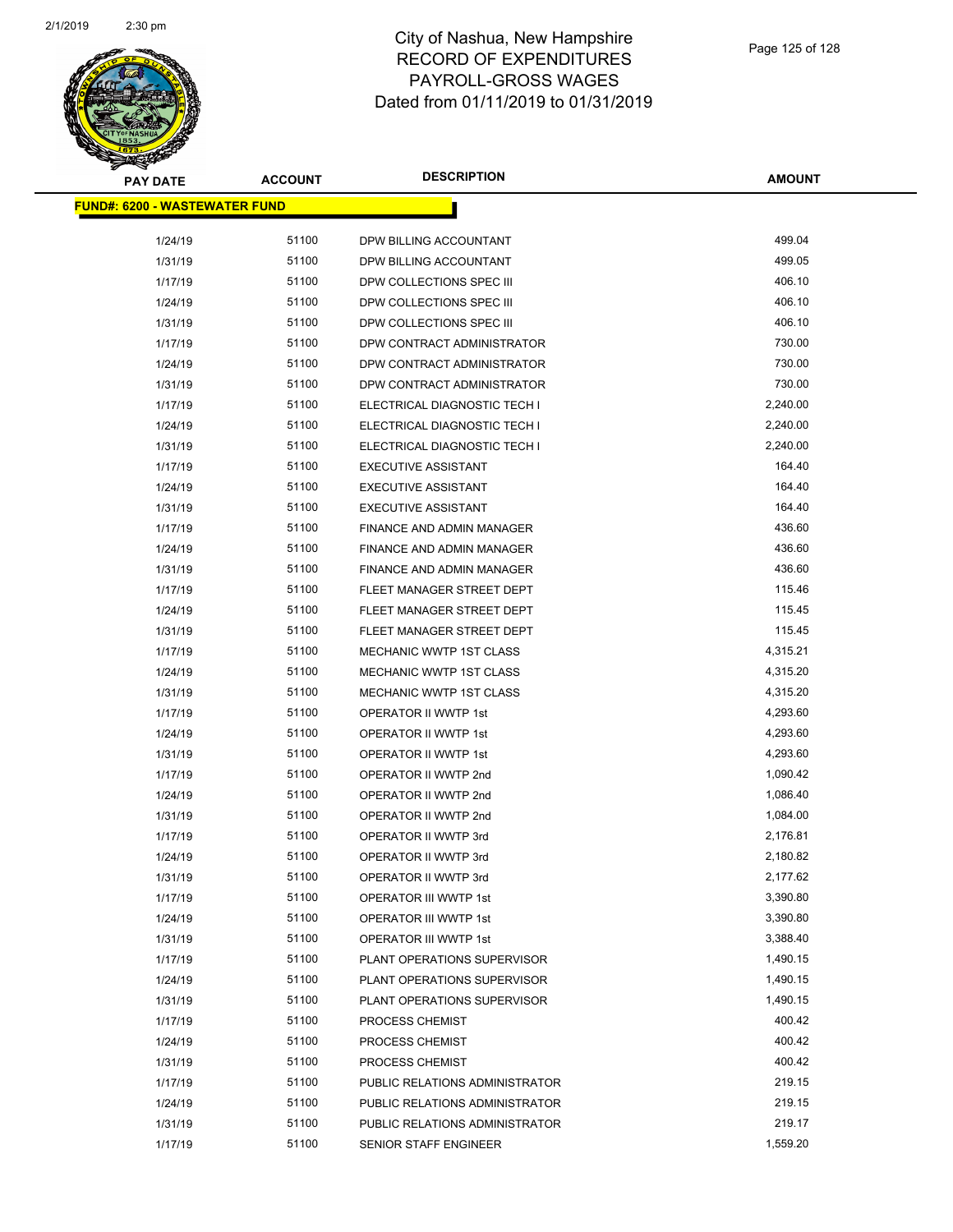

| <b>PAY DATE</b>                      | <b>ACCOUNT</b> | <b>DESCRIPTION</b>                | <b>AMOUNT</b> |
|--------------------------------------|----------------|-----------------------------------|---------------|
| <b>FUND#: 6200 - WASTEWATER FUND</b> |                |                                   |               |
| 1/24/19                              | 51100          | <b>SENIOR STAFF ENGINEER</b>      | 1,559.20      |
| 1/31/19                              | 51100          | SENIOR STAFF ENGINEER             | 1,559.20      |
| 1/17/19                              | 51100          | SR MGR ACCT FIN REPORTING         | 382.70        |
| 1/24/19                              | 51100          | SR MGR ACCT FIN REPORTING         | 382.70        |
| 1/31/19                              | 51100          | SR MGR ACCT FIN REPORTING         | 382.70        |
| 1/17/19                              | 51100          | <b>STAFF ENGINEER</b>             | 1,595.91      |
| 1/24/19                              | 51100          | <b>STAFF ENGINEER</b>             | 1,595.90      |
| 1/31/19                              | 51100          | <b>STAFF ENGINEER</b>             | 1,595.90      |
| 1/17/19                              | 51100          | SUPERINTENDENT OF WASTEWATER      | 1,890.34      |
| 1/24/19                              | 51100          | SUPERINTENDENT OF WASTEWATER      | 1,890.35      |
| 1/31/19                              | 51100          | SUPERINTENDENT OF WASTEWATER      | 1,890.35      |
| 1/17/19                              | 51100          | <b>SUPV LABORATORY</b>            | 1,211.50      |
| 1/24/19                              | 51100          | SUPV LABORATORY                   | 1,211.50      |
| 1/31/19                              | 51100          | <b>SUPV LABORATORY</b>            | 1,211.50      |
| 1/17/19                              | 51100          | TRUCK DRIVER STREET REPAIR        | 920.40        |
| 1/24/19                              | 51100          | TRUCK DRIVER STREET REPAIR        | 896.40        |
| 1/31/19                              | 51100          | <b>TRUCK DRIVER STREET REPAIR</b> | 896.40        |
| 1/17/19                              | 51100          | <b>WASTEWATER ASSISTANT</b>       | 2,689.20      |
| 1/24/19                              | 51100          | <b>WASTEWATER ASSISTANT</b>       | 2,689.20      |
| 1/31/19                              | 51100          | <b>WASTEWATER ASSISTANT</b>       | 2,330.64      |
| 1/17/19                              | 51100          | <b>WASTEWATER FOREMAN</b>         | 2,593.30      |
| 1/24/19                              | 51100          | <b>WASTEWATER FOREMAN</b>         | 2,593.30      |
| 1/31/19                              | 51100          | <b>WASTEWATER FOREMAN</b>         | 2,593.31      |
| 1/17/19                              | 51100          | WASTEWATER PROJECT ENGINEER       | 1,524.70      |
| 1/24/19                              | 51100          | WASTEWATER PROJECT ENGINEER       | 1,524.70      |
| 1/31/19                              | 51100          | WASTEWATER PROJECT ENGINEER       | 1,524.70      |
| 1/18/19                              | 51300          | <b>OVERTIME</b>                   | 3,410.39      |
| 1/24/19                              | 51300          | <b>OVERTIME</b>                   | 4,223.22      |
| 1/31/19                              | 51300          | <b>OVERTIME</b>                   | 10,692.08     |
| 1/17/19                              | 51400          | <b>WAGES TEMPORARY-SEASONAL</b>   | 689.00        |
| 1/31/19                              | 51600          | <b>LONGEVITY</b>                  | 800.00        |
| 1/31/19                              | 55118          | TELEPHONE-CELLULAR                | 149.75        |

### **TOTAL FUND 6200 - WASTEWATER FUND \$160,248.28**

**FUND#: 6500 - PROPERTY & CASUALTY FUND**

| 695.60   | ADMINISTRATIVE ASSISTANT I     | 51100 | 1/17/19 |
|----------|--------------------------------|-------|---------|
| 695.60   | ADMINISTRATIVE ASSISTANT I     | 51100 | 1/24/19 |
| 695.60   | ADMINISTRATIVE ASSISTANT I     | 51100 | 1/31/19 |
| 1,347.95 | <b>PROGRAM SUPV</b>            | 51100 | 1/17/19 |
| 1.347.95 | <b>PROGRAM SUPV</b>            | 51100 | 1/24/19 |
| 1,347.95 | PROGRAM SUPV                   | 51100 | 1/31/19 |
| 2.356.80 | PROPERTY AND CASUALTY ADJUSTER | 51100 | 1/17/19 |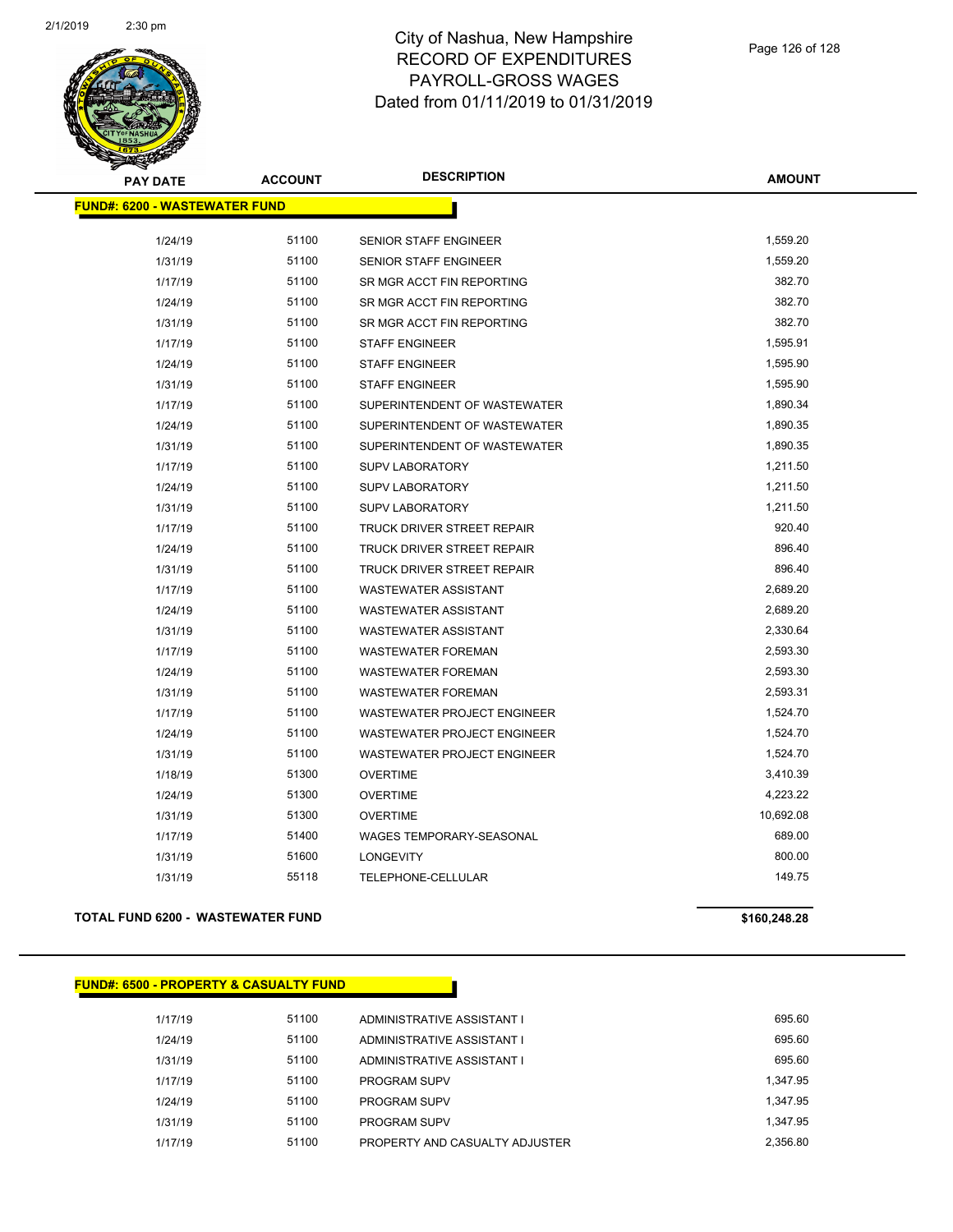

| <b>PAY DATE</b>                                   | <b>ACCOUNT</b> | <b>DESCRIPTION</b>                 | <b>AMOUNT</b> |
|---------------------------------------------------|----------------|------------------------------------|---------------|
| <b>FUND#: 6500 - PROPERTY &amp; CASUALTY FUND</b> |                |                                    |               |
|                                                   |                |                                    |               |
| 1/24/19                                           | 51100          | PROPERTY AND CASUALTY ADJUSTER     | 2,356.80      |
| 1/31/19                                           | 51100          | PROPERTY AND CASUALTY ADJUSTER     | 2,356.80      |
| 1/17/19                                           | 51100          | <b>RISK MANAGER</b>                | 1,808.50      |
| 1/24/19                                           | 51100          | <b>RISK MANAGER</b>                | 1,808.50      |
| 1/31/19                                           | 51100          | <b>RISK MANAGER</b>                | 1,808.50      |
| 1/17/19                                           | 51100          | SAFETY LOSS PREVENTION SPEC        | 1,136.95      |
| 1/24/19                                           | 51100          | SAFETY LOSS PREVENTION SPEC        | 1,136.95      |
| 1/31/19                                           | 51100          | SAFETY LOSS PREVENTION SPEC        | 1,136.95      |
| 1/31/19                                           | 55118          | <b>TELEPHONE-CELLULAR</b>          | 100.00        |
| 1/17/19                                           | 59207          | <b>WORKERS COMPENSATION CLAIMS</b> | 6,953.04      |
| 1/24/19                                           | 59207          | <b>WORKERS COMPENSATION CLAIMS</b> | 8,674.36      |
| 1/31/19                                           | 59207          | <b>WORKERS COMPENSATION CLAIMS</b> | 8,464.10      |
|                                                   |                |                                    |               |

**TOTAL FUND 6500 - PROPERTY & CASUALTY FUND \$46,228.90** 

#### **FUND#: 6600 - BENEFITS SELF INSURANCE FUND**

3/31/18 45607 BC/BS HDHP-EMPLOYEE PREMIUMS 965.38 3/31/18 45607 BC/BS HMO-EMPLOYEE PREMIUMS 965.38 3/31/18 45607 BC/BS JW-EMPLOYEE PREMIUMS 965.38 3/31/18 45607 BC/BS POS-EMPLOYEE PREMIUMS 965.38 3/31/18 45607 DENTAL-EMPLOYEE PREMIUMS 965.38 3/31/18 45607 EMPLOYEE CONTRIBUTIONS 965.38 3/31/18 45607 EMPLOYEE LOSS RATIO REIMBURSEMENTS 965.38 3/31/18 45607 EMPLOYEE MISC HEALTH PREMIUM REIMBURSEMENTS 965.38 3/31/18 45607 HPHC-EMPLOYEE PREMIUMS 965.38 1/17/19 51100 EMPLOYEE BENEFITS ASSISTANT 728.25 1/24/19 51100 EMPLOYEE BENEFITS ASSISTANT 728.24 1/31/19 51100 EMPLOYEE BENEFITS ASSISTANT 728.25 1/17/19 51100 EMPLOYEE BENEFITS MANAGER 1,438.15 1/24/19 51100 EMPLOYEE BENEFITS MANAGER 1,438.16 1/31/19 51100 EMPLOYEE BENEFITS MANAGER 1,438.15 1/17/19 51100 EMPLOYEE BENEFITS SPEC 1,033.40 1/24/19 51100 EMPLOYEE BENEFITS SPEC 1,033.41 1/31/19 51100 EMPLOYEE BENEFITS SPEC 1,033.40 1/17/19 51100 HUMAN RESOURCES DIRECTOR 318.20 1/24/19 51100 HUMAN RESOURCES DIRECTOR 318.20 1/31/19 51100 HUMAN RESOURCES DIRECTOR 318.20

**TOTAL FUND 6600 - BENEFITS SELF INSURANCE FUND \$19,242.43**